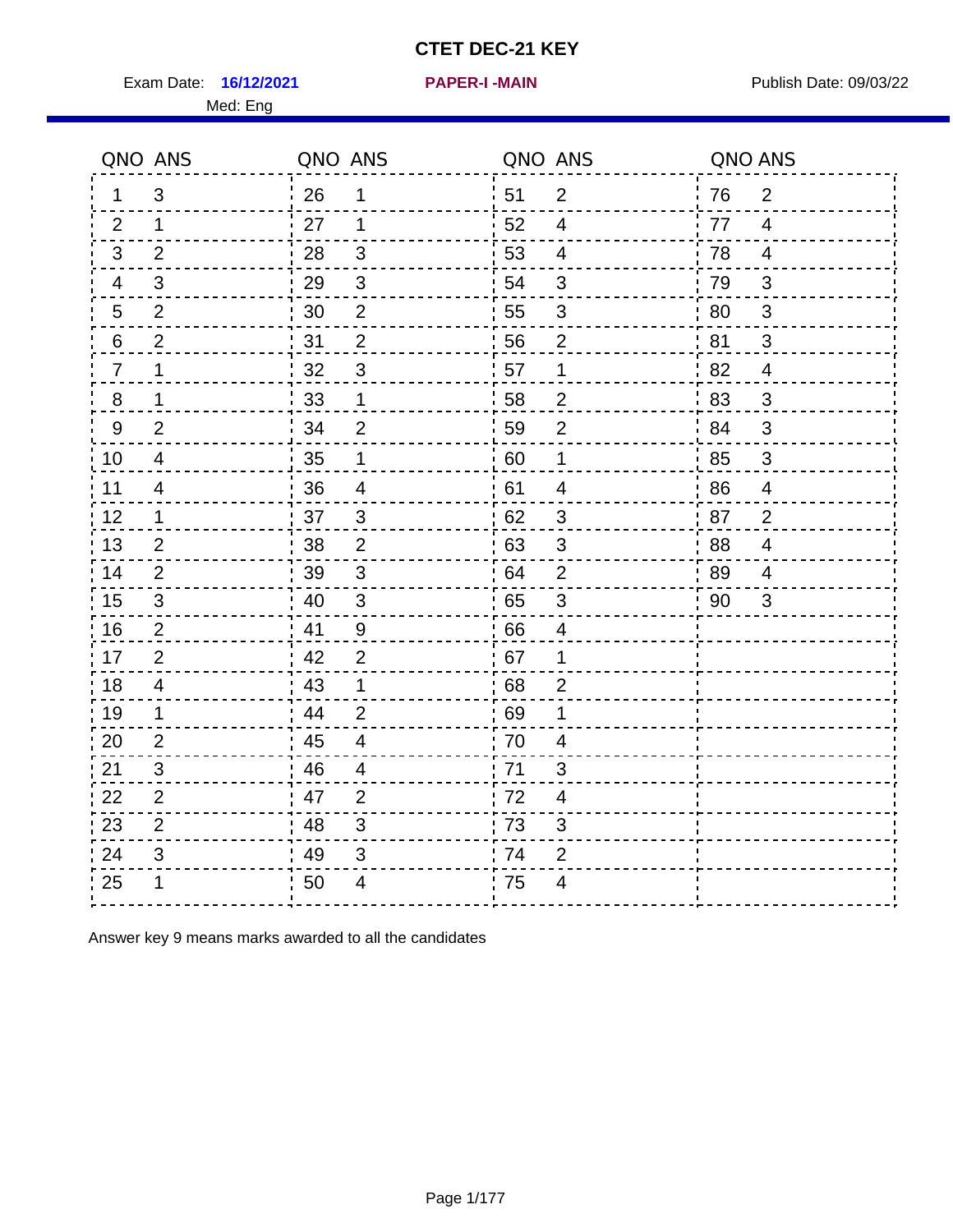Exam Date: 16/12/2021 PAPER-I 01-ENGLISH PREER Publish Date: 09/03/22 Med: Eng

# **16/12/2021 PAPER-I 01-ENGLISH**

|                   | QNO ANS                 | QNO ANS |                | QNO ANS |                | QNO ANS |
|-------------------|-------------------------|---------|----------------|---------|----------------|---------|
| 91                | 3                       | 116     | $\overline{4}$ | 141     | 1              |         |
| 92                | 3                       | 117     | $\mathbf{3}$   | 142     | 3              |         |
| 93                | $\overline{4}$          | 118     | 1,2            | : 143   | $\mathfrak{S}$ |         |
| 94                | $\mathfrak{3}$          | : 119   | $\mathfrak{B}$ | 144     | $\overline{2}$ |         |
| 95                | $\overline{2}$          | : 120   | $\overline{2}$ | : 145   | 1              |         |
| 96                | $\overline{2}$          | 121     | $\overline{4}$ | 146     | 3              |         |
| 97                | $\mathbf 1$             | 122     | $\overline{4}$ | :147    | $\overline{2}$ |         |
| 98                | $\mathbf 1$             | 1123    | $\overline{4}$ | 148     | $\overline{4}$ |         |
| 99                | $\overline{4}$          | i 124   | $\overline{2}$ | 149     | $\overline{4}$ |         |
| 100               | $\overline{4}$          | 125     | 1              | : 150   | $\overline{2}$ |         |
| 101               | $\overline{4}$          | : 126   | $\mathfrak{S}$ |         |                |         |
| $\frac{1}{1}$ 102 | $\overline{2}$          | : 127   | $\overline{2}$ |         |                |         |
| 103               | $\mathbf{3}$            | : 128   | $\overline{4}$ |         |                |         |
| :104              | 2                       | : 129   | $\overline{4}$ |         |                |         |
| $\frac{1}{1}$ 105 | $\mathbf{3}$            | : 130   | $\overline{2}$ |         |                |         |
| 106               | $\mathbf{1}$            | : 131   | $\mathbf{3}$   |         |                |         |
| 107               | 4                       | : 132   | $\overline{4}$ |         |                |         |
| :108              | 3                       | : 133   | 1              |         |                |         |
| :109              | $\overline{\mathbf{4}}$ | : 134   | $\overline{4}$ |         |                |         |
| 110               | 1                       | : 135   | $\overline{2}$ |         |                |         |
| :111              | 3                       | :136    | 1              |         |                |         |
| 112               | $\overline{4}$          | : 137   | 3              |         |                |         |
| $\frac{1}{1}$ 113 | 3                       | : 138   | $\sqrt{3}$     |         |                |         |
| 114               | $\overline{4}$          | 139     | $\overline{2}$ |         |                |         |
| 115               | 3                       | 140     | $\overline{2}$ |         |                |         |
|                   |                         |         |                |         |                |         |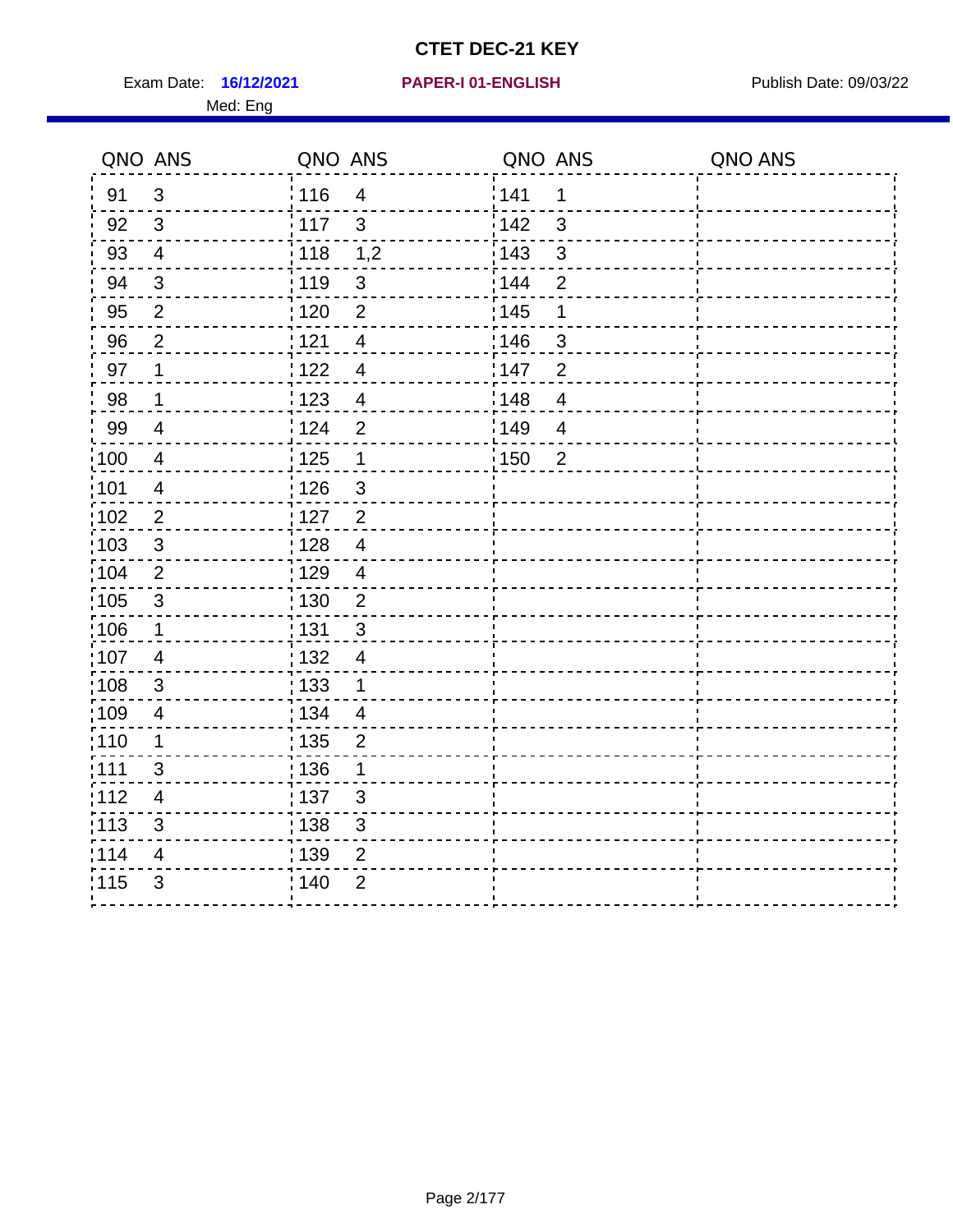Exam Date: 16/12/2021 **PAPER-I 02-HINDI Exam Date: 09/03/22** Med: Eng

### **16/12/2021 PAPER-I 02-HINDI**

|                   | QNO ANS        | QNO ANS |                          | QNO ANS |                | QNO ANS |
|-------------------|----------------|---------|--------------------------|---------|----------------|---------|
| 91                | $\overline{4}$ | 116     | $\overline{4}$           | 141     | 1              |         |
| 92                | $\mathbf 1$    | 117     | $\mathbf{3}$             | 142     | 3              |         |
| 93                | $\overline{2}$ | 118     | 1,2                      | 143     | $\mathbf{3}$   |         |
| 94                | $\overline{2}$ | 119     | $\sqrt{3}$               | 144     | $\overline{2}$ |         |
| 95                | $\mathfrak{S}$ | :120    | $\overline{2}$           | : 145   | 1              |         |
| 96                | $\overline{2}$ | 121     | 3                        | 146     | 3              |         |
| 97                | $\mathbf{3}$   | 122     | $\overline{\mathcal{A}}$ | 147     | $\overline{2}$ |         |
| 98                | $\mathbf 1$    | 123     | 1                        | 148     | $\overline{4}$ |         |
| 99                | $\overline{4}$ | : 124   | 1                        | :149    | $\overline{4}$ |         |
| $\frac{1}{100}$   | $\overline{4}$ | : 125   | $\overline{2}$           | :150    | $\overline{2}$ |         |
| 101               | $\mathbf 1$    | : 126   | $\mathfrak{3}$           |         |                |         |
| 102               | $\overline{4}$ | : 127   | $\mathbf{1}$             |         |                |         |
| 103               | 1              | : 128   | 3                        |         |                |         |
| :104              | $\overline{4}$ | :129    | 1                        |         |                |         |
| $\frac{1}{1}$ 105 | $\mathbf{3}$   | 130     | $\mathbf 1$              |         |                |         |
| $\frac{1}{1}$ 106 | $\mathbf 1$    | : 131   | $\overline{2}$           |         |                |         |
| 107               | $\overline{4}$ | : 132   | $\overline{4}$           |         |                |         |
| 108               | $\mathfrak{S}$ | : 133   | $\mathbf{3}$             |         |                |         |
| 109               | 4              | : 134   | $\mathbf{3}$             |         |                |         |
| : 110             | $\mathbf 1$    | : 135   | 1                        |         |                |         |
| :111              | 3              | : 136   | 1                        |         |                |         |
| :112              | $\overline{4}$ | :137    | $\mathbf{3}$             |         |                |         |
| :113              | 3              | : 138   | $\sqrt{3}$               |         |                |         |
| 114               | 4              | 139     | $\overline{2}$           |         |                |         |
| 115               | 3              | ; 140   | $\overline{2}$           |         |                |         |
|                   |                |         |                          |         |                |         |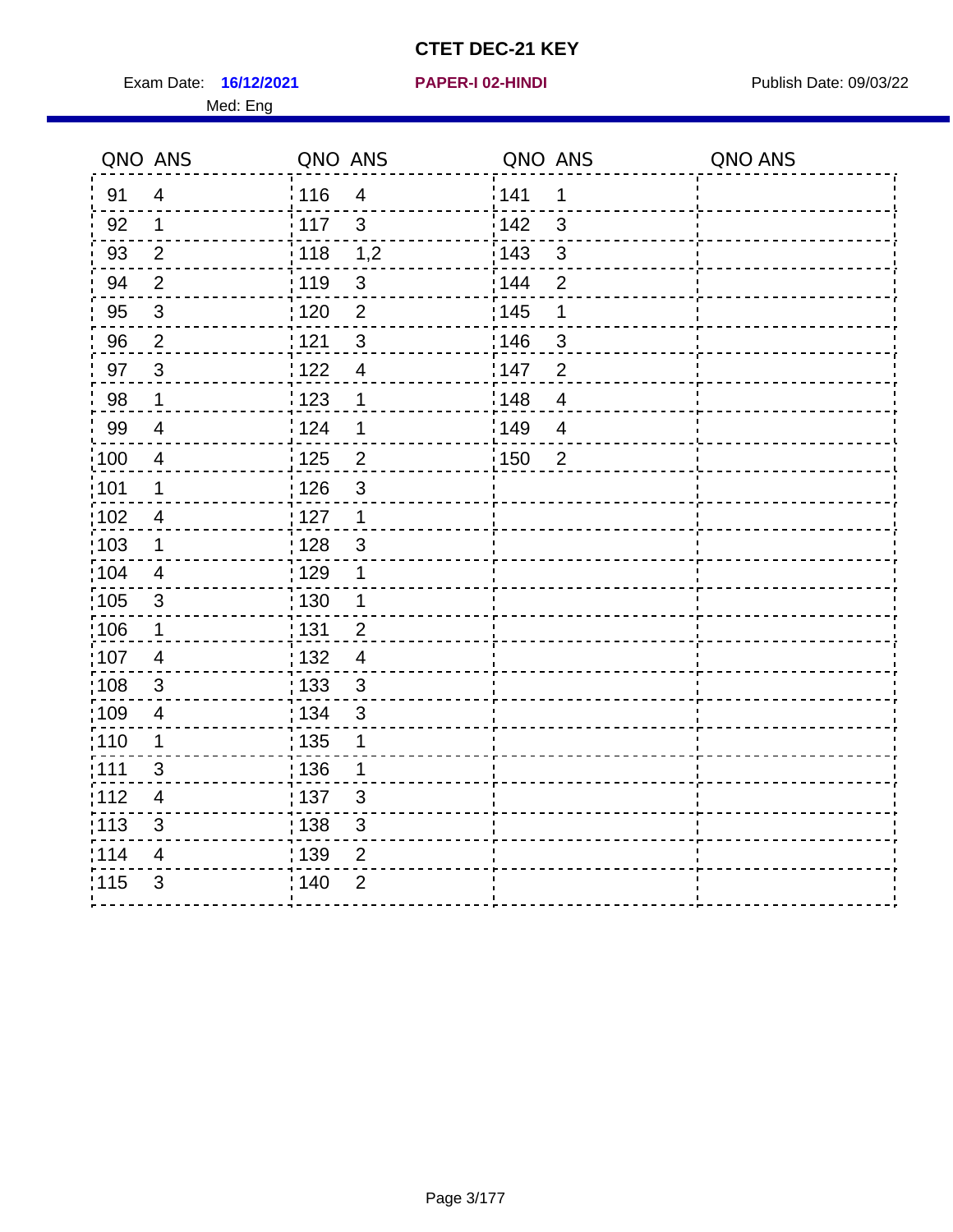Med: Eng

#### **16/12/2021 PAPER-I 03-ASSAMESE** Exam Date: Publish Date: 09/03/22

|                   | QNO ANS                 | QNO ANS           |                | QNO ANS           |                | QNO ANS |
|-------------------|-------------------------|-------------------|----------------|-------------------|----------------|---------|
| 91                | $\mathbf{3}$            | ່ 116             | $\overline{4}$ | 1141              | 1              |         |
| 92                | $\overline{2}$          | 117               | $\mathbf{3}$   | 142               | 3              |         |
| 93                | $\mathfrak{3}$          | 118               | 1,2            | 143               | $\mathfrak{S}$ |         |
| 94                | $\overline{2}$          | : 119             | $\mathbf{3}$   | 144               | $\overline{2}$ |         |
| 95                | $\mathfrak{B}$          | : 120             | $\overline{2}$ | : 145             | 1              |         |
| 96                | $\overline{4}$          | 121               | $\sqrt{3}$     | 146               | 3              |         |
| 97                | $\overline{2}$          | 122               | $\mathbf 1$    | 147               | $\overline{2}$ |         |
| 98                | $\mathbf{3}$            | 123               | $\overline{4}$ | 148               | $\overline{4}$ |         |
| 99                | $\overline{2}$          | 124               | $\mathfrak{S}$ | 149               | $\overline{4}$ |         |
| $\frac{1}{1}$ 100 | $\sqrt{3}$              | $\frac{1}{1}$ 125 | $\mathfrak{S}$ | $\frac{1}{2}$ 150 | $\overline{2}$ |         |
| :101              | $\sqrt{3}$              | : 126             | $\overline{2}$ |                   |                |         |
| 102               | $\overline{2}$          | :127              | $\overline{4}$ |                   |                |         |
| 103               | 2                       | : 128             | $\mathbf{1}$   |                   |                |         |
| 104               | $\overline{4}$          | : 129             | $\overline{2}$ |                   |                |         |
| 105               | $\overline{\mathbf{4}}$ | : 130             | $\mathbf{3}$   |                   |                |         |
| :106              | $\mathbf 1$             | : 131             | 3              |                   |                |         |
| 107               | $\overline{4}$          | : 132             | $\mathbf{3}$   |                   |                |         |
| 108               | $\mathfrak{S}$          | 133               | $\mathbf{1}$   |                   |                |         |
| :109              | $\overline{4}$          | : 134             | $\mathbf{3}$   |                   |                |         |
| :110              | 1                       | 135               | $\overline{2}$ |                   |                |         |
| 111               | 3                       | : 136             | 1              |                   |                |         |
| 112               | 4                       | 137               | $\mathfrak{B}$ |                   |                |         |
| 113               | $\mathfrak{S}$          | 138               | 3              |                   |                |         |
| 114               | 4                       | 139               | 2              |                   |                |         |
| 115               | 3                       | 140               | $\overline{2}$ |                   |                |         |
|                   |                         |                   |                |                   |                |         |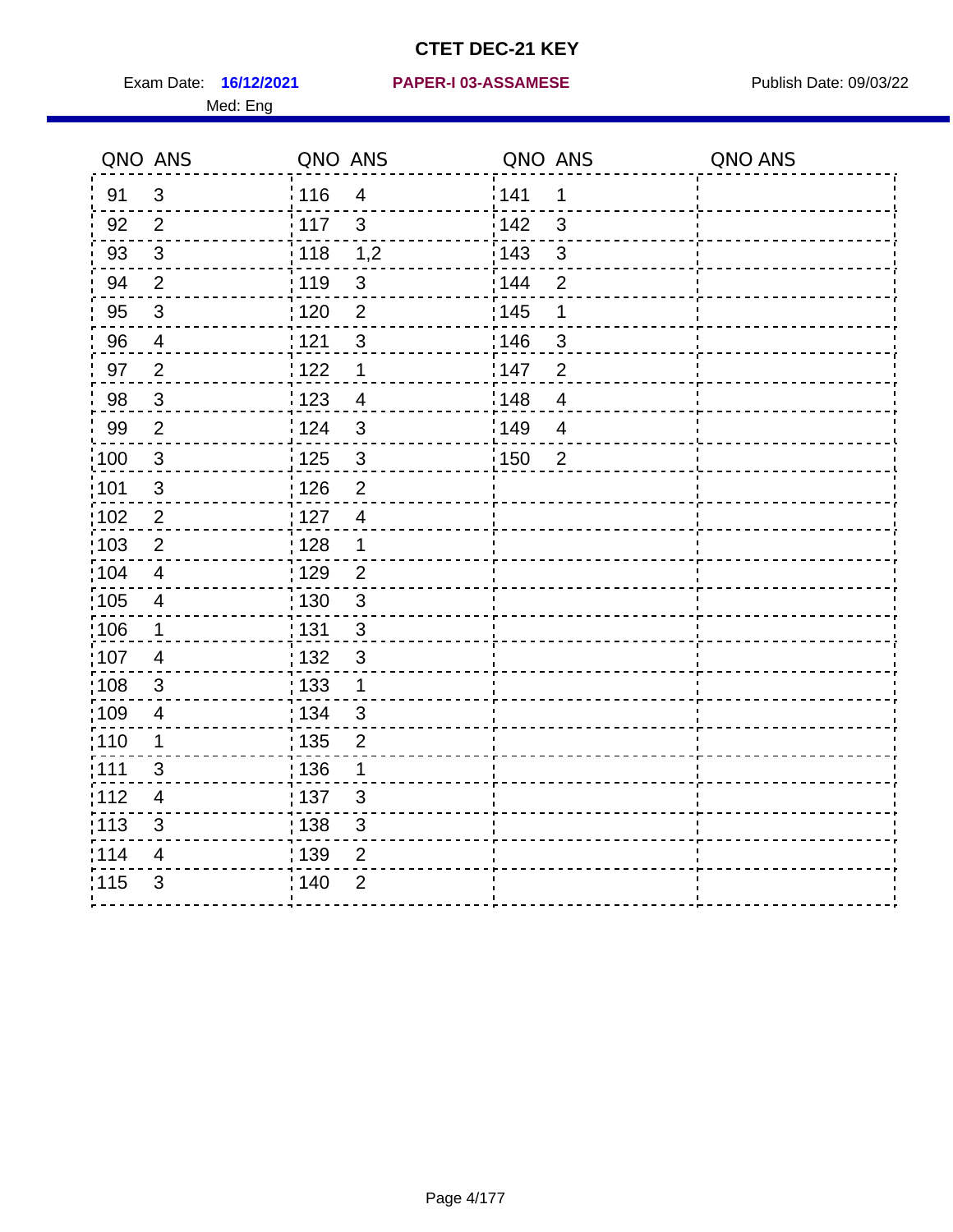Exam Date: 16/12/2021 PAPER-I 04-BENGALI PRERENER Publish Date: 09/03/22 Med: Eng

#### **16/12/2021 PAPER-I 04-BENGALI**

|                   | QNO ANS                   | QNO ANS |                | QNO ANS           |                | QNO ANS |
|-------------------|---------------------------|---------|----------------|-------------------|----------------|---------|
| 91                | $\mathbf 1$               | :116    | $\overline{4}$ | 141               | $\mathbf 1$    |         |
| 92                | 3                         | 117     | $\mathbf{3}$   | 142               | 3              |         |
| 93                | $\mathbf{3}$              | : 118   | 1,2            | 143               | 3              |         |
| 94                | $\overline{4}$            | : 119   | $\sqrt{3}$     | 144               | $\overline{2}$ |         |
| 95                | $\overline{4}$            | : 120   | $\overline{2}$ | : 145             | $\mathbf 1$    |         |
| 96                | $\mathbf{1}$              | 121     | $\mathfrak{3}$ | 146               | 3              |         |
| 97                | $\overline{2}$            | 122     | $\overline{2}$ | 147               | $\overline{2}$ |         |
| 98                | $\sqrt{2}$                | 123     | $\mathbf 1$    | 148               | $\overline{4}$ |         |
| 99                | $\mathbf{3}$              | 124     | $\overline{4}$ | 149               | $\overline{4}$ |         |
| $\frac{1}{1}$ 100 | $\mathbf{3}$              | 125     | $\mathbf{1}$   | $\frac{1}{1}$ 150 | $\overline{2}$ |         |
| 101               | $\ensuremath{\mathsf{3}}$ | : 126   | $\overline{4}$ |                   |                |         |
| :102              | $\mathbf 1$               | : 127   | $\overline{2}$ |                   |                |         |
| 103               | 9                         | : 128   | $\mathbf{3}$   |                   |                |         |
| 104               | $\overline{2}$            | : 129   | $\overline{2}$ |                   |                |         |
| $\frac{1}{1}$ 105 | $\mathbf 1$               | : 130   | $\overline{4}$ |                   |                |         |
| :106              | $\mathbf 1$               | : 131   | $\mathbf{1}$   |                   |                |         |
| 107               | $\overline{4}$            | : 132   | $\mathbf{3}$   |                   |                |         |
| 108               | 3                         | : 133   | $\mathbf{1}$   |                   |                |         |
| 109               | $\overline{4}$            | : 134   | $\overline{2}$ |                   |                |         |
| 110               | 1                         | : 135   | $\overline{4}$ |                   |                |         |
| 111               | 3                         | : 136   | 1              |                   |                |         |
| 112               | $\overline{4}$            | : 137   | $\mathbf{3}$   |                   |                |         |
| $\frac{1}{1}$ 113 | 3                         | : 138   | $\mathfrak{S}$ |                   |                |         |
| 114               | $\overline{\mathbf{4}}$   | 139     | $\overline{2}$ |                   |                |         |
| 115               | 3                         | : 140   | $\overline{2}$ |                   |                |         |
|                   |                           |         |                |                   |                |         |

Answer key 9 means marks awarded to all the candidates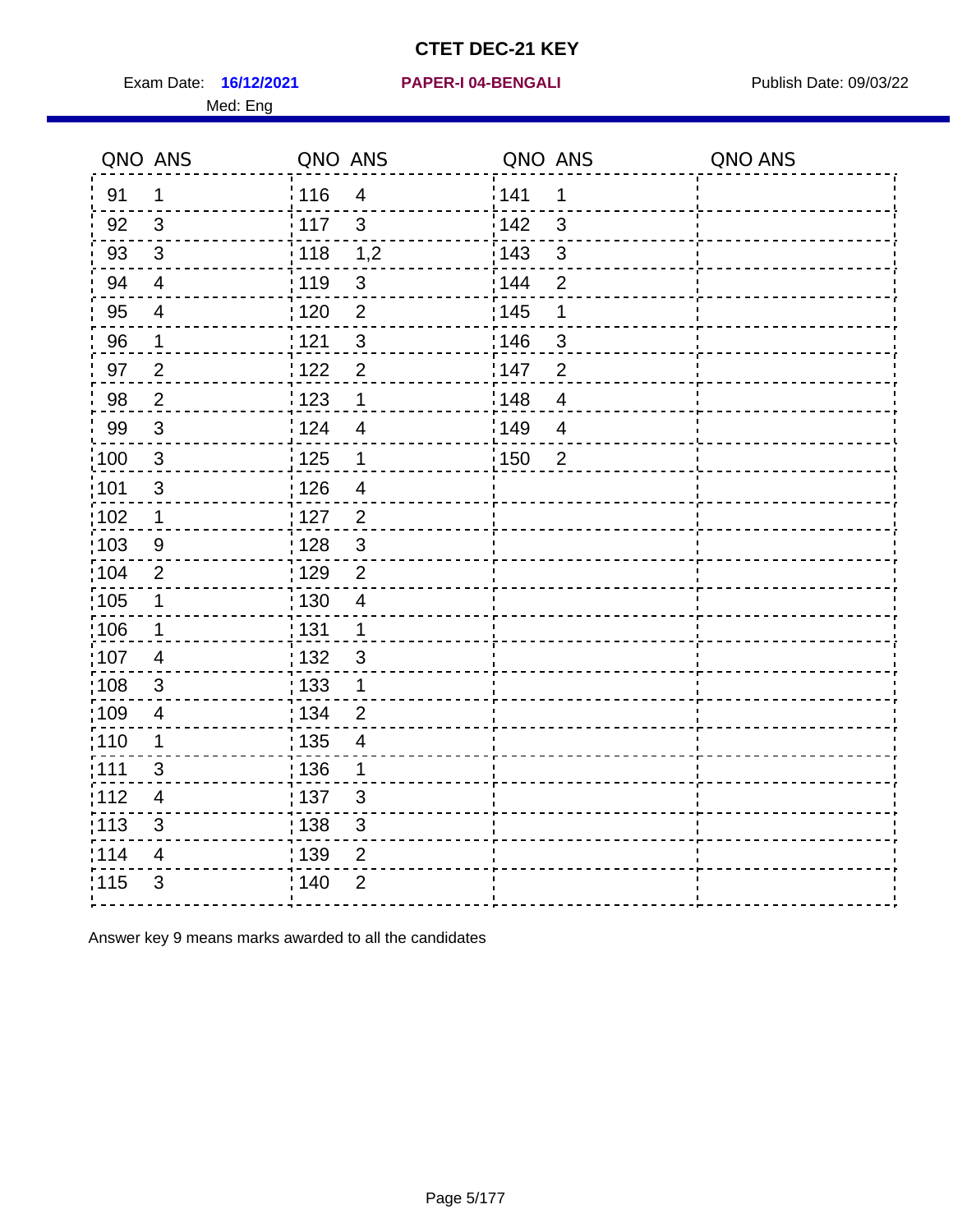Exam Date: 16/12/2021 **PAPER-I 05-GARO** Publish Date: 09/03/22

Med: Eng

**16/12/2021 PAPER-I 05-GARO**

|                   | QNO ANS        | QNO ANS           |                | QNO ANS |                          | QNO ANS |
|-------------------|----------------|-------------------|----------------|---------|--------------------------|---------|
| 91                | 3              | i 116             | 4              | 141     | $\mathbf 1$              |         |
| 92                | 2              | $-117$            | 3              | 142     | 3                        |         |
| 93                | 3              | : 118             | 1,2            | : 143   | $\mathbf{3}$             |         |
| 94                | $\mathbf 1$    | 119               | $\mathbf{3}$   | : 144   | $\overline{2}$           |         |
| 95                | 2              | 120               | $\overline{2}$ | : 145   | 1                        |         |
| 96                | $\mathbf{3}$   | 121               | 1              | 146     | $\mathsf 3$              |         |
| 97                | 1              | 1122              | $\overline{4}$ | 147     | $\overline{2}$           |         |
| 98                | 1              | 123               | $\overline{2}$ | 148     | $\overline{4}$           |         |
| 99                | 4              | $\frac{1}{2}$ 124 | $\mathfrak{3}$ | 149     | $\overline{\mathcal{A}}$ |         |
| $\frac{1}{2}100$  | $\overline{2}$ | : 125             | $\mathbf{3}$   | 150     | $\overline{2}$           |         |
| :101              | 1              | 126               | $\overline{2}$ |         |                          |         |
| 102               | $\mathfrak{B}$ | : 127             | $\overline{4}$ |         |                          |         |
| $\frac{1}{1}$ 103 | $\overline{c}$ | 128               | 1              |         |                          |         |
| 104               | 1              | : 129             | $\overline{2}$ |         |                          |         |
| 105               | $\overline{4}$ | : 130             |                |         |                          |         |
| :106              | 1              | 131               | $\overline{2}$ |         |                          |         |
| 107               | $\overline{4}$ | : 132             | $\mathsf 3$    |         |                          |         |
| :108              | $\sqrt{3}$     | $\frac{1}{1}$ 133 | 1              |         |                          |         |
| :109              | $\overline{4}$ | : 134             |                |         |                          |         |
| :110              | 1              | : 135             |                |         |                          |         |
| :111              | $\mathfrak{S}$ | : 136             | 1              |         |                          |         |
| $\frac{1}{1}$ 112 | $\overline{4}$ | $\frac{1}{1}$ 137 | $\mathsf 3$    |         |                          |         |
| $\frac{1}{1}$ 113 | $\mathfrak{S}$ | 138               | $\mathsf 3$    |         |                          |         |
| 114               | 4              | : 139             | $\overline{2}$ |         |                          |         |
| 115               | $\mathfrak{S}$ | :140              | $\overline{2}$ |         |                          |         |
|                   |                |                   |                |         |                          |         |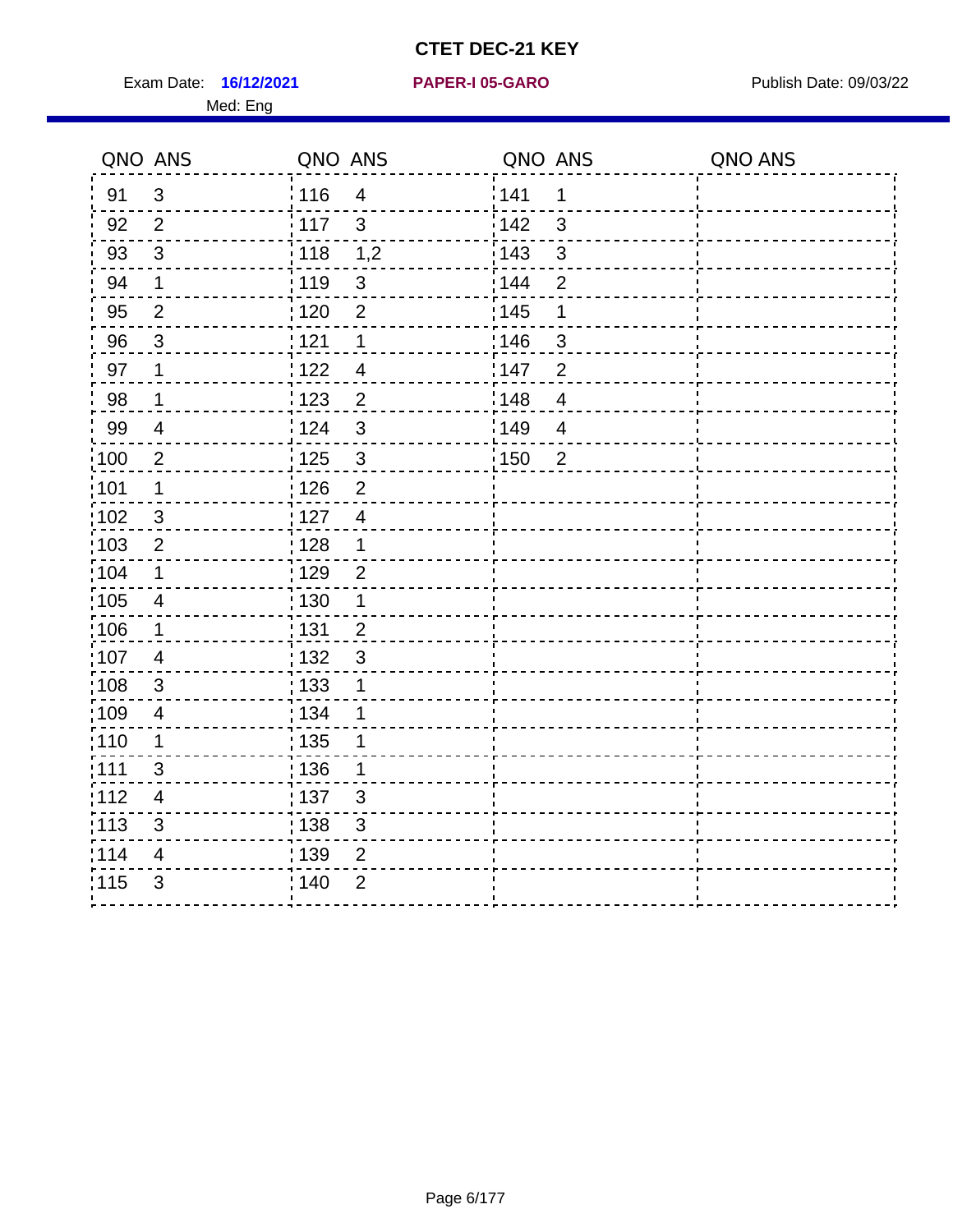Exam Date: 16/12/2021 PAPER-I 06-GUJARATI Publish Date: 09/03/22 Med: Eng

## **16/12/2021 PAPER-I 06-GUJARATI**

| QNO ANS           |                          | QNO ANS           |                         | QNO ANS           |                | QNO ANS |
|-------------------|--------------------------|-------------------|-------------------------|-------------------|----------------|---------|
| 91                | $\mathbf 1$              | 116               | $\overline{4}$          | 141               | $\mathbf 1$    |         |
| 92                | 2                        | $\frac{1}{2}$ 117 | $\mathbf{3}$            | 142               | 3              |         |
| 93                | $\overline{2}$           | : 118             | 1,2                     | 143               | $\mathbf{3}$   |         |
| 94                | $\overline{4}$           | : 119             | $\sqrt{3}$              | : 144             | $\overline{2}$ |         |
| 95                | $\overline{4}$           | : 120             | $\overline{2}$          | : 145             | 1              |         |
| 96                | $\mathbf{3}$             | 121               | $\overline{\mathbf{4}}$ | 146               | $\mathbf{3}$   |         |
| 97                | $\overline{3}$           | 1122              | 1                       | 147               | $\overline{2}$ |         |
| 98                | $\overline{3}$           | 123               | $\sqrt{3}$              | : 148             | $\overline{4}$ |         |
| 99                | 3                        | i 124             | $\mathbf 1$             | 149               | $\overline{4}$ |         |
| $\frac{1}{2}100$  | $\overline{2}$           | : 125             | $\mathbf 2$             | $\frac{1}{1}$ 150 | $\overline{2}$ |         |
| 101               | $\mathbf 1$              | 126               | $\overline{2}$          |                   |                |         |
| $\frac{1}{1}$ 102 | $\mathfrak{3}$           | : 127             | $\mathbf{3}$            |                   |                |         |
| 103               | $\overline{\mathcal{A}}$ | : 128             | $\overline{4}$          |                   |                |         |
| :104              | 2                        | : 129             | $\overline{2}$          |                   |                |         |
| $\frac{1}{1}$ 105 | $\mathbf 1$              | : 130             | $\mathbf 1$             |                   |                |         |
| 106               | $\mathbf 1$              | : 131             | $\overline{2}$          |                   |                |         |
| ,107              | 4                        | : 132             | $\overline{4}$          |                   |                |         |
| 108               | $\mathbf{3}$             | : 133             | $\mathbf{3}$            |                   |                |         |
| :109              | $\overline{4}$           | : 134             | $\overline{2}$          |                   |                |         |
| : 110             | $\mathbf 1$              | : 135             | 3                       |                   |                |         |
| :111              | 3                        | : 136             | 1                       |                   |                |         |
| 112               | $\overline{4}$           | : 137             | $\mathfrak{B}$          |                   |                |         |
| : 113             | 3                        | : 138             | $\mathsf 3$             |                   |                |         |
| 114               | $\overline{\mathbf{4}}$  | : 139             | $\mathbf 2$             |                   |                |         |
| 115               | 3                        | 140               | $\overline{2}$          |                   |                |         |
|                   |                          |                   |                         |                   |                |         |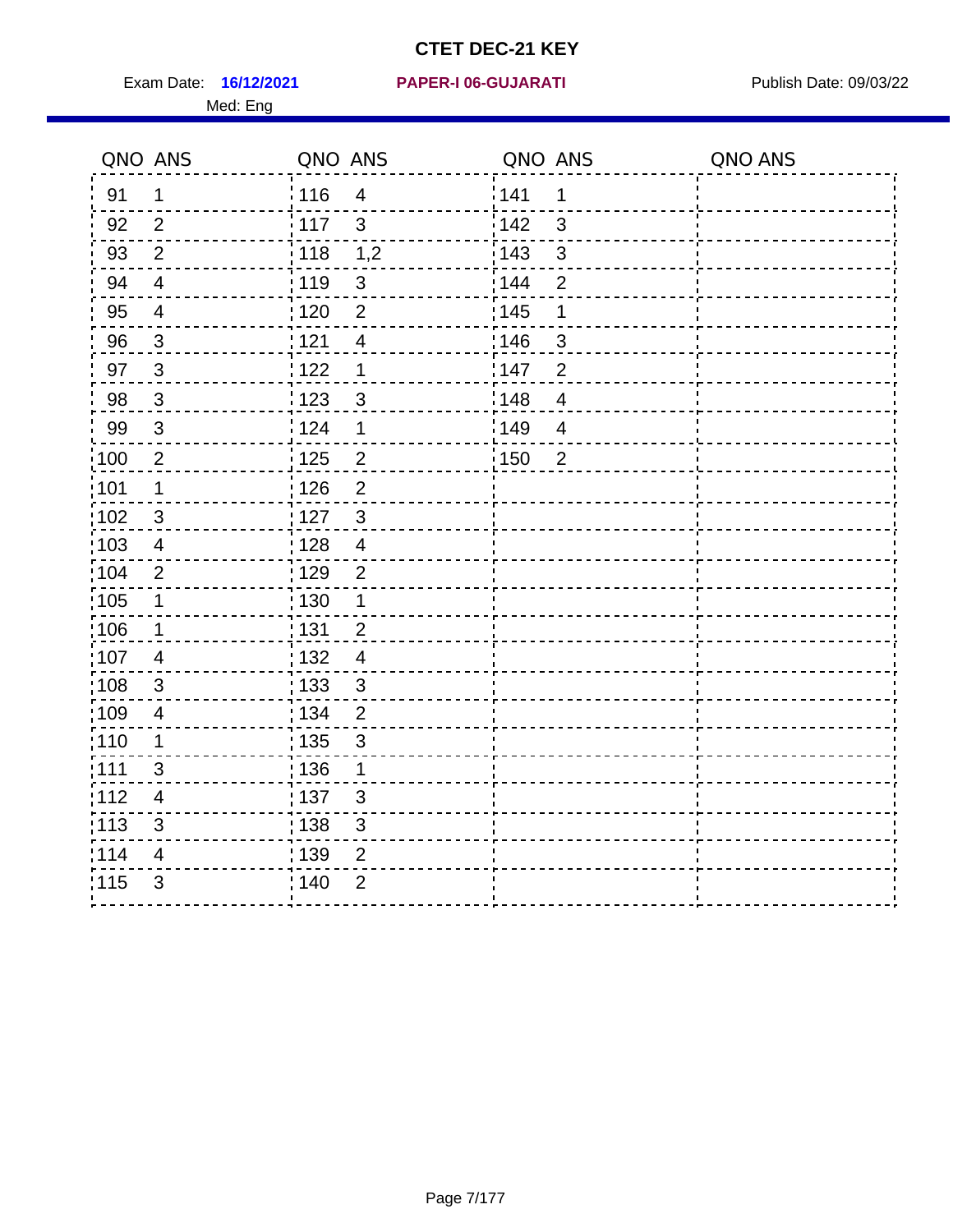Exam Date: 16/12/2021 PAPER-I 07-KANNADA Publish Date: 09/03/22 Med: Eng

## **16/12/2021 PAPER-I 07-KANNADA**

|                   | QNO ANS                  | QNO ANS |                | QNO ANS           |                | QNO ANS |
|-------------------|--------------------------|---------|----------------|-------------------|----------------|---------|
| 91                | 1                        | : 116   | $\overline{4}$ | 141               | 1              |         |
| 92                | $\mathbf 1$              | : 117   | $\mathbf{3}$   | 142               | 3              |         |
| 93                | $\mathbf 1$              | 118     | 1,2            | 143               | $\mathfrak{S}$ |         |
| 94                | $\overline{2}$           | : 119   | $\mathfrak{S}$ | 144               | $\overline{2}$ |         |
| 95                | $\overline{\mathcal{A}}$ | : 120   | $\overline{2}$ | : 145             | 1              |         |
| 96                | 4                        | 121     | $\mathfrak{B}$ | 146               | $\mathfrak{S}$ |         |
| 97                | $\mathbf{3}$             | 122     | $\mathbf 2$    | 147               | $\overline{2}$ |         |
| 98                | $\mathbf 1$              | 123     | $\mathbf 1$    | 148               | $\overline{4}$ |         |
| 99                | $\mathbf 1$              | 124     | $\overline{2}$ | 149               | $\overline{4}$ |         |
| 100               | $\mathbf 1$              | 125     | $\mathbf 1$    | $\frac{1}{1}$ 150 | $\overline{2}$ |         |
| 101               | $\mathbf 2$              | 126     | 1              |                   |                |         |
| $\frac{1}{1}$ 102 | $\mathbf 1$              | 127     | $\overline{4}$ |                   |                |         |
| 103               | 1                        | : 128   | $\overline{4}$ |                   |                |         |
| 104               | $\mathbf 1$              | : 129   | $\overline{4}$ |                   |                |         |
| $\frac{1}{1}$ 105 | $\overline{2}$           | : 130   | 1              |                   |                |         |
| 106               | $\mathbf 1$              | : 131   | 1              |                   |                |         |
| :107              | $\overline{4}$           | : 132   | 1              |                   |                |         |
| 108               | $\mathbf{3}$             | : 133   | 1              |                   |                |         |
| :109              | $\overline{4}$           | : 134   | 1              |                   |                |         |
| : 110             | 1                        | : 135   | 1              |                   |                |         |
| : 111             | 3                        | : 136   | 1              |                   |                |         |
| 112               | 4                        | : 137   | $\sqrt{3}$     |                   |                |         |
| : 113             | $\mathfrak{S}$           | 138     | $\mathsf 3$    |                   |                |         |
| 114               | 4                        | 139     | $\overline{2}$ |                   |                |         |
| 115               | 3                        | 140     | $\overline{2}$ |                   |                |         |
|                   |                          |         |                |                   |                |         |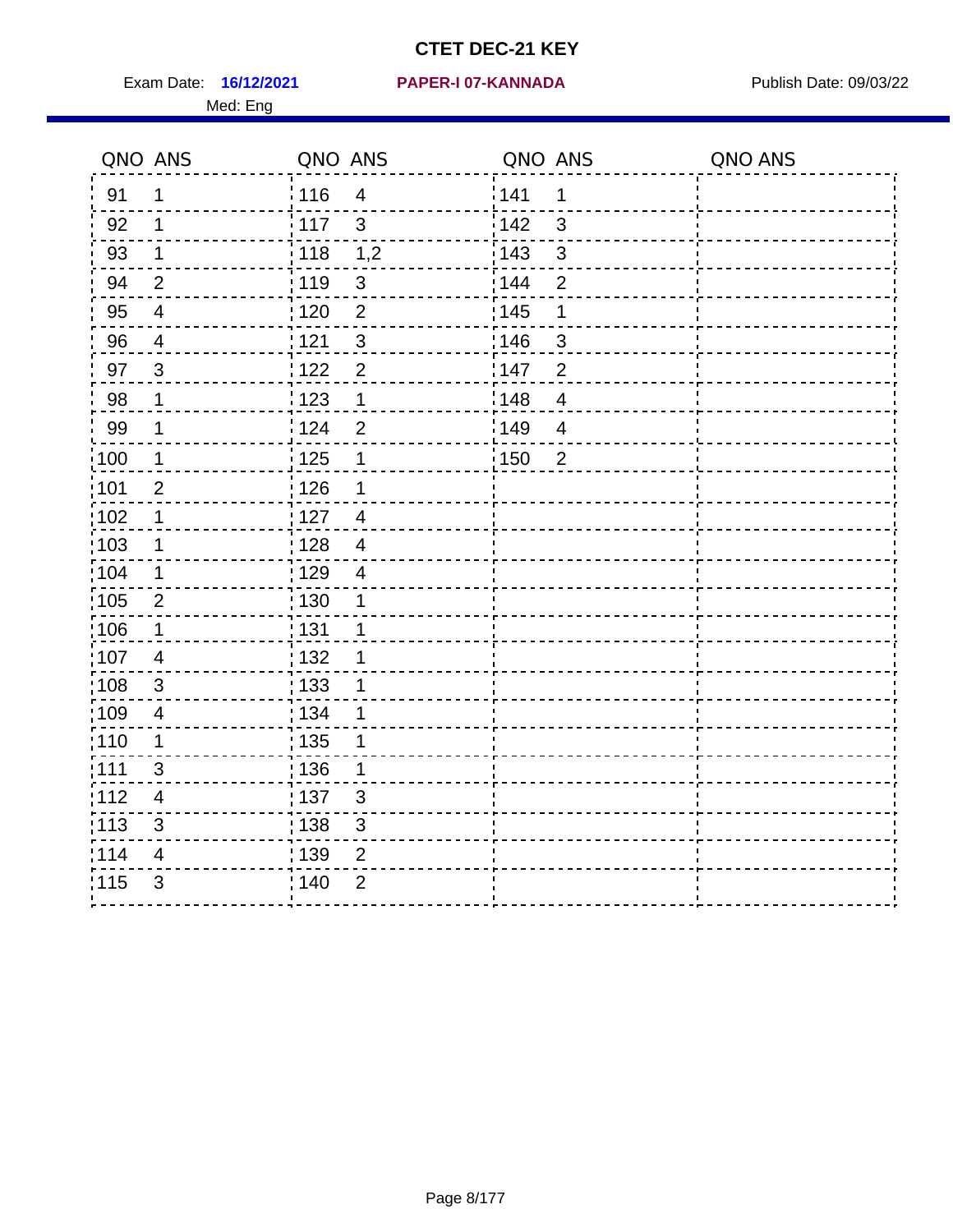Exam Date: 16/12/2021 **PAPER-I 08-KHASI** Publish Date: 09/03/22 Med: Eng

#### **16/12/2021 PAPER-I 08-KHASI**

| 141<br>116<br>91<br>1<br>$\overline{4}$<br>1<br>i 142<br>92<br>117<br>$\mathbf{3}$<br>$\mathfrak{B}$<br>3<br>1,2<br>: 143<br>$\mathbf{3}$<br>93<br>$\overline{2}$<br>118<br>94<br>: 119<br>: 144<br>$\sqrt{3}$<br>$\overline{2}$<br>$\overline{4}$<br>$\overline{2}$<br>: 145<br>95<br>: 120<br>$\mathbf 1$<br>1<br>121<br>96<br>3<br>146<br>$\mathbf{3}$<br>3<br>97<br>1122<br>$\overline{2}$<br>:147<br>$\overline{2}$<br>$\mathbf 1$<br>98<br>1123<br>$\overline{4}$<br>148<br>$\mathbf{3}$<br>$\overline{\mathcal{A}}$<br>149<br>124<br>$\overline{2}$<br>$\mathbf{3}$<br>$\overline{4}$<br>$\frac{1}{2}$ 125<br>:150<br>$\mathbf{3}$<br>$\mathbf 1$<br>$\overline{2}$<br>: 126<br>$\overline{2}$<br>1<br>: 127<br>$\overline{2}$<br>$\mathbf{3}$<br>: 128<br>$\overline{2}$<br>1<br>:129<br>2<br>$\overline{4}$<br>130<br>$\overline{2}$<br>$\overline{2}$<br>: 131<br>$\overline{4}$<br>$\mathbf 1$<br>: 132<br>$\mathbf{3}$<br>$\overline{4}$<br>: 133<br>$\overline{2}$<br>3<br>: 134<br>$\overline{4}$<br>$\overline{4}$<br>: 135<br>$\mathbf 1$<br>$\mathfrak{S}$<br>: 136<br>3<br>1<br>:137<br>$\mathbf{3}$<br>4<br>: 138<br>$\mathfrak{3}$<br>3<br>: 139<br>$\overline{2}$<br>4<br>3<br>; 140<br>$\overline{2}$ | QNO ANS           | QNO ANS | QNO ANS | QNO ANS |
|-----------------------------------------------------------------------------------------------------------------------------------------------------------------------------------------------------------------------------------------------------------------------------------------------------------------------------------------------------------------------------------------------------------------------------------------------------------------------------------------------------------------------------------------------------------------------------------------------------------------------------------------------------------------------------------------------------------------------------------------------------------------------------------------------------------------------------------------------------------------------------------------------------------------------------------------------------------------------------------------------------------------------------------------------------------------------------------------------------------------------------------------------------------------------------------------------------------------------------|-------------------|---------|---------|---------|
|                                                                                                                                                                                                                                                                                                                                                                                                                                                                                                                                                                                                                                                                                                                                                                                                                                                                                                                                                                                                                                                                                                                                                                                                                             |                   |         |         |         |
|                                                                                                                                                                                                                                                                                                                                                                                                                                                                                                                                                                                                                                                                                                                                                                                                                                                                                                                                                                                                                                                                                                                                                                                                                             |                   |         |         |         |
|                                                                                                                                                                                                                                                                                                                                                                                                                                                                                                                                                                                                                                                                                                                                                                                                                                                                                                                                                                                                                                                                                                                                                                                                                             |                   |         |         |         |
|                                                                                                                                                                                                                                                                                                                                                                                                                                                                                                                                                                                                                                                                                                                                                                                                                                                                                                                                                                                                                                                                                                                                                                                                                             |                   |         |         |         |
|                                                                                                                                                                                                                                                                                                                                                                                                                                                                                                                                                                                                                                                                                                                                                                                                                                                                                                                                                                                                                                                                                                                                                                                                                             |                   |         |         |         |
|                                                                                                                                                                                                                                                                                                                                                                                                                                                                                                                                                                                                                                                                                                                                                                                                                                                                                                                                                                                                                                                                                                                                                                                                                             |                   |         |         |         |
|                                                                                                                                                                                                                                                                                                                                                                                                                                                                                                                                                                                                                                                                                                                                                                                                                                                                                                                                                                                                                                                                                                                                                                                                                             |                   |         |         |         |
|                                                                                                                                                                                                                                                                                                                                                                                                                                                                                                                                                                                                                                                                                                                                                                                                                                                                                                                                                                                                                                                                                                                                                                                                                             |                   |         |         |         |
|                                                                                                                                                                                                                                                                                                                                                                                                                                                                                                                                                                                                                                                                                                                                                                                                                                                                                                                                                                                                                                                                                                                                                                                                                             | 99                |         |         |         |
|                                                                                                                                                                                                                                                                                                                                                                                                                                                                                                                                                                                                                                                                                                                                                                                                                                                                                                                                                                                                                                                                                                                                                                                                                             | $\frac{1}{100}$   |         |         |         |
|                                                                                                                                                                                                                                                                                                                                                                                                                                                                                                                                                                                                                                                                                                                                                                                                                                                                                                                                                                                                                                                                                                                                                                                                                             | 101               |         |         |         |
|                                                                                                                                                                                                                                                                                                                                                                                                                                                                                                                                                                                                                                                                                                                                                                                                                                                                                                                                                                                                                                                                                                                                                                                                                             | 102               |         |         |         |
|                                                                                                                                                                                                                                                                                                                                                                                                                                                                                                                                                                                                                                                                                                                                                                                                                                                                                                                                                                                                                                                                                                                                                                                                                             | :103              |         |         |         |
|                                                                                                                                                                                                                                                                                                                                                                                                                                                                                                                                                                                                                                                                                                                                                                                                                                                                                                                                                                                                                                                                                                                                                                                                                             | :104              |         |         |         |
|                                                                                                                                                                                                                                                                                                                                                                                                                                                                                                                                                                                                                                                                                                                                                                                                                                                                                                                                                                                                                                                                                                                                                                                                                             | 105               |         |         |         |
|                                                                                                                                                                                                                                                                                                                                                                                                                                                                                                                                                                                                                                                                                                                                                                                                                                                                                                                                                                                                                                                                                                                                                                                                                             | 106               |         |         |         |
|                                                                                                                                                                                                                                                                                                                                                                                                                                                                                                                                                                                                                                                                                                                                                                                                                                                                                                                                                                                                                                                                                                                                                                                                                             | 107               |         |         |         |
|                                                                                                                                                                                                                                                                                                                                                                                                                                                                                                                                                                                                                                                                                                                                                                                                                                                                                                                                                                                                                                                                                                                                                                                                                             | :108              |         |         |         |
|                                                                                                                                                                                                                                                                                                                                                                                                                                                                                                                                                                                                                                                                                                                                                                                                                                                                                                                                                                                                                                                                                                                                                                                                                             | 109               |         |         |         |
|                                                                                                                                                                                                                                                                                                                                                                                                                                                                                                                                                                                                                                                                                                                                                                                                                                                                                                                                                                                                                                                                                                                                                                                                                             | :110              |         |         |         |
|                                                                                                                                                                                                                                                                                                                                                                                                                                                                                                                                                                                                                                                                                                                                                                                                                                                                                                                                                                                                                                                                                                                                                                                                                             | :111              |         |         |         |
|                                                                                                                                                                                                                                                                                                                                                                                                                                                                                                                                                                                                                                                                                                                                                                                                                                                                                                                                                                                                                                                                                                                                                                                                                             | 112               |         |         |         |
|                                                                                                                                                                                                                                                                                                                                                                                                                                                                                                                                                                                                                                                                                                                                                                                                                                                                                                                                                                                                                                                                                                                                                                                                                             | $\frac{1}{1}$ 113 |         |         |         |
|                                                                                                                                                                                                                                                                                                                                                                                                                                                                                                                                                                                                                                                                                                                                                                                                                                                                                                                                                                                                                                                                                                                                                                                                                             | 114               |         |         |         |
|                                                                                                                                                                                                                                                                                                                                                                                                                                                                                                                                                                                                                                                                                                                                                                                                                                                                                                                                                                                                                                                                                                                                                                                                                             | 115               |         |         |         |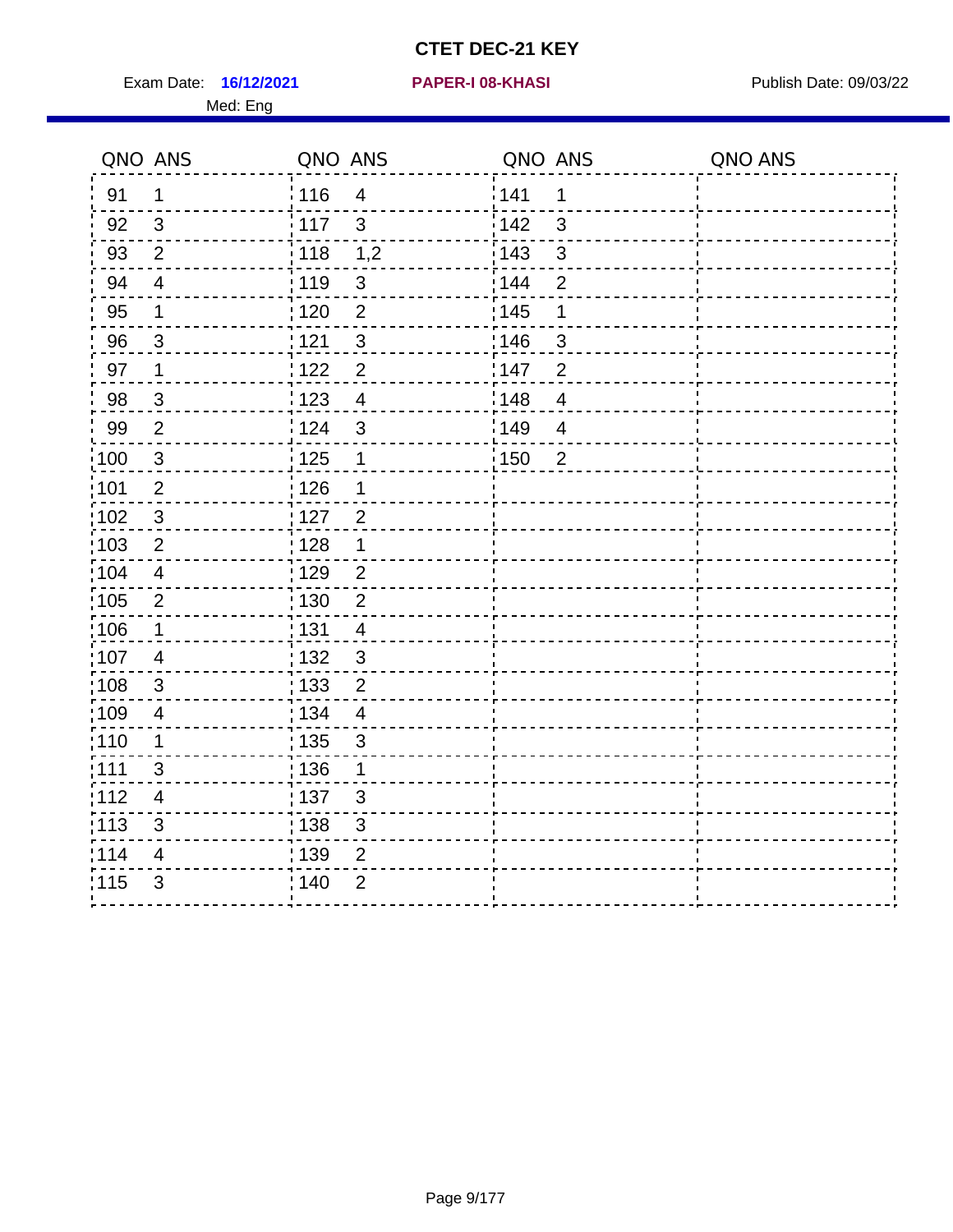Med: Eng

#### **16/12/2021 PAPER-I 09-MALAYALAM** Exam Date: Publish Date: 09/03/22

| QNO ANS           |                           | QNO ANS           |                           | QNO ANS |                         | QNO ANS |
|-------------------|---------------------------|-------------------|---------------------------|---------|-------------------------|---------|
| 91                | 2                         | : 116             | $\overline{\mathcal{A}}$  | 141     | $\mathbf 1$             |         |
| 92                | $\overline{4}$            | $\frac{1}{2}$ 117 | $\mathbf{3}$              | 142     | $\mathbf{3}$            |         |
| 93                | $\mathbf 1$               | 118               | 1,2                       | 143     | $\mathsf 3$             |         |
| 94                | 3                         | : 119             | $\mathfrak{S}$            | : 144   | $\overline{2}$          |         |
| 95                | $\mathbf 1$               | : 120             | $\overline{2}$            | : 145   | 1                       |         |
| 96                | $\mathbf{3}$              | 121               | $\mathbf 1$               | 146     | 3                       |         |
| 97                | $\mathbf{3}$              | 122               | $\mathfrak{B}$            | 147     | $\overline{2}$          |         |
| 98                | $\mathbf 1$               | 1123              | $\mathbf 1$               | 148     | $\overline{4}$          |         |
| 99                | $\overline{2}$            | 124               | $\overline{2}$            | 149     | $\overline{4}$          |         |
| 100               | $\mathbf{3}$              | $\frac{1}{1}$ 125 | $\sqrt{3}$                | 150     | $\overline{\mathbf{2}}$ |         |
| :101              | $\overline{\mathcal{A}}$  | : 126             | $\overline{4}$            |         |                         |         |
| $\frac{1}{1}$ 102 | $\overline{2}$            | : 127             | $\mathbf{3}$              |         |                         |         |
| 103               | 4                         | 128               | $\overline{2}$            |         |                         |         |
| 104               | 3                         | : 129             | $\overline{4}$            |         |                         |         |
| $\frac{1}{1}$ 105 | $\overline{2}$            | : 130             | $\mathbf 1$               |         |                         |         |
| 106               | $\mathbf 1$               | : 131             | 3                         |         |                         |         |
| 107               | $\overline{4}$            | : 132             | $\overline{4}$            |         |                         |         |
| 108               | $\mathbf{3}$              | $\frac{1}{1}$ 133 | $\overline{2}$            |         |                         |         |
| :109              | $\overline{4}$            | : 134             | $\mathbf{1}$              |         |                         |         |
| 110               | $\mathbf 1$               | : 135             | 3                         |         |                         |         |
| : 111             | 3                         | : 136             | 1                         |         |                         |         |
| 112               | 4                         | : 137             | $\mathfrak{S}$            |         |                         |         |
| : 113             | $\ensuremath{\mathsf{3}}$ | : 138             | $\ensuremath{\mathsf{3}}$ |         |                         |         |
| 114               | $\overline{4}$            | : 139             | $\overline{2}$            |         |                         |         |
| 115               | 3                         | : 140             | $\overline{2}$            |         |                         |         |
|                   |                           |                   |                           |         |                         |         |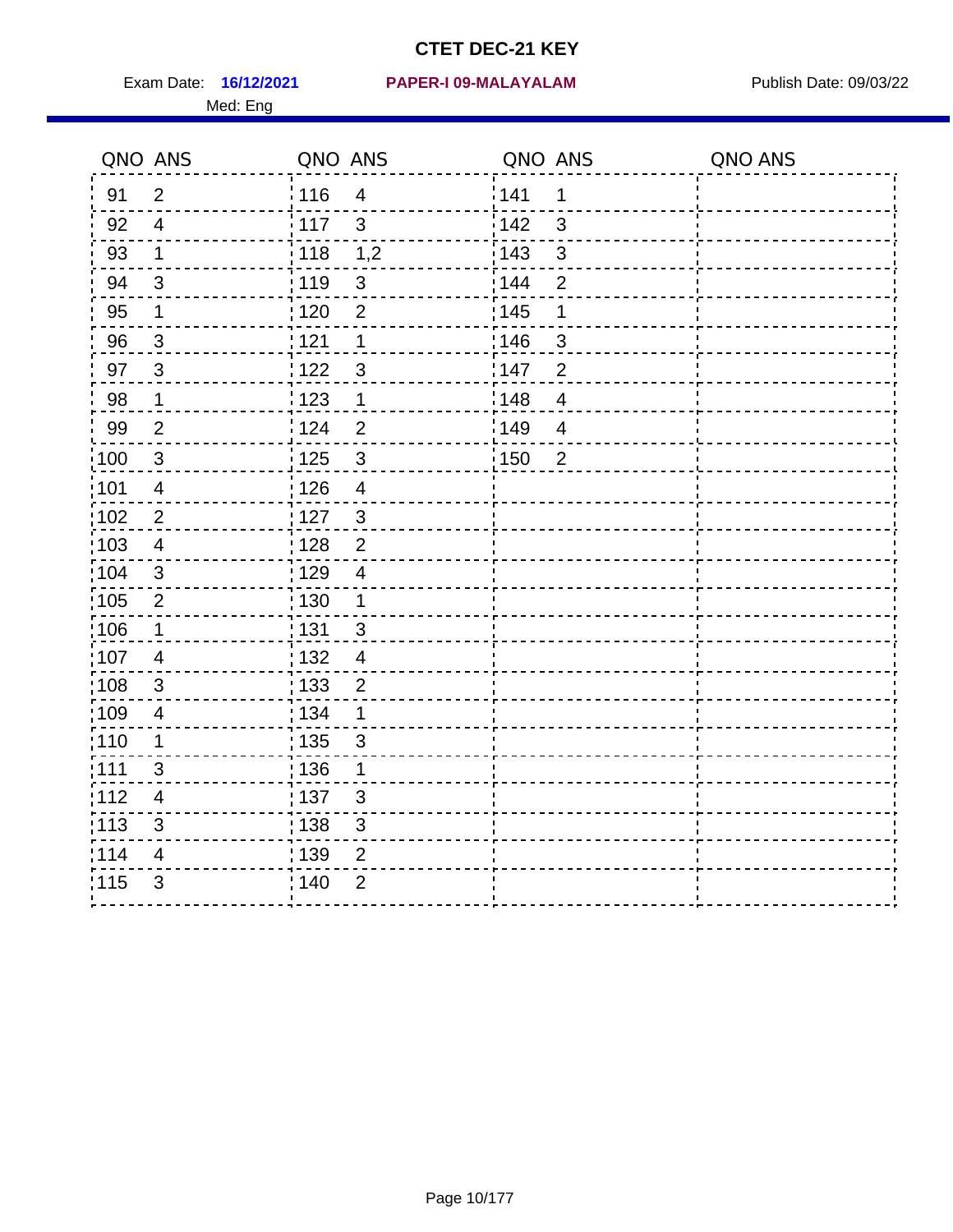Exam Date: 16/12/2021 PAPER-I 10-MANIPURI PREMICLE Publish Date: 09/03/22 Med: Eng

## **16/12/2021 PAPER-I 10-MANIPURI**

|                   | QNO ANS                 | QNO ANS           |                         | QNO ANS |                | QNO ANS |
|-------------------|-------------------------|-------------------|-------------------------|---------|----------------|---------|
| 91                | $\mathbf 1$             | 116               | $\overline{4}$          | 141     | 1              |         |
| 92                | $\mathbf{3}$            | 117               | $\mathbf{3}$            | 142     | $\mathbf{3}$   |         |
| 93                | $\overline{4}$          | : 118             | 1,2                     | 143     | $\mathbf{3}$   |         |
| 94                | $\overline{2}$          | : 119             | $\sqrt{3}$              | 144     | $\overline{2}$ |         |
| 95                | $\sqrt{2}$              | : 120             | $\overline{2}$          | : 145   | 1              |         |
| 96                | 4                       | 121               | 3                       | 146     | $\mathbf{3}$   |         |
| 97                | 3                       | 1122              | $\mathfrak{S}$          | 147     | $\overline{2}$ |         |
| 98                | $\overline{2}$          | 123               | $\mathbf{3}$            | 148     | $\overline{4}$ |         |
| 99                | 2                       | 124               | $\overline{2}$          | 149     | $\overline{4}$ |         |
| :100              | $\mathbf{1}$            | $\frac{1}{2}$ 125 | $\overline{\mathbf{4}}$ | 150     | $\overline{2}$ |         |
| :101              | $\overline{2}$          | : 126             | $\overline{2}$          |         |                |         |
| 102               | $\mathbf 1$             | : 127             | $\overline{2}$          |         |                |         |
| 103               | $\overline{4}$          | : 128             | $\overline{4}$          |         |                |         |
| 104               | $\mathbf{3}$            | : 129             | $\overline{2}$          |         |                |         |
| $\frac{1}{1}$ 105 | $\mathbf 1$             | : 130             | $\sqrt{3}$              |         |                |         |
| :106              | $\mathbf 1$             | : 131             | $\mathbf{1}$            |         |                |         |
| 107               | $\overline{4}$          | : 132             | $\overline{2}$          |         |                |         |
| 108               | $\mathbf{3}$            | : 133             | $\overline{4}$          |         |                |         |
| $\frac{1}{1}$ 109 | $\overline{4}$          | : 134             | $\mathbf{3}$            |         |                |         |
| : 110             | 1                       | : 135             | 1                       |         |                |         |
| :111              | 3                       | :136              | 1                       |         |                |         |
| 112               | $\overline{\mathbf{4}}$ | : 137             | $\sqrt{3}$              |         |                |         |
| : 113             | $\mathfrak{S}$          | : 138             | $\mathsf 3$             |         |                |         |
| 114               | 4                       | 139               | $\overline{2}$          |         |                |         |
| 115               | $\mathfrak{S}$          | : 140             | $\overline{2}$          |         |                |         |
|                   |                         |                   |                         |         |                |         |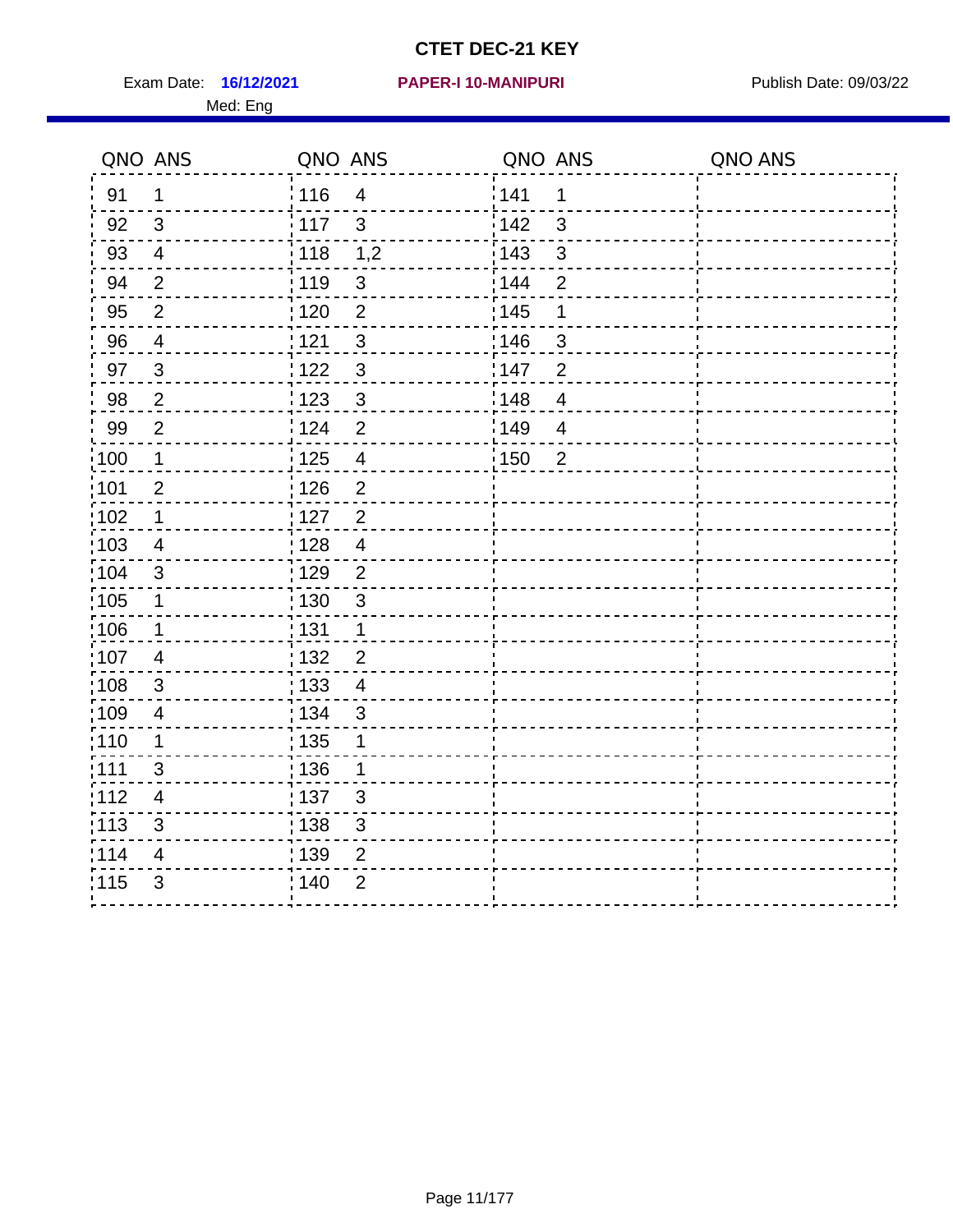Exam Date: 16/12/2021 PAPER-I 11-MARATHI PUBlish Date: 09/03/22 Med: Eng

#### **16/12/2021 PAPER-I 11-MARATHI**

|                   | QNO ANS        | QNO ANS           |                          | QNO ANS |                | QNO ANS |
|-------------------|----------------|-------------------|--------------------------|---------|----------------|---------|
| 91                | $\mathfrak{B}$ | :116              | $\overline{4}$           | 141     | 1              |         |
| 92                | 2              | 117               | $\mathbf{3}$             | 142     | $\mathbf{3}$   |         |
| 93                | $\overline{2}$ | 118               | 1,2                      | 143     | $\mathbf{3}$   |         |
| 94                | $\overline{4}$ | : 119             | $\sqrt{3}$               | 144     | $\overline{2}$ |         |
| 95                | $\sqrt{3}$     | : 120             | $\overline{2}$           | 145     | 1              |         |
| 96                | $\overline{2}$ | 121               | 1                        | 146     | $\mathfrak{S}$ |         |
| 97                | $\mathbf{3}$   | 122               | $\mathfrak{S}$           | 147     | $\overline{2}$ |         |
| 98                | $\mathbf 1$    | $\frac{1}{2}$ 123 | $\mathbf{3}$             | 148     | $\overline{4}$ |         |
| 99                | $\mathbf 1$    | 124               | 1                        | 149     | $\overline{4}$ |         |
| 100               | $\mathbf{3}$   | 125               | $\mathbf 1$              | 150     | $\overline{2}$ |         |
| 101               | $\mathbf 1$    | : 126             | $\overline{\mathcal{A}}$ |         |                |         |
| 102               | $\mathbf 1$    | $127$             | $\overline{2}$           |         |                |         |
| 103               | 1              | : 128             | 3                        |         |                |         |
| $\frac{1}{104}$   | 2              | : 129             | $\mathbf 1$              |         |                |         |
| $\frac{1}{1}$ 105 | $\mathbf 1$    | : 130             | $\mathbf{1}$             |         |                |         |
| :106              | $\mathbf 1$    | : 131             | $\overline{2}$           |         |                |         |
| 107               | $\overline{4}$ | : 132             | $\overline{2}$           |         |                |         |
| $\frac{1}{1}$ 108 | 3              | : 133             | $\overline{2}$           |         |                |         |
| :109              | $\overline{4}$ | : 134             | 1                        |         |                |         |
| : 110             | $\mathbf 1$    | : 135             | 1                        |         |                |         |
| : 111             | 3              | : 136             | 1                        |         |                |         |
| 112               | 4              | : 137             | $\sqrt{3}$               |         |                |         |
| $\frac{1}{1}$ 113 | $\mathfrak{S}$ | : 138             | $\mathfrak{S}$           |         |                |         |
| 114               | 4              | : 139             | 2                        |         |                |         |
| 115               | 3              | 140               | $\overline{2}$           |         |                |         |
|                   |                |                   |                          |         |                |         |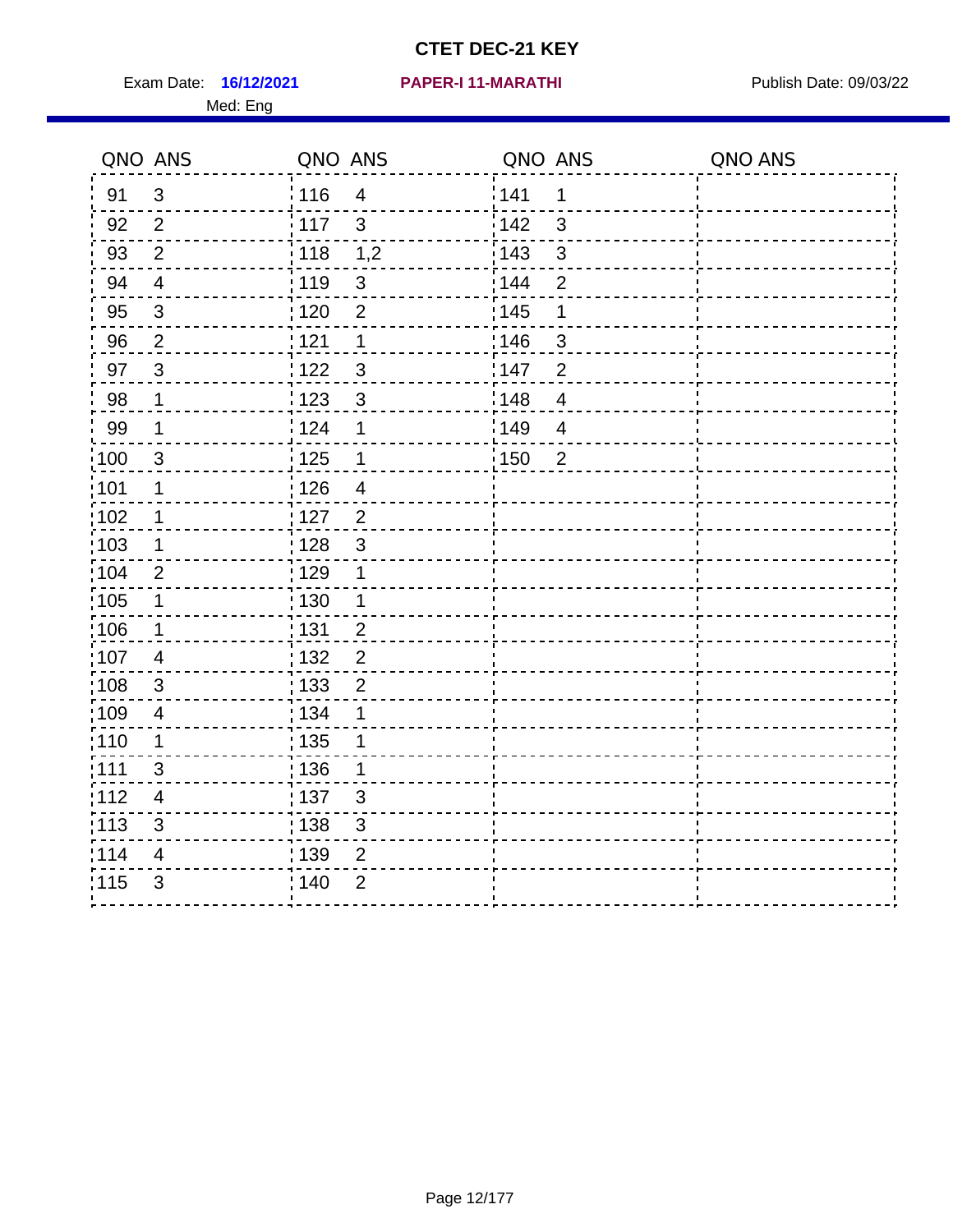Exam Date: 16/12/2021 **PAPER-I 12-MIZO** PUBLISH Date: 09/03/22 Med: Eng

**16/12/2021 PAPER-I 12-MIZO**

| QNO ANS |                         | QNO ANS           |                | QNO ANS |                | QNO ANS |
|---------|-------------------------|-------------------|----------------|---------|----------------|---------|
| 91      | $\mathbf 1$             | : 116             | $\overline{4}$ | 141     | 1              |         |
| 92      | 2                       | : 117             | 3              | 142     | 3              |         |
| 93      | $\mathbf{1}$            | : 118             | 1,2            | 143     | 3              |         |
| 94      | $\mathbf{3}$            | 119               | $\sqrt{3}$     | : 144   | $\overline{2}$ |         |
| 95      | $\overline{2}$          | : 120             | $\overline{2}$ | 145     | 1              |         |
| 96      | $\overline{2}$          | 121               | $\overline{2}$ | 146     | 3              |         |
| 97      | $\mathbf 1$             | 122               | 1              | 147     | $\overline{2}$ |         |
| 98      | $\overline{4}$          | : 123             | 1              | 148     | $\overline{4}$ |         |
| 99      | $\mathfrak{S}$          | 124               | $\overline{2}$ | 149     | $\overline{4}$ |         |
| :100    | $\mathbf 1$             | $\frac{1}{1}$ 125 | $\mathbf{3}$   | 150     | $\overline{2}$ |         |
| :101    | $\overline{2}$          | : 126             | 1              |         |                |         |
| 102     | $\overline{4}$          | : 127             | $\mathbf 1$    |         |                |         |
| 103     | $\overline{4}$          | : 128             | $\overline{2}$ |         |                |         |
| 104     | $\overline{2}$          | : 129             | $\mathbf{3}$   |         |                |         |
| 105     | $\mathbf 1$             | $\frac{1}{1}$ 130 | $\mathbf{1}$   |         |                |         |
| 106     | 1                       | : 131             | $\overline{4}$ |         |                |         |
| :107    | $\overline{4}$          | : 132             | 3              |         |                |         |
| 108     | 3                       | : 133             | $\overline{2}$ |         |                |         |
| :109    | $\overline{4}$          | : 134             | 1              |         |                |         |
| :110    | $\mathbf 1$             | : 135             | 1              |         |                |         |
| : 111   | 3                       | : 136             | 1              |         |                |         |
| 112     | $\overline{4}$          | 137               | 3              |         |                |         |
| : 113   | 3                       | : 138             | $\mathfrak{S}$ |         |                |         |
| 114     | $\overline{\mathbf{4}}$ | : 139             | $\overline{2}$ |         |                |         |
| 115     | 3                       | 140               | $\overline{2}$ |         |                |         |
|         |                         |                   |                |         |                |         |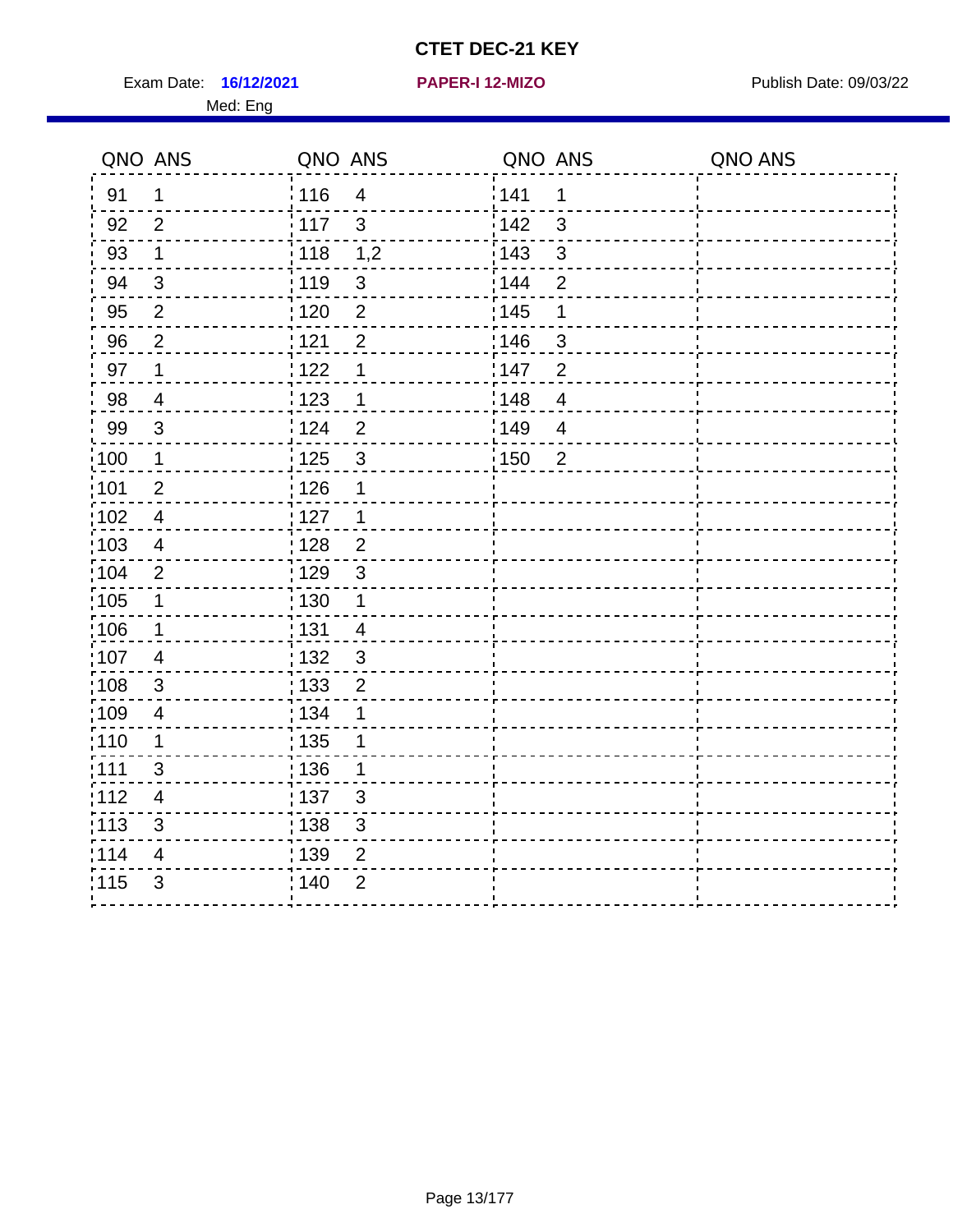Exam Date: 16/12/2021 **PAPER-I 13-NEPALI** Publish Date: 09/03/22 Med: Eng

## **16/12/2021 PAPER-I 13-NEPALI**

|                   | QNO ANS                 | QNO ANS           |                | QNO ANS           |                          | QNO ANS |
|-------------------|-------------------------|-------------------|----------------|-------------------|--------------------------|---------|
| 91                | $\mathfrak{B}$          | :116              | $\overline{4}$ | 141               | 1                        |         |
| 92                | $\mathbf{1}$            | 117               | $\mathbf{3}$   | 142               | 3                        |         |
| 93                | $\overline{2}$          | $\frac{1}{2}$ 118 | 1,2            | 143               | $\mathbf{3}$             |         |
| 94                | $\overline{4}$          | : 119             | $\sqrt{3}$     | 144               | $\overline{2}$           |         |
| 95                | $\mathbf 1$             | $\frac{1}{1}$ 120 | $\overline{2}$ | 145               | 1                        |         |
| 96                | $\overline{4}$          | 121               | $\overline{4}$ | 146               | 3                        |         |
| 97                | $\overline{2}$          | :122              | $\overline{2}$ | 147               | $\overline{2}$           |         |
| 98                | $\mathbf{3}$            | 123               | $\overline{4}$ | $\frac{1}{2}$ 148 | $\overline{4}$           |         |
| 99                | $\overline{2}$          | 124               | $\overline{2}$ | 149               | $\overline{\mathcal{A}}$ |         |
| $\frac{1}{1}$ 100 | $\sqrt{2}$              | 125               | $\mathbf 1$    | $\frac{1}{1}$ 150 | $\overline{2}$           |         |
| :101              | $\mathbf 1$             | 126               | $\overline{2}$ |                   |                          |         |
| :102              | $\overline{2}$          | : 127             | $\mathbf{3}$   |                   |                          |         |
| $\frac{1}{1}$ 103 | 3                       | : 128             | $\overline{2}$ |                   |                          |         |
| 104               | $\overline{4}$          | : 129             | $\mathbf{3}$   |                   |                          |         |
| :105              | $\boldsymbol{2}$        | $\frac{1}{1}$ 130 | $\mathbf{1}$   |                   |                          |         |
| 106               | $\mathbf 1$             | : 131             | $\overline{2}$ |                   |                          |         |
| :107              | $\overline{4}$          | :132              | $\overline{4}$ |                   |                          |         |
| 108               | $\mathbf{3}$            | : 133             | $\overline{2}$ |                   |                          |         |
| :109              | $\overline{4}$          | : 134             | $\overline{4}$ |                   |                          |         |
| : 110             | 1                       | : 135             | $\overline{2}$ |                   |                          |         |
| :111              | 3                       | : 136             | 1              |                   |                          |         |
| 112               | $\overline{\mathbf{4}}$ | : 137             | $\sqrt{3}$     |                   |                          |         |
| : 113             | $\mathfrak{S}$          | : 138             | $\sqrt{3}$     |                   |                          |         |
| 114               | 4                       | 139               | $\overline{2}$ |                   |                          |         |
| 115               | $\mathfrak{B}$          | : 140             | $\overline{2}$ |                   |                          |         |
|                   |                         |                   |                |                   |                          |         |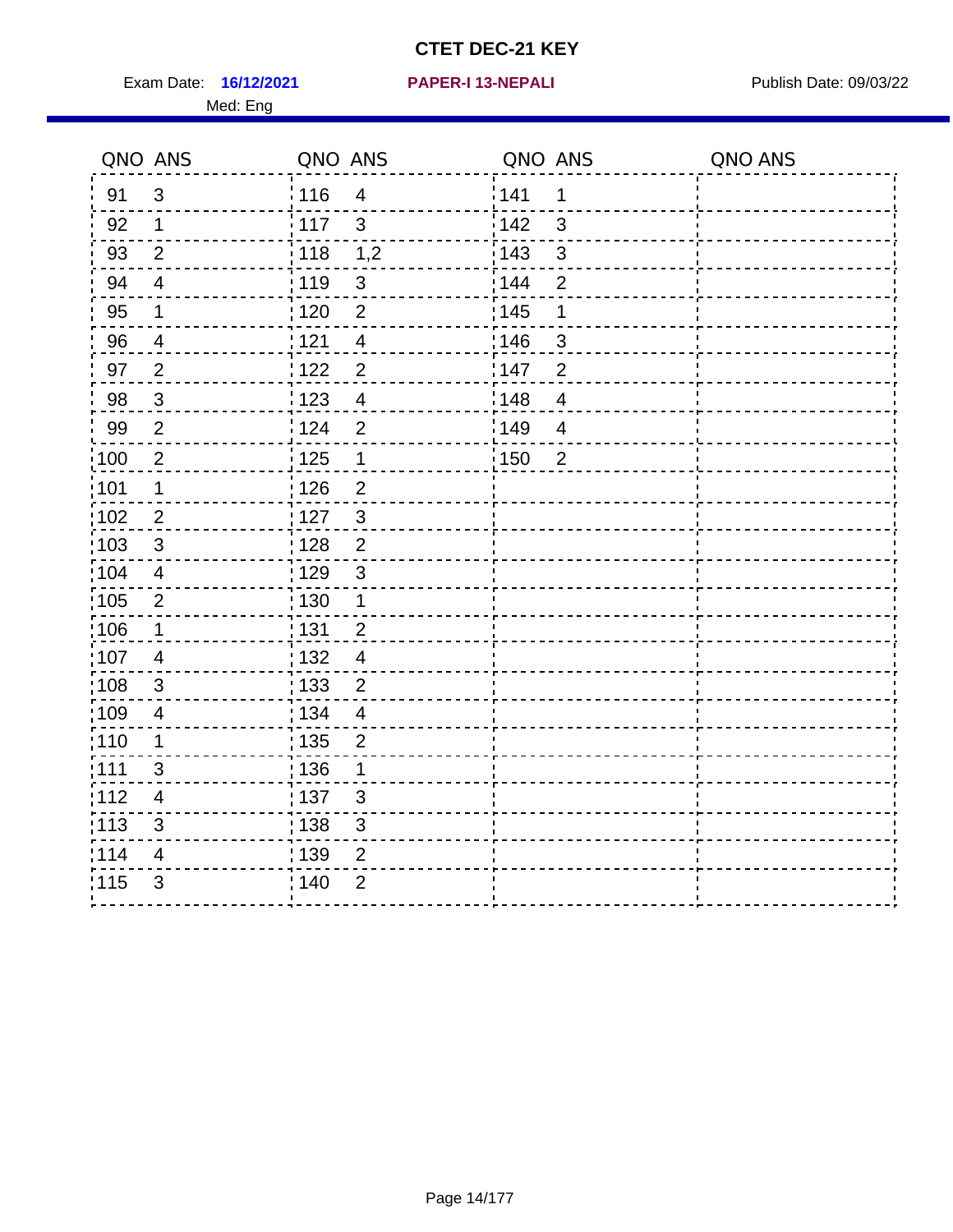Exam Date: 16/12/2021 PAPER-I 14-ORIYA Publish Date: 09/03/22 Med: Eng

### **16/12/2021 PAPER-I 14-ORIYA**

|                   | QNO ANS                  | QNO ANS           |                | QNO ANS           |                | QNO ANS |
|-------------------|--------------------------|-------------------|----------------|-------------------|----------------|---------|
| 91                | 3                        | : 116             | $\overline{4}$ | 1141              | 1              |         |
| 92                | 3                        | : 117             | $\mathbf{3}$   | 142               | 3              |         |
| 93                | $\mathbf 1$              | 118               | 1,2            | 143               | 3              |         |
| 94                | $\overline{2}$           | : 119             | $\mathfrak{S}$ | 144               | $\overline{2}$ |         |
| 95                | $\overline{\mathbf{4}}$  | : 120             | $\overline{2}$ | : 145             | 1              |         |
| 96                | $\overline{2}$           | 1121              | $\mathfrak{S}$ | 146               | 3              |         |
| 97                | $\mathbf{3}$             | 122               | $\overline{2}$ | 147               | $\overline{2}$ |         |
| 98                | $\overline{\mathcal{A}}$ | 123               | $\overline{2}$ | 148               | $\overline{4}$ |         |
| 99                | $\overline{2}$           | 124               | 3              | 149               | $\overline{4}$ |         |
| $\frac{1}{1}$ 100 | $\overline{2}$           | $\frac{1}{1}$ 125 | $\overline{4}$ | $\frac{1}{1}$ 150 | $\overline{2}$ |         |
| 101               | $\mathsf 3$              | : 126             | $\mathbf 1$    |                   |                |         |
| 102               | $\overline{4}$           | : 127             | $\overline{2}$ |                   |                |         |
| :103              | $\overline{2}$           | : 128             | $\mathbf{3}$   |                   |                |         |
| 104               | 3                        | : 129             | $\overline{2}$ |                   |                |         |
| :105              | 1                        | $\frac{1}{1}$ 130 | $\mathbf{1}$   |                   |                |         |
| 106               | $\mathbf 1$              | : 131             | 3              |                   |                |         |
| 107               | 4                        | : 132             | $\mathbf{3}$   |                   |                |         |
| $\frac{1}{1}$ 108 | $\mathfrak{B}$           | 133               | $\overline{2}$ |                   |                |         |
| :109              | $\overline{\mathbf{4}}$  | : 134             | $\mathbf{3}$   |                   |                |         |
| :110              | 1                        | : 135             | 3              |                   |                |         |
| :111              | 3                        | : 136             | $\mathbf{1}$   |                   |                |         |
| 112               | 4                        | : 137             | $\mathfrak{S}$ |                   |                |         |
| : 113             | 3                        | 138               | $\mathfrak{B}$ |                   |                |         |
| 114               | 4                        | 139               | $\overline{2}$ |                   |                |         |
| 115               | 3                        | 140               | $\overline{2}$ |                   |                |         |
|                   |                          |                   |                |                   |                |         |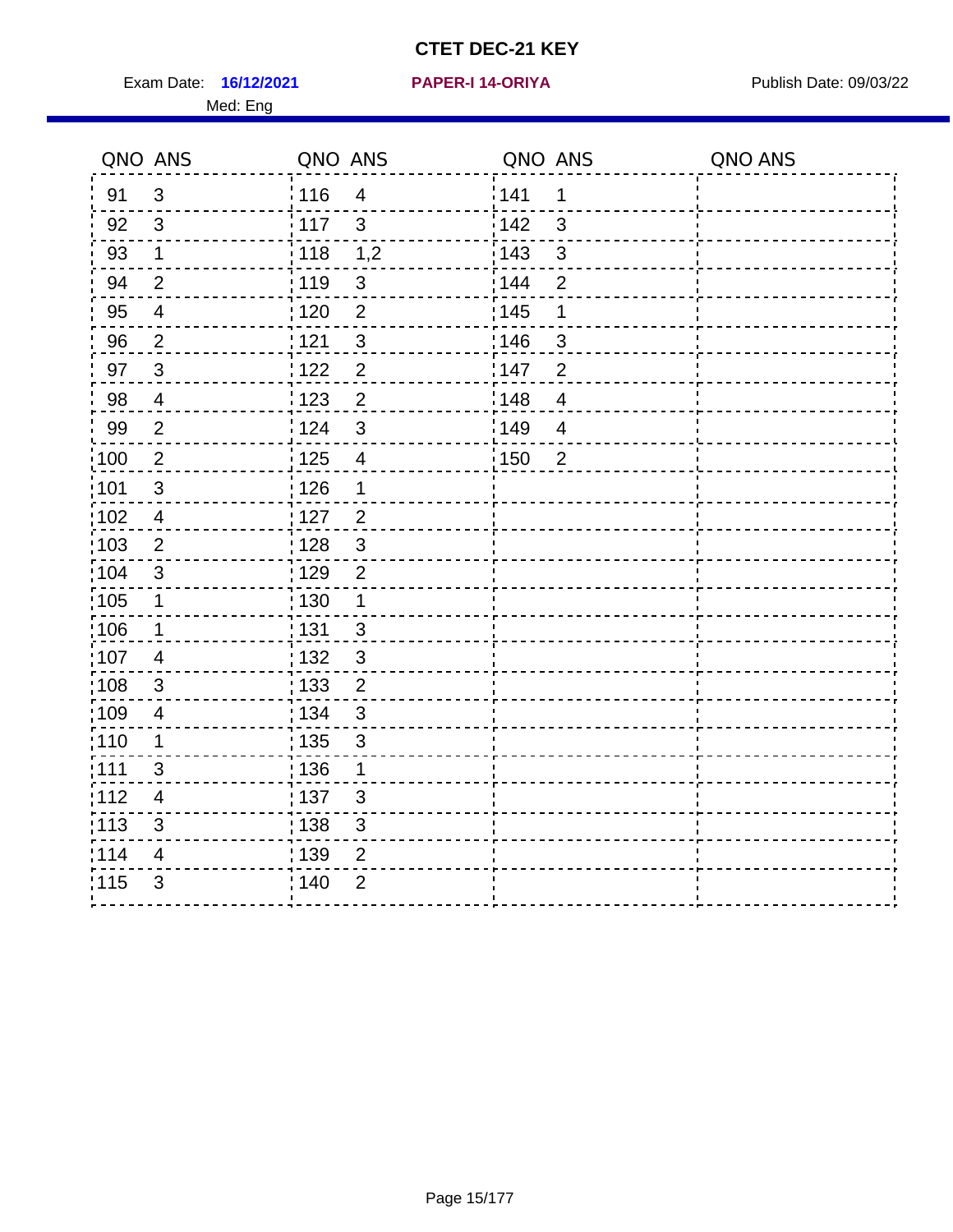Exam Date: 16/12/2021 **PAPER-I 15-PUNJABI** Publish Date: 09/03/22 Med: Eng

## **16/12/2021 PAPER-I 15-PUNJABI**

|                   | QNO ANS                 | QNO ANS                             | QNO ANS                 | QNO ANS |
|-------------------|-------------------------|-------------------------------------|-------------------------|---------|
| 91                | 2                       | 116<br>$\overline{4}$               | 141<br>1                |         |
| 92                | 2                       | 117<br>$\mathbf{3}$                 | 142<br>3                |         |
| 93                | $\overline{4}$          | 118<br>1,2                          | 143<br>3                |         |
| 94                | 3                       | : 119<br>$\sqrt{3}$                 | 144<br>$\overline{2}$   |         |
| 95                | $\mathbf 1$             | $\overline{2}$<br>120               | : 145<br>1              |         |
| 96                | $\mathbf{3}$            | 121<br>3                            | 146<br>3                |         |
| 97                | 2                       | $\overline{2}$<br>1122              | 147<br>$\overline{2}$   |         |
| 98                | $\overline{2}$          | 123<br>$\overline{4}$               | 148<br>$\overline{4}$   |         |
| 99                | 3                       | 124<br>1                            | 149<br>$\overline{4}$   |         |
| $\frac{1}{1}$ 100 | $\overline{4}$          | $\frac{1}{1}$ 125<br>$\overline{c}$ | : 150<br>$\overline{2}$ |         |
| 101               | $\sqrt{3}$              | : 126<br>3                          |                         |         |
| $\frac{1}{1}$ 102 | $\overline{2}$          | : 127<br>$\mathbf{1}$               |                         |         |
| 103               | $\overline{4}$          | : 128<br>$\overline{2}$             |                         |         |
| :104              | 3                       | : 129<br>$\overline{4}$             |                         |         |
| 105               | $\mathbf 1$             | : 130<br>$\mathbf{3}$               |                         |         |
| 106               | $\mathbf 1$             | : 131<br>3                          |                         |         |
| 107               | $\overline{4}$          | : 132<br>1                          |                         |         |
| 108               | 3                       | : 133<br>1                          |                         |         |
| :109              | $\overline{\mathbf{4}}$ | : 134<br>$\overline{4}$             |                         |         |
| : 110             | $\mathbf 1$             | : 135<br>1                          |                         |         |
| :111              | 3                       | : 136<br>1                          |                         |         |
| :112              | $\overline{4}$          | : 137<br>3                          |                         |         |
| $\frac{1}{1}$ 113 | 3                       | : 138<br>$\sqrt{3}$                 |                         |         |
| 114               | 4                       | 139<br>$\overline{2}$               |                         |         |
| 115               | 3                       | : 140<br>$\overline{2}$             |                         |         |
|                   |                         |                                     |                         |         |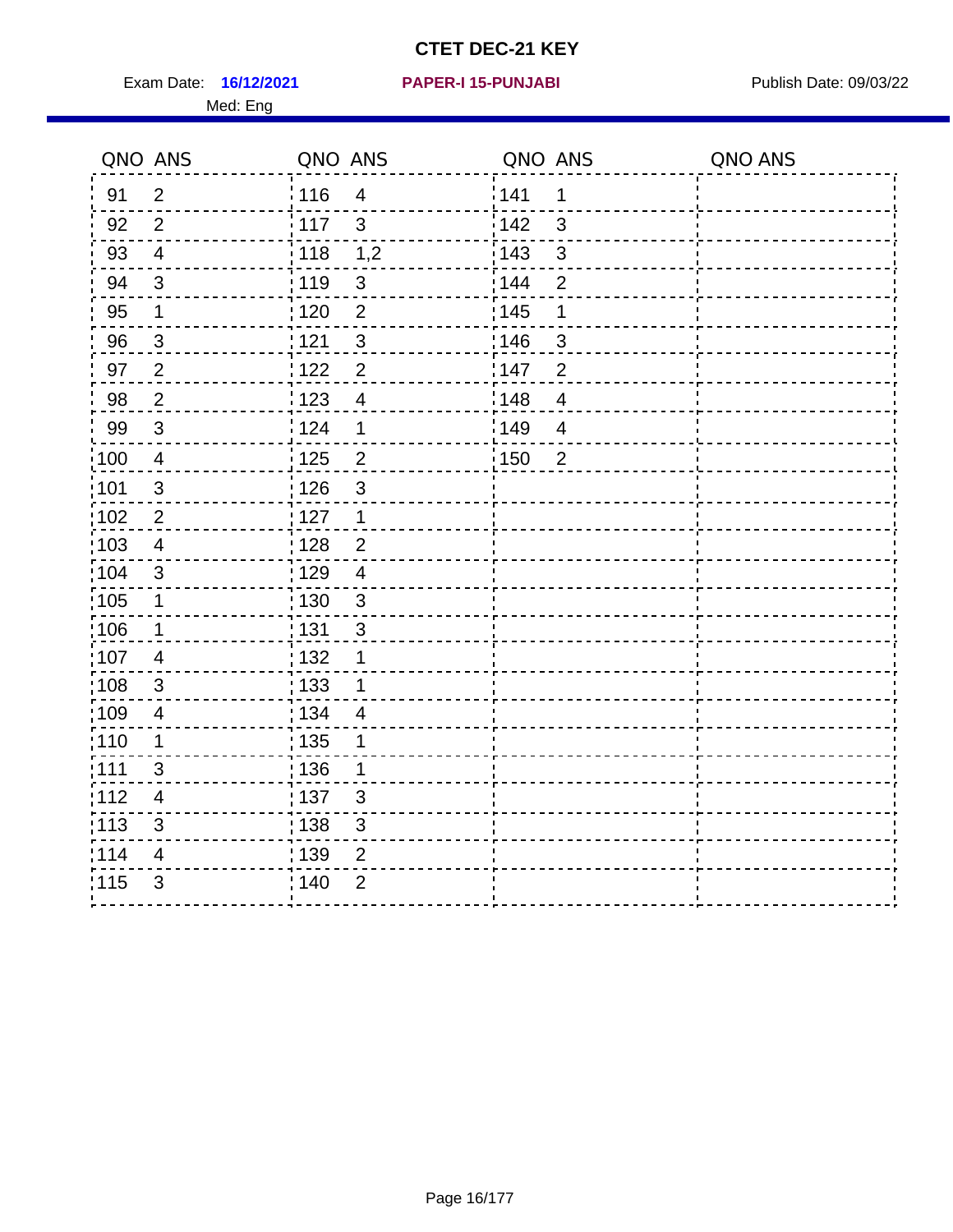Exam Date: 16/12/2021 PAPER-I 16-SANSKRIT Publish Date: 09/03/22 Med: Eng

## **PAPER-I 16-SANSKRIT**

|                   | QNO ANS                  | QNO ANS           |                         | QNO ANS |                | QNO ANS |
|-------------------|--------------------------|-------------------|-------------------------|---------|----------------|---------|
| 91                | 1                        | 116               | $\overline{4}$          | 141     | 1              |         |
| 92                | 1                        | 117               | $\mathbf{3}$            | 142     | 3              |         |
| 93                | $\overline{4}$           | : 118             | 1,2                     | 143     | $\mathfrak{3}$ |         |
| 94                | $\mathbf 1$              | : 119             | $\sqrt{3}$              | 144     | $\overline{2}$ |         |
| 95                | $\sqrt{3}$               | : 120             | $\overline{2}$          | : 145   | 1              |         |
| 96                | $\overline{4}$           | 121               | 1                       | 146     | 3              |         |
| 97                | 3                        | 122               | 1                       | 147     | $\overline{2}$ |         |
| 98                | $\mathbf 1$              | ¦ 123             | $\mathbf{3}$            | 148     | $\overline{4}$ |         |
| 99                | $\overline{4}$           | 124               | 3                       | 149     | $\overline{4}$ |         |
| $\frac{1}{1}$ 100 | $\mathbf 1$              | 125               | $\overline{2}$          | 150     | $\overline{2}$ |         |
| :101              | $\mathbf{2}$             | 126               | $\mathbf 1$             |         |                |         |
| $\frac{1}{1}$ 102 | $\sqrt{3}$               | : 127             | $\mathbf{3}$            |         |                |         |
| 103               | $\overline{2}$           | : 128             | 3                       |         |                |         |
| 104               | $\overline{4}$           | : 129             | $\mathbf 1$             |         |                |         |
| $\frac{1}{1}$ 105 | $\overline{\mathcal{A}}$ | : 130             | $\overline{4}$          |         |                |         |
| 106               | $\mathbf{1}$             | : 131             | $\overline{2}$          |         |                |         |
| 107               | $\overline{4}$           | : 132             | $\mathbf{3}$            |         |                |         |
| 108               | 3                        | : 133             | $\overline{4}$          |         |                |         |
| 109               | $\overline{4}$           | : 134             | $\overline{2}$          |         |                |         |
| 110               | 1                        | $\frac{1}{1}$ 135 | $\overline{\mathbf{4}}$ |         |                |         |
| 111               | 3                        | : 136             | 1                       |         |                |         |
| 112               | $\overline{4}$           | : 137             | 3                       |         |                |         |
| $\frac{1}{1}$ 113 | $\sqrt{3}$               | : 138             | $\mathbf{3}$            |         |                |         |
| 114               | 4                        | : 139             | $\overline{2}$          |         |                |         |
| 115               | $\mathfrak{B}$           | 140               | $\overline{2}$          |         |                |         |
|                   |                          |                   |                         |         |                |         |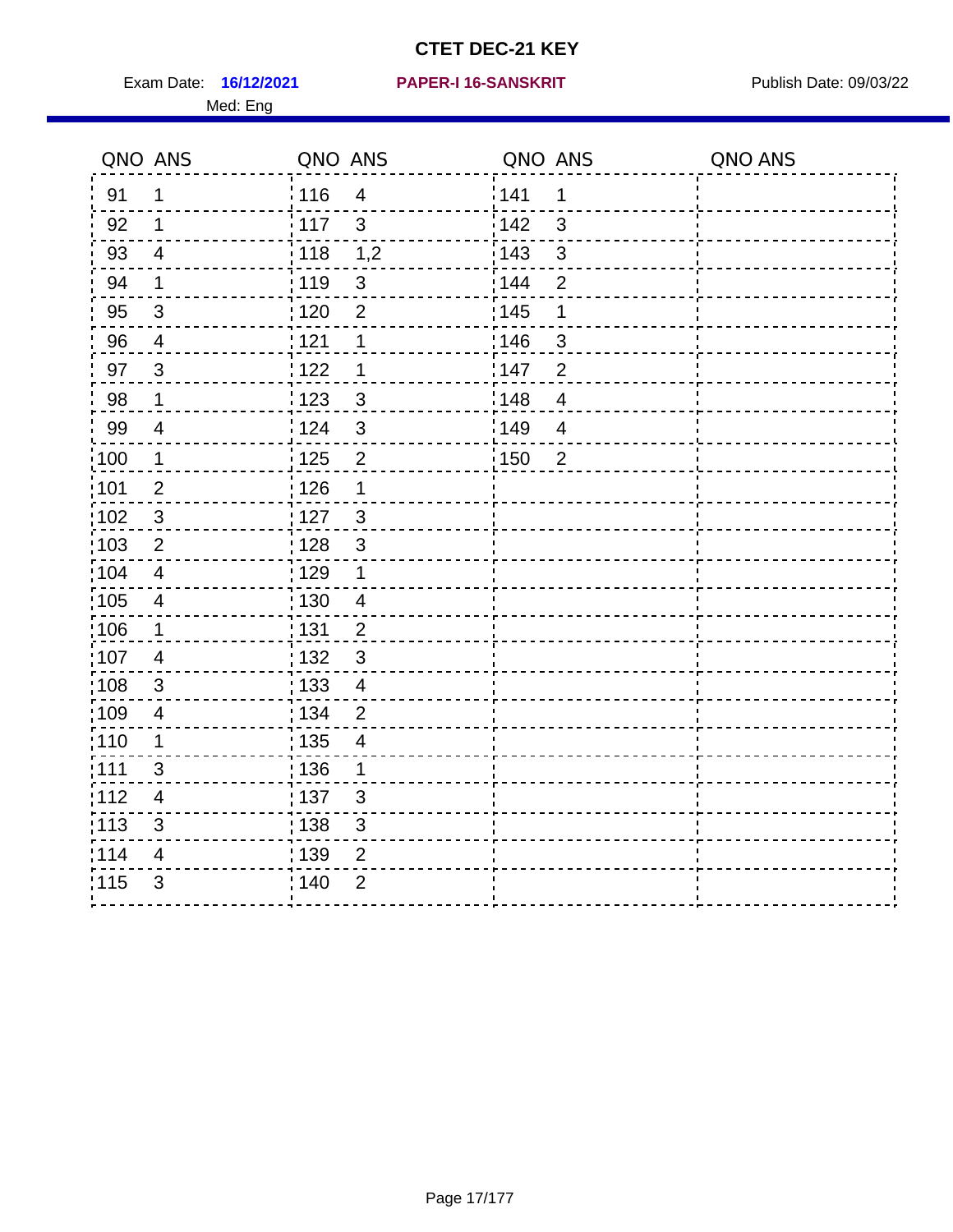**16/12/2021 PAPER-I 17-TAMIL**

Exam Date: 16/12/2021 **PAPER-I 17-TAMIL Exam Date: 09/03/22** Med: Eng

| QNO ANS           |                           | QNO ANS |                         | QNO ANS           |                | QNO ANS |
|-------------------|---------------------------|---------|-------------------------|-------------------|----------------|---------|
| 91                | $\overline{2}$            | 116     | $\overline{\mathbf{4}}$ | 141               | 1              |         |
| 92                | $\mathbf{3}$              | 117     | $\mathfrak{S}$          | 142               | $\mathfrak{S}$ |         |
| 93                | $\overline{2}$            | 118     | 1,2                     | 143               | $\mathfrak{S}$ |         |
| 94                | $\sqrt{3}$                | : 119   | $\sqrt{3}$              | 144               | $\overline{2}$ |         |
| 95                | $\overline{2}$            | : 120   | $\overline{2}$          | : 145             | 1              |         |
| 96                | $\mathbf{3}$              | 1121    | $\overline{2}$          | 146               | 3              |         |
| 97                | $\mathbf 1$               | 122     | $\mathbf 1$             | 147               | $\overline{2}$ |         |
| 98                | $\overline{c}$            | 123     | $\mathbf{3}$            | 148               | $\overline{4}$ |         |
| 99                | $\overline{\mathcal{A}}$  | 124     | $\overline{4}$          | 149               | $\overline{4}$ |         |
| $\frac{1}{1}$ 100 | $\overline{2}$            | 125     | $\mathbf{1}$            | $\frac{1}{1}$ 150 | $\overline{2}$ |         |
| :101              | $\sqrt{3}$                | 126     | $\overline{2}$          |                   |                |         |
| $\frac{1}{1}$ 102 | $\mathbf 1$               | : 127   | $\overline{2}$          |                   |                |         |
| 103               | 2                         | : 128   | $\mathbf 1$             |                   |                |         |
| :104              | 3                         | :129    | $\overline{2}$          |                   |                |         |
| $\frac{1}{1}$ 105 | $\overline{4}$            | 130     | $\mathbf{3}$            |                   |                |         |
| 106               | $\mathbf 1$               | : 131   | $\overline{2}$          |                   |                |         |
| 107               | $\overline{4}$            | : 132   | 1                       |                   |                |         |
| 108               | 3                         | 133     | 3                       |                   |                |         |
| :109              | $\overline{\mathcal{A}}$  | : 134   | $\overline{2}$          |                   |                |         |
| :110              | $\mathbf 1$               | : 135   | 3                       |                   |                |         |
| :111              | 3                         | :136    | $\mathbf 1$             |                   |                |         |
| 112               | $\overline{4}$            | :137    | 3                       |                   |                |         |
| $\frac{1}{1}$ 113 | $\ensuremath{\mathsf{3}}$ | : 138   | $\mathsf 3$             |                   |                |         |
| 114               | 4                         | 139     | $\overline{2}$          |                   |                |         |
| 115               | 3                         | 140     | $\overline{2}$          |                   |                |         |
|                   |                           |         |                         |                   |                |         |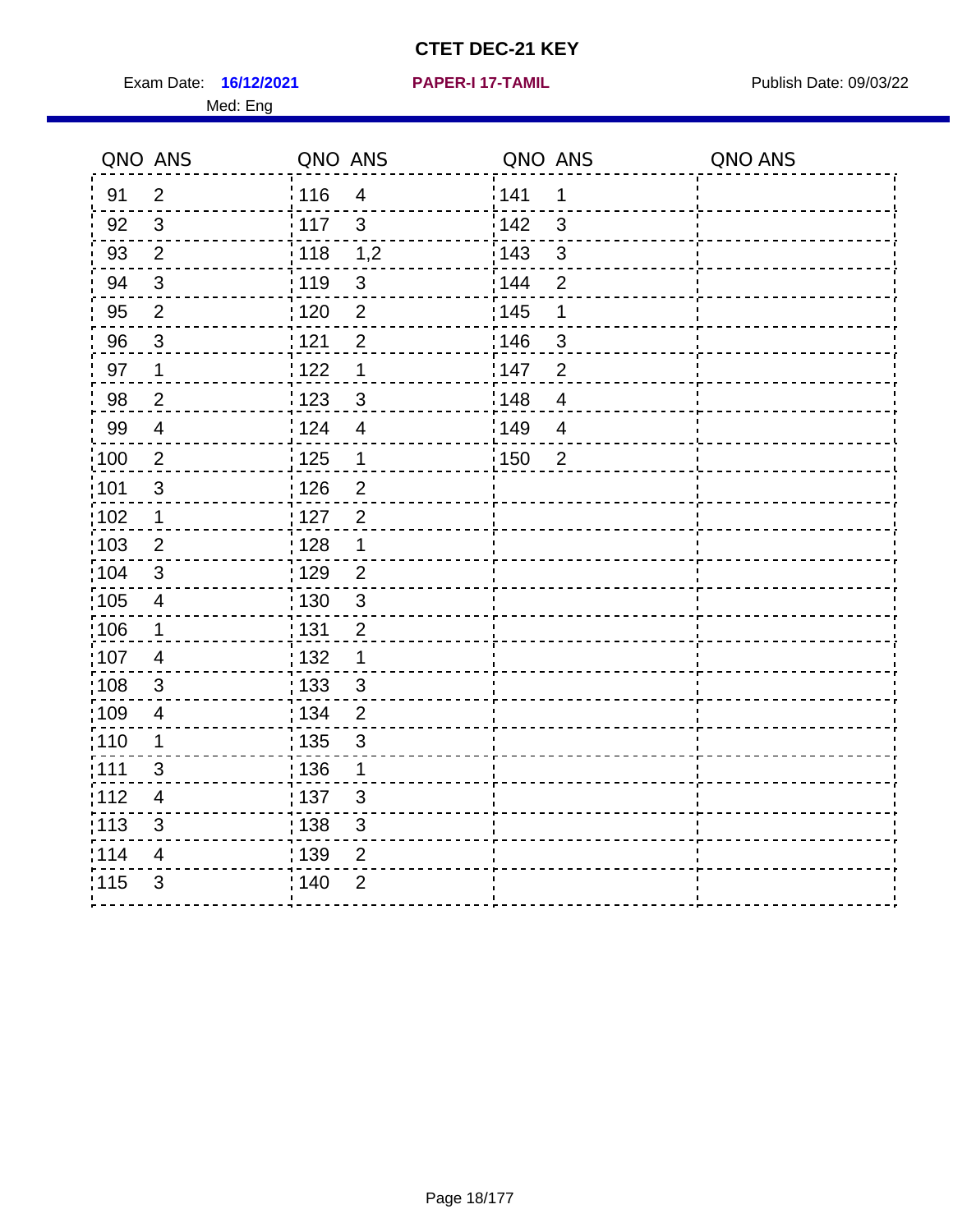**16/12/2021 PAPER-I 18-TELUGU** Exam Date: Publish Date: 09/03/22

# Med: Eng

|  |  |  |  |  |  | <b>PAPER-I 18-TELUGU</b> |  |
|--|--|--|--|--|--|--------------------------|--|
|  |  |  |  |  |  |                          |  |

|                   | QNO ANS                   | QNO ANS                                      | QNO ANS                 | QNO ANS |
|-------------------|---------------------------|----------------------------------------------|-------------------------|---------|
| 91                | $\mathfrak{B}$            | <sup>'</sup> 116<br>$\overline{\mathcal{A}}$ | 141<br>$\mathbf 1$      |         |
| 92                | $\overline{4}$            | 117<br>$\mathfrak{S}$                        | $142$<br>3              |         |
| 93                | $\overline{2}$            | : 118<br>1,2                                 | : 143<br>3              |         |
| 94                | $\overline{2}$            | : 119<br>3                                   | $\overline{2}$<br>: 144 |         |
| 95                | $\mathfrak{B}$            | :120<br>$\overline{2}$                       | : 145<br>$\mathbf 1$    |         |
| 96                | $\mathbf 1$               | 121<br>$\mathfrak{S}$                        | :146<br>$\mathbf{3}$    |         |
| 97                | $\sqrt{3}$                | 122<br>1                                     | 147<br>$\overline{2}$   |         |
| 98                | $\overline{2}$            | $\frac{1}{2}$ 123<br>$\overline{c}$          | 148<br>$\overline{4}$   |         |
| 99                | $\overline{2}$            | i 124<br>$\mathfrak{S}$                      | 149<br>4                |         |
| $\frac{1}{1}$ 100 | $\mathbf 1$               | $\frac{1}{1}$ 125<br>$\mathbf{1}$            | 150<br>$\overline{2}$   |         |
| :101              | $\overline{2}$            | $\frac{1}{126}$<br>$\mathfrak{S}$            |                         |         |
| 102               | 1                         | :127<br>$\sqrt{3}$                           |                         |         |
| :103              | $\mathbf 1$               | $\sqrt{3}$<br>128                            |                         |         |
| :104              | 1                         | $\frac{1}{1}$ 129<br>$\overline{4}$          |                         |         |
| 105               | $\overline{2}$            | : 130                                        |                         |         |
| 106               | 1                         | : 131<br>$\overline{2}$                      |                         |         |
| 107               | $\overline{4}$            | 132<br>1                                     |                         |         |
| $\frac{1}{1}$ 108 | $\ensuremath{\mathsf{3}}$ | $\frac{1}{1}$ 133<br>$\overline{c}$          |                         |         |
| :109              | $\overline{\mathbf{4}}$   | : 134<br>$\overline{2}$                      |                         |         |
| 110               | 1                         | : 135                                        |                         |         |
| 111               | 3                         | : 136<br>1                                   |                         |         |
| 112               | $\overline{\mathcal{A}}$  | $\frac{1}{1}$ 137<br>3                       |                         |         |
| : 113             | $\mathfrak{S}$            | ,138<br>$\mathfrak{S}$                       |                         |         |
| 114               | 4                         | : 139<br>$\overline{2}$                      |                         |         |
| 115               | 3                         | 140<br>$\overline{2}$                        |                         |         |
|                   |                           |                                              |                         |         |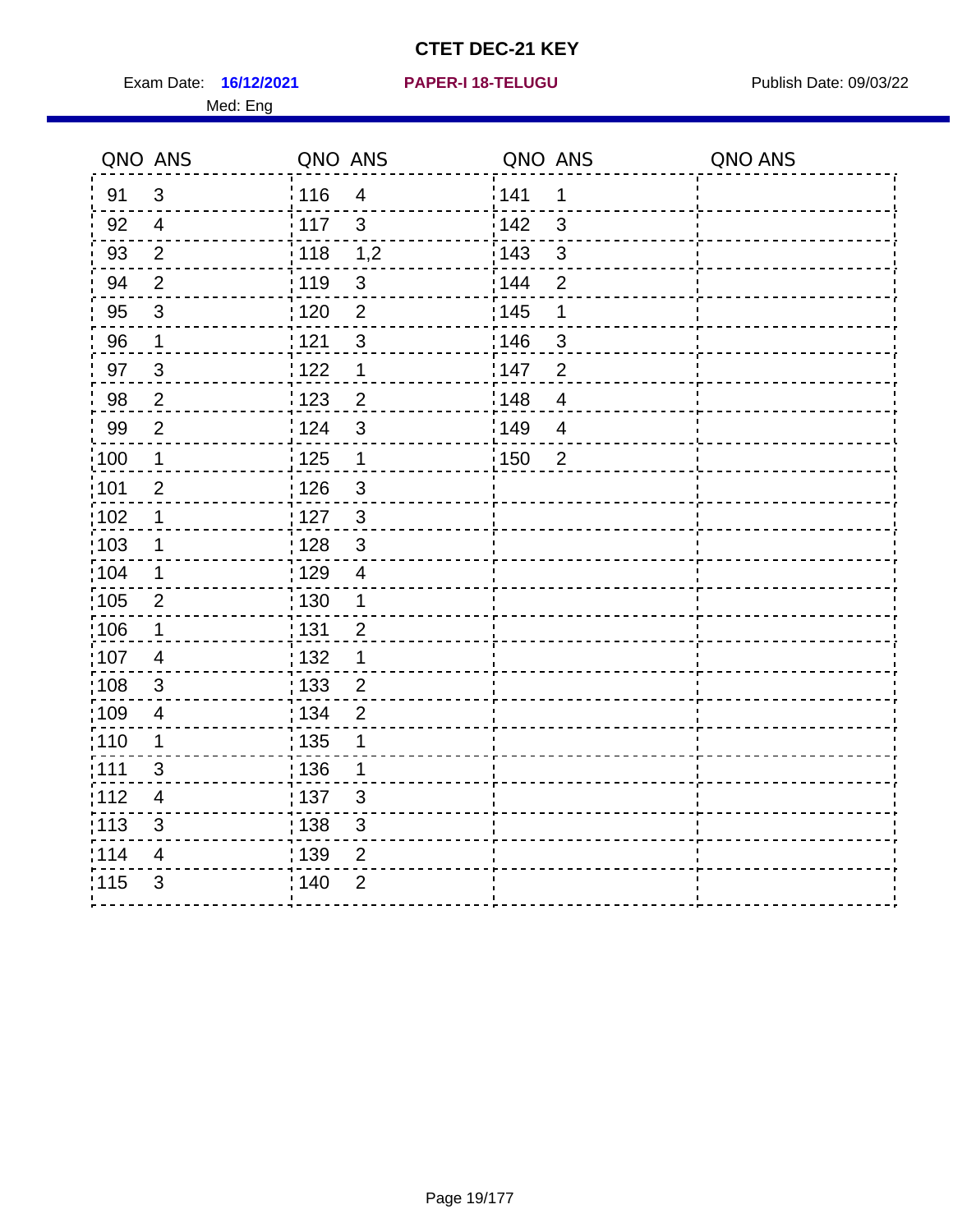Exam Date: 16/12/2021 **PAPER-I 19-TIBETAN** Publish Date: 09/03/22 Med: Eng

## **16/12/2021 PAPER-I 19-TIBETAN**

|                   | QNO ANS        | QNO ANS                 | QNO ANS               | QNO ANS |
|-------------------|----------------|-------------------------|-----------------------|---------|
| 91                | 3              | 116<br>$\overline{4}$   | 141<br>1              |         |
| 92                | $\overline{2}$ | 117<br>$\mathbf{3}$     | 142<br>3              |         |
| 93                | $\overline{4}$ | : 118<br>1,2            | 143<br>$\mathbf{3}$   |         |
| 94                | $\mathfrak{B}$ | 119<br>$\sqrt{3}$       | 144<br>$\overline{2}$ |         |
| 95                | $\overline{4}$ | $\overline{2}$<br>: 120 | : 145<br>1            |         |
| 96                | $\overline{4}$ | 121<br>$\overline{2}$   | 146<br>3              |         |
| 97                | 1              | 1122<br>1               | 147<br>$\overline{2}$ |         |
| 98                | $\overline{4}$ | 123<br>$\sqrt{3}$       | 148<br>$\overline{4}$ |         |
| 99                | $\mathbf 1$    | 124<br>1                | 149<br>$\overline{4}$ |         |
| 100               | $\mathbf 1$    | 125<br>$\mathfrak{S}$   | 150<br>$\overline{2}$ |         |
| 101               | $\mathfrak{S}$ | : 126<br>$\overline{4}$ |                       |         |
| :102              | $\overline{2}$ | $\overline{2}$<br>: 127 |                       |         |
| 103               | 3              | : 128<br>1              |                       |         |
| :104              | $\overline{2}$ | : 129<br>$\overline{2}$ |                       |         |
| $\frac{1}{1}$ 105 | $\mathbf 1$    | $\mathfrak{3}$<br>: 130 |                       |         |
| 106               | $\mathbf 1$    | : 131<br>$\overline{4}$ |                       |         |
| 107               | 4              | : 132<br>1              |                       |         |
| 108               | 3              | : 133<br>1              |                       |         |
| 109               | 4              | : 134<br>$\overline{2}$ |                       |         |
| 110               | $\mathbf 1$    | : 135<br>$\mathsf 3$    |                       |         |
| :111              | 3              | : 136<br>1              |                       |         |
| 112               | $\overline{4}$ | :137<br>$\mathbf{3}$    |                       |         |
| :113              | 3              | : 138<br>$\sqrt{3}$     |                       |         |
| 114               | 4              | 139<br>$\overline{2}$   |                       |         |
| 115               | 3              | ; 140<br>$\overline{2}$ |                       |         |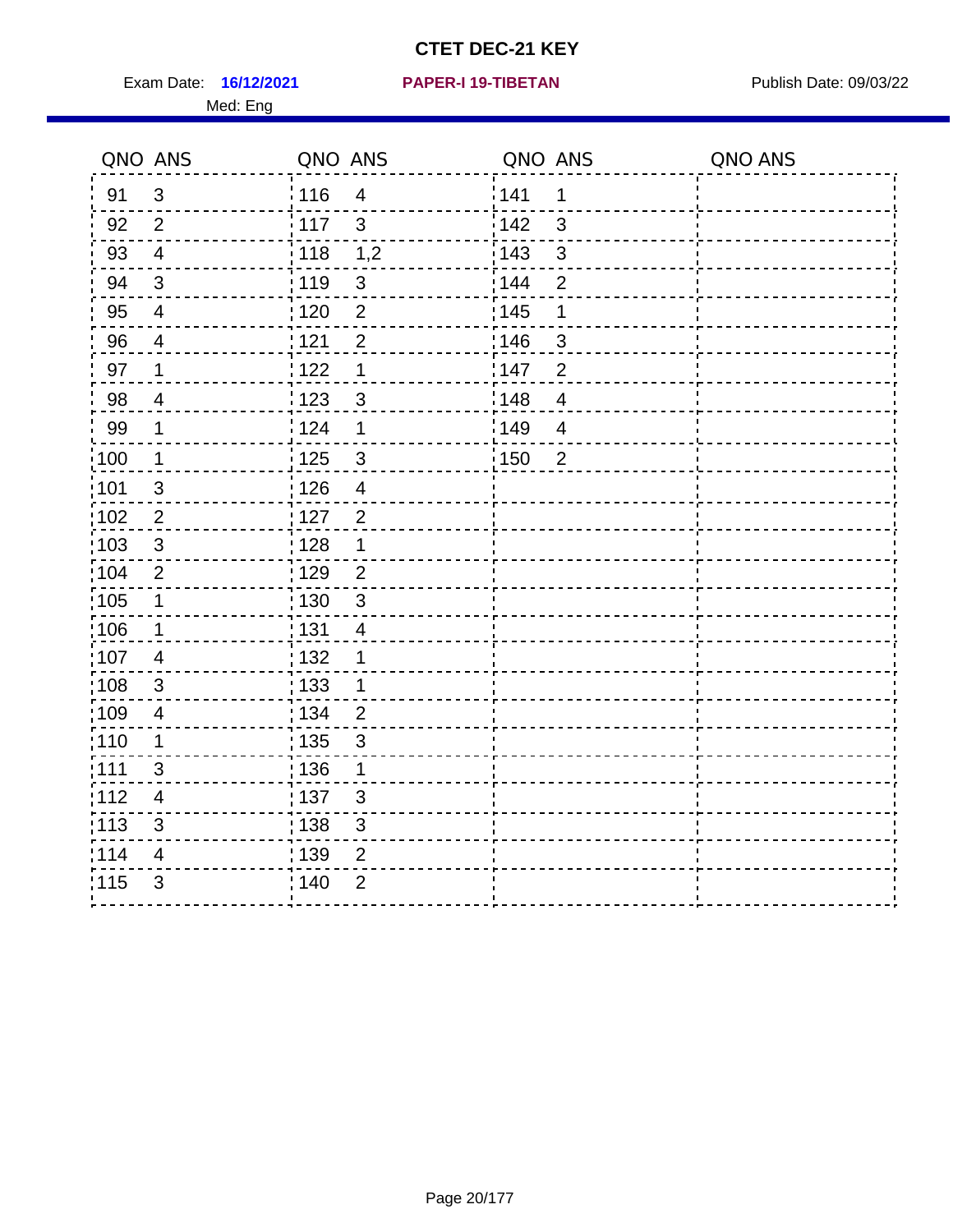Exam Date: 16/12/2021 **PAPER-I 20-URDU** PAPER 120-VERSIVE Publish Date: 09/03/22

## **16/12/2021 PAPER-I 20-URDU**

Med: Eng

|                  | QNO ANS        | QNO ANS           |                | QNO ANS           |                         | QNO ANS |
|------------------|----------------|-------------------|----------------|-------------------|-------------------------|---------|
| 91               | 3              | 116               | $\overline{4}$ | 141               | 1                       |         |
| 92               | $\mathbf 1$    | 117               | $\mathbf{3}$   | 142               | $\mathbf{3}$            |         |
| 93               | 2              | 118               | 1,2            | 143               | $\mathfrak{S}$          |         |
| 94               | $\overline{4}$ | 119               | $\sqrt{3}$     | 144               | $\overline{2}$          |         |
| 95               | $\mathbf 1$    | 120               | $\overline{2}$ | $\frac{1}{1}$ 145 | 1                       |         |
| 96               | $\overline{2}$ | 121               | $\overline{2}$ | 146               | 3                       |         |
| 97               | $\mathbf{3}$   | 122               | 1              | 147               | $\overline{2}$          |         |
| 98               | $\mathbf 1$    | 123               | $\overline{2}$ | 148               | $\overline{\mathbf{4}}$ |         |
| 99               | $\overline{2}$ | 124               | 1              | ¦ 149             | $\overline{\mathbf{4}}$ |         |
| $\frac{1}{2}100$ | $\mathbf 1$    | 125               | $\mathbf{3}$   | $\frac{1}{1}$ 150 | $\overline{2}$          |         |
| 101              | $\sqrt{2}$     | 126               | $\overline{4}$ |                   |                         |         |
| 102              | $\overline{2}$ | :127              | $\mathbf 1$    |                   |                         |         |
| 103              | 1              | $\frac{1}{1}$ 128 | $\overline{2}$ |                   |                         |         |
| 104              | 1              | : 129             | 1              |                   |                         |         |
| ;105             | $\overline{2}$ | : 130             | $\overline{2}$ |                   |                         |         |
| 106              | $\mathbf{1}$   | $\frac{1}{1}$ 131 | 1              |                   |                         |         |
| 107              | 4              | : 132             | 1              |                   |                         |         |
| 108              | 3              | : 133             | 2              |                   |                         |         |
| :109             | 4              | : 134             | 1              |                   |                         |         |
| :110             | 1              | : 135             | 1              |                   |                         |         |
| : 111            | $\mathfrak{S}$ | : 136             | 1              |                   |                         |         |
| 112              | 4              | :137              | 3              |                   |                         |         |
| 113              | 3              | : 138             | 3              |                   |                         |         |
| 114              | $\overline{4}$ | : 139             | $\mathbf 2$    |                   |                         |         |
| 115              | $\mathfrak{S}$ | 140               | $\overline{2}$ |                   |                         |         |
|                  |                |                   |                |                   |                         |         |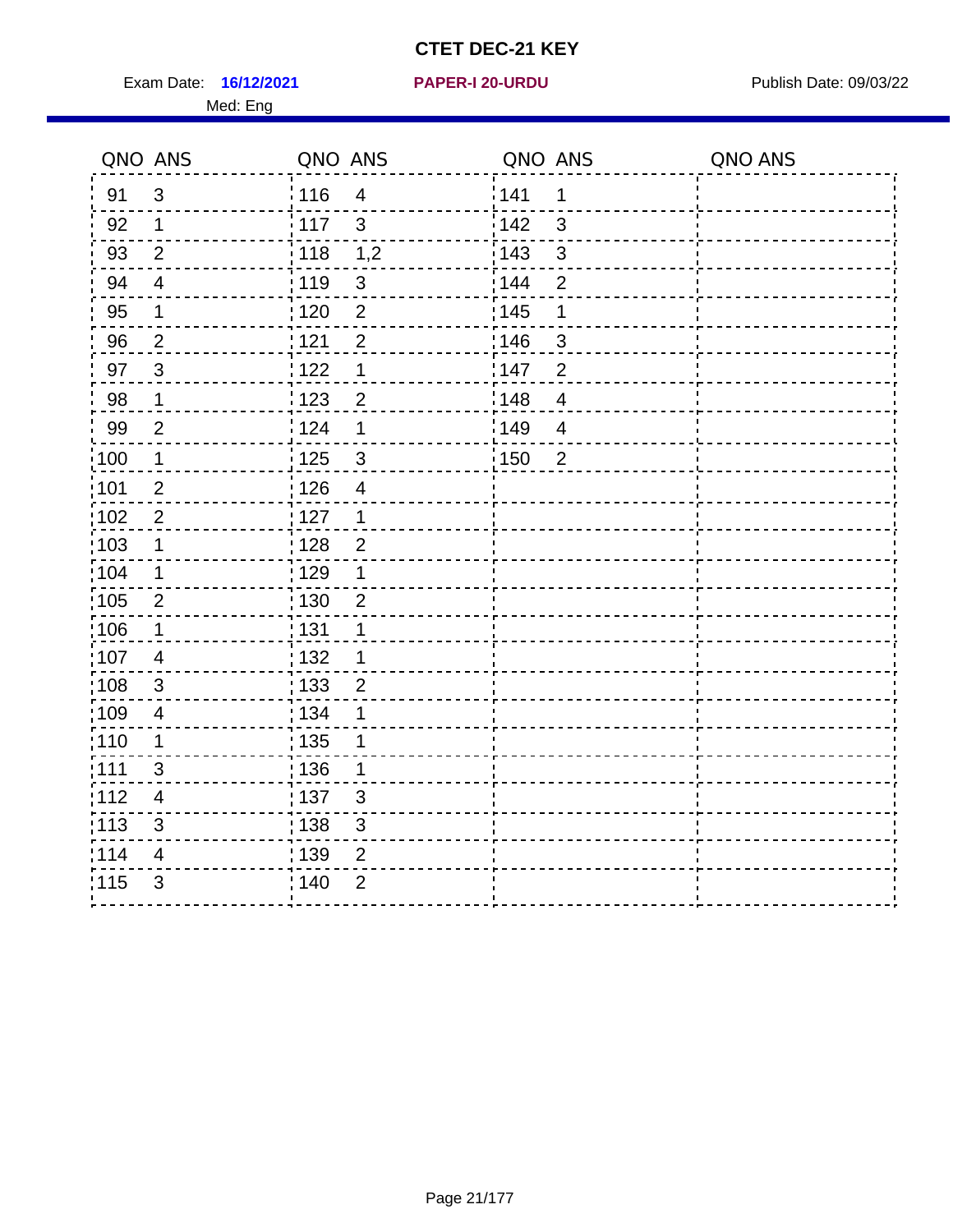Exam Date: **20/12/2021 PAPER-I-MAIN PROVIDED:** Publish Date: 09/03/22 Med: Eng

|                  | QNO ANS                  | QNO ANS |                           | QNO ANS |                          | QNO ANS |                |
|------------------|--------------------------|---------|---------------------------|---------|--------------------------|---------|----------------|
| 1                | 1                        | 26      | $\overline{4}$            | 51      | 3                        | 76      | $\mathbf 1$    |
| 2                | 1                        | 27      | $\overline{4}$            | 52      | 3                        | 77      | 3              |
| 3                | $\overline{2}$           | 28      | $\overline{4}$            | 53      | $\overline{4}$           | 78      | $\mathfrak{B}$ |
| 4                | 1                        | 29      | $\mathfrak{S}$            | 54      | 1                        | 79      | 3              |
| 5                | $\overline{2}$           | 30      | $\ensuremath{\mathsf{3}}$ | 55      | 1                        | 80      | $\sqrt{3}$     |
| 6                | 3                        | 31      | $\overline{2}$            | 56      | 4                        | 81      | 1              |
| $\overline{7}$   | 1                        | 32      | $\mathbf 1$               | 57      | 4                        | 82      | 4              |
| 8                | 4                        | 33      | $\overline{4}$            | 58      | $\overline{4}$           | 83      | 1              |
| $\boldsymbol{9}$ | $\overline{2}$           | 34      | 1                         | 59      | 3                        | 84      | $\overline{2}$ |
| 10               | $\overline{\mathcal{A}}$ | 35      | $\sqrt{3}$                | 60      | $\mathbf 1$              | 85      | $\overline{c}$ |
| 11               | $\mathbf 1$              | 36      | $\mathbf 1$               | 61      | $\overline{\mathcal{A}}$ | 86      | $\mathbf 2$    |
| 12               | $\overline{2}$           | 37      | $\overline{\mathbf{4}}$   | 62      | $\mathbf 2$              | 87      | $\overline{2}$ |
| 13               | 3                        | 38      | $\overline{2}$            | 63      | $\overline{2}$           | 88      | 4              |
| 14               | 3                        | 39      | $\overline{4}$            | 64      | $\overline{2}$           | 89      | 4              |
| 15               | $\mathbf 1$              | 40      | $\overline{2}$            | 65      | $\sqrt{3}$               | 90      | 1              |
| 16               | 1                        | 41      | $\mathbf{1}$              | 66      | $\overline{4}$           |         |                |
| 17               | 1                        | 42      | 3                         | 67      | 2                        |         |                |
| 18               | 3                        | 43      | $\overline{2}$            | 68      | 4                        |         |                |
| 19               | 3                        | 44      | 3                         | 69      | $\overline{2}$           |         |                |
| 20               | $\overline{4}$           | 45      | $\overline{4}$            | 70      | $\mathfrak{S}$           |         |                |
| 21               | 3                        | 46      | 4                         | 71      | 3                        |         |                |
| 22               | $\mathbf 1$              | 47      | $\mathbf 1$               | 72      | $\overline{2}$           |         |                |
| 23               | 1                        | 48      | $\overline{2}$            | 73      | 3                        |         |                |
| 24               | 4                        | 49      | 3                         | 74      | 4                        |         |                |
| 25               | 4                        | 50      | 1                         | 75      | $\overline{4}$           |         |                |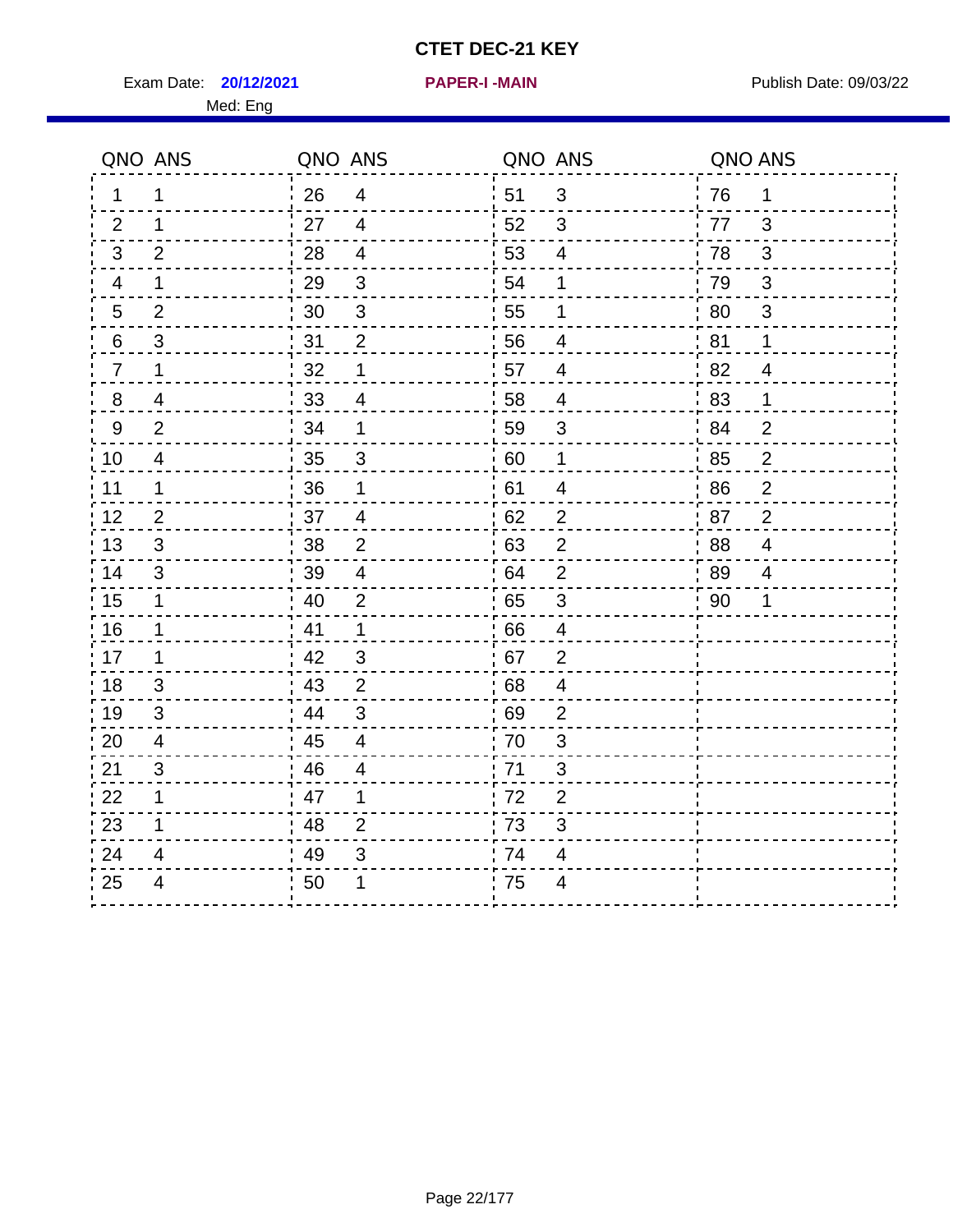Exam Date: **20/12/2021 PAPER-I 01-ENGLISH PROVIDED:** Publish Date: 09/03/22

## **20/12/2021 PAPER-I 01-ENGLISH**

# Med: Eng

|       | QNO ANS                  | QNO ANS           |                          | QNO ANS |                | QNO ANS |
|-------|--------------------------|-------------------|--------------------------|---------|----------------|---------|
| 91    | 1                        | 116               | 3                        | 141     | $\overline{4}$ |         |
| 92    | 1                        | : 117             | $\overline{2}$           | 142     | $\overline{2}$ |         |
| 93    | $\overline{4}$           | 118               | $\overline{2}$           | 143     | $\overline{4}$ |         |
| 94    | $\overline{\mathcal{A}}$ | 119               | 3                        | 144     | $\mathsf 3$    |         |
| 95    | $\overline{2}$           | 120               | 1                        | : 145   | 3              |         |
| 96    | $\overline{4}$           | 121               | $\mathbf 1$              | 146     | 1              |         |
| 97    | $\overline{4}$           | 122               | $\mathbf{3}$             | 147     | $\overline{4}$ |         |
| 98    | $\mathbf 1$              | 123               | $\mathbf{3}$             | 148     | 1              |         |
| 99    | 3                        | i 124             | $\overline{2}$           | 149     | 1              |         |
| 100   | 4                        | $\frac{1}{2}$ 125 | $\overline{4}$           | 150     | $\overline{3}$ |         |
| :101  | $\overline{2}$           | 126               | $\overline{4}$           |         |                |         |
| :102  | $\mathbf 2$              | 127               | $\overline{c}$           |         |                |         |
| :103  | $\overline{\mathbf{4}}$  | 128               | 1                        |         |                |         |
| 104   | $\sqrt{3}$               | : 129             | $\mathbf{3}$             |         |                |         |
| 105   | $\mathfrak{S}$           | : 130             | 3                        |         |                |         |
| 106   | 1                        | : 131             | $\overline{2}$           |         |                |         |
| ,107  | 1                        | 132               | $\overline{c}$           |         |                |         |
| 108   | $\sqrt{2}$               | : 133             | $\mathfrak{S}$           |         |                |         |
| 109   | $\sqrt{3}$               | : 134             | $\overline{4}$           |         |                |         |
| :110  | $\overline{2}$           | 135               | 3                        |         |                |         |
| :111  | $\mathbf 1$              | : 136             | $\overline{\mathcal{A}}$ |         |                |         |
| :112  | $\overline{\mathcal{A}}$ | $\frac{1}{1}$ 137 | $\overline{2}$           |         |                |         |
| : 113 | 1                        | 138               | $\overline{4}$           |         |                |         |
| 114   | 3                        | 139               | 3                        |         |                |         |
| 115   | $\mathfrak{B}$           | 140               | 3                        |         |                |         |
|       |                          |                   |                          |         |                |         |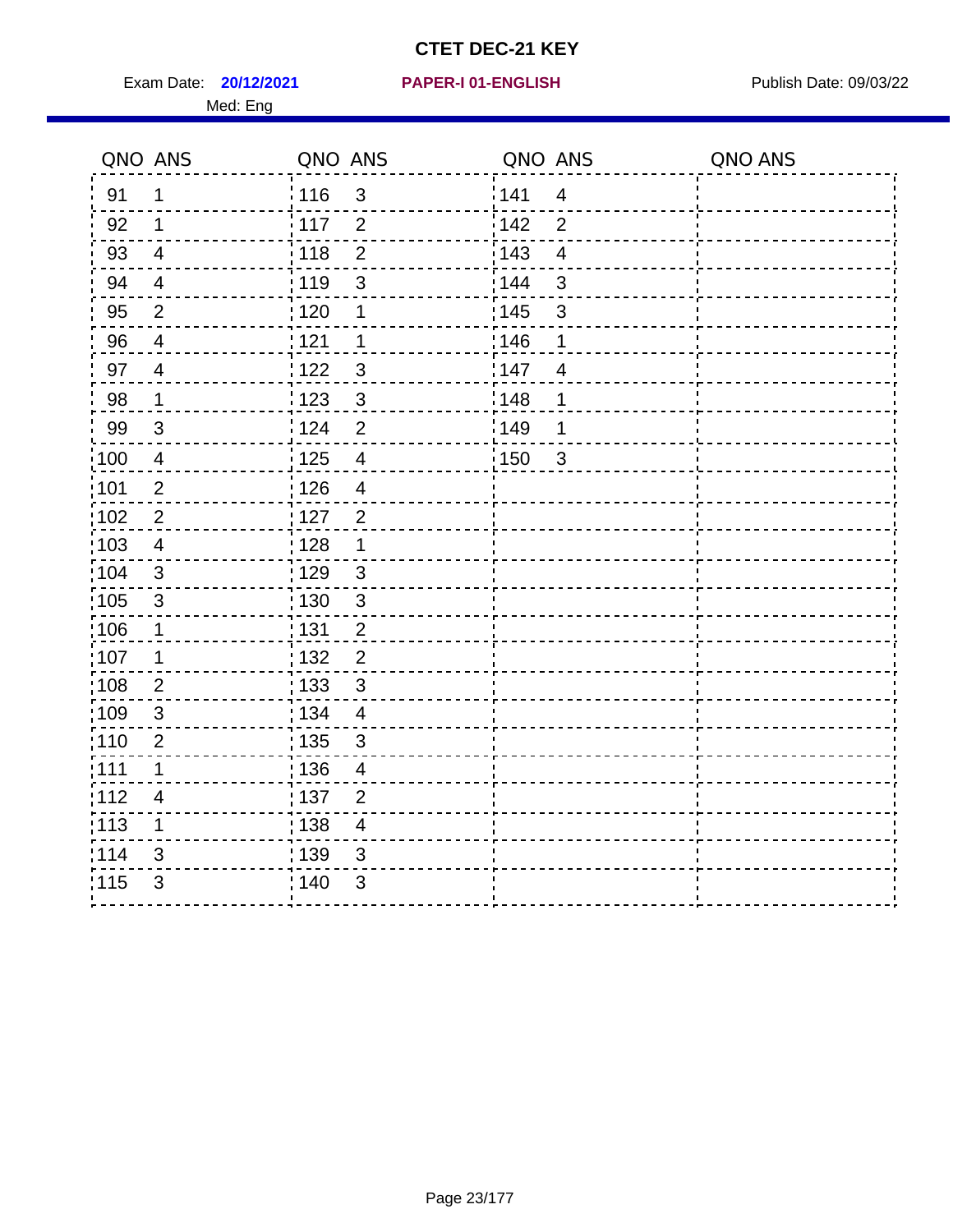Exam Date: **20/12/2021 PAPER-I 02-HINDI Exam Date: 09/03/22** Med: Eng

#### **20/12/2021 PAPER-I 02-HINDI**

|                   | QNO ANS        | QNO ANS                                      | QNO ANS                        | QNO ANS |
|-------------------|----------------|----------------------------------------------|--------------------------------|---------|
| 91                | $\mathfrak{S}$ | 116<br>$\mathfrak{S}$                        | 141<br>$\overline{4}$          |         |
| 92                | $\mathbf 1$    | 117<br>$\overline{2}$                        | 142<br>$\overline{2}$          |         |
| 93                | $\overline{2}$ | 118<br>$\overline{2}$                        | 143<br>$\overline{\mathbf{4}}$ |         |
| 94                | $\mathbf{3}$   | :119<br>$\sqrt{3}$                           | 144<br>$\mathfrak{S}$          |         |
| 95                | $\mathbf 1$    | : 120<br>$\mathbf 1$                         | : 145<br>$\sqrt{3}$            |         |
| 96                | $\overline{2}$ | 121<br>2                                     | 146<br>1                       |         |
| 97                | $\overline{2}$ | 3<br>1122                                    | 147<br>$\overline{4}$          |         |
| 98                | $\overline{2}$ | 123<br>1                                     | 148<br>1                       |         |
| 99                | 3              | 124<br>$\overline{4}$                        | 149<br>1                       |         |
| $\frac{1}{1}$ 100 | $\overline{2}$ | $\frac{1}{2}$ 125<br>$\overline{\mathbf{4}}$ | 150<br>$\mathfrak{3}$          |         |
| :101              | $\sqrt{3}$     | : 126<br>$\mathfrak{S}$                      |                                |         |
| $\frac{1}{1}$ 102 | $\mathbf{1}$   | : 127<br>$\mathbf{1}$                        |                                |         |
| 103               | 4              | : 128<br>$\overline{4}$                      |                                |         |
| :104              | 3              | :129<br>$\mathbf 1$                          |                                |         |
| $\frac{1}{1}$ 105 | $\mathbf 1$    | : 130<br>$\overline{2}$                      |                                |         |
| 106               | $\mathbf 1$    | : 131<br>$\mathbf{1}$                        |                                |         |
| 107               | 1              | : 132<br>1                                   |                                |         |
| 108               | $\overline{2}$ | : 133<br>3                                   |                                |         |
| :109              | $\sqrt{3}$     | : 134<br>$\mathbf 1$                         |                                |         |
| :110              | $\mathbf 2$    | : 135<br>$\overline{4}$                      |                                |         |
| :111              | 1              | : 136<br>$\overline{4}$                      |                                |         |
| 112               | 4              | :137<br>2                                    |                                |         |
| $\frac{1}{1}$ 113 | $\mathbf 1$    | : 138<br>$\overline{\mathbf{4}}$             |                                |         |
| 114               | 3              | : 139<br>$\sqrt{3}$                          |                                |         |
| 115               | $\mathfrak{B}$ | : 140<br>$\mathfrak{B}$                      |                                |         |
|                   |                |                                              |                                |         |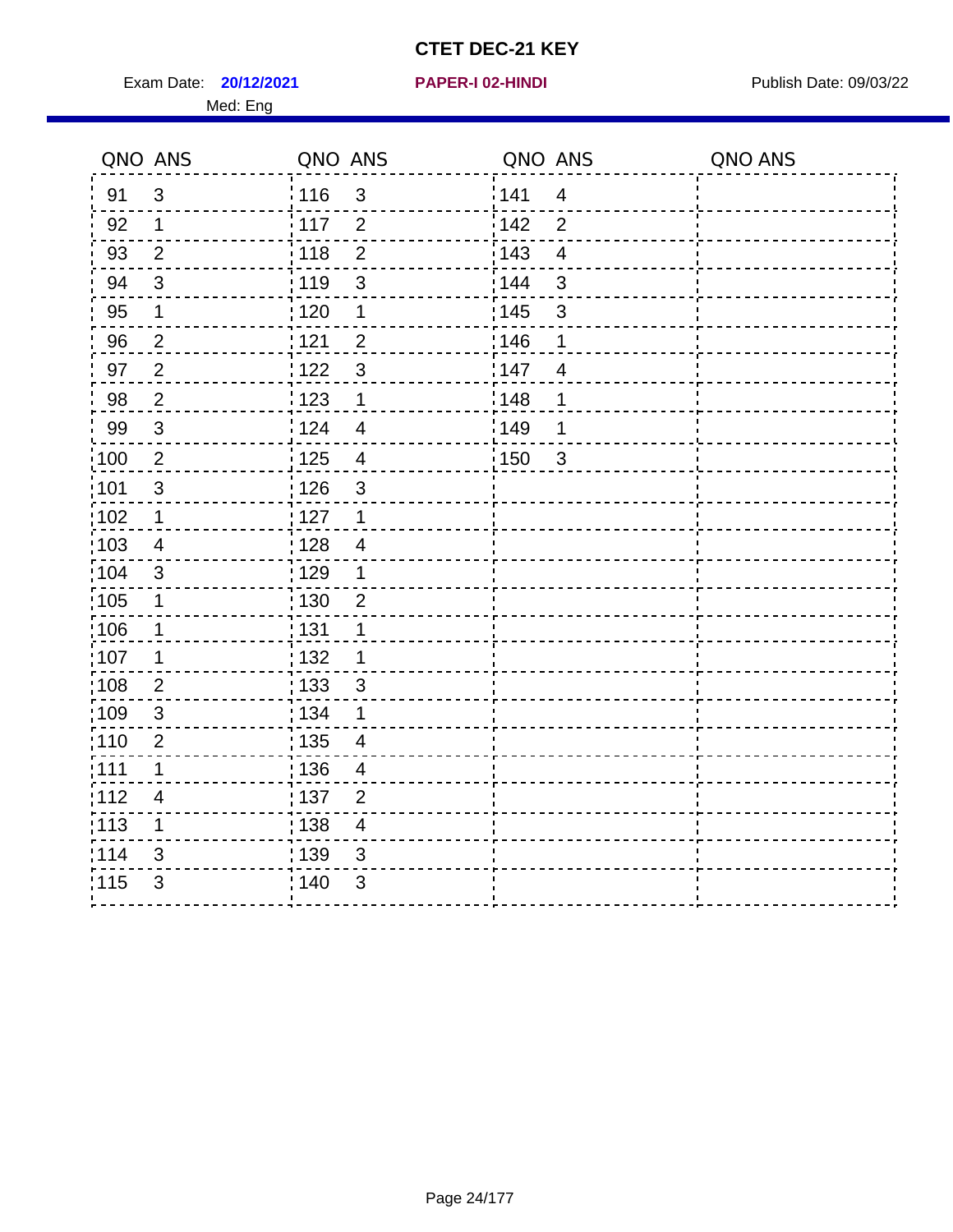Med: Eng

|                   | QNO ANS                  | QNO ANS           |                | QNO ANS           |                | QNO ANS |
|-------------------|--------------------------|-------------------|----------------|-------------------|----------------|---------|
| 91                | $\overline{2}$           | : 116             | $\mathbf{3}$   | 141               | $\overline{4}$ |         |
| 92                | $\overline{4}$           | $\frac{1}{117}$   | $\overline{2}$ | 142               | $\overline{2}$ |         |
| 93                | $\mathfrak{S}$           | 118               | $\mathbf 2$    | 143               | $\overline{4}$ |         |
| 94                | $\mathbf 1$              | : 119             | $\mathbf{3}$   | : 144             | $\mathfrak{S}$ |         |
| 95                | $\mathfrak{B}$           | : 120             | 1              | : 145             | $\mathfrak{S}$ |         |
| 96                | 4                        | 121               | 4              | 146               | 1              |         |
| 97                | 1                        | 1122              | 1              | 147               | 4              |         |
| 98                | $\overline{\mathcal{A}}$ | $\frac{1}{2}$ 123 | $\mathfrak{S}$ | : 148             | 1              |         |
| 99                | $\sqrt{3}$               | 124               | $\mathfrak{S}$ | :149              | 1              |         |
| 100               | $\mathbf 1$              | $\frac{1}{1}$ 125 | $\mathbf{1}$   | $\frac{1}{1}$ 150 | $\mathbf{3}$   |         |
| :101              | $\mathbf 2$              | 126               | $\overline{2}$ |                   |                |         |
| 102               | $\overline{4}$           | : 127             | $\overline{2}$ |                   |                |         |
| 103               | 4                        | : 128             | $\mathfrak{3}$ |                   |                |         |
| 104               | $\overline{4}$           | 129               | $\mathbf 1$    |                   |                |         |
| 105               | $\overline{\mathbf{4}}$  | 130               | $\overline{4}$ |                   |                |         |
| 106               | 1                        | : 131             | $\mathbf 1$    |                   |                |         |
| :107              | 1                        | : 132             | 3              |                   |                |         |
| $\frac{1}{1}$ 108 | $\overline{2}$           | : 133             | $\mathbf{3}$   |                   |                |         |
| 109               | $\mathfrak{S}$           | : 134             | $\mathfrak{3}$ |                   |                |         |
| :110              | $\overline{2}$           | : 135             | $\overline{2}$ |                   |                |         |
| 111               | 1                        | : 136             | $\overline{4}$ |                   |                |         |
| 112               | 4                        | : 137             | $\overline{2}$ |                   |                |         |
| $\frac{1}{1}$ 113 | 1                        | : 138             | $\overline{4}$ |                   |                |         |
| 114               | 3                        | 139               | 3              |                   |                |         |
| 115               | 3                        | : 140             | 3              |                   |                |         |
|                   |                          |                   |                |                   |                |         |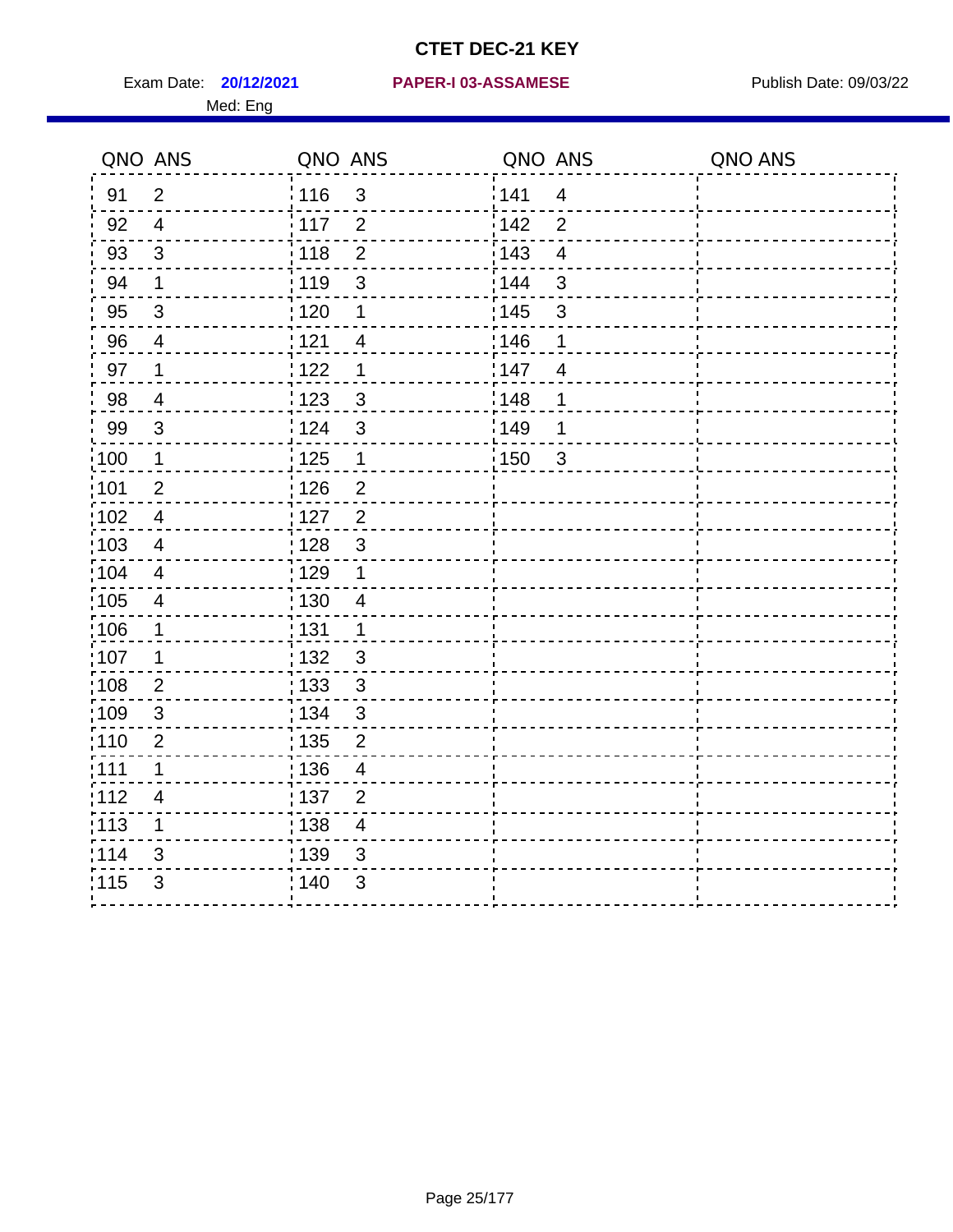Exam Date: **20/12/2021 PAPER-I 04-BENGALI Network by Publish Date: 09/03/22** 

## **20/12/2021 PAPER-I 04-BENGALI**

# Med: Eng

|                   | QNO ANS          | QNO ANS           |                          | QNO ANS |                | QNO ANS |
|-------------------|------------------|-------------------|--------------------------|---------|----------------|---------|
| 91                | $\overline{2}$   | 116               | 3                        | 141     | $\overline{4}$ |         |
| 92                | $\mathbf{3}$     | $-117$            | 2                        | 142     | $\overline{2}$ |         |
| 93                | $\overline{4}$   | 118               | $\overline{2}$           | : 143   | $\overline{4}$ |         |
| 94                | $\sqrt{3}$       | 119               | 3                        | : 144   | 3              |         |
| 95                | $\overline{2}$   | 120               | 1                        | : 145   | 3              |         |
| 96                | $\mathbf{1}$     | 121               | $\sqrt{3}$               | 146     | $\mathbf 1$    |         |
| 97                | $\overline{2}$   | 122               | 1                        | 147     | $\overline{4}$ |         |
| 98                | $\mathbf{3}$     | : 123             | $\overline{2}$           | 148     | 1              |         |
| 99                | 1                | 124               | $\overline{4}$           | 1149    | 1              |         |
| 100               | $\overline{2}$   | : 125             | $\mathbf{3}$             | 150     | $\overline{3}$ |         |
| 101               | 1                | 126               | $\overline{2}$           |         |                |         |
| 102               | 4                | 127               | 1                        |         |                |         |
| :103              | $\mathfrak{S}$   | 128               | 1                        |         |                |         |
| 104               | 1                | : 129             | $\overline{2}$           |         |                |         |
| 105               | $\overline{2}$   | : 130             | $\mathfrak{S}$           |         |                |         |
| 106               | 1                | : 131             | 4                        |         |                |         |
| 107               | 1                | $\frac{1}{1}$ 132 | 1                        |         |                |         |
| :108              | $\boldsymbol{2}$ | : 133             | $\overline{c}$           |         |                |         |
| :109              | 3                | : 134             | 1                        |         |                |         |
| :110              | $\overline{2}$   | : 135             | 3                        |         |                |         |
| 111               | 1                | : 136             | $\overline{\mathcal{A}}$ |         |                |         |
| 112               | $\overline{4}$   | :137              | $\mathbf{2}$             |         |                |         |
| $\frac{1}{1}$ 113 | 1                | 138               | $\overline{\mathcal{A}}$ |         |                |         |
| 114               | 3                | 139               | 3                        |         |                |         |
| 115               | 3                | 140               | 3                        |         |                |         |
|                   |                  |                   |                          |         |                |         |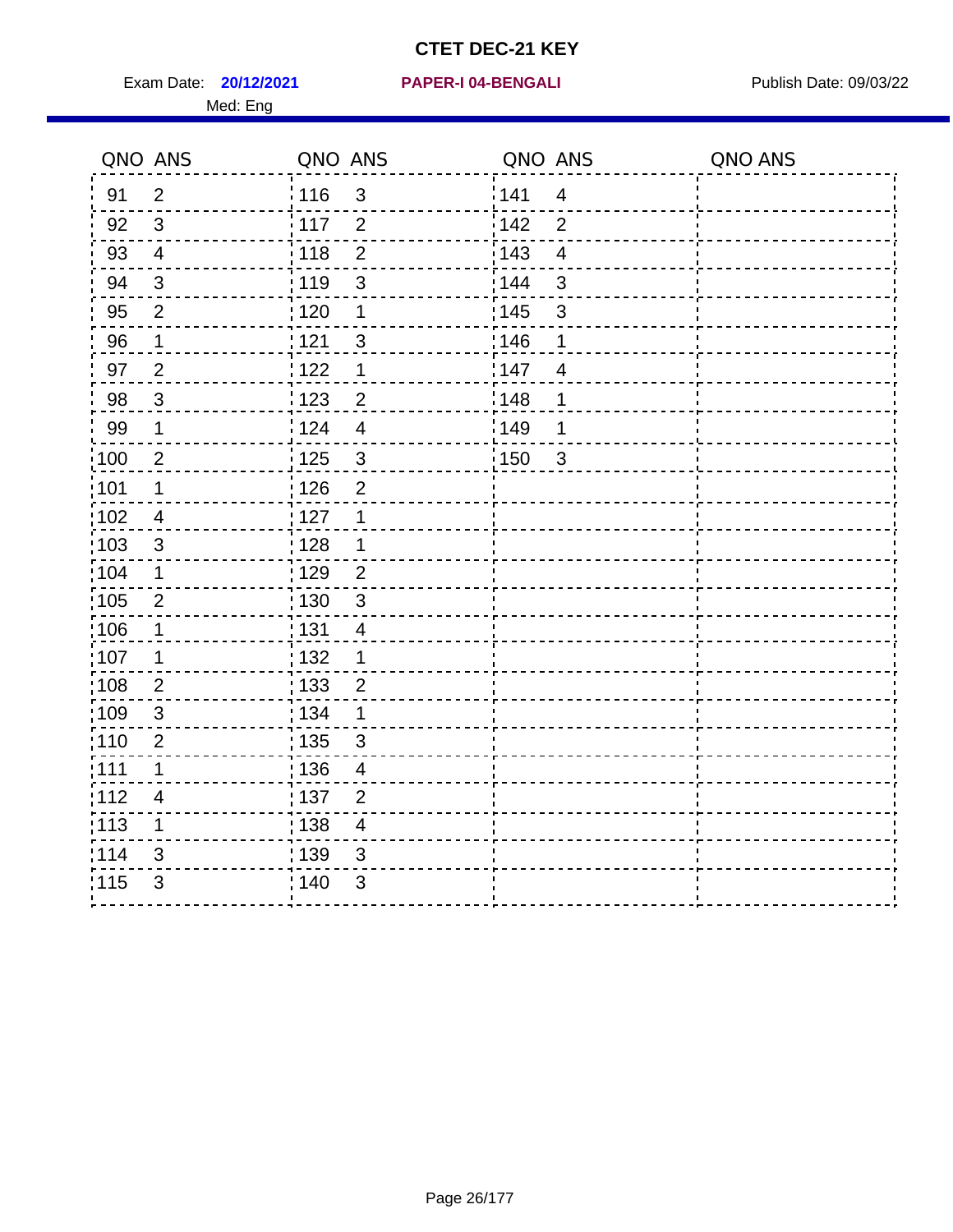Exam Date: **20/12/2021 PAPER-I 05-GARO** Publish Date: 09/03/22 Med: Eng

#### **20/12/2021 PAPER-I 05-GARO**

| 141<br>: 116<br>$\mathfrak{S}$<br>91<br>$\mathbf 1$<br>$\overline{4}$<br>$\mathfrak{S}$<br>117<br>142<br>92<br>$\overline{2}$<br>$\overline{2}$<br>$\overline{2}$<br>143<br>93<br>118<br>$\overline{2}$<br>$\overline{\mathbf{4}}$<br>144<br>119<br>$\mathbf{3}$<br>94<br>$\overline{2}$<br>3 |  |
|-----------------------------------------------------------------------------------------------------------------------------------------------------------------------------------------------------------------------------------------------------------------------------------------------|--|
|                                                                                                                                                                                                                                                                                               |  |
|                                                                                                                                                                                                                                                                                               |  |
|                                                                                                                                                                                                                                                                                               |  |
|                                                                                                                                                                                                                                                                                               |  |
| 145<br>95<br>$\overline{2}$<br>$\frac{1}{1}$ 120<br>$\mathfrak{S}$<br>1                                                                                                                                                                                                                       |  |
| 146<br>96<br>121<br>$\mathbf 1$<br>$\overline{4}$<br>1                                                                                                                                                                                                                                        |  |
| 97<br>$\overline{2}$<br>$\overline{2}$<br>147<br>:122<br>$\overline{4}$                                                                                                                                                                                                                       |  |
| $\sqrt{2}$<br>1148<br>98<br>: 123<br>$\overline{4}$<br>1                                                                                                                                                                                                                                      |  |
| 99<br>$\mathbf 1$<br><sup>'</sup> 124<br>$\mathfrak{3}$<br>:149<br>1                                                                                                                                                                                                                          |  |
| $\mathbf 1$<br>125<br>100<br>150<br>$\mathbf{3}$<br>1                                                                                                                                                                                                                                         |  |
| 126<br>:101<br>$\mathfrak{S}$<br>1                                                                                                                                                                                                                                                            |  |
| 102<br>$\overline{2}$<br>$127$<br>$\overline{2}$                                                                                                                                                                                                                                              |  |
| 103<br>3<br>:128<br>$\overline{4}$                                                                                                                                                                                                                                                            |  |
| 129<br>:104<br>$\mathbf 1$<br>$\mathbf{3}$                                                                                                                                                                                                                                                    |  |
| 105<br>$\overline{2}$<br>$\frac{1}{1}$ 130<br>1                                                                                                                                                                                                                                               |  |
| 106<br>: 131<br>$\mathbf 1$<br>$\overline{4}$                                                                                                                                                                                                                                                 |  |
| 107<br>1<br>:132<br>1                                                                                                                                                                                                                                                                         |  |
| 108<br>$\frac{1}{1}$ 133<br>$\overline{2}$<br>$\sqrt{3}$                                                                                                                                                                                                                                      |  |
| 109<br>3<br>: 134<br>1                                                                                                                                                                                                                                                                        |  |
| :110<br>: 135<br>$\overline{2}$                                                                                                                                                                                                                                                               |  |
| : 111<br>136<br>$\mathbf 1$<br>$\overline{4}$                                                                                                                                                                                                                                                 |  |
| 112<br>: 137<br>$\overline{4}$<br>$\overline{2}$                                                                                                                                                                                                                                              |  |
| $\frac{1}{113}$<br>$\frac{1}{1}$ 138<br>1<br>$\overline{4}$                                                                                                                                                                                                                                   |  |
| 1114<br>139<br>3<br>3                                                                                                                                                                                                                                                                         |  |
| 115<br>3<br>: 140<br>3                                                                                                                                                                                                                                                                        |  |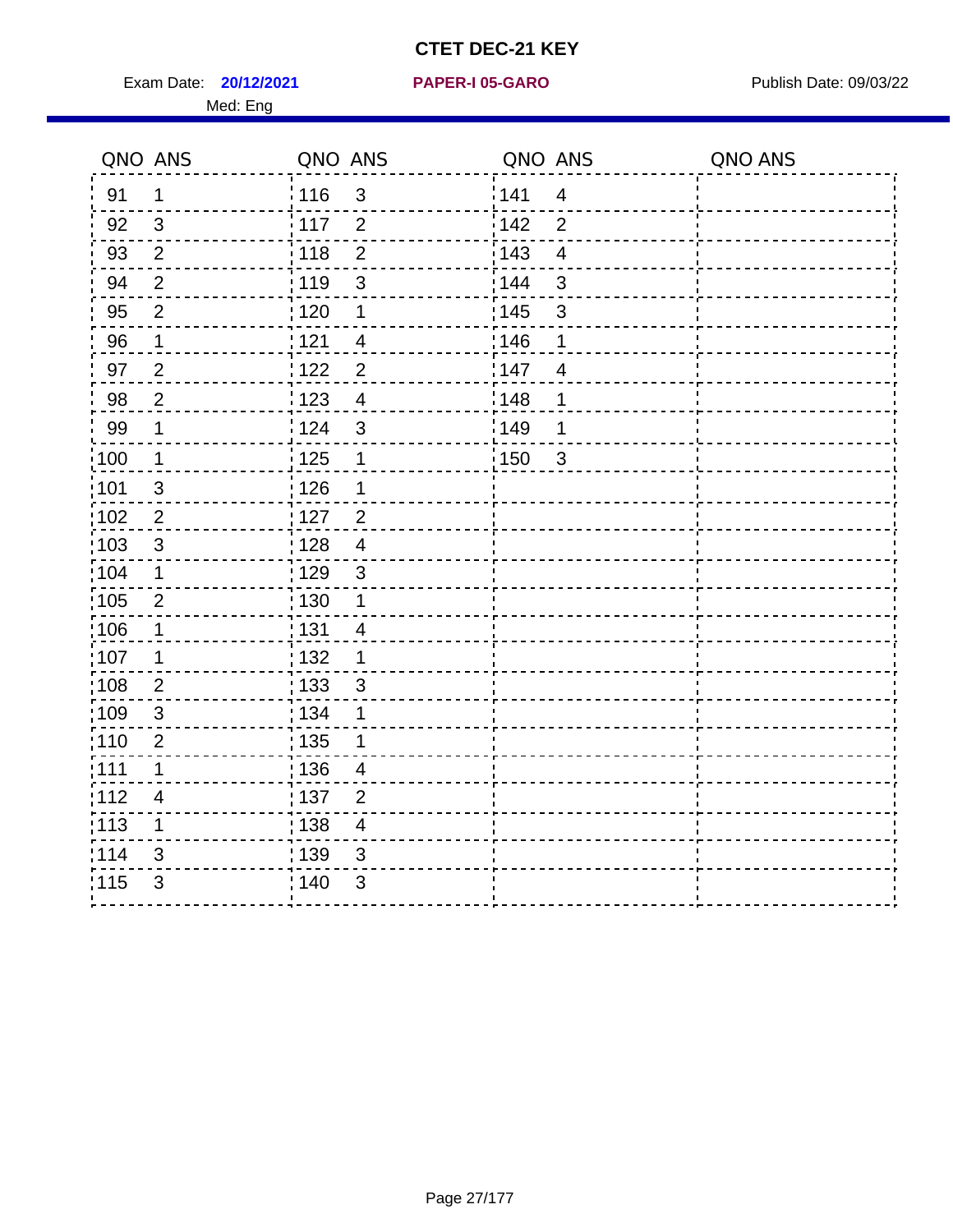**20/12/2021 PAPER-I 06-GUJARATI** Exam Date: Publish Date: 09/03/22 Med: Eng

 $\frac{1115}{3}$  140 3

<u> - - - - - - - - - -</u>

4------

 $\sim$   $\sim$ 

 $-$ 

 $\overline{a}$  $\frac{1}{2}$  $-1$  $-1$ 

 $-1$ 

 $\sim$   $-$ .,  $\sim$   $\sim$ - - 1  $- - -$ 

 $\blacksquare$ 

 $\frac{1}{2}$ 

| QNO ANS |                         | QNO ANS           |                           | QNO ANS           |                         | QNO ANS |
|---------|-------------------------|-------------------|---------------------------|-------------------|-------------------------|---------|
| 91      | $\overline{4}$          | 116               | $\mathfrak{S}$            | 141               | $\overline{4}$          |         |
| 92      | $\overline{4}$          | i 117             | $\overline{2}$            | 142               | $\overline{2}$          |         |
| 93      | $\mathfrak{S}$          | 118               | $\overline{2}$            | 143               | $\overline{4}$          |         |
| 94      | $\mathbf 1$             | : 119             | $\mathfrak{S}$            | 144               | $\mathfrak{S}$          |         |
| 95      | $\overline{4}$          | $\frac{1}{1}$ 120 | $\mathbf 1$               | : 145             | $\mathbf{3}$            |         |
| 96      | $\overline{2}$          | 121               | $\overline{2}$            | 146               | 1                       |         |
| 97      | $\sqrt{3}$              | 122               | $\mathsf 3$               | 147               | $\overline{\mathbf{4}}$ |         |
| 98      | 1                       | :123              | $\mathfrak{S}$            | 148               | $\mathbf 1$             |         |
| 99      | 1                       | 124               | $\overline{2}$            | ¦149              | $\mathbf{1}$            |         |
| 100     | 1                       | : 125             | $\sqrt{3}$                | $\frac{1}{2}$ 150 | $\overline{\mathbf{3}}$ |         |
| 101     | $\overline{\mathbf{4}}$ | 126               | 1                         |                   |                         |         |
| 102     | 4                       | : 127             | $\overline{\mathbf{4}}$   |                   |                         |         |
| 103     | 1                       | : 128             | $\mathfrak{S}$            |                   |                         |         |
| 104     | 3                       | : 129             | $\ensuremath{\mathsf{3}}$ |                   |                         |         |
| 105     | 2                       | $\frac{1}{1}$ 130 | $\overline{4}$            |                   |                         |         |
| 106     | 1                       | : 131             | 3                         |                   |                         |         |
| 107     | $\mathbf 1$             | : 132             | $\mathfrak{S}$            |                   |                         |         |
| 108     | $\overline{2}$          | : 133             | $\overline{2}$            |                   |                         |         |
| 109     | $\mathfrak{S}$          | : 134             | $\mathbf 1$               |                   |                         |         |
| 110     | $\overline{2}$          | : 135             | 3                         |                   |                         |         |
| 111     | 1                       | 136               | $\overline{\mathbf{4}}$   |                   |                         |         |
| 112     | $\overline{\mathbf{4}}$ | $\frac{1}{1}$ 137 | $\overline{2}$            |                   |                         |         |
| 113     | 1                       | $\frac{1}{1}$ 138 | $\overline{\mathbf{4}}$   |                   |                         |         |
| 114     | 3                       | : 139             | 3                         |                   |                         |         |

 $\frac{1}{2}$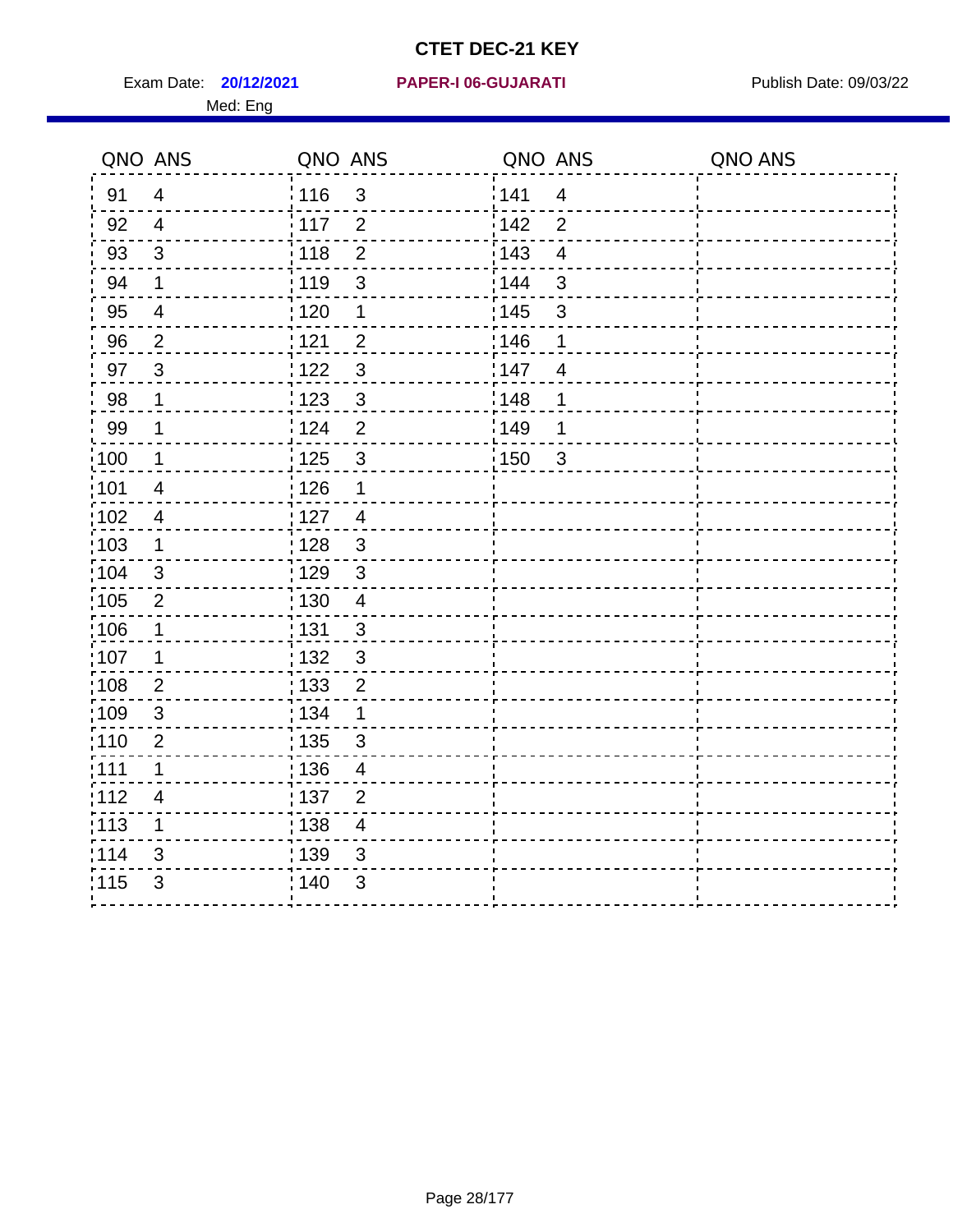Exam Date: **20/12/2021 PAPER-I 07-KANNADA** Publish Date: 09/03/22 Med: Eng

## **20/12/2021 PAPER-I 07-KANNADA**

| QNO ANS           |                          | QNO ANS           |                          | QNO ANS |                         | QNO ANS |
|-------------------|--------------------------|-------------------|--------------------------|---------|-------------------------|---------|
| 91                | $\mathbf 1$              | 116               | $\mathfrak{3}$           | 141     | $\overline{4}$          |         |
| 92                | 2                        | 117               | 2                        | 142     | $\overline{2}$          |         |
| 93                | $\overline{2}$           | 118               | $\overline{2}$           | 143     | $\overline{\mathbf{4}}$ |         |
| 94                | 1                        | 119               | 3                        | 144     | $\mathbf{3}$            |         |
| 95                | $\overline{\mathcal{A}}$ | $\frac{1}{1}$ 120 | 1                        | : 145   | $\mathfrak{S}$          |         |
| 96                | 1                        | 121               | $\overline{4}$           | 146     | 1                       |         |
| 97                | $\mathbf 1$              | 122               | 1                        | 147     | $\overline{4}$          |         |
| 98                | $\mathbf{3}$             | 123               | 1                        | 148     | 1                       |         |
| 99                | $\mathbf 1$              | 124               | $\mathbf 1$              | 149     | 1                       |         |
| 100               | $\overline{2}$           | 125               | $\mathbf{3}$             | 150     | $\mathbf{3}$            |         |
| 101               | $\sqrt{3}$               | 126               | $\mathbf 1$              |         |                         |         |
| 102               | $\overline{\mathcal{A}}$ | : 127             | $\overline{2}$           |         |                         |         |
| 103               | $\mathfrak{B}$           | : 128             | $\mathbf{3}$             |         |                         |         |
| 104               | 1                        | :129              | $\overline{2}$           |         |                         |         |
| 105               | $\overline{2}$           | $\frac{1}{1}$ 130 | $\overline{4}$           |         |                         |         |
| 106               | $\mathbf 1$              | : 131             | $\mathbf 1$              |         |                         |         |
| :107              | 1                        | : 132             | $\overline{2}$           |         |                         |         |
| $\frac{1}{1}$ 108 | $\overline{2}$           | : 133             | $\mathbf 1$              |         |                         |         |
| :109              | $\sqrt{3}$               | : 134             | $\mathbf 1$              |         |                         |         |
| 110               | $\overline{2}$           | : 135             | $\overline{2}$           |         |                         |         |
| : 111             | 1                        | : 136             | $\overline{\mathcal{A}}$ |         |                         |         |
| 112               | 4                        | : 137             | $\overline{2}$           |         |                         |         |
| :113              | $\mathbf 1$              | : 138             | $\overline{\mathcal{A}}$ |         |                         |         |
| 114               | 3                        | 139               | 3                        |         |                         |         |
| 115               | 3                        | 140               | 3                        |         |                         |         |
|                   |                          |                   |                          |         |                         |         |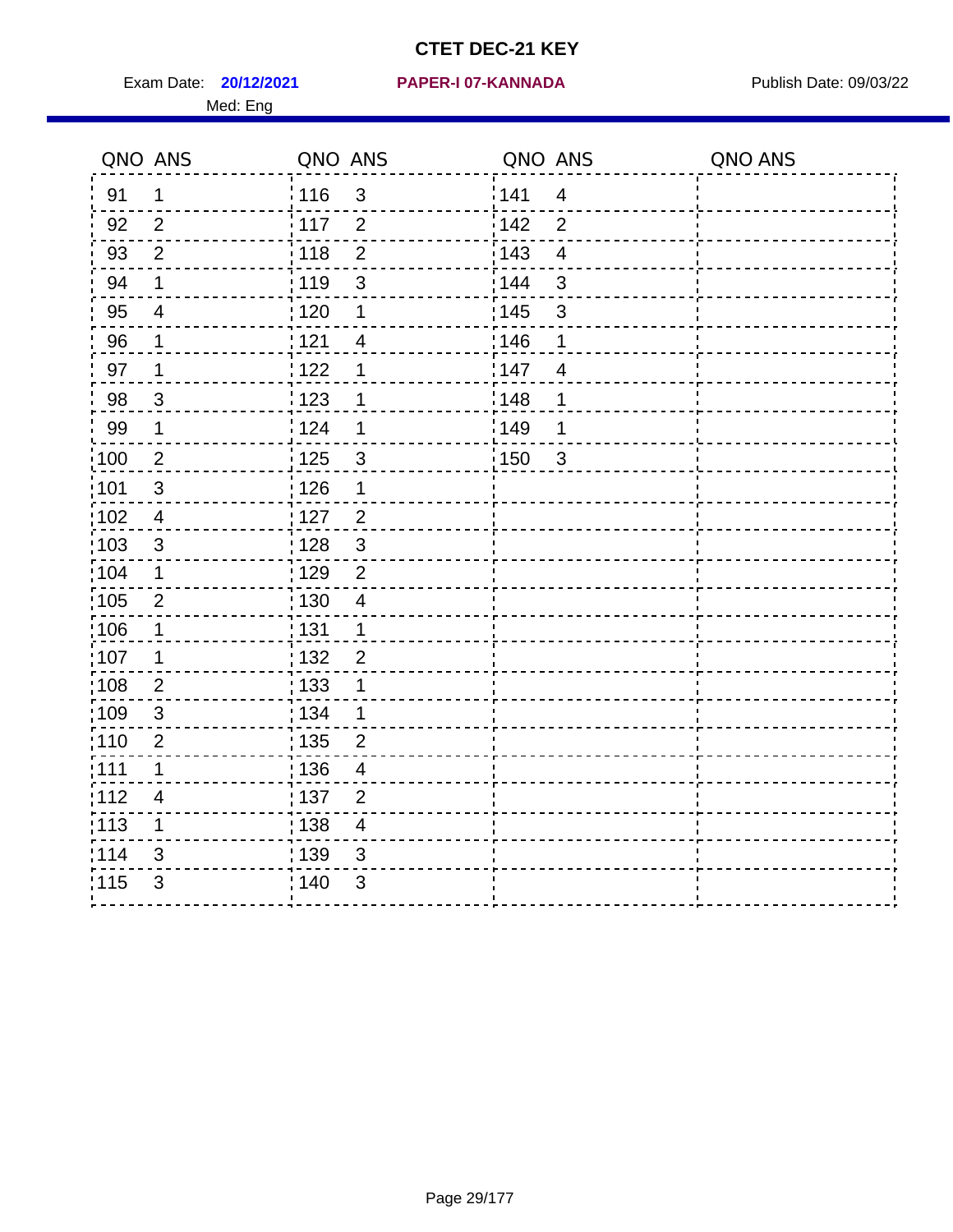Exam Date: **20/12/2021 PAPER-I 08-KHASI PREXALL RESOUNDER 108-KHASI** Publish Date: 09/03/22 Med: Eng

## **20/12/2021 PAPER-I 08-KHASI**

|                   | QNO ANS                  | QNO ANS           |                      | QNO ANS |                | QNO ANS |
|-------------------|--------------------------|-------------------|----------------------|---------|----------------|---------|
| 91                | $\overline{2}$           | : 116             | $\mathfrak{3}$       | 141     | $\overline{4}$ |         |
| 92                | $\overline{4}$           | 117               | 2                    | 142     | $\overline{2}$ |         |
| 93                | 2                        | $\frac{1}{2}$ 118 | $\overline{2}$       | 143     | $\overline{4}$ |         |
| 94                | $\sqrt{3}$               | :119              | $\sqrt{3}$           | 144     | $\mathbf{3}$   |         |
| 95                | $\overline{4}$           | :120              | $\mathbf 1$          | : 145   | $\sqrt{3}$     |         |
| 96                | 2                        | 121               | 4                    | 146     | 1              |         |
| 97                | $\overline{2}$           | 122               | $\sqrt{3}$           | 147     | $\overline{4}$ |         |
| 98                | $\mathbf 1$              | 123               | $\overline{2}$       | 148     | 1              |         |
| 99                | $\overline{\mathbf{4}}$  | 124               | $\overline{2}$       | 149     | 1              |         |
| $\frac{1}{1}$ 100 | $\sqrt{2}$               | $\frac{1}{1}$ 125 | $\mathbf 2$          | 150     | $\mathbf{3}$   |         |
| 101               | $\overline{4}$           | : 126             | $\overline{4}$       |         |                |         |
| 102               | $\mathbf 1$              | : 127             | $\frac{2}{\sqrt{2}}$ |         |                |         |
| 103               | 3                        | : 128             | 3                    |         |                |         |
| 104               | $\overline{2}$           | : 129             | $\mathbf{3}$         |         |                |         |
| $\frac{1}{1}$ 105 | $\sqrt{3}$               | : 130             | $\mathbf{3}$         |         |                |         |
| 106               | $\mathbf 1$              | : 131             | $\overline{4}$       |         |                |         |
| :107              | $\mathbf 1$              | : 132             | $\mathbf{3}$         |         |                |         |
| :108              | $\mathbf{2}$             | : 133             | $\sqrt{3}$           |         |                |         |
| :109              | $\mathfrak{B}$           | : 134             | $\overline{4}$       |         |                |         |
| :110              | $\overline{2}$           | : 135             | $\overline{2}$       |         |                |         |
| 111               | 1                        | : 136             | $\overline{4}$       |         |                |         |
| 112               | $\overline{\mathcal{A}}$ | 137               | $\overline{2}$       |         |                |         |
| $\frac{1}{1}$ 113 | 1                        | : 138             | $\overline{4}$       |         |                |         |
| 114               | 3                        | : 139             | 3                    |         |                |         |
| 115               | 3                        | 140               | 3                    |         |                |         |
|                   |                          |                   |                      |         |                |         |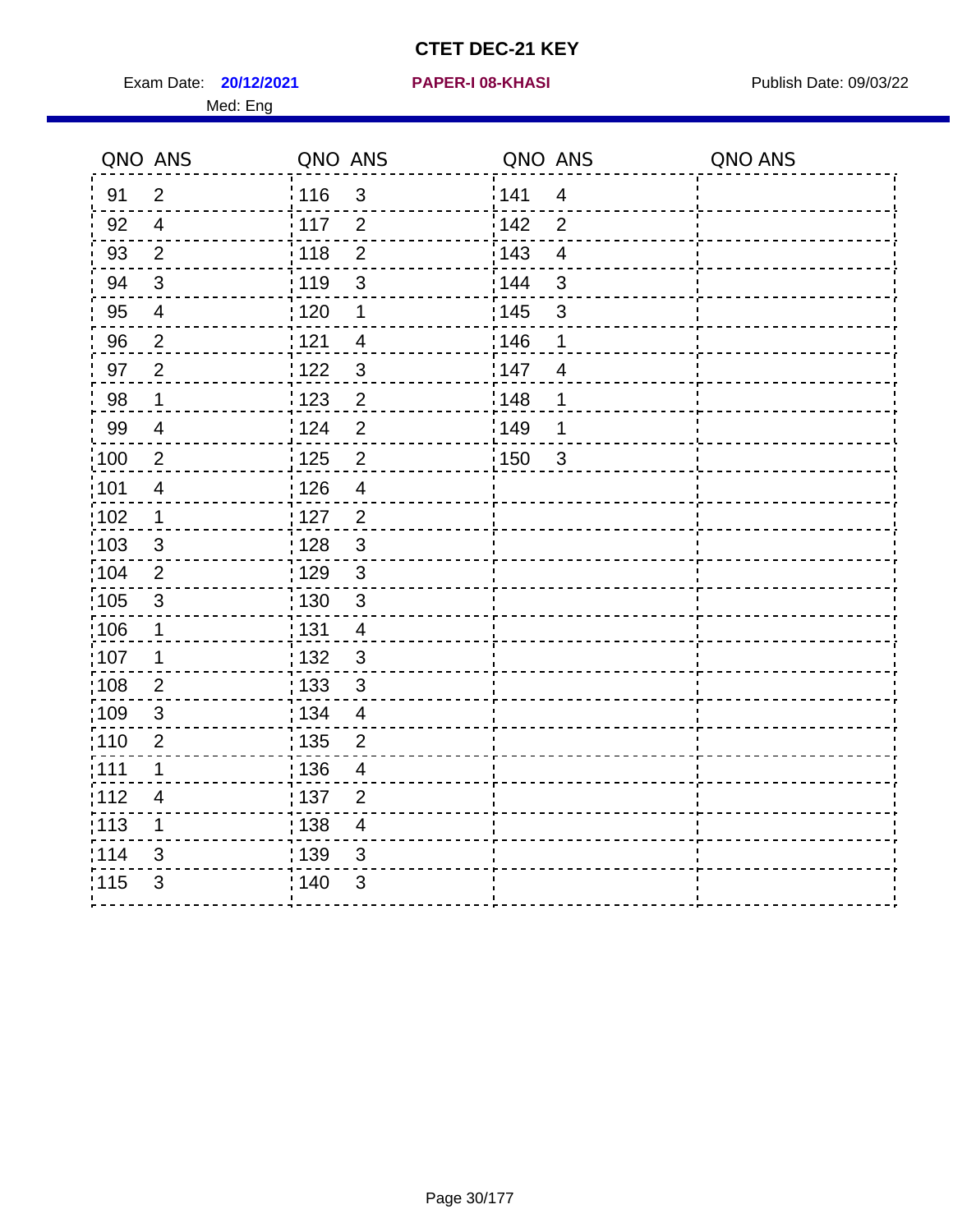Med: Eng

|                   | QNO ANS                  | QNO ANS           |                  | QNO ANS |                | QNO ANS |
|-------------------|--------------------------|-------------------|------------------|---------|----------------|---------|
| 91                | $\mathbf{3}$             | : 116             | $\mathfrak{S}$   | 1141    | $\overline{4}$ |         |
| 92                | 3                        | $\frac{1}{2}$ 117 | $\overline{2}$   | 142     | $\overline{2}$ |         |
| 93                | $\overline{4}$           | 118               | $\overline{2}$   | 143     | $\overline{4}$ |         |
| 94                | 1                        | : 119             | 3                | : 144   | 3              |         |
| 95                | $\overline{4}$           | : 120             | 1                | : 145   | $\mathfrak{S}$ |         |
| 96                | 3                        | : 121             | 3                | 146     | 1              |         |
| 97                | $\mathbf 1$              | 1122              | $\overline{2}$   | 147     | $\overline{4}$ |         |
| 98                | $\overline{2}$           | 1123              | $\overline{4}$   | 148     | 1              |         |
| 99                | $\sqrt{3}$               | 124               | $\overline{2}$   | :149    | 1              |         |
| :100              | $\mathbf{3}$             | 125               | $\mathbf{3}$     | 150     | $\mathbf{3}$   |         |
| :101              | $\overline{2}$           | : 126             | 1                |         |                |         |
| :102              | $\mathbf 1$              | : 127             | $\overline{4}$   |         |                |         |
| :103              | $\mathbf 1$              | :128              | $\overline{2}$   |         |                |         |
| 104               | 2                        | : 129             | $\overline{2}$   |         |                |         |
| 105               | $\sqrt{3}$               | : 130             | $\overline{4}$   |         |                |         |
| 106               | 1                        | : 131             | 3                |         |                |         |
| 107               | 1                        | :132              | 3                |         |                |         |
| :108              | $\overline{2}$           | : 133             | $\boldsymbol{2}$ |         |                |         |
| :109              | $\sqrt{3}$               | : 134             | $\mathbf 1$      |         |                |         |
| :110              | $\overline{2}$           | : 135             | $\overline{2}$   |         |                |         |
| 111               | 1                        | : 136             | $\overline{4}$   |         |                |         |
| 112               | $\overline{\mathcal{A}}$ | : 137             | $\overline{2}$   |         |                |         |
| $\frac{1}{1}$ 113 | 1                        | : 138             | $\overline{4}$   |         |                |         |
| 114               | 3                        | 139               | 3                |         |                |         |
| 115               | 3                        | : 140             | $\mathfrak{B}$   |         |                |         |
|                   |                          |                   |                  |         |                |         |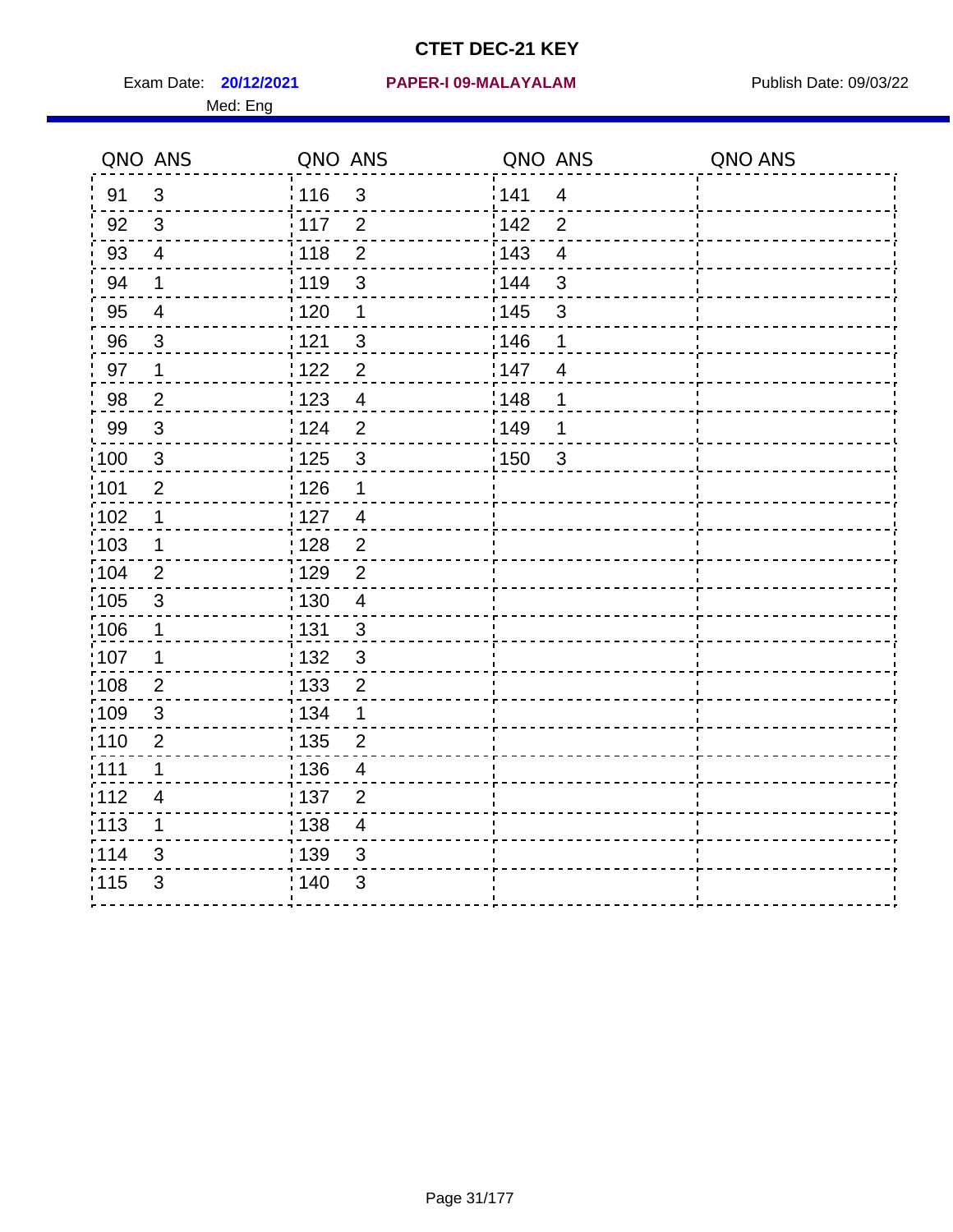Exam Date: **20/12/2021 PAPER-I 10-MANIPURI Proposed Bublish Date: 09/03/22** Med: Eng

## **20/12/2021 PAPER-I 10-MANIPURI**

|                   | QNO ANS        | QNO ANS           |                         | QNO ANS           |                | QNO ANS |
|-------------------|----------------|-------------------|-------------------------|-------------------|----------------|---------|
| 91                | 2              | : 116             | 3                       | 141               | $\overline{4}$ |         |
| 92                | $\mathbf{3}$   | 117               | $\overline{2}$          | 142               | $\overline{2}$ |         |
| 93                | $\mathfrak{S}$ | 118               | $\overline{2}$          | 143               | $\overline{4}$ |         |
| 94                | $\overline{2}$ | : 119             | $\mathfrak{S}$          | 144               | $\mathfrak{S}$ |         |
| 95                | $\mathbf 1$    | : 120             | 1                       | : 145             | $\mathsf 3$    |         |
| 96                | $\mathfrak{S}$ | 121               | $\overline{2}$          | 146               | 1              |         |
| 97                | $\overline{2}$ | 122               | $\overline{\mathbf{4}}$ | 147               | $\overline{4}$ |         |
| 98                | $\mathbf{3}$   | 1123              | $\sqrt{3}$              | 148               | 1              |         |
| 99                | $\mathbf 1$    | 124               | $\overline{\mathbf{4}}$ | 149               | 1              |         |
| 100               | $\mathbf 1$    | $\frac{1}{1}$ 125 | $\mathbf{3}$            | $\frac{1}{1}$ 150 | $\mathbf{3}$   |         |
| 101               | $\mathbf{2}$   | 126               | $\overline{2}$          |                   |                |         |
| $\frac{1}{1}$ 102 | $\mathbf{3}$   | : 127             | $\mathbf{3}$            |                   |                |         |
| 103               | 3              | : 128             | $\overline{4}$          |                   |                |         |
| 104               | $\overline{4}$ | : 129             | $\overline{2}$          |                   |                |         |
| $\frac{1}{1}$ 105 | $\sqrt{3}$     | : 130             | $\mathfrak{S}$          |                   |                |         |
| :106              | $\mathbf 1$    | : 131             | 3                       |                   |                |         |
| :107              | 1              | : 132             | $\mathbf 1$             |                   |                |         |
| 108               | $\overline{2}$ | 133               | $\mathbf{3}$            |                   |                |         |
| :109              | $\sqrt{3}$     | : 134             | 1                       |                   |                |         |
| : 110             | $\overline{2}$ | : 135             | $\overline{4}$          |                   |                |         |
| :111              | 1              | : 136             | 4                       |                   |                |         |
| 112               | $\overline{4}$ | : 137             | $\overline{2}$          |                   |                |         |
| $\frac{1}{1}$ 113 | 1              | : 138             | $\overline{4}$          |                   |                |         |
| 114               | 3              | 139               | 3                       |                   |                |         |
| 115               | 3              | 140               | $\mathfrak{B}$          |                   |                |         |
|                   |                |                   |                         |                   |                |         |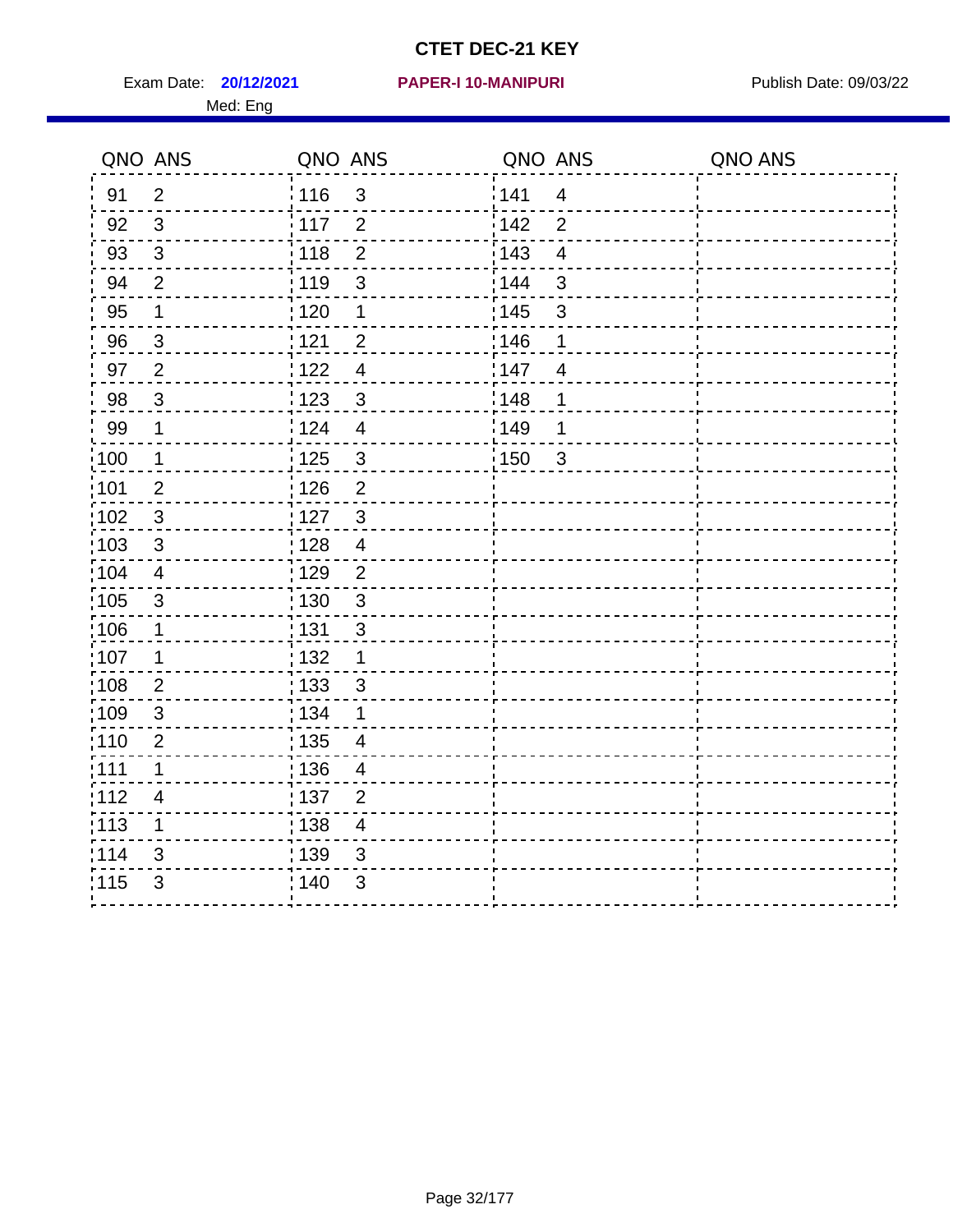Exam Date: **20/12/2021 PAPER-I 11-MARATHI Exam Date: 09/03/22** Med: Eng

#### **20/12/2021 PAPER-I 11-MARATHI**

| QNO ANS |                | QNO ANS           |                          | QNO ANS |                         | QNO ANS |
|---------|----------------|-------------------|--------------------------|---------|-------------------------|---------|
| 91      | $\overline{4}$ | 116               | $\mathfrak{3}$           | 141     | $\overline{4}$          |         |
| 92      | $\mathbf 1$    | 117               | 2                        | 142     | $\overline{2}$          |         |
| 93      | $\overline{4}$ | 118               | $\overline{2}$           | 143     | $\overline{\mathbf{4}}$ |         |
| 94      | 1              | 119               | 3                        | 144     | $\mathbf{3}$            |         |
| 95      | $\mathbf{3}$   | $\frac{1}{1}$ 120 | 1                        | : 145   | $\mathfrak{S}$          |         |
| 96      | 3              | 1121              | 1                        | 146     | 1                       |         |
| 97      | $\overline{4}$ | 122               | 3                        | 147     | $\overline{4}$          |         |
| 98      | $\overline{4}$ | 123               | $\overline{2}$           | 148     | 1                       |         |
| 99      | $\mathbf 1$    | 124               | $\overline{2}$           | 149     | 1                       |         |
| 100     | $\mathbf 1$    | 125               | $\overline{4}$           | 150     | $\mathbf{3}$            |         |
| 101     | $\sqrt{3}$     | 126               | $\overline{2}$           |         |                         |         |
| 102     | $\sqrt{2}$     | : 127             | $\overline{4}$           |         |                         |         |
| 103     | $\overline{2}$ | : 128             | $\mathbf{3}$             |         |                         |         |
| 104     | $\overline{2}$ | :129              | $\overline{2}$           |         |                         |         |
| 105     | $\sqrt{2}$     | $\frac{1}{1}$ 130 | $\mathbf{3}$             |         |                         |         |
| 106     | $\mathbf 1$    | : 131             | 1                        |         |                         |         |
| :107    | 1              | : 132             | 1                        |         |                         |         |
| :108    | $\overline{2}$ | 133               | $\mathbf{3}$             |         |                         |         |
| :109    | $\sqrt{3}$     | : 134             | $\overline{4}$           |         |                         |         |
| 110     | $\overline{2}$ | : 135             | 1                        |         |                         |         |
| : 111   | 1              | : 136             | $\overline{\mathcal{A}}$ |         |                         |         |
| 112     | 4              | : 137             | $\overline{2}$           |         |                         |         |
| :113    | $\mathbf 1$    | : 138             | $\overline{\mathcal{A}}$ |         |                         |         |
| 114     | 3              | 139               | 3                        |         |                         |         |
| 115     | 3              | 140               | 3                        |         |                         |         |
|         |                |                   |                          |         |                         |         |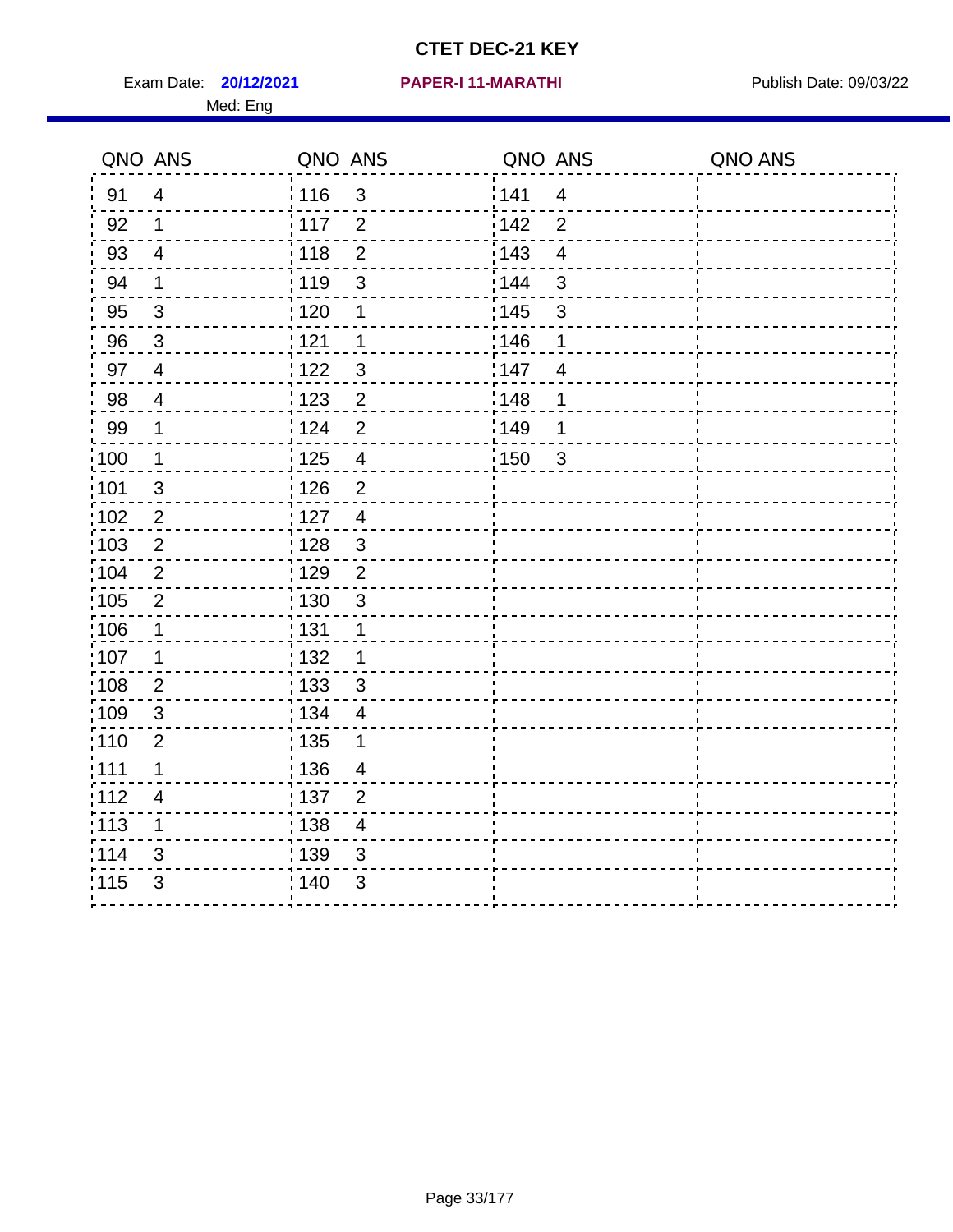Exam Date: **20/12/2021 PAPER-I 13-NEPALI Exam Date: 09/03/22** Med: Eng

## **20/12/2021 PAPER-I 13-NEPALI**

| QNO ANS           |                          | QNO ANS |                         | QNO ANS |                         | QNO ANS |
|-------------------|--------------------------|---------|-------------------------|---------|-------------------------|---------|
| 91                | $\overline{2}$           | 116     | 3                       | 141     | $\overline{4}$          |         |
| 92                | $\mathbf{3}$             | 117     | $\overline{2}$          | 142     | $\overline{2}$          |         |
| 93                | $\overline{4}$           | 118     | $\overline{2}$          | 143     | $\overline{\mathbf{4}}$ |         |
| 94                | $\sqrt{3}$               | : 119   | 3                       | 144     | 3                       |         |
| 95                | $\overline{2}$           | :120    | 1                       | : 145   | $\mathbf{3}$            |         |
| 96                | 3                        | 121     | 1                       | 146     | 1                       |         |
| 97                | $\overline{4}$           | 122     | $\overline{2}$          | 147     | $\overline{4}$          |         |
| 98                | $\overline{2}$           | ¦ 123   | $\mathfrak{S}$          | 148     | 1                       |         |
| 99                | $\overline{\mathbf{4}}$  | 124     | $\overline{2}$          | 149     | 1                       |         |
| 100               | $\sqrt{3}$               | 125     | $\overline{\mathbf{4}}$ | 150     | $\mathbf{3}$            |         |
| 101               | $\overline{2}$           | : 126   | $\mathbf 1$             |         |                         |         |
| :102              | $\overline{\mathcal{A}}$ | : 127   | $\mathbf{3}$            |         |                         |         |
| 103               | 3                        | 128     | $\overline{2}$          |         |                         |         |
| 104               | 1                        | : 129   | 1                       |         |                         |         |
| $\frac{1}{1}$ 105 | $\overline{\mathbf{4}}$  | : 130   | $\overline{2}$          |         |                         |         |
| :106              | $\mathbf 1$              | : 131   | $\overline{2}$          |         |                         |         |
| 107               | 1                        | : 132   | $\overline{4}$          |         |                         |         |
| 108               | $\overline{2}$           | : 133   | $\overline{2}$          |         |                         |         |
| :109              | $\sqrt{3}$               | : 134   | $\overline{4}$          |         |                         |         |
| :110              | $\overline{2}$           | : 135   | $\overline{4}$          |         |                         |         |
| : 111             | 1                        | : 136   | 4                       |         |                         |         |
| 112               | $\overline{\mathbf{4}}$  | : 137   | $\overline{2}$          |         |                         |         |
| : 113             | $\mathbf 1$              | : 138   | $\overline{4}$          |         |                         |         |
| 114               | 3                        | 139     | 3                       |         |                         |         |
| 115               | 3                        | : 140   | $\mathfrak{S}$          |         |                         |         |
|                   |                          |         |                         |         |                         |         |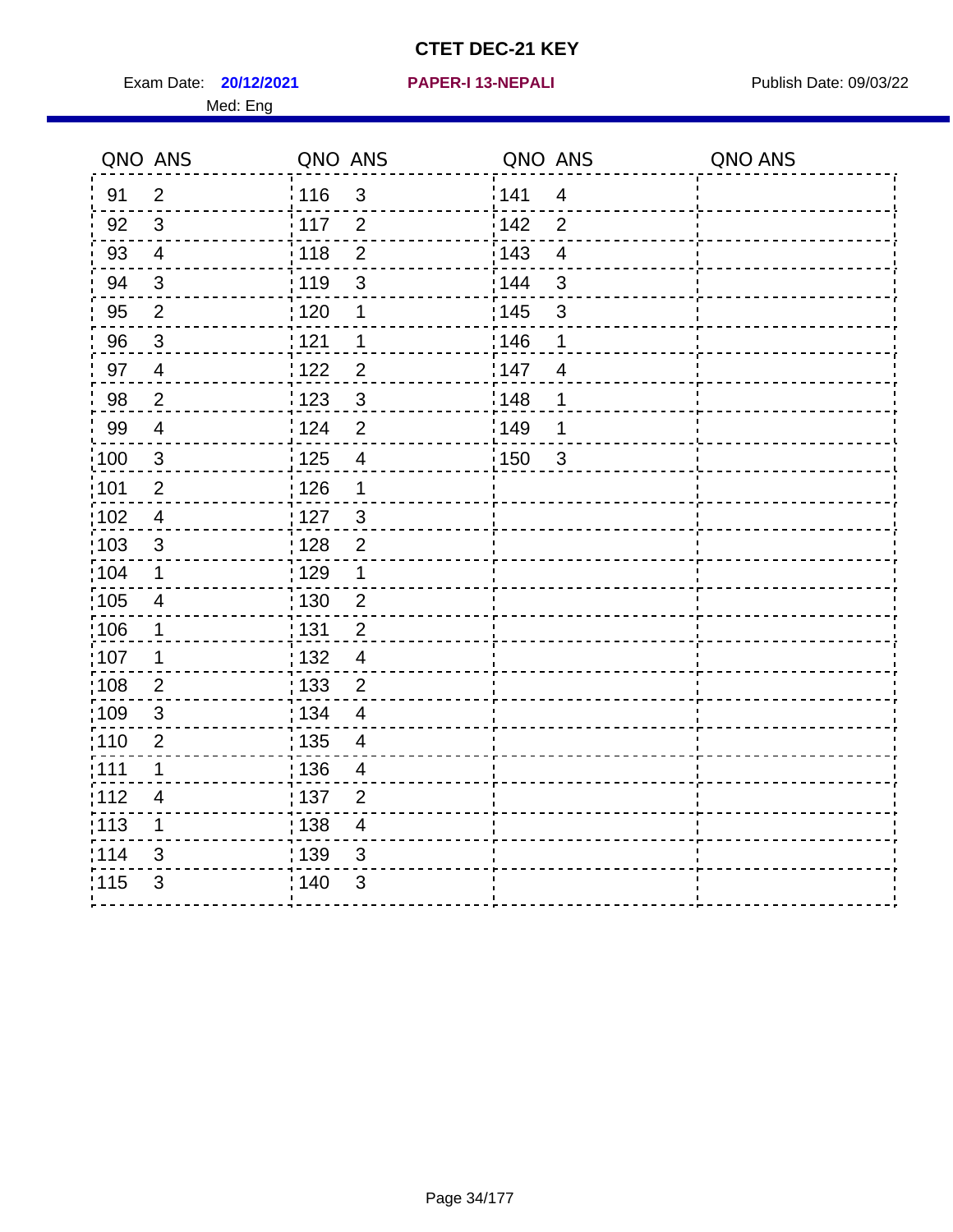Exam Date: **20/12/2021 PAPER-I 14-ORIYA** Publish Date: 09/03/22 Med: Eng

### **20/12/2021 PAPER-I 14-ORIYA**

| QNO ANS           |                | QNO ANS           |                | QNO ANS |                | QNO ANS |
|-------------------|----------------|-------------------|----------------|---------|----------------|---------|
| 91                | $\overline{2}$ | ່ 116             | $\mathfrak{3}$ | 141     | $\overline{4}$ |         |
| 92                | 2              | $\frac{1}{2}$ 117 | $\overline{2}$ | 142     | $\overline{2}$ |         |
| 93                | $\overline{2}$ | 118               | $\mathbf 2$    | 143     | $\overline{4}$ |         |
| 94                | $\overline{4}$ | 119               | 3              | 144     | 3              |         |
| 95                | 1              | : 120             | $\mathbf 1$    | : 145   | $\mathfrak{S}$ |         |
| 96                | $\overline{2}$ | 1121              | $\overline{2}$ | 146     | 1              |         |
| 97                | $\mathbf 1$    | 122               | 3              | 147     | $\overline{4}$ |         |
| 98                | $\mathfrak{S}$ | 123               | $\mathbf{3}$   | 148     | 1              |         |
| 99                | $\overline{2}$ | 124               | $\overline{2}$ | 149     | 1              |         |
| 100               | $\sqrt{3}$     | 125               | $\mathbf 1$    | 150     | $\mathbf{3}$   |         |
| :101              | $\overline{2}$ | 126               | $\mathbf{3}$   |         |                |         |
| 102               | $\mathfrak{3}$ | : 127             | $\overline{2}$ |         |                |         |
| :103              | $\overline{2}$ | : 128             | $\mathbf 1$    |         |                |         |
| $\frac{1}{1}$ 104 | $\mathbf 1$    | : 129             | $\mathbf{3}$   |         |                |         |
| 105               | $\overline{2}$ | : 130             | $\mathbf{3}$   |         |                |         |
| 106               | 1              | : 131             | $\overline{4}$ |         |                |         |
| ;107              | 1              | : 132             | $\mathbf{3}$   |         |                |         |
| :108              | $\overline{2}$ | : 133             | $\mathbf 1$    |         |                |         |
| :109              | $\mathbf{3}$   | : 134             | 3              |         |                |         |
| :110              | $\overline{2}$ | : 135             | $\overline{2}$ |         |                |         |
| :111              | 1              | : 136             | $\overline{4}$ |         |                |         |
| 112               | $\overline{4}$ | : 137             | $\overline{2}$ |         |                |         |
| 113               | 1              | : 138             | 4              |         |                |         |
| 1114              | 3              | 139               | 3              |         |                |         |
| 115               | 3              | 140               | 3              |         |                |         |
|                   |                |                   |                |         |                |         |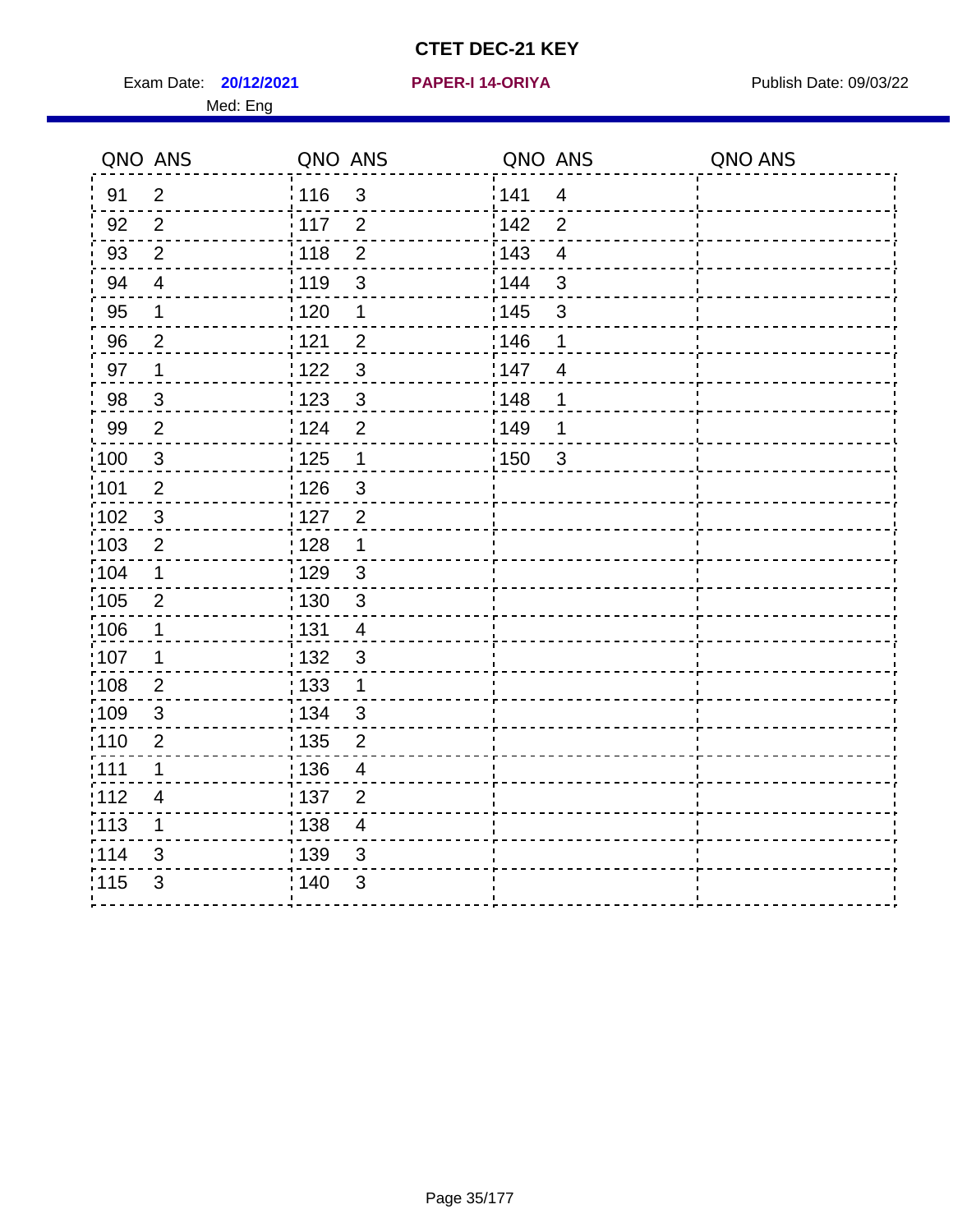Exam Date: **20/12/2021 PAPER-I 15-PUNJABI PRACEL PROPER PUBLISH Date: 09/03/22** Med: Eng

## **20/12/2021 PAPER-I 15-PUNJABI**

|                   | QNO ANS                 | QNO ANS |                | QNO ANS |                | QNO ANS |
|-------------------|-------------------------|---------|----------------|---------|----------------|---------|
| 91                | $\overline{2}$          | : 116   | $\mathbf{3}$   | 141     | $\overline{4}$ |         |
| 92                | $\overline{4}$          | 117     | $\overline{2}$ | 142     | $\overline{2}$ |         |
| 93                | $\overline{2}$          | 118     | $\overline{2}$ | 143     | $\overline{4}$ |         |
| 94                | $\sqrt{3}$              | : 119   | $\mathfrak{S}$ | 144     | 3              |         |
| 95                | 1                       | :120    | 1              | : 145   | $\mathsf 3$    |         |
| 96                | $\overline{4}$          | 1121    | $\overline{2}$ | : 146   | 1              |         |
| 97                | $\overline{2}$          | 1122    | $\overline{4}$ | 147     | $\overline{4}$ |         |
| 98                | $\mathbf{3}$            | 1123    | 1              | 148     | 1              |         |
| 99                | $\mathbf 1$             | 124     | $\mathbf{3}$   | 149     | 1              |         |
| $\frac{1}{100}$   | $\overline{2}$          | 125     | $\overline{4}$ | :150    | 3              |         |
| :101              | $\overline{\mathbf{4}}$ | : 126   | $\mathfrak{S}$ |         |                |         |
| $\frac{1}{1}$ 102 | $\sqrt{3}$              | : 127   | $\overline{4}$ |         |                |         |
| 103               | 4                       | : 128   | $\overline{2}$ |         |                |         |
| :104              | $\mathbf 1$             | : 129   | $\overline{2}$ |         |                |         |
| 105               | 3                       | : 130   | $\overline{4}$ |         |                |         |
| 106               | $\mathbf 1$             | : 131   | $\mathbf{3}$   |         |                |         |
| 107               | 1                       | 132     | 1              |         |                |         |
| 108               | $\overline{2}$          | : 133   | $\overline{2}$ |         |                |         |
| $\frac{1}{1}$ 109 | $\sqrt{3}$              | : 134   | 1              |         |                |         |
| :110              | $\overline{2}$          | 135     | $\overline{2}$ |         |                |         |
| :111              | 1                       | : 136   | $\overline{4}$ |         |                |         |
| :112              | $\overline{4}$          | : 137   | $\overline{2}$ |         |                |         |
| :113              | 1                       | : 138   | $\overline{4}$ |         |                |         |
| 114               | 3                       | 139     | 3              |         |                |         |
| 115               | 3                       | : 140   | 3              |         |                |         |
|                   |                         |         |                |         |                |         |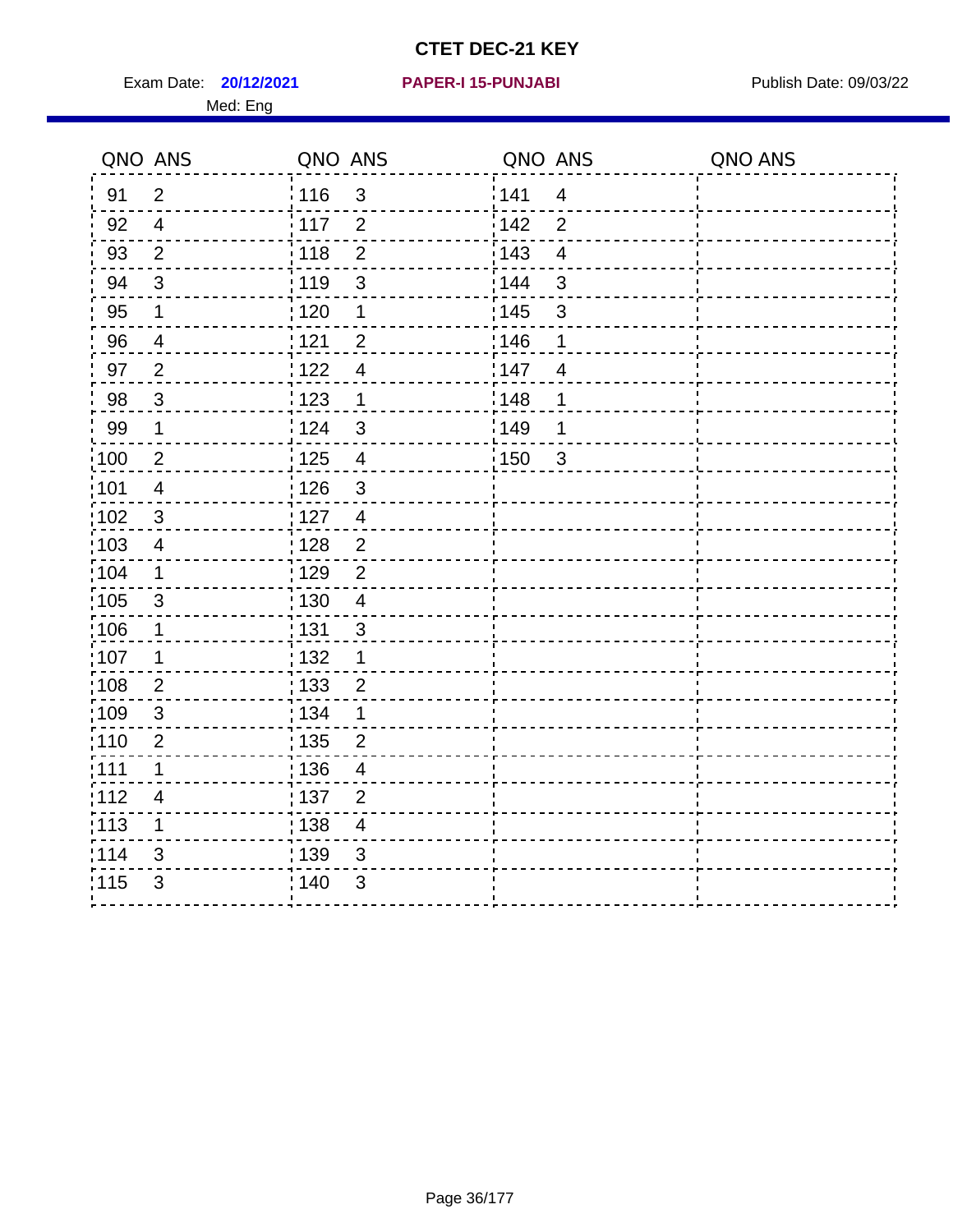Exam Date: **20/12/2021 PAPER-I 16-SANSKRIT** Publish Date: 09/03/22 Med: Eng

#### **20/12/2021 PAPER-I 16-SANSKRIT**

| $\overline{2}$           |                  |                                                                                                                                                                                                                                                       |                                                |                                                                                 |                         |
|--------------------------|------------------|-------------------------------------------------------------------------------------------------------------------------------------------------------------------------------------------------------------------------------------------------------|------------------------------------------------|---------------------------------------------------------------------------------|-------------------------|
|                          | 116              | $\mathbf{3}$                                                                                                                                                                                                                                          | 141                                            | $\overline{4}$                                                                  |                         |
| 2                        |                  | $\overline{2}$                                                                                                                                                                                                                                        |                                                | $\overline{2}$                                                                  |                         |
| $\overline{4}$           |                  | $\overline{2}$                                                                                                                                                                                                                                        |                                                | $\overline{\mathbf{4}}$                                                         |                         |
| $\mathbf 1$              |                  | $\mathbf{3}$                                                                                                                                                                                                                                          |                                                | $\mathbf{3}$                                                                    |                         |
| $\overline{4}$           |                  | 1                                                                                                                                                                                                                                                     |                                                | $\mathfrak{B}$                                                                  |                         |
| $\overline{2}$           |                  | $\overline{2}$                                                                                                                                                                                                                                        |                                                | 1                                                                               |                         |
| $\mathbf{3}$             |                  | $\mathfrak{S}$                                                                                                                                                                                                                                        |                                                | $\overline{4}$                                                                  |                         |
| $\overline{2}$           |                  | $\sqrt{2}$                                                                                                                                                                                                                                            |                                                | 1                                                                               |                         |
| $\overline{4}$           |                  | $\mathbf 1$                                                                                                                                                                                                                                           |                                                | 1                                                                               |                         |
| $\mathbf{1}$             |                  | $\mathsf 3$                                                                                                                                                                                                                                           |                                                |                                                                                 |                         |
| $\overline{\mathcal{A}}$ |                  | $\overline{2}$                                                                                                                                                                                                                                        |                                                |                                                                                 |                         |
| $\mathbf 1$              | 127              | $\mathbf{3}$                                                                                                                                                                                                                                          |                                                |                                                                                 |                         |
| 4                        |                  | $\overline{4}$                                                                                                                                                                                                                                        |                                                |                                                                                 |                         |
| $\mathbf 1$              |                  | $\overline{4}$                                                                                                                                                                                                                                        |                                                |                                                                                 |                         |
| $\overline{\mathcal{A}}$ |                  | $\mathsf 3$                                                                                                                                                                                                                                           |                                                |                                                                                 |                         |
| $\mathbf 1$              |                  | $\mathbf 1$                                                                                                                                                                                                                                           |                                                |                                                                                 |                         |
| $\mathbf 1$              |                  | 1                                                                                                                                                                                                                                                     |                                                |                                                                                 |                         |
| $\overline{2}$           |                  | $\overline{2}$                                                                                                                                                                                                                                        |                                                |                                                                                 |                         |
| $\sqrt{3}$               |                  |                                                                                                                                                                                                                                                       |                                                |                                                                                 |                         |
| $\overline{2}$           |                  |                                                                                                                                                                                                                                                       |                                                |                                                                                 |                         |
| 1                        |                  | 4                                                                                                                                                                                                                                                     |                                                |                                                                                 |                         |
| $\overline{4}$           |                  | $\overline{2}$                                                                                                                                                                                                                                        |                                                |                                                                                 |                         |
|                          |                  | $\overline{\mathbf{4}}$                                                                                                                                                                                                                               |                                                |                                                                                 |                         |
| 3                        |                  | $\mathfrak{S}$                                                                                                                                                                                                                                        |                                                |                                                                                 |                         |
|                          |                  |                                                                                                                                                                                                                                                       |                                                |                                                                                 |                         |
|                          | $\mathbf 1$<br>3 | $\frac{1}{2}$ 117<br>: 118<br>: 119<br>: 120<br>121<br>122<br>$\frac{1}{2}$ 123<br>່ 124<br>: 125<br>$\frac{1}{2}$ 126<br>: 128<br>: 129<br>: 130<br>: 131<br>:132<br>: 133<br>: 134<br>$\frac{1}{1}$ 135<br>: 136<br>:137<br>: 138<br>: 139<br>: 140 | $\sqrt{3}$<br>$\overline{2}$<br>$\mathfrak{S}$ | i 142<br>143<br>: 144<br>: 145<br>146<br>147<br>148<br><sup>'</sup> 149<br>:150 | $\overline{\mathbf{3}}$ |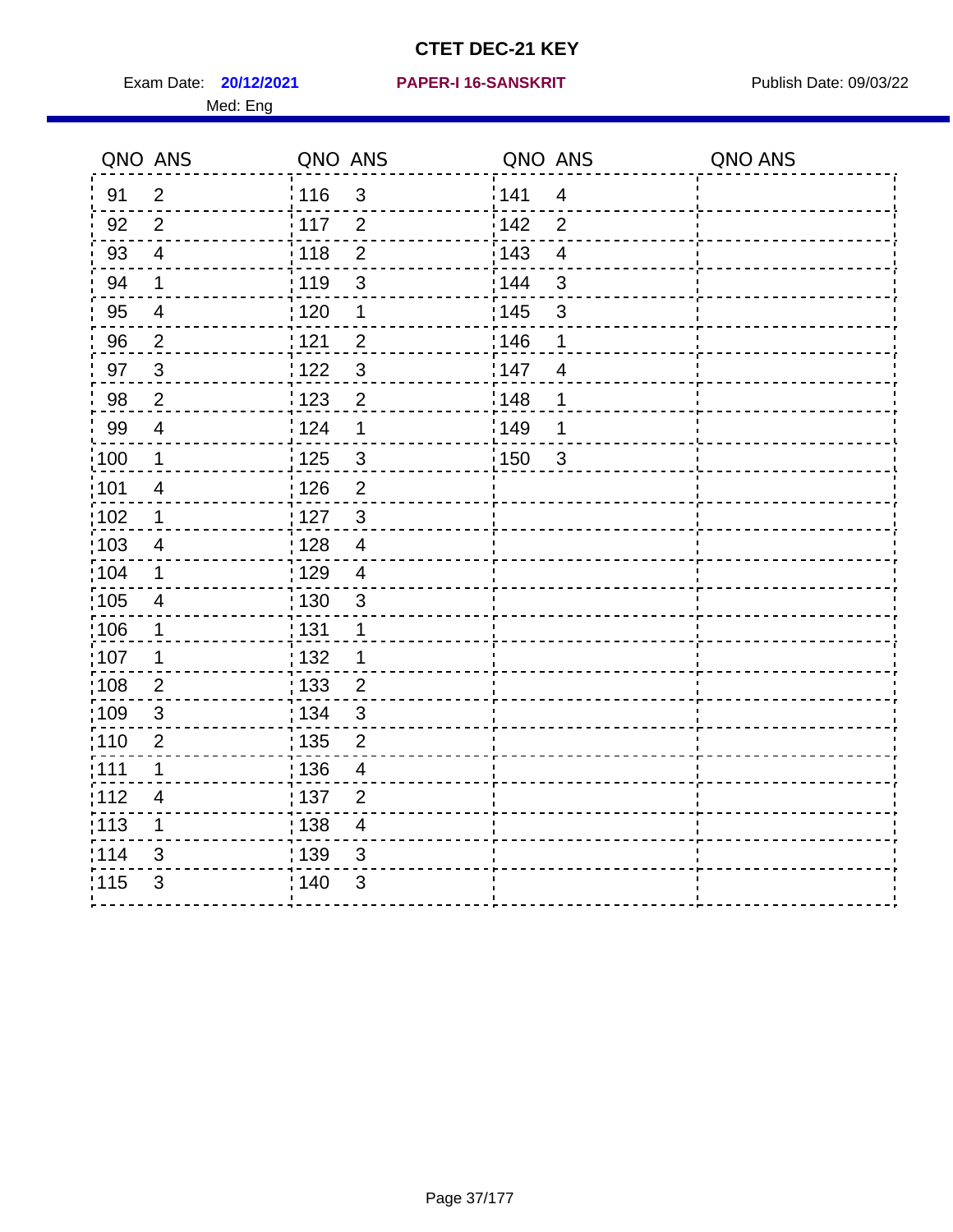Exam Date: **20/12/2021 PAPER-I 17-TAMIL Exam Date: 09/03/22** Med: Eng

#### **20/12/2021 PAPER-I 17-TAMIL**

|                   | QNO ANS                  | QNO ANS |                          | QNO ANS |                | QNO ANS |
|-------------------|--------------------------|---------|--------------------------|---------|----------------|---------|
| 91                | $\overline{2}$           | 116     | $\mathbf{3}$             | 141     | $\overline{4}$ |         |
| 92                | 3                        | 117     | 2                        | 142     | $\overline{2}$ |         |
| 93                | $\overline{4}$           | 118     | $\overline{2}$           | 143     | $\overline{4}$ |         |
| 94                | 1                        | : 119   | 3                        | 144     | $\mathbf{3}$   |         |
| 95                | $\overline{2}$           | : 120   | $\mathbf 1$              | : 145   | $\mathfrak{S}$ |         |
| 96                | $\mathbf 1$              | 121     | $\overline{2}$           | 146     | 1              |         |
| 97                | $\mathbf{3}$             | 122     | $\mathfrak{S}$           | 147     | $\overline{4}$ |         |
| 98                | $\overline{2}$           | ¦ 123   | $\overline{2}$           | 148     | 1              |         |
| 99                | $\mathbf{3}$             | 124     | $\mathbf 1$              | 149     | 1              |         |
| $\frac{1}{1}$ 100 | $\overline{2}$           | 125     | $\overline{2}$           | 150     | $\mathbf{3}$   |         |
| :101              | $\mathbf{2}$             | : 126   | 3                        |         |                |         |
| $\frac{1}{1}$ 102 | $\sqrt{3}$               | : 127   | $\overline{4}$           |         |                |         |
| 103               | 2                        | : 128   | 2                        |         |                |         |
| 104               | $\mathbf{1}$             | : 129   | $\overline{2}$           |         |                |         |
| $\frac{1}{1}$ 105 | $\overline{\mathcal{A}}$ | : 130   | $\mathbf{1}$             |         |                |         |
| 106               | $\mathbf{1}$             | : 131   | $\overline{2}$           |         |                |         |
| 107               | $\mathbf 1$              | : 132   | $\mathbf{3}$             |         |                |         |
| 108               | $\overline{2}$           | : 133   | $\overline{2}$           |         |                |         |
| :109              | $\sqrt{3}$               | : 134   | $\mathbf 1$              |         |                |         |
| 110               | $\overline{2}$           | : 135   | $\overline{2}$           |         |                |         |
| 111               | 1                        | : 136   | 4                        |         |                |         |
| 112               | $\overline{4}$           | : 137   | $\overline{2}$           |         |                |         |
| $\frac{1}{1}$ 113 | $\mathbf 1$              | : 138   | $\overline{\mathcal{A}}$ |         |                |         |
| 114               | 3                        | 139     | 3                        |         |                |         |
| 115               | $\mathfrak{B}$           | 140     | 3                        |         |                |         |
|                   |                          |         |                          |         |                |         |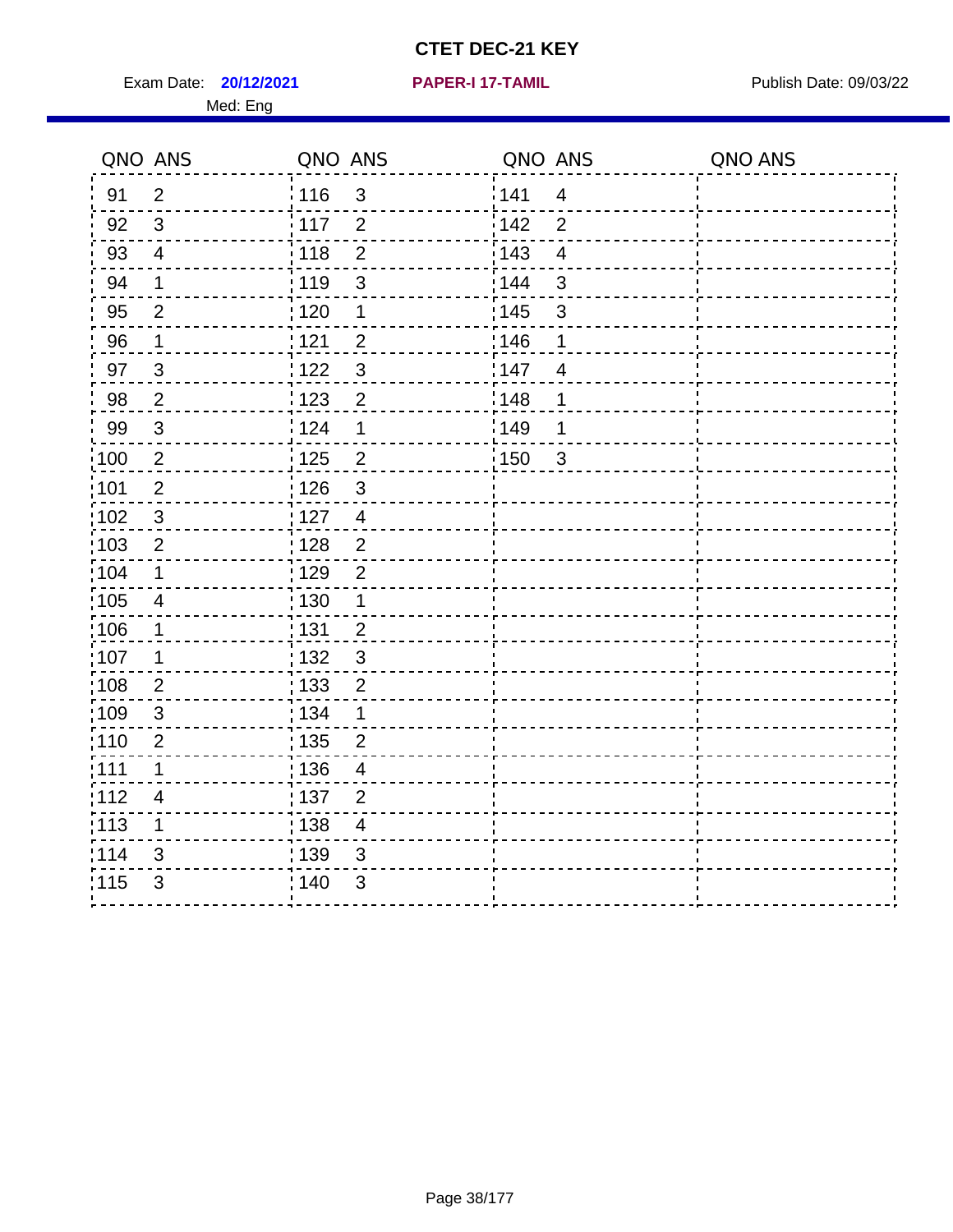**20/12/2021 PAPER-I 18-TELUGU** Exam Date: Publish Date: 09/03/22

|  |  |  | <b>PAPER-I 18-TELUGU</b> |  |
|--|--|--|--------------------------|--|
|  |  |  |                          |  |

|                   | QNO ANS                  | QNO ANS                             | QNO ANS                        | QNO ANS |
|-------------------|--------------------------|-------------------------------------|--------------------------------|---------|
| 91                | 1                        | i 116<br>$\mathfrak{S}$             | 141<br>$\overline{\mathbf{4}}$ |         |
| 92                | 4                        | $\frac{1}{2}$ 117<br>$\overline{2}$ | 142<br>$\overline{2}$          |         |
| 93                | 3                        | : 118<br>$\overline{2}$             | 143<br>$\overline{4}$          |         |
| 94                | $\mathfrak{3}$           | 3<br>: 119                          | 3<br>144                       |         |
| 95                | $\overline{2}$           | 120<br>1                            | : 145<br>3                     |         |
| 96                | $\overline{c}$           | $\overline{c}$<br>: 121             | 146<br>1                       |         |
| 97                | 1                        | 1122<br>3                           | 147<br>4                       |         |
| 98                | $\overline{\mathbf{4}}$  | 1123<br>$\mathbf 1$                 | : 148<br>1                     |         |
| 99                | $\overline{2}$           | i 124<br>$\overline{4}$             | ¦149<br>1                      |         |
| $\frac{1}{1}$ 100 | 3                        | : 125<br>$\mathfrak{S}$             | 150<br>$\mathbf{3}$            |         |
| 101               | $\overline{4}$           | : 126<br>$\overline{4}$             |                                |         |
| 102               | $\overline{c}$           | : 127<br>$\mathbf 1$                |                                |         |
| 103               | $\mathbf 1$              | : 128<br>$\overline{c}$             |                                |         |
| 104               | $\overline{2}$           | $\frac{1}{1}$ 129<br>$\overline{c}$ |                                |         |
| 105               | 1                        | : 130<br>$\overline{4}$             |                                |         |
| :106              | $\mathbf 1$              | <u>¦</u> 131<br>$\overline{c}$      |                                |         |
| $\frac{1}{1}$ 107 | 1                        | : 132<br>$\overline{\mathbf{c}}$    |                                |         |
| :108              | $\mathbf 2$              | : 133<br>$\mathbf{3}$               |                                |         |
| :109              | 3                        | : 134<br>$\overline{2}$             |                                |         |
| :110              | $\overline{2}$           | : 135<br>$\overline{2}$             |                                |         |
| :111              | $\mathbf 1$              | :136<br>$\overline{\mathcal{A}}$    |                                |         |
| 112               | $\overline{\mathcal{A}}$ | : 137<br>$\overline{2}$             |                                |         |
| : 113             | 1                        | : 138<br>$\overline{4}$             |                                |         |
| 114               | 3                        | : 139<br>$\mathfrak{S}$             |                                |         |
| 115               | $\sqrt{3}$               | 140<br>$\sqrt{3}$                   |                                |         |
|                   |                          |                                     |                                |         |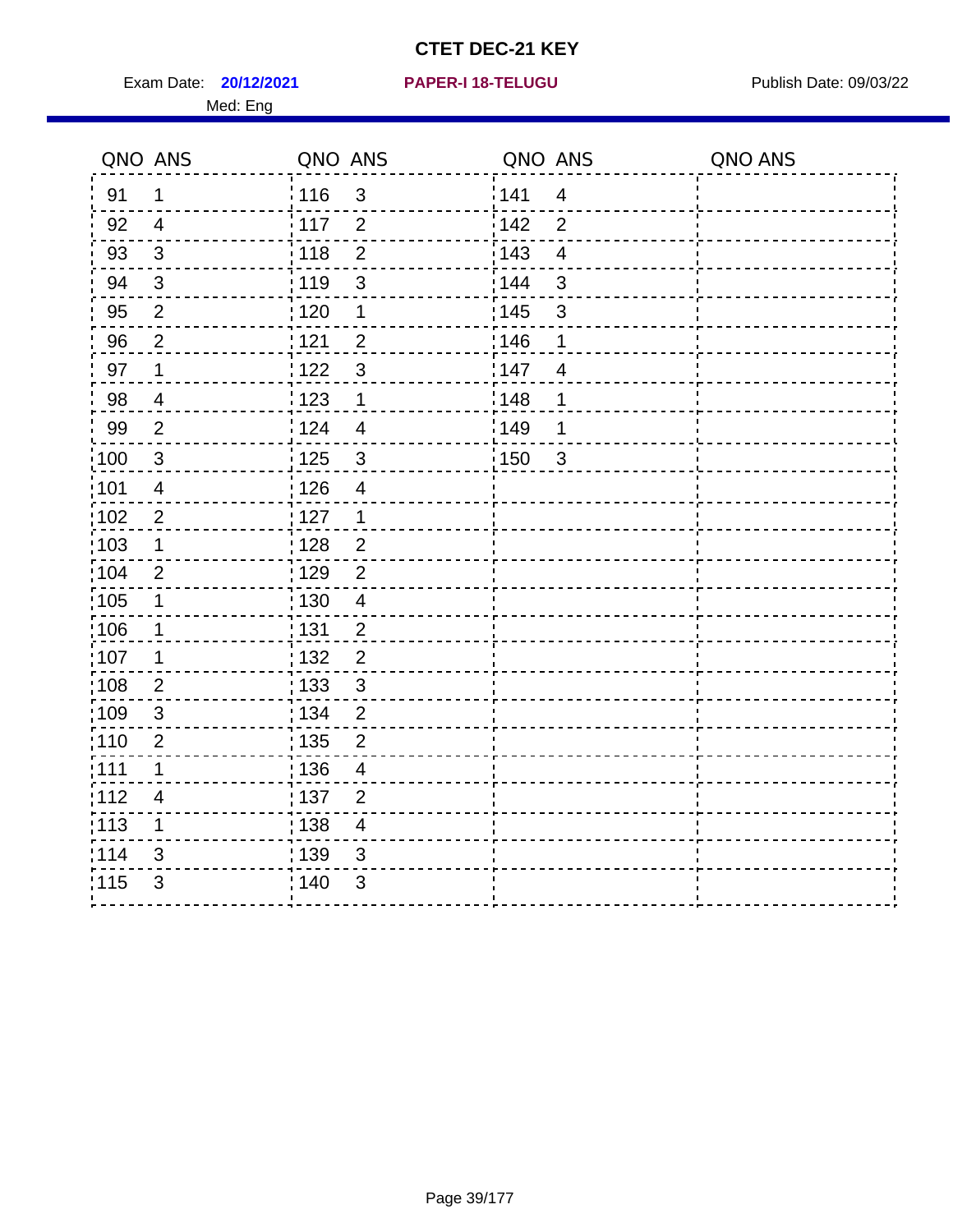Exam Date: **20/12/2021 PAPER-I 19-TIBETAN** Publish Date: 09/03/22 Med: Eng

#### **20/12/2021 PAPER-I 19-TIBETAN**

| QNO ANS           |                | QNO ANS           |                         | QNO ANS           |                         | QNO ANS |
|-------------------|----------------|-------------------|-------------------------|-------------------|-------------------------|---------|
| 91                | $\overline{4}$ | :116              | $\sqrt{3}$              | 141               | $\overline{4}$          |         |
| 92                | $\mathbf{1}$   | : 117             | $\overline{2}$          | 142               | $\overline{2}$          |         |
| 93                | $\mathfrak{S}$ | 118               | $\overline{2}$          | 143               | $\overline{\mathbf{4}}$ |         |
| 94                | $\overline{4}$ | : 119             | $\mathsf 3$             | 144               | $\mathbf{3}$            |         |
| 95                | $\overline{2}$ | :120              | 1                       | $\frac{1}{1}$ 145 | $\sqrt{3}$              |         |
| 96                | 2              | 121               | $\mathfrak{S}$          | 146               | 1                       |         |
| 97                | $\mathbf{3}$   | 122               | $\overline{4}$          | 147               | $\overline{4}$          |         |
| 98                | $\mathbf 1$    | 1123              | $\overline{2}$          | 148               | 1                       |         |
| 99                | $\overline{2}$ | 124               | 1                       | ¦149              | 1                       |         |
| $\frac{1}{1}$ 100 | $\overline{2}$ | $\frac{1}{1}$ 125 | $\mathfrak{S}$          | : 150             | $\mathbf{3}$            |         |
| :101              | $\mathbf 1$    | $\frac{1}{2}$ 126 | 1                       |                   |                         |         |
| 102               | $\mathbf{3}$   | : 127             | $\overline{3}$          |                   |                         |         |
| 103               | 1              | : 128             | $\overline{2}$          |                   |                         |         |
| :104              | $\overline{4}$ | : 129             | $\mathbf{3}$            |                   |                         |         |
| $\frac{1}{1}$ 105 | $\overline{2}$ | : 130             | $\sqrt{3}$              |                   |                         |         |
| 106               | $\mathbf 1$    | : 131             | $\overline{4}$          |                   |                         |         |
| 107               | 1              | : 132             | 1                       |                   |                         |         |
| 108               | $\overline{2}$ | 133               | 3                       |                   |                         |         |
| 109               | $\sqrt{3}$     | : 134             | 1                       |                   |                         |         |
| :110              | $\overline{2}$ | : 135             | $\overline{4}$          |                   |                         |         |
| :111              | 1              | : 136             | 4                       |                   |                         |         |
| 112               | $\overline{4}$ | :137              | $\overline{2}$          |                   |                         |         |
| $\frac{1}{1}$ 113 | $\mathbf 1$    | $\frac{1}{1}$ 138 | $\overline{\mathbf{4}}$ |                   |                         |         |
| 114               | 3              | 139               | $\sqrt{3}$              |                   |                         |         |
| 115               | 3              | ; 140             | $\mathfrak{B}$          |                   |                         |         |
|                   |                |                   |                         |                   |                         |         |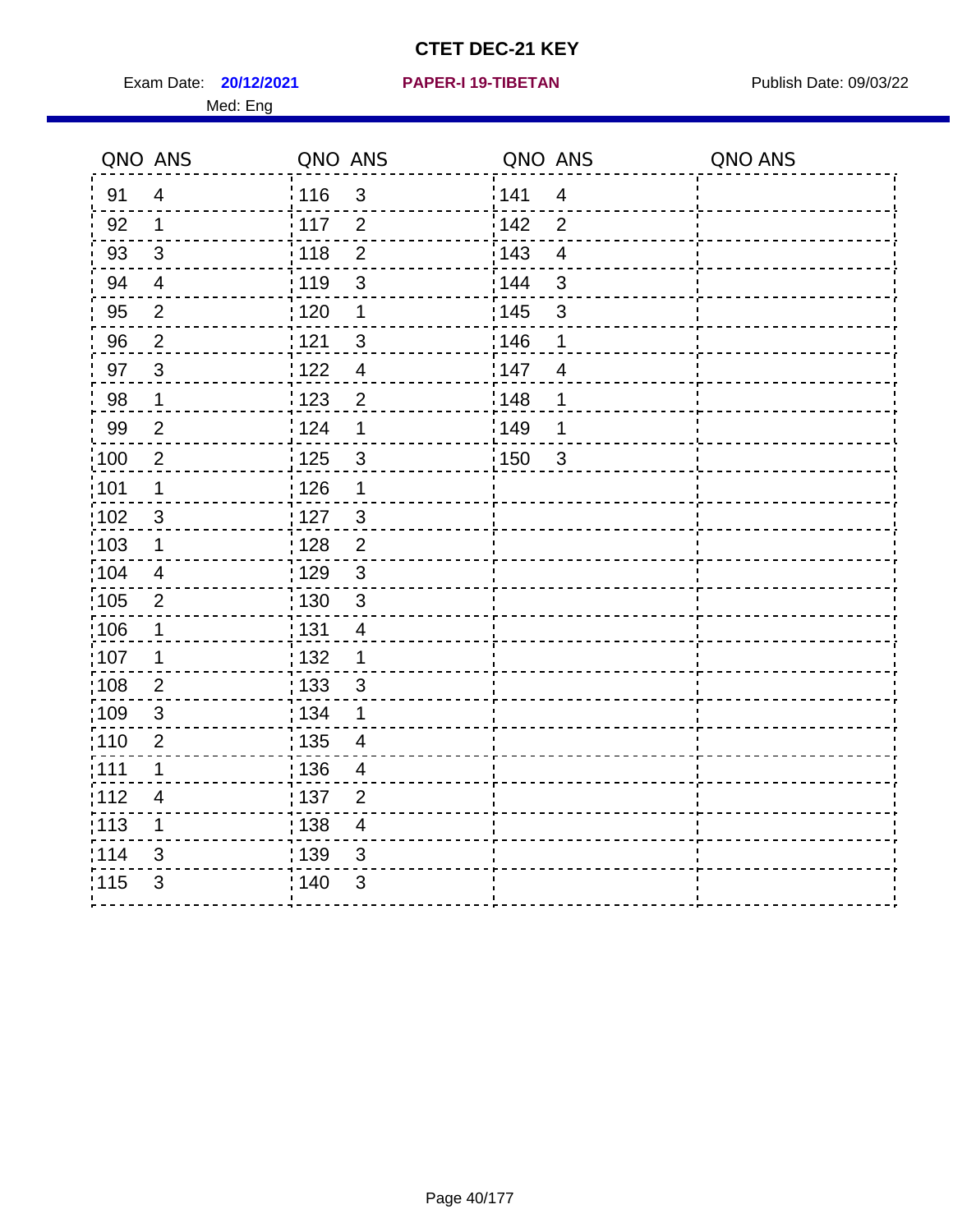Exam Date: **20/12/2021 PAPER-I 20-URDU Product by Publish Date: 09/03/22** Med: Eng

#### **20/12/2021 PAPER-I 20-URDU**

| QNO ANS |                           | QNO ANS           |                | QNO ANS           |                         | QNO ANS |
|---------|---------------------------|-------------------|----------------|-------------------|-------------------------|---------|
| 91      | 1                         | <sup>'</sup> 116  | $\mathfrak{3}$ | 141               | $\overline{4}$          |         |
| 92      | $\overline{2}$            | $\frac{1}{2}$ 117 | 2              | 142               | $\overline{2}$          |         |
| 93      | $\overline{2}$            | 118               | $\overline{2}$ | $\frac{1}{2}$ 143 | $\overline{\mathbf{4}}$ |         |
| 94      | 1                         | : 119             | $\mathfrak{B}$ | : 144             | 3                       |         |
| 95      | 4                         | : 120             | 1              | : 145             | $\mathbf{3}$            |         |
| 96      | $\overline{2}$            | 121               | $\overline{2}$ | 146               | 1                       |         |
| 97      | $\overline{\mathbf{4}}$   | 122               | $\overline{4}$ | 147               | $\overline{4}$          |         |
| 98      | 1                         | 1123              | $\mathbf{3}$   | 148               | 1                       |         |
| 99      | $\overline{2}$            | 124               | $\mathbf{1}$   | :149              | 1                       |         |
| 100     | $\overline{2}$            | : 125             | $\mathbf{3}$   | 150               | $\mathbf{3}$            |         |
| 101     | 1                         | : 126             | $\mathsf 3$    |                   |                         |         |
| 102     | $\mathsf 3$               | $\frac{1}{1}$ 127 | $\overline{4}$ |                   |                         |         |
| 103     | 3                         | : 128             | 1              |                   |                         |         |
| 104     | 4                         | : 129             | 3              |                   |                         |         |
| 105     | $\mathbf{3}$              | : 130             | $\overline{4}$ |                   |                         |         |
| 106     | 1                         | : 131             | $\mathsf 3$    |                   |                         |         |
| 107     | 1                         | 132               | 1              |                   |                         |         |
| 108     | $\overline{2}$            | : 133             | $\overline{2}$ |                   |                         |         |
| 109     | 3                         | : 134             | 3              |                   |                         |         |
| 110     | $\mathbf{2}$              | : 135             | $\overline{2}$ |                   |                         |         |
| 111     | 1                         | : 136             | $\overline{4}$ |                   |                         |         |
| 112     | 4                         | : 137             | $\overline{2}$ |                   |                         |         |
| 113     | 1                         | 138               | $\overline{4}$ |                   |                         |         |
| 114     | $\ensuremath{\mathsf{3}}$ | : 139             | $\mathbf{3}$   |                   |                         |         |
| 115     | 3                         | 140               | $\mathfrak{3}$ |                   |                         |         |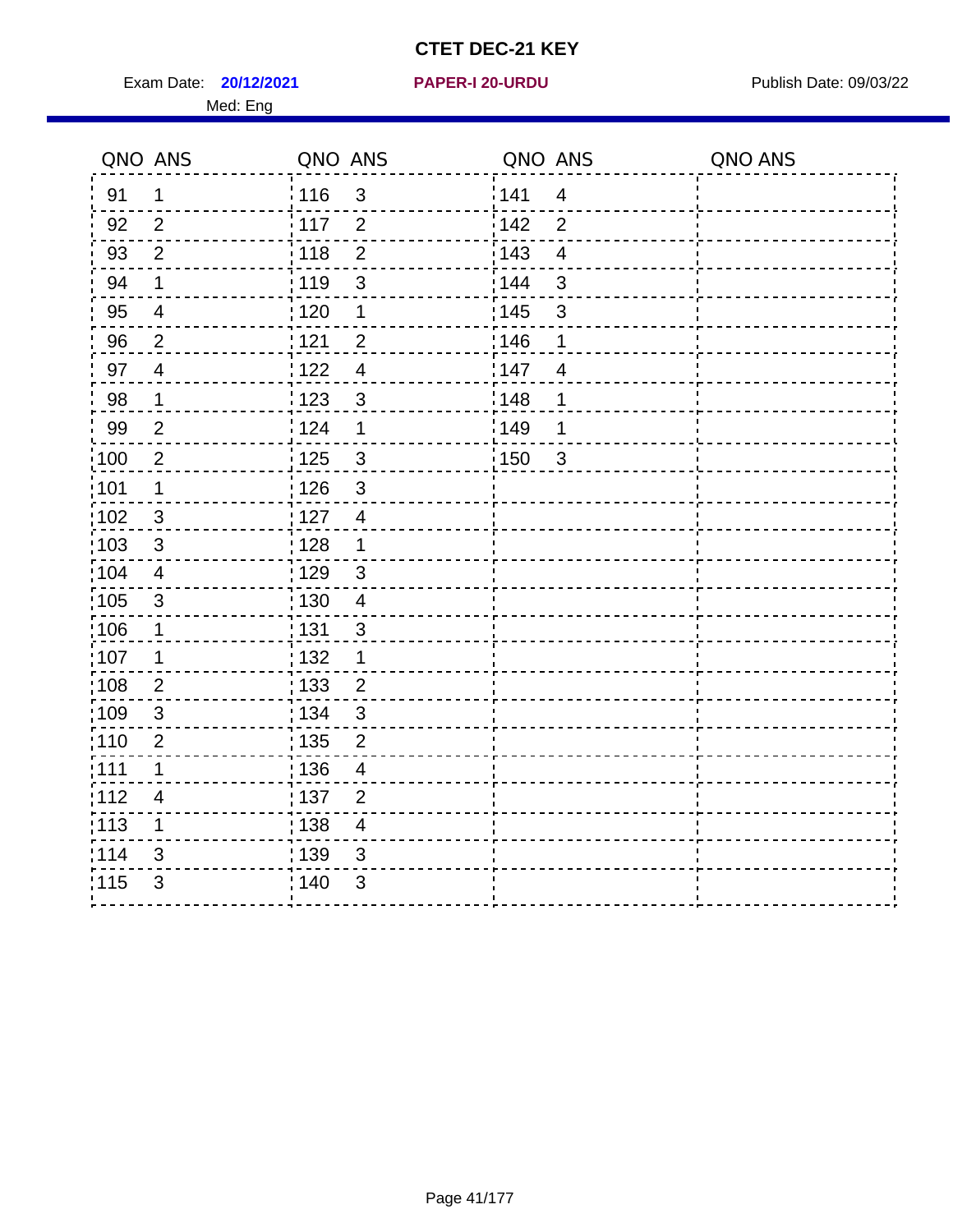Exam Date: 21/12/2021 **PAPER-I-MAIN Exam Date: 09/03/22** 

**21/12/2021 PAPER-I -MAIN**

|                | QNO ANS        | QNO ANS |                | QNO ANS |                         | QNO ANS              |
|----------------|----------------|---------|----------------|---------|-------------------------|----------------------|
| 1.             | 3              | 26      | 1              | 51      | 4                       | 76<br>1              |
| 2              | 2              | 27      | 1              | 52      | 1                       | 77<br>1              |
| 3              | $\overline{4}$ | 28      | 1              | 53      | $\overline{2}$          | 78<br>4              |
| 4              | 2              | 29      | 1              | 54      | $\overline{2}$          | 79<br>4              |
| 5              | 1              | 30      | $\sqrt{3}$     | 55      | 3                       | 80<br>1              |
| 6              | $\overline{2}$ | 31      | $\overline{4}$ | 56      | $\overline{2}$          | 81<br>$\overline{4}$ |
| $\overline{7}$ | $\overline{2}$ | 32      | 4              | 57      | 3                       | 82<br>4              |
| 8              | $\overline{2}$ | 33      | 1              | 58      | $\overline{4}$          | 83<br>$\overline{2}$ |
| 9              | 3              | 34      | $\overline{4}$ | 59      | $\overline{4}$          | 84<br>$\mathbf 1$    |
| 10             | $\overline{4}$ | 35      | $\overline{c}$ | 60      | $\mathbf 1$             | 85<br>$\mathbf{3}$   |
| 11             | $\overline{2}$ | 36      | $\overline{2}$ | 61      | $\overline{\mathbf{4}}$ | 86<br>$\mathbf 1$    |
| 12             | $\mathfrak{B}$ | 37      | $\overline{4}$ | 62      | 1                       | 87<br>$\overline{4}$ |
| 13             | $\overline{4}$ | 38      | $\overline{2}$ | 63      | $\overline{4}$          | .88<br>1             |
| 14             | 3              | 39      | 3              | 64      | $\overline{2}$          | 89<br>1              |
| 15             | $\mathfrak{S}$ | 40      | $\overline{2}$ | 65      | $\sqrt{3}$              | 90<br>1              |
| 16             | $\mathbf 1$    | 41      | $\overline{2}$ | 66      | 3                       |                      |
| 17             | 3              | 42      | 1              | 67      | 3                       |                      |
| 18             | 4              | 43      | $\overline{4}$ | 68      | $\mathbf{2}$            |                      |
| 19             | 1              | 44      | 3              | 69      | 9                       |                      |
| 20             | 3              | 45      | 1              | 70      | $\overline{2}$          |                      |
| 21             | 4              | 46      | 3              | -71     | $\overline{2}$          |                      |
| 22             | 2              | 47      | $\overline{2}$ | 72      | $\overline{2}$          |                      |
| 23             | 3              | 48      | $\overline{4}$ | 73      | 3,4                     |                      |
| 24             | 1              | 49      | $\overline{2}$ | 74      | 4                       |                      |
| 25             | $\overline{2}$ | 50      | 3              | 75      | $\overline{4}$          |                      |

Answer key 9 means marks awarded to all the candidates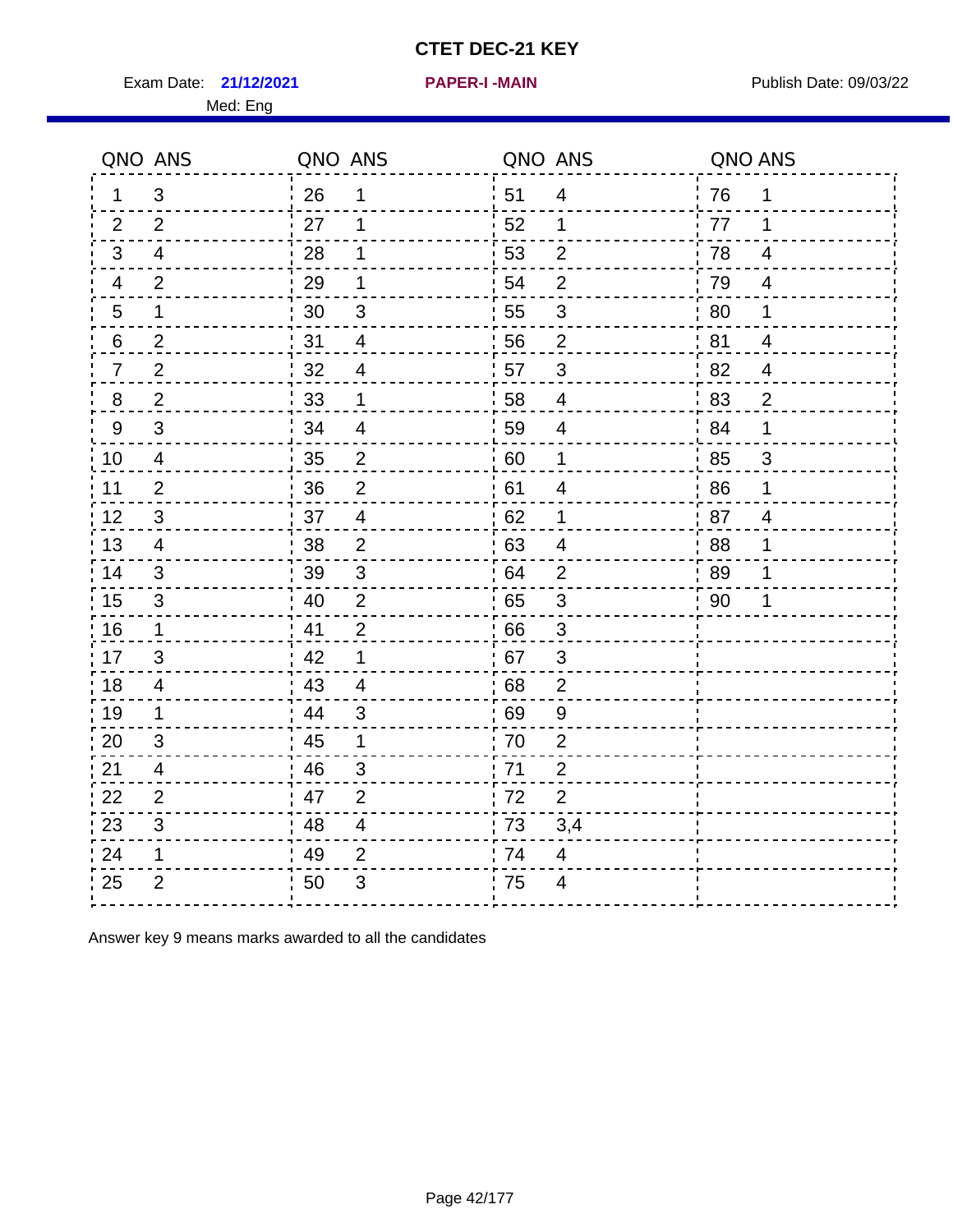Exam Date: 21/12/2021 **PAPER-I 01-ENGLISH Exam Date: 09/03/22** 

#### **21/12/2021 PAPER-I 01-ENGLISH**

|                  | QNO ANS                   | QNO ANS                           | QNO ANS                 | QNO ANS |
|------------------|---------------------------|-----------------------------------|-------------------------|---------|
| 91               | 3                         | : 116<br>$\overline{4}$           | 141<br>$\overline{2}$   |         |
| 92               | 3                         | i 117<br>$\overline{4}$           | $\overline{2}$<br>142   |         |
| 93               | $\overline{4}$            | : 118<br>$\overline{4}$           | 3<br>: 143              |         |
| 94               | $\mathbf{2}$              | :119<br>$\overline{\mathcal{A}}$  | $\overline{c}$<br>: 144 |         |
| 95               | 1                         | : 120<br>3                        | : 145<br>$\overline{2}$ |         |
| 96               | $\mathsf 3$               | 121<br>$\overline{4}$             | 146<br>$\overline{c}$   |         |
| 97               | $\overline{2}$            | 1122<br>$\mathfrak{S}$            | 147<br>3                |         |
| 98               | $\mathbf 1$               | : 123<br>$\overline{4}$           | 148<br>$\overline{4}$   |         |
| 99               | $\overline{2}$            | 124<br>$\overline{2}$             | 149<br>$\overline{4}$   |         |
| $\frac{1}{2}100$ | $\overline{2}$            | : 125<br>$\mathbf{3}$             | 150<br>$\overline{4}$   |         |
| :101             | $\mathfrak{S}$            | : 126<br>$\overline{4}$           |                         |         |
| 102              | $\sqrt{3}$                | : 127<br>$\overline{2}$           |                         |         |
| 103              | $\overline{\mathbf{4}}$   | : 128<br>1                        |                         |         |
| 104              | $\mathsf 3$               | : 129<br>$\mathfrak{S}$           |                         |         |
| 105              | $\mathfrak{S}$            | : 130<br>$\overline{2}$           |                         |         |
| ;106             | $\mathfrak{S}$            | 131<br>$\overline{2}$             |                         |         |
| ,107             | $\sqrt{3}$                | : 132<br>$\overline{c}$           |                         |         |
| :108             | $\ensuremath{\mathsf{3}}$ | 133<br>1                          |                         |         |
| :109             | $\overline{2}$            | : 134<br>$\overline{2}$           |                         |         |
| :110             | 1                         | : 135<br>$\overline{\mathcal{A}}$ |                         |         |
| :111             | $\overline{\mathcal{A}}$  | : 136<br>$\overline{c}$           |                         |         |
| 112              | $\overline{4}$            | : 137<br>$\overline{2}$           |                         |         |
| : 113            | 3                         | 138<br>$\mathfrak{S}$             |                         |         |
| 114              | 3                         | : 139<br>4                        |                         |         |
| 115              | 1                         | 140<br>$\overline{2}$             |                         |         |
|                  |                           |                                   |                         |         |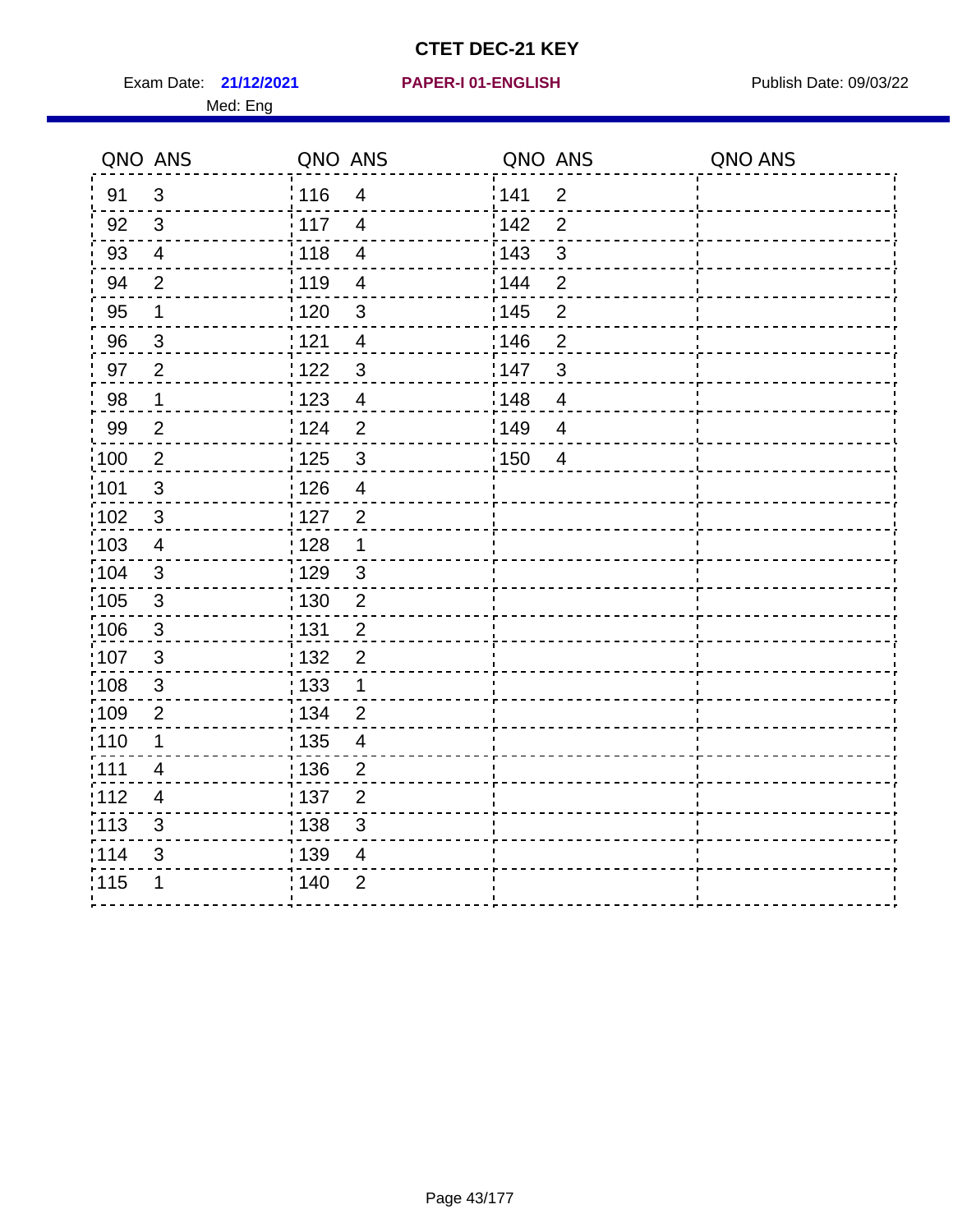Exam Date: 21/12/2021 **PAPER-I 02-HINDI Exam Date: 09/03/22** Med: Eng

**21/12/2021 PAPER-I 02-HINDI**

|        | QNO ANS                 | QNO ANS |                         | QNO ANS           |                | QNO ANS |
|--------|-------------------------|---------|-------------------------|-------------------|----------------|---------|
| 91     | $\mathfrak{3}$          | 116     | $\mathbf{3}$            | 141               | $\overline{4}$ |         |
| 92     | $\overline{4}$          | 117     | $\overline{2}$          | 142               | 3              |         |
| 93     | $\mathbf{3}$            | 118     | $\overline{4}$          | 143               | $\overline{4}$ |         |
| 94     | 1                       | : 119   | 1                       | 144               | 4              |         |
| 95     | $\overline{2}$          | :120    | 1                       | : 145             | $\overline{2}$ |         |
| 96     | $\overline{2}$          | 121     | $\overline{2}$          | 146               | 3              |         |
| 97     | $\mathbf{3}$            | 122     | $\overline{4}$          | 147               | $\overline{2}$ |         |
| $98\,$ | $\overline{2}$          | 123     | $\mathbf{1}$            | $\frac{1}{2}$ 148 | 1              |         |
| 99     | $\mathfrak{S}$          | 124     | $\mathfrak{S}$          | ¦149              | 1              |         |
| 100    | $\mathbf{1}$            | 125     | $\overline{2}$          | 150               | $\mathbf 1$    |         |
| :101   | $\overline{2}$          | 126     | $\overline{\mathbf{4}}$ |                   |                |         |
| 102    | $\overline{4}$          | : 127   | $\mathbf{3}$            |                   |                |         |
| 103    | $\mathbf{3}$            | 128     | $\mathfrak{3}$          |                   |                |         |
| :104   | $\sqrt{3}$              | : 129   | 1                       |                   |                |         |
| 105    | $\mathbf{1}$            | : 130   | $\overline{2}$          |                   |                |         |
| ;106   | $\overline{2}$          | : 131   | $\overline{2}$          |                   |                |         |
| :107   | $\overline{4}$          | : 132   | 1                       |                   |                |         |
| 108    | $\mathbf{3}$            | : 133   | $\overline{4}$          |                   |                |         |
| :109   | $\mathfrak{S}$          | : 134   | $\overline{2}$          |                   |                |         |
| :110   | $\overline{2}$          | : 135   | 3                       |                   |                |         |
| 111    | $\mathbf 1$             | : 136   | $\mathbf{2}$            |                   |                |         |
| 112    | $\mathfrak{S}$          | 137     | $\overline{2}$          |                   |                |         |
| 113    | $\overline{\mathbf{4}}$ | : 138   | 1                       |                   |                |         |
| 114    | 3                       | : 139   | $\overline{2}$          |                   |                |         |
| 115    | $\overline{2}$          | 140     | 1                       |                   |                |         |
|        |                         |         |                         |                   |                |         |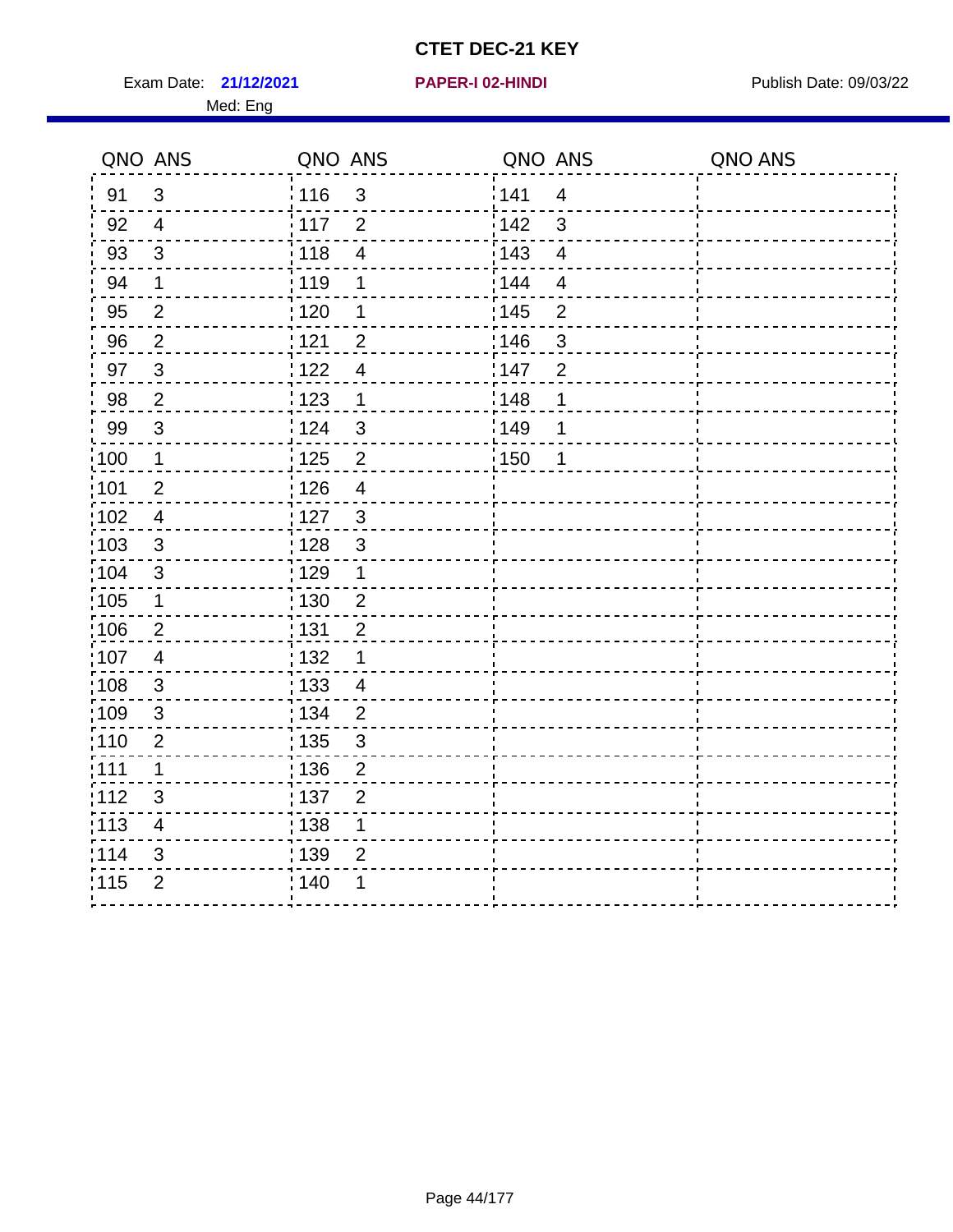|      | QNO ANS        | QNO ANS           |                         | QNO ANS           |                | QNO ANS |
|------|----------------|-------------------|-------------------------|-------------------|----------------|---------|
| 91   | $\overline{2}$ | : 116             | $\overline{2}$          | 141               | 1              |         |
| 92   | $\mathfrak{S}$ | 117               | 1                       | 142               | 1              |         |
| 93   | $\overline{4}$ | 118               | 3                       | 143               | $\overline{2}$ |         |
| 94   | $\sqrt{3}$     | : 119             | 1                       | : 144             | 3              |         |
| 95   | $\overline{4}$ | $\frac{1}{1}$ 120 | 1                       | : 145             | 1              |         |
| 96   | $\mathbf 1$    | 1121              | $\overline{2}$          | 146               | $\overline{4}$ |         |
| 97   | $\overline{2}$ | 122               | 1                       | 147               | 1              |         |
| 98   | $\mathbf{1}$   | $\frac{1}{2}$ 123 | $\overline{4}$          | 148               | 1              |         |
| 99   | $\sqrt{3}$     | 124               | $\overline{4}$          | 149               | 1              |         |
| :100 | $\overline{4}$ | $\frac{1}{1}$ 125 | $\overline{\mathbf{4}}$ | $\frac{1}{1}$ 150 | $\overline{2}$ |         |
| :101 | $\sqrt{3}$     | $\frac{1}{2}$ 126 | 3                       |                   |                |         |
| 102  | $\mathbf 1$    | 127               | 1                       |                   |                |         |
| 103  | 2              | : 128             | $\mathbf 1$             |                   |                |         |
| 104  | $\mathbf{3}$   | :129              | $\overline{4}$          |                   |                |         |
| 105  | $\overline{4}$ | $\frac{1}{1}$ 130 | $\mathbf{1}$            |                   |                |         |
| :106 | $\mathbf 1$    | : 131             | $\mathbf{3}$            |                   |                |         |
| 107  | 1              | : 132             | $\overline{4}$          |                   |                |         |
| 108  | $\overline{2}$ | : 133             | $\overline{2}$          |                   |                |         |
| :109 | $\sqrt{3}$     | : 134             | $\overline{2}$          |                   |                |         |
| :110 | $\mathfrak{S}$ | 135               | 1                       |                   |                |         |
| ;111 | 4              | 136               | 1                       |                   |                |         |
| 112  | $\overline{4}$ | 137               | $\overline{2}$          |                   |                |         |
| 113  | $\overline{2}$ | : 138             | 1                       |                   |                |         |
| 114  | 1              | :139              | 1                       |                   |                |         |
| 115  | 3              | 140               | $\overline{2}$          |                   |                |         |
|      |                |                   |                         |                   |                |         |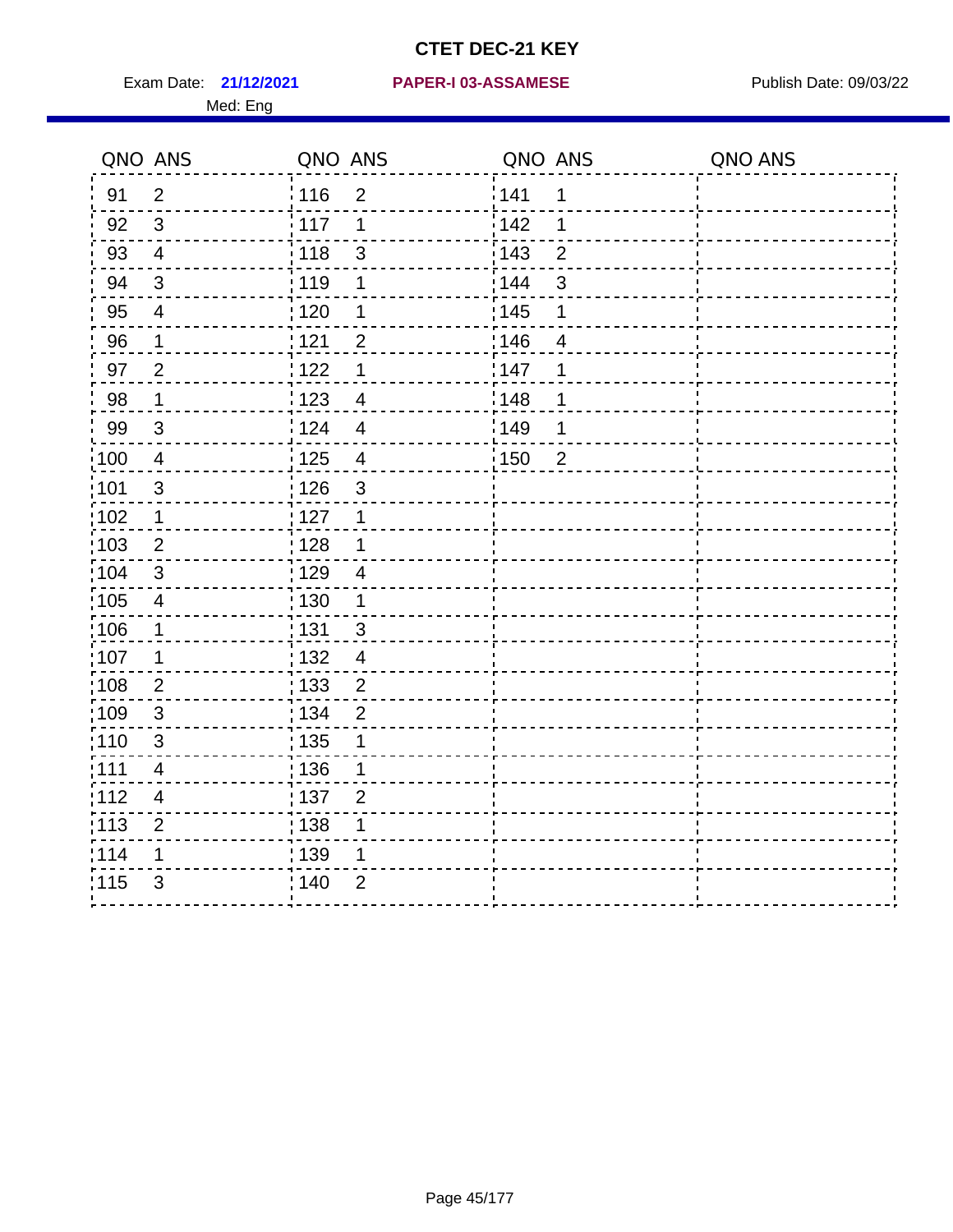Exam Date: 21/12/2021 **PAPER-I 04-BENGALI** PUBLISH Date: 09/03/22

#### **21/12/2021 PAPER-I 04-BENGALI**

|                   | QNO ANS                  | QNO ANS                             | QNO ANS               | QNO ANS |
|-------------------|--------------------------|-------------------------------------|-----------------------|---------|
| 91                | $\overline{2}$           | 116<br>$\overline{2}$               | 141<br>1              |         |
| 92                | $\overline{4}$           | 117<br>1                            | 142<br>1              |         |
| 93                | $\overline{2}$           | $\frac{1}{2}$ 118<br>3              | 143<br>$\overline{2}$ |         |
| 94                | 1                        | : 119<br>1                          | : 144<br>3            |         |
| 95                | $\overline{2}$           | : 120<br>1                          | : 145<br>1            |         |
| 96                | $\mathfrak{S}$           | : 121<br>$\ensuremath{\mathsf{3}}$  | 146<br>$\overline{4}$ |         |
| 97                | $\overline{\mathcal{A}}$ | : 122<br>$\overline{4}$             | 147<br>1              |         |
| 98                | $\mathbf 1$              | 1123<br>$\mathbf{1}$                | 148<br>1              |         |
| 99                | $\mathbf{1}$             | 124<br>$\overline{2}$               | :149<br>1             |         |
| $\frac{1}{1}$ 100 | $\boldsymbol{2}$         | 125<br>$\mathbf 1$                  | 150<br>$\overline{2}$ |         |
| 101               | $\sqrt{3}$               | : 126<br>1                          |                       |         |
| 102               | $\mathbf{1}$             | : 127<br>$\mathbf{3}$               |                       |         |
| :103              | $\overline{2}$           | : 128<br>$\mathbf 1$                |                       |         |
| 104               | $\overline{2}$           | : 129<br>$\overline{c}$             |                       |         |
| $\frac{1}{1}$ 105 | $\mathbf 1$              | $\frac{1}{1}$ 130<br>$\overline{2}$ |                       |         |
| :106              | $\mathbf 1$              | : 131<br>$\overline{4}$             |                       |         |
| :107              | 1                        | : 132<br>$\overline{2}$             |                       |         |
| 108               | $\overline{2}$           | : 133<br>$\mathbf 1$                |                       |         |
| :109              | $\sqrt{3}$               | : 134<br>$\mathbf{3}$               |                       |         |
| :110              | 3                        | 135<br>$\overline{2}$               |                       |         |
| :111              | 4                        | :136<br>1                           |                       |         |
| 112               | $\overline{4}$           | : 137<br>$\overline{2}$             |                       |         |
| 113               | $\mathbf 2$              | : 138<br>1                          |                       |         |
| 114               | 1                        | : 139<br>1                          |                       |         |
| 115               | 3                        | : 140<br>2                          |                       |         |
|                   |                          |                                     |                       |         |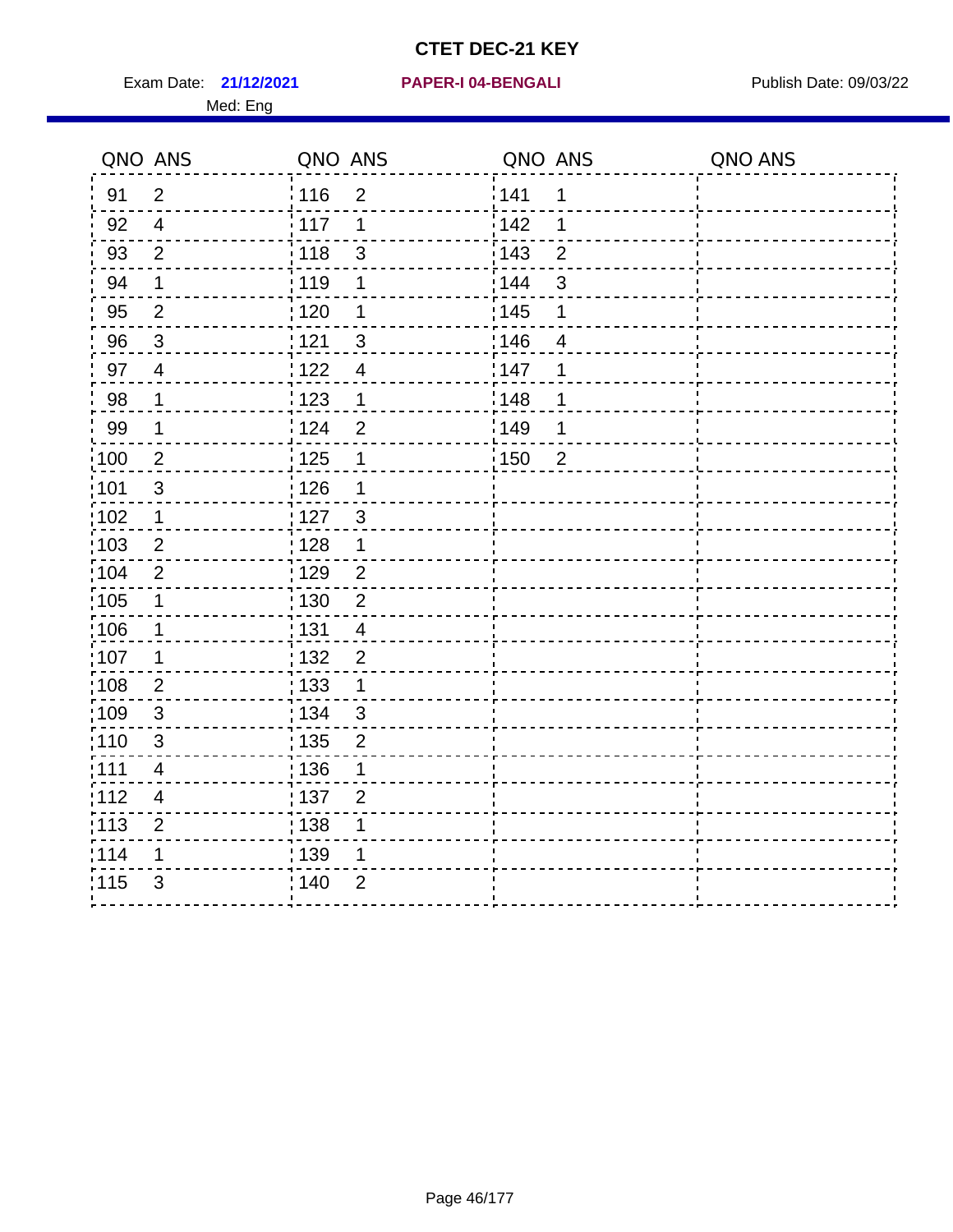Exam Date: 21/12/2021 PAPER-I 06-GUJARATI Publish Date: 09/03/22

#### **21/12/2021 PAPER-I 06-GUJARATI**

|                   | QNO ANS                 | QNO ANS                             | QNO ANS               | QNO ANS |
|-------------------|-------------------------|-------------------------------------|-----------------------|---------|
| 91                | $\overline{2}$          | 116<br>$\overline{2}$               | 141<br>1              |         |
| 92                | $\sqrt{3}$              | 117<br>1                            | 142<br>1              |         |
| 93                | $\overline{\mathbf{4}}$ | 118<br>$\mathfrak{S}$               | 143<br>$\overline{2}$ |         |
| 94                | 1                       | : 119<br>1                          | : 144<br>3            |         |
| 95                | 1                       | :120<br>1                           | : 145<br>1            |         |
| 96                | $\mathbf{3}$            | 121<br>$\overline{2}$               | 146<br>$\overline{4}$ |         |
| 97                | $\overline{4}$          | $\mathfrak{S}$<br>122               | 147<br>1              |         |
| 98                | $\overline{4}$          | $\overline{2}$<br>123               | 148<br>1              |         |
| 99                | $\sqrt{3}$              | :124<br>$\overline{4}$              | 149<br>1              |         |
| :100              | $\mathbf 1$             | $\overline{c}$<br>125               | 150<br>$\overline{2}$ |         |
| :101              | $\overline{4}$          | 126<br>$\overline{2}$               |                       |         |
| 102               | $\overline{2}$          | : 127<br>$\overline{4}$             |                       |         |
| 103               | $\mathbf{3}$            | : 128<br>$\mathbf 1$                |                       |         |
| 104               | $\mathbf 1$             | : 129<br>$\overline{2}$             |                       |         |
| 105               | $\sqrt{2}$              | 130<br>$\mathfrak{S}$               |                       |         |
| 106               | 1                       | $\frac{1}{1}$ 131<br>$\overline{4}$ |                       |         |
| :107              | 1                       | : 132<br>$\mathbf{3}$               |                       |         |
| $\frac{1}{1}$ 108 | $\overline{2}$          | : 133<br>$\mathbf 1$                |                       |         |
| :109              | $\sqrt{3}$              | : 134<br>$\overline{4}$             |                       |         |
| 110               | 3                       | : 135<br>4                          |                       |         |
| :111              | 4                       | : 136<br>1                          |                       |         |
| 112               | $\overline{\mathbf{4}}$ | : 137<br>$\overline{2}$             |                       |         |
| : 113             | $\overline{2}$          | : 138<br>1                          |                       |         |
| 114               | 1                       | : 139<br>1                          |                       |         |
| 115               | 3                       | : 140<br>$\overline{2}$             |                       |         |
|                   |                         |                                     |                       |         |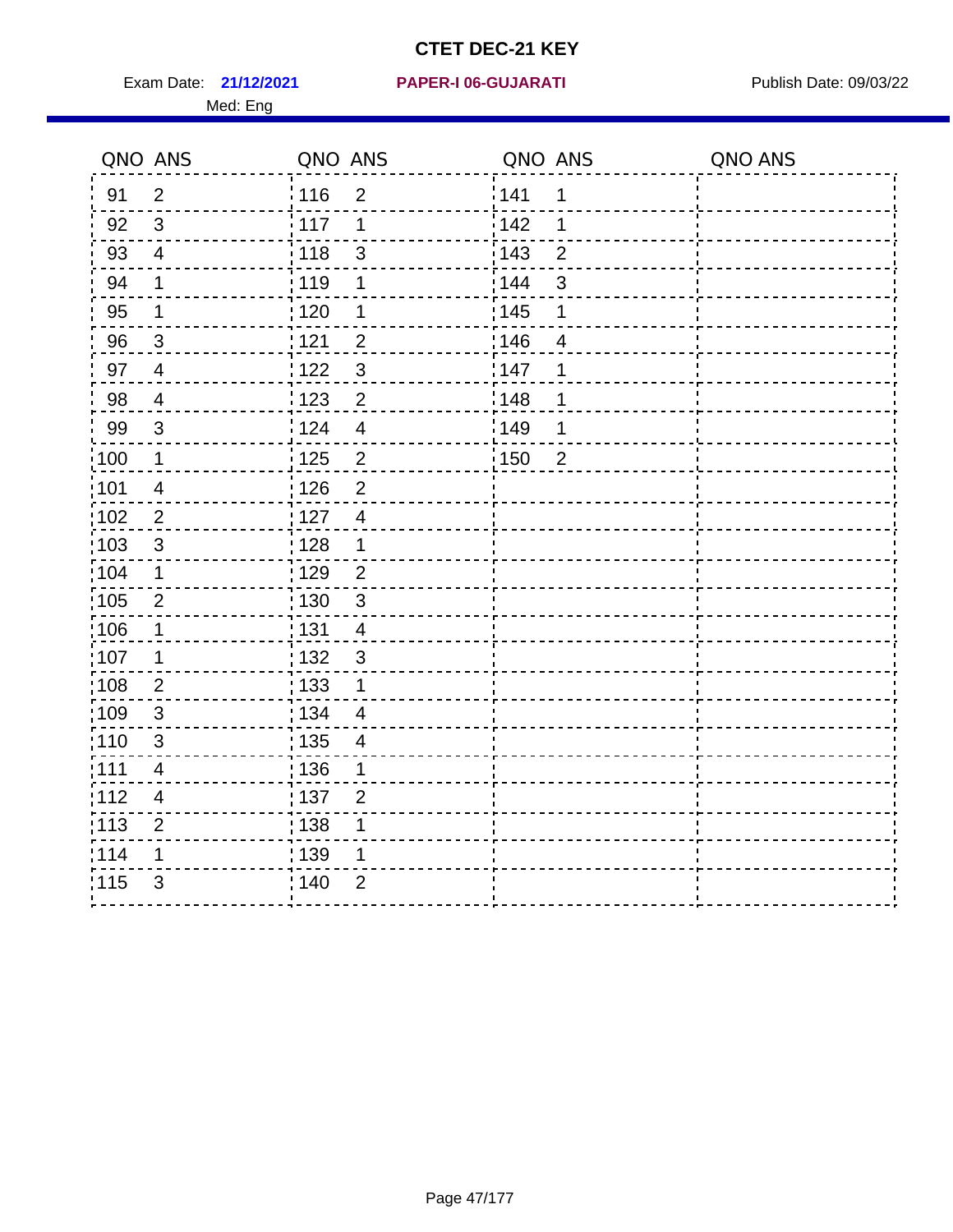Exam Date: 21/12/2021 **PAPER-I 07-KANNADA** Publish Date: 09/03/22

#### **21/12/2021 PAPER-I 07-KANNADA**

|                   | QNO ANS                  | QNO ANS           |                | QNO ANS           |                | QNO ANS |
|-------------------|--------------------------|-------------------|----------------|-------------------|----------------|---------|
| 91                | $\overline{2}$           | 116               | $\overline{2}$ | 141               | 1              |         |
| 92                | 1                        | : 117             | 1              | $\frac{1}{2}$ 142 | 1              |         |
| 93                | $\overline{4}$           | 118               | $\mathfrak{B}$ | $\frac{1}{2}$ 143 | $\overline{2}$ |         |
| 94                | $\sqrt{3}$               | 119               | 1              | : 144             | $\sqrt{3}$     |         |
| 95                | 1                        | : 120             | 1              | : 145             | 1              |         |
| 96                | $\overline{2}$           | 121               | 1              | 146               | 4              |         |
| 97                | $\overline{4}$           | 122               | $\overline{2}$ | 147               | 1              |         |
| 98                | $\mathbf 1$              | 123               | $\mathbf{3}$   | 148               | 1              |         |
| 99                | $\mathbf{3}$             | ¦ 124             | $\overline{4}$ | 149               | 1              |         |
| 100               | $\overline{2}$           | : 125             | $\overline{2}$ | 150               | $\overline{2}$ |         |
| :101              | $\mathfrak{S}$           | 126               | $\mathbf{3}$   |                   |                |         |
| 102               | $\overline{2}$           | 127               | $\overline{4}$ |                   |                |         |
| 103               | $\mathbf{1}$             | $\frac{1}{1}$ 128 | $\overline{2}$ |                   |                |         |
| 104               | $\mathfrak{3}$           | : 129             | $\mathbf 1$    |                   |                |         |
| 105               | $\overline{\mathcal{A}}$ | : 130             | $\overline{2}$ |                   |                |         |
| 106               | 1                        | : 131             | $\mathfrak{S}$ |                   |                |         |
| 107               | 1                        | : 132             | $\overline{4}$ |                   |                |         |
| :108              | $\sqrt{2}$               | : 133             | $\sqrt{3}$     |                   |                |         |
| :109              | $\mathbf{3}$             | : 134             | $\overline{2}$ |                   |                |         |
| :110              | 3                        | $\frac{1}{1}$ 135 | $\overline{2}$ |                   |                |         |
| :111              | 4                        | : 136             | $\mathbf{1}$   |                   |                |         |
| 112               | 4                        | : 137             | $\overline{2}$ |                   |                |         |
| $\frac{1}{1}$ 113 | $\mathbf 2$              | $\frac{1}{1}$ 138 | 1              |                   |                |         |
| 114               | 1                        | : 139             | 1              |                   |                |         |
| 115               | $\mathfrak{S}$           | 140               | $\overline{2}$ |                   |                |         |
|                   |                          |                   |                |                   |                |         |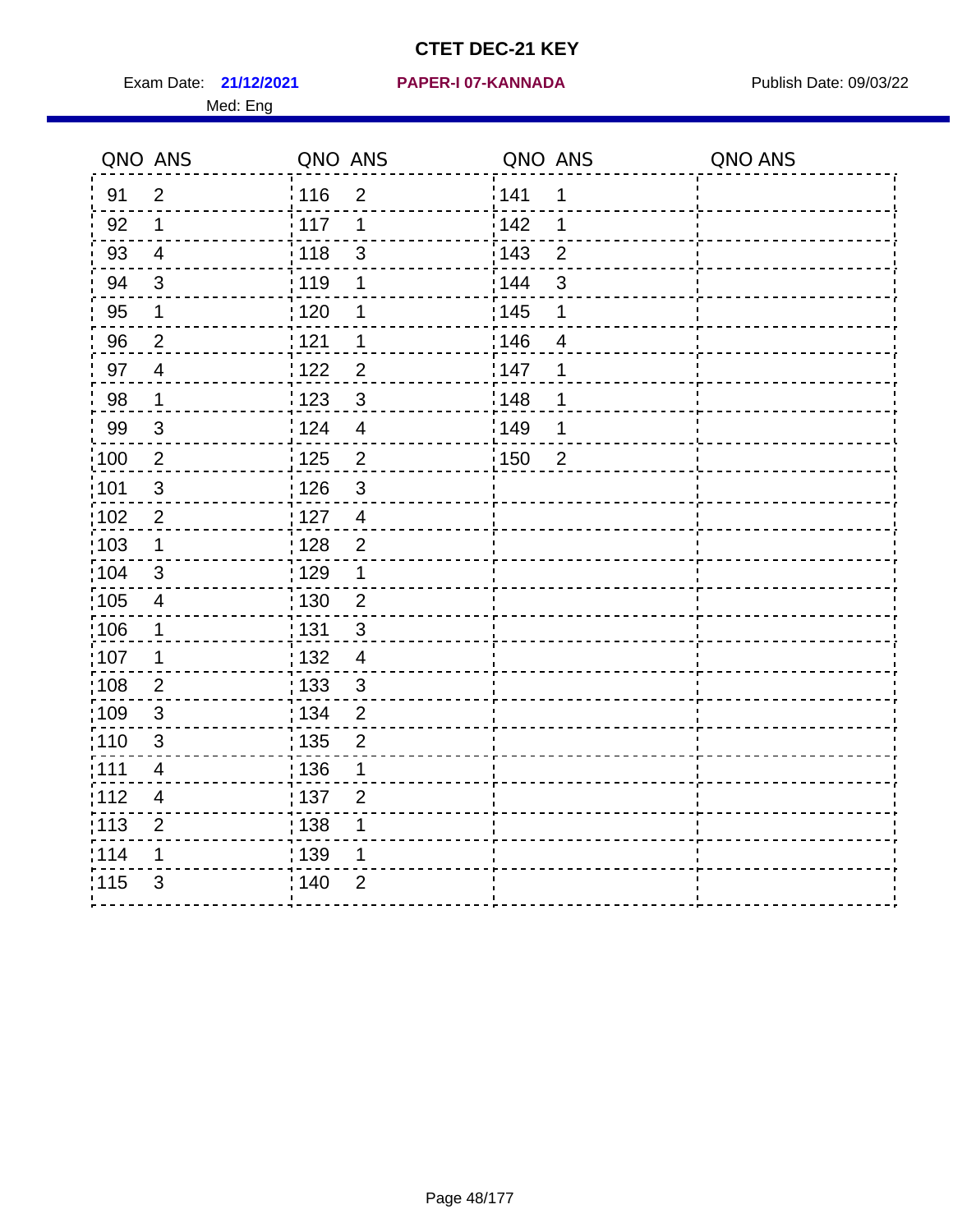#### **21/12/2021 PAPER-I 09-MALAYALAM** Exam Date: Publish Date: 09/03/22

|                   | QNO ANS                  | QNO ANS           |                | QNO ANS           |                | QNO ANS |
|-------------------|--------------------------|-------------------|----------------|-------------------|----------------|---------|
| 91                | 3                        | 116               | $\overline{2}$ | 141               | 1              |         |
| 92                | $\overline{2}$           | 117               | 1              | $\frac{1}{2}$ 142 | 1              |         |
| 93                | $\overline{4}$           | 118               | $\mathbf{3}$   | $\frac{1}{2}$ 143 | $\overline{2}$ |         |
| 94                | $\mathbf 1$              | 119               | 1              | : 144             | $\sqrt{3}$     |         |
| 95                | $\overline{2}$           | : 120             | 1              | : 145             | 1              |         |
| 96                | $\overline{2}$           | 121               | $\overline{c}$ | 146               | 4              |         |
| 97                | 1                        | 122               | $\mathbf{3}$   | 147               | 1              |         |
| 98                | $\mathbf 1$              | 123               | $\overline{4}$ | 148               | 1              |         |
| 99                | $\mathbf{3}$             | i 124             | $\mathbf{3}$   | 149               | 1              |         |
| :100              | $\overline{4}$           | : 125             | $\overline{2}$ | 150               | $\overline{2}$ |         |
| :101              | $\mathbf{3}$             | 126               | $\mathbf{3}$   |                   |                |         |
| 102               | $\overline{\mathcal{A}}$ | 127               | $\overline{2}$ |                   |                |         |
| 103               | 1                        | : 128             | $\mathfrak{S}$ |                   |                |         |
| 104               | $\overline{2}$           | 129               | $\mathfrak{S}$ |                   |                |         |
| 105               | 1                        | : 130             | $\overline{4}$ |                   |                |         |
| 106               | 1                        | : 131             | $\overline{c}$ |                   |                |         |
| 107               | 1                        | : 132             | $\overline{4}$ |                   |                |         |
| :108              | $\sqrt{2}$               | : 133             | $\mathbf{1}$   |                   |                |         |
| :109              | $\mathbf{3}$             | : 134             | $\overline{2}$ |                   |                |         |
| :110              | 3                        | $\frac{1}{1}$ 135 | 3              |                   |                |         |
| :111              | 4                        | : 136             | $\mathbf{1}$   |                   |                |         |
| 112               | 4                        | :137              | $\overline{2}$ |                   |                |         |
| $\frac{1}{1}$ 113 | $\mathbf 2$              | $\frac{1}{1}$ 138 | 1              |                   |                |         |
| 114               | 1                        | : 139             | 1              |                   |                |         |
| 115               | 3                        | 140               | $\overline{2}$ |                   |                |         |
|                   |                          |                   |                |                   |                |         |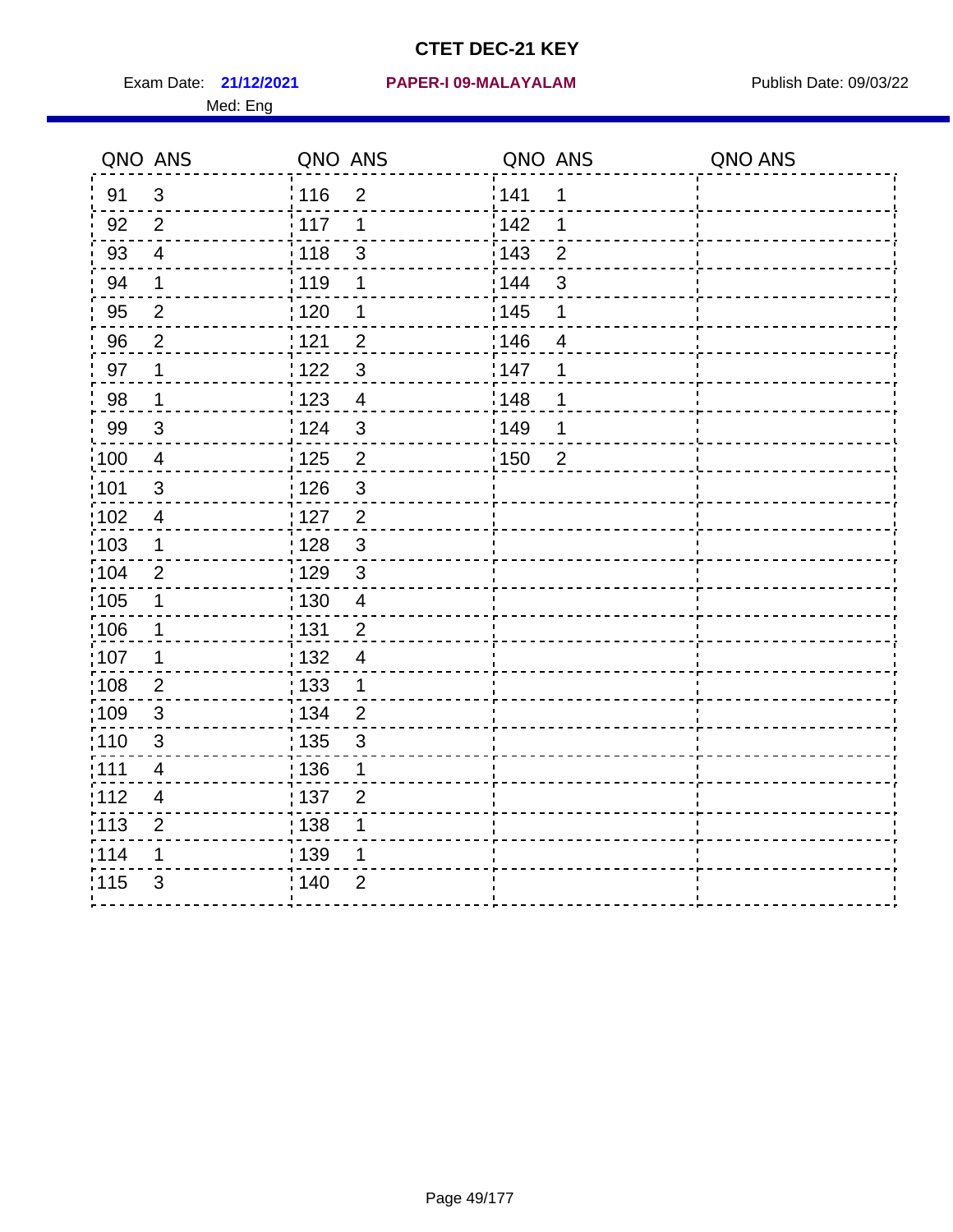Exam Date: 21/12/2021 **PAPER-I 10-MANIPURI** Publish Date: 09/03/22 Med: Eng

#### **21/12/2021 PAPER-I 10-MANIPURI**

|                   | QNO ANS                 | QNO ANS           |                | QNO ANS           |                | QNO ANS |
|-------------------|-------------------------|-------------------|----------------|-------------------|----------------|---------|
| 91                | $\overline{2}$          | 116               | $\overline{2}$ | 141               | $\mathbf 1$    |         |
| 92                | 1                       | 117               | 1              | 142               | 1              |         |
| 93                | $\mathfrak{S}$          | 118               | $\mathsf 3$    | 143               | $\overline{2}$ |         |
| 94                | 2                       | : 119             | 1              | 144               | 3              |         |
| 95                | $\overline{2}$          | : 120             | 1              | : 145             | 1              |         |
| 96                | 1                       | 121               | $\overline{2}$ | 146               | $\overline{4}$ |         |
| 97                | $\overline{2}$          | 122               | $\mathbf 1$    | 147               | 1              |         |
| 98                | $\overline{4}$          | 123               | $\mathbf{3}$   | 148               | 1              |         |
| 99                | $\sqrt{3}$              | 124               | $\overline{2}$ | 149               | 1              |         |
| 100               | $\sqrt{3}$              | $\frac{1}{1}$ 125 | $\mathbf 1$    | $\frac{1}{1}$ 150 | $\overline{2}$ |         |
| 101               | $\overline{2}$          | 126               | $\overline{4}$ |                   |                |         |
| 102               | $\mathbf 1$             | 127               | 3              |                   |                |         |
| 103               | 4                       | : 128             | $\mathbf 1$    |                   |                |         |
| $\frac{1}{104}$   | $\mathbf{3}$            | : 129             | $\mathbf 1$    |                   |                |         |
| $\frac{1}{1}$ 105 | $\overline{\mathbf{4}}$ | : 130             | $\overline{c}$ |                   |                |         |
| 106               | $\mathbf 1$             | : 131             | $\overline{2}$ |                   |                |         |
| 107               | $\mathbf 1$             | : 132             | $\overline{4}$ |                   |                |         |
| $\frac{1}{1}$ 108 | $\overline{2}$          | : 133             | $\mathbf 1$    |                   |                |         |
| 109               | $\sqrt{3}$              | : 134             | $\overline{2}$ |                   |                |         |
| : 110             | 3                       | : 135             | $\overline{2}$ |                   |                |         |
| : 111             | 4                       | : 136             | 1              |                   |                |         |
| 112               | $\overline{\mathbf{4}}$ | : 137             | $\overline{2}$ |                   |                |         |
| : 113             | $\overline{2}$          | : 138             | 1              |                   |                |         |
| 114               | 1                       | : 139             | 1              |                   |                |         |
| 115               | 3                       | 140               | $\overline{2}$ |                   |                |         |
|                   |                         |                   |                |                   |                |         |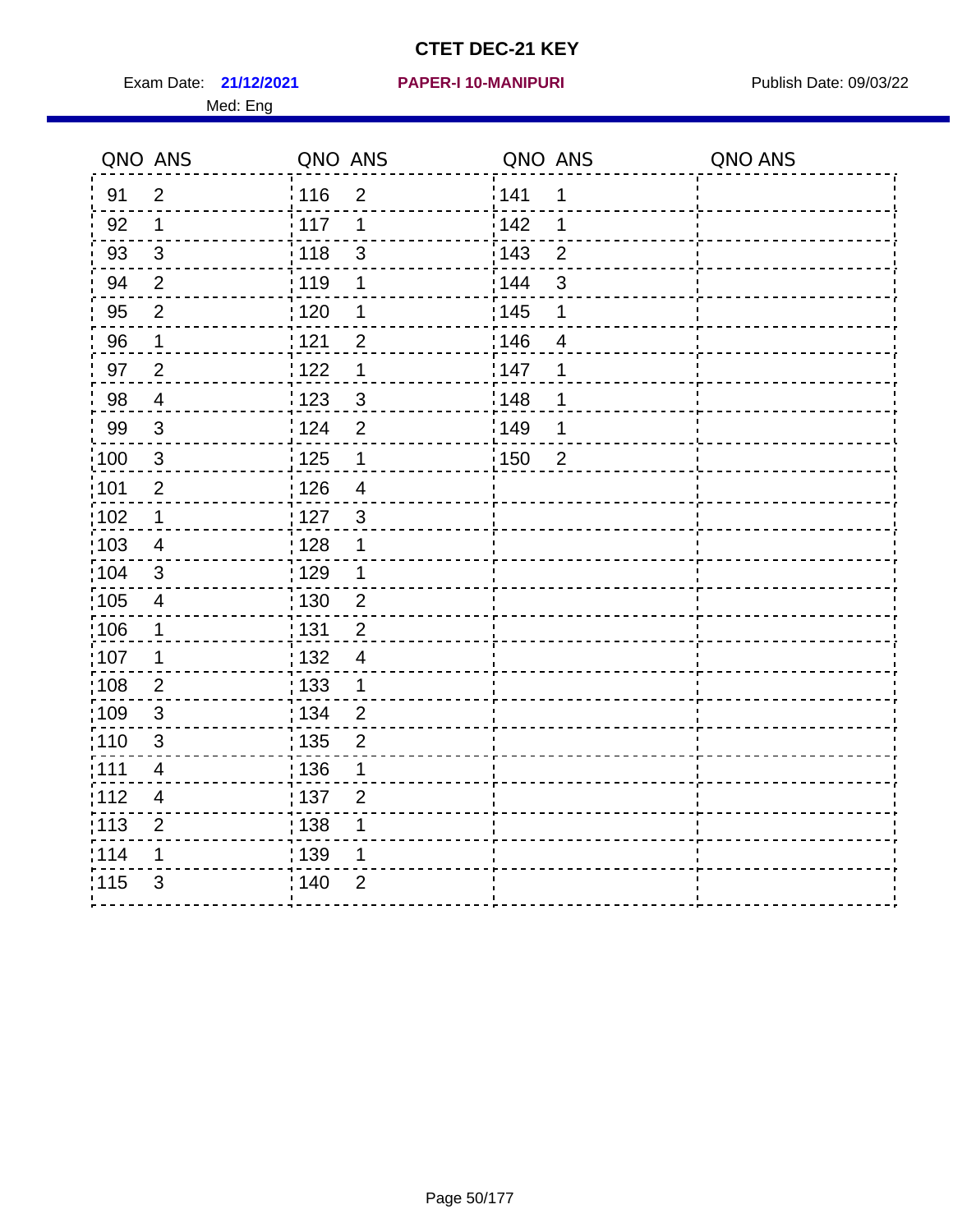Exam Date: 21/12/2021 PAPER-I 11-MARATHI PUBlish Date: 09/03/22 Med: Eng

#### **21/12/2021 PAPER-I 11-MARATHI**

|                   | QNO ANS                 | QNO ANS         |                         | QNO ANS           |                | QNO ANS |
|-------------------|-------------------------|-----------------|-------------------------|-------------------|----------------|---------|
| 91                | $\mathbf{3}$            | 116             | $\overline{2}$          | 141               | $\mathbf 1$    |         |
| 92                | $\overline{2}$          | $\frac{1}{117}$ | 1                       | 142               | 1              |         |
| 93                | $\mathfrak{S}$          | 118             | $\mathsf 3$             | 143               | $\overline{2}$ |         |
| 94                | $\mathbf 1$             | :119            | $\mathbf 1$             | 144               | 3              |         |
| 95                | $\overline{\mathbf{4}}$ | : 120           | 1                       | : 145             | 1              |         |
| 96                | 1                       | 121             | $\overline{4}$          | 146               | $\overline{4}$ |         |
| 97                | $\overline{4}$          | 122             | $\overline{\mathbf{4}}$ | 147               | 1              |         |
| 98                | $\mathbf 1$             | 123             | $\overline{4}$          | 1148              | 1              |         |
| 99                | $\mathbf{2}$            | 124             | $\mathbf 2$             | 149               | 1              |         |
| 100               | 1                       | 125             | $\mathbf{3}$            | $\frac{1}{1}$ 150 | $\overline{2}$ |         |
| 101               | $\mathbf 1$             | 126             | $\mathbf 1$             |                   |                |         |
| $\frac{1}{1}$ 102 | 3                       | $127$           | $\overline{2}$          |                   |                |         |
| 103               | 2                       | : 128           | $\overline{4}$          |                   |                |         |
| 104               | 3                       | : 129           | $\overline{4}$          |                   |                |         |
| $\frac{1}{1}$ 105 | $\overline{\mathbf{4}}$ | : 130           | $\mathbf 1$             |                   |                |         |
| :106              | $\mathbf 1$             | : 131           | $\overline{2}$          |                   |                |         |
| 107               | 1                       | : 132           | $\overline{2}$          |                   |                |         |
| 108               | $\overline{2}$          | : 133           | $\overline{2}$          |                   |                |         |
| :109              | $\sqrt{3}$              | : 134           | $\overline{4}$          |                   |                |         |
| : 110             | 3                       | : 135           | $\overline{2}$          |                   |                |         |
| : 111             | 4                       | : 136           | 1                       |                   |                |         |
| 112               | $\overline{\mathbf{4}}$ | : 137           | $\overline{2}$          |                   |                |         |
| : 113             | $\overline{2}$          | : 138           | 1                       |                   |                |         |
| 114               | 1                       | 139             | 1                       |                   |                |         |
| 115               | $\mathfrak{S}$          | 140             | $\overline{2}$          |                   |                |         |
|                   |                         |                 |                         |                   |                |         |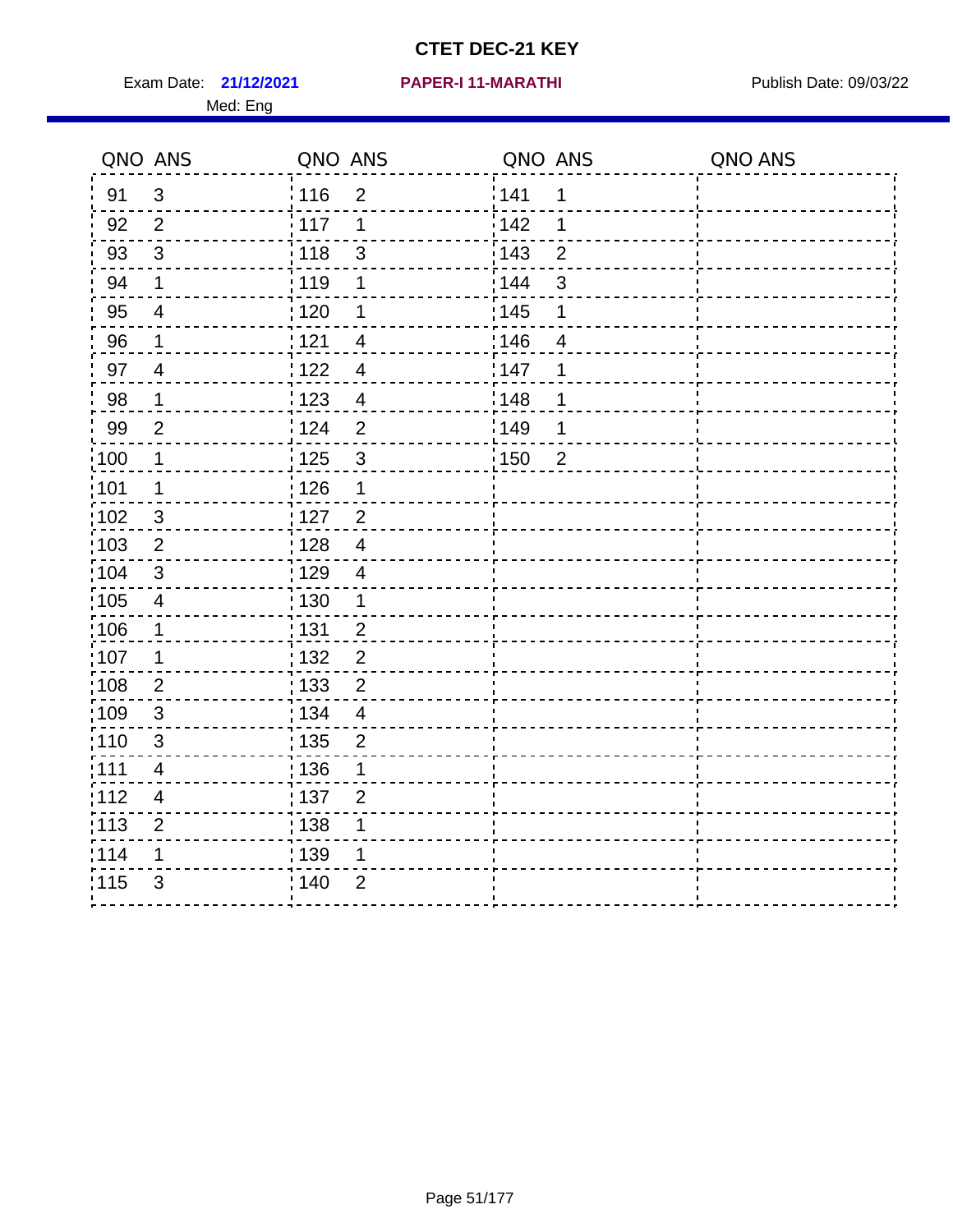Exam Date: 21/12/2021 **PAPER-I 13-NEPALI** Publish Date: 09/03/22

#### **21/12/2021 PAPER-I 13-NEPALI**

|       | QNO ANS                  | QNO ANS           |                | QNO ANS           |                           | QNO ANS |
|-------|--------------------------|-------------------|----------------|-------------------|---------------------------|---------|
| 91    | $\overline{2}$           | 116               | $\overline{2}$ | 141               | 1                         |         |
| 92    | 1                        | 117               | 1              | 142               | 1                         |         |
| 93    | 3                        | 118               | 3              | 143               | $\overline{2}$            |         |
| 94    | $\overline{4}$           | 119               | 1              | 144               | $\ensuremath{\mathsf{3}}$ |         |
| 95    | $\overline{\mathcal{A}}$ | : 120             | 1              | $\frac{1}{1}$ 145 | 1                         |         |
| 96    | $\overline{c}$           | 121               | $\overline{2}$ | 146               | $\overline{4}$            |         |
| 97    | $\mathbf{3}$             | 122               | 1              | 147               | 1                         |         |
| 98    | $\overline{2}$           | 123               | $\mathbf{3}$   | :148              | 1                         |         |
| 99    | $\overline{2}$           | 124               | $\overline{2}$ | ¦149              | 1                         |         |
| 100   | $\overline{2}$           | 125               | $\mathbf 1$    | :150              | $\overline{2}$            |         |
| 101   | 1                        | 126               | $\overline{2}$ |                   |                           |         |
| 102   | $\overline{\mathcal{A}}$ | 127               | $\overline{4}$ |                   |                           |         |
| :103  | $\sqrt{2}$               | : 128             | $\mathbf{3}$   |                   |                           |         |
| 104   | 1                        | : 129             | $\sqrt{3}$     |                   |                           |         |
| 105   | $\overline{\mathcal{A}}$ | : 130             | 1              |                   |                           |         |
| :106  | 1                        | 131               | $\overline{2}$ |                   |                           |         |
| 107   | 1                        | $\frac{1}{1}$ 132 | $\mathbf{3}$   |                   |                           |         |
| 108   | $\mathbf 2$              | 133               | $\overline{c}$ |                   |                           |         |
| 109   | 3                        | : 134             | 3              |                   |                           |         |
| :110  | 3                        | : 135             | $\overline{2}$ |                   |                           |         |
| :111  | $\overline{4}$           | $\frac{1}{1}$ 136 | $\mathbf 1$    |                   |                           |         |
| 112   | $\overline{4}$           | 137               | $\overline{2}$ |                   |                           |         |
| : 113 | $\overline{2}$           | : 138             |                |                   |                           |         |
| 114   | 1                        | : 139             | 1              |                   |                           |         |
| 115   | 3                        | 140               | $\overline{2}$ |                   |                           |         |
|       |                          |                   |                |                   |                           |         |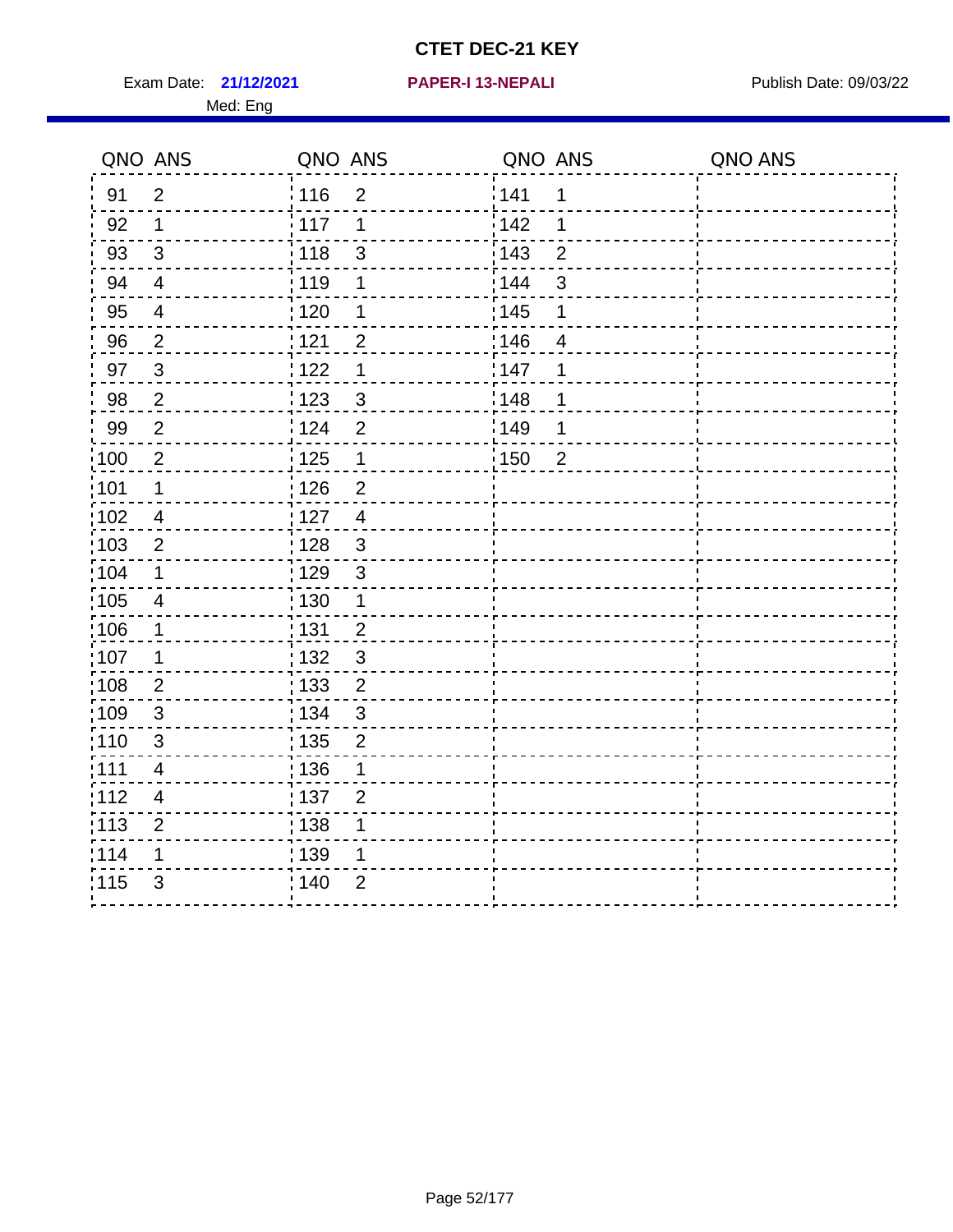Exam Date: 21/12/2021 PAPER-I 14-ORIYA Publish Date: 09/03/22 Med: Eng

#### **21/12/2021 PAPER-I 14-ORIYA**

| QNO ANS           |                          | QNO ANS           |                          | QNO ANS           |                | QNO ANS |
|-------------------|--------------------------|-------------------|--------------------------|-------------------|----------------|---------|
| 91                | 3                        | <sup>'</sup> 116  | $\overline{2}$           | 141               | 1              |         |
| 92                | $\mathbf 1$              | : 117             | 1                        | 142               | 1              |         |
| 93                | $\overline{4}$           | : 118             | $\mathbf{3}$             | <sup>'</sup> 143  | $\overline{2}$ |         |
| 94                | $\mathbf 1$              | : 119             | 1                        | 144               | $\mathfrak{S}$ |         |
| 95                | $\overline{2}$           | : 120             | 1                        | : 145             | 1              |         |
| 96                | $\mathbf{3}$             | 121               | $\overline{\mathcal{A}}$ | 146               | $\overline{4}$ |         |
| 97                | $\mathbf{3}$             | 122               | $\overline{2}$           | 147               | 1              |         |
| 98                | $\overline{2}$           | 123               | $\overline{\mathbf{4}}$  | 148               | 1              |         |
| 99                | $\mathbf 1$              | 124               | $\mathbf 1$              | <sup>'</sup> 149  | $\mathbf 1$    |         |
| $\frac{1}{1}$ 100 | $\overline{2}$           | 125               | $\mathfrak{S}$           | $\frac{1}{1}$ 150 | $\overline{2}$ |         |
| 101               | $\overline{\mathcal{A}}$ | $\frac{1}{2}$ 126 | $\mathbf 1$              |                   |                |         |
| 102               | $\overline{2}$           | $\frac{1}{2}$ 127 | $\mathbf{3}$             |                   |                |         |
| 103               | 3                        | : 128             | $\overline{2}$           |                   |                |         |
| 104               | 1                        | : 129             | $\overline{2}$           |                   |                |         |
| $\frac{1}{1}$ 105 | $\sqrt{3}$               | 130               | $\mathbf 1$              |                   |                |         |
| 106               | $\mathbf 1$              | : 131             | $\overline{4}$           |                   |                |         |
| 107               | 1                        | : 132             | $\overline{4}$           |                   |                |         |
| $\frac{1}{1}$ 108 | $\overline{2}$           | : 133             | $\mathbf{3}$             |                   |                |         |
| :109              | $\sqrt{3}$               | : 134             | $\overline{2}$           |                   |                |         |
| 110               | $\mathfrak{S}$           | $\frac{1}{1}$ 135 | $\sqrt{3}$               |                   |                |         |
| :111              | 4                        | : 136             | 1                        |                   |                |         |
| 112               | $\overline{4}$           | : 137             | $\overline{2}$           |                   |                |         |
| : 113             | $\overline{2}$           | $\frac{1}{1}$ 138 | 1                        |                   |                |         |
| 114               | 1                        | 139               | 1                        |                   |                |         |
| 115               | 3                        | 140               | $\overline{2}$           |                   |                |         |
|                   |                          |                   |                          |                   |                |         |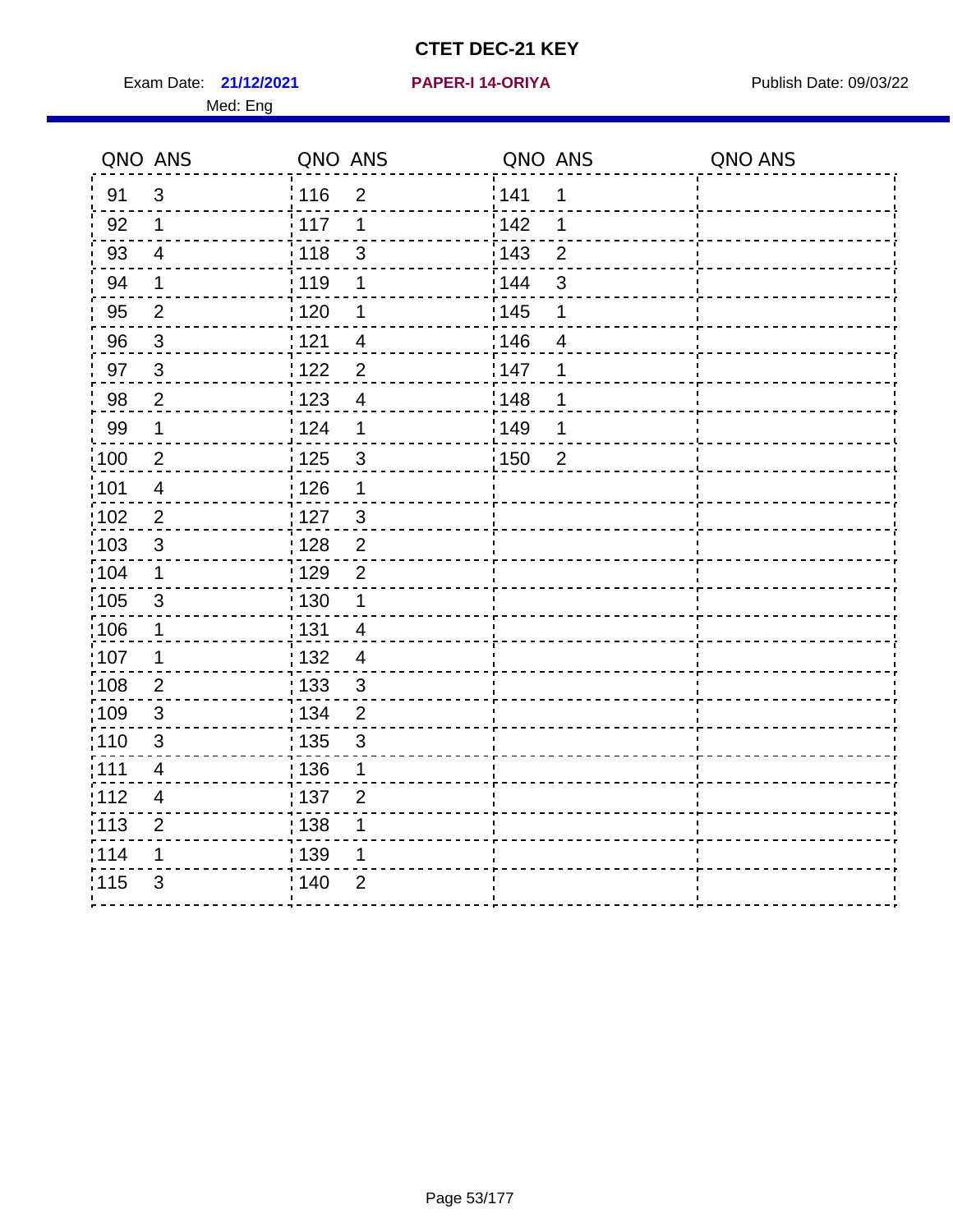Exam Date: 21/12/2021 PAPER-I 15-PUNJABI PUBLISH Date: 09/03/22 Med: Eng

#### **21/12/2021 PAPER-I 15-PUNJABI**

|                   | QNO ANS                 | QNO ANS           |                | QNO ANS |                         | QNO ANS |
|-------------------|-------------------------|-------------------|----------------|---------|-------------------------|---------|
| 91                | $\overline{4}$          | : 116             | $\overline{2}$ | 141     | 1                       |         |
| 92                | $\overline{2}$          | 117               | 1              | 142     | 1                       |         |
| 93                | $\sqrt{3}$              | 118               | 3              | 143     | $\overline{2}$          |         |
| 94                | $\overline{2}$          | : 119             | 1              | 144     | 3                       |         |
| 95                | $\overline{\mathbf{4}}$ | : 120             | 1              | : 145   | 1                       |         |
| 96                | $\overline{2}$          | 1121              | 3              | 146     | $\overline{\mathbf{4}}$ |         |
| 97                | $\overline{4}$          | 1122              | $\overline{4}$ | 147     | 1                       |         |
| 98                | $\mathbf 1$             | 1123              | 1              | 148     | 1                       |         |
| 99                | 3                       | 124               | $\overline{2}$ | 149     | 1                       |         |
| $\frac{1}{100}$   | $\mathbf 1$             | $\frac{1}{1}$ 125 | $\mathbf 1$    | : 150   | $\overline{2}$          |         |
| :101              | $\overline{\mathbf{4}}$ | : 126             | $\mathfrak{S}$ |         |                         |         |
| $\frac{1}{1}$ 102 | $\sqrt{2}$              | $\frac{1}{1}$ 127 | $\overline{2}$ |         |                         |         |
| 103               | 3                       | : 128             | $\overline{2}$ |         |                         |         |
| :104              | $\overline{2}$          | : 129             | $\overline{2}$ |         |                         |         |
| 105               | $\mathbf 1$             | : 130             | $\overline{4}$ |         |                         |         |
| 106               | $\mathbf 1$             | : 131             | $\mathbf 1$    |         |                         |         |
| 107               | 1                       | 132               | $\mathbf{3}$   |         |                         |         |
| 108               | $\overline{2}$          | : 133             | $\overline{2}$ |         |                         |         |
| $\frac{1}{1}$ 109 | $\sqrt{3}$              | : 134             | 1              |         |                         |         |
| :110              | $\sqrt{3}$              | 135               | 3              |         |                         |         |
| :111              | 4                       | : 136             | 1              |         |                         |         |
| :112              | $\overline{4}$          | : 137             | $\overline{2}$ |         |                         |         |
| $\frac{1}{1}$ 113 | $\overline{2}$          | : 138             | 1              |         |                         |         |
| 114               | 1                       | 139               | 1              |         |                         |         |
| 115               | 3                       | 140               | $\overline{2}$ |         |                         |         |
|                   |                         |                   |                |         |                         |         |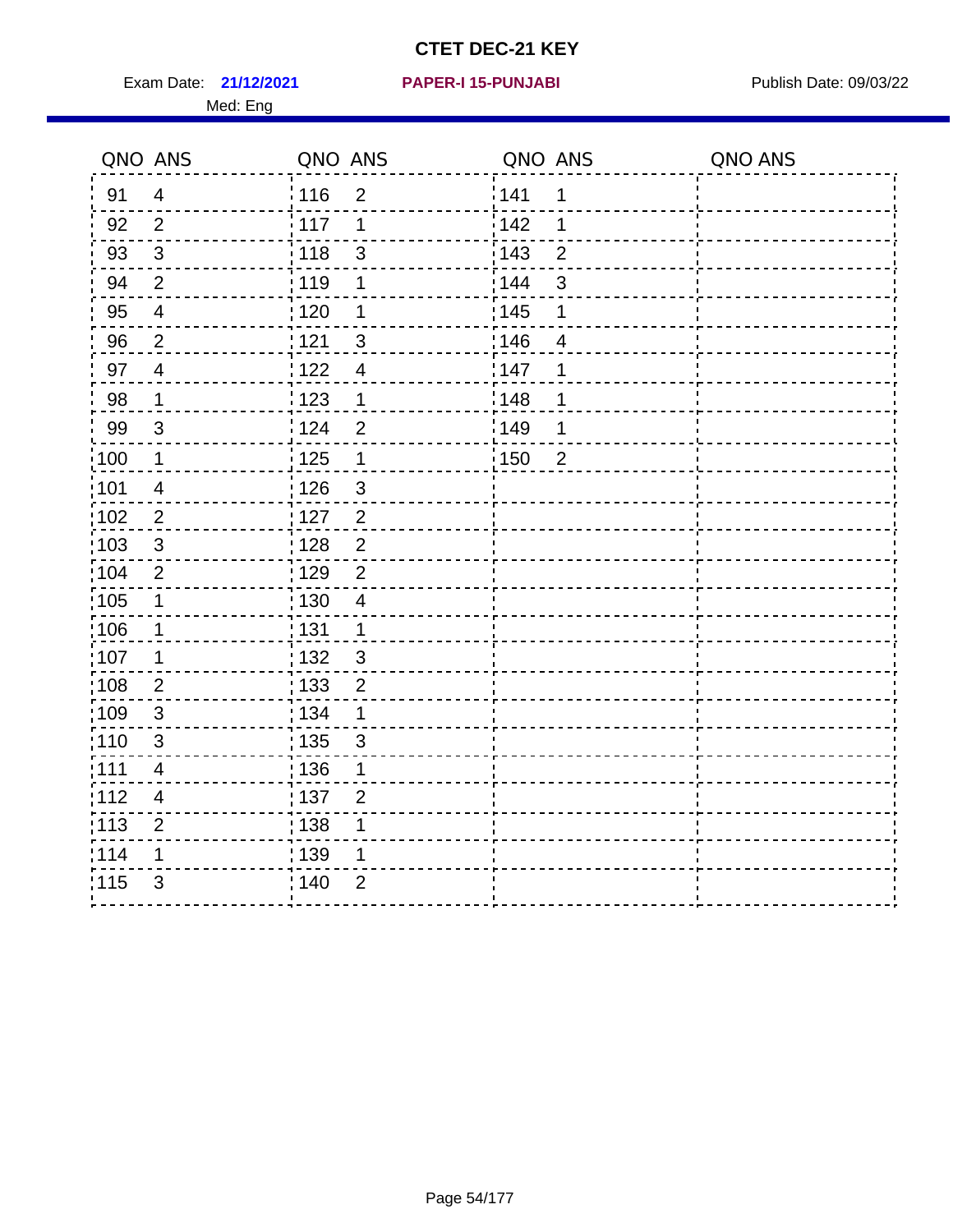Exam Date: 21/12/2021 PAPER-I 16-SANSKRIT Publish Date: 09/03/22

#### **21/12/2021 PAPER-I 16-SANSKRIT**

|       | QNO ANS                  | QNO ANS           |                         | QNO ANS           |                | QNO ANS |
|-------|--------------------------|-------------------|-------------------------|-------------------|----------------|---------|
| 91    | $\overline{2}$           | 116               | $\overline{2}$          | <sup>'</sup> 141  | 1              |         |
| 92    | $\mathbf{3}$             | $\frac{1}{2}$ 117 | $\mathbf 1$             | 142               | 1              |         |
| 93    | 1                        | : 118             | 3                       | 143               | $\overline{2}$ |         |
| 94    | 1                        | 119               | 1                       | 144               | $\mathsf 3$    |         |
| 95    | $\overline{4}$           | : 120             | 1                       | : 145             | 1              |         |
| 96    | $\overline{c}$           | 121               | $\overline{2}$          | 146               | $\overline{4}$ |         |
| 97    | $\mathbf{3}$             | 122               | $\mathbf 1$             | 147               | 1              |         |
| 98    | $\mathbf{3}$             | : 123             | $\overline{4}$          | 148               | 1              |         |
| 99    | $\mathbf{3}$             | : 124             | $\mathbf 1$             | ¦149              | 1              |         |
| 100   | $\mathbf{1}$             | : 125             | $\overline{2}$          | $\frac{1}{2}$ 150 | $\overline{2}$ |         |
| :101  | $\overline{4}$           | : 126             | 1                       |                   |                |         |
| 102   | $\sqrt{3}$               | : 127             | $\overline{2}$          |                   |                |         |
| :103  | $\sqrt{3}$               | : 128             | 1                       |                   |                |         |
| 104   | $\mathsf 3$              | : 129             | 1                       |                   |                |         |
| :105  | $\overline{2}$           | : 130             | 3                       |                   |                |         |
| :106  | $\mathbf 1$              | : 131             | 1                       |                   |                |         |
| :107  | 1                        | 132               | 1                       |                   |                |         |
| 108   | $\mathbf 2$              | $\frac{1}{1}$ 133 | $\overline{\mathbf{c}}$ |                   |                |         |
| :109  | $\mathfrak{S}$           | : 134             | 3                       |                   |                |         |
| : 110 | 3                        | : 135             | 4                       |                   |                |         |
| 111   | $\overline{4}$           | 136               | 1                       |                   |                |         |
| 112   | $\overline{\mathcal{A}}$ | : 137             | $\overline{2}$          |                   |                |         |
| : 113 | $\mathbf{2}$             | 138               | 1                       |                   |                |         |
| 114   | 1                        | : 139             | 1                       |                   |                |         |
| 115   | 3                        | 140               | 2                       |                   |                |         |
|       |                          |                   |                         |                   |                |         |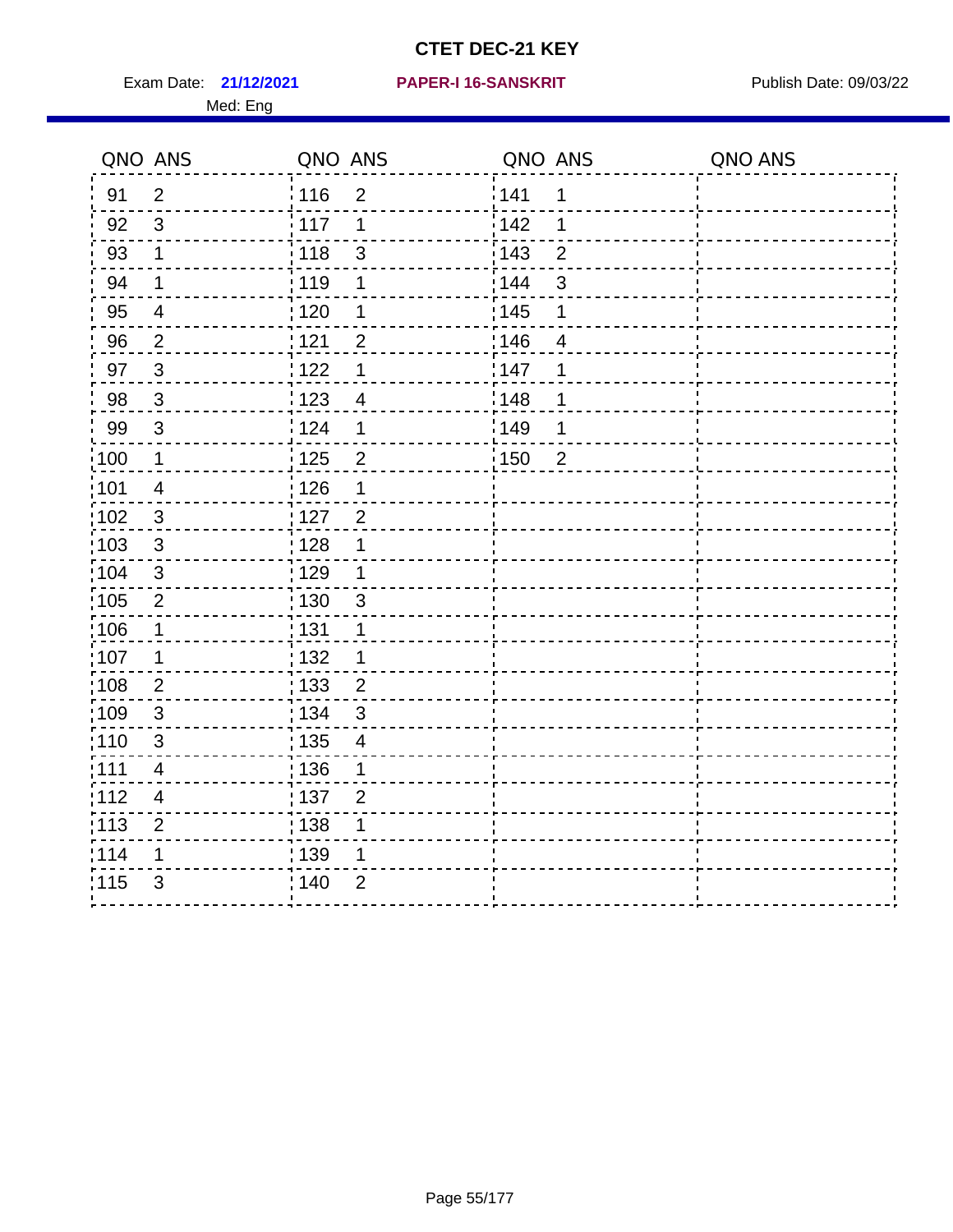Exam Date: 21/12/2021 **PAPER-I 17-TAMIL Exam Date: 09/03/22** 

Med: Eng

**21/12/2021 PAPER-I 17-TAMIL**

|                   | QNO ANS                  | QNO ANS           |                | QNO ANS           |                | QNO ANS |
|-------------------|--------------------------|-------------------|----------------|-------------------|----------------|---------|
| 91                | $\overline{2}$           | : 116             | $\overline{2}$ | 141               | $\mathbf 1$    |         |
| 92                | $\mathbf{3}$             | 117               | 1              | 142               | 1              |         |
| 93                | $\mathbf{1}$             | 118               | $\sqrt{3}$     | 143               | $\overline{2}$ |         |
| 94                | $\sqrt{3}$               | : 119             | 1              | 144               | $\mathbf{3}$   |         |
| 95                | $\overline{2}$           | : 120             | 1              | : 145             | 1              |         |
| 96                | $\sqrt{3}$               | 121               | $\overline{2}$ | 146               | 4              |         |
| 97                | $\overline{\mathcal{A}}$ | 122               | $\mathfrak{S}$ | 147               | 1              |         |
| 98                | $\overline{2}$           | 123               | $\overline{2}$ | 148               | 1              |         |
| 99                | $\mathbf{2}$             | 124               | $\sqrt{3}$     | 149               | 1              |         |
| $\frac{1}{1}$ 100 | $\overline{2}$           | $\frac{1}{1}$ 125 | $\overline{2}$ | $\frac{1}{1}$ 150 | $\overline{2}$ |         |
| :101              | $\boldsymbol{2}$         | : 126             | $\overline{4}$ |                   |                |         |
| 102               | $\mathbf{3}$             | 127               | $\mathbf{1}$   |                   |                |         |
| 103               | $\mathbf 1$              | : 128             | $\overline{2}$ |                   |                |         |
| 104               | 3                        | : 129             | $\overline{2}$ |                   |                |         |
| 105               | $\overline{2}$           | : 130             | $\mathbf{3}$   |                   |                |         |
| :106              | $\mathbf{1}$             | : 131             | $\overline{2}$ |                   |                |         |
| ;107              | $\mathbf{1}$             | 132               | $\mathfrak{3}$ |                   |                |         |
| 108               | $\overline{2}$           | : 133             | $\overline{2}$ |                   |                |         |
| :109              | $\sqrt{3}$               | : 134             | $\mathbf 1$    |                   |                |         |
| :110              | 3                        | : 135             | 3              |                   |                |         |
| 111               | 4                        | : 136             | 1              |                   |                |         |
| 112               | $\overline{4}$           | : 137             | $\overline{2}$ |                   |                |         |
| 113               | $\overline{2}$           | : 138             | 1              |                   |                |         |
| 114               | 1                        | : 139             | 1              |                   |                |         |
| 115               | 3                        | 140               | $\overline{2}$ |                   |                |         |
|                   |                          |                   |                |                   |                |         |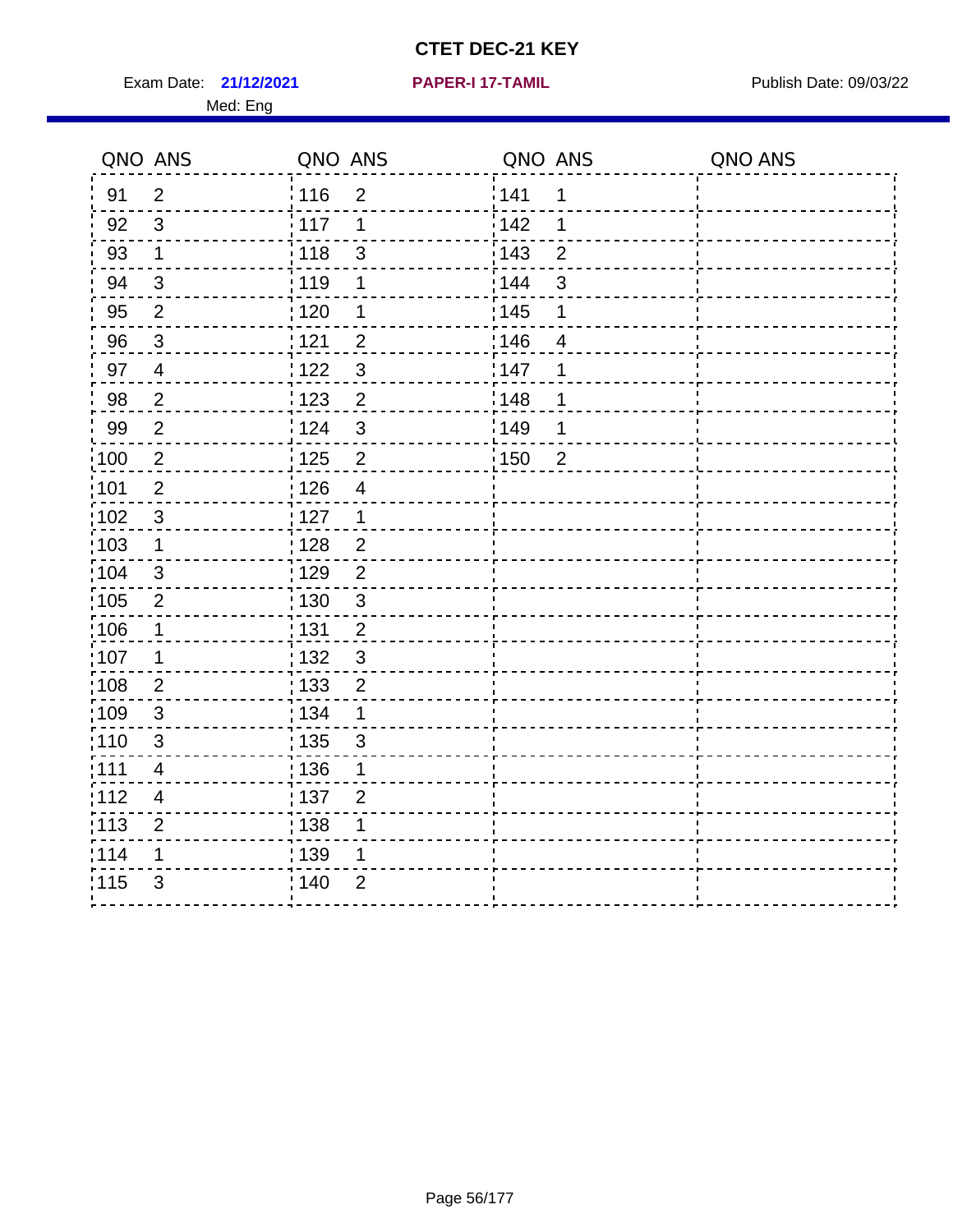**21/12/2021 PAPER-I 18-TELUGU** Exam Date: Publish Date: 09/03/22

|  |  |  |  |  |  | <b>PAPER-I 18-TELUGU</b> |  |
|--|--|--|--|--|--|--------------------------|--|
|  |  |  |  |  |  |                          |  |

|       | QNO ANS                  | QNO ANS                                      | QNO ANS                 | QNO ANS |
|-------|--------------------------|----------------------------------------------|-------------------------|---------|
| 91    | 1                        | i 116<br>$\overline{2}$                      | 141<br>1                |         |
| 92    | $\overline{2}$           | i 117<br>1                                   | 142<br>1                |         |
| 93    | $\mathfrak{B}$           | $\frac{1}{2}$ 118<br>3                       | 143<br>$\overline{2}$   |         |
| 94    | $\overline{2}$           | : 119<br>1                                   | 3<br>144                |         |
| 95    | $\overline{\mathcal{A}}$ | 120<br>1                                     | 145<br>1                |         |
| 96    | $\overline{4}$           | $\overline{3}$<br>, 121                      | 146<br>$\overline{4}$   |         |
| 97    | $\sqrt{3}$               | 122<br>$\overline{4}$                        | 147<br>1                |         |
| 98    | $\overline{2}$           | 123<br>$\sqrt{3}$                            | :148<br>1               |         |
| 99    | 1                        | 124<br>$\overline{\mathbf{4}}$               | 149<br>1                |         |
| :100  | $\mathfrak{B}$           | : 125<br>$\overline{\mathcal{A}}$            | : 150<br>$\overline{2}$ |         |
| :101  | $\mathbf 1$              | : 126<br>$\overline{4}$                      |                         |         |
| 102   | $\sqrt{3}$               | :127<br>$\overline{c}$                       |                         |         |
| 103   | $\overline{c}$           | $\frac{1}{1}$ 128<br>$\overline{\mathbf{4}}$ |                         |         |
| 104   | 1                        | 129<br>$\mathbf{2}$                          |                         |         |
| 105   | $\overline{\mathcal{A}}$ | : 130                                        |                         |         |
| 106   | 1                        | 131<br>4                                     |                         |         |
| 107   | 1                        | $\frac{1}{1}$ 132<br>1                       |                         |         |
| 108   | $\overline{2}$           | 133<br>$\mathsf 3$                           |                         |         |
| :109  | 3                        | : 134<br>$\overline{2}$                      |                         |         |
| :110  | 3                        | : 135<br>4                                   |                         |         |
| :111  | $\overline{\mathbf{4}}$  | 136<br>1                                     |                         |         |
| : 112 | $\overline{4}$           | : 137<br>$\overline{2}$                      |                         |         |
| 113   | $\overline{2}$           | : 138                                        |                         |         |
| 114   | 1                        | 139                                          |                         |         |
| 115   | 3                        | 140<br>$\overline{2}$                        |                         |         |
|       |                          |                                              |                         |         |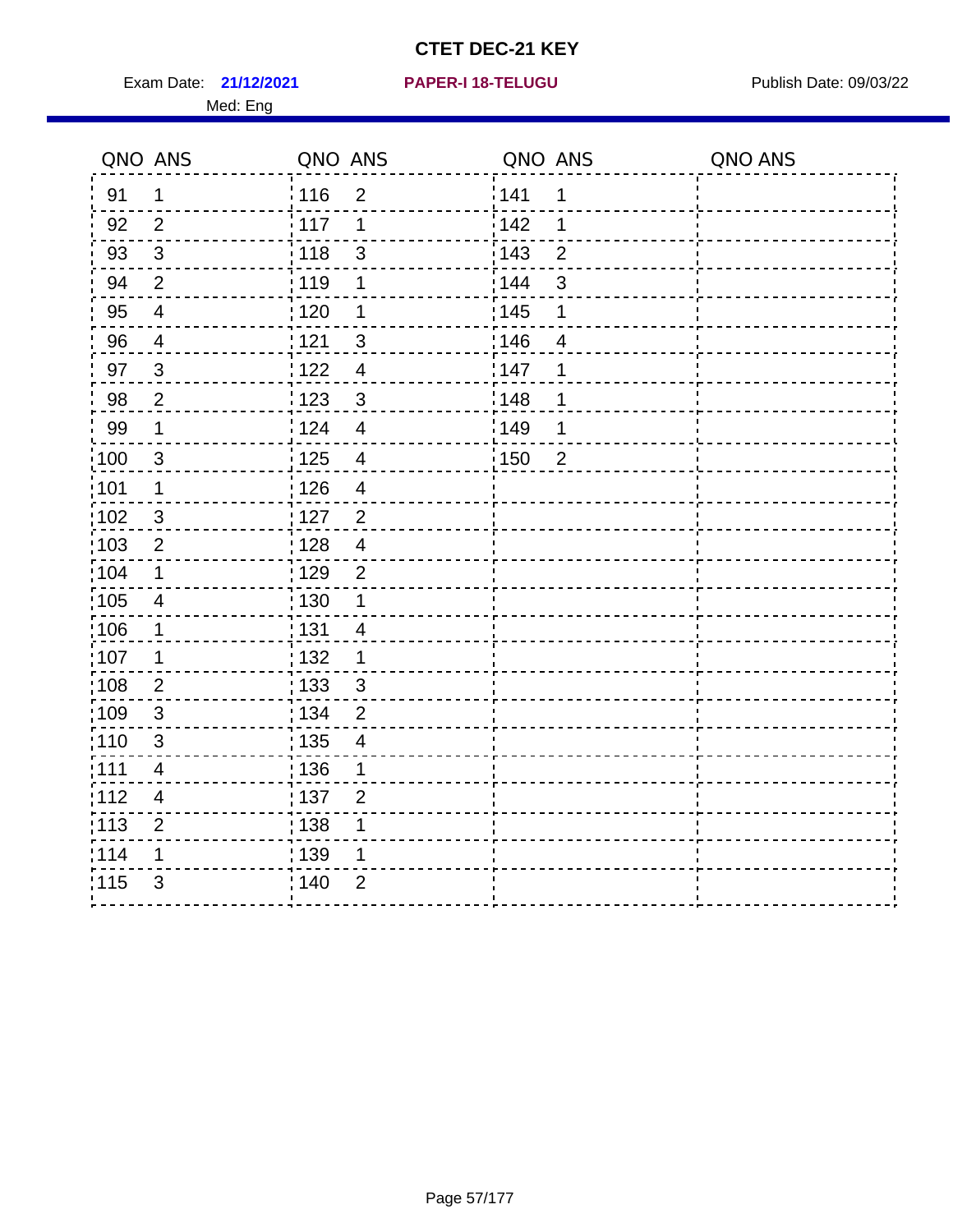**21/12/2021 PAPER-I 20-URDU** Exam Date: Publish Date: 09/03/22

|  |  |  | <b>PAPER-I 20-URDU</b> |  |  |  |
|--|--|--|------------------------|--|--|--|
|  |  |  |                        |  |  |  |

|                   | QNO ANS        | QNO ANS                             | QNO ANS                          | QNO ANS |
|-------------------|----------------|-------------------------------------|----------------------------------|---------|
| 91                | 1              | i 116<br>$\overline{2}$             | 141<br>1                         |         |
| 92                | 2              | 117<br>1                            | $\frac{1}{2}$ 142<br>1           |         |
| 93                | 2              | : 118<br>3                          | : 143<br>$\overline{2}$          |         |
| 94                | $\mathbf 1$    | : 119<br>1                          | 144<br>3                         |         |
| 95                | $\overline{2}$ | :120<br>1                           | : 145<br>1                       |         |
| 96                | 1              | $\overline{2}$<br>121               | :146<br>$\overline{\mathcal{A}}$ |         |
| 97                | 1              | 122<br>1                            | 147<br>1                         |         |
| 98                | 1              | $\frac{1}{2}$ 123<br>$\overline{2}$ | 148<br>1                         |         |
| 99                | 1              | 124<br>$\mathsf 3$                  | $\frac{1}{2}$ 149<br>1           |         |
| $\frac{1}{1}$ 100 | $\overline{2}$ | 125<br>$\overline{2}$               | 150<br>$\overline{2}$            |         |
| :101              | 1              | 126<br>$\overline{4}$               |                                  |         |
| 102               | $\overline{2}$ | :127<br>1                           |                                  |         |
| 103               | 1              | 128<br>$\overline{2}$               |                                  |         |
| 104               | $\mathbf 2$    | : 129<br>1                          |                                  |         |
| 105               | 1              | : 130<br>$\overline{2}$             |                                  |         |
| 106               | 1              | : 131                               |                                  |         |
| 107               | 1              | :132<br>1                           |                                  |         |
| $\frac{1}{1}$ 108 | $\overline{c}$ | : 133<br>$\overline{2}$             |                                  |         |
| 109               | $\sqrt{3}$     | 134<br>1                            |                                  |         |
| :110              | $\mathfrak{B}$ | : 135<br>$\overline{2}$             |                                  |         |
| ;111              | 4              | : 136<br>1                          |                                  |         |
| 112               | $\overline{4}$ | :137<br>$\overline{2}$              |                                  |         |
| : 113             | $\mathbf{2}$   | , 138<br>1                          |                                  |         |
| 114               | 1              | : 139                               |                                  |         |
| 115               | 3              | 140<br>$\overline{2}$               |                                  |         |
|                   |                |                                     |                                  |         |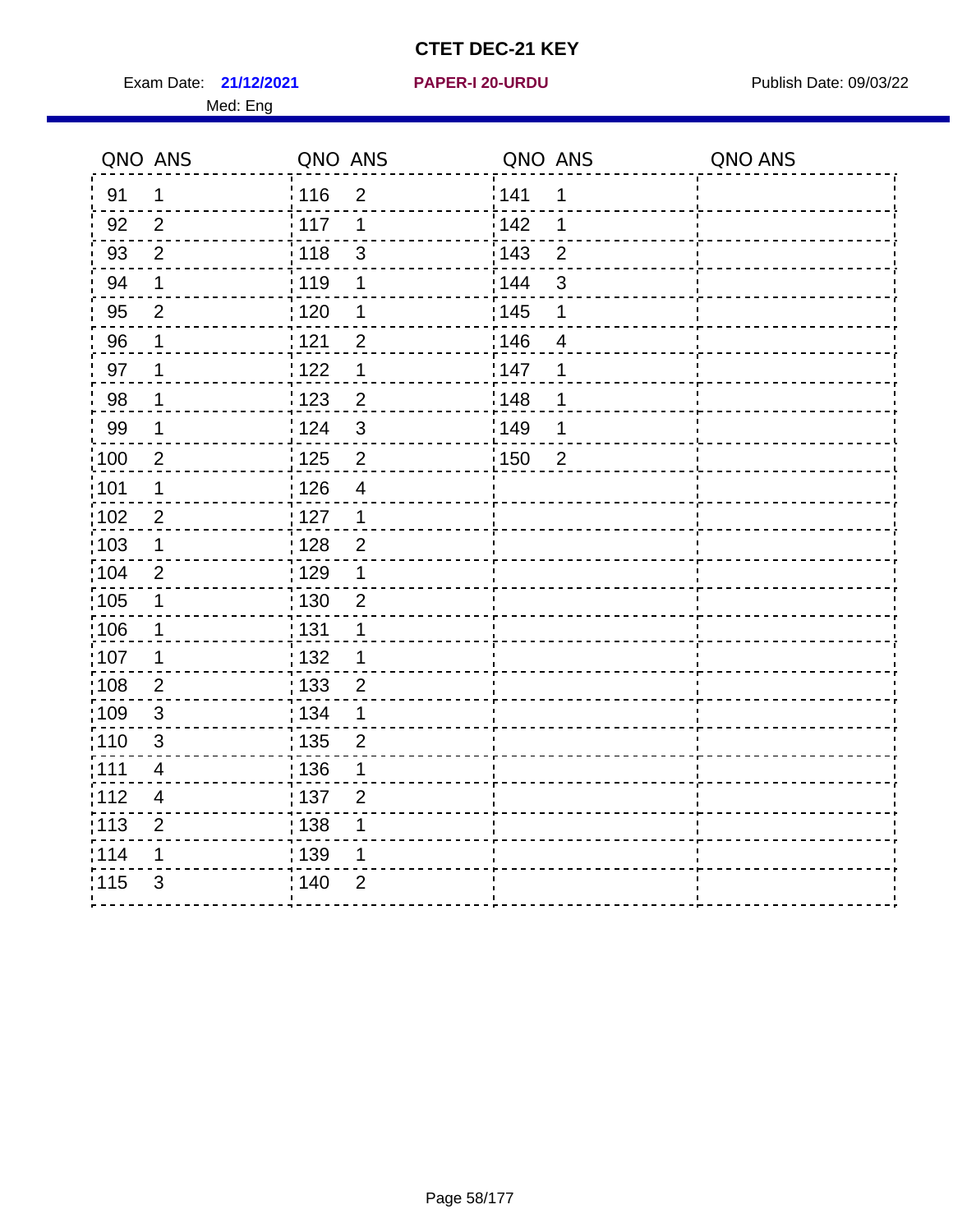Exam Date: 22/12/2021 **PAPER-I-MAIN Proposed All Publish Date: 09/03/22** 

|                  | QNO ANS                   | QNO ANS |                           | QNO ANS |                           | QNO ANS |                           |
|------------------|---------------------------|---------|---------------------------|---------|---------------------------|---------|---------------------------|
| 1                | $\overline{2}$            | 26      | $\sqrt{3}$                | 51      | 3                         | 76      | 3                         |
| $\overline{2}$   | 3                         | 27      | 1                         | 52      | 1                         | 77      | $\overline{2}$            |
| 3                | 4                         | 28      | 3                         | 53      | 3                         | 78      | 1                         |
| 4                | 4                         | 29      | $\sqrt{3}$                | 54      | $\ensuremath{\mathsf{3}}$ | 79      | $\overline{2}$            |
| 5                | $\mathbf 1$               | 30      | $\mathfrak{S}$            | 55      | 3                         | 80      | $\ensuremath{\mathsf{3}}$ |
| $\boldsymbol{6}$ | $\ensuremath{\mathsf{3}}$ | 31      | $\boldsymbol{2}$          | 56      | 1                         | 81      | 3                         |
| $\overline{7}$   | $\mathbf 1$               | 32      | $\overline{2}$            | 57      | 1                         | 82      | 3                         |
| $\frac{8}{1}$    | 3                         | 33      | $\overline{4}$            | 58      | $\mathbf 1$               | 83      | 3                         |
| 9                | 3                         | 34      | $\overline{4}$            | 59      | $\overline{2}$            | 84      | 4                         |
| 10               | 3                         | 35      | 4                         | 60      | $\overline{4}$            | 85      | $\mathbf 1$               |
| 11               | $\mathbf{1}$              | 36      | $\mathfrak{S}$            | 61      | $\mathfrak{S}$            | 86      | $\overline{2}$            |
| 12               | $\mathbf 1$               | 37      | $\overline{2}$            | 62      | $\overline{4}$            | 87      | 3                         |
| 13               | 4                         | 38      | $\ensuremath{\mathsf{3}}$ | 63      | $\ensuremath{\mathsf{3}}$ | 88      | $\ensuremath{\mathsf{3}}$ |
| 14               | 1                         | 39      | 1                         | .64     | 1                         | 89      | 1                         |
| 15               | 3                         | 40      | 4                         | 65      | 4                         | 90      | 4                         |
| 16               | $\overline{2}$            | 41      | 4                         | 66      | $\overline{2}$            |         |                           |
| 17               | $\overline{\mathbf{4}}$   | 42      | $\overline{\mathcal{A}}$  | .67     | $\mathsf 3$               |         |                           |
| 18               | $\mathfrak{S}$            | 43      | $\sqrt{3}$                | 68      | $\overline{c}$            |         |                           |
| 19               | 4                         | 44      | $\overline{2}$            | 69      | 1                         |         |                           |
| 20               | 1                         | 45      | 1                         | 70      | 3                         |         |                           |
| 21               | 4                         | 46      | $\overline{4}$            | 71      | $\overline{2}$            |         |                           |
| 22               | $\sqrt{3}$                | 47      | $\overline{2}$            | 72      | $\overline{2}$            |         |                           |
| 23               | $\overline{\mathcal{A}}$  | 48      | $\mathbf{2}$              | 73      | $\ensuremath{\mathsf{3}}$ |         |                           |
| 24               | $\overline{2}$            | 49      | 4                         | 74      | 4                         |         |                           |
| 25               | 1                         | 50      |                           | 75      | 3                         |         |                           |
|                  |                           |         |                           |         |                           |         |                           |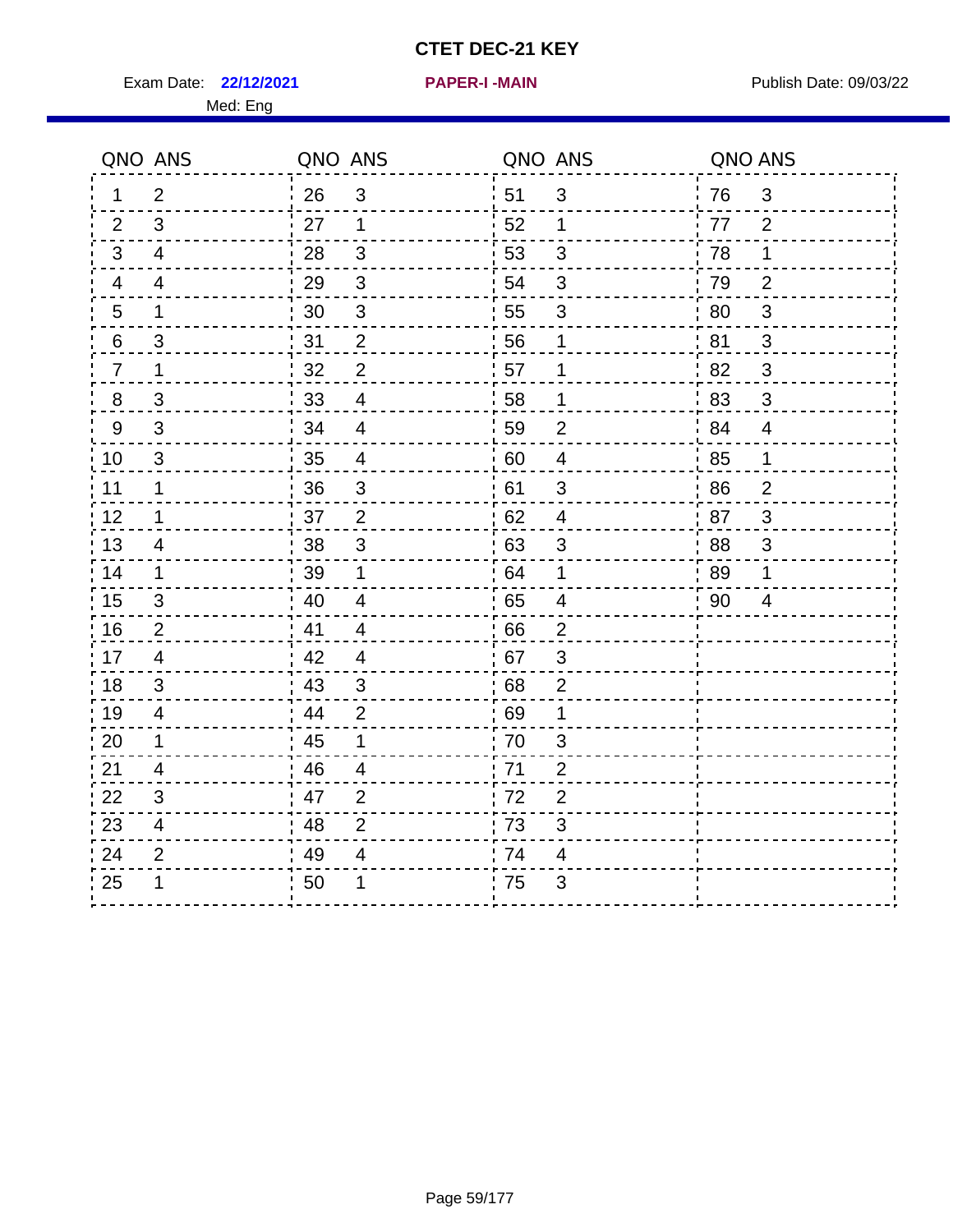Exam Date: 22/12/2021 PAPER-I 01-ENGLISH PARER Publish Date: 09/03/22

#### **22/12/2021 PAPER-I 01-ENGLISH**

|      | QNO ANS                 | QNO ANS                           | QNO ANS                 | QNO ANS |
|------|-------------------------|-----------------------------------|-------------------------|---------|
| 91   | 1                       | 116<br>$\mathfrak{S}$             | 141<br>$\overline{2}$   |         |
| 92   | $\overline{4}$          | 117<br>$\mathfrak{S}$             | 3<br>142                |         |
| 93   | $\overline{2}$          | 118<br>$\overline{2}$             | 143<br>1                |         |
| 94   | $\mathbf 1$             | $\ensuremath{\mathsf{3}}$<br>119  | $\mathfrak{S}$<br>144   |         |
| 95   | 1                       | 120<br>$\overline{4}$             | : 145<br>3              |         |
| 96   | $\overline{\mathbf{4}}$ | 121<br>1                          | 146<br>$\mathfrak{S}$   |         |
| 97   | $\overline{2}$          | 122<br>3                          | 147<br>1                |         |
| 98   | $\mathbf{3}$            | 123<br>$\overline{2}$             | :148<br>$\overline{2}$  |         |
| 99   | $\mathfrak{S}$          | 124<br>1                          | ¦ 149<br>3              |         |
| :100 | $\overline{2}$          | $\frac{1}{2}$ 125<br>$\mathbf 1$  | : 150<br>$\overline{4}$ |         |
| :101 | $\overline{4}$          | 126<br>$\overline{2}$             |                         |         |
| 102  | $\sqrt{3}$              | 127<br>$\overline{\mathbf{4}}$    |                         |         |
| :103 | $\mathbf 2$             | 128<br>1                          |                         |         |
| :104 | $\sqrt{3}$              | : 129<br>$\overline{\mathbf{4}}$  |                         |         |
| :105 | $\overline{2}$          | : 130<br>$\overline{2}$           |                         |         |
| ;106 | $\mathfrak{S}$          | : 131<br>$\overline{\mathcal{A}}$ |                         |         |
| :107 | $\sqrt{3}$              | : 132<br>$\mathsf 3$              |                         |         |
| :108 | $\sqrt{2}$              | ; 133<br>$\overline{\mathbf{c}}$  |                         |         |
| :109 | $\overline{2}$          | : 134<br>1                        |                         |         |
| :110 | $\overline{2}$          | : 135<br>4                        |                         |         |
| :111 | $\overline{2}$          | 136<br>1                          |                         |         |
| 112  | $\mathsf 3$             | 137<br>$\overline{2}$             |                         |         |
| ;113 | 1                       | : 138<br>$\overline{c}$           |                         |         |
| 1114 | $\overline{2}$          | 139<br>$\overline{2}$             |                         |         |
| 115  | $\mathfrak{S}$          | : 140<br>$\mathfrak{S}$           |                         |         |
|      |                         |                                   |                         |         |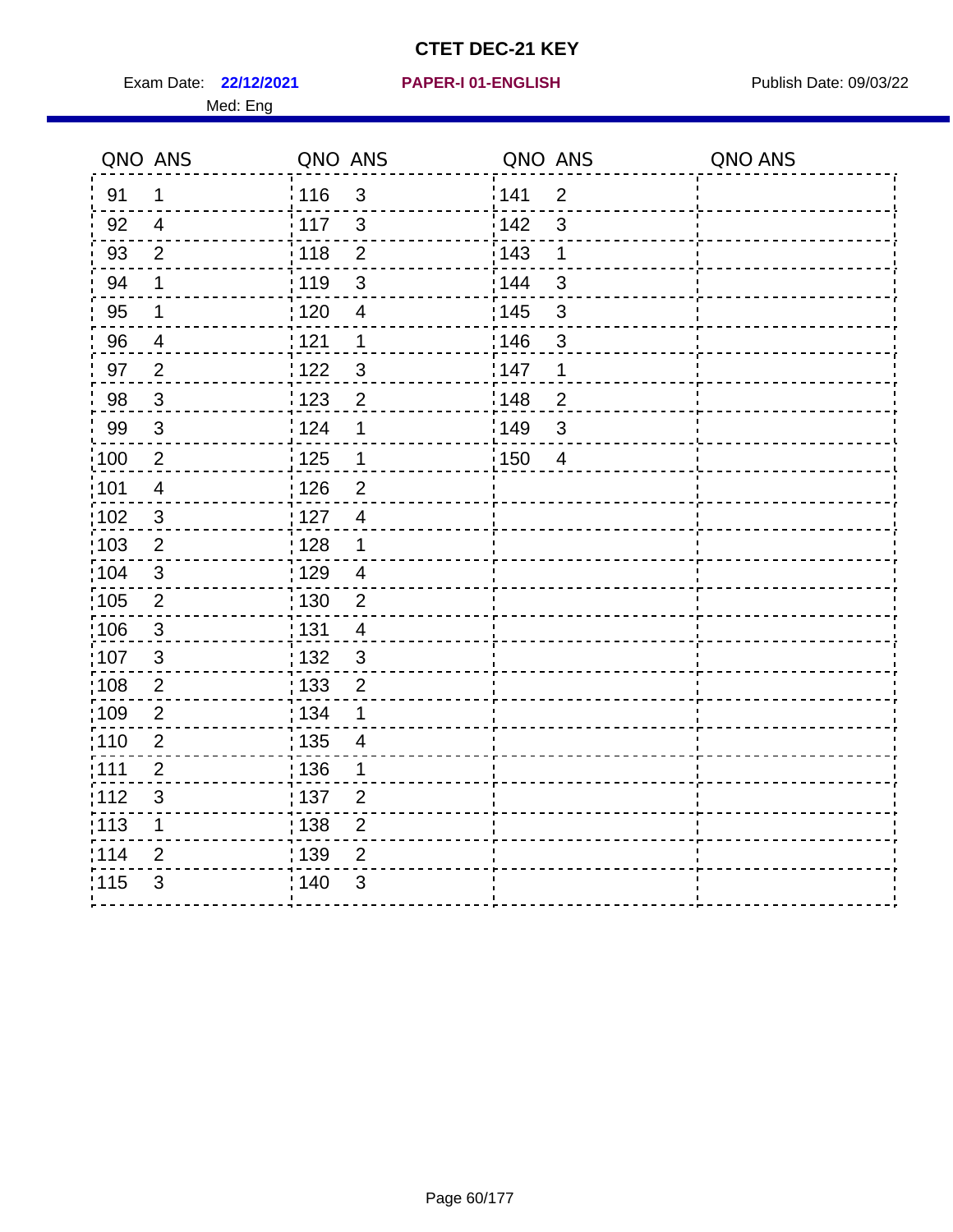Exam Date: 22/12/2021 **PAPER-I 02-HINDI Exam Date: 09/03/22** 

#### Med: Eng

**22/12/2021 PAPER-I 02-HINDI**

|      | QNO ANS                  | QNO ANS                         | QNO ANS |                | QNO ANS |
|------|--------------------------|---------------------------------|---------|----------------|---------|
| 91   | $\mathbf{1}$             | 116<br>$\mathbf 1$              | 141     | $\overline{2}$ |         |
| 92   | $\mathbf 1$              | 117<br>$\overline{2}$           | 142     | $\overline{2}$ |         |
| 93   | $\mathfrak{3}$           | $\mathbf{3}$<br>118             | 143     | 3              |         |
| 94   | 1                        | : 119<br>3                      | 144     | 1              |         |
| 95   | $\overline{2}$           | :120<br>$\mathbf{3}$            | : 145   | 3              |         |
| 96   | $\mathbf 1$              | 121<br>$\overline{4}$           | :146    | $\overline{2}$ |         |
| 97   | $\mathfrak{S}$           | 122<br>$\mathbf{3}$             | 147     | $\overline{4}$ |         |
| 98   | $\sqrt{2}$               | 123<br>$\overline{\mathcal{A}}$ | 148     | $\overline{4}$ |         |
| 99   | $\sqrt{3}$               | : 124<br>$\mathbf 1$            | 149     | $\overline{2}$ |         |
| 100  | $\sqrt{2}$               | $\overline{2}$<br>125           | 150     | $\overline{4}$ |         |
| 101  | $\overline{\mathcal{A}}$ | : 126<br>3                      |         |                |         |
| 102  | $\overline{2}$           | : 127<br>$\overline{4}$         |         |                |         |
| ;103 | $\overline{2}$           | $\mathbf{3}$<br>128             |         |                |         |
| 104  | $\overline{2}$           | : 129<br>$\overline{4}$         |         |                |         |
| 105  | $\sqrt{2}$               | : 130<br>$\overline{2}$         |         |                |         |
| ;106 | $\mathbf{3}$             | : 131<br>$\overline{2}$         |         |                |         |
| :107 | 3                        | $\mathfrak{3}$<br>: 132         |         |                |         |
| 108  | $\sqrt{2}$               | $\overline{2}$<br>: 133         |         |                |         |
| ;109 | $\overline{2}$           | : 134<br>$\overline{2}$         |         |                |         |
| :110 | 3                        | : 135<br>1                      |         |                |         |
| :111 | $\overline{2}$           | : 136<br>$\overline{2}$         |         |                |         |
| 112  | $\sqrt{3}$               | 137<br>$\sqrt{3}$               |         |                |         |
| 113  | $\mathfrak{S}$           | : 138<br>1                      |         |                |         |
| 114  | 1                        | 139<br>4                        |         |                |         |
| 115  | $\overline{4}$           | 140<br>$\overline{2}$           |         |                |         |
|      |                          |                                 |         |                |         |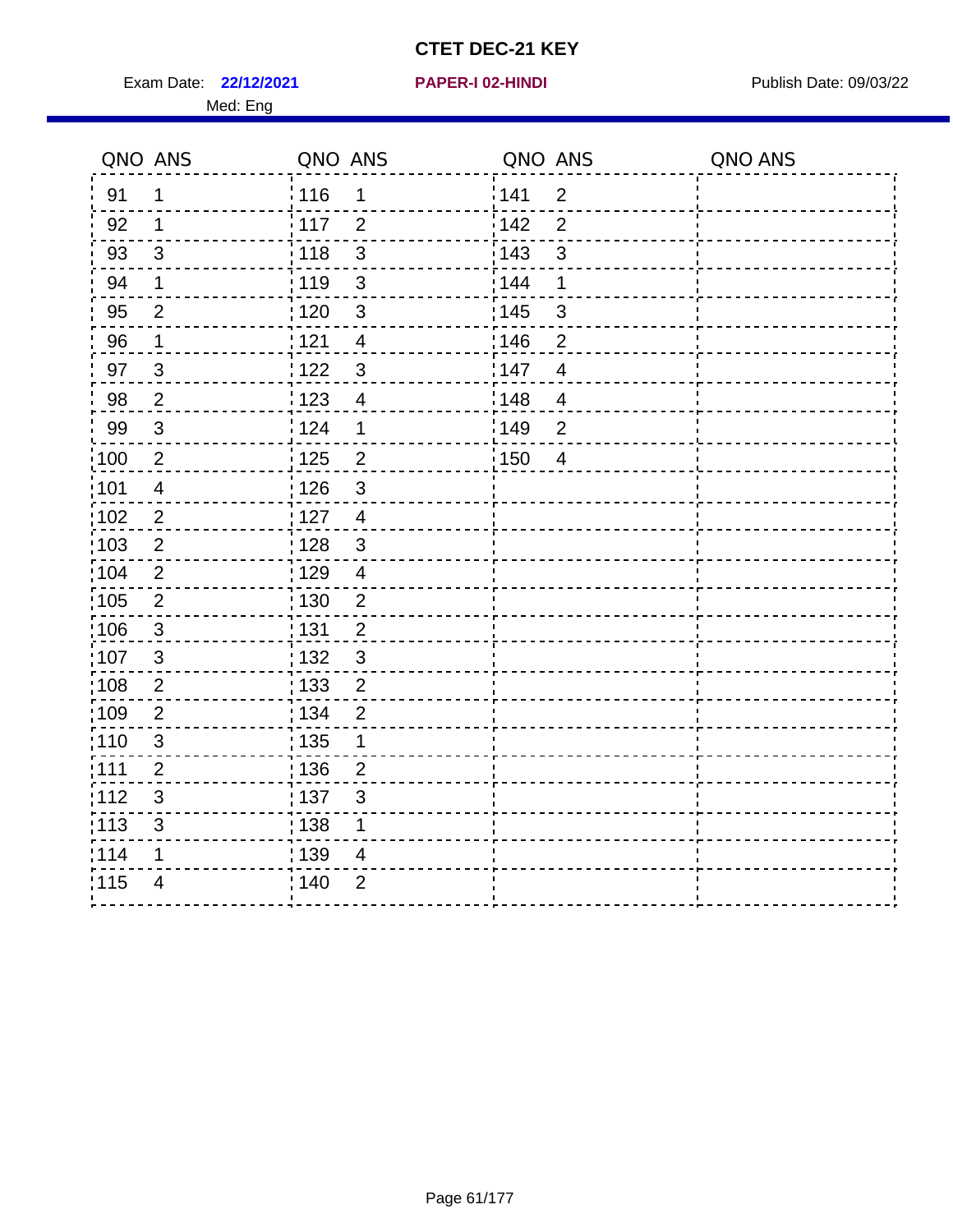Med: Eng

#### **22/12/2021 PAPER-I 03-ASSAMESE** Exam Date: Publish Date: 09/03/22

|                   | QNO ANS        | QNO ANS           |                | QNO ANS |                | QNO ANS |
|-------------------|----------------|-------------------|----------------|---------|----------------|---------|
| 91                | $\mathbf{3}$   | 116               | $\overline{4}$ | 141     | $\mathbf{3}$   |         |
| 92                | $\overline{2}$ | $\frac{1}{117}$   | $\overline{2}$ | 142     | $\overline{4}$ |         |
| 93                | $\mathbf 1$    | 118               | $\mathsf 3$    | 143     | $\mathfrak{S}$ |         |
| 94                | $\overline{2}$ | : 119             | $\mathfrak{S}$ | 144     | $\overline{2}$ |         |
| 95                | $\mathbf 1$    | : 120             | 1              | : 145   | $\sqrt{3}$     |         |
| 96                | 4              | 121               | $\overline{4}$ | 146     | $\overline{2}$ |         |
| 97                | $\mathbf{3}$   | 122               | $\mathbf{3}$   | 147     | 1              |         |
| 98                | $\mathbf 1$    | 123               | $\overline{4}$ | 148     | 1              |         |
| 99                | $\overline{2}$ | 124               | $\mathbf 2$    | 149     | $\overline{2}$ |         |
| 100               | $\overline{2}$ | 125               | $\mathbf 1$    | : 150   | 1              |         |
| 101               | $\mathbf 1$    | 126               | 1              |         |                |         |
| 102               | $\overline{2}$ | :127              | $\mathbf 1$    |         |                |         |
| 103               | 2              | : 128             | $\mathbf{3}$   |         |                |         |
| 104               | $\mathbf{3}$   | : 129             | $\mathbf{3}$   |         |                |         |
| $\frac{1}{1}$ 105 | $\overline{2}$ | $\frac{1}{1}$ 130 | $\mathbf 2$    |         |                |         |
| 106               | $\overline{2}$ | : 131             | $\mathbf 1$    |         |                |         |
| :107              | $\overline{2}$ | : 132             | $\mathbf{3}$   |         |                |         |
| 108               | $\mathbf{3}$   | 133               | $\overline{2}$ |         |                |         |
| :109              | $\sqrt{3}$     | : 134             | $\sqrt{3}$     |         |                |         |
| : 110             | 1              | : 135             | $\overline{2}$ |         |                |         |
| : 111             | $\overline{2}$ | : 136             | $\overline{2}$ |         |                |         |
| 112               | 1              | : 137             | $\sqrt{3}$     |         |                |         |
| : 113             | $\mathfrak{S}$ | : 138             | $\mathbf 2$    |         |                |         |
| 114               | 3              | : 139             | 1              |         |                |         |
| 115               | 3              | : 140             | $\mathfrak{S}$ |         |                |         |
|                   |                |                   |                |         |                |         |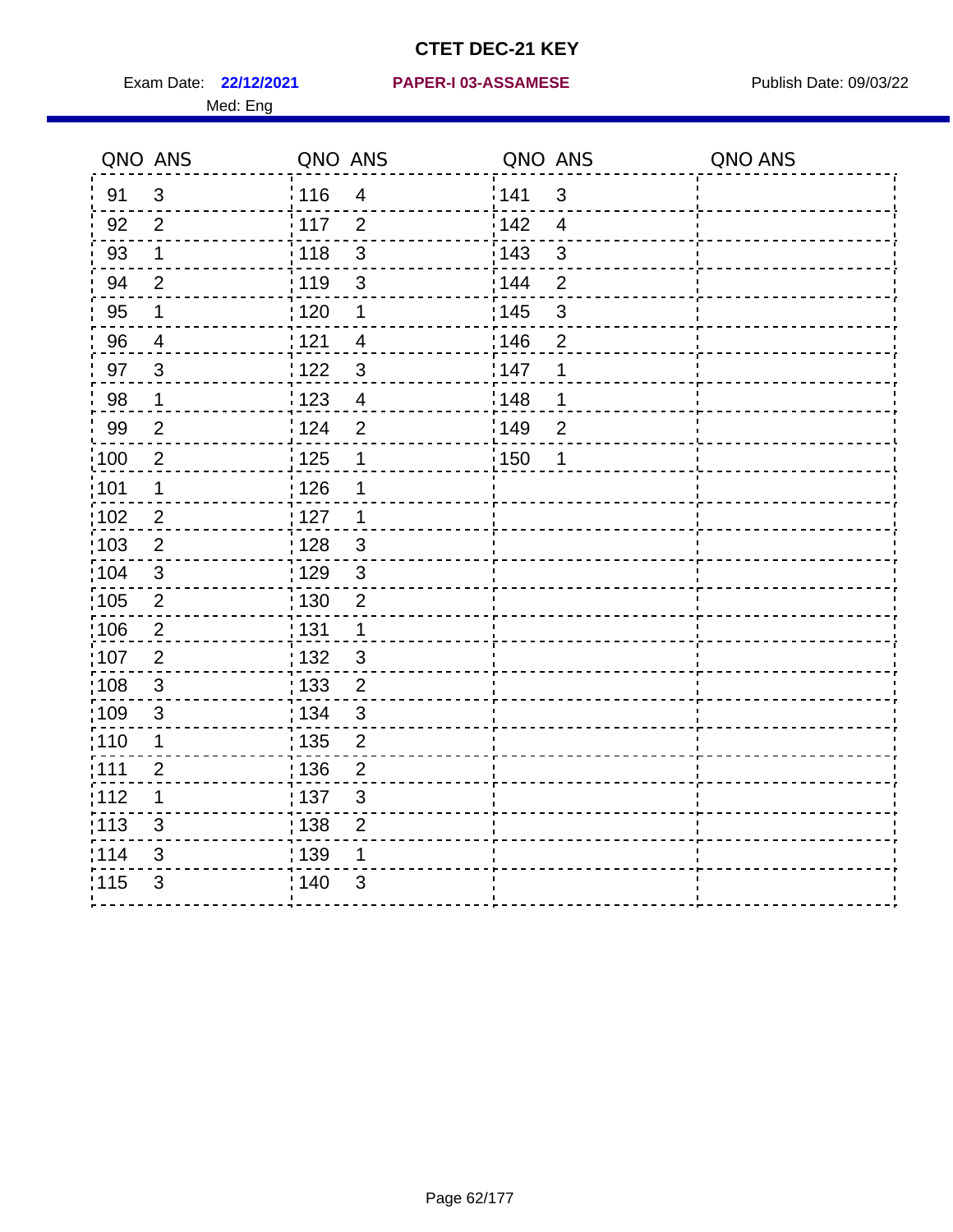Exam Date: 22/12/2021 PAPER-I 04-BENGALI PREREMENT Publish Date: 09/03/22

#### **22/12/2021 PAPER-I 04-BENGALI**

|                   | QNO ANS        | QNO ANS |                         | QNO ANS          |                | QNO ANS |
|-------------------|----------------|---------|-------------------------|------------------|----------------|---------|
| 91                | $\overline{2}$ | 116     | $\overline{4}$          | <sup>'</sup> 141 | 3              |         |
| 92                | $\overline{4}$ | $-117$  | $\overline{2}$          | 142              | $\overline{4}$ |         |
| 93                | 3              | 118     | $\mathbf{3}$            | 143              | $\mathbf{3}$   |         |
| 94                | $\mathbf 1$    | 119     | $\mathfrak{S}$          | 144              | $\mathbf 2$    |         |
| 95                | $\overline{2}$ | : 120   | 1                       | : 145            | $\mathfrak{S}$ |         |
| 96                | $\mathbf{3}$   | 121     | $\mathfrak{S}$          | 146              | $\overline{2}$ |         |
| 97                | $\overline{2}$ | 1122    | 1                       | 147              | 1              |         |
| 98                | $\mathbf 1$    | : 123   | $\mathbf 1$             | :148             | 1              |         |
| 99                | $\mathfrak{B}$ | i 124   | $\overline{4}$          | ¦149             | $\overline{2}$ |         |
| :100              | $\overline{2}$ | : 125   | $\overline{2}$          | :150             | 1              |         |
| :101              | 1              | 126     | $\mathbf 1$             |                  |                |         |
| 102               | 4              | 127     | $\mathbf{3}$            |                  |                |         |
| :103              | $\mathfrak{S}$ | 128     | $\overline{c}$          |                  |                |         |
| 104               | $\overline{2}$ | : 129   | $\overline{\mathbf{4}}$ |                  |                |         |
| 105               | 1              | : 130   | 3                       |                  |                |         |
| 106               | $\overline{2}$ | : 131   | 1                       |                  |                |         |
| 107               | $\overline{2}$ | : 132   | $\mathbf{3}$            |                  |                |         |
| :108              | $\mathsf 3$    | 133     | $\overline{2}$          |                  |                |         |
| 109               | $\mathfrak{B}$ | : 134   | $\overline{2}$          |                  |                |         |
| 110               | 1              | : 135   | 3                       |                  |                |         |
| :111              | $\overline{2}$ | : 136   | $\overline{2}$          |                  |                |         |
| 112               | 1              | : 137   | $\mathsf 3$             |                  |                |         |
| $\frac{1}{1}$ 113 | $\mathsf 3$    | ; 138   | $\overline{2}$          |                  |                |         |
| 114               | 3              | : 139   | 1                       |                  |                |         |
| 115               | $\mathfrak{S}$ | 140     | 3                       |                  |                |         |
|                   |                |         |                         |                  |                |         |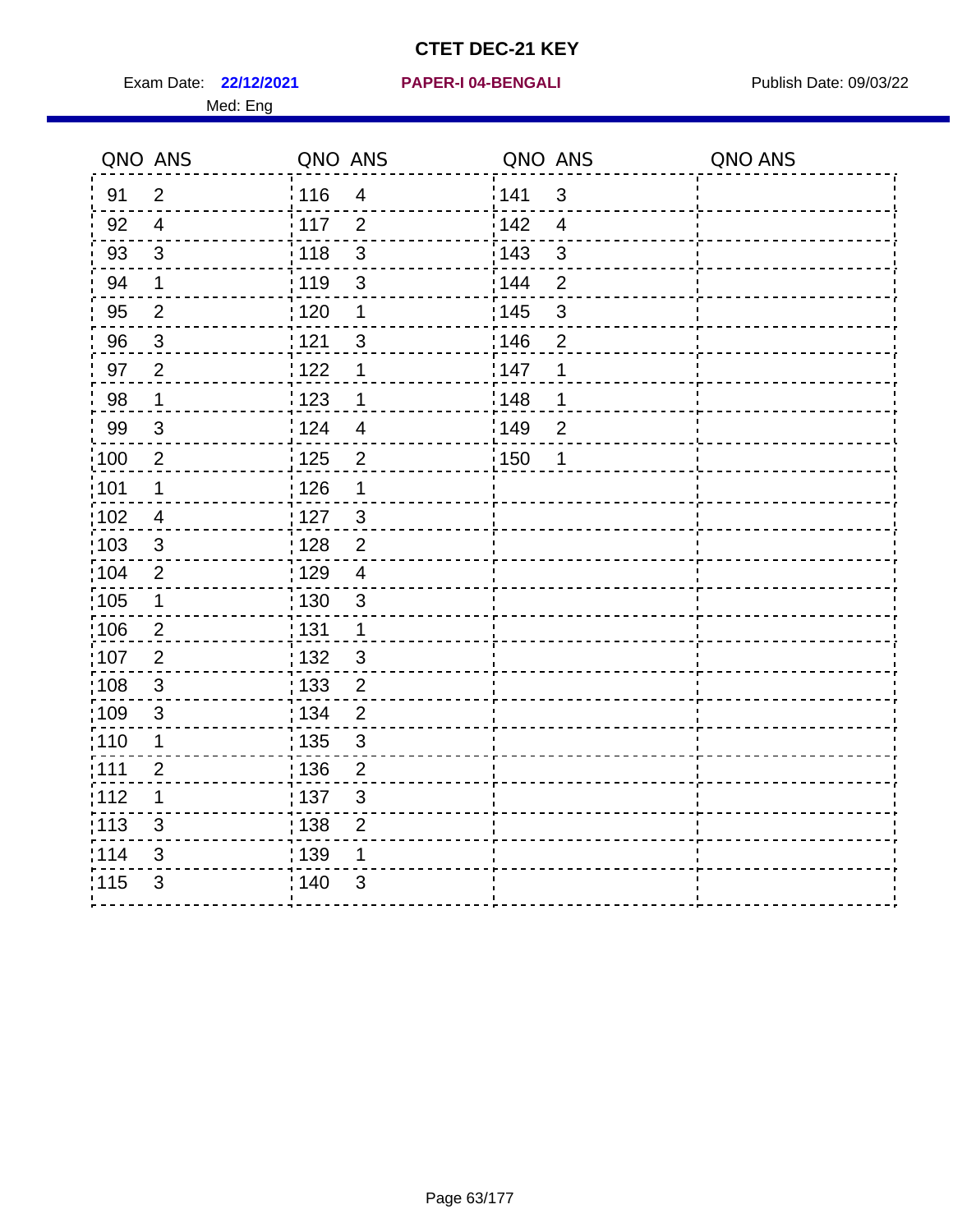Exam Date: 22/12/2021 PAPER-I 06-GUJARATI Publish Date: 09/03/22

#### **22/12/2021 PAPER-I 06-GUJARATI**

|      | QNO ANS                 | QNO ANS |                           | QNO ANS |                | QNO ANS |
|------|-------------------------|---------|---------------------------|---------|----------------|---------|
| 91   | $\mathbf 1$             | : 116   | $\overline{4}$            | 141     | $\mathfrak{S}$ |         |
| 92   | $\overline{\mathbf{3}}$ | 117     | $\overline{2}$            | 142     | $\overline{4}$ |         |
| 93   | $\overline{2}$          | 118     | $\mathbf{3}$              | 143     | 3              |         |
| 94   | $\mathfrak{3}$          | 119     | $\sqrt{3}$                | 144     | $\overline{2}$ |         |
| 95   | $\mathbf 1$             | : 120   | $\mathbf 1$               | : 145   | $\mathfrak{B}$ |         |
| 96   | $\mathbf{3}$            | 121     | $\overline{2}$            | :146    | $\overline{2}$ |         |
| 97   | $\overline{2}$          | 1122    | $\overline{4}$            | 147     | 1              |         |
| 98   | $\overline{4}$          | : 123   | $\mathbf{3}$              | 148     | 1              |         |
| 99   | 4                       | 124     | $\mathbf{3}$              | 149     | $\overline{2}$ |         |
| 100  | 4                       | : 125   | $\overline{4}$            | : 150   | 1              |         |
| 101  | $\overline{2}$          | : 126   | $\mathbf{3}$              |         |                |         |
| 102  | $\overline{4}$          | 127     | $\overline{2}$            |         |                |         |
| 103  | $\mathbf{1}$            | 128     | $\mathbf 2$               |         |                |         |
| 104  | 3                       | : 129   | $\overline{4}$            |         |                |         |
| 105  | 1                       | :130    | $\overline{2}$            |         |                |         |
| ;106 | $\overline{2}$          | : 131   | $\overline{2}$            |         |                |         |
| :107 | $\overline{2}$          | : 132   | 1                         |         |                |         |
| :108 | $\mathbf{3}$            | : 133   | $\mathbf{1}$              |         |                |         |
| :109 | $\mathfrak{3}$          | : 134   | $\mathbf 1$               |         |                |         |
| :110 | 1                       | 135     | 3                         |         |                |         |
| :111 | $\overline{2}$          | : 136   | $\overline{2}$            |         |                |         |
| 112  | 1                       | : 137   | $\ensuremath{\mathsf{3}}$ |         |                |         |
| :113 | $\mathfrak{S}$          | 138     | $\overline{c}$            |         |                |         |
| 114  | 3                       | : 139   | 1                         |         |                |         |
| 115  | 3                       | 140     | 3                         |         |                |         |
|      |                         |         |                           |         |                |         |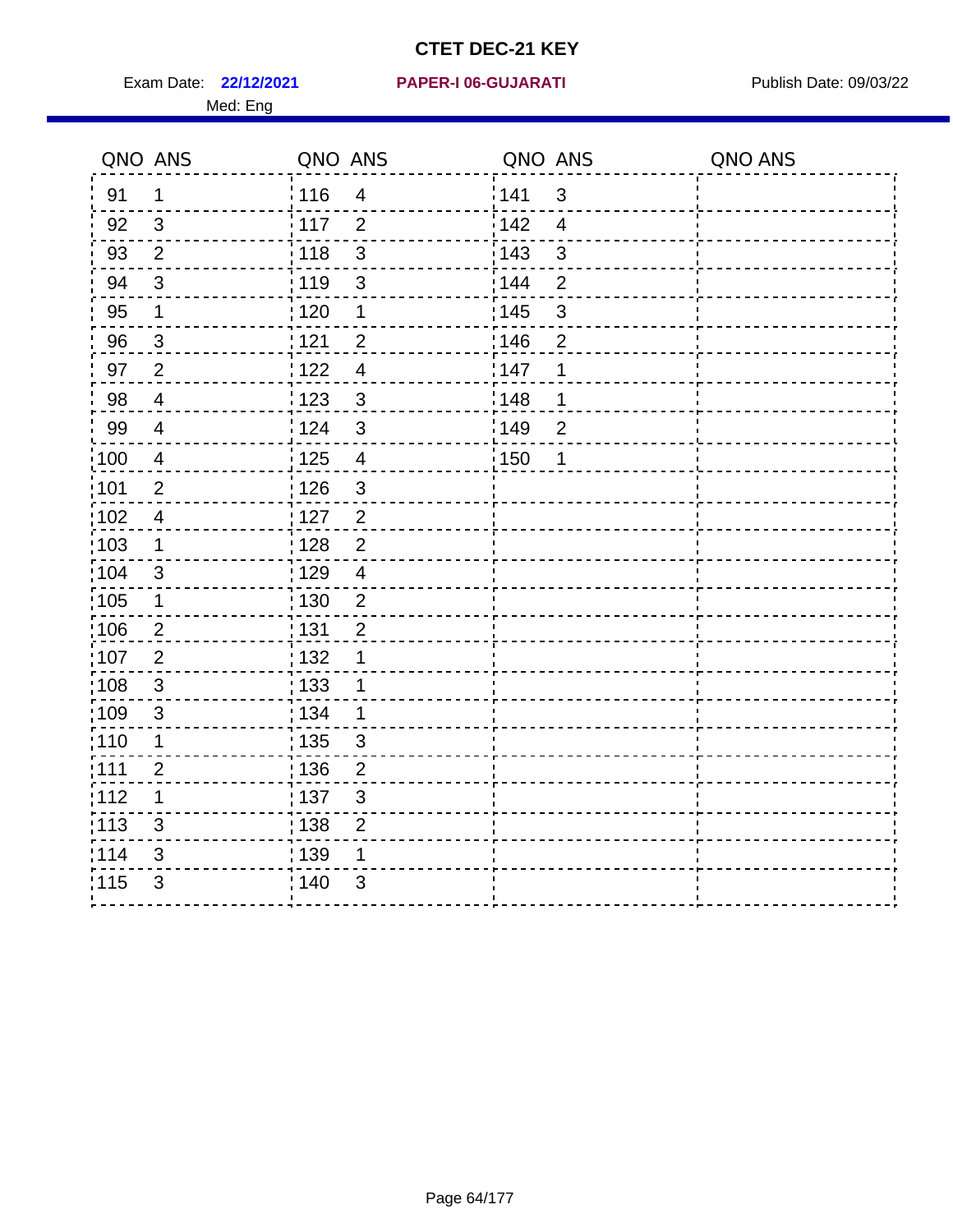Exam Date: 22/12/2021 PAPER-I 07-KANNADA Publish Date: 09/03/22 Med: Eng

#### **22/12/2021 PAPER-I 07-KANNADA**

| QNO ANS           |                         | QNO ANS |                | QNO ANS |                | QNO ANS |
|-------------------|-------------------------|---------|----------------|---------|----------------|---------|
| 91                | 3                       | 116     | $\overline{4}$ | 141     | $\mathfrak{S}$ |         |
| 92                | $\overline{4}$          | : 117   | $\overline{2}$ | 142     | $\overline{4}$ |         |
| 93                | $\overline{4}$          | : 118   | 3              | 143     | 3              |         |
| 94                | $\overline{2}$          | : 119   | 3              | 144     | $\overline{2}$ |         |
| 95                | $\sqrt{3}$              | : 120   | $\mathbf 1$    | : 145   | $\mathbf{3}$   |         |
| 96                | $\mathbf 1$             | 121     | $\mathbf{3}$   | 146     | $\overline{2}$ |         |
| 97                | $\overline{2}$          | 122     | $\overline{2}$ | 147     | 1              |         |
| 98                | $\mathbf{1}$            | 1123    | 1              | :148    | 1              |         |
| 99                | 3                       | 124     | $\overline{4}$ | 149     | $\overline{2}$ |         |
| $\frac{1}{1}$ 100 | $\overline{2}$          | : 125   | $\overline{2}$ | 150     | 1              |         |
| :101              | $\mathbf 1$             | 126     | $\mathbf 1$    |         |                |         |
| 102               | $\mathfrak{3}$          | :127    | $\mathbf{3}$   |         |                |         |
| 103               | $\mathbf 1$             | : 128   | $\overline{4}$ |         |                |         |
| 104               | $\overline{2}$          | : 129   | $\overline{2}$ |         |                |         |
| $\frac{1}{1}$ 105 | $\overline{\mathbf{4}}$ | : 130   | $\overline{4}$ |         |                |         |
| 106               | $\sqrt{2}$              | : 131   | $\mathbf{1}$   |         |                |         |
| 107               | $\overline{2}$          | : 132   | $\mathbf{3}$   |         |                |         |
| $\frac{1}{1}$ 108 | $\mathbf{3}$            | : 133   | $\overline{2}$ |         |                |         |
| :109              | $\mathfrak{S}$          | : 134   | 1              |         |                |         |
| 110               | 1                       | : 135   | $\overline{4}$ |         |                |         |
| :111              | $\overline{2}$          | : 136   | $\overline{2}$ |         |                |         |
| 112               | 1                       | : 137   | $\mathfrak{S}$ |         |                |         |
| : 113             | $\mathfrak{S}$          | 138     | $\overline{2}$ |         |                |         |
| 114               | 3                       | 139     | 1              |         |                |         |
| 115               | 3                       | 140     | 3              |         |                |         |
|                   |                         |         |                |         |                |         |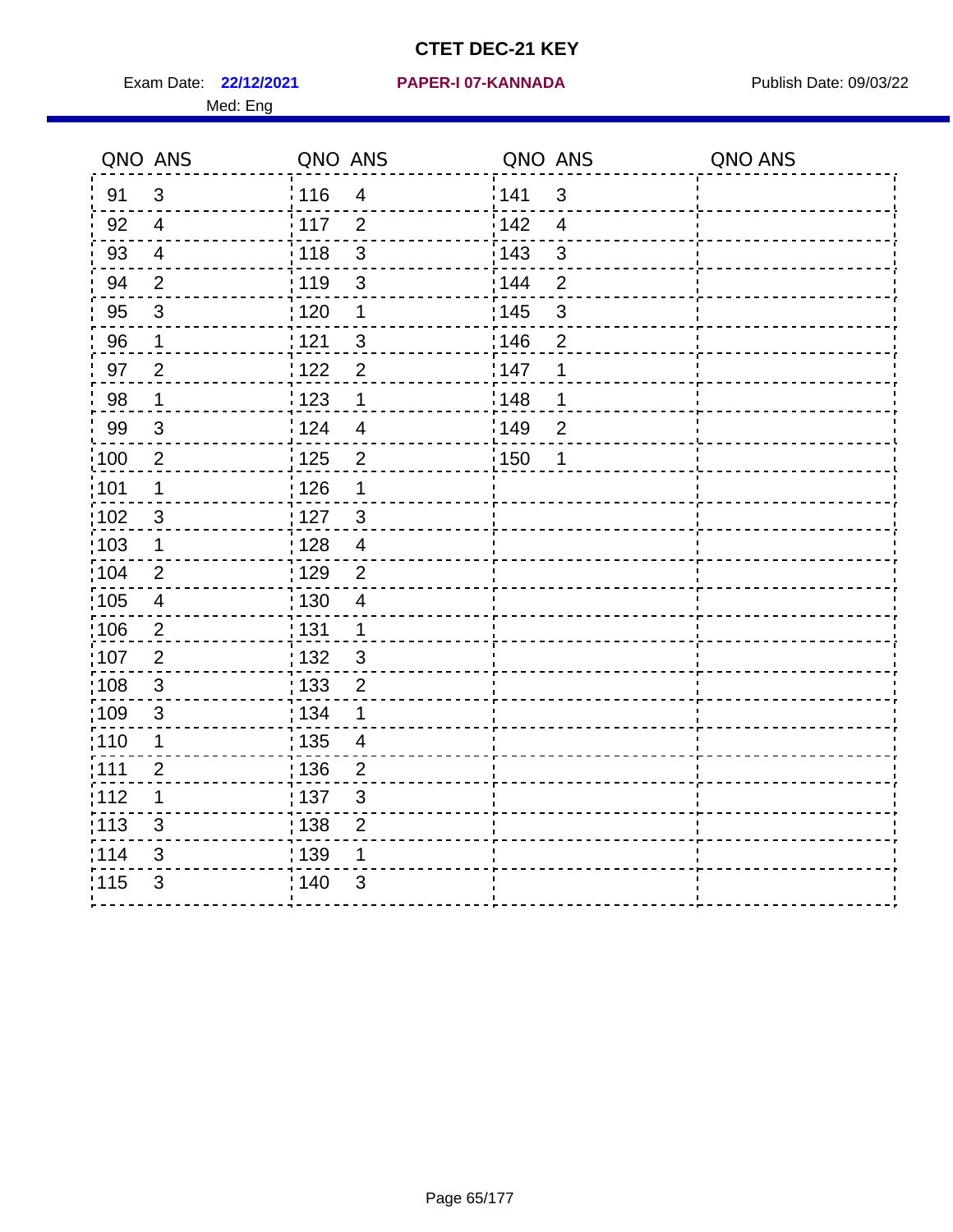Med: Eng

#### **22/12/2021 PAPER-I 09-MALAYALAM** Exam Date: Publish Date: 09/03/22

Tī

| QNO ANS |                           | QNO ANS                             | QNO ANS                          | QNO ANS |
|---------|---------------------------|-------------------------------------|----------------------------------|---------|
| 91      | 4                         | 116<br>$\overline{\mathbf{4}}$      | 1141<br>$\mathbf{3}$             |         |
| 92      | $\overline{2}$            | 117<br>$\overline{2}$               | 142<br>$\overline{4}$            |         |
| 93      | $\overline{\mathbf{4}}$   | 3<br>118                            | 143<br>$\ensuremath{\mathsf{3}}$ |         |
| 94      | $\overline{2}$            | 119<br>3                            | : 144<br>$\overline{2}$          |         |
| 95      | $\overline{2}$            | 120<br>1                            | : 145<br>$\mathfrak{S}$          |         |
| 96      | 1                         | 121<br>1                            | 146<br>$\overline{2}$            |         |
| 97      | $\mathfrak{S}$            | $\overline{2}$<br>122               | 147<br>1                         |         |
| 98      | $\mathbf{2}$              | $\mathfrak{S}$<br>123               | 148<br>1                         |         |
| 99      | 3                         | 124<br>$\overline{4}$               | 149<br>$\overline{2}$            |         |
| 100     | $\overline{\mathbf{4}}$   | 125<br>$\mathbf 1$                  | 150<br>$\mathbf 1$               |         |
| 101     | 4                         | 126<br>$\overline{\mathbf{c}}$      |                                  |         |
| 102     | $\mathbf{2}$              | $\overline{c}$<br>127               |                                  |         |
| 103     | 3                         | $\frac{1}{1}$ 128<br>$\overline{2}$ |                                  |         |
| 104     | $\overline{4}$            | : 129<br>3                          |                                  |         |
| 105     | 3                         | : 130<br>$\mathfrak{S}$             |                                  |         |
| 106     | $\overline{2}$            | : 131<br>$\mathsf 3$                |                                  |         |
| 107     | $\overline{2}$            | : 132<br>$\mathfrak{S}$             |                                  |         |
| 108     | 3                         | : 133<br>3                          |                                  |         |
| 109     | $\mathfrak{B}$            | : 134<br>$\overline{2}$             |                                  |         |
| 110     | 1                         | 135<br>$\overline{\mathbf{4}}$      |                                  |         |
| 111     | $\overline{2}$            | : 136<br>$\overline{c}$             |                                  |         |
| 112     | 1                         | 137<br>$\mathfrak{B}$               |                                  |         |
| 113     | 3                         | : 138<br>$\overline{2}$             |                                  |         |
| 114     | $\ensuremath{\mathsf{3}}$ | 139<br>1                            |                                  |         |
| 115     | 3                         | 3<br>140                            |                                  |         |
|         |                           |                                     |                                  |         |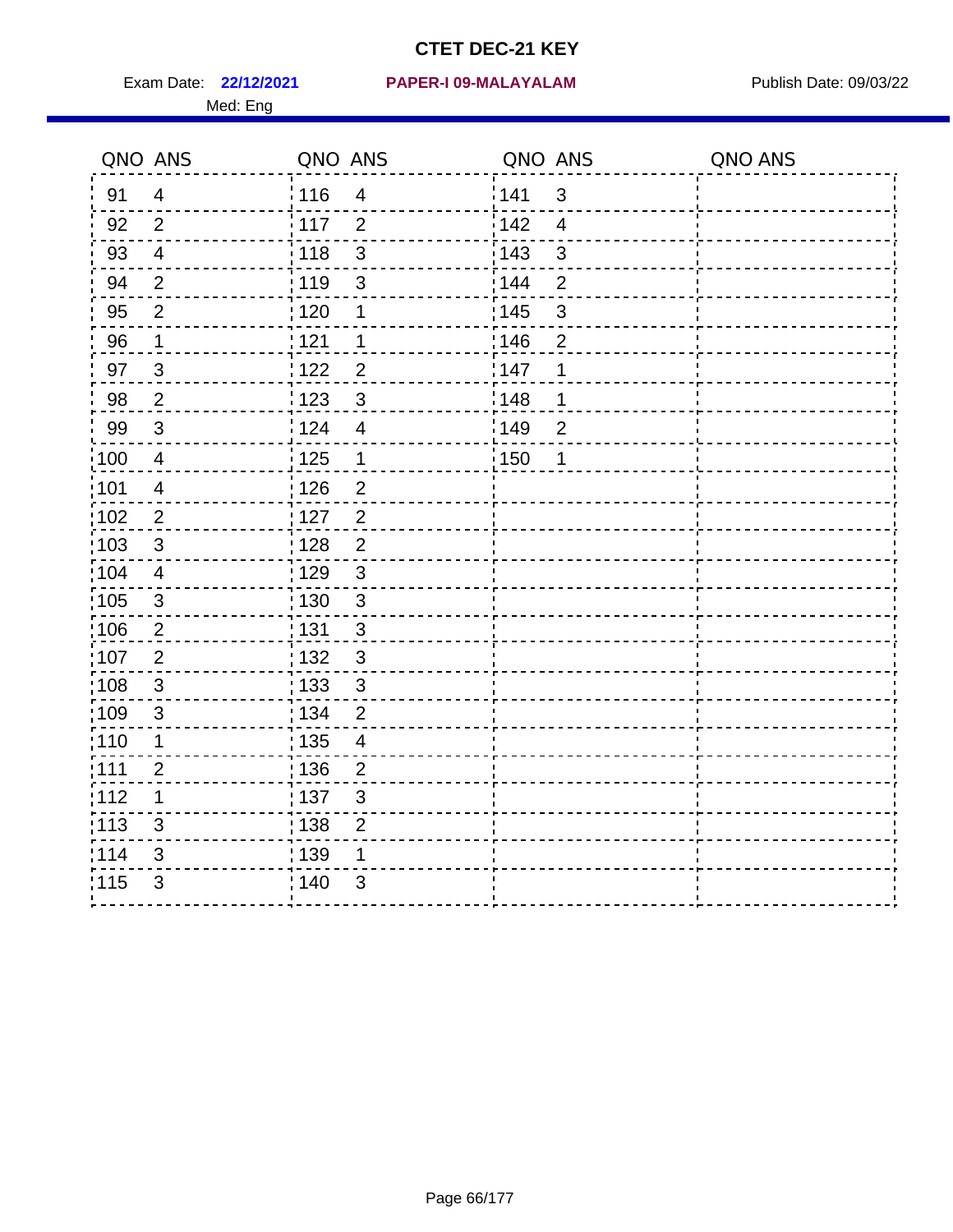Exam Date: 22/12/2021 PAPER-I 11-MARATHI PUBlish Date: 09/03/22 Med: Eng

#### **22/12/2021 PAPER-I 11-MARATHI**

|                   | QNO ANS        | QNO ANS |                           | QNO ANS           |                | QNO ANS |
|-------------------|----------------|---------|---------------------------|-------------------|----------------|---------|
| 91                | $\overline{4}$ | 116     | $\overline{4}$            | 141               | $\mathbf{3}$   |         |
| 92                | $\mathbf{1}$   | 117     | 2                         | 142               | $\overline{4}$ |         |
| 93                | $\overline{2}$ | 118     | $\mathsf 3$               | 143               | $\mathbf{3}$   |         |
| 94                | $\sqrt{3}$     | : 119   | 3                         | 144               | $\overline{2}$ |         |
| 95                | $\mathfrak{S}$ | : 120   | 1                         | : 145             | $\mathsf 3$    |         |
| 96                | 3              | 121     | $\overline{4}$            | 146               | $\overline{2}$ |         |
| 97                | $\mathbf 1$    | 122     | $\mathfrak{S}$            | 147               | 1              |         |
| 98                | $\overline{2}$ | 123     | $\mathbf 1$               | 148               | 1              |         |
| 99                | $\mathbf 1$    | 124     | $\mathfrak{3}$            | :149              | $\overline{2}$ |         |
| 100               | $\mathbf{3}$   | 125     | $\overline{\mathbf{4}}$   | $\frac{1}{1}$ 150 | 1              |         |
| 101               | 1              | 126     | $\overline{2}$            |                   |                |         |
| 102               | 2              | 127     | $\mathbf{1}$              |                   |                |         |
| 103               | 4              | : 128   | $\mathbf{3}$              |                   |                |         |
| $\frac{1}{104}$   | 2              | 129     | $\mathbf{3}$              |                   |                |         |
| $\frac{1}{1}$ 105 | $\sqrt{3}$     | : 130   | $\mathsf 3$               |                   |                |         |
| 106               | 2              | : 131   | $\overline{2}$            |                   |                |         |
| 107               | $\overline{2}$ | : 132   | $\overline{2}$            |                   |                |         |
| $\frac{1}{1}$ 108 | $\sqrt{3}$     | : 133   | $\overline{2}$            |                   |                |         |
| :109              | $\sqrt{3}$     | : 134   | $\overline{2}$            |                   |                |         |
| : 110             | 1              | : 135   | 4                         |                   |                |         |
| : 111             | $\overline{2}$ | : 136   | $\overline{2}$            |                   |                |         |
| 112               | 1              | : 137   | $\ensuremath{\mathsf{3}}$ |                   |                |         |
| : 113             | 3              | : 138   | $\overline{2}$            |                   |                |         |
| 114               | 3              | : 139   | 1                         |                   |                |         |
| 115               | 3              | 140     | 3                         |                   |                |         |
|                   |                |         |                           |                   |                |         |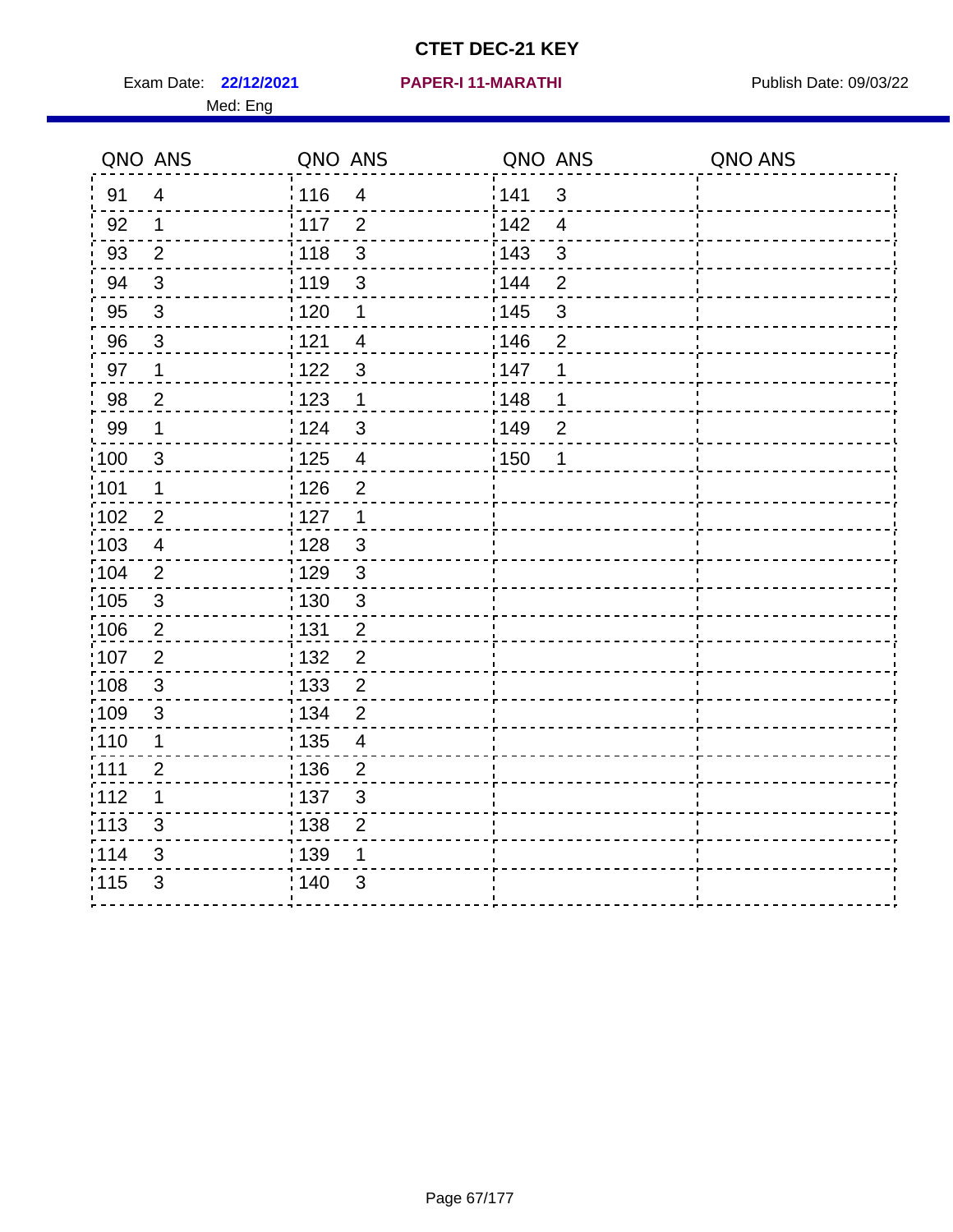Exam Date: 22/12/2021 **PAPER-I 14-ORIYA** Publish Date: 09/03/22 Med: Eng

#### **22/12/2021 PAPER-I 14-ORIYA**

| : 116<br>141<br>$\mathbf{3}$<br>91<br>$\mathfrak{S}$<br>$\overline{4}$<br>142<br>117<br>$\overline{4}$<br>92<br>$\overline{2}$<br>$\overline{2}$<br>3<br>$\overline{2}$<br>143<br>3<br>93<br>118<br>: 119<br>144<br>94<br>$\mathfrak{S}$<br>$\overline{2}$<br>$\mathfrak{S}$<br>: 145<br>$\overline{2}$<br>$\mathsf 3$<br>95<br>: 120<br>$\mathbf 1$<br>146<br>96<br>1121<br>$\mathbf{3}$<br>$\overline{2}$<br>$\overline{2}$ |  |
|-------------------------------------------------------------------------------------------------------------------------------------------------------------------------------------------------------------------------------------------------------------------------------------------------------------------------------------------------------------------------------------------------------------------------------|--|
|                                                                                                                                                                                                                                                                                                                                                                                                                               |  |
|                                                                                                                                                                                                                                                                                                                                                                                                                               |  |
|                                                                                                                                                                                                                                                                                                                                                                                                                               |  |
|                                                                                                                                                                                                                                                                                                                                                                                                                               |  |
|                                                                                                                                                                                                                                                                                                                                                                                                                               |  |
|                                                                                                                                                                                                                                                                                                                                                                                                                               |  |
| 1122<br>$\mathfrak{S}$<br>147<br>1<br>97<br>$\mathbf 1$                                                                                                                                                                                                                                                                                                                                                                       |  |
| 98<br>1123<br>148<br>$\overline{4}$<br>1<br>$\overline{4}$                                                                                                                                                                                                                                                                                                                                                                    |  |
| 99<br>124<br>$\overline{2}$<br>149<br>3<br>$\overline{2}$                                                                                                                                                                                                                                                                                                                                                                     |  |
| $\frac{1}{2}100$<br>$\overline{2}$<br>$\frac{1}{1}$ 125<br>$\mathbf 1$<br>150<br>$\mathbf 1$                                                                                                                                                                                                                                                                                                                                  |  |
| 101<br>: 126<br>$\mathfrak{S}$<br>$\mathfrak{S}$                                                                                                                                                                                                                                                                                                                                                                              |  |
| $\overline{2}$<br>$\frac{1}{1}$ 102<br>: 127<br>$\overline{4}$                                                                                                                                                                                                                                                                                                                                                                |  |
| 103<br>: 128<br>$\mathbf{3}$<br>$\overline{4}$                                                                                                                                                                                                                                                                                                                                                                                |  |
| :104<br>: 129<br>$\overline{2}$<br>$\mathbf 1$                                                                                                                                                                                                                                                                                                                                                                                |  |
| 105<br>: 130<br>$\overline{2}$<br>$\mathbf{3}$                                                                                                                                                                                                                                                                                                                                                                                |  |
| : 131<br>106<br>$\overline{c}$<br>$\overline{4}$                                                                                                                                                                                                                                                                                                                                                                              |  |
| 107<br>$\overline{2}$<br>132<br>$\overline{2}$                                                                                                                                                                                                                                                                                                                                                                                |  |
| :108<br>: 133<br>3<br>$\overline{4}$                                                                                                                                                                                                                                                                                                                                                                                          |  |
| :109<br>3<br>: 134<br>$\overline{4}$                                                                                                                                                                                                                                                                                                                                                                                          |  |
| 110<br>$\frac{1}{1}$ 135<br>$\overline{2}$<br>$\mathbf 1$                                                                                                                                                                                                                                                                                                                                                                     |  |
| :111<br>: 136<br>$\overline{2}$<br>2                                                                                                                                                                                                                                                                                                                                                                                          |  |
| :112<br>$\mathbf 1$<br>: 137<br>3                                                                                                                                                                                                                                                                                                                                                                                             |  |
| :113<br>: 138<br>3<br>$\overline{2}$                                                                                                                                                                                                                                                                                                                                                                                          |  |
| 114<br>139<br>3<br>1                                                                                                                                                                                                                                                                                                                                                                                                          |  |
| 115<br>3<br>: 140<br>3                                                                                                                                                                                                                                                                                                                                                                                                        |  |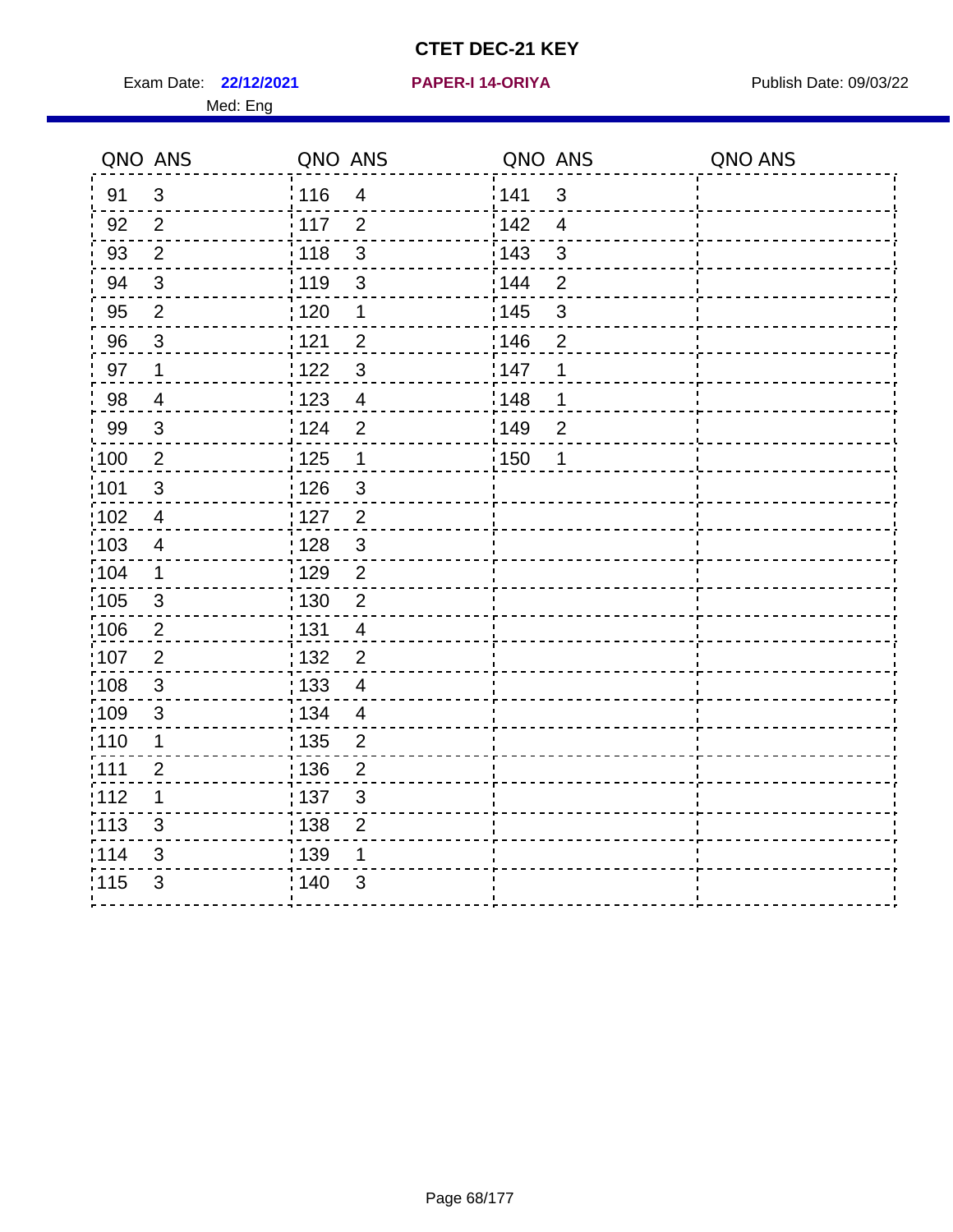Exam Date: 22/12/2021 PAPER-I 15-PUNJABI PUBLISH Date: 09/03/22 Med: Eng

#### **22/12/2021 PAPER-I 15-PUNJABI**

| QNO ANS           |                           | QNO ANS           |                          | QNO ANS           |                | QNO ANS |
|-------------------|---------------------------|-------------------|--------------------------|-------------------|----------------|---------|
| 91                | $\overline{2}$            | : 116             | $\overline{\mathbf{4}}$  | 141               | $\mathfrak{S}$ |         |
| 92                | $\overline{4}$            | $\frac{1}{2}$ 117 | $\overline{2}$           | 142               | $\overline{4}$ |         |
| 93                | $\mathfrak{S}$            | 118               | $\mathsf 3$              | 143               | $\mathfrak{S}$ |         |
| 94                | $\overline{2}$            | : 119             | $\mathfrak{S}$           | 144               | $\overline{2}$ |         |
| 95                | $\sqrt{3}$                | :120              | 1                        | $\frac{1}{1}$ 145 | $\sqrt{3}$     |         |
| 96                | $\mathbf{1}$              | 121               | $\overline{2}$           | 146               | $\overline{2}$ |         |
| 97                | $\mathbf{3}$              | 122               | 1                        | 147               | 1              |         |
| 98                | $\overline{4}$            | 123               | 1                        | 148               | 1              |         |
| 99                | $\mathbf{3}$              | 124               | 3                        | <sup>'</sup> 149  | $\overline{2}$ |         |
| $\frac{1}{1}$ 100 | $\mathbf{3}$              | $\frac{1}{1}$ 125 | $\overline{\mathbf{4}}$  | : 150             | $\mathbf 1$    |         |
| :101              | $\overline{2}$            | 126               | $\overline{2}$           |                   |                |         |
| 102               | $\mathbf 3$               | : 127             | $\mathfrak{3}$           |                   |                |         |
| 103               | 1                         | : 128             | 1                        |                   |                |         |
| :104              | $\overline{2}$            | : 129             | $\mathbf{3}$             |                   |                |         |
| $\frac{1}{1}$ 105 | $\mathbf 1$               | : 130             | $\mathbf{3}$             |                   |                |         |
| 106               | $\overline{2}$            | : 131             | 1                        |                   |                |         |
| 107               | $\overline{2}$            | : 132             | 1                        |                   |                |         |
| :108              | 3                         | 133               | $\overline{\mathcal{A}}$ |                   |                |         |
| 109               | 3                         | : 134             | $\mathfrak{S}$           |                   |                |         |
| :110              | $\mathbf 1$               | : 135             | $\overline{2}$           |                   |                |         |
| :111              | $\overline{2}$            | : 136             | $\overline{2}$           |                   |                |         |
| 112               | $\mathbf 1$               | :137              | $\mathfrak{3}$           |                   |                |         |
| :113              | 3                         | : 138             | $\overline{2}$           |                   |                |         |
| 114               | $\ensuremath{\mathsf{3}}$ | : 139             | 1                        |                   |                |         |
| 115               | 3                         | ; 140             | 3                        |                   |                |         |
|                   |                           |                   |                          |                   |                |         |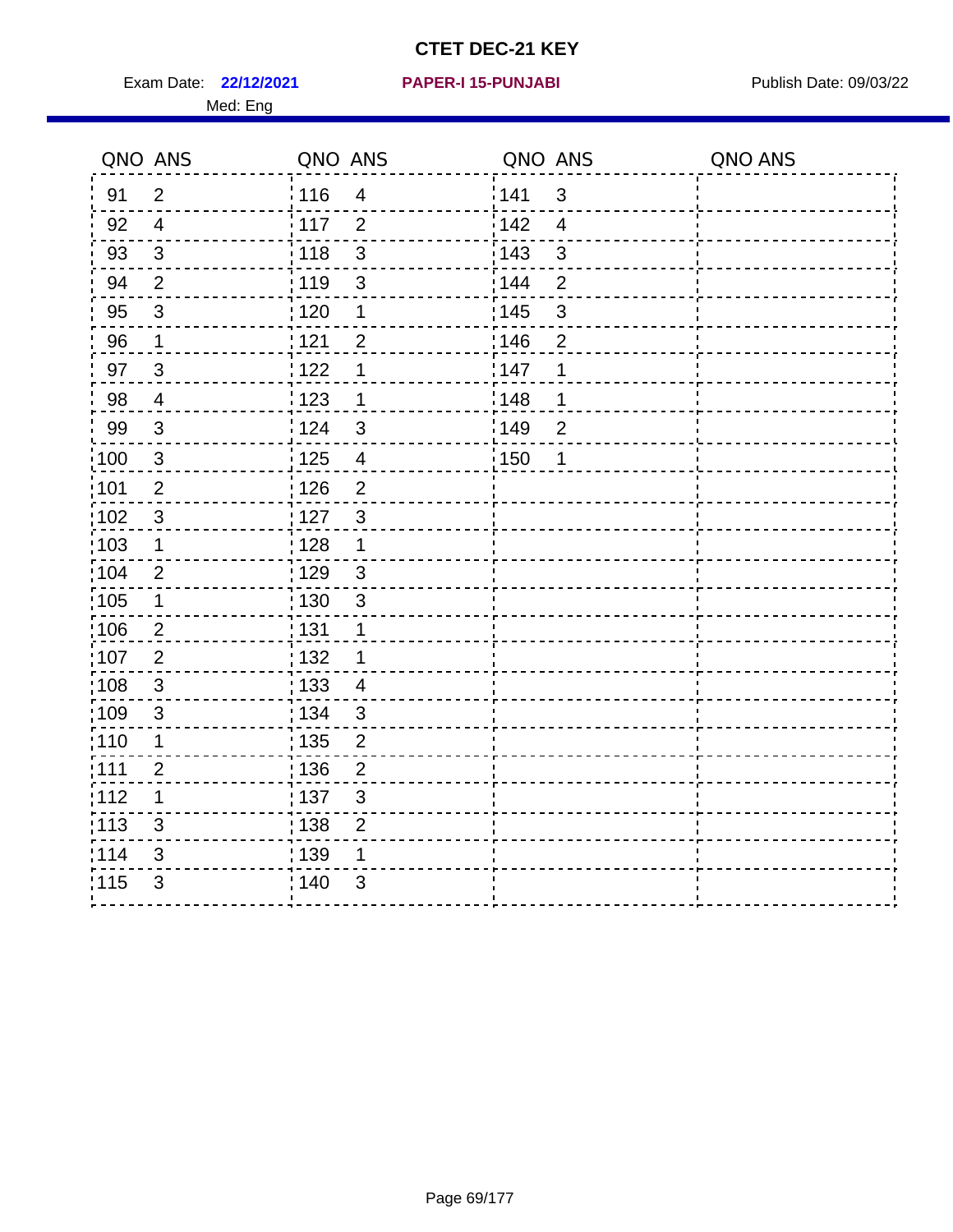Exam Date: 22/12/2021 PAPER-I 16-SANSKRIT Publish Date: 09/03/22 Med: Eng

#### **22/12/2021 PAPER-I 16-SANSKRIT**

| QNO ANS           |                           | QNO ANS           |                          | QNO ANS |                | QNO ANS |
|-------------------|---------------------------|-------------------|--------------------------|---------|----------------|---------|
| 91                | $\mathbf 1$               | : 116             | $\overline{\mathcal{A}}$ | 141     | 3              |         |
| 92                | $\overline{2}$            | $\frac{1}{117}$   | $\overline{2}$           | 142     | $\overline{4}$ |         |
| 93                | $\mathfrak{S}$            | 118               | $\mathsf 3$              | 143     | 3              |         |
| 94                | $\overline{4}$            | : 119             | 3                        | 144     | $\overline{2}$ |         |
| 95                | $\overline{4}$            | : 120             | 1                        | : 145   | $\mathbf{3}$   |         |
| 96                | $\overline{2}$            | 1121              | $\overline{2}$           | 146     | $\overline{2}$ |         |
| 97                | $\overline{4}$            | 122               | $\mathfrak{S}$           | 147     | 3              |         |
| 98                | $\mathbf{1}$              | 123               | $\mathbf{1}$             | 148     | 1              |         |
| 99                | $\sqrt{3}$                | 124               | $\mathbf{3}$             | 149     | $\overline{2}$ |         |
| 100               | $\overline{2}$            | 125               | $\overline{2}$           | : 150   | 1              |         |
| 101               | $\ensuremath{\mathsf{3}}$ | $\frac{1}{2}$ 126 | $\mathbf{3}$             |         |                |         |
| 102               | $\mathbf 1$               | :127              | $\mathbf{3}$             |         |                |         |
| 103               | 3                         | : 128             | 3                        |         |                |         |
| 104               | $\overline{2}$            | : 129             | $\mathfrak{3}$           |         |                |         |
| 105               | $\overline{4}$            | 130               | $\overline{2}$           |         |                |         |
| 106               | $\overline{2}$            | : 131             | $\overline{4}$           |         |                |         |
| :107              | $\overline{2}$            | : 132             | $\overline{4}$           |         |                |         |
| 108               | $\mathbf{3}$              | : 133             | $\overline{4}$           |         |                |         |
| :109              | $\sqrt{3}$                | : 134             | $\overline{2}$           |         |                |         |
| : 110             | 1                         | 135               | 3                        |         |                |         |
| :111              | $\overline{2}$            | : 136             | $\overline{2}$           |         |                |         |
| 112               | $\mathbf 1$               | : 137             | $\mathfrak{S}$           |         |                |         |
| $\frac{1}{1}$ 113 | 3                         | : 138             | $\overline{2}$           |         |                |         |
| 114               | 3                         | 139               | 1                        |         |                |         |
| 115               | 3                         | : 140             | $\mathfrak{S}$           |         |                |         |
|                   |                           |                   |                          |         |                |         |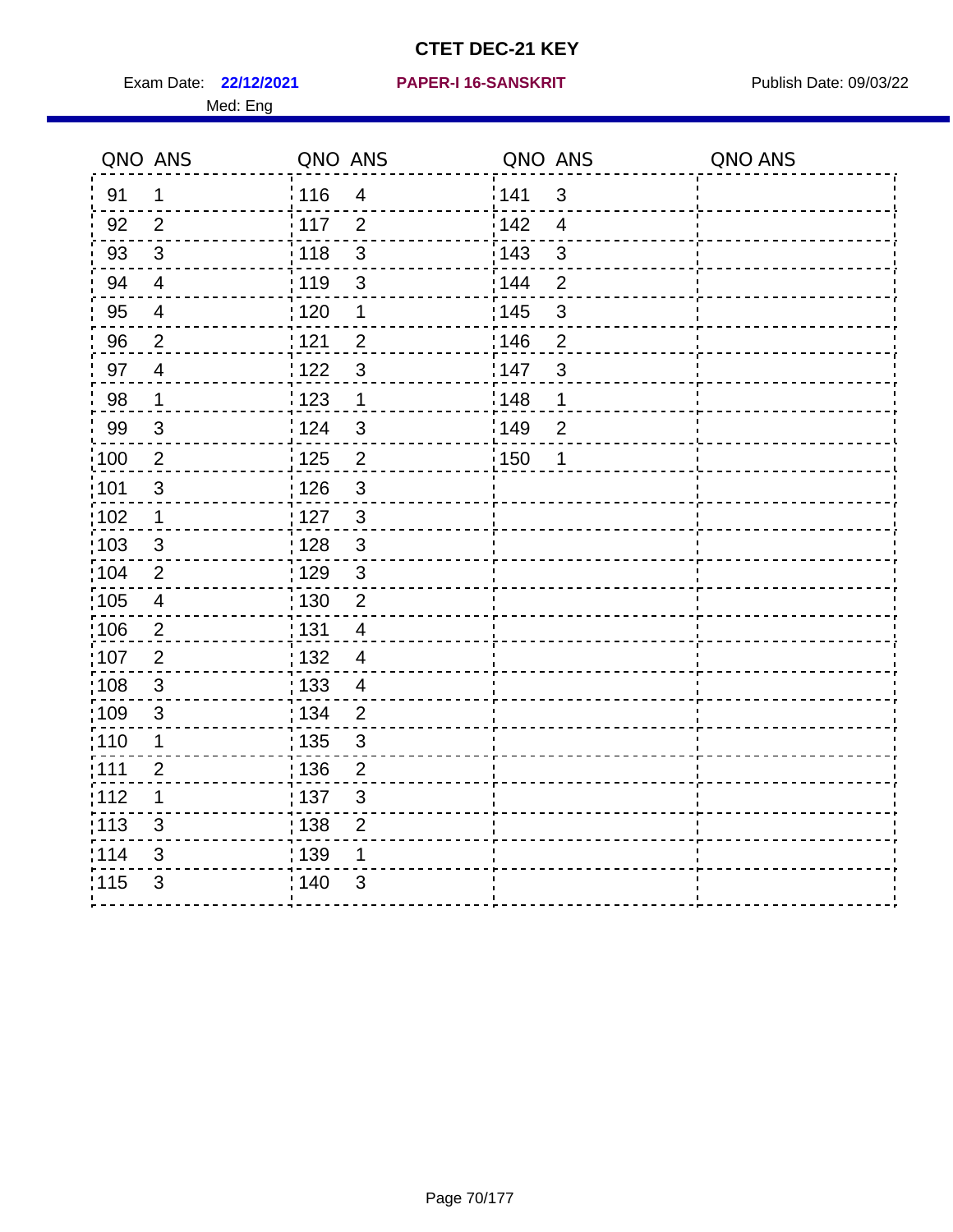Exam Date: 22/12/2021 **PAPER-I 17-TAMIL** Publish Date: 09/03/22 Med: Eng

|       | QNO ANS                 | QNO ANS |                           | QNO ANS |                | QNO ANS |
|-------|-------------------------|---------|---------------------------|---------|----------------|---------|
| 91    | $\overline{2}$          | 116     | $\overline{\mathbf{4}}$   | 141     | $\mathfrak{B}$ |         |
| 92    | 1                       | 117     | $\overline{2}$            | 142     | $\overline{4}$ |         |
| 93    | $\mathbf 1$             | 118     | $\mathbf{3}$              | 143     | $\mathbf{3}$   |         |
| 94    | $\overline{2}$          | : 119   | $\mathfrak{S}$            | 144     | $\overline{2}$ |         |
| 95    | $\overline{2}$          | :120    | 1                         | : 145   | $\mathfrak{S}$ |         |
| 96    | $\overline{4}$          | 121     | $\sqrt{3}$                | 146     | $\overline{2}$ |         |
| 97    | $\mathbf{3}$            | 122     | $\overline{4}$            | :147    | 1              |         |
| 98    | $\overline{4}$          | 123     | $\mathbf{3}$              | 148     | 1              |         |
| 99    | $\overline{4}$          | 124     | $\mathbf 1$               | 149     | $\overline{c}$ |         |
| :100  | $\mathbf{1}$            | 125     | $\overline{4}$            | 150     | 1              |         |
| :101  | $\overline{\mathbf{4}}$ | : 126   | $\ensuremath{\mathsf{3}}$ |         |                |         |
| 102   | $\mathfrak{3}$          | : 127   | 2                         |         |                |         |
| 103   | $\overline{2}$          | :128    | $\overline{2}$            |         |                |         |
| 104   | $\overline{4}$          | : 129   | $\overline{2}$            |         |                |         |
| 105   | $\sqrt{3}$              | 130     | $\mathbf 1$               |         |                |         |
| :106  | $\overline{2}$          | : 131   | $\overline{2}$            |         |                |         |
| ;107  | $\overline{2}$          | : 132   | $\overline{2}$            |         |                |         |
| 108   | $\sqrt{3}$              | : 133   | $\overline{4}$            |         |                |         |
| :109  | $\sqrt{3}$              | : 134   | $\mathbf{3}$              |         |                |         |
| :110  | 1                       | : 135   | 1                         |         |                |         |
| : 111 | $\overline{2}$          | : 136   | $\overline{2}$            |         |                |         |
| 112   | 1                       | : 137   | $\ensuremath{\mathsf{3}}$ |         |                |         |
| 113   | 3                       | : 138   | $\overline{2}$            |         |                |         |
| 114   | 3                       | : 139   | 1                         |         |                |         |
| 115   | 3                       | 140     | 3                         |         |                |         |
|       |                         |         |                           |         |                |         |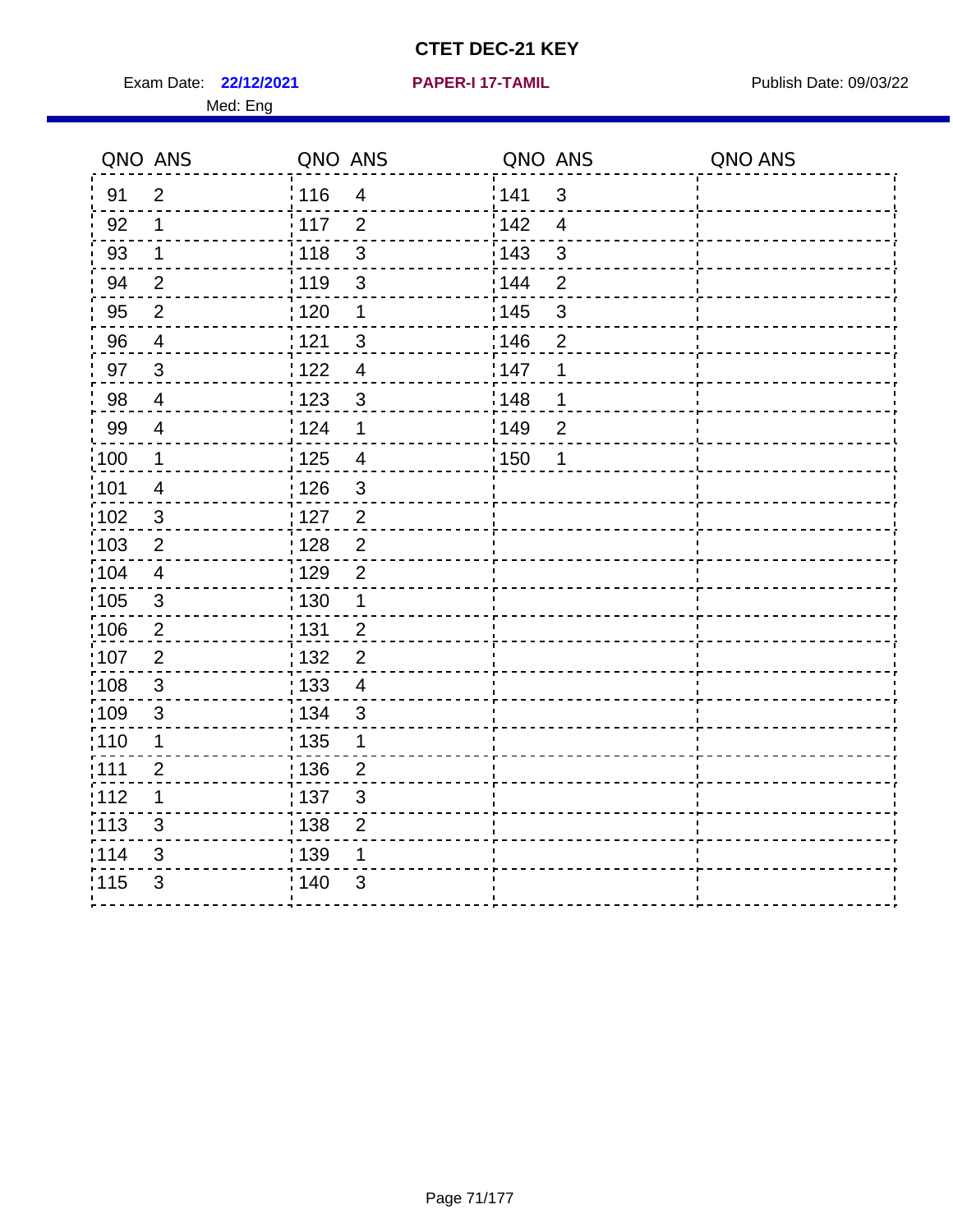**22/12/2021 PAPER-I 18-TELUGU** Exam Date: Publish Date: 09/03/22

| PAPER-I 18-TELUGU |  |
|-------------------|--|
|-------------------|--|

|                  | QNO ANS                   | QNO ANS                            | QNO ANS                 | QNO ANS |
|------------------|---------------------------|------------------------------------|-------------------------|---------|
| 91               | $\overline{2}$            | i 116<br>4                         | 141<br>$\mathfrak{B}$   |         |
| 92               | 3                         | i 117<br>$\overline{2}$            | 142<br>$\overline{4}$   |         |
| 93               | 4                         | $\frac{1}{2}$ 118<br>3             | 143<br>3                |         |
| 94               | $\overline{2}$            | : 119<br>$\sqrt{3}$                | : 144<br>$\overline{2}$ |         |
| 95               | $\overline{\mathcal{A}}$  | 120<br>1                           | 3<br>145                |         |
| 96               | $\overline{4}$            | 121<br>$\overline{\mathbf{4}}$     | 146<br>$\overline{c}$   |         |
| 97               | $\sqrt{3}$                | 1122<br>$\mathfrak{S}$             | 147<br>1                |         |
| 98               | $\mathbf{1}$              | 1123<br>$\mathbf 1$                | : 148<br>1              |         |
| 99               | $\overline{2}$            | 124<br>$\mathfrak{S}$              | 149<br>$\overline{2}$   |         |
| $\frac{1}{2}100$ | $\mathfrak{S}$            | : 125<br>$\overline{2}$            | 150<br>1                |         |
| :101             | $\overline{2}$            | $\mathfrak{S}$<br>: 126            |                         |         |
| 102              | $\overline{\mathcal{A}}$  | :127<br>$\overline{4}$             |                         |         |
| :103             | $\mathsf 3$               | $\overline{c}$<br>128              |                         |         |
| 104              | $\overline{4}$            | 129<br>$\mathbf 2$                 |                         |         |
| 105              | $\overline{2}$            | :130<br>$\mathbf{3}$               |                         |         |
| :106             | $\overline{2}$            | 131<br>$\overline{4}$              |                         |         |
| 107              | $\overline{2}$            | : 132<br>$\overline{4}$            |                         |         |
| :108             | $\ensuremath{\mathsf{3}}$ | : 133<br>$\overline{c}$            |                         |         |
| :109             | $\sqrt{3}$                | : 134<br>$\overline{2}$            |                         |         |
| :110             | 1                         | : 135<br>1                         |                         |         |
| :111             | $\overline{c}$            | : 136<br>$\overline{\mathbf{c}}$   |                         |         |
| $\frac{1}{112}$  | 1                         | : 137<br>$\ensuremath{\mathsf{3}}$ |                         |         |
| : 113            | 3                         | : 138<br>$\overline{2}$            |                         |         |
| 114              | 3                         | : 139                              |                         |         |
| 115              | $\mathfrak{S}$            | : 140<br>3                         |                         |         |
|                  |                           |                                    |                         |         |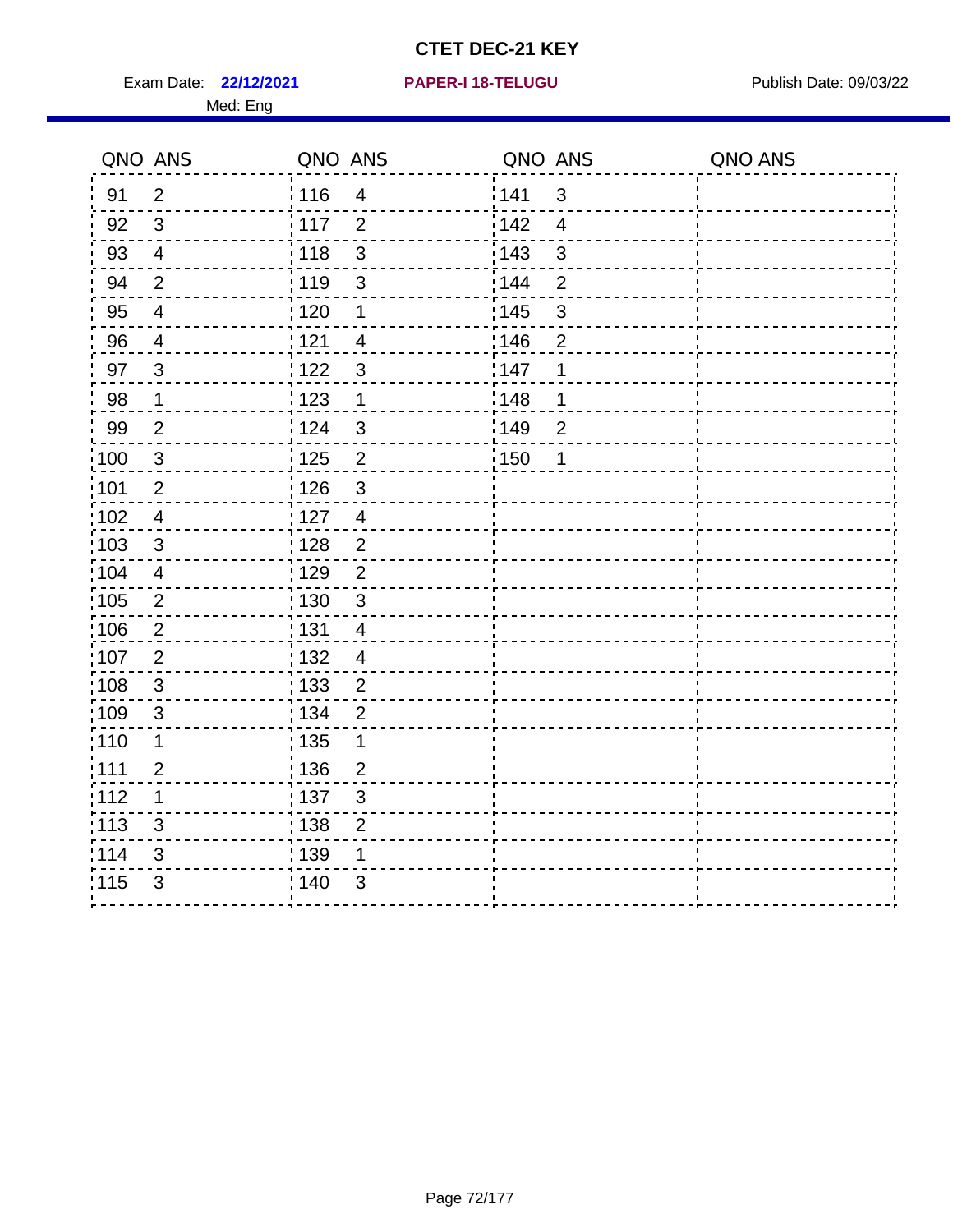Exam Date: 22/12/2021 **PAPER-I 20-URDU** PAPER 120-VIRDU Med: Eng

**22/12/2021 PAPER-I 20-URDU**

|                   | QNO ANS                 | QNO ANS           |                | QNO ANS |                | QNO ANS |
|-------------------|-------------------------|-------------------|----------------|---------|----------------|---------|
| 91                | 1                       | 116               | $\overline{4}$ | 141     | $\mathfrak{S}$ |         |
| 92                | $\overline{4}$          | 117               | 2              | 142     | $\overline{4}$ |         |
| 93                | $\overline{2}$          | : 118             | 3              | 143     | 3              |         |
| 94                | 1                       | : 119             | 3              | 144     | $\overline{2}$ |         |
| 95                | $\overline{2}$          | : 120             | 1              | : 145   | 3              |         |
| 96                | 1                       | : 121             | 1              | 146     | $\overline{2}$ |         |
| 97                | $\overline{2}$          | 122               | 3              | 147     | 1              |         |
| 98                | $\mathbf 1$             | 123               | 1              | 148     | 1              |         |
| 99                | 3                       | 124               | 1              | 149     | $\overline{2}$ |         |
| :100              | $\mathbf 1$             | $\frac{1}{1}$ 125 | $\overline{2}$ | 150     | 1              |         |
| 101               | $\mathbf 2$             | : 126             | $\mathfrak{S}$ |         |                |         |
| $\frac{1}{1}$ 102 | $\overline{\mathbf{4}}$ | : 127             | $\overline{1}$ |         |                |         |
| 103               | 3                       | 128               | $\overline{2}$ |         |                |         |
| 104               | $\overline{2}$          | : 129             | 1              |         |                |         |
| :105              | $\mathbf 1$             | : 130             | $\mathfrak{S}$ |         |                |         |
| $\frac{1}{1}$ 106 | $\overline{2}$          | : 131             | $\overline{2}$ |         |                |         |
| :107              | $\overline{2}$          | : 132             | $\overline{4}$ |         |                |         |
| 108               | $\mathbf{3}$            | : 133             | $\mathbf 1$    |         |                |         |
| :109              | $\sqrt{3}$              | : 134             | $\overline{2}$ |         |                |         |
| :110              | 1                       | : 135             | 3              |         |                |         |
| : 111             | $\overline{2}$          | : 136             | $\overline{2}$ |         |                |         |
| 112               | 1                       | : 137             | 3              |         |                |         |
| $\frac{1}{1}$ 113 | 3                       | : 138             | $\overline{2}$ |         |                |         |
| 114               | 3                       | 139               | 1              |         |                |         |
| 115               | 3                       | 140               | 3              |         |                |         |
|                   |                         |                   |                |         |                |         |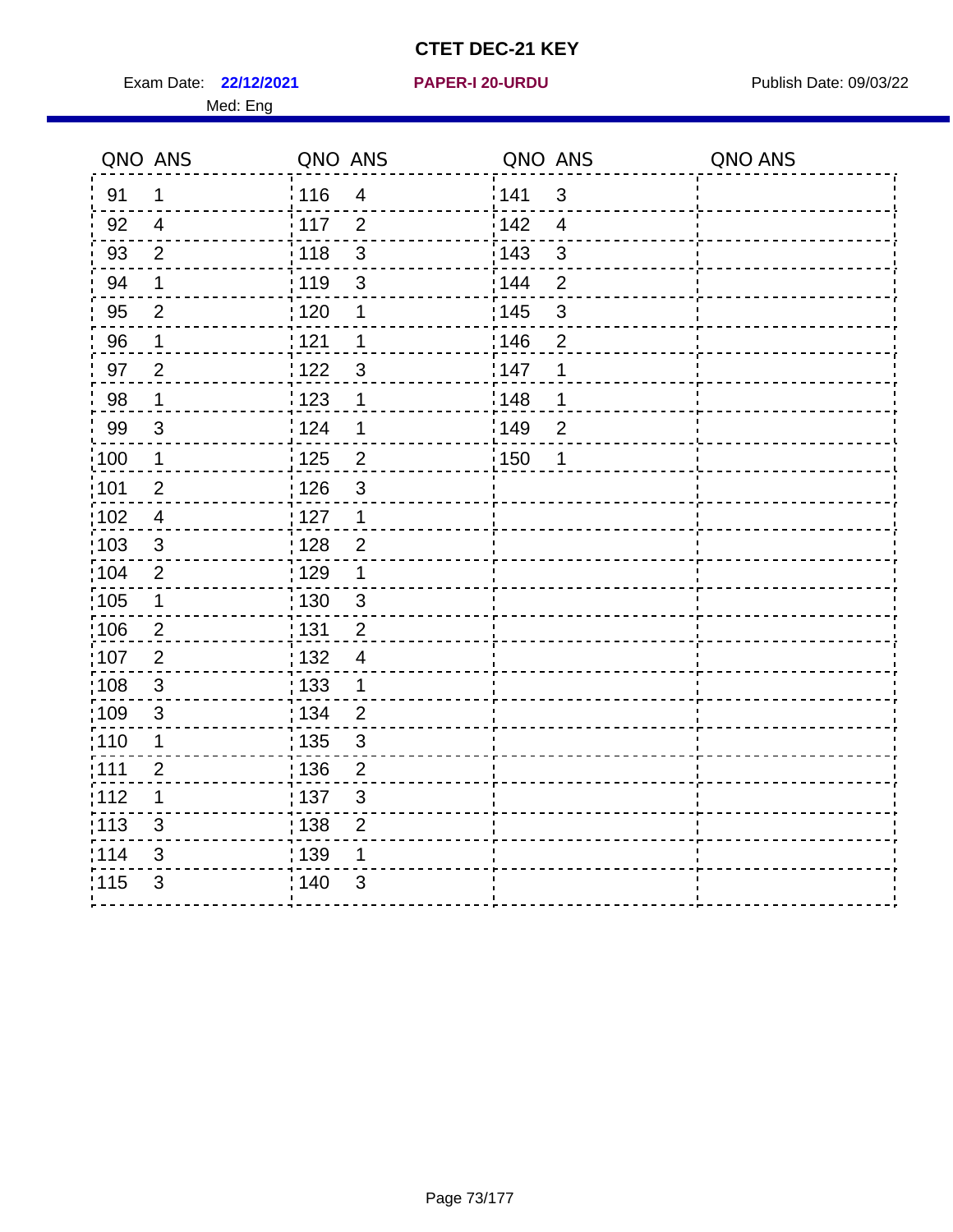Exam Date: 23/12/2021 **PAPER-I-MAIN Proposed All Publish Date: 09/03/22** 

| QNO ANS          |                          | QNO ANS |                           | QNO ANS |                           | QNO ANS |                |
|------------------|--------------------------|---------|---------------------------|---------|---------------------------|---------|----------------|
| $\mathbf 1$      | $\mathfrak{S}$           | 26      | $\mathbf{2}$              | 51      | $\overline{4}$            | 76      | $\mathbf 1$    |
| $\overline{2}$   | $\overline{2}$           | 27      | $\overline{2}$            | 52      | $\overline{2}$            | 77      | 1              |
| $\mathfrak{B}$   | $\overline{4}$           | 28      | 3                         | 53      | 1                         | 78      | 1              |
| $\overline{4}$   | 3                        | 29      | $\overline{2}$            | 54      | $\overline{4}$            | 79      | 4              |
| 5                | 1                        | 30      | 1                         | 55      | 3                         | 80      | 1              |
| $\,6\,$          | $\mathbf 1$              | 31      | $\mathbf 1$               | 56      | $\overline{\mathbf{4}}$   | 81      | $\mathbf 1$    |
| $\overline{7}$   | $\mathsf 3$              | 32      | $\overline{4}$            | 57      | 1                         | 82      | 1              |
| $\bf 8$          | 1                        | 33      | $\overline{2}$            | 58      | $\ensuremath{\mathsf{3}}$ | 83      | $\overline{2}$ |
| $\boldsymbol{9}$ | $\mathsf 3$              | 34      | $\overline{\mathbf{4}}$   | 59      | 1                         | 84      | 1              |
| $10$             | $\mathfrak{S}$           | 35      | $\mathsf 3$               | 60      | $\overline{\mathbf{4}}$   | 85      | $\overline{4}$ |
| 11               | $\overline{2}$           | 36      | $\overline{\mathbf{4}}$   | 61      | $\overline{2}$            | 86      | 1              |
| 12               | 4                        | 37      | $\overline{2}$            | 62      | $\overline{2}$            | 87      | 1              |
| 13               | $\mathbf 1$              | 38      | $\overline{\mathcal{L}}$  | 63      | 1                         | 88      | 1              |
| 14               | $\overline{\mathcal{A}}$ | 39      | 1                         | 64      | $\ensuremath{\mathsf{3}}$ | 89      | 1              |
| 15               | 1                        | 40      | $\sqrt{3}$                | 65      | 3                         | 90      |                |
| 16               | 3                        | 41      | 4                         | 66      | $\overline{2}$            |         |                |
| 17               | $\overline{2}$           | 42      | $\overline{4}$            | 67      | 4                         |         |                |
| 18               | $\mathbf 1$              | 43      | $\ensuremath{\mathsf{3}}$ | 68      | $\mathbf{2}$              |         |                |
| 19               | $\overline{2}$           | 44      | 1                         | 69      | 1                         |         |                |
| 20               | 1                        | 45      | $\overline{2}$            | 70      | 3                         |         |                |
| 21               | $\overline{2}$           | 46      | 1                         | 71      | 4                         |         |                |
| 22               | $\mathbf{2}$             | 47      | 1                         | 72      | $\overline{\mathcal{A}}$  |         |                |
| 23               | $\mathsf 3$              | 48      | $\mathbf{2}$              | 73      | 4                         |         |                |
| 24               | $\overline{2}$           | 49      | 3                         | 74      | 4                         |         |                |
| 25               | $\overline{2}$           | 50      | $\overline{2}$            | 75      | 3                         |         |                |
|                  |                          |         |                           |         |                           |         |                |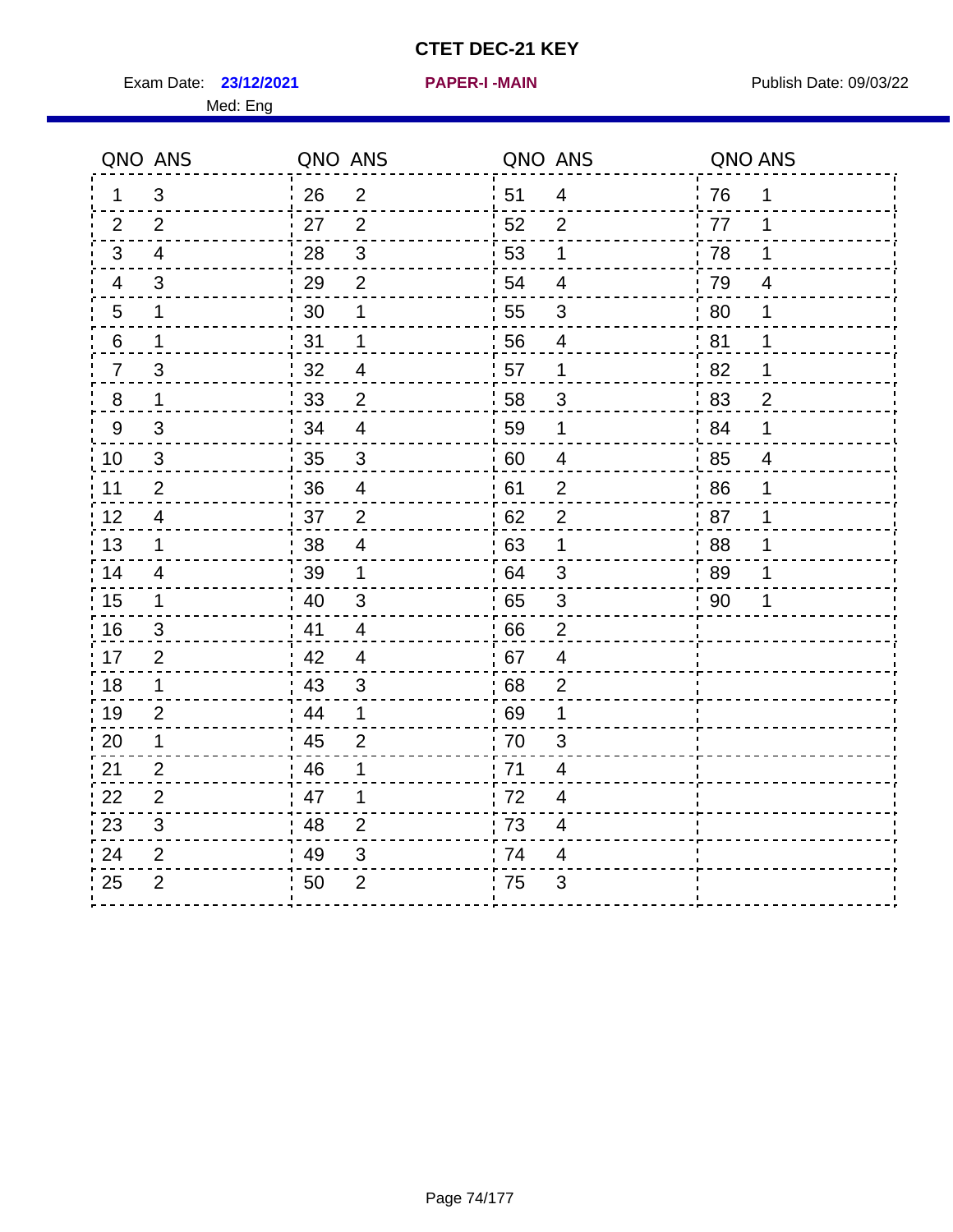Exam Date: 23/12/2021 PAPER-I 01-ENGLISH PREERENT Publish Date: 09/03/22 Med: Eng

#### **23/12/2021 PAPER-I 01-ENGLISH**

| QNO ANS           |                         | QNO ANS           |                           | QNO ANS           |                         | QNO ANS |
|-------------------|-------------------------|-------------------|---------------------------|-------------------|-------------------------|---------|
| 91                | $\overline{4}$          | : 116             | $\mathfrak{S}$            | 141               | 1                       |         |
| 92                | $\mathbf{1}$            | 117               | 1                         | 142               | $\overline{2}$          |         |
| 93                | $\overline{4}$          | 118               | 1                         | : 143             | $\mathfrak{S}$          |         |
| 94                | $\mathbf{3}$            | : 119             | $\overline{2}$            | : 144             | $\overline{2}$          |         |
| 95                | $\overline{4}$          | $\frac{1}{1}$ 120 | $\overline{4}$            | : 145             | 1                       |         |
| 96                | 1                       | 121               | 4                         | 146               | $\overline{2}$          |         |
| 97                | $\overline{2}$          | 122               | $\mathbf 1$               | 147               | $\overline{2}$          |         |
| 98                | $\mathbf{3}$            | 123               | $\overline{4}$            | 148               | 1                       |         |
| 99                | $\overline{2}$          | 124               | $\overline{\mathbf{4}}$   | ¦149              | $\overline{2}$          |         |
| $\frac{1}{1}$ 100 | $\overline{4}$          | $\frac{1}{1}$ 125 | $\overline{c}$            | $\frac{1}{1}$ 150 | $\overline{\mathbf{3}}$ |         |
| :101              | $\overline{4}$          | : 126             | $\overline{2}$            |                   |                         |         |
| $\frac{1}{1}$ 102 | $\mathfrak{3}$          | : 127             | $\overline{4}$            |                   |                         |         |
| 103               | 4                       | : 128             | $\mathbf{3}$              |                   |                         |         |
| $\frac{1}{104}$   | 3                       | : 129             | $\overline{4}$            |                   |                         |         |
| $\frac{1}{1}$ 105 | $\overline{4}$          | 130               | $\overline{4}$            |                   |                         |         |
| 106               | $\mathbf 1$             | : 131             | $\overline{4}$            |                   |                         |         |
| :107              | $\overline{2}$          | : 132             | $\overline{4}$            |                   |                         |         |
| 108               | $\overline{2}$          | $\frac{1}{1}$ 133 | $\overline{4}$            |                   |                         |         |
| :109              | $\overline{4}$          | : 134             | $\overline{4}$            |                   |                         |         |
| :110              | 3                       | : 135             | $\overline{2}$            |                   |                         |         |
| :111              | $\overline{2}$          | : 136             | $\mathfrak{B}$            |                   |                         |         |
| 112               | $\overline{2}$          | : 137             | $\overline{2}$            |                   |                         |         |
| : 113             | $\overline{\mathbf{4}}$ | : 138             | $\overline{4}$            |                   |                         |         |
| 114               | $\overline{2}$          | 139               | 3                         |                   |                         |         |
| 115               | 3                       | 140               | $\ensuremath{\mathsf{3}}$ |                   |                         |         |
|                   |                         |                   |                           |                   |                         |         |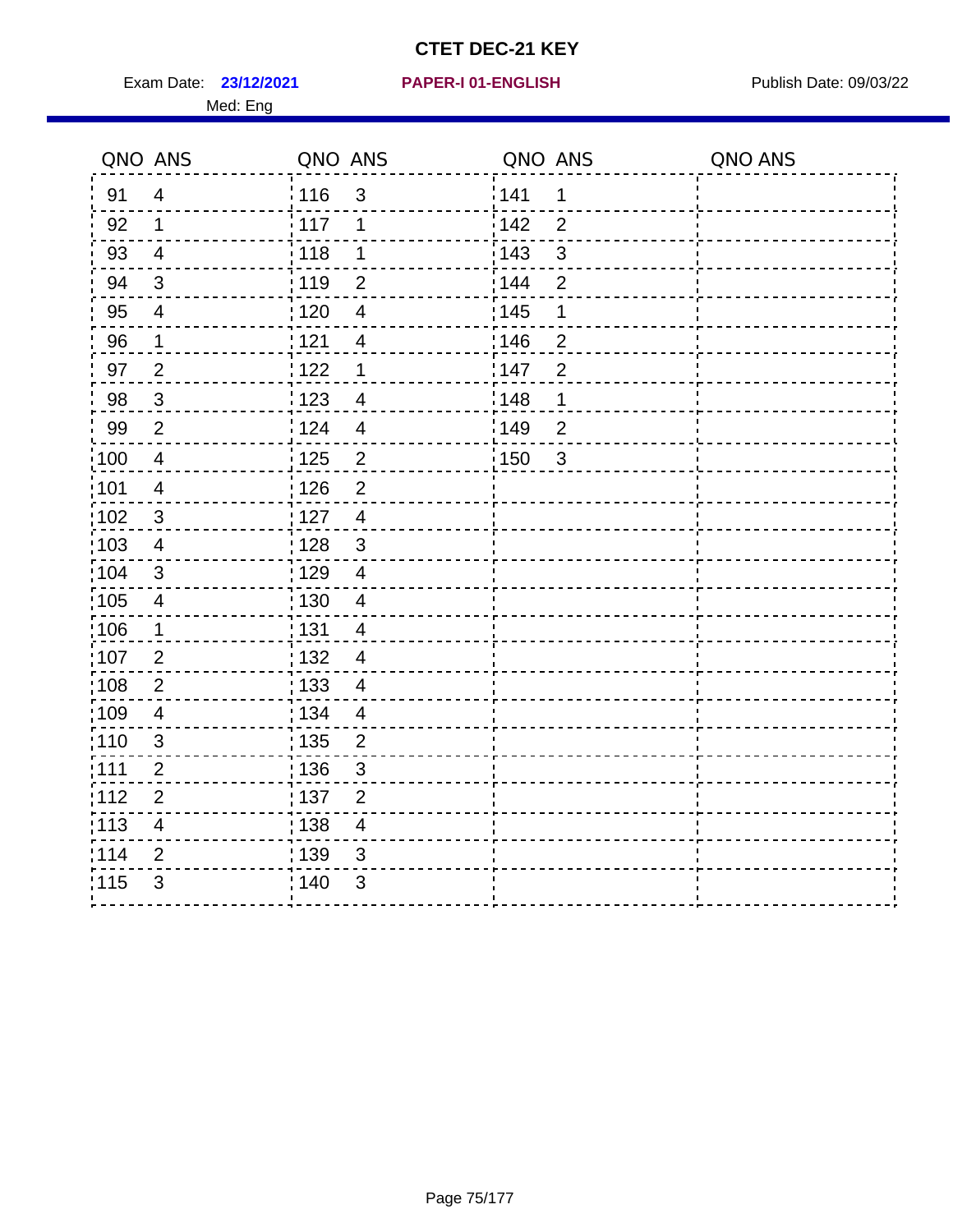**23/12/2021 PAPER-I 02-HINDI**

Exam Date: 23/12/2021 **PAPER-I 02-HINDI Exam Date: 09/03/22** Med: Eng

|                   | QNO ANS                 | QNO ANS           |                         | QNO ANS           |                | QNO ANS |
|-------------------|-------------------------|-------------------|-------------------------|-------------------|----------------|---------|
| 91                | $\mathbf{3}$            | : 116             | $\mathfrak{3}$          | 141               | $\mathbf 1$    |         |
| 92                | $\overline{4}$          | 117               | 1                       | 142               | $\overline{2}$ |         |
| 93                | $\overline{2}$          | 118               | 1                       | 143               | 3              |         |
| 94                | $\mathbf{3}$            | :119              | $\overline{2}$          | 144               | $\overline{2}$ |         |
| 95                | $\mathbf 1$             | 120               | $\overline{4}$          | : 145             | $\mathbf 1$    |         |
| 96                | 4                       | 121               | $\overline{4}$          | 146               | $\overline{2}$ |         |
| 97                | $\mathbf 1$             | 122               | $\mathfrak{3}$          | 147               | $\overline{2}$ |         |
| 98                | $\mathbf{3}$            | 1123              | $\mathbf{3}$            | 148               | $\mathbf 1$    |         |
| 99                | $\overline{4}$          | 124               | 1                       | $\frac{1}{2}$ 149 | $\overline{2}$ |         |
| $\frac{1}{1}$ 100 | $\overline{4}$          | 125               | $\mathbf{3}$            | $\frac{1}{1}$ 150 | 3              |         |
| :101              | $\mathbf{2}$            | : 126             | $\mathbf 1$             |                   |                |         |
| $\frac{1}{1}$ 102 | $\mathsf 3$             | 127               | $\frac{3}{5}$           |                   |                |         |
| 103               | $\mathbf 1$             | : 128             | $\overline{2}$          |                   |                |         |
| 104               | 3                       | 129               | $\overline{4}$          |                   |                |         |
| $\frac{1}{1}$ 105 | $\overline{2}$          | : 130             | $\mathfrak{3}$          |                   |                |         |
| 106               | $\mathbf 1$             | : 131             | $\overline{2}$          |                   |                |         |
| 107               | $\overline{2}$          | : 132             | 3                       |                   |                |         |
| 108               | $\overline{2}$          | : 133             | $\mathbf{1}$            |                   |                |         |
| :109              | $\overline{\mathbf{4}}$ | : 134             | $\overline{2}$          |                   |                |         |
| : 110             | $\mathfrak{S}$          | $\frac{1}{1}$ 135 | 1                       |                   |                |         |
| :111              | $\overline{2}$          | :136              | 3                       |                   |                |         |
| 112               | $\overline{2}$          | :137              | $\overline{2}$          |                   |                |         |
| :113              | $\overline{\mathbf{4}}$ | : 138             | $\overline{\mathbf{4}}$ |                   |                |         |
| 114               | $\overline{2}$          | 139               | $\mathfrak{B}$          |                   |                |         |
| 115               | 3                       | 140               | 3                       |                   |                |         |
|                   |                         |                   |                         |                   |                |         |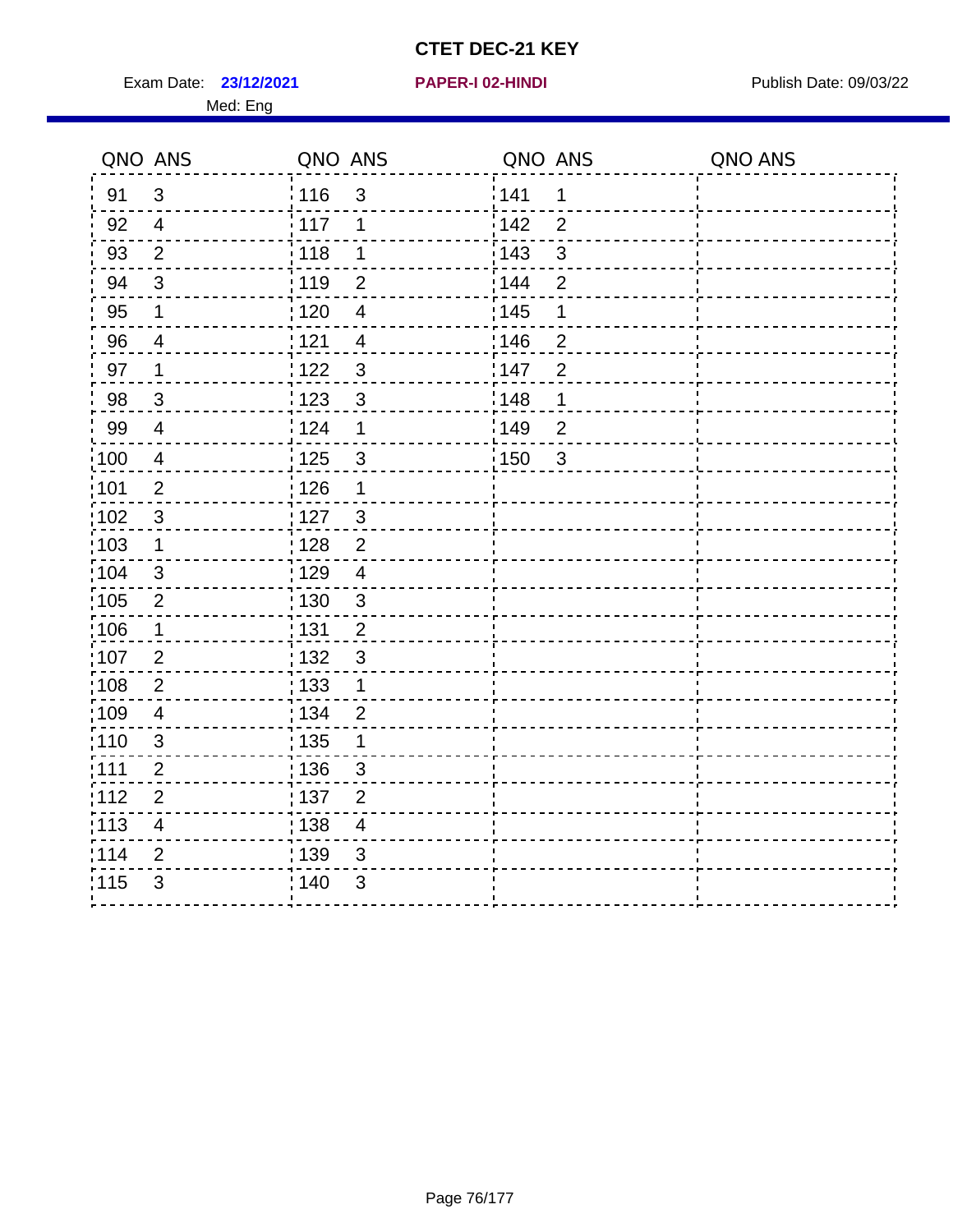Med: Eng

#### **23/12/2021 PAPER-I 03-ASSAMESE** Exam Date: Publish Date: 09/03/22

|      | QNO ANS                 | QNO ANS |                          | QNO ANS |                | QNO ANS |
|------|-------------------------|---------|--------------------------|---------|----------------|---------|
| 91   | $\overline{2}$          | 116     | $\mathfrak{3}$           | 141     | 1              |         |
| 92   | $\overline{4}$          | 117     | 1                        | 142     | $\overline{2}$ |         |
| 93   | $\overline{2}$          | 118     | $\mathbf 1$              | 143     | $\mathsf 3$    |         |
| 94   | $\overline{4}$          | : 119   | $\overline{2}$           | 144     | $\overline{2}$ |         |
| 95   | $\overline{2}$          | :120    | $\overline{\mathcal{A}}$ | : 145   | 1              |         |
| 96   | $\mathfrak{S}$          | 121     | $\mathbf 1$              | 146     | $\overline{2}$ |         |
| 97   | $\mathbf{3}$            | 122     | $\mathfrak{B}$           | 147     | $\overline{2}$ |         |
| 98   | $\mathbf{3}$            | 123     | $\overline{4}$           | 148     | 1              |         |
| 99   | $\mathfrak{S}$          | 124     | $\overline{2}$           | 149     | $\overline{2}$ |         |
| 100  | $\mathbf 1$             | 125     | $\overline{2}$           | 150     | $\overline{3}$ |         |
| 101  | $\overline{2}$          | : 126   | $\overline{2}$           |         |                |         |
| 102  | $\overline{4}$          | : 127   | $\overline{2}$           |         |                |         |
| :103 | 2                       | : 128   | $\overline{2}$           |         |                |         |
| 104  | $\mathbf{3}$            | : 129   | $\mathbf 1$              |         |                |         |
| :105 | $\sqrt{3}$              | : 130   | $\overline{4}$           |         |                |         |
| 106  | $\mathbf 1$             | : 131   | $\mathbf{3}$             |         |                |         |
| :107 | $\overline{2}$          | : 132   | $\overline{2}$           |         |                |         |
| :108 | $\overline{2}$          | : 133   | $\overline{4}$           |         |                |         |
| 109  | $\overline{4}$          | : 134   | $\overline{2}$           |         |                |         |
| :110 | 3                       | 135     | $\overline{2}$           |         |                |         |
| 111  | $\overline{2}$          | : 136   | $\sqrt{3}$               |         |                |         |
| 112  | $\overline{2}$          | : 137   | $\overline{2}$           |         |                |         |
| :113 | $\overline{\mathbf{4}}$ | : 138   | $\overline{4}$           |         |                |         |
| 114  | $\overline{2}$          | 139     | 3                        |         |                |         |
| 115  | 3                       | : 140   | 3                        |         |                |         |
|      |                         |         |                          |         |                |         |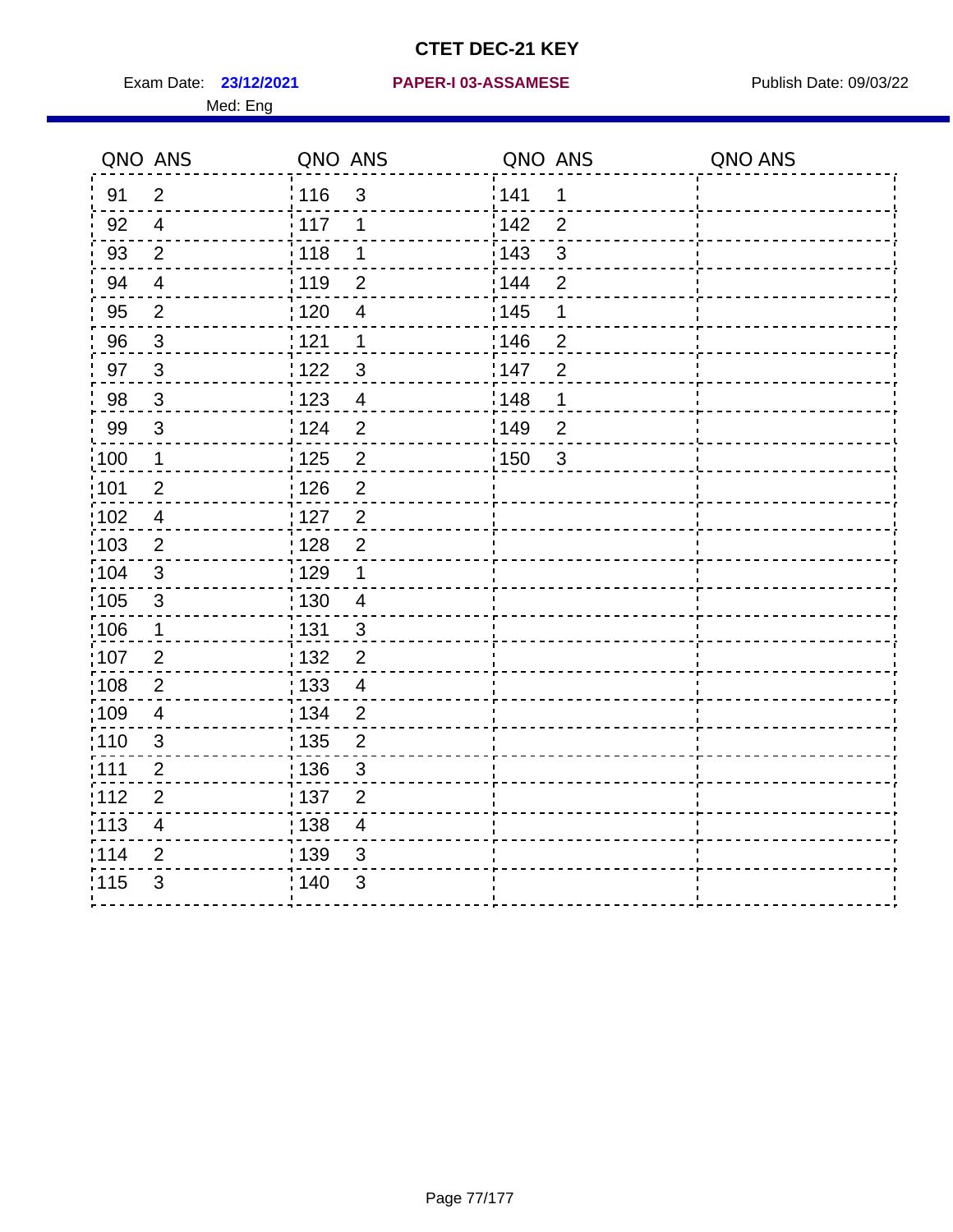Exam Date: 23/12/2021 PAPER-I 16-SANSKRIT Publish Date: 09/03/22 Med: Eng

#### **23/12/2021 PAPER-I 16-SANSKRIT**

| QNO ANS |                          | QNO ANS           |                | QNO ANS           |                | QNO ANS |
|---------|--------------------------|-------------------|----------------|-------------------|----------------|---------|
| 91      | $\overline{2}$           | : 116             | $\mathfrak{B}$ | ¦141              | 1              |         |
| 92      | $\overline{4}$           | : 117             | 1              | i 142             | 1              |         |
| 93      | $\mathfrak{S}$           | : 118             | 1              | 143               | 3              |         |
| 94      | 3                        | 119               | $\overline{2}$ | 144               | $\overline{2}$ |         |
| 95      | $\mathbf 1$              | : 120             | $\overline{4}$ | $\frac{1}{1}$ 145 | 1              |         |
| 96      | $\overline{2}$           | 121               | $\overline{2}$ | 146               | $\overline{2}$ |         |
| 97      | $\overline{4}$           | 122               | $\mathbf 1$    | 147               | $\overline{2}$ |         |
| 98      | $\mathbf 1$              | : 123             | $\overline{2}$ | 148               | 1              |         |
| 99      | $\mathfrak{B}$           | ່ 124             | $\overline{2}$ | ¦149              | $\overline{2}$ |         |
| 100     | $\mathbf{3}$             | 125               | $\mathbf 1$    | : 150             | $\mathbf{3}$   |         |
| :101    | $\overline{2}$           | : 126             | $\overline{4}$ |                   |                |         |
| 102     | $\overline{4}$           | : 127             | $\mathbf 1$    |                   |                |         |
| :103    | $\overline{4}$           | : 128             | $\overline{4}$ |                   |                |         |
| 104     | 1                        | : 129             | 3              |                   |                |         |
| 105     | $\overline{2}$           | $\frac{1}{1}$ 130 | $\mathbf{3}$   |                   |                |         |
| :106    | 1                        | : 131             | $\overline{2}$ |                   |                |         |
| :107    | $\overline{2}$           | : 132             | 3              |                   |                |         |
| 108     | $\overline{2}$           | : 133             | $\overline{2}$ |                   |                |         |
| :109    | $\overline{\mathcal{A}}$ | : 134             | $\overline{2}$ |                   |                |         |
| :110    | $\mathfrak{S}$           | : 135             | $\overline{2}$ |                   |                |         |
| :111    | $\overline{2}$           | :136              | 3              |                   |                |         |
| 112     | $\overline{2}$           | 137               | $\overline{2}$ |                   |                |         |
| :113    | $\overline{4}$           | $\frac{1}{1}$ 138 | $\overline{4}$ |                   |                |         |
| 1114    | $\overline{2}$           | 139               | 3              |                   |                |         |
| 1115    | 3                        | : 140             | 3              |                   |                |         |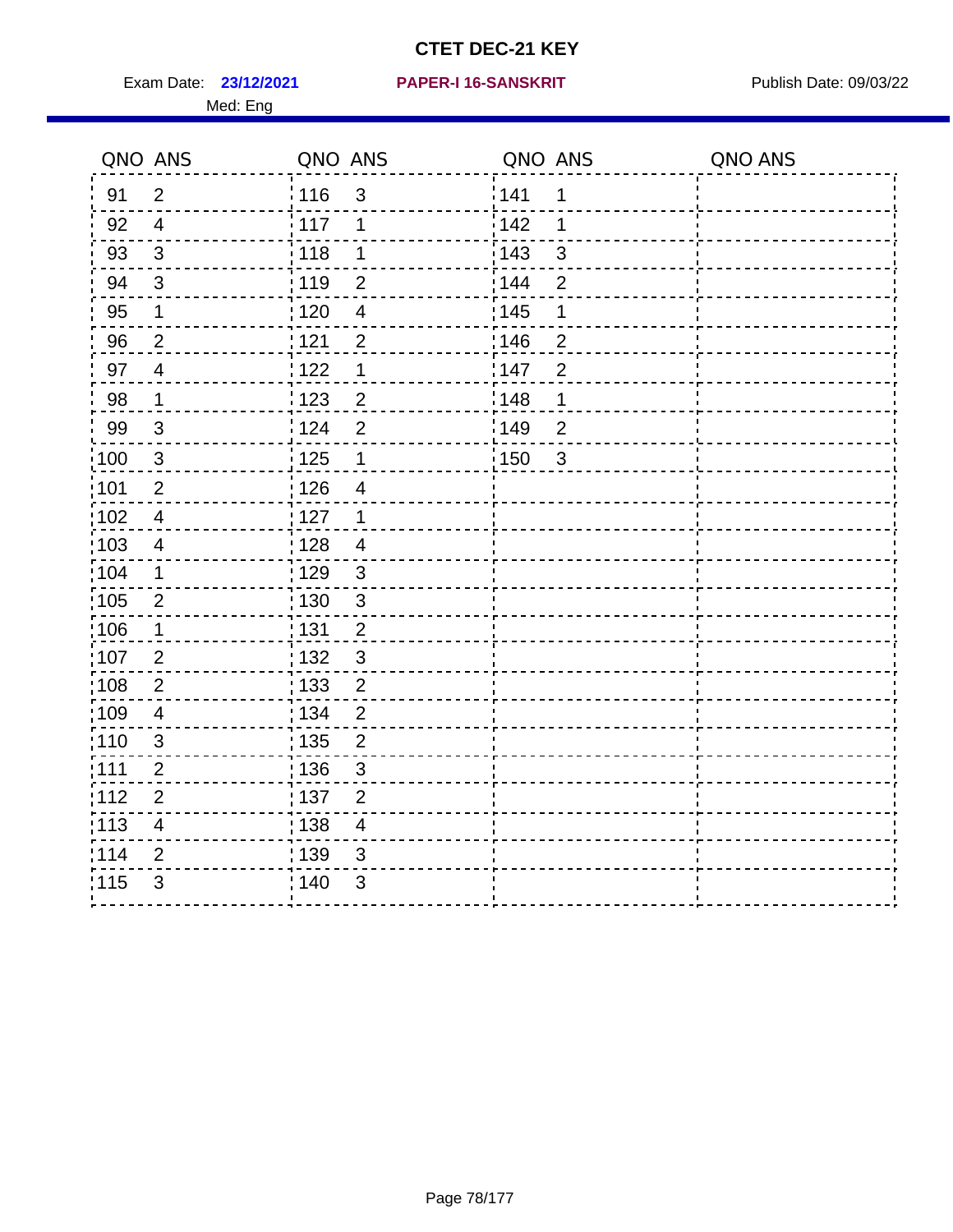Exam Date: 23/12/2021 **PAPER-I 20-URDU** PAPER 120-VIRDU Med: Eng

**23/12/2021 PAPER-I 20-URDU**

|                   | QNO ANS                 | QNO ANS           |                | QNO ANS |                | QNO ANS |
|-------------------|-------------------------|-------------------|----------------|---------|----------------|---------|
| 91                | $\overline{2}$          | :116              | $\mathfrak{S}$ | 141     | 1              |         |
| 92                | 1                       | : 117             | 1              | 142     | $\overline{2}$ |         |
| 93                | 3                       | : 118             | 1              | 143     | 3              |         |
| 94                | $\mathbf 1$             | 119               | $\overline{2}$ | 144     | $\overline{2}$ |         |
| 95                | $\overline{4}$          | $\frac{1}{1}$ 120 | $\overline{4}$ | : 145   | 1              |         |
| 96                | 1                       | 121               | 1              | 146     | $\overline{2}$ |         |
| 97                | 1                       | 122               | $\overline{2}$ | 147     | $\overline{2}$ |         |
| 98                | $\mathbf 1$             | : 123             | $\overline{4}$ | 148     | 1              |         |
| 99                | $\overline{2}$          | 124               | 1              | 149     | $\overline{2}$ |         |
| $\frac{1}{1}$ 100 | $\mathbf 1$             | $\frac{1}{1}$ 125 | $\overline{c}$ | 150     | $\mathbf{3}$   |         |
| :101              | $\mathfrak{S}$          | : 126             | 1              |         |                |         |
| 102               | $\mathbf 1$             | : 127             | 3              |         |                |         |
| 103               | 2                       | : 128             | 1              |         |                |         |
| 104               | $\mathbf{3}$            | : 129             | 1              |         |                |         |
| 105               | $\mathbf 1$             | $\frac{1}{1}$ 130 | 1              |         |                |         |
| 106               | $\mathbf 1$             | : 131             | 3              |         |                |         |
| :107              | $\overline{2}$          | : 132             | 1              |         |                |         |
| 108               | $\overline{2}$          | : 133             | $\overline{2}$ |         |                |         |
| :109              | $\overline{4}$          | : 134             | 1              |         |                |         |
| $\frac{1}{1}$ 110 | 3                       | : 135             | 1              |         |                |         |
| : 111             | $\overline{2}$          | : 136             | $\mathfrak{B}$ |         |                |         |
| 112               | $\overline{2}$          | 137               | $\overline{2}$ |         |                |         |
| : 113             | $\overline{\mathbf{4}}$ | $\frac{1}{1}$ 138 | $\overline{4}$ |         |                |         |
| 114               | $\overline{2}$          | : 139             | $\mathfrak{B}$ |         |                |         |
| 115               | 3                       | 140               | 3              |         |                |         |
|                   |                         |                   |                |         |                |         |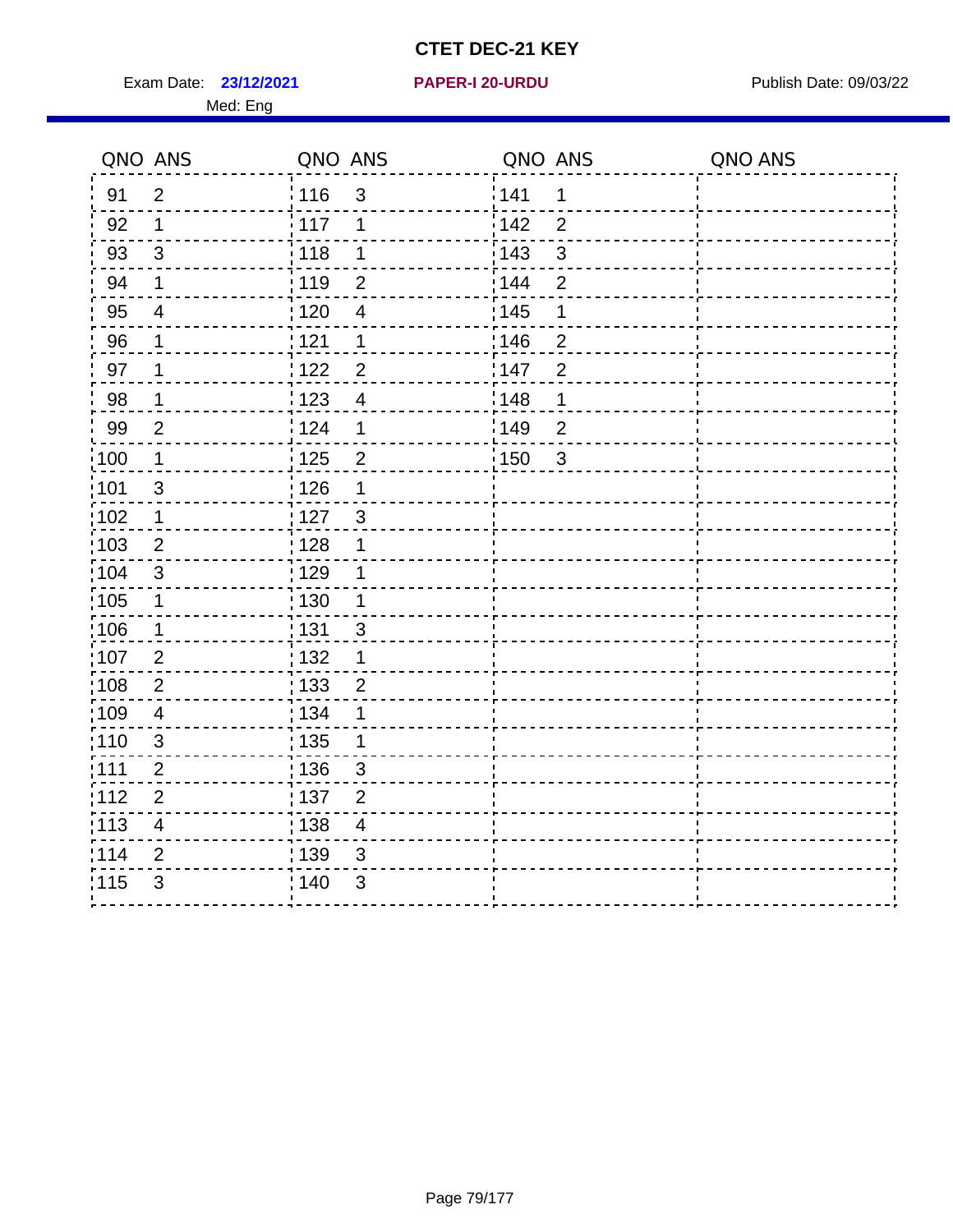Exam Date: 24/12/2021 **PAPER-I-MAIN Exam Date: 09/03/22** Med: Eng

|         | QNO ANS        | QNO ANS |                         | QNO ANS          |                          | QNO ANS |                |
|---------|----------------|---------|-------------------------|------------------|--------------------------|---------|----------------|
| 1.      | $\overline{2}$ | 26      | $\mathbf 1$             | ່ 51             | $\overline{4}$           | 76      | 3              |
| 2       | 1              | 27      | 3                       | 52               | 2                        | 77      | 3              |
| 3       | $\overline{2}$ | 28      | $\overline{2}$          | 53               | 1                        | 78      | $\overline{4}$ |
| 4       | $\overline{4}$ | 29      | $\overline{2}$          | 54               | $\overline{2}$           | 79      | $\mathbf 1$    |
| 5       | 3              | 30      | $\overline{\mathbf{4}}$ | 55               | $\sqrt{3}$               | 80      | $\sqrt{3}$     |
| 6       | 1              | 31      | 3                       | 56               | 3                        | 81      | 3              |
| 7       | $\overline{2}$ | 32      | 3                       | 57               | 4                        | 82      | 1              |
| $\bf 8$ | 1              | 33      | $\mathbf 1$             | 58               | $\overline{2}$           | 83      | $\overline{4}$ |
| $9\,$   | 3              | 34      | 3                       | ¦ 59             | $\mathfrak{B}$           | 84      | $\mathbf{3}$   |
| 10      | $\mathbf 1$    | 35      | $\overline{2}$          | 60               | $\overline{4}$           | 85      | $\mathsf 3$    |
| 11      | $\sqrt{3}$     | 36      | 1                       | 61               | $\overline{\mathcal{A}}$ | 86      | $\mathbf 1$    |
| 12      | 3              | 37      | $\overline{4}$          | 62               | $\mathfrak{B}$           | 87      | 3              |
| 13      | 2              | 38      | $\overline{2}$          | : 63             | 4                        | .88     | 4              |
| 14      | $\overline{4}$ | 39      | 3                       | 64               | 1                        | 89      | 4              |
| 15      | 1              | 40      | $\overline{2}$          | 65               | 3                        | 90      | 4              |
| 16      | $\overline{4}$ | 41      | $\overline{4}$          | 66               | $\overline{2}$           |         |                |
| 17      | 4              | 42      | $\overline{2}$          | .67              | $\overline{2}$           |         |                |
| 18      | 2              | 43      | $\overline{4}$          | 68               | $\overline{2}$           |         |                |
| 19      | $\overline{2}$ | 44      | 3                       | .69              | $\overline{2}$           |         |                |
| 20      | $\overline{4}$ | 45      | 1                       | .70              | 3                        |         |                |
| 21      | 4              | 46      | $\overline{2}$          | .71              | 4                        |         |                |
| 22      | $\overline{2}$ | 47      | $\overline{2}$          | 172              | 3                        |         |                |
| 23      | 1              | 48      | 1                       | $\frac{1}{1}$ 73 | 1                        |         |                |
| 24      | 2              | 49      | 1                       | .74              | 3                        |         |                |
| 25      | 1              | 50      | 4                       | 75               | 3                        |         |                |
|         |                |         |                         |                  |                          |         |                |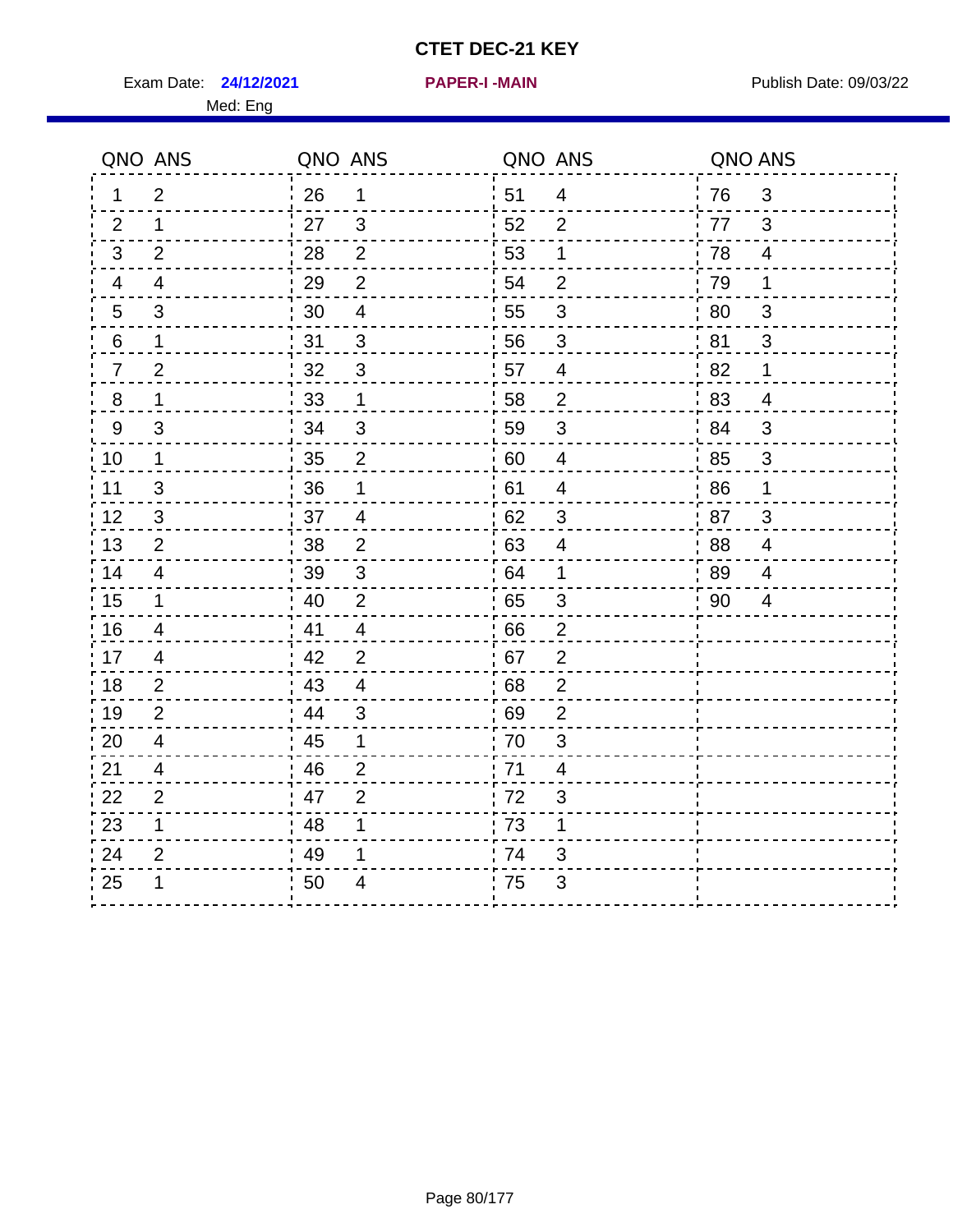Exam Date: 24/12/2021 PAPER-I 01-ENGLISH PREERENT Publish Date: 09/03/22 Med: Eng

#### **24/12/2021 PAPER-I 01-ENGLISH**

| QNO ANS           |                         | QNO ANS                                       | QNO ANS               | QNO ANS |
|-------------------|-------------------------|-----------------------------------------------|-----------------------|---------|
| 91                | 2                       | 116<br>1                                      | 141<br>$\mathbf{3}$   |         |
| 92                | 3                       | 117<br>1                                      | 142<br>1              |         |
| 93                | $\overline{2}$          | $\frac{1}{2}$ 118<br>$\mathbf 2$              | 143<br>$\overline{2}$ |         |
| 94                | 1                       | : 119<br>$\overline{2}$                       | 144<br>1              |         |
| 95                | $\sqrt{3}$              | $\overline{2}$<br>: 120                       | : 145<br>$\mathsf 3$  |         |
| 96                | $\mathbf{3}$            | 121<br>$\mathfrak{S}$                         | 146<br>1              |         |
| 97                | $\overline{2}$          | 1122<br>$\overline{\mathcal{A}}$              | 147<br>3              |         |
| 98                | $\overline{2}$          | 1123<br>$\overline{2}$                        | 148<br>$\overline{2}$ |         |
| 99                | $\mathfrak{3}$          | 124<br>3                                      | ¦149<br>3             |         |
| $\frac{1}{1}$ 100 | $\overline{2}$          | $\mathsf 3$<br>$\frac{1}{1}$ 125              | : 150<br>1            |         |
| 101               | $\mathsf 3$             | : 126<br>1                                    |                       |         |
| $\frac{1}{1}$ 102 | $\overline{4}$          | $\overline{2}$<br>: 127                       |                       |         |
| 103               | $\overline{4}$          | : 128<br>$\sqrt{3}$                           |                       |         |
| :104              | $\overline{2}$          | : 129<br>$\overline{2}$                       |                       |         |
| 105               | $\sqrt{3}$              | : 130<br>$\overline{4}$                       |                       |         |
| 106               | $\overline{c}$          | : 131<br>$\mathbf 1$                          |                       |         |
| 107               | 1                       | : 132<br>$\mathbf{3}$                         |                       |         |
| 108               | 4                       | : 133<br>$\overline{2}$                       |                       |         |
| :109              | 4                       | : 134<br>1                                    |                       |         |
| : 110             | $\overline{\mathbf{4}}$ | $\frac{1}{1}$ 135<br>$\overline{\mathcal{A}}$ |                       |         |
| : 111             | $\overline{2}$          | : 136<br>3                                    |                       |         |
| :112              | $\mathbf 1$             | :137<br>$\overline{4}$                        |                       |         |
| $\frac{1}{1}$ 113 | $\overline{2}$          | : 138<br>$\overline{2}$                       |                       |         |
| 114               | $\overline{2}$          | 139<br>$\overline{2}$                         |                       |         |
| 115               | 1                       | ; 140<br>$\mathfrak{B}$                       |                       |         |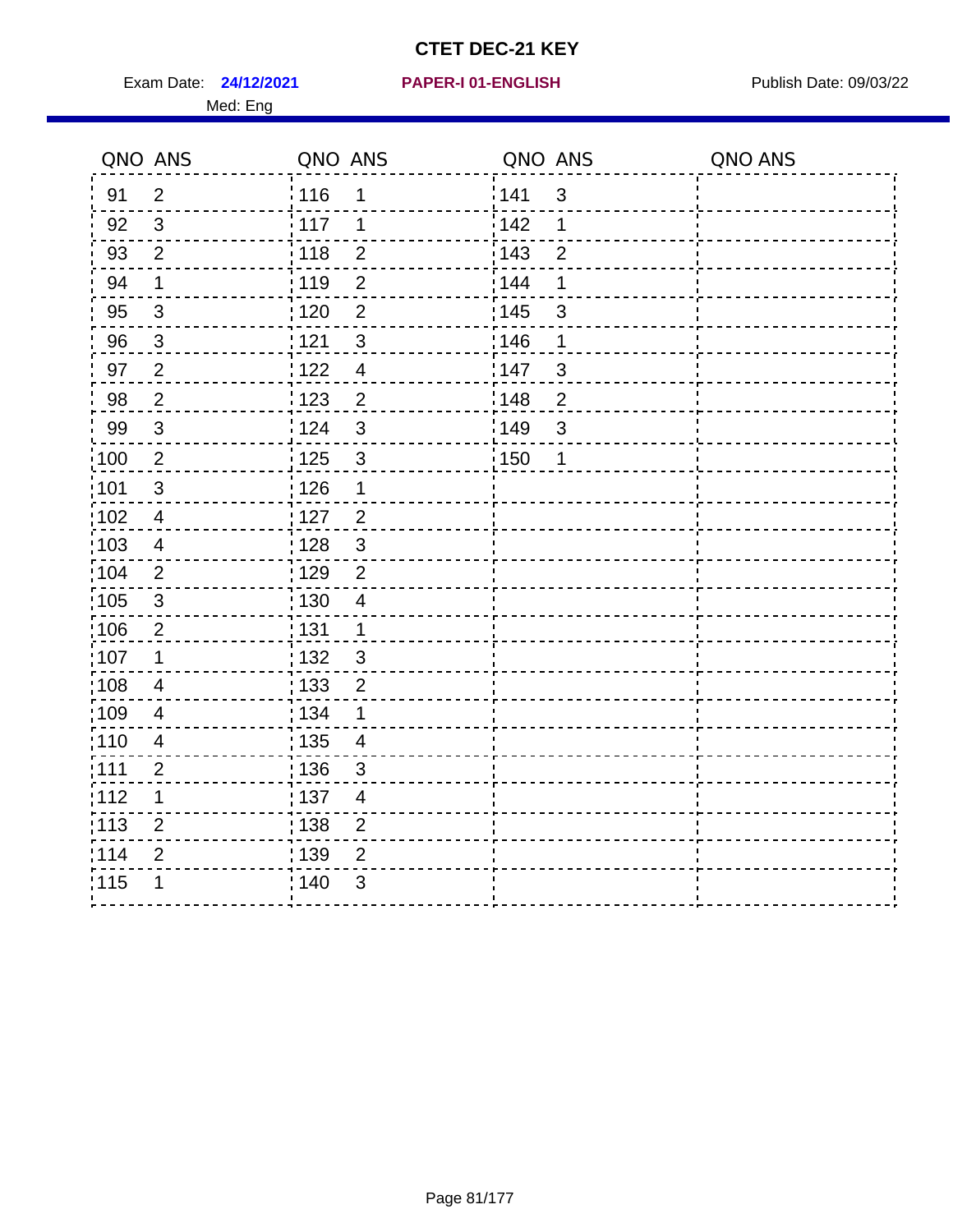Exam Date: **24/12/2021 PAPER-I 02-HINDI Exam Date: 09/03/22** 

Med: Eng

**24/12/2021 PAPER-I 02-HINDI**

|      | QNO ANS        | QNO ANS           |                | QNO ANS |                | QNO ANS |
|------|----------------|-------------------|----------------|---------|----------------|---------|
| 91   | 3              | 116               | 1              | 141     | $\mathbf{3}$   |         |
| 92   | $\overline{4}$ | 117               | 1              | 142     | 1              |         |
| 93   | $\mathfrak{Z}$ | 118               | $\mathbf 2$    | 143     | $\overline{2}$ |         |
| 94   | $\overline{2}$ | : 119             | $\overline{2}$ | : 144   | 1              |         |
| 95   | 1              | $\frac{1}{1}$ 120 | $\overline{2}$ | : 145   | $\mathfrak{S}$ |         |
| 96   | 1              | : 121             | $\overline{2}$ | :146    | 1              |         |
| 97   | $\overline{4}$ | 122               | $\overline{4}$ | 147     | $\sqrt{3}$     |         |
| 98   | $\overline{2}$ | $\frac{1}{2}$ 123 | $\overline{2}$ | 148     | $\overline{2}$ |         |
| 99   | $\sqrt{3}$     | 124               | $\mathbf 1$    | :149    | $\sqrt{3}$     |         |
| 100  | $\mathsf 3$    | $\frac{1}{1}$ 125 | $\overline{2}$ | : 150   | 1              |         |
| :101 | $\mathbf 2$    | : 126             | $\mathfrak{S}$ |         |                |         |
| 102  | $\overline{4}$ | : 127             | $\mathbf{1}$   |         |                |         |
| :103 | 3              | : 128             | $\mathbf{3}$   |         |                |         |
| 104  | $\mathbf{3}$   | $\frac{1}{1}$ 129 | $\mathbf 1$    |         |                |         |
| 105  | $\overline{2}$ | : 130             | $\mathbf{3}$   |         |                |         |
| :106 | $\overline{2}$ | : 131             | $\overline{2}$ |         |                |         |
| ;107 | 1              | 132               | $\overline{2}$ |         |                |         |
| 108  | $\overline{4}$ | : 133             | $\mathbf{3}$   |         |                |         |
| :109 | $\overline{4}$ | : 134             | $\mathfrak{3}$ |         |                |         |
| :110 | $\overline{4}$ | : 135             | $\overline{2}$ |         |                |         |
| :111 | $\overline{2}$ | : 136             | $\sqrt{3}$     |         |                |         |
| 112  | 1              | : 137             | $\overline{4}$ |         |                |         |
| 113  | $\overline{2}$ | : 138             | $\overline{2}$ |         |                |         |
| 114  | 2              | : 139             | 2              |         |                |         |
| 115  | 1              | 140               | $\mathfrak{B}$ |         |                |         |
|      |                |                   |                |         |                |         |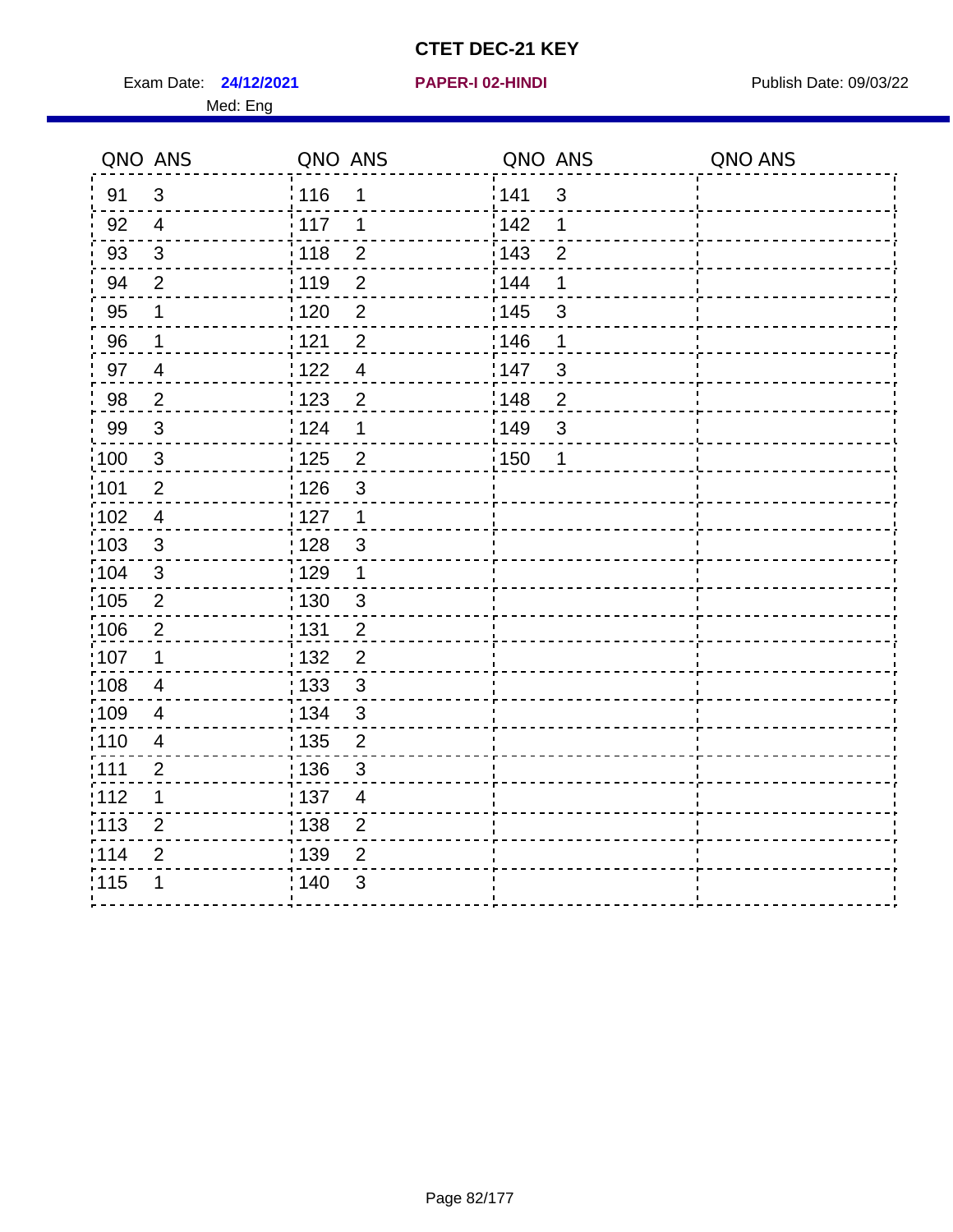Exam Date: 24/12/2021 PAPER-I 16-SANSKRIT Publish Date: 09/03/22 Med: Eng

#### **24/12/2021 PAPER-I 16-SANSKRIT**

|                   | QNO ANS                  | QNO ANS           |                | QNO ANS |                | QNO ANS |
|-------------------|--------------------------|-------------------|----------------|---------|----------------|---------|
| 91                | $\overline{2}$           | : 116             | 1              | 141     | $\mathfrak{3}$ |         |
| 92                | 1                        | : 117             | 1              | 142     | 1              |         |
| 93                | $\overline{2}$           | : 118             | $\overline{2}$ | 143     | $\overline{2}$ |         |
| 94                | 1                        | 119               | $\overline{2}$ | 144     | 1              |         |
| 95                | $\overline{2}$           | : 120             | $\overline{2}$ | : 145   | 3              |         |
| 96                | 3                        | 121               | 1              | 146     | 1              |         |
| 97                | 1                        | 122               | $\mathfrak{S}$ | 147     | $\mathfrak{S}$ |         |
| 98                | $\mathbf{3}$             | : 123             | $\overline{4}$ | 148     | $\overline{2}$ |         |
| 99                | $\overline{4}$           | 124               | $\mathfrak{S}$ | 149     | $\mathfrak{S}$ |         |
| $\frac{1}{1}$ 100 | $\mathfrak{S}$           | $\frac{1}{1}$ 125 | $\overline{4}$ | : 150   | 1              |         |
| :101              | $\mathbf 1$              | : 126             | $\overline{4}$ |         |                |         |
| 102               | $\mathbf 1$              | : 127             | 9              |         |                |         |
| 103               | $\overline{4}$           | : 128             | $\overline{4}$ |         |                |         |
| :104              | 1                        | : 129             | $\overline{2}$ |         |                |         |
| 105               | $\overline{\mathcal{A}}$ | $\frac{1}{1}$ 130 | 1              |         |                |         |
| 106               | $\overline{2}$           | : 131             | 3              |         |                |         |
| :107              | 1                        | : 132             | $\overline{2}$ |         |                |         |
| 108               | $\overline{4}$           | : 133             | 1              |         |                |         |
| :109              | $\overline{4}$           | : 134             | 1              |         |                |         |
| :110              | $\overline{\mathbf{4}}$  | : 135             | $\overline{4}$ |         |                |         |
| : 111             | $\overline{2}$           | : 136             | $\mathfrak{S}$ |         |                |         |
| 112               | $\mathbf 1$              | 137               | $\overline{4}$ |         |                |         |
| $\frac{1}{1}$ 113 | $\overline{2}$           | : 138             | $\overline{2}$ |         |                |         |
| 114               | $\overline{2}$           | 139               | $\overline{2}$ |         |                |         |
| 115               | 1                        | 140               | 3              |         |                |         |
|                   |                          |                   |                |         |                |         |

Answer key 9 means marks awarded to all the candidates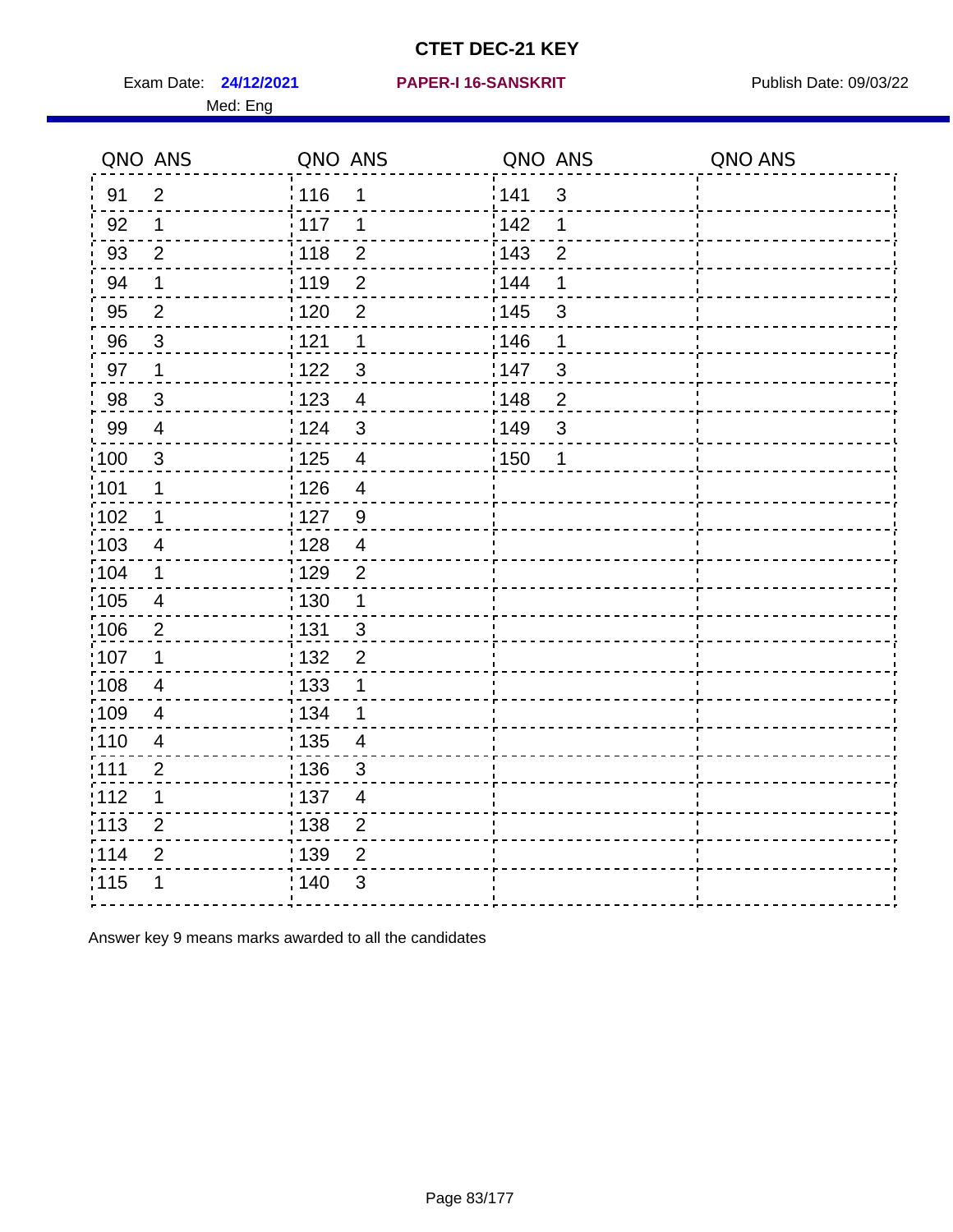Exam Date: 27/12/2021 **PAPER-I-MAIN Proposed All Publish Date: 09/03/22** 

**27/12/2021 PAPER-I -MAIN**

|                | QNO ANS        | QNO ANS          |                          | QNO ANS |                          | QNO ANS |                |
|----------------|----------------|------------------|--------------------------|---------|--------------------------|---------|----------------|
| $\mathbf 1$    | 3              | 26               | $\overline{2}$           | 51      | $\overline{2}$           | 76      | $\mathbf 1$    |
| 2              | $\mathbf 1$    | 27               | $\overline{2}$           | 52      | $\overline{4}$           | 77      | 1              |
| 3              | $\mathbf 1$    | 28               | $\overline{4}$           | 53      | $\mathbf{3}$             | 78      | $\overline{2}$ |
| 4              | $\mathbf 1$    | 29               | $\mathbf{3}$             | 54      | 1                        | 79      | $\sqrt{3}$     |
| 5              | 4              | 30               | $\overline{\mathcal{A}}$ | 55      | 4                        | 80      | $\overline{2}$ |
| 6              | $\overline{2}$ | 31               | $\overline{2}$           | 56      | $\overline{2}$           | 81      | 1              |
| $\overline{7}$ | $\overline{2}$ | 32               | $\overline{4}$           | 57      | $\mathfrak{S}$           | 82      | $\overline{2}$ |
| 8              | 3              | $\frac{1}{2}$ 33 | $\mathbf{3}$             | 58      | $\overline{2}$           | 83      | 3              |
| 9              | 3              | 34               | $\mathbf{1}$             | 59      | $\overline{2}$           | 84      | 3              |
| 10             | 2              | 35               | 4                        | 60      | 1                        | 85      | $\mathbf 1$    |
| 11             | $\mathbf 1$    | 36               | $\overline{2}$           | 61      | $\overline{2}$           | 86      | $\mathfrak{S}$ |
| 12             | $\mathbf 1$    | 37               | $\overline{2}$           | 62      | $\overline{2}$           | 87      | $\mathbf{1}$   |
| 13             | $\overline{2}$ | 38               | $\overline{2}$           | 63      | $\sqrt{2}$               | 88      | 3              |
| 14             | 2              | 39               | $\sqrt{3}$               | 64      | $\overline{4}$           | 89      | 1              |
| 15             | $\overline{2}$ | 40               | $\overline{4}$           | 65      | 2                        | 90      | 3              |
| 16             | 4              | 41               | $\overline{2}$           | 66      | 3                        |         |                |
| 17             | 4              | 42               | $\overline{\mathcal{A}}$ | 67      | $\overline{2}$           |         |                |
| 18             | $\mathbf{1}$   | 43               | $\mathbf 1$              | 68      | 1                        |         |                |
| 19             | $\overline{2}$ | 44               | 3                        | 69      | 3                        |         |                |
| 20             | 2              | 45               | 4                        | 70      | $\overline{2}$           |         |                |
| 21             | 3              | 46               | 3                        | 71      | $\overline{\mathcal{A}}$ |         |                |
| 22             | $\mathfrak{S}$ | 47               | 1                        | 72      | $\overline{2}$           |         |                |
| 23             | $\overline{2}$ | 48               | $\overline{2}$           | 73      | 3                        |         |                |
| 24             | $\overline{2}$ | 49               | 1                        | 74      | 1                        |         |                |
| 25             | $\overline{2}$ | 50               | 3                        | 75      | 4                        |         |                |
|                |                |                  |                          |         |                          |         |                |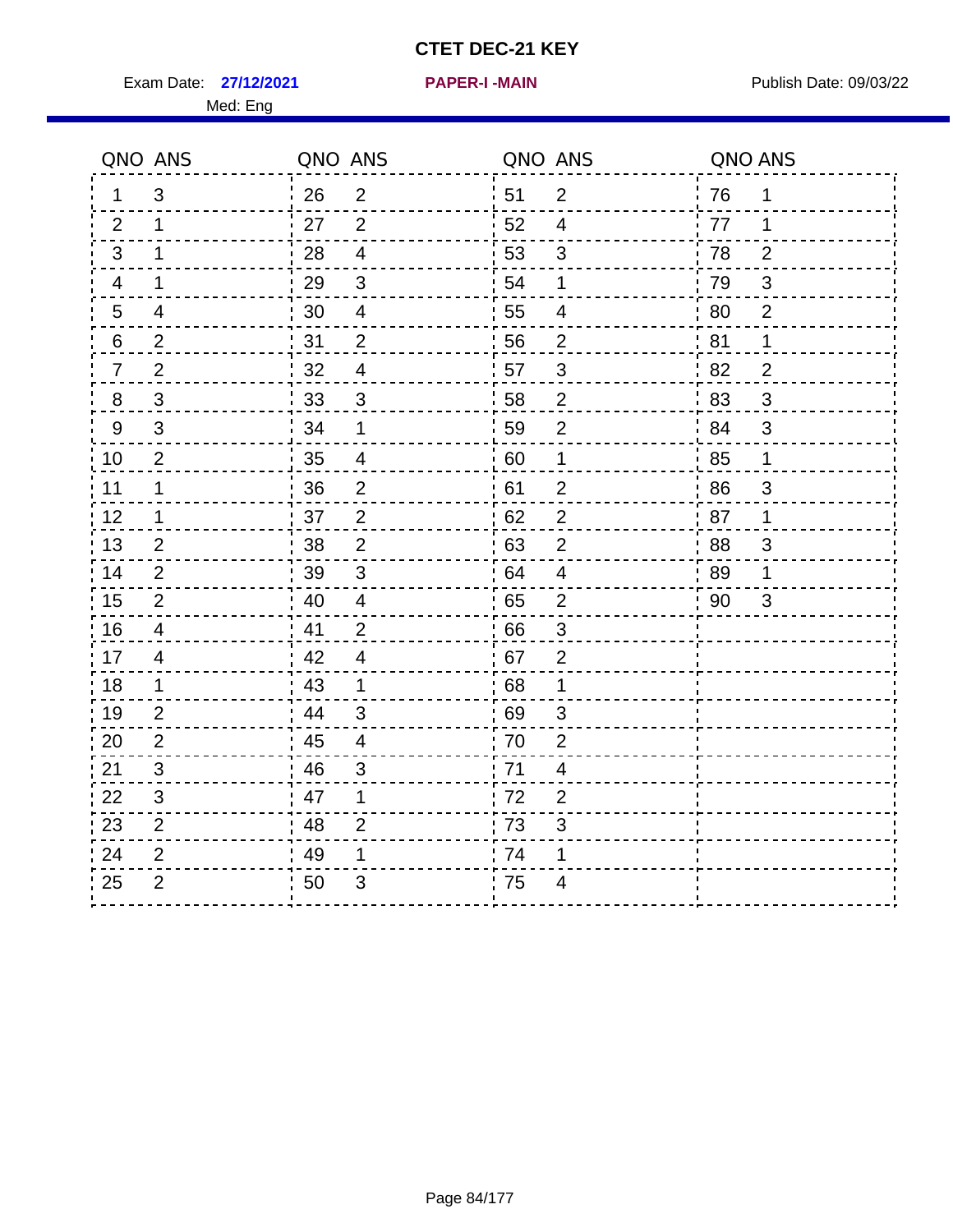Exam Date: 27/12/2021 PAPER-I 01-ENGLISH PARER Publish Date: 09/03/22 Med: Eng

#### **27/12/2021 PAPER-I 01-ENGLISH**

| QNO ANS           |                | QNO ANS           |                         | QNO ANS           |                | QNO ANS |
|-------------------|----------------|-------------------|-------------------------|-------------------|----------------|---------|
| 91                | $\overline{4}$ | : 116             | $\overline{4}$          | 141               | $\mathbf 1$    |         |
| 92                | $\overline{2}$ | : 117             | $\overline{4}$          | 142               | $\overline{2}$ |         |
| 93                | $\overline{4}$ | 118               | $\overline{\mathbf{4}}$ | 143               | 1              |         |
| 94                | $\overline{2}$ | : 119             | $\overline{4}$          | : 144             | $\overline{4}$ |         |
| 95                | $\mathbf{3}$   | : 120             | $\overline{\mathbf{4}}$ | : 145             | 3              |         |
| 96                | $\mathbf{3}$   | 121               | $\overline{4}$          | 146               | 1              |         |
| 97                | $\mathbf{3}$   | 122               | $\overline{\mathbf{4}}$ | 147               | $\overline{2}$ |         |
| 98                | $\overline{4}$ | 1123              | $\overline{2}$          | 148               | $\mathbf{3}$   |         |
| 99                | $\mathbf 1$    | 124               | 3                       | $\frac{1}{2}$ 149 | $\mathsf 3$    |         |
| $\frac{1}{1}$ 100 | $\overline{2}$ | 125               | 3                       | $\frac{1}{1}$ 150 | $\overline{2}$ |         |
| :101              | $\mathbf 2$    | : 126             | 3                       |                   |                |         |
| 102               | $\mathbf{3}$   | : 127             | $\overline{2}$          |                   |                |         |
| 103               | $\overline{2}$ | : 128             | $\mathbf 1$             |                   |                |         |
| 104               | $\mathbf 1$    | : 129             | $\mathbf{3}$            |                   |                |         |
| 105               | $\sqrt{3}$     | : 130             | $\overline{4}$          |                   |                |         |
| 106               | $\overline{4}$ | : 131             | $\overline{4}$          |                   |                |         |
| :107              | $\overline{2}$ | : 132             | $\overline{4}$          |                   |                |         |
| 108               | $\sqrt{3}$     | : 133             | $\mathbf 1$             |                   |                |         |
| :109              | $\mathbf 1$    | : 134             | $\overline{2}$          |                   |                |         |
| :110              | 4              | : 135             | 3                       |                   |                |         |
| :111              | 1              | : 136             | $\overline{4}$          |                   |                |         |
| 112               | 4              | $\frac{1}{1}$ 137 | $\mathfrak{S}$          |                   |                |         |
| : 113             | 1              | : 138             | 1                       |                   |                |         |
| 114               | 1              | 139               | 4                       |                   |                |         |
| 115               | 1              | 140               | 3                       |                   |                |         |
|                   |                |                   |                         |                   |                |         |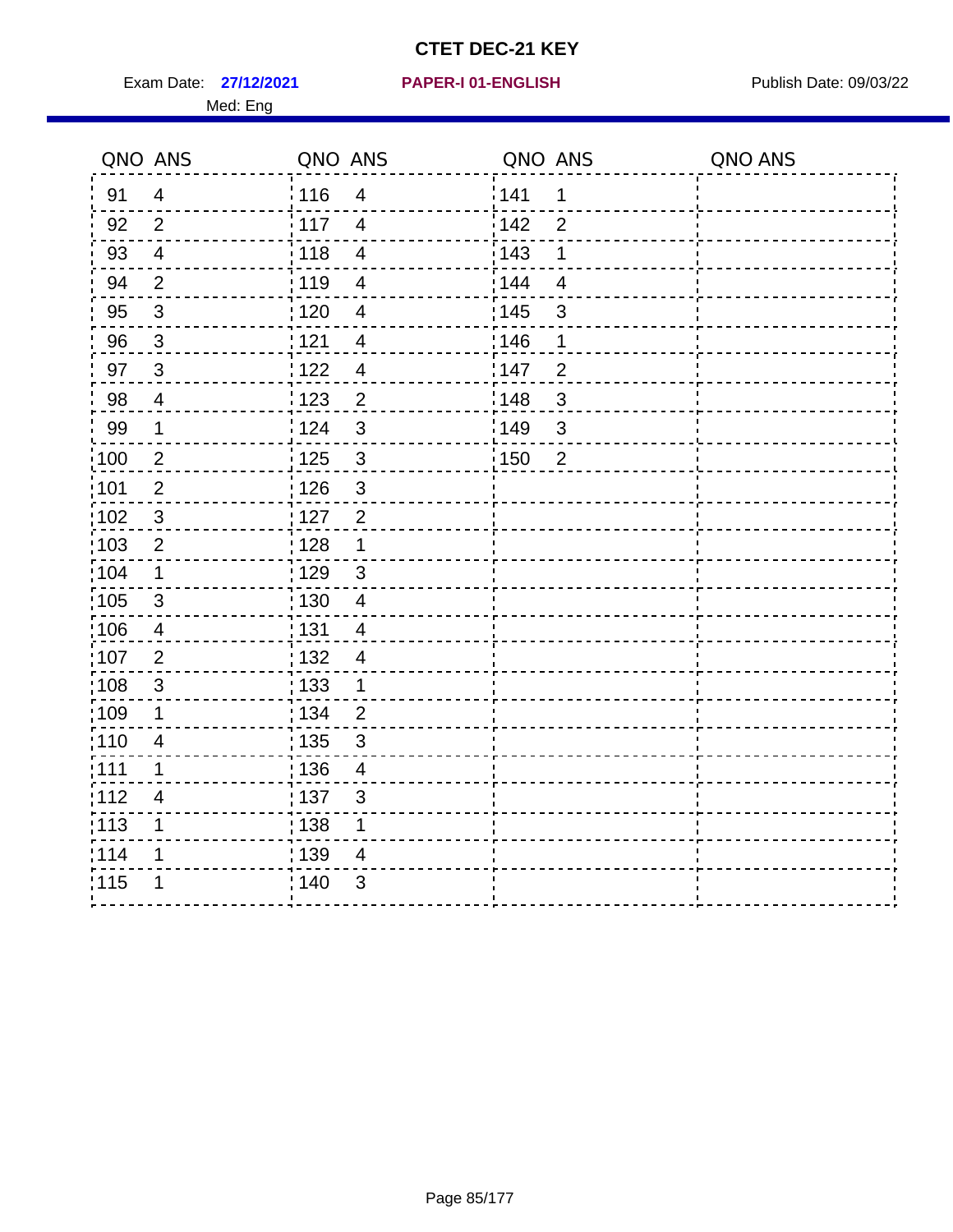Exam Date: 27/12/2021 PAPER-I 02-HINDI PREER 102-HINDI Publish Date: 09/03/22

#### **27/12/2021 PAPER-I 02-HINDI**

| QNO ANS          |                          | QNO ANS           |                         | QNO ANS |                          | QNO ANS |
|------------------|--------------------------|-------------------|-------------------------|---------|--------------------------|---------|
| 91               | $\overline{4}$           | 116               | 4                       | 141     | 1                        |         |
| 92               | $\overline{2}$           | : 117             | $\overline{4}$          | 142     | $\overline{2}$           |         |
| 93               | $\mathbf{3}$             | 118               | $\overline{4}$          | 143     | 1                        |         |
| 94               | $\mathbf 1$              | 119               | $\overline{\mathbf{4}}$ | 144     | $\overline{\mathcal{A}}$ |         |
| 95               | $\overline{2}$           | : 120             | $\overline{4}$          | : 145   | $\sqrt{3}$               |         |
| 96               | $\mathbf{1}$             | 121               | $\mathbf{3}$            | 146     | 1                        |         |
| 97               | $\overline{2}$           | 122               | $\overline{2}$          | 147     | $\overline{2}$           |         |
| 98               | $\overline{2}$           | 123               | $\mathbf 1$             | 148     | $\mathfrak{S}$           |         |
| 99               | $\overline{4}$           | 124               | $\mathbf{3}$            | ¦149    | $\mathfrak{S}$           |         |
| $\frac{1}{2}100$ | $\mathbf{3}$             | : 125             | $\overline{2}$          | 150     | $\overline{2}$           |         |
| :101             | $\overline{\mathcal{A}}$ | 126               | 1                       |         |                          |         |
| 102              | $\mathbf 2$              | $\frac{1}{1}$ 127 | $\overline{c}$          |         |                          |         |
| 103              | 1                        | 128               | $\mathbf{3}$            |         |                          |         |
| 104              | 4                        | : 129             | $\mathbf{3}$            |         |                          |         |
| 105              | $\overline{2}$           | 130               | 2                       |         |                          |         |
| :106             | $\overline{\mathcal{A}}$ | : 131             | $\mathbf 2$             |         |                          |         |
| 107              | $\overline{2}$           | $\frac{1}{1}$ 132 | $\mathbf 1$             |         |                          |         |
| 108              | $\mathfrak{S}$           | : 133             | $\mathbf{3}$            |         |                          |         |
| :109             | 1                        | : 134             | $\mathbf{3}$            |         |                          |         |
| :110             | 4                        | : 135             | $\overline{2}$          |         |                          |         |
| :111             | $\mathbf 1$              | : 136             | $\overline{\mathbf{4}}$ |         |                          |         |
| 112              | 4                        | : 137             | 3                       |         |                          |         |
| : 113            | 1                        | : 138             | 1                       |         |                          |         |
| 114              | 1                        | 139               | 4                       |         |                          |         |
| 115              | 1                        | : 140             | $\mathfrak{S}$          |         |                          |         |
|                  |                          |                   |                         |         |                          |         |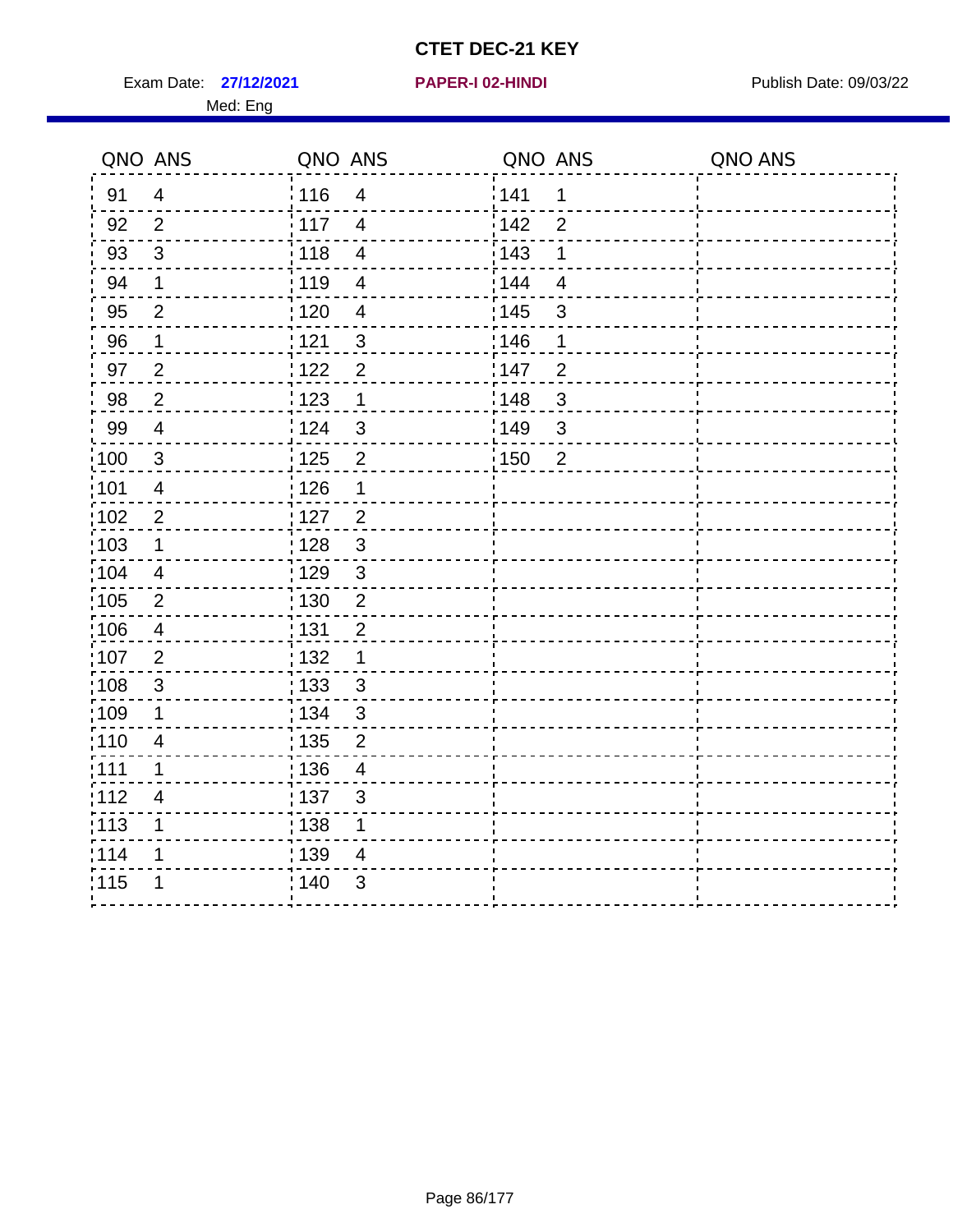Exam Date: 27/12/2021 PAPER-I 16-SANSKRIT Publish Date: 09/03/22 Med: Eng

#### **27/12/2021 PAPER-I 16-SANSKRIT**

|                   | QNO ANS                 | QNO ANS           |                          | QNO ANS           |                | QNO ANS |
|-------------------|-------------------------|-------------------|--------------------------|-------------------|----------------|---------|
| 91                | $\overline{2}$          | : 116             | $\overline{\mathcal{A}}$ | 141               | 1              |         |
| 92                | 2                       | $\frac{1}{117}$   | $\overline{4}$           | 142               | $\overline{2}$ |         |
| 93                | $\mathbf 1$             | 118               | $\overline{\mathbf{4}}$  | 143               | $\mathbf 1$    |         |
| 94                | 3                       | :119              | $\overline{4}$           | 144               | $\overline{4}$ |         |
| 95                | $\overline{4}$          | : 120             | $\overline{4}$           | : 145             | $\mathbf{3}$   |         |
| 96                | 3                       | 1121              | $\mathfrak{S}$           | 146               | 1              |         |
| 97                | 1                       | 122               | $\mathfrak{S}$           | 147               | $\overline{2}$ |         |
| 98                | $\mathbf{1}$            | 123               | $\mathbf{3}$             | 148               | $\mathbf{3}$   |         |
| 99                | $\sqrt{3}$              | 124               | $\overline{2}$           | 149               | $\mathbf{3}$   |         |
| 100               | $\overline{4}$          | $\frac{1}{1}$ 125 | $\mathfrak{S}$           | $\frac{1}{1}$ 150 | $\overline{2}$ |         |
| 101               | $\mathbf 1$             | $\frac{1}{2}$ 126 | $\overline{2}$           |                   |                |         |
| 102               | $\mathbf{1}$            | :127              | $\mathbf{3}$             |                   |                |         |
| 103               | 4                       | : 128             | $\overline{4}$           |                   |                |         |
| 104               | 3                       | : 129             | $\overline{2}$           |                   |                |         |
| 105               | $\mathbf 1$             | $\frac{1}{1}$ 130 | $\mathbf{1}$             |                   |                |         |
| :106              | 4                       | : 131             | $\mathbf{3}$             |                   |                |         |
| 107               | $\overline{2}$          | : 132             | $\overline{4}$           |                   |                |         |
| 108               | $\sqrt{3}$              | 133               | $\overline{4}$           |                   |                |         |
| :109              | 1                       | : 134             | $\overline{2}$           |                   |                |         |
| : 110             | $\overline{4}$          | 135               | $\overline{4}$           |                   |                |         |
| :111              | 1                       | : 136             | $\overline{4}$           |                   |                |         |
| 112               | $\overline{\mathbf{4}}$ | : 137             | $\mathbf{3}$             |                   |                |         |
| $\frac{1}{1}$ 113 | 1                       | : 138             | 1                        |                   |                |         |
| 114               | 1                       | 139               | 4                        |                   |                |         |
| 115               | 1                       | 140               | $\mathfrak{S}$           |                   |                |         |
|                   |                         |                   |                          |                   |                |         |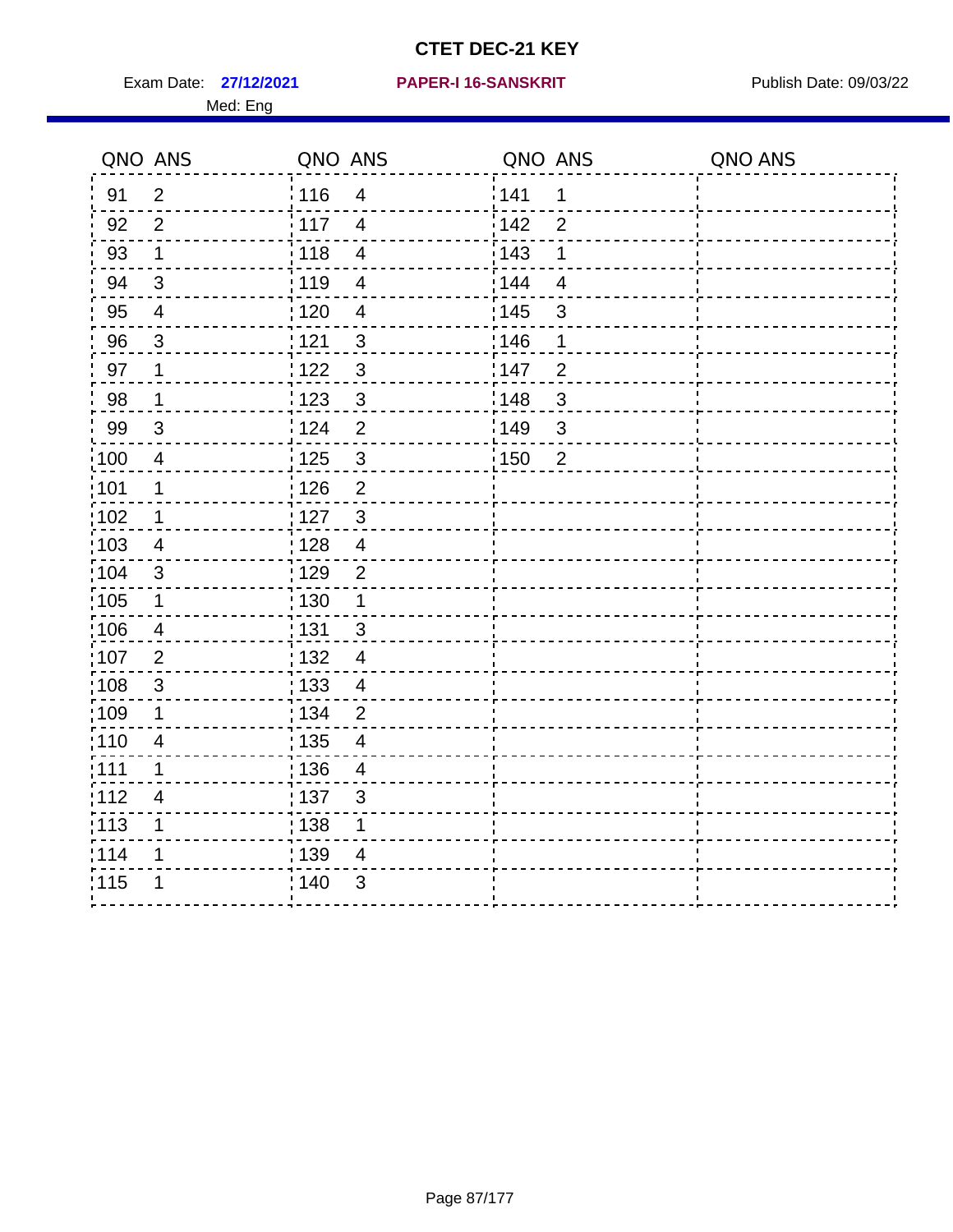Exam Date: 28/12/2021 **PAPER-I-MAIN Exam Date: 09/03/22** 

**28/12/2021 PAPER-I -MAIN**

|                | QNO ANS        | QNO ANS          |                          | QNO ANS          |                | QNO ANS |                |
|----------------|----------------|------------------|--------------------------|------------------|----------------|---------|----------------|
| $\mathbf 1$    | 4              | 26               | $\mathbf{3}$             | 51               | $\overline{4}$ | 76      | $\mathbf 1$    |
| 2              | $\mathbf 1$    | 27               | $\overline{\mathbf{3}}$  | 52               | 4              | 77      | 2              |
| 3              | 2              | 28               | $\mathbf{3}$             | 53               | 1              | 78      | 4              |
| 4              | $\mathbf 1$    | 29               | $\mathbf{3}$             | 54               | 1              | 79      | $\sqrt{3}$     |
| 5              | 4              | 30               | $\overline{\mathcal{A}}$ | 55               | $\overline{2}$ | 80      | 3              |
| 6              | $\mathfrak{S}$ | 31               | $\overline{2}$           | 56               | $\overline{4}$ | 81      | 3              |
| $\overline{7}$ | $\mathbf{1}$   | 32               | 4                        | 57               | $\overline{2}$ | 82      | $\overline{2}$ |
| 8              | 2              | 33               | $\mathbf{3}$             | 58               | $\overline{2}$ | 83      | $\overline{2}$ |
| 9              | $\overline{2}$ | 34               | 3                        | 59               | 3              | 84      | $\overline{2}$ |
| 10             | $\mathbf 1$    | $\frac{1}{2}$ 35 | $\mathbf{1}$             | $\frac{1}{1}$ 60 | $\overline{4}$ | 85      | 3              |
| 11             | 4              | 36               | $\mathbf{3}$             | 61               | $\overline{4}$ | 86      | $\overline{2}$ |
| 12             | $\mathbf 1$    | 37               | $\mathbf 1$              | 62               | $\overline{4}$ | 87      | $\overline{2}$ |
| 13             | 3              | 38               | 1                        | 63               | $\sqrt{3}$     | 88      | $\mathfrak{S}$ |
| 14             | 3              | 39               | 1                        | .64              | $\mathfrak{S}$ | 89      | $\overline{2}$ |
| 15             | 3              | 40               | 4                        | 65               | $\overline{4}$ | 90      | 3              |
| 16             | 3              | 41               | 2                        | 66               | 4              |         |                |
| 17             | $\overline{2}$ | 42               | 4                        | 67               | 4              |         |                |
| 18             | $\mathbf{1}$   | 43               | $\mathbf 1$              | 68               | $\mathbf{3}$   |         |                |
| 19             | 3              | 44               | 2                        | 69               | $\mathfrak{S}$ |         |                |
| 20             | 3              | : 45             | $\mathbf 1$              | 70               | 4              |         |                |
| 21             | 3              | 46               | 2                        | 71               | 3              |         |                |
| 22             | $\mathbf{1}$   | 47               | 4                        | 72               | 4              |         |                |
| 23             | $\overline{2}$ | 48               | 1                        | 73               | 4              |         |                |
| 24             | 3              | 49               | 4                        | 74               | 4              |         |                |
| 25             | $\overline{2}$ | 50               | 3                        | 75               | $\overline{2}$ |         |                |
|                |                |                  |                          |                  |                |         |                |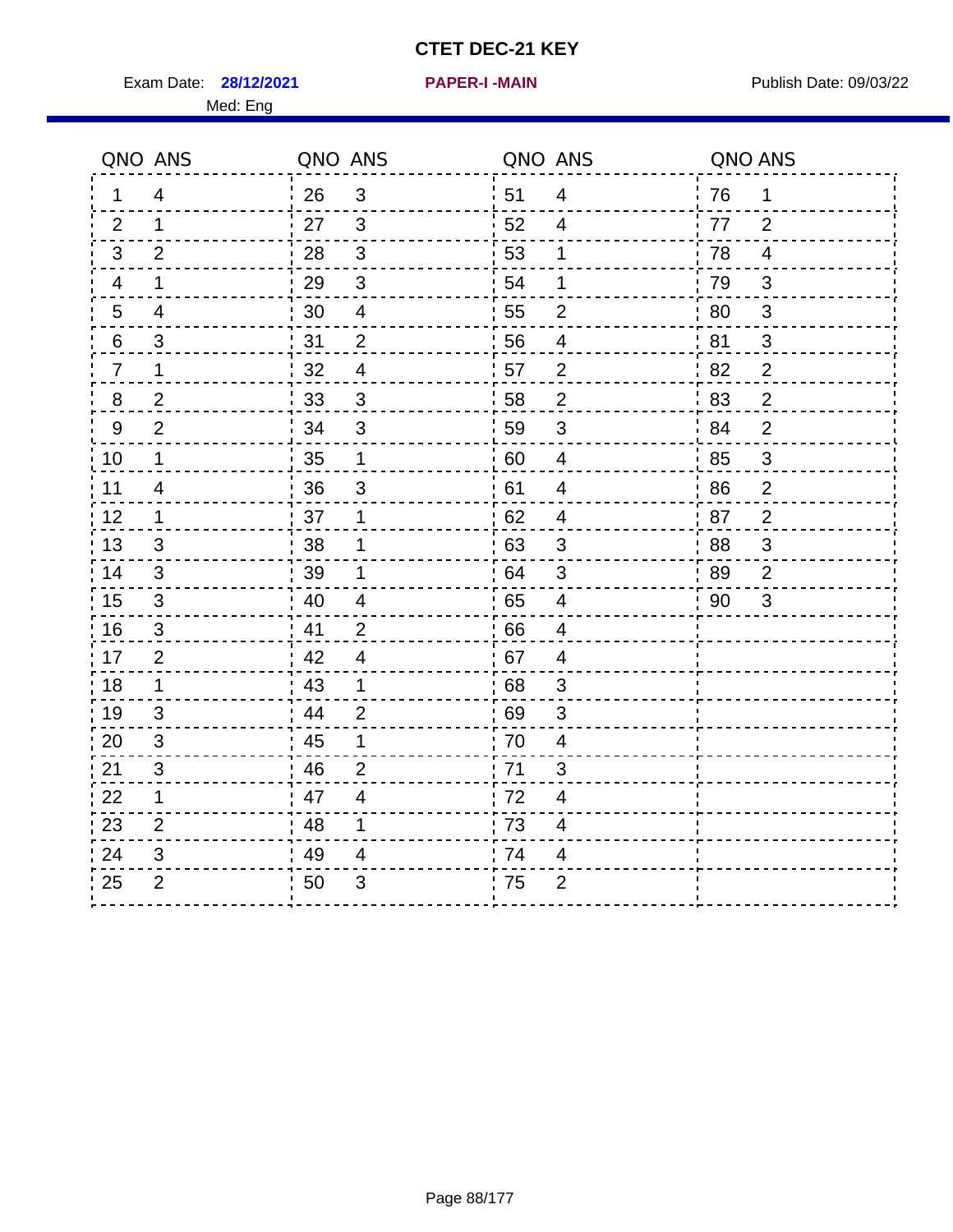Exam Date: 28/12/2021 PAPER-I 01-ENGLISH PREERENT Publish Date: 09/03/22

#### **28/12/2021 PAPER-I 01-ENGLISH**

|                   | QNO ANS          | QNO ANS                                       | QNO ANS                 | QNO ANS |
|-------------------|------------------|-----------------------------------------------|-------------------------|---------|
| 91                | $\overline{2}$   | : 116<br>$\mathfrak{S}$                       | 141<br>1                |         |
| 92                | $\overline{2}$   | i 117<br>$\overline{2}$                       | $\mathbf{3}$<br>i 142   |         |
| 93                | $\overline{2}$   | $\frac{1}{2}$ 118<br>$\overline{\mathcal{A}}$ | : 143<br>$\overline{2}$ |         |
| 94                | $\overline{4}$   | 119<br>$\overline{2}$                         | : 144<br>1              |         |
| 95                | 1                | : 120<br>$\mathfrak{S}$                       | : 145<br>3              |         |
| 96                | $\mathbf 3$      | 121<br>1                                      | 146<br>$\overline{c}$   |         |
| 97                | $\overline{2}$   | 1122<br>$\overline{2}$                        | 147<br>$\overline{2}$   |         |
| 98                | $\overline{2}$   | : 123<br>1                                    | 148<br>1                |         |
| 99                | 1                | 124<br>1                                      | 1149<br>1               |         |
| :100              | 3                | : 125<br>1                                    | 150<br>$\overline{2}$   |         |
| :101              | 1                | : 126<br>1                                    |                         |         |
| 102               | $\overline{2}$   | : 127<br>1                                    |                         |         |
| :103              | $\mathbf 1$      | 128<br>$\overline{\mathcal{A}}$               |                         |         |
| 104               | $\overline{4}$   | : 129<br>$\mathsf 3$                          |                         |         |
| 105               | $\overline{2}$   | : 130<br>$\overline{4}$                       |                         |         |
| :106              | $\overline{2}$   | : 131<br>1                                    |                         |         |
| 107               | $\mathbf 1$      | : 132<br>$\mathsf 3$                          |                         |         |
| :108              | $\sqrt{2}$       | 133 <br>$\mathfrak{S}$                        |                         |         |
| :109              | $\boldsymbol{2}$ | : 134<br>$\overline{2}$                       |                         |         |
| :110              | $\overline{2}$   | : 135<br>4                                    |                         |         |
| :111              | 1                | : 136<br>$\overline{\mathcal{A}}$             |                         |         |
| 112               | 1                | $\frac{1}{1}$ 137<br>1                        |                         |         |
| $\frac{1}{1}$ 113 | $\overline{4}$   | $\frac{1}{1}$ 138<br>$\overline{4}$           |                         |         |
| 114               | 3                | : 139<br>$\overline{2}$                       |                         |         |
| 115               | $\mathfrak{B}$   | 140                                           |                         |         |
|                   |                  |                                               |                         |         |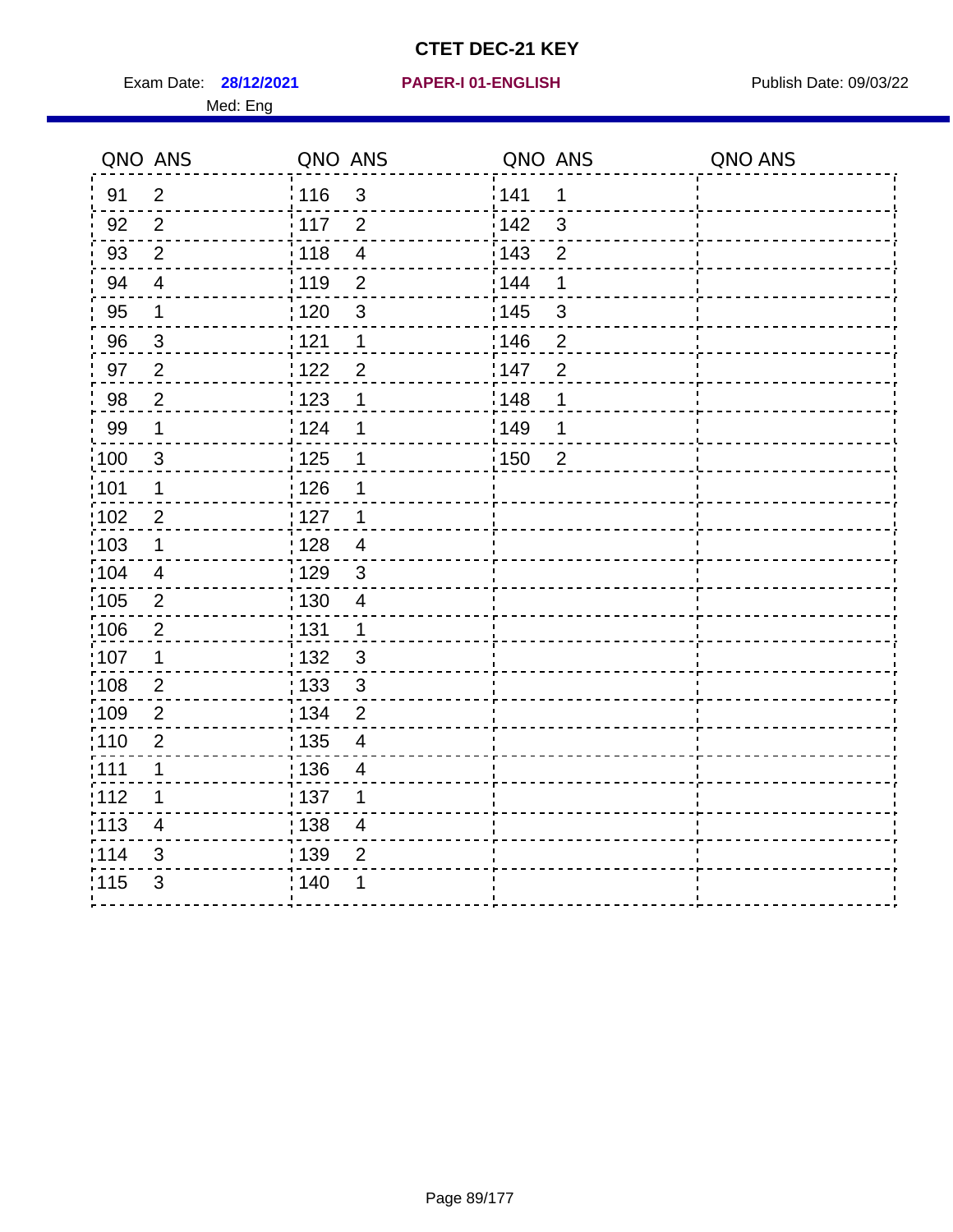Exam Date: 28/12/2021 **PAPER-I 02-HINDI Exam Date: 09/03/22** Med: Eng

#### **28/12/2021 PAPER-I 02-HINDI**

|                   | QNO ANS                 | QNO ANS                             | QNO ANS               | QNO ANS |
|-------------------|-------------------------|-------------------------------------|-----------------------|---------|
| 91                | $\overline{2}$          | 116<br>$\mathfrak{S}$               | 141<br>1              |         |
| 92                | 2                       | 117<br>$\overline{2}$               | 142<br>3              |         |
| 93                | $\overline{\mathbf{4}}$ | 118<br>$\overline{\mathbf{4}}$      | 143<br>$\overline{2}$ |         |
| 94                | 3                       | :119<br>$\overline{2}$              | 144<br>1              |         |
| 95                | $\mathbf 1$             | : 120<br>$\mathbf{3}$               | : 145<br>$\sqrt{3}$   |         |
| 96                | $\mathbf{3}$            | 121<br>$\overline{2}$               | 146<br>$\overline{2}$ |         |
| 97                | $\overline{4}$          | 122<br>1                            | 147<br>$\overline{2}$ |         |
| 98                | $\overline{2}$          | 123<br>1                            | 148<br>1              |         |
| 99                | $\overline{4}$          | 124<br>1                            | 149<br>1              |         |
| $\frac{1}{1}$ 100 | $\mathbf{3}$            | $\frac{1}{2}$ 125<br>$\mathfrak{S}$ | 150<br>$\overline{2}$ |         |
| :101              | $\mathbf 1$             | : 126<br>$\overline{4}$             |                       |         |
| $\frac{1}{1}$ 102 | $\mathbf{3}$            | : 127<br>$\mathbf{1}$               |                       |         |
| 103               | 1                       | : 128<br>$\overline{4}$             |                       |         |
| :104              | $\overline{4}$          | :129<br>2                           |                       |         |
| $\frac{1}{1}$ 105 | $\mathbf 1$             | : 130<br>$\overline{\mathbf{4}}$    |                       |         |
| 106               | $\overline{2}$          | : 131<br>$\overline{2}$             |                       |         |
| 107               | 1                       | : 132<br>$\overline{4}$             |                       |         |
| 108               | $\overline{2}$          | : 133<br>1                          |                       |         |
| :109              | $\overline{2}$          | : 134<br>1                          |                       |         |
| :110              | $\mathbf 2$             | : 135<br>$\mathfrak{S}$             |                       |         |
| 111               | 1                       | : 136<br>$\overline{4}$             |                       |         |
| 112               | 1                       | :137<br>1                           |                       |         |
| $\frac{1}{1}$ 113 | $\overline{4}$          | : 138<br>$\overline{\mathcal{A}}$   |                       |         |
| 114               | 3                       | : 139<br>$\overline{2}$             |                       |         |
| 115               | $\mathfrak{B}$          | ; 140                               |                       |         |
|                   |                         |                                     |                       |         |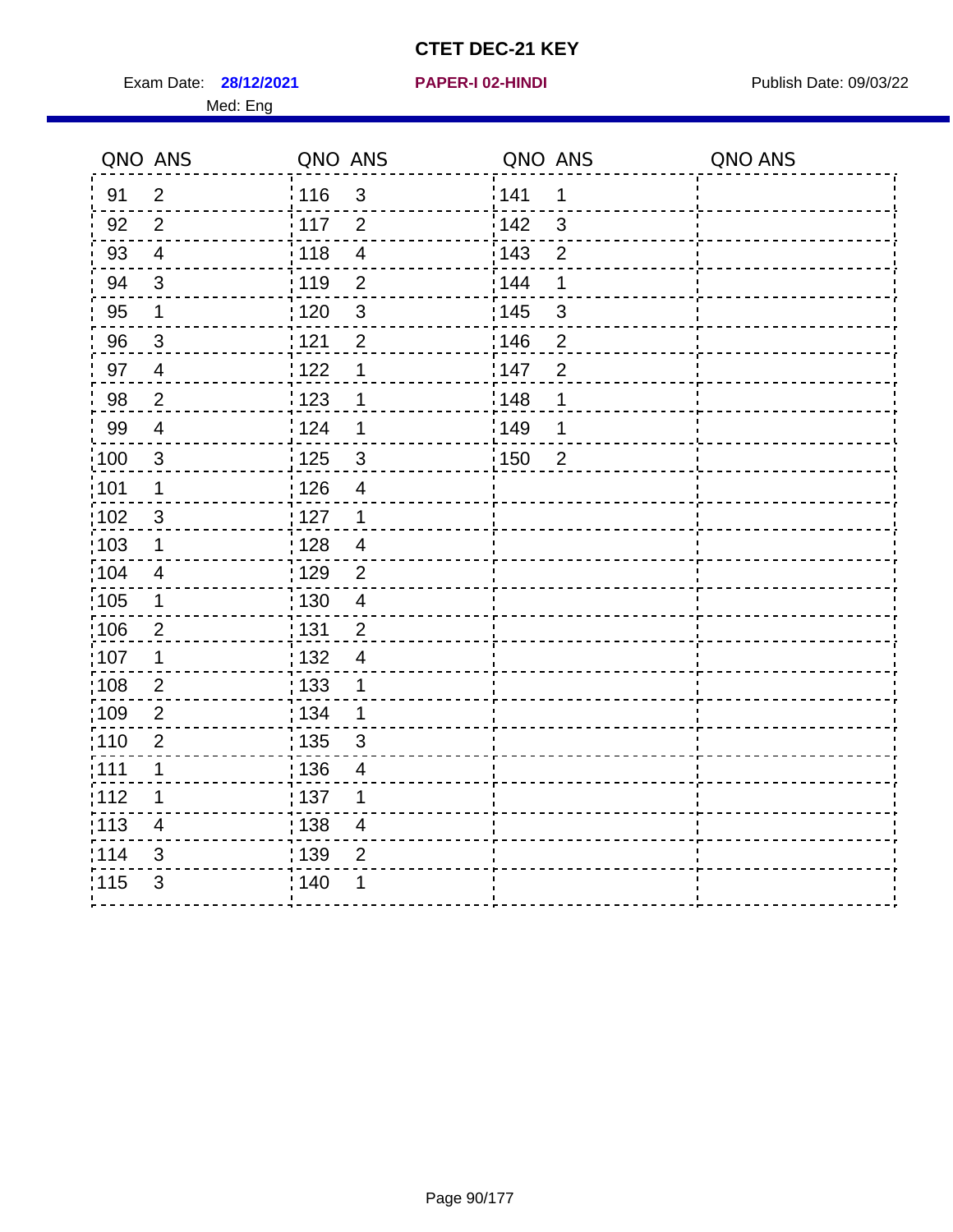Exam Date: **28/12/2021 PAPER-I 16-SANSKRIT** Publish Date: 09/03/22

#### **28/12/2021 PAPER-I 16-SANSKRIT**

|       | QNO ANS                  | QNO ANS           |                | QNO ANS          |                         | QNO ANS |
|-------|--------------------------|-------------------|----------------|------------------|-------------------------|---------|
| 91    | 3                        | 116               | $\overline{2}$ | <sup>'</sup> 141 | 1                       |         |
| 92    | $\mathbf 1$              | 117               | $\overline{2}$ | 142              | 1                       |         |
| 93    | $\overline{4}$           | 118               | 1              | 143              | $\overline{4}$          |         |
| 94    | $\mathbf 1$              | 119               | 1              | 144              | $\sqrt{3}$              |         |
| 95    | $\mathbf{3}$             | : 120             | $\overline{2}$ | : 145            | $\mathsf 3$             |         |
| 96    | $\mathbf 1$              | 121               | $\mathbf{3}$   | 146              | $\mathsf 3$             |         |
| 97    | $\overline{4}$           | 122               | $\overline{4}$ | :147             | $\overline{2}$          |         |
| 98    | $\overline{2}$           | 123               | $\mathbf 1$    | :148             | $\overline{\mathbf{4}}$ |         |
| 99    | $\mathbf 1$              | 124               | $\mathfrak{S}$ | <b>149</b>       | $\overline{2}$          |         |
| 100   | 3                        | : 125             | $\mathbf 1$    | :150             | $\mathbf{3}$            |         |
| 101   | $\overline{2}$           | 126               | $\overline{2}$ |                  |                         |         |
| 102   | $\overline{\mathcal{A}}$ | 127               | $\mathbf 1$    |                  |                         |         |
| :103  | $\mathbf 1$              | $\frac{1}{1}$ 128 | $\overline{4}$ |                  |                         |         |
| 104   | $\overline{2}$           | : 129             | $\overline{2}$ |                  |                         |         |
| 105   | $\mathfrak{S}$           | : 130             | 1              |                  |                         |         |
| :106  | 4                        | <u>¦131</u>       | 4              |                  |                         |         |
| 107   | 1                        | : 132             | $\mathfrak{S}$ |                  |                         |         |
| 108   | $\overline{4}$           | : 133             | $\mathbf 1$    |                  |                         |         |
| 109   | $\overline{2}$           | : 134             | $\overline{2}$ |                  |                         |         |
| :110  | 1                        | : 135             | 1              |                  |                         |         |
| :111  | $\mathbf 1$              | : 136             | $\overline{c}$ |                  |                         |         |
| 112   | $\mathsf 3$              | :137              | 1              |                  |                         |         |
| : 113 | $\overline{c}$           | 138               | $\overline{c}$ |                  |                         |         |
| 114   | 1                        | : 139             | $\overline{2}$ |                  |                         |         |
| 115   | $\mathfrak{S}$           | 140               | $\overline{2}$ |                  |                         |         |
|       |                          |                   |                |                  |                         |         |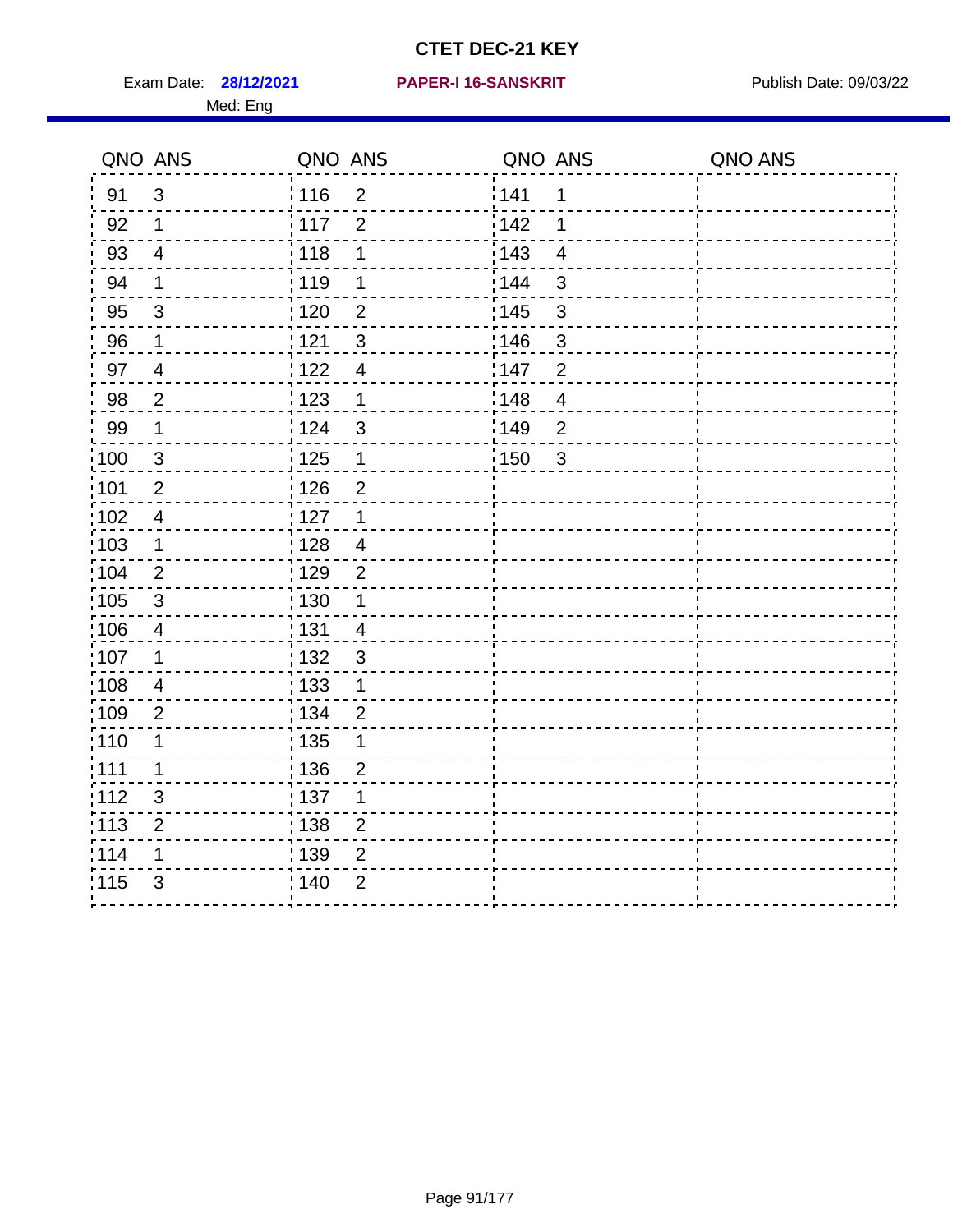**29/12/2021 PAPER-I -MAIN**

Exam Date: 29/12/2021 **PAPER-I-MAIN Property Allows** Publish Date: 09/03/22 Med: Eng

|                | QNO ANS                   | QNO ANS |                          |      | QNO ANS                  | QNO ANS |                |
|----------------|---------------------------|---------|--------------------------|------|--------------------------|---------|----------------|
| 1              | $\mathfrak{B}$            | 26      | 1                        | ¦ 51 | $\mathbf 1$              | 76      | $\overline{2}$ |
| 2              | $\mathbf 1$               | 27      | $\overline{4}$           | 52   | $\overline{4}$           | 77      | $\overline{2}$ |
| 3              | $\overline{2}$            | 28      | 1                        | 53   | $\overline{\mathcal{A}}$ | 78      | $\overline{2}$ |
| $\overline{4}$ | $\mathbf 1$               | 29      | 1                        | 54   | $\overline{\mathcal{A}}$ | 79      | $\sqrt{3}$     |
| 5              | 4                         | 30      | 4                        | 55   | 1                        | 80      | $\mathbf{3}$   |
| 6              | 1                         | 31      | $\overline{4}$           | 56   | $\overline{2}$           | 81      | 3              |
| $\overline{7}$ | 1                         | 32      | $\overline{2}$           | 57   | $\overline{4}$           | 82      | $\overline{2}$ |
| 8              | 3                         | 33      | $\overline{\mathcal{A}}$ | 58   | 1                        | 83      | $\overline{4}$ |
| 9              | $\overline{2}$            | 34      | $\overline{4}$           | 59   | $\overline{2}$           | 84      | $\overline{4}$ |
| 10             | $\overline{2}$            | 35      | $\overline{4}$           | 60   | $\overline{\mathcal{A}}$ | 85      | $\overline{4}$ |
| 11             | $\overline{2}$            | 36      | $\mathsf 3$              | 61   | 3                        | 86      | $\overline{4}$ |
| 12             | $\sqrt{3}$                | 37      | $\overline{2}$           | 62   | $\sqrt{3}$               | 87      | $\mathbf{3}$   |
| 13             | 3                         | 38      | 1                        | 63   | 3                        | 88      | 3              |
| 14             | 4                         | 39      | 1                        | 64   | $\overline{4}$           | 89      | 3              |
| 15             | $\mathbf 1$               | 40      | 1                        | 65   | $\sqrt{3}$               | 90      | $\overline{2}$ |
| 16             | $\overline{2}$            | 41      | 1                        | 66   | $\overline{2}$           |         |                |
| 17             | 4                         | 42      | 1                        | .67  | $\overline{2}$           |         |                |
| 18             | 2                         | 43      | 1                        | 68   | 3                        |         |                |
| 19             | 3                         | 44      | $\overline{\mathcal{A}}$ | 69   | 1                        |         |                |
| 20             | $\mathbf 1$               | 45      | $\mathfrak{S}$           | 70   | $\overline{2}$           |         |                |
| 21             | 3                         | 46      | $\overline{2}$           | 71   | 4                        |         |                |
| 22             | $\overline{2}$            | 47      | $\overline{4}$           | 72   | $\overline{4}$           |         |                |
| 23             | $\overline{4}$            | 48      | 4                        | 73   | 1                        |         |                |
| 24             | 3                         | 49      | $\overline{2}$           | 74   | 3                        |         |                |
| 25             | $\ensuremath{\mathsf{3}}$ | 50      | 1                        | 75   | 1                        |         |                |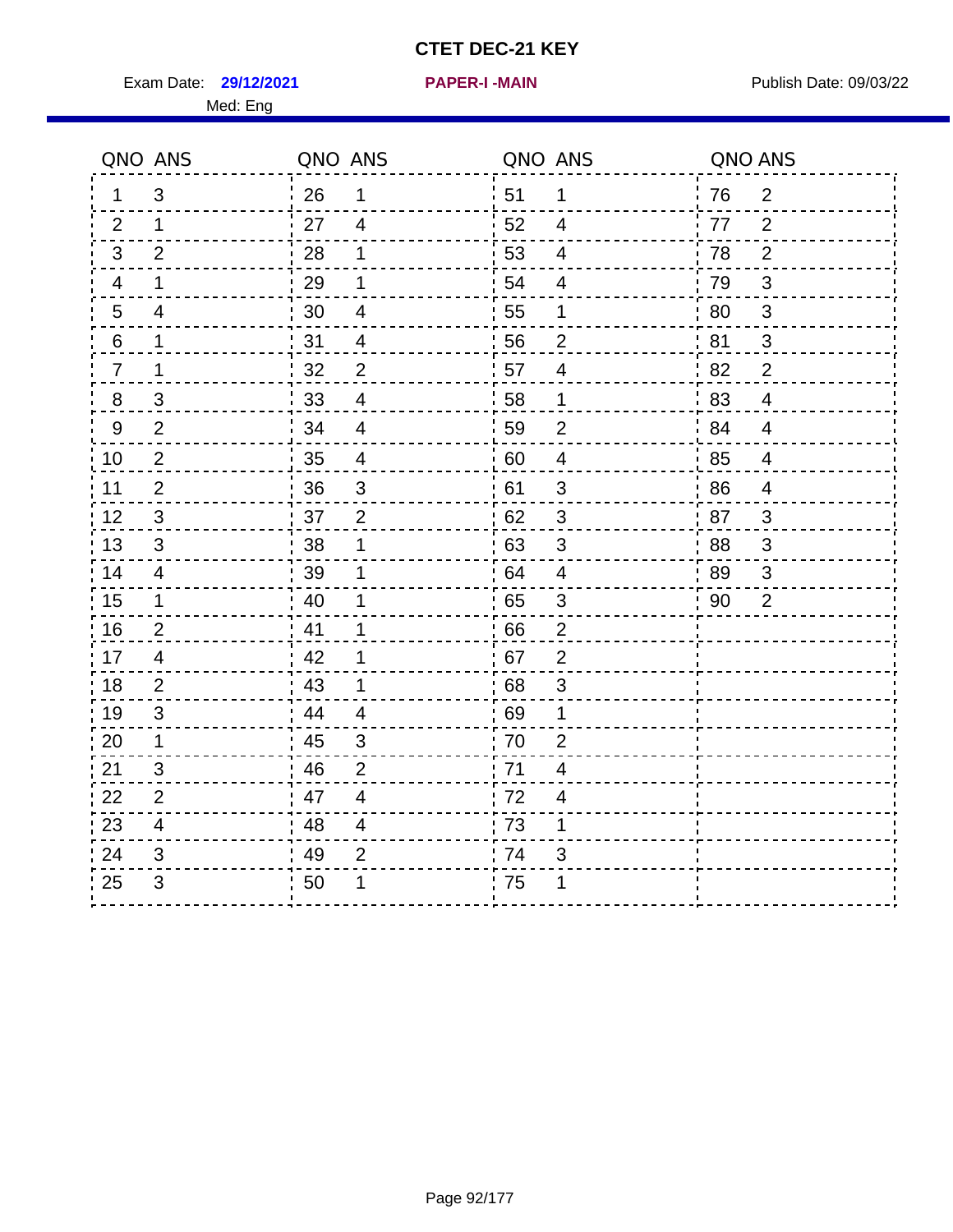Exam Date: 29/12/2021 PAPER-I 01-ENGLISH PUBLISH Publish Date: 09/03/22

#### **29/12/2021 PAPER-I 01-ENGLISH**

| QNO ANS |   | QNO ANS |     | QNO ANS |   | QNO ANS |
|---------|---|---------|-----|---------|---|---------|
| -91     | 4 | 116     | - 3 | 141     | 2 |         |
| 92      | 4 | 117     |     | 142     | 2 |         |
| 93      | 2 | 118     |     | 143     |   |         |
| 94      | 3 | 119     |     | 144     |   |         |
| 95      | റ | 120     | 2   | :145    |   |         |

| 93    | $\overline{2}$ | : 118                               | : 143<br>1                          |  |
|-------|----------------|-------------------------------------|-------------------------------------|--|
| 94    | $\sqrt{3}$     | : 119<br>1                          | 144<br>$\overline{\mathbf{4}}$      |  |
| 95    | $\mathbf{2}$   | 120<br>$\overline{c}$               | 145<br>$\overline{\mathbf{4}}$      |  |
| 96    | $\mathbf{3}$   | 121<br>$\overline{4}$               | 146<br>$\overline{2}$               |  |
| 97    | $\mathbf{3}$   | $\mathfrak{S}$<br>122               | $\overline{c}$<br>147               |  |
| 98    | $\overline{2}$ | 123<br>2                            | $\overline{2}$<br>148               |  |
| 99    | $\sqrt{3}$     | :124<br>$\overline{4}$              | 149<br>1                            |  |
| :100  | $\overline{4}$ | $\overline{c}$<br>$\frac{1}{1}$ 125 | $\overline{2}$<br>$\frac{1}{2}$ 150 |  |
| :101  | $\overline{4}$ | $\overline{2}$<br>: 126             |                                     |  |
| :102  | $\overline{2}$ | $\mathbf{3}$<br>: 127               |                                     |  |
| 103   | $\sqrt{3}$     | $\overline{c}$<br> 128              |                                     |  |
| :104  | $\sqrt{3}$     | $\frac{1}{1}$ 129<br>$\mathfrak{S}$ |                                     |  |
| 105   | $\mathbf{2}$   | 130<br>$\mathsf 3$                  |                                     |  |
| 106   | $\overline{4}$ | : 131<br>$\mathsf 3$                |                                     |  |
| 107   | $\mathbf 1$    | : 132<br>$\overline{4}$             |                                     |  |
| 108   | 1              | $\frac{1}{1}$ 133<br>$\overline{4}$ |                                     |  |
| :109  | $\mathbf{3}$   | $\mathfrak{3}$<br>: 134             |                                     |  |
| 110   | 3              | 135<br>$\overline{2}$               |                                     |  |
| 1111  | 2              | 136<br>$\mathbf 1$                  |                                     |  |
| 112   | 1              | 137<br>1                            |                                     |  |
| : 113 | 1              | 138<br>$\overline{2}$               |                                     |  |
| 1114  | 1              | :139<br>$\mathfrak{S}$              |                                     |  |
| 115   | 1              | $\overline{2}$<br>; 140             |                                     |  |
|       |                |                                     |                                     |  |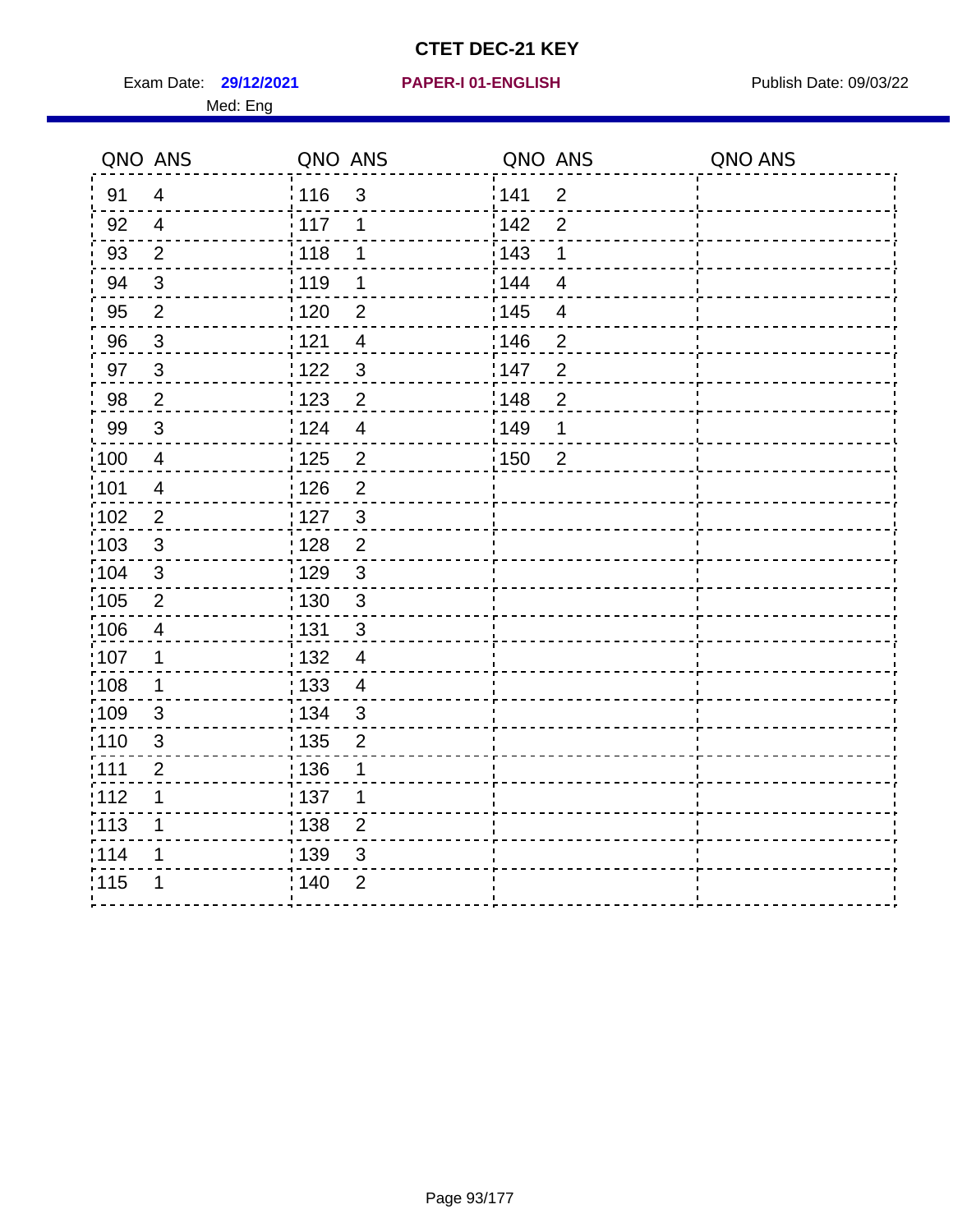Exam Date: 29/12/2021 **PAPER-I 02-HINDI Exam Date: 09/03/22** 

|                   | QNO ANS        | QNO ANS           |                | QNO ANS           |                         | QNO ANS |
|-------------------|----------------|-------------------|----------------|-------------------|-------------------------|---------|
| 91                | 1              | : 116             | $\mathfrak{S}$ | 141               | $\overline{2}$          |         |
| 92                | $\overline{2}$ | 117               | 1              | 142               | $\overline{2}$          |         |
| 93                | $\mathbf 1$    | 118               | 1              | 143               | 1                       |         |
| 94                | $\overline{2}$ | : 119             | 1              | : 144             | $\overline{4}$          |         |
| 95                | $\sqrt{3}$     | $\frac{1}{1}$ 120 | $\overline{2}$ | : 145             | $\overline{\mathbf{4}}$ |         |
| 96                | $\overline{2}$ | : 121             | 1              | :146              | $\overline{2}$          |         |
| 97                | $\mathbf{3}$   | 122               | $\overline{2}$ | 147               | $\overline{2}$          |         |
| 98                | $\overline{2}$ | $\frac{1}{2}$ 123 | $\overline{c}$ | $\frac{1}{2}$ 148 | $\overline{2}$          |         |
| 99                | $\sqrt{3}$     | 124               | $\overline{2}$ | :149              | 1                       |         |
| $\frac{1}{1}$ 100 | $\mathbf 1$    | $\frac{1}{1}$ 125 | $\mathbf 1$    | 150               | $\overline{2}$          |         |
| :101              | $\overline{2}$ | : 126             | 1              |                   |                         |         |
| 102               | $\mathbf{1}$   | : 127             | $\overline{4}$ |                   |                         |         |
| 103               | $\overline{2}$ | : 128             | 2              |                   |                         |         |
| 104               | $\overline{4}$ | $\frac{1}{1}$ 129 | $\mathbf{3}$   |                   |                         |         |
| 105               | $\mathbf 1$    | 130               | $\overline{2}$ |                   |                         |         |
| 106               | $\overline{4}$ | : 131             | $\mathbf{3}$   |                   |                         |         |
| ;107              | 1              | 132               | $\mathbf 1$    |                   |                         |         |
| 108               | $\mathbf 1$    | : 133             | $\overline{2}$ |                   |                         |         |
| :109              | $\mathfrak{S}$ | : 134             | $\overline{4}$ |                   |                         |         |
| :110              | 3              | : 135             | 1              |                   |                         |         |
| 111               | $\overline{2}$ | : 136             | 1              |                   |                         |         |
| 112               | 1              | : 137             | 1              |                   |                         |         |
| 113               | 1              | : 138             | $\overline{c}$ |                   |                         |         |
| 114               | 1              | 139               | 3              |                   |                         |         |
| 115               | 1              | 140               | $\overline{2}$ |                   |                         |         |
|                   |                |                   |                |                   |                         |         |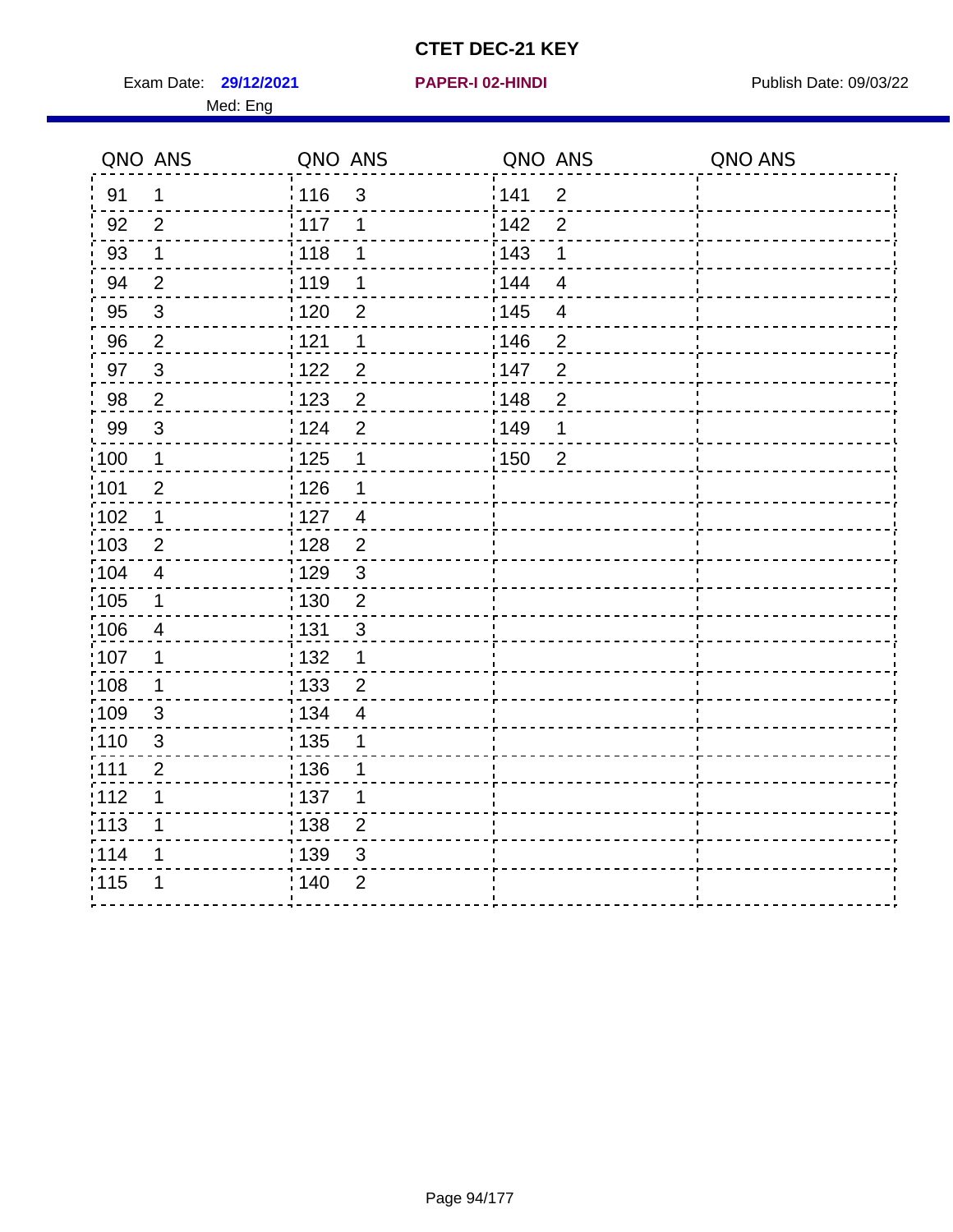Exam Date: 29/12/2021 PAPER-I 16-SANSKRIT Publish Date: 09/03/22

#### **29/12/2021 PAPER-I 16-SANSKRIT**

|                   | QNO ANS                 | QNO ANS           |                         | QNO ANS |                | QNO ANS |
|-------------------|-------------------------|-------------------|-------------------------|---------|----------------|---------|
| 91                | $\mathfrak{S}$          | 116               | $\mathbf{3}$            | 141     | $\overline{2}$ |         |
| 92                | 1                       | 117               | 1                       | 142     | $\overline{2}$ |         |
| 93                | $\overline{2}$          | 118               | 1                       | 143     | 1              |         |
| 94                | $\overline{4}$          | : 119             | 1                       | : 144   | $\overline{4}$ |         |
| 95                | 3                       | : 120             | $\overline{2}$          | : 145   | 4              |         |
| 96                | $\mathbf 1$             | 121               | 1                       | :146    | $\overline{2}$ |         |
| 97                | $\overline{4}$          | 122               | $\mathfrak{S}$          | 147     | $\mathbf{2}$   |         |
| 98                | $\sqrt{2}$              | $\frac{1}{2}$ 123 | $\overline{\mathbf{c}}$ | 148     | $\overline{2}$ |         |
| 99                | $\mathbf 1$             | 124               | $\overline{2}$          | :149    | 1              |         |
| $\frac{1}{1}$ 100 | $\overline{4}$          | 125               | $\mathbf 1$             | 150     | $\overline{2}$ |         |
| :101              | $\mathfrak{S}$          | 126               | $\overline{2}$          |         |                |         |
| 102               | $\overline{4}$          | : 127             | $\overline{4}$          |         |                |         |
| 103               | $\mathbf{3}$            | :128              | 1                       |         |                |         |
| 104               | $\overline{2}$          | : 129             | $\mathbf{3}$            |         |                |         |
| 105               | $\overline{\mathbf{4}}$ | : 130             | $\mathfrak{S}$          |         |                |         |
| 106               | 4                       | : 131             | 1                       |         |                |         |
| :107              | $\mathbf 1$             | :132              | $\overline{2}$          |         |                |         |
| :108              | $\mathbf 1$             | $\frac{1}{1}$ 133 | $\overline{2}$          |         |                |         |
| :109              | $\mathfrak{S}$          | : 134             | $\overline{4}$          |         |                |         |
| :110              | 3                       | : 135             | 1                       |         |                |         |
| 111               | $\mathbf{2}$            | : 136             | 1                       |         |                |         |
| 112               | 1                       | $\frac{1}{1}$ 137 | 1                       |         |                |         |
| $\frac{1}{1}$ 113 | 1                       | : 138             | $\overline{c}$          |         |                |         |
| 114               | 1                       | 139               | 3                       |         |                |         |
| 115               | 1                       | 140               | $\overline{2}$          |         |                |         |
|                   |                         |                   |                         |         |                |         |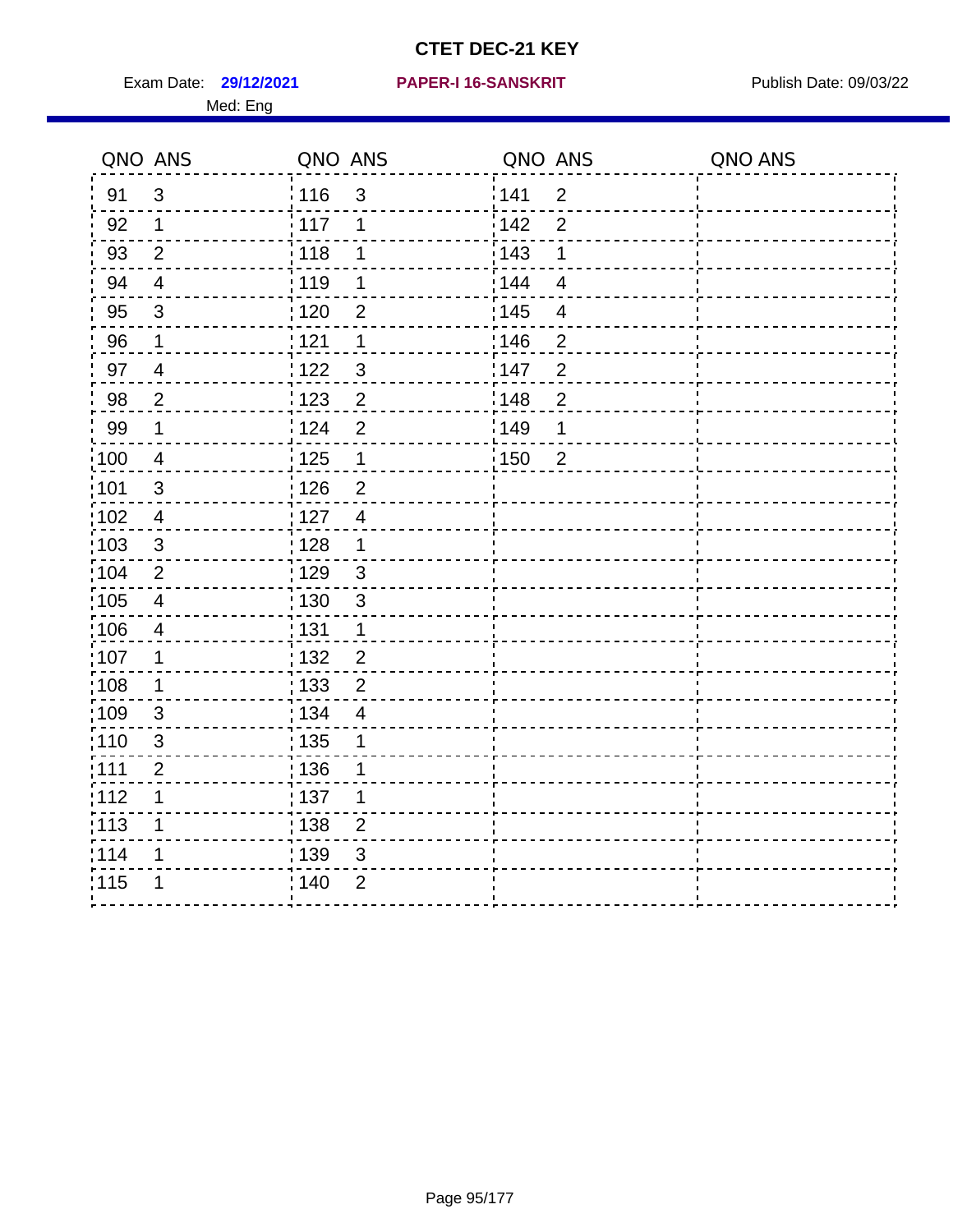Exam Date: **30/12/2021 PAPER-I-MAIN Exam Date: 09/03/22** 

**30/12/2021 PAPER-I -MAIN**

|                | QNO ANS                  | QNO ANS |                | QNO ANS |                          | QNO ANS |                           |
|----------------|--------------------------|---------|----------------|---------|--------------------------|---------|---------------------------|
| 1.             | $\overline{2}$           | 26      | $\mathbf{3}$   | 51      | $\overline{4}$           | 76      | 3                         |
| $\overline{2}$ | $\mathbf{3}$             | 27      | $\overline{2}$ | 52      | 2                        | 77      | 3                         |
| 3              | $\mathbf{3}$             | 28      | $\overline{2}$ | 53      | 1                        | 78      | 2                         |
| 4              | $\overline{4}$           | 29      | $\overline{4}$ | 54      | $\overline{2}$           | 79      | $\overline{2}$            |
| 5              | $\mathbf 1$              | 30      | 1              | 55      | $\mathfrak{S}$           | 80      | $\ensuremath{\mathsf{3}}$ |
| 6              | $\mathfrak{S}$           | 31      | 1              | 56      | 1                        | 81      | $\overline{4}$            |
| $\overline{7}$ | 3                        | 32      | $\mathbf 1$    | 57      | $\overline{4}$           | 82      | $\mathbf 1$               |
| 8              | 3                        | 33      | $\overline{2}$ | 58      | $\mathbf{3}$             | 83      | $\mathbf 1$               |
| 9              | $\mathbf 1$              | 34      | $\overline{2}$ | 59      | 1                        | 84      | 1                         |
| 10             | 4                        | 35      | $\mathbf 1$    | 60      | $\overline{2}$           | 85      | $\mathbf 1$               |
| 11             | 4                        | 36      | $\mathbf 1$    | 61      | $\overline{2}$           | 86      | 3                         |
| 12             | 2,4                      | 37      | $\overline{4}$ | 62      | 1                        | 87      | $\sqrt{3}$                |
| 13             | $\overline{2}$           | 38      | $\mathfrak{S}$ | 63      | $\overline{2}$           | 88      | $\mathbf{2}$              |
| 14             | $\mathbf 1$              | 39      | $\overline{2}$ | 64      | $\mathbf{3}$             | 89      | 4                         |
| 15             | 4                        | 40      | $\overline{2}$ | 65      | $\overline{4}$           | 90      | 1                         |
| 16             | 3                        | 41      | $\mathbf{3}$   | 66      | 4                        |         |                           |
| 17             | 3                        | 42      | $\overline{4}$ | 67      | $\mathfrak{S}$           |         |                           |
| 18             | $\overline{\mathcal{A}}$ | 43      | $\mathbf 1$    | 68      | $\overline{2}$           |         |                           |
| 19             | 4                        | 44      | 1              | 69      | $\overline{2}$           |         |                           |
| 20             | 3                        | 45      | 3              | 70      | 3                        |         |                           |
| 21             | 1,3                      | 46      | 3              | 71      | 3                        |         |                           |
| 22             | $\overline{2}$           | 47      | $\overline{2}$ | 72      | $\overline{\mathcal{A}}$ |         |                           |
| 23             | $\overline{2}$           | 48      | $\sqrt{3}$     | 73      | 1                        |         |                           |
| 24             | 1                        | 49      | 3              | 74      | $\overline{2}$           |         |                           |
| 25             | 4                        | 50      | 4              | 75      | $\overline{2}$           |         |                           |
|                |                          |         |                |         |                          |         |                           |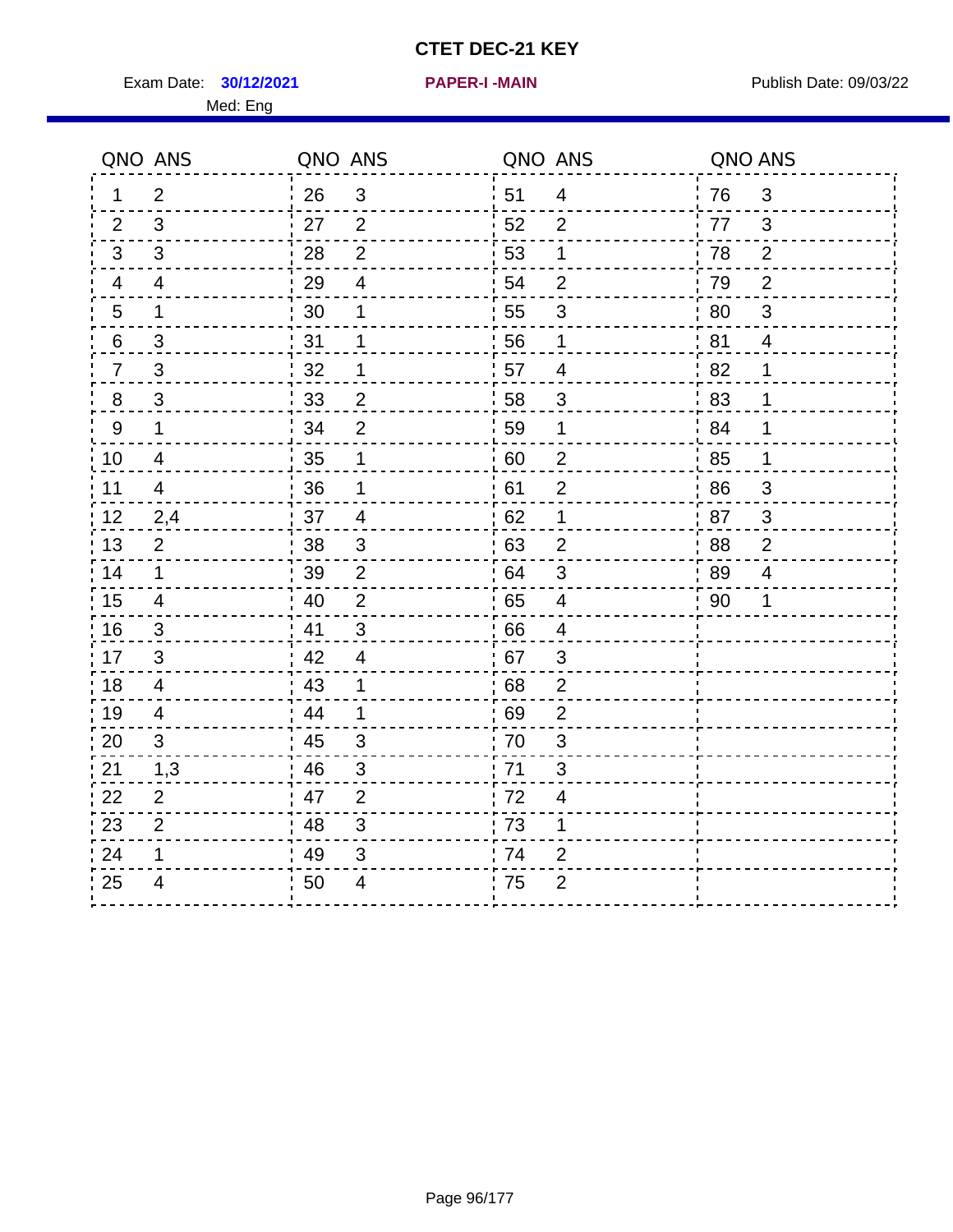Exam Date: **30/12/2021 PAPER-I 01-ENGLISH Propriet Algebra 2014** Publish Date: 09/03/22 Med: Eng

|       | QNO ANS                 | QNO ANS           |                | QNO ANS |                | QNO ANS |
|-------|-------------------------|-------------------|----------------|---------|----------------|---------|
| 91    | 1                       | 116               | $\mathfrak{3}$ | 141     | $\mathbf 1$    |         |
| 92    | 3                       | $\frac{1}{2}$ 117 | $\overline{2}$ | 142     | 3              |         |
| 93    | $\mathfrak{3}$          | 118               | $\mathbf{3}$   | 143     | 1              |         |
| 94    | 1                       | : 119             | $\overline{2}$ | : 144   | $\overline{4}$ |         |
| 95    | $\overline{2}$          | : 120             | $\overline{2}$ | : 145   | $\overline{2}$ |         |
| 96    | $\overline{2}$          | 121               | $\overline{2}$ | 146     | 3              |         |
| 97    | $\overline{4}$          | : 122             | $\mathbf{3}$   | 147     | $\overline{2}$ |         |
| 98    | $\mathbf{1}$            | 123               | $\mathbf{1}$   | 148     | 1              |         |
| 99    | $\overline{2}$          | 124               | $\overline{4}$ | :149    | $\overline{2}$ |         |
| :100  | $\mathbf{3}$            | $\frac{1}{1}$ 125 | $\overline{2}$ | 150     | $\overline{2}$ |         |
| :101  | $\overline{\mathbf{4}}$ | : 126             | $\mathfrak{S}$ |         |                |         |
| 102   | $\overline{2}$          | : 127             | $\mathbf{3}$   |         |                |         |
| 103   | 2                       | :128              | $\mathbf 1$    |         |                |         |
| 104   | $\overline{2}$          | : 129             | $\overline{4}$ |         |                |         |
| 105   | $\sqrt{2}$              | $\frac{1}{1}$ 130 | $\mathbf{3}$   |         |                |         |
| 106   | $\mathbf{3}$            | : 131             | $\mathbf 1$    |         |                |         |
| 107   | 3                       | :132              | $\overline{2}$ |         |                |         |
| 108   | $\overline{4}$          | 133               | $\mathbf{3}$   |         |                |         |
| :109  | $\overline{4}$          | : 134             | $\mathbf 1$    |         |                |         |
| : 110 | 1                       | : 135             | $\overline{2}$ |         |                |         |
| 111   | 3                       | : 136             | 1              |         |                |         |
| 112   | $\sqrt{3}$              | 137               | $\overline{2}$ |         |                |         |
| 113   | $\mathbf 2$             | 138               | 1              |         |                |         |
| 114   | 3                       | 139               | 1              |         |                |         |
| 115   | 3                       | 140               | 4              |         |                |         |
|       |                         |                   |                |         |                |         |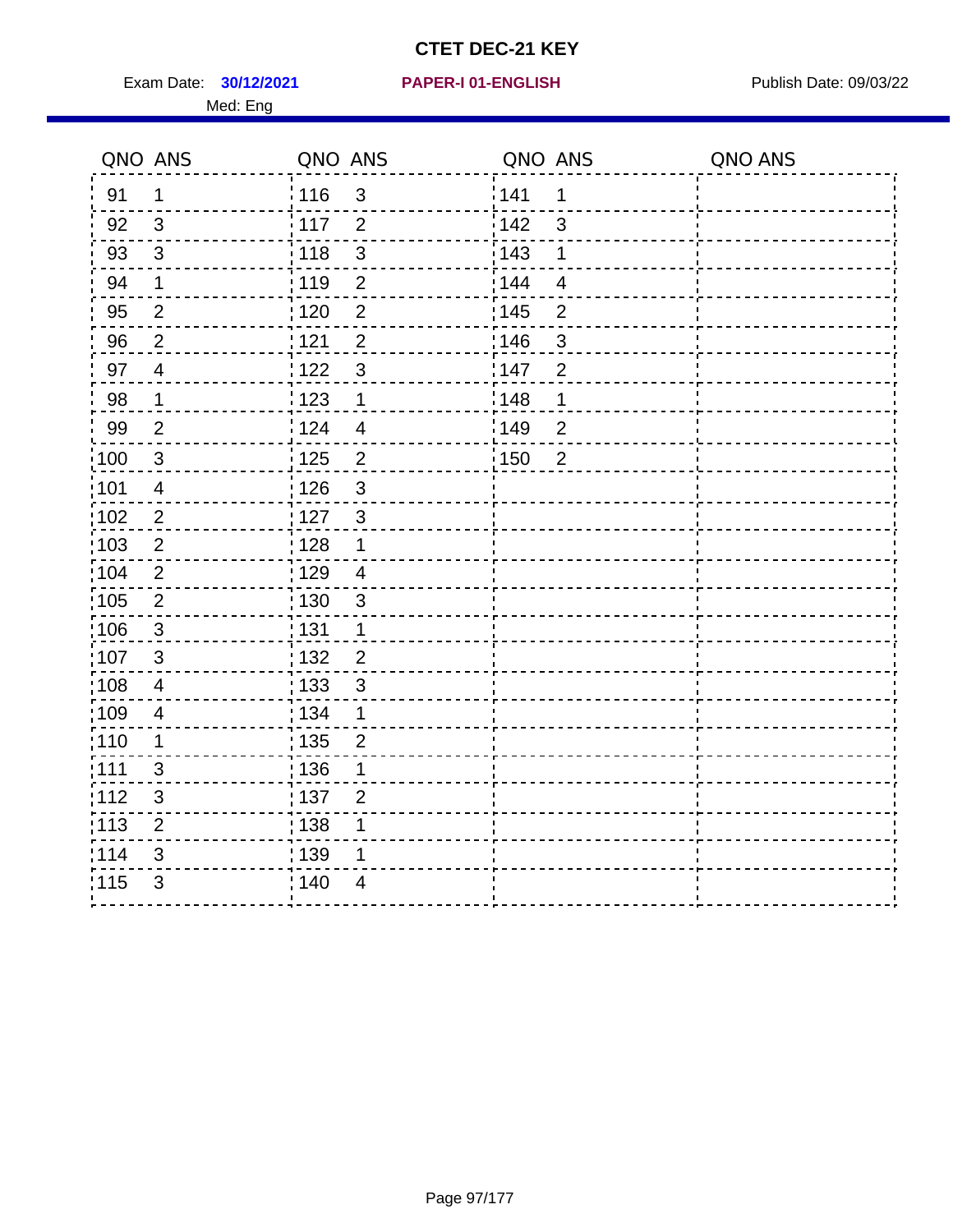Exam Date: **30/12/2021 PAPER-I 02-HINDI Exam Date: 09/03/22** Med: Eng

#### **30/12/2021 PAPER-I 02-HINDI**

|                   | QNO ANS        | QNO ANS                           | QNO ANS                 | QNO ANS |
|-------------------|----------------|-----------------------------------|-------------------------|---------|
| 91                | 3              | : 116<br>$\mathfrak{S}$           | 141<br>1                |         |
| 92                | 3              | $\frac{1}{117}$<br>$\overline{2}$ | 142<br>3                |         |
| 93                | $\mathbf 1$    | $\mathbf{3}$<br>118               | 143<br>1                |         |
| 94                | 1              | 119<br>$\mathbf 1$                | 144<br>$\overline{4}$   |         |
| 95                | $\overline{2}$ | $\overline{2}$<br>:120            | : 145<br>$\overline{2}$ |         |
| 96                | $\overline{2}$ | 121<br>3                          | 146<br>3                |         |
| 97                | $\overline{2}$ | 122<br>$\overline{\mathcal{A}}$   | 147<br>$\overline{2}$   |         |
| 98                | $\overline{2}$ | 123<br>$\mathbf 1$                | 148<br>1                |         |
| 99                | $\overline{4}$ | : 124<br>$\mathbf{3}$             | 149<br>$\overline{2}$   |         |
| $\frac{1}{100}$   | $\overline{2}$ | : 125<br>$\overline{\mathcal{A}}$ | :150<br>$\overline{2}$  |         |
| 101               | $\overline{2}$ | : 126<br>$\overline{4}$           |                         |         |
| 102               | $\overline{4}$ | $\overline{2}$<br>: 127           |                         |         |
| 103               | 1              | : 128<br>1                        |                         |         |
| :104              | $\overline{4}$ | :129<br>1                         |                         |         |
| $\frac{1}{1}$ 105 | $\mathbf{3}$   | 130<br>$\overline{2}$             |                         |         |
| 106               | $\mathbf{3}$   | : 131<br>1                        |                         |         |
| 107               | 3              | : 132<br>$\overline{4}$           |                         |         |
| 108               | $\overline{4}$ | : 133<br>$\overline{\mathcal{A}}$ |                         |         |
| $\frac{1}{1}$ 109 | 4              | : 134<br>1                        |                         |         |
| : 110             | $\mathbf 1$    | : 135<br>1                        |                         |         |
| :111              | 3              | : 136<br>1                        |                         |         |
| :112              | 3              | :137<br>$\overline{2}$            |                         |         |
| :113              | $\overline{2}$ | : 138<br>1                        |                         |         |
| 114               | $\mathfrak{S}$ | : 139<br>1                        |                         |         |
| 115               | $\mathfrak{B}$ | : 140<br>4                        |                         |         |
|                   |                |                                   |                         |         |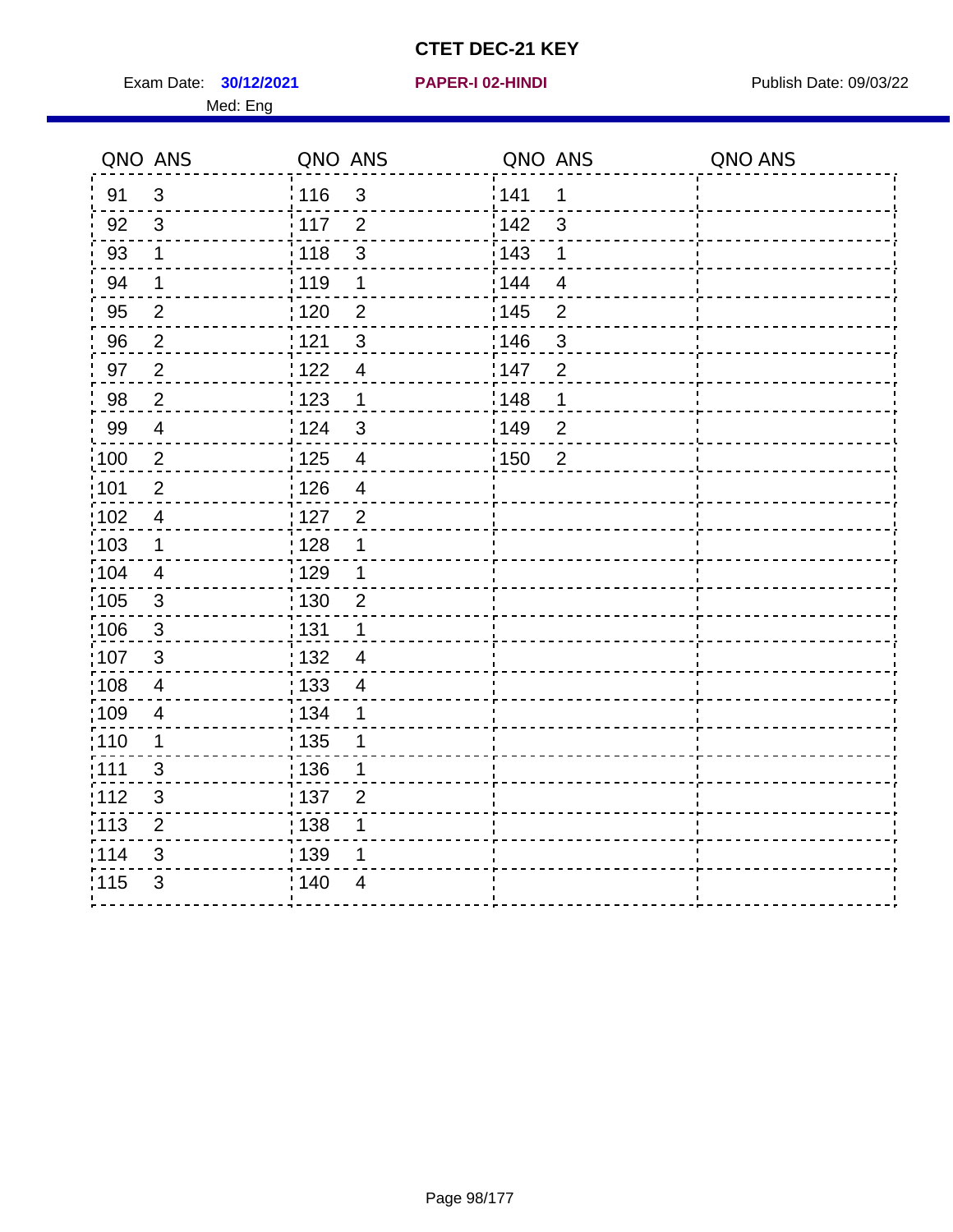Exam Date: **30/12/2021 PAPER-I 16-SANSKRIT** Publish Date: 09/03/22 Med: Eng

#### **30/12/2021 PAPER-I 16-SANSKRIT**

| QNO ANS |                         | QNO ANS |                         | QNO ANS           |                | QNO ANS |
|---------|-------------------------|---------|-------------------------|-------------------|----------------|---------|
| 91      | $\overline{2}$          | 116     | $\mathbf{3}$            | 141               | 1              |         |
| 92      | $\mathbf{3}$            | 117     | $\overline{2}$          | 142               | 3              |         |
| 93      | $\mathbf 1$             | 118     | $\mathbf{3}$            | 143               | 1              |         |
| 94      | $\mathfrak{S}$          | 119     | 1                       | 144               | $\overline{4}$ |         |
| $95\,$  | $\mathbf{2}$            | 120     | $\overline{2}$          | 145               | $\overline{2}$ |         |
| 96      | $\mathbf{1}$            | 121     | $\mathbf 1$             | 146               | $\mathsf 3$    |         |
| 97      | $\overline{2}$          | 122     | $\overline{2}$          | :147              | $\overline{2}$ |         |
| $98\,$  | $\mathbf 1$             | 123     | $\mathbf 1$             | 148               | $\mathbf 1$    |         |
| 99      | $\mathsf 3$             | 124     | $\mathsf 3$             | 149               | $\overline{2}$ |         |
| 100     | $\mathbf 1$             | 125     | $\sqrt{3}$              | $\frac{1}{1}$ 150 | $\overline{2}$ |         |
| 101     | $\overline{\mathbf{4}}$ | 126     | $\overline{\mathbf{4}}$ |                   |                |         |
| 102     | $\overline{\mathbf{4}}$ | 127     | $\mathfrak{3}$          |                   |                |         |
| 103     | $\overline{4}$          | 128     | $\overline{2}$          |                   |                |         |
| 104     | $\mathfrak{B}$          | 129     | $\mathbf 1$             |                   |                |         |
| 105     | $\overline{\mathbf{4}}$ | : 130   | $\mathbf 1$             |                   |                |         |
| 106     | 3                       | 131     | $\mathbf 1$             |                   |                |         |
| 107     | 3                       | : 132   | $\overline{2}$          |                   |                |         |
| 108     | $\overline{\mathbf{4}}$ | 133     | $\overline{\mathbf{4}}$ |                   |                |         |
| 109     | $\overline{\mathbf{4}}$ | : 134   | $\mathbf{1}$            |                   |                |         |
| 110     | 1                       | : 135   | $\mathbf 2$             |                   |                |         |
| 111     | 3                       | 136     | 1                       |                   |                |         |
| 112     | $\sqrt{3}$              | :137    | $\overline{2}$          |                   |                |         |
| 113     | $\overline{2}$          | 138     | 1                       |                   |                |         |
| 114     | 3                       | 139     | 1                       |                   |                |         |
| 115     | 3                       | 140     | $\overline{4}$          |                   |                |         |
|         |                         |         |                         |                   |                |         |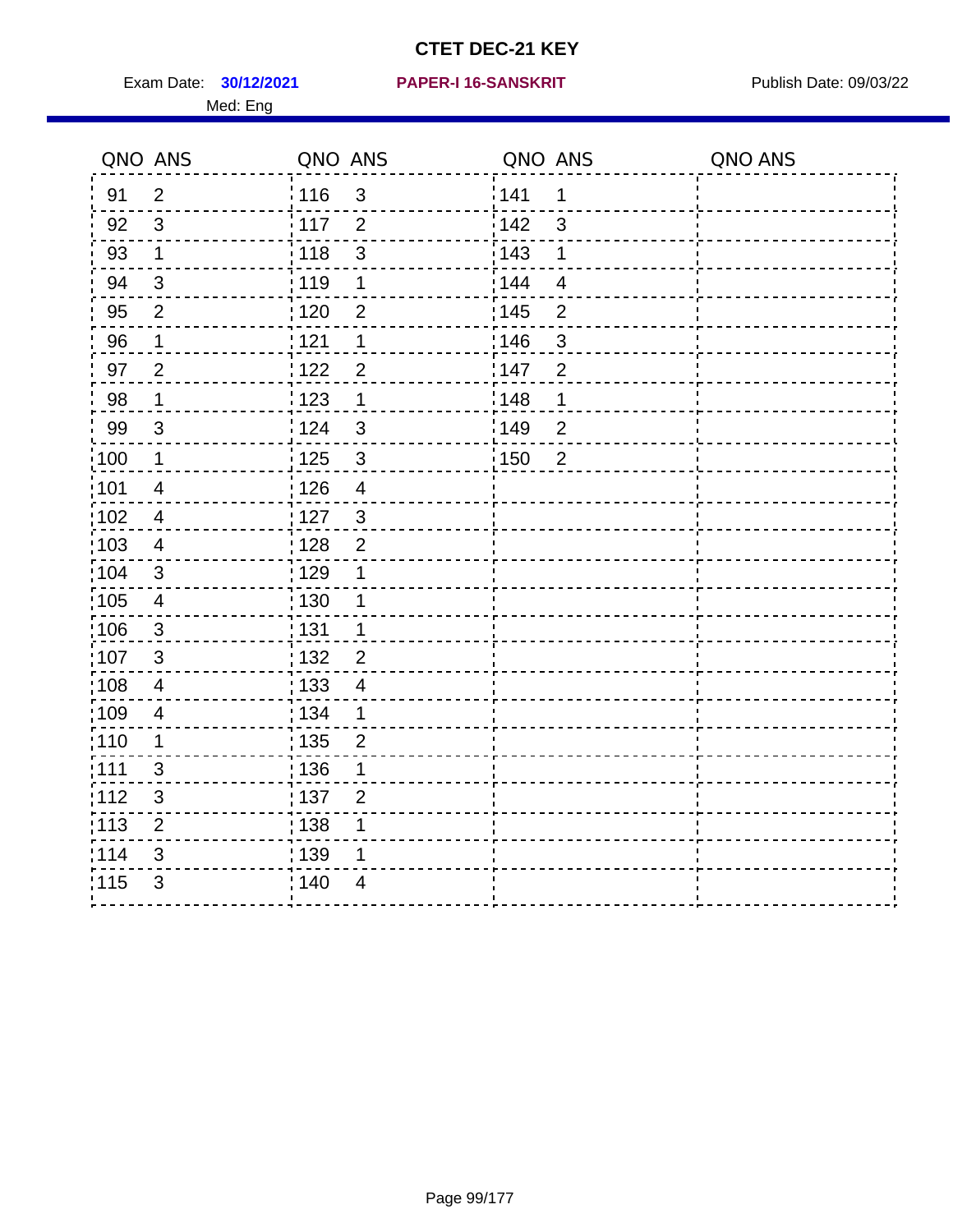Exam Date: 31/12/2021 **PAPER-I-MAIN Exam Date: 09/03/22** 

|                | QNO ANS        | QNO ANS |                          | QNO ANS |                  | QNO ANS |                |
|----------------|----------------|---------|--------------------------|---------|------------------|---------|----------------|
| 1.             | 3              | 26      | 1                        | 51      | $\overline{2}$   | 76      | $\mathbf 1$    |
| 2              | 2              | 27      | 9                        | 52      | 1                | 77      | 2              |
| 3              | 1              | 28      | $\mathfrak{S}$           | 53      | 3                | 78      | 1              |
| 4              | 3              | 29      | 1                        | 54      | $\overline{2}$   | 79      | $\overline{2}$ |
| 5              | $\overline{2}$ | 30      | $\overline{\mathcal{A}}$ | 55      | 1                | 80      | $\mathfrak{S}$ |
| 6              | $\mathfrak{S}$ | 31      | 1                        | 56      | $\overline{2}$   | 81      | 1              |
| $\overline{7}$ | 3              | 32      | $\overline{2}$           | 57      | 3                | 82      | 1              |
| 8              | 1              | 33      | 1                        | 58      | $\overline{2}$   | 83      | $\mathfrak{B}$ |
| 9              | 1              | 34      | $\overline{2}$           | 59      | $\overline{2}$   | 84      | 1              |
| 10             | 3              | 35      | $\mathbf{2}$             | 60      | $\boldsymbol{2}$ | 85      | $\mathbf 1$    |
| 11             | $\mathfrak{B}$ | 36      | $\sqrt{3}$               | 61      | $\mathsf 3$      | 86      | 1              |
| 12             | $\overline{2}$ | 37      | 1                        | 62      | 1                | 87      | 3              |
| 13             | 1              | 38      | $\overline{2}$           | 63      | 3                | 88      | 1              |
| 14             | 3              | 39      | 4                        | 64      | 4                | 89      | 1              |
| 15             | $\overline{2}$ | 40      | $\mathfrak{S}$           | 65      | $\overline{4}$   | 90      | 1              |
| 16             | $\overline{2}$ | 41      | $\overline{2}$           | 66      | $\overline{2}$   |         |                |
| 17             | 3              | 42      | 1                        | 67      | $\overline{4}$   |         |                |
| 18             | 3              | 43      | $\overline{2}$           | 68      | 3                |         |                |
| 19             | 4              | 44      | 1                        | 69      | 3                |         |                |
| 20             | $\overline{2}$ | 45      | 3                        | 70      | $\overline{2}$   |         |                |
| 21             | 4              | 46      | 3                        | 71      | $\overline{2}$   |         |                |
| 22             | 3              | 47      | 1                        | 72      | $\overline{4}$   |         |                |
| 23             | 4              | 48      | 1                        | 73      | 4                |         |                |
| 24             | $\overline{2}$ | 49      | 3                        | 74      | 3                |         |                |
| 25             |                | 50      |                          | 75      | 3                |         |                |

Answer key 9 means marks awarded to all the candidates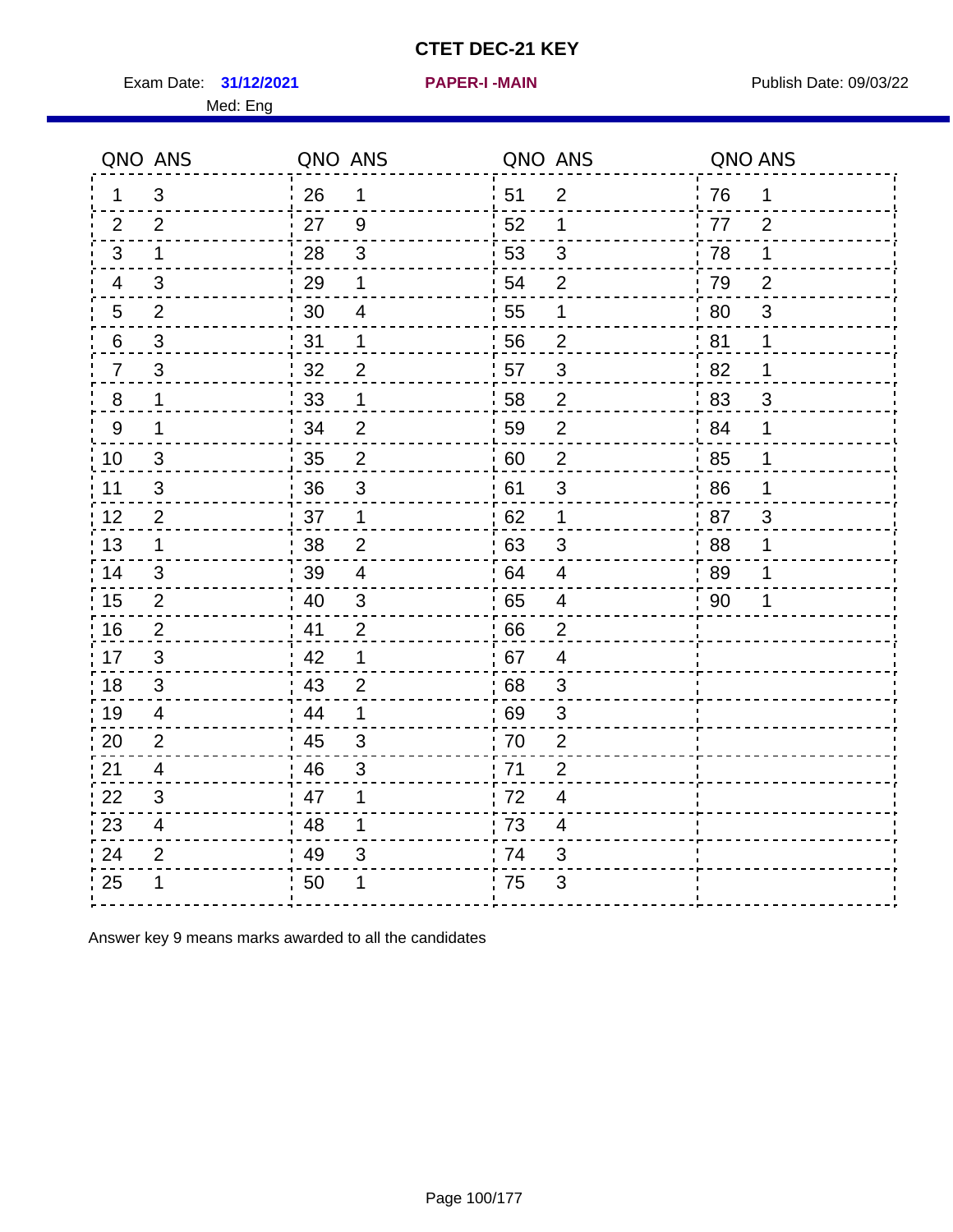Exam Date: 31/12/2021 PAPER-I 01-ENGLISH PREERENT Publish Date: 09/03/22 Med: Eng

#### **31/12/2021 PAPER-I 01-ENGLISH**

| QNO ANS        |                      |                                                                                                                                                                                                |                                                                                       |                                                                 | QNO ANS |
|----------------|----------------------|------------------------------------------------------------------------------------------------------------------------------------------------------------------------------------------------|---------------------------------------------------------------------------------------|-----------------------------------------------------------------|---------|
| $\overline{4}$ |                      |                                                                                                                                                                                                |                                                                                       | $\mathbf{3}$                                                    |         |
| $\overline{4}$ | $\overline{2}$       |                                                                                                                                                                                                | 142                                                                                   | 1                                                               |         |
| $\mathfrak{3}$ | $\mathbf{3}$<br>118  |                                                                                                                                                                                                | 143                                                                                   | 1                                                               |         |
| $\sqrt{3}$     | : 119<br>$\mathsf 3$ |                                                                                                                                                                                                | 144                                                                                   | 1                                                               |         |
| 1              | 1                    |                                                                                                                                                                                                |                                                                                       | $\mathbf 2$                                                     |         |
| $\overline{2}$ | 1                    |                                                                                                                                                                                                |                                                                                       | $\overline{2}$                                                  |         |
| $\overline{2}$ | $\mathbf{3}$         |                                                                                                                                                                                                |                                                                                       | 1                                                               |         |
| $\mathbf{3}$   | 1                    |                                                                                                                                                                                                |                                                                                       | $\overline{4}$                                                  |         |
| $\overline{4}$ | 1                    |                                                                                                                                                                                                |                                                                                       | $\overline{4}$                                                  |         |
| $\mathbf{3}$   |                      |                                                                                                                                                                                                |                                                                                       | $\overline{2}$                                                  |         |
| $\overline{4}$ | $\overline{2}$       |                                                                                                                                                                                                |                                                                                       |                                                                 |         |
| $\overline{4}$ | $\overline{4}$       |                                                                                                                                                                                                |                                                                                       |                                                                 |         |
| 1              | $\mathfrak{3}$       |                                                                                                                                                                                                |                                                                                       |                                                                 |         |
| $\overline{2}$ |                      |                                                                                                                                                                                                |                                                                                       |                                                                 |         |
| $\overline{2}$ | $\overline{2}$       |                                                                                                                                                                                                |                                                                                       |                                                                 |         |
| $\overline{4}$ | $\overline{4}$       |                                                                                                                                                                                                |                                                                                       |                                                                 |         |
| $\overline{2}$ | $\overline{2}$       |                                                                                                                                                                                                |                                                                                       |                                                                 |         |
| 4              | $\overline{2}$       |                                                                                                                                                                                                |                                                                                       |                                                                 |         |
| 4              | $\overline{2}$       |                                                                                                                                                                                                |                                                                                       |                                                                 |         |
| 1              | $\overline{2}$       |                                                                                                                                                                                                |                                                                                       |                                                                 |         |
| 4              |                      |                                                                                                                                                                                                |                                                                                       |                                                                 |         |
| $\mathbf 1$    | $\overline{2}$       |                                                                                                                                                                                                |                                                                                       |                                                                 |         |
| $\overline{2}$ |                      |                                                                                                                                                                                                |                                                                                       |                                                                 |         |
| 3              | $\overline{4}$       |                                                                                                                                                                                                |                                                                                       |                                                                 |         |
| $\overline{2}$ | $\overline{2}$       |                                                                                                                                                                                                |                                                                                       |                                                                 |         |
|                |                      | : 116<br>: 117<br>:120<br>: 121<br>122<br>1123<br>124<br>125<br>: 126<br>: 127<br>: 128<br>: 129<br>: 130<br>: 131<br>: 132<br>: 133<br>: 134<br>135<br>: 136<br>:137<br>: 138<br>139<br>; 140 | QNO ANS<br>$\mathfrak{S}$<br>$\frac{2}{\cdot}$<br>$\mathbf{3}$<br>3<br>$\overline{2}$ | 141<br>: 145<br>146<br>147<br>¦148<br>:149<br>$\frac{1}{1}$ 150 | QNO ANS |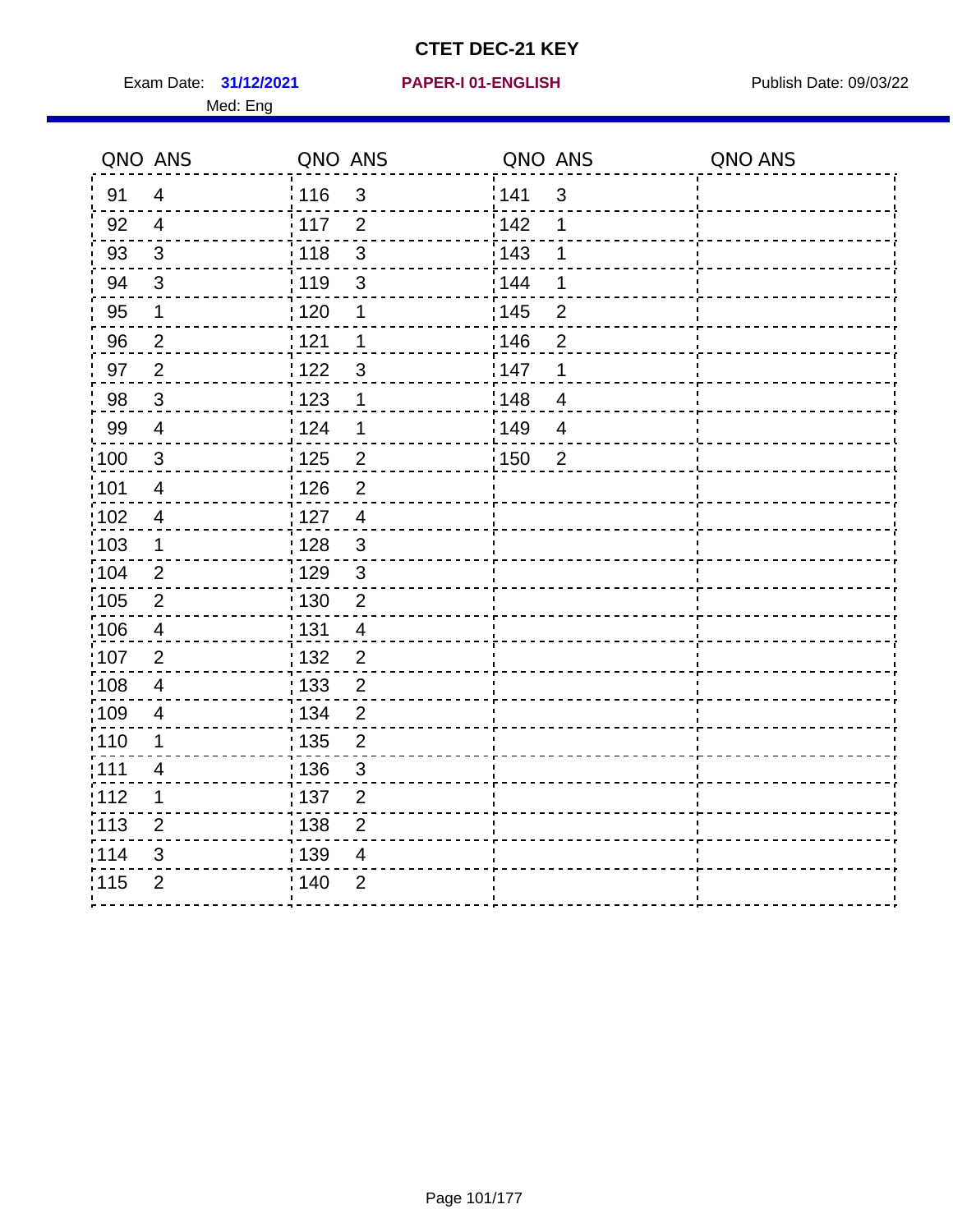Exam Date: 31/12/2021 **PAPER-I 02-HINDI Exam Date: 09/03/22** Med: Eng

# **31/12/2021 PAPER-I 02-HINDI**

|                   | QNO ANS                  | QNO ANS           |                | QNO ANS           |                | QNO ANS |
|-------------------|--------------------------|-------------------|----------------|-------------------|----------------|---------|
| 91                | $\mathbf 1$              | 116               | $\mathfrak{S}$ | 141               | 3              |         |
| 92                | $\overline{2}$           | 117               | $\overline{2}$ | 142               | 1              |         |
| 93                | $\mathfrak{S}$           | 118               | $\mathfrak{S}$ | 143               | 1              |         |
| 94                | $\overline{2}$           | : 119             | $\mathbf{3}$   | 144               | 1              |         |
| 95                | $\sqrt{3}$               | $\frac{1}{1}$ 120 | $\mathbf 1$    | : 145             | $\mathbf 2$    |         |
| 96                | $\mathbf{3}$             | 121               | $\mathbf{3}$   | 146               | $\overline{2}$ |         |
| 97                | $\mathbf{3}$             | 122               | $\overline{4}$ | 147               | 1              |         |
| 98                | $\overline{2}$           | 123               | 1              | 148               | $\overline{4}$ |         |
| 99                | $\overline{2}$           | : 124             | $\overline{2}$ | :149              | $\overline{4}$ |         |
| $\frac{1}{1}$ 100 | $\overline{4}$           | 125               | $\sqrt{2}$     | $\frac{1}{1}$ 150 | $\overline{2}$ |         |
| :101              | $\mathbf 1$              | : 126             | $\overline{2}$ |                   |                |         |
| 102               | $\mathbf{3}$             | : 127             | $\overline{4}$ |                   |                |         |
| 103               | 2                        | : 128             | $\overline{2}$ |                   |                |         |
| 104               | $\mathbf 1$              | : 129             | $\mathbf{3}$   |                   |                |         |
| :105              | $\mathbf 1$              | 130               | $\overline{2}$ |                   |                |         |
| 106               | $\overline{\mathbf{4}}$  | : 131             | $\overline{2}$ |                   |                |         |
| 107               | $\overline{2}$           | : 132             | 1              |                   |                |         |
| 108               | $\overline{\mathbf{4}}$  | 133               | $\mathbf 1$    |                   |                |         |
| $\frac{1}{1}$ 109 | $\overline{\mathcal{A}}$ | : 134             | $\overline{4}$ |                   |                |         |
| 110               | 1                        | : 135             | 1              |                   |                |         |
| : 111             | $\overline{4}$           | : 136             | $\mathfrak{S}$ |                   |                |         |
| 112               | $\mathbf 1$              | : 137             | $\overline{2}$ |                   |                |         |
| $\frac{1}{1}$ 113 | $\overline{2}$           | 138               | $\overline{2}$ |                   |                |         |
| 114               | 3                        | : 139             | $\overline{4}$ |                   |                |         |
| 115               | $\overline{2}$           | : 140             | $\overline{2}$ |                   |                |         |
|                   |                          |                   |                |                   |                |         |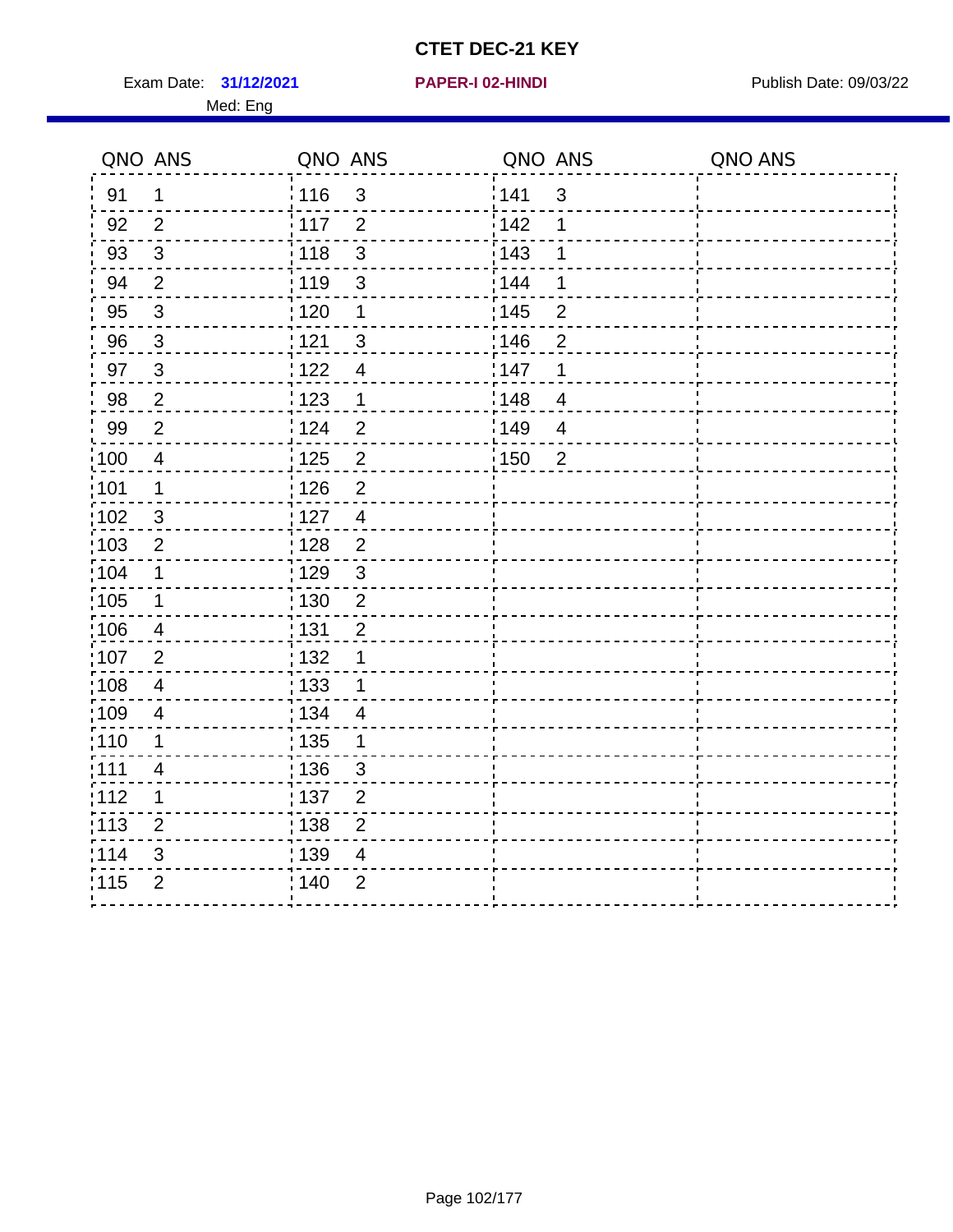Exam Date: 31/12/2021 PAPER-I 16-SANSKRIT Publish Date: 09/03/22 Med: Eng

#### **31/12/2021 PAPER-I 16-SANSKRIT**

| QNO ANS           |                         | QNO ANS           |                | QNO ANS           |                | QNO ANS |
|-------------------|-------------------------|-------------------|----------------|-------------------|----------------|---------|
| 91                | $\mathbf 1$             | : 116             | $\mathbf{3}$   | 141               | 3              |         |
| 92                | $\overline{2}$          | 117               | $\overline{2}$ | 142               | 1              |         |
| 93                | $\mathbf 1$             | 118               | $\mathsf 3$    | 143               | 1              |         |
| 94                | 1                       | 119               | 3              | 144               | 1              |         |
| 95                | $\mathfrak{B}$          | : 120             | $\mathbf 1$    | $\frac{1}{1}$ 145 | $\overline{2}$ |         |
| 96                | $\overline{4}$          | 121               | 3              | 146               | $\overline{2}$ |         |
| 97                | $\overline{4}$          | 122               | $\mathbf 1$    | 147               | $\mathbf 1$    |         |
| 98                | $\mathbf{1}$            | : 123             | $\overline{4}$ | 148               | $\overline{4}$ |         |
| 99                | $\sqrt{3}$              | 124               | $\overline{2}$ | 149               | $\overline{4}$ |         |
| 100               | $\overline{4}$          | 125               | $\mathbf 1$    | $\frac{1}{1}$ 150 | $\overline{2}$ |         |
| :101              | $\overline{2}$          | $\frac{1}{2}$ 126 | $\overline{2}$ |                   |                |         |
| $\frac{1}{1}$ 102 | $\mathbf{3}$            | : 127             | $\mathbf{1}$   |                   |                |         |
| :103              | $\overline{4}$          | : 128             | $\overline{2}$ |                   |                |         |
| 104               | 3                       | : 129             | $\mathbf{3}$   |                   |                |         |
| 105               | $\mathbf 1$             | 130               | $\mathbf 2$    |                   |                |         |
| :106              | 4                       | : 131             | 1              |                   |                |         |
| 107               | $\overline{2}$          | : 132             | 1              |                   |                |         |
| 108               | $\overline{\mathbf{4}}$ | $\frac{1}{1}$ 133 | $\mathbf 1$    |                   |                |         |
| 109               | $\overline{4}$          | : 134             | 3              |                   |                |         |
| :110              | 1                       | : 135             | $\overline{4}$ |                   |                |         |
| ;111              | 4                       | : 136             | $\sqrt{3}$     |                   |                |         |
| 112               | 1                       | : 137             | $\overline{2}$ |                   |                |         |
| 113               | $\overline{2}$          | : 138             | $\overline{2}$ |                   |                |         |
| 114               | 3                       | : 139             | 4              |                   |                |         |
| 115               | $\overline{2}$          | 140               | $\overline{2}$ |                   |                |         |
|                   |                         |                   |                |                   |                |         |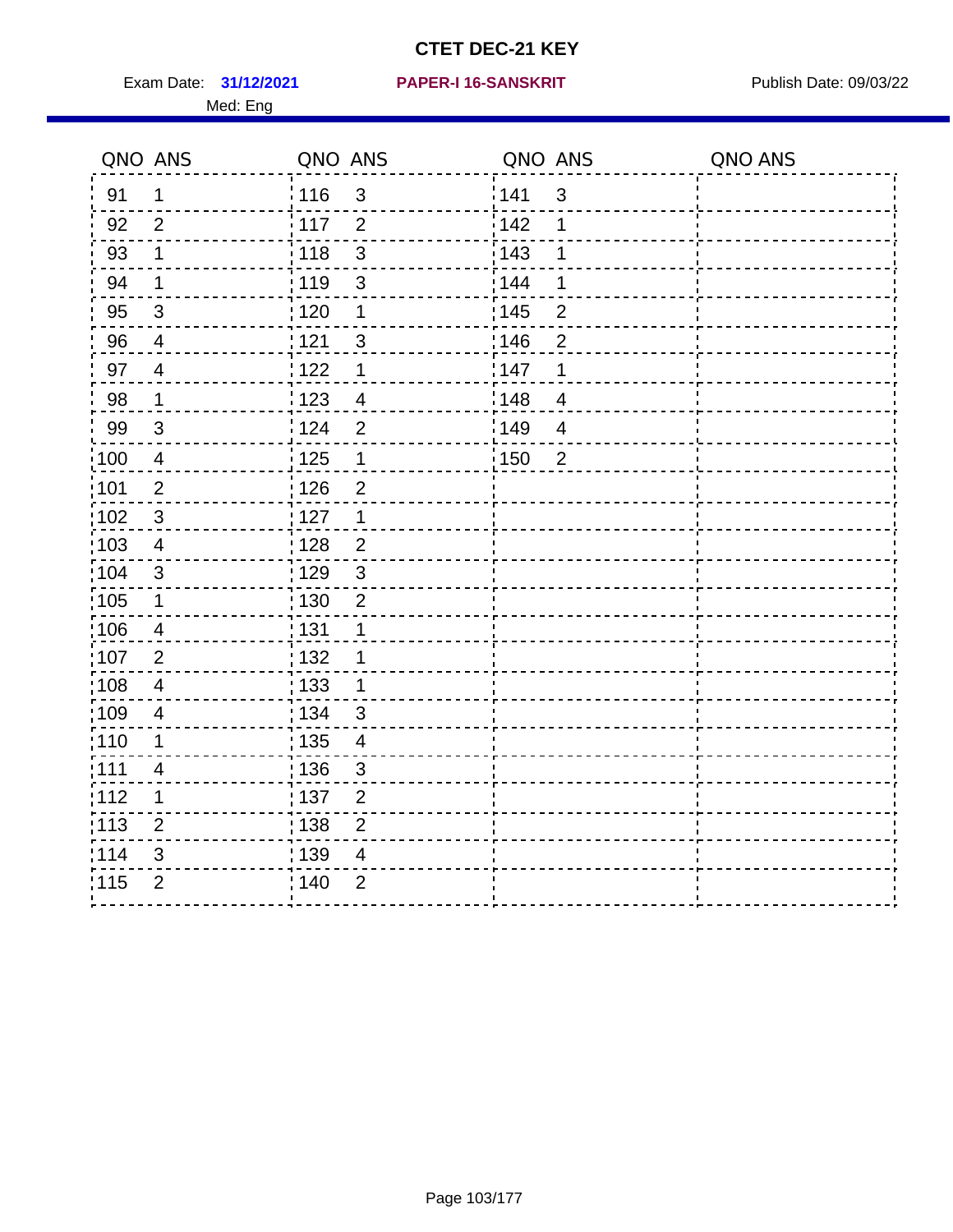Exam Date: 01/01/2022 PAPER-I-MAIN PUblish Date: 09/03/22

ń

Med: Eng

| QNO ANS         |                         | QNO ANS |                           | QNO ANS          |                           | QNO ANS |                |
|-----------------|-------------------------|---------|---------------------------|------------------|---------------------------|---------|----------------|
| 1               | $\overline{4}$          | 26      | $\overline{2}$            | 51               | $\overline{2}$            | 76      | $\overline{2}$ |
| 2               | 1                       | 27      | 3                         | 52               | $\overline{4}$            | 77      | $\overline{4}$ |
| $\mathbf{3}$    | 4                       | 28      | $\mathbf 1$               | 53               | 4                         | 78      | 3              |
| $\overline{4}$  | 1                       | 29      | $\mathbf 1$               | 54               | 1                         | 79      | $\overline{4}$ |
| $\sqrt{5}$      | 3                       | 30      | $\overline{2}$            | 55               | 1                         | 80      | 1              |
| $6\phantom{.}6$ | 1                       | 31      | $\overline{3}$            | 56               | 1                         | 81      | 1              |
| $\overline{7}$  | $\overline{2}$          | 32      | $\overline{\mathcal{A}}$  | 57               | $\mathfrak{S}$            | 82      | $\overline{4}$ |
| 8               | 1                       | 33      | 3                         | 58               | $\overline{2}$            | 83      | $\overline{4}$ |
| 9               | 1                       | 34      | $\overline{2}$            | 59               | $\overline{\mathcal{A}}$  | 84      | $\mathfrak{S}$ |
| 10              | 3                       | 35      | 4                         | $\frac{1}{1}$ 60 | $\mathbf{3}$              | 85      | 1              |
| 11              | $\overline{2}$          | 36      | $\overline{\mathcal{A}}$  | 61               | $\overline{4}$            | 86      | 3              |
| 12              | $\mathfrak{S}$          | 37      | $\sqrt{3}$                | 62               | $\overline{\mathbf{c}}$   | 87      | 3              |
| 13              | 1                       | 38      | $\overline{\mathbf{c}}$   | 63               | $\overline{\mathbf{4}}$   | 88      | $\overline{c}$ |
| 14              | $\overline{2}$          | 39      | $\overline{2}$            | .64              | 1                         | 89      | $\mathbf 2$    |
| 15              | 1                       | 40      | 3                         | : 65             | $\overline{2}$            | 90      | 3              |
| 16              | 4                       | 41      | 1                         | 66               | 3                         |         |                |
| 17              | 1                       | 42      | $\boldsymbol{9}$          | : 67             | $\overline{c}$            |         |                |
| 18              | $\overline{\mathbf{c}}$ | 43      | $\mathbf 1$               | .68              | $\overline{c}$            |         |                |
| 19              | $\overline{2}$          | 44      | 4                         | : 69             | $\ensuremath{\mathsf{3}}$ |         |                |
| 20              | 1                       | 45      | $\overline{2}$            | 70               | 1                         |         |                |
| 21              | 4                       | 46      | $\ensuremath{\mathsf{3}}$ | 71               | $\mathfrak{S}$            |         |                |
| 22              | 1                       | 47      | $\overline{\mathcal{A}}$  | 72               | $\ensuremath{\mathsf{3}}$ |         |                |
| 23              | 1                       | 48      | $\overline{2}$            | 73               | 3                         |         |                |
| 24              | 3                       | 49      | $\overline{2}$            | .74              | 3                         |         |                |
| 25              | 3                       | 50      | 3                         | 75               | 4                         |         |                |
|                 |                         |         |                           |                  |                           |         |                |

Answer key 9 means marks awarded to all the candidates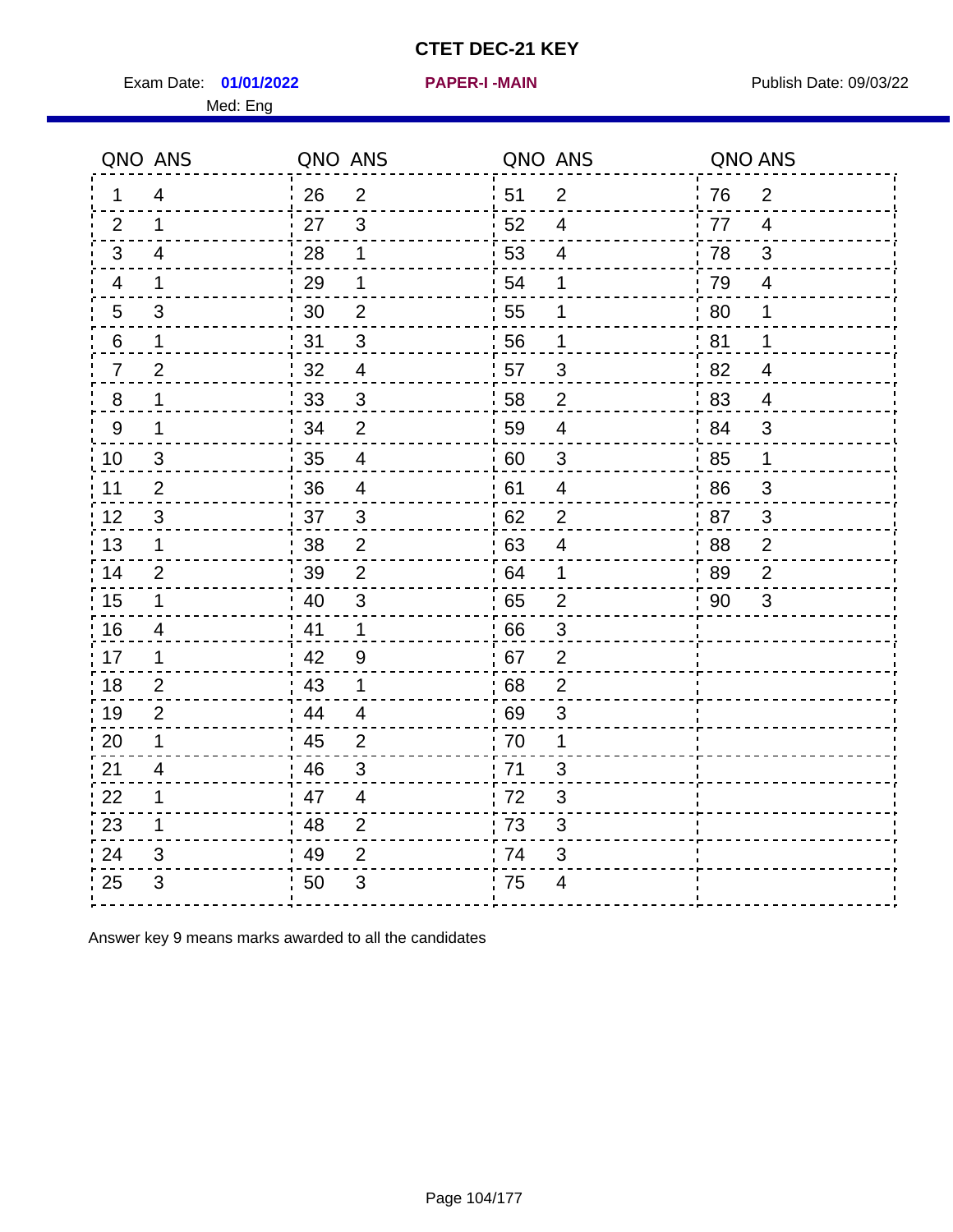Exam Date: 01/01/2022 PAPER-I 01-ENGLISH PREERENT Publish Date: 09/03/22 Med: Eng

#### **01/01/2022 PAPER-I 01-ENGLISH**

|                   | QNO ANS                  | QNO ANS           |                          | QNO ANS |                | QNO ANS |
|-------------------|--------------------------|-------------------|--------------------------|---------|----------------|---------|
| 91                | $\mathbf 1$              | : 116             | 3                        | 141     | $\mathbf{3}$   |         |
| 92                | $\mathbf{3}$             | 117               | $\overline{2}$           | 142     | $\mathbf{3}$   |         |
| 93                | $\sqrt{3}$               | 118               | $\overline{2}$           | 143     | $\overline{2}$ |         |
| 94                | $\overline{2}$           | : 119             | 3                        | 144     | $\overline{2}$ |         |
| 95                | $\overline{\mathcal{A}}$ | :120              | 1                        | : 145   | $\overline{2}$ |         |
| 96                | $\overline{2}$           | 121               | 1                        | 146     | $\overline{2}$ |         |
| 97                | $\overline{2}$           | 1122              | $\mathfrak{S}$           | 147     | $\mathfrak{S}$ |         |
| 98                | $\overline{2}$           | 1123              | $\overline{4}$           | 148     | 1              |         |
| 99                | $\sqrt{3}$               | 124               | $\overline{4}$           | 149     | $\overline{2}$ |         |
| 100               | $\sqrt{3}$               | $\frac{1}{1}$ 125 | $\overline{\mathbf{4}}$  | 150     | 1              |         |
| 101               | $\overline{\mathbf{4}}$  | : 126             | 1                        |         |                |         |
| :102              | $\overline{\mathbf{4}}$  | : 127             | $\mathbf{3}$             |         |                |         |
| $\frac{1}{1}$ 103 | $\mathfrak{B}$           | 128               | $\mathbf{3}$             |         |                |         |
| 104               | $\mathbf 1$              | : 129             | 9                        |         |                |         |
| :105              | $\mathbf{2}$             | : 130             | $\overline{4}$           |         |                |         |
| 106               | $\mathbf 1$              | : 131             | 3                        |         |                |         |
| 107               | 1                        | : 132             | $\mathbf{3}$             |         |                |         |
| :108              | $\mathbf 1$              | : 133             | $\overline{2}$           |         |                |         |
| :109              | $\overline{2}$           | : 134             | $\overline{\mathcal{A}}$ |         |                |         |
| :110              | $\overline{\mathbf{4}}$  | $\frac{1}{1}$ 135 | $\overline{4}$           |         |                |         |
| :111              | 1                        | : 136             | 1                        |         |                |         |
| 112               | $\overline{2}$           | : 137             | 1                        |         |                |         |
| $\frac{1}{1}$ 113 | 3                        | : 138             | $\mathbf 1$              |         |                |         |
| 114               | 1                        | : 139             | 3                        |         |                |         |
| 115               | 1                        | : 140             | $\overline{2}$           |         |                |         |
|                   |                          |                   |                          |         |                |         |

Answer key 9 means marks awarded to all the candidates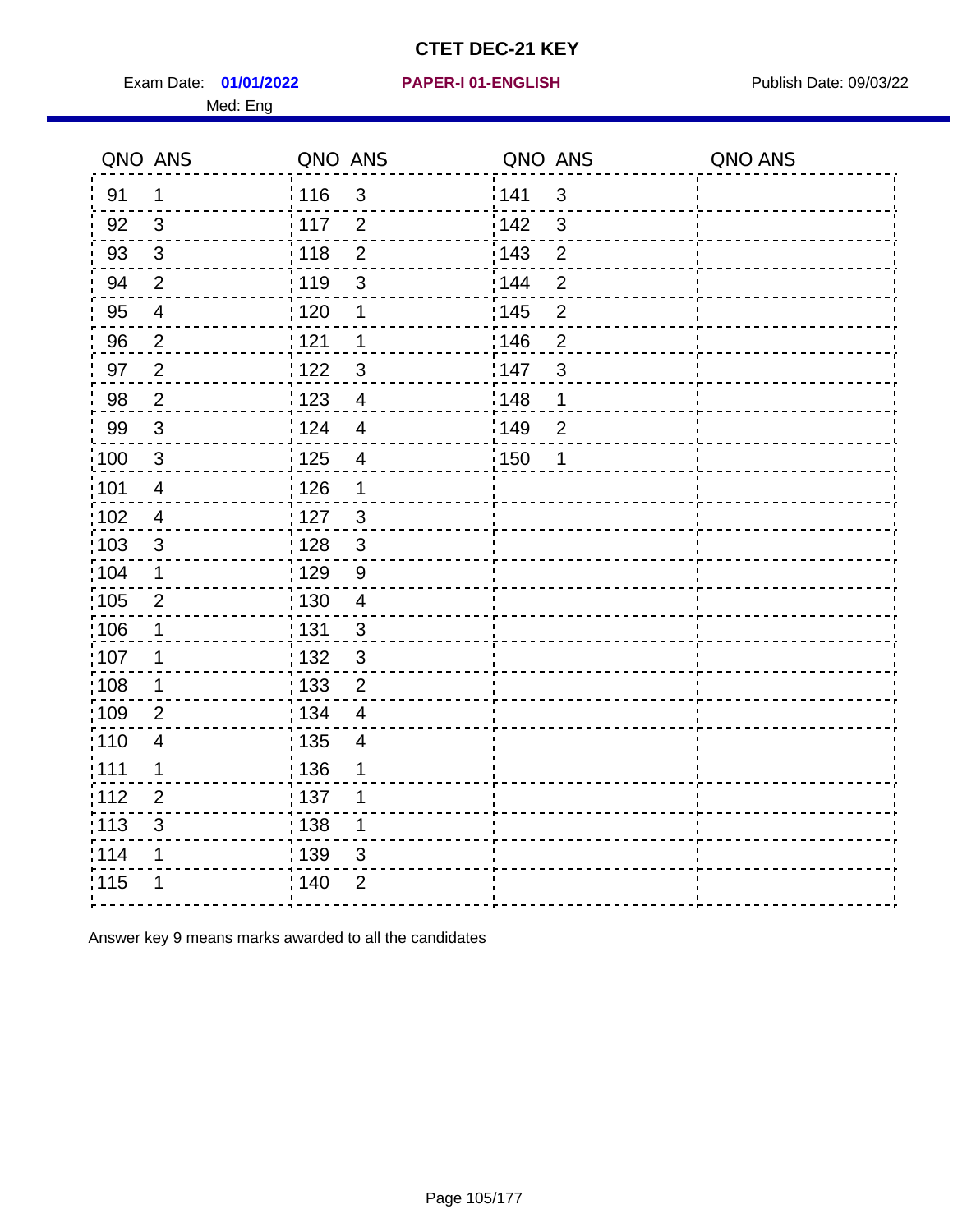Exam Date: 01/01/2022 **PAPER-I 02-HINDI Exam Date: 09/03/22** Med: Eng

#### **01/01/2022 PAPER-I 02-HINDI**

|                   | QNO ANS        | QNO ANS                           | QNO ANS |                | QNO ANS |
|-------------------|----------------|-----------------------------------|---------|----------------|---------|
| 91                | $\overline{2}$ | : 116<br>$\mathbf{3}$             | 141     | 3              |         |
| 92                | 3              | $\frac{1}{117}$<br>$\overline{2}$ | 142     | 3              |         |
| 93                | $\mathfrak{S}$ | $\overline{2}$<br>118             | 143     | $\overline{2}$ |         |
| 94                | 1              | 119<br>$\mathsf 3$                | 144     | $\overline{2}$ |         |
| 95                | $\mathbf 1$    | :120<br>1                         | : 145   | $\mathbf 2$    |         |
| 96                | $\overline{2}$ | 121<br>$\mathbf 1$                | 146     | $\overline{2}$ |         |
| 97                | $\overline{2}$ | 122<br>$\mathfrak{S}$             | 147     | $\mathfrak{3}$ |         |
| 98                | $\mathbf{3}$   | 123<br>1                          | 148     | 1              |         |
| 99                | $\mathbf 1$    | :124<br>$\overline{2}$            | :149    | $\overline{2}$ |         |
| $\frac{1}{100}$   | $\mathbf{3}$   | $\mathbf 2$<br>: 125              | : 150   | 1              |         |
| 101               | $\overline{4}$ | : 126<br>$\overline{4}$           |         |                |         |
| $\frac{1}{1}$ 102 | $\mathbf{1}$   | : 127<br>$\mathbf{1}$             |         |                |         |
| 103               | 3              | : 128<br>$\mathbf{3}$             |         |                |         |
| :104              | $\overline{4}$ | :129<br>2                         |         |                |         |
| $\frac{1}{1}$ 105 | $\overline{2}$ | 130<br>$\mathfrak{3}$             |         |                |         |
| $\frac{1}{1}$ 106 | $\mathbf 1$    | : 131<br>$\overline{4}$           |         |                |         |
| 107               | 1              | : 132<br>$\overline{4}$           |         |                |         |
| 108               | 1              | : 133<br>1                        |         |                |         |
| 109               | $\overline{2}$ | : 134<br>1                        |         |                |         |
| : 110             | $\overline{4}$ | : 135<br>$\overline{4}$           |         |                |         |
| :111              | 1              | : 136<br>1                        |         |                |         |
| :112              | $\overline{2}$ | :137<br>1                         |         |                |         |
| :113              | $\sqrt{3}$     | 138<br>1                          |         |                |         |
| 114               | 1              | : 139<br>$\mathfrak{S}$           |         |                |         |
| 115               |                | ; 140<br>$\overline{2}$           |         |                |         |
|                   |                |                                   |         |                |         |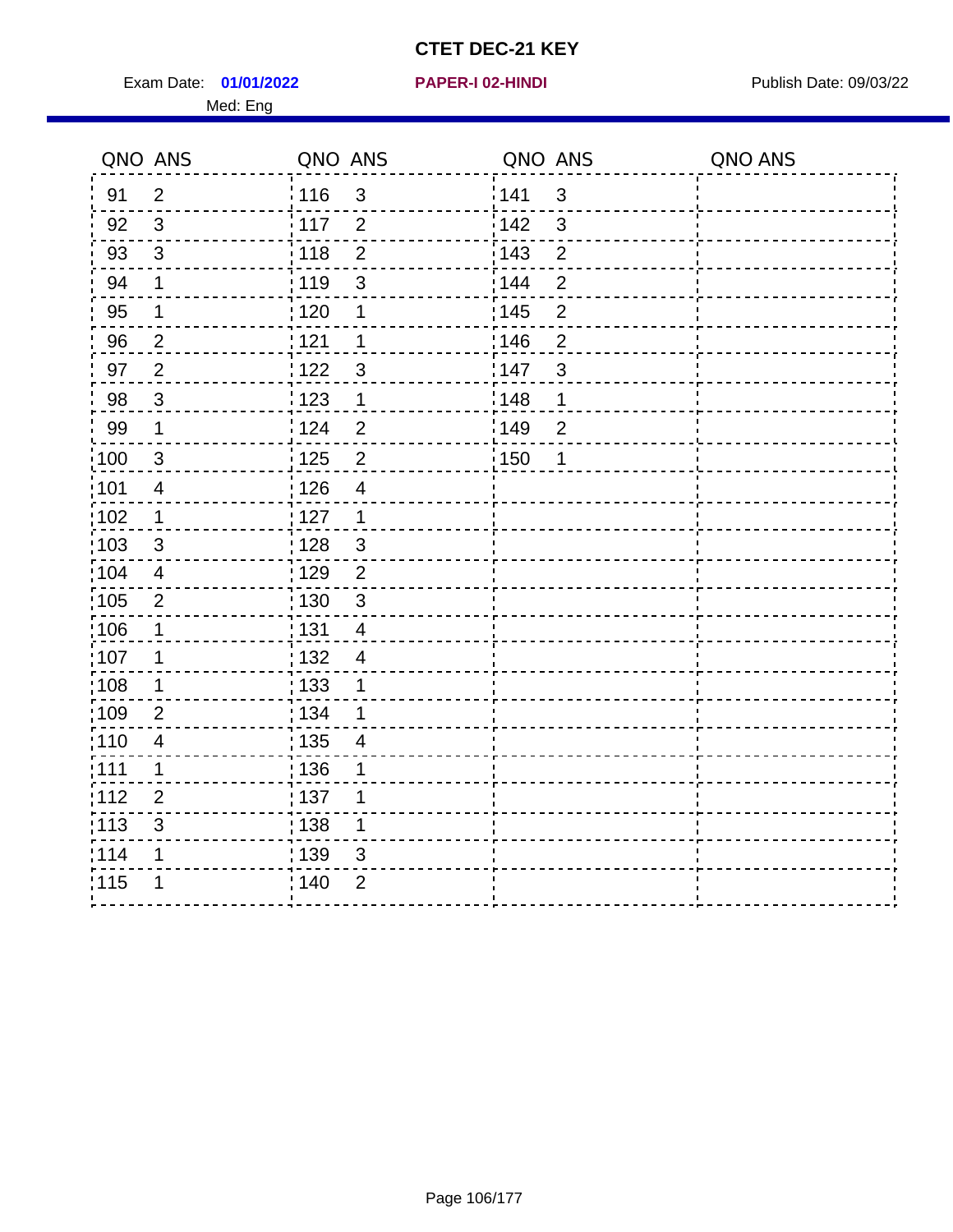Exam Date: 03/01/2022 **PAPER-I-MAIN Provided by Publish Date: 09/03/22** 

Med: Eng

| QNO ANS          |                         | QNO ANS |                           | QNO ANS |                           | QNO ANS |                |  |
|------------------|-------------------------|---------|---------------------------|---------|---------------------------|---------|----------------|--|
| $\mathbf{1}$     | $\overline{2}$          | 26      | 4                         | 51      | $\mathbf{3}$              | 76      | 3              |  |
| $\overline{2}$   | 3                       | 27      | $\overline{2}$            | 52      | $\overline{2}$            | 77      | 3              |  |
| $\mathfrak{B}$   | $\overline{2}$          | 28      | $\overline{2}$            | 53      | 1                         | 78      | 3              |  |
| 4                | 3                       | 29      | $\overline{2}$            | 54      | 1                         | 79      | $\mathbf 1$    |  |
| 5                | $\mathfrak{S}$          | 30      | 4                         | 55      | 1                         | 80      | 3              |  |
| $6\phantom{.}6$  | 9                       | 31      | $\overline{\mathcal{A}}$  | 56      | $\overline{\mathbf{c}}$   | 81      | 4              |  |
| $\overline{7}$   | $\overline{2}$          | 32      | $\overline{2}$            | 57      | $\mathbf 2$               | 82      | $\mathbf 1$    |  |
| $\bf 8$          | $\sqrt{3}$              | 33      | $\overline{2}$            | 58      | $\sqrt{3}$                | 83      | $\overline{2}$ |  |
| $\boldsymbol{9}$ | 1                       | 34      | $\mathsf 3$               | 59      | 1                         | 84      | 3              |  |
| 10               | 3                       | 35      | $\mathbf{1}$              | 60      | $\overline{2}$            | 85      | $\overline{4}$ |  |
| 11               | $\overline{2}$          | 36      | $\overline{2}$            | 61      | $\overline{2}$            | 86      | 3              |  |
| 12               | 3                       | 37      | $\overline{2}$            | 62      | $\sqrt{3}$                | 87      | $\overline{4}$ |  |
| 13               | $\sqrt{3}$              | 38      | $\overline{2}$            | 63      | 1                         | 88      | 1              |  |
| 14               | $\sqrt{3}$              | 39      | 4                         | 64      | $\mathbf 2$               | 89      | 1              |  |
| 15               | 1                       | 40      | 1                         | 65      | $\overline{2}$            | 90      | 3              |  |
| 16               | 3                       | 41      | 3                         | 66      | $\overline{c}$            |         |                |  |
| 17               | $\mathbf{2}$            | 42      | 1                         | 67      | $\overline{2}$            |         |                |  |
| 18               | $\overline{c}$          | 43      | $\mathfrak{S}$            | 68      | $\ensuremath{\mathsf{3}}$ |         |                |  |
| 19               | 1                       | 44      | $\overline{2}$            | 69      | 3                         |         |                |  |
| 20               | 3                       | 45      | 3                         | 70      | 3                         |         |                |  |
| 21               | 1                       | 46      | $\mathbf{3}$              | 71      | 1                         |         |                |  |
| 22               | $\mathbf{2}$            | 47      | $\ensuremath{\mathsf{3}}$ | 72      | $\overline{\mathcal{A}}$  |         |                |  |
| 23               | $\overline{\mathbf{4}}$ | 48      | $\mathbf 2$               | 73      | 4                         |         |                |  |
| 24               | 3                       | 49      | 3                         | 74      | 4                         |         |                |  |
| 25               | 4                       | 50      | $\overline{c}$            | 75      | 3                         |         |                |  |
|                  |                         |         |                           |         |                           |         |                |  |

Answer key 9 means marks awarded to all the candidates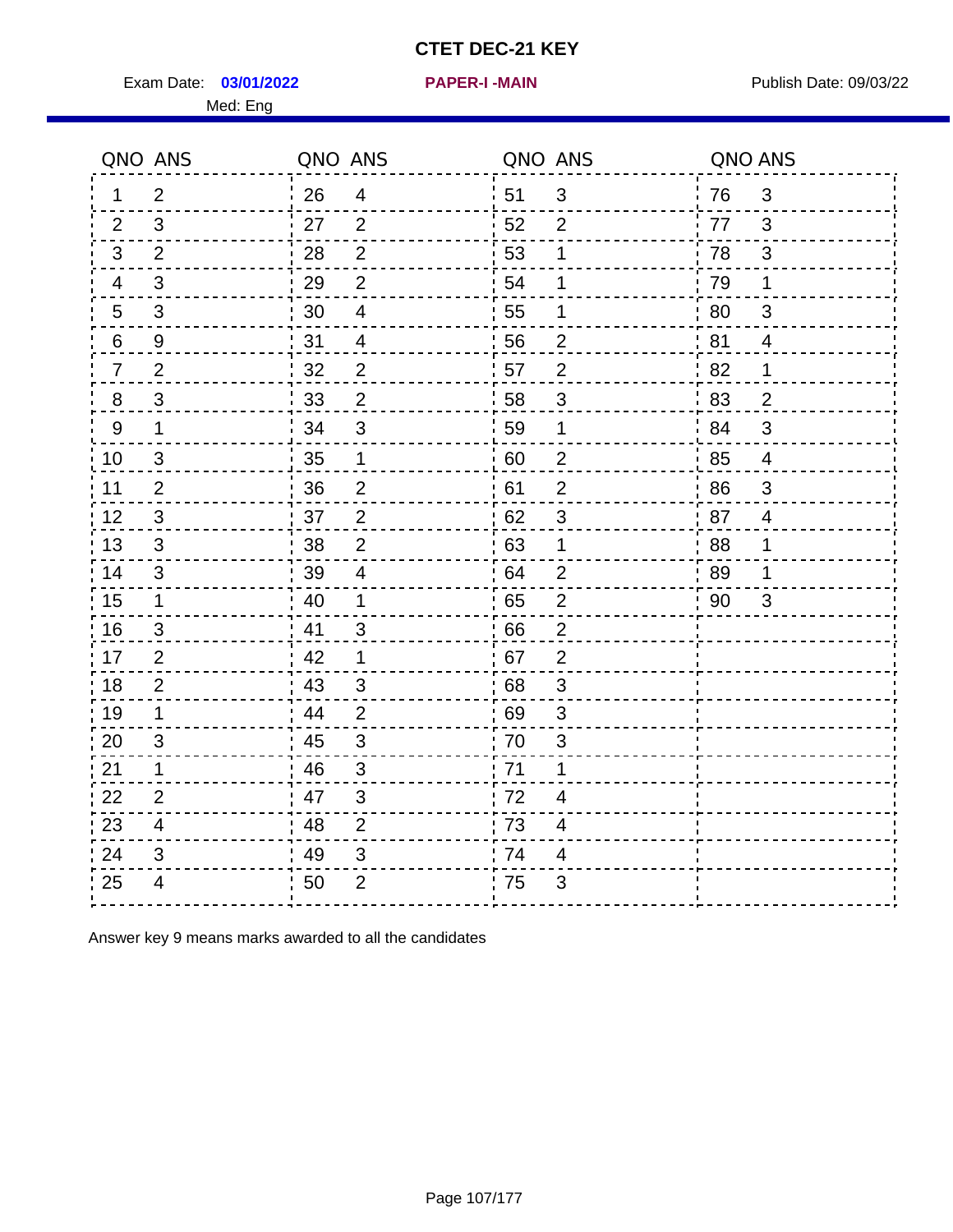Exam Date: 03/01/2022 PAPER-I 01-ENGLISH PREERENT Publish Date: 09/03/22 Med: Eng

#### **03/01/2022 PAPER-I 01-ENGLISH**

|                   | QNO ANS        | QNO ANS           |                         | QNO ANS |                          | QNO ANS |
|-------------------|----------------|-------------------|-------------------------|---------|--------------------------|---------|
| 91                | $\overline{2}$ | <sup>'</sup> 116  | $\overline{2}$          | 141     | $\mathbf{3}$             |         |
| 92                | $\mathbf{3}$   | 117               | $\overline{2}$          | 142     | 1                        |         |
| 93                | $\sqrt{3}$     | 118               | $\mathbf{3}$            | 143     | 1                        |         |
| 94                | $\overline{2}$ | : 119             | $\overline{2}$          | 144     | $\overline{2}$           |         |
| 95                | $\mathfrak{B}$ | :120              | 1                       | : 145   | $\overline{\mathcal{A}}$ |         |
| 96                | $\mathbf{1}$   | 121               | $\sqrt{3}$              | 146     | $\overline{4}$           |         |
| 97                | $\overline{4}$ | 122               | $\overline{4}$          | 147     | 1                        |         |
| 98                | $\overline{2}$ | 123               | $\mathbf 1$             | 148     | $\overline{2}$           |         |
| 99                | $\sqrt{3}$     | 124               | $\overline{2}$          | 149     | $\sqrt{3}$               |         |
| $\frac{1}{1}$ 100 | $\sqrt{3}$     | $\frac{1}{1}$ 125 | $\overline{\mathbf{4}}$ | 150     | $\mathbf{3}$             |         |
| :101              | $\overline{2}$ | : 126             | $\overline{2}$          |         |                          |         |
| $\frac{1}{1}$ 102 | $\overline{4}$ | 127               | $\mathbf 1$             |         |                          |         |
| 103               | 4              | : 128             | $\overline{4}$          |         |                          |         |
| 104               | $\mathbf{1}$   | : 129             | $\mathbf{3}$            |         |                          |         |
| 105               | $\sqrt{3}$     | : 130             | $\overline{2}$          |         |                          |         |
| :106              | 2              | : 131             | $\overline{4}$          |         |                          |         |
| ;107              | $\overline{2}$ | 132               | $\overline{2}$          |         |                          |         |
| 108               | $\mathbf 1$    | 133               | $\overline{4}$          |         |                          |         |
| :109              | $\overline{2}$ | : 134             | $\overline{2}$          |         |                          |         |
| :110              | $\overline{4}$ | : 135             | $\mathfrak{S}$          |         |                          |         |
| 111               | $\overline{2}$ | : 136             | $\overline{4}$          |         |                          |         |
| 112               | $\overline{2}$ | : 137             | $\overline{4}$          |         |                          |         |
| 113               | 1              | : 138             | $\overline{c}$          |         |                          |         |
| 114               | 4              | 139               | 3                       |         |                          |         |
| 115               | 1              | 140               | $\overline{4}$          |         |                          |         |
|                   |                |                   |                         |         |                          |         |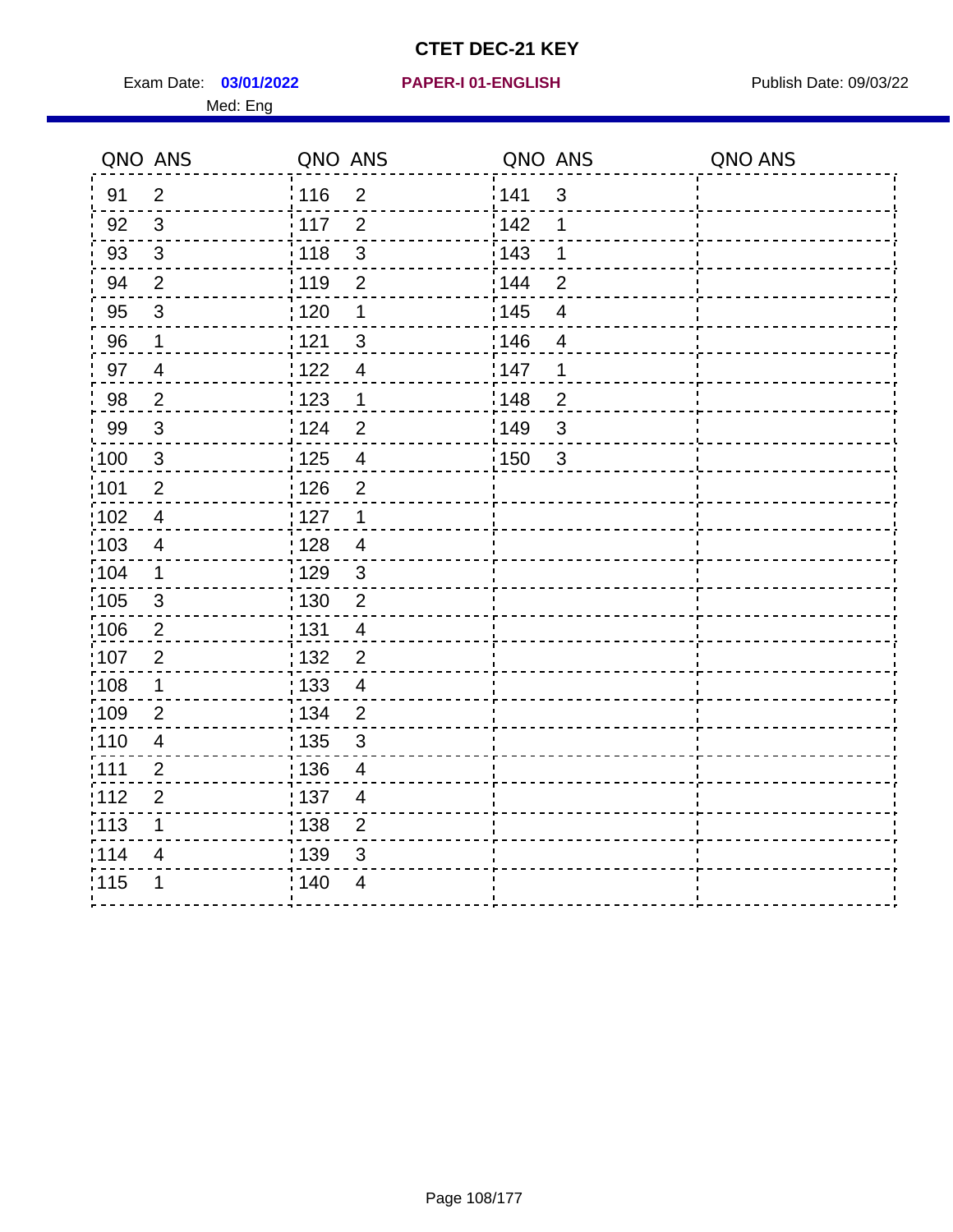Exam Date: 03/01/2022 **PAPER-I 02-HINDI** PUBLISH Date: 09/03/22 Med: Eng

|                   | QNO ANS        | QNO ANS           |                         | QNO ANS           |                          | QNO ANS |
|-------------------|----------------|-------------------|-------------------------|-------------------|--------------------------|---------|
| 91                | $\mathbf{3}$   | : 116             | $\overline{2}$          | 141               | $\mathbf{3}$             |         |
| 92                | $\mathbf{1}$   | 117               | $\overline{2}$          | 142               | 1                        |         |
| 93                | $\mathbf 1$    | 118               | $\mathfrak{S}$          | 143               | 1                        |         |
| 94                | $\overline{4}$ | : 119             | $\overline{2}$          | 144               | $\overline{2}$           |         |
| 95                | $\mathfrak{B}$ | :120              | 1                       | : 145             | $\overline{\mathcal{A}}$ |         |
| 96                | $\overline{2}$ | 121               | $\overline{2}$          | 146               | $\overline{4}$           |         |
| 97                | $\overline{2}$ | 122               | $\overline{2}$          | 147               | 1                        |         |
| 98                | $\overline{2}$ | 123               | $\mathbf 1$             | 148               | $\overline{2}$           |         |
| 99                | $\overline{4}$ | 124               | 3                       | 149               | $\mathsf 3$              |         |
| $\frac{1}{1}$ 100 | $\overline{4}$ | $\frac{1}{1}$ 125 | $\mathbf 1$             | $\frac{1}{2}$ 150 | $\mathbf{3}$             |         |
| :101              | $\sqrt{3}$     | : 126             | $\mathbf{3}$            |                   |                          |         |
| 102               | $\overline{2}$ | 127               | $\overline{2}$          |                   |                          |         |
| 103               | $\overline{2}$ | : 128             | $\mathbf 1$             |                   |                          |         |
| 104               | $\mathbf{3}$   | : 129             | $\overline{2}$          |                   |                          |         |
| 105               | $\overline{2}$ | : 130             | $\mathbf 1$             |                   |                          |         |
| :106              | 2              | : 131             | $\overline{4}$          |                   |                          |         |
| ;107              | $\overline{2}$ | 132               | $\overline{2}$          |                   |                          |         |
| 108               | $\mathbf 1$    | 133               | $\overline{\mathbf{4}}$ |                   |                          |         |
| :109              | $\overline{2}$ | : 134             | $\overline{2}$          |                   |                          |         |
| :110              | $\overline{4}$ | : 135             | 1                       |                   |                          |         |
| 111               | $\overline{2}$ | : 136             | $\overline{4}$          |                   |                          |         |
| 112               | $\overline{2}$ | : 137             | $\overline{4}$          |                   |                          |         |
| 113               | 1              | : 138             | $\overline{c}$          |                   |                          |         |
| 1114              | 4              | 139               | 3                       |                   |                          |         |
| 115               | 1              | 140               | $\overline{4}$          |                   |                          |         |
|                   |                |                   |                         |                   |                          |         |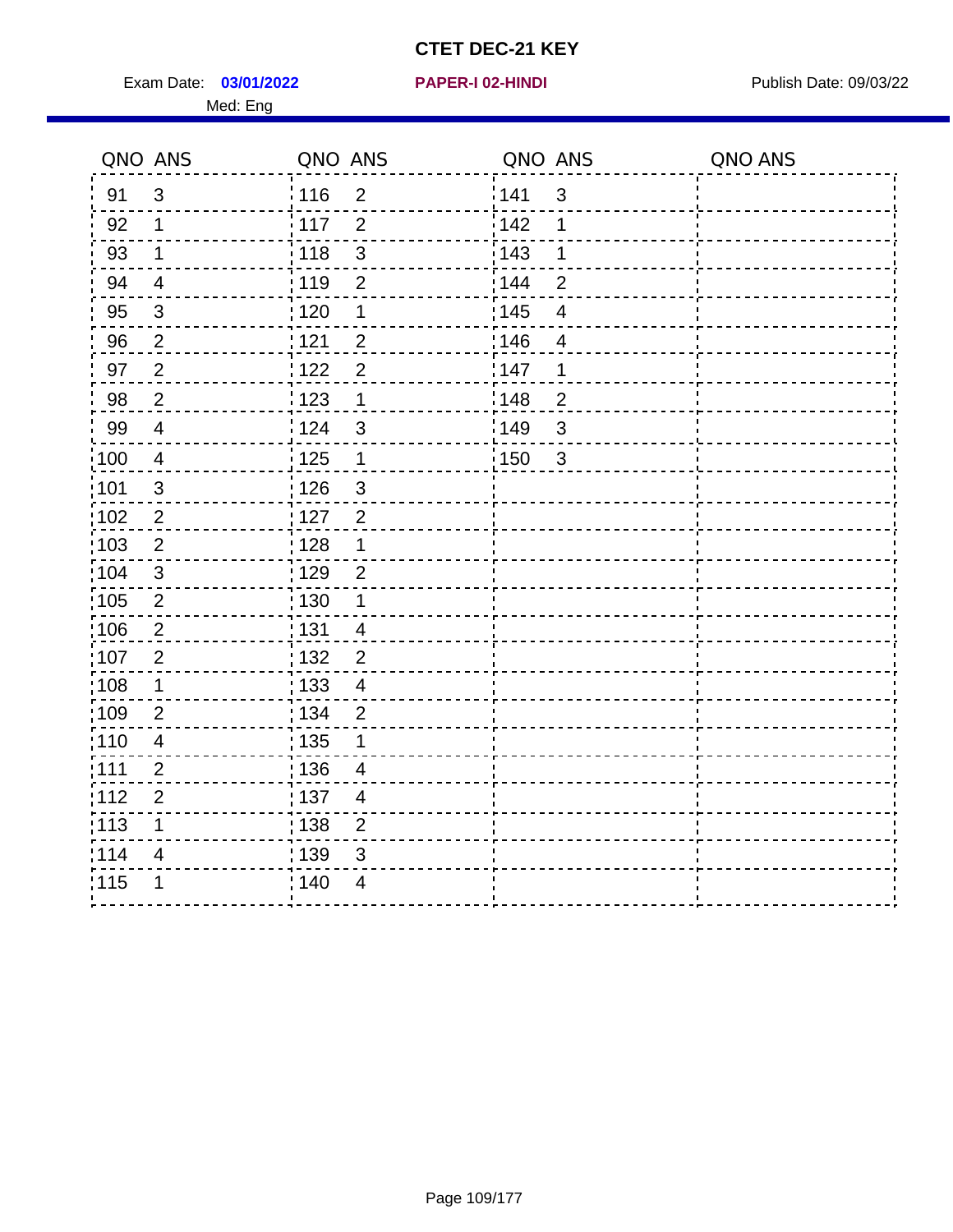Exam Date: 04/01/2022 **PAPER-I-MAIN Exam Date: 09/03/22** 

**04/01/2022 PAPER-I -MAIN**

Med: Eng

|                | QNO ANS                  | QNO ANS |                          | QNO ANS |                | QNO ANS |                          |
|----------------|--------------------------|---------|--------------------------|---------|----------------|---------|--------------------------|
| 1              | 1                        | 26      | 3                        | 51      | $\overline{4}$ | 76      | 3                        |
| 2              | $\mathbf 1$              | 27      | $\mathbf{3}$             | 52      | $\overline{2}$ | 77      | $\mathbf 1$              |
| 3 <sup>1</sup> | 2                        | 28      | $\overline{4}$           | 53      | $\overline{2}$ | 78      | $\mathbf 1$              |
| 4              | $\mathbf 1$              | 29      | 1                        | 54      | $\sqrt{3}$     | 79      | $\overline{4}$           |
| 5              | $\overline{2}$           | 30      | $\overline{4}$           | 55      | 1              | 80      | $\overline{\mathcal{A}}$ |
| 6              | $\overline{c}$           | 31      | $\frac{3}{5}$            | 56      | $\overline{c}$ | 81      | $\mathbf 1$              |
| $\overline{7}$ | $\mathbf 1$              | 32      | $\mathbf{3}$             | 57      | $\sqrt{3}$     | 82      | $\overline{4}$           |
| 8              | $\overline{2}$           | 33      | $\overline{4}$           | 58      | $\overline{2}$ | 83      | 1                        |
| 9              | $\overline{2}$           | 34      | $\mathbf{3}$             | 59      | $\overline{2}$ | 84      | 1                        |
| 10             | $\overline{2}$           | 35      | $\mathbf{3}$             | 60      | $\mathfrak{S}$ | 85      | 1                        |
| 11             | $\overline{2}$           | 36      | $\overline{2}$           | 61      | $\overline{2}$ | 86      | $\overline{4}$           |
| 12             | $\mathbf 1$              | 37      | $\overline{2}$           | 62      | 1              | 87      | 1                        |
| 13             | $\mathbf 1$              | $38\,$  | $\mathbf 1$              | 63      | $\overline{2}$ | 88      | 1                        |
| 14             | 1                        | 39      | $\overline{2}$           | 64      | 1              | 89      | 1                        |
| 15             | 3                        | 40      | 3                        | 65      | 1              | 90      | 1                        |
| 16             | 1                        | 41      | $\mathfrak{S}$           | 66      | 1              |         |                          |
| 17             | 1                        | 42      | $\overline{\mathcal{A}}$ | 67      | $\overline{2}$ |         |                          |
| 18             | $\mathbf 1$              | 43      | $\overline{2}$           | 68      | $\sqrt{3}$     |         |                          |
| 19             | 4                        | 44      | 3                        | 69      | $\overline{2}$ |         |                          |
| 20             | 1                        | 45      | 2                        | 70      | 1              |         |                          |
| 21             | $\overline{2}$           | 46      | $\overline{2}$           | 71      | $\overline{c}$ |         |                          |
| 22             | 1                        | 47      | $\sqrt{3}$               | 72      | 1              |         |                          |
| 23             | $\overline{\mathcal{A}}$ | 48      | $\overline{4}$           | 73      | $\overline{c}$ |         |                          |
| 24             | 4                        | 49      | 3                        | 74      | 1              |         |                          |
| 25             | 1                        | 50      | 3                        | 75      | $\overline{2}$ |         |                          |
|                |                          |         |                          |         |                |         |                          |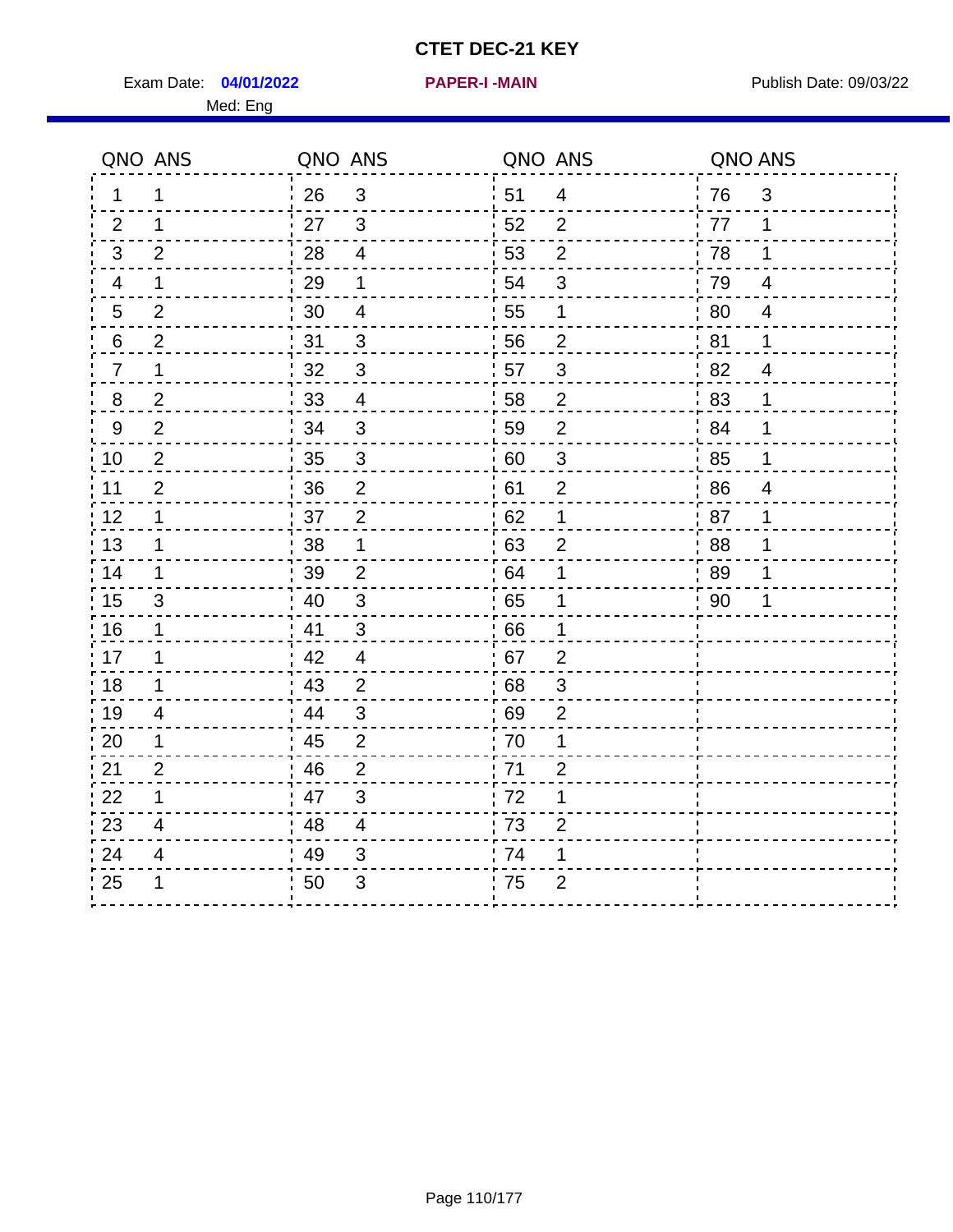Exam Date: 04/01/2022 PAPER-I 01-ENGLISH PREERENT Publish Date: 09/03/22 Med: Eng

## **04/01/2022 PAPER-I 01-ENGLISH**

|                   | QNO ANS        | QNO ANS           |                          | QNO ANS |                          | QNO ANS |
|-------------------|----------------|-------------------|--------------------------|---------|--------------------------|---------|
| 91                | 3              | 116               | $\overline{2}$           | 141     | $\mathbf{3}$             |         |
| 92                | $\overline{2}$ | 117               | $\mathfrak{S}$           | 142     | 1                        |         |
| 93                | $\mathfrak{S}$ | 118               | $\sqrt{3}$               | 143     | $\overline{4}$           |         |
| 94                | 1              | : 119             | 1                        | : 144   | $\overline{4}$           |         |
| 95                | 1              | $\frac{1}{1}$ 120 | 1                        | : 145   | 1                        |         |
| 96                | 1              | 121               | 4                        | 146     | 2                        |         |
| 97                | $\overline{2}$ | 122               | 4                        | 147     | 1                        |         |
| 98                | $\mathbf{3}$   | $\frac{1}{2}$ 123 | $\mathbf 1$              | : 148   | $\overline{\mathcal{A}}$ |         |
| 99                | $\sqrt{3}$     | 124               | $\overline{2}$           | :149    | 1                        |         |
| $\frac{1}{1}$ 100 | $\mathbf 1$    | $\frac{1}{1}$ 125 | $\overline{4}$           | 150     | $\overline{2}$           |         |
| :101              | 1              | : 126             | $\overline{2}$           |         |                          |         |
| 102               | $\overline{4}$ | : 127             | $\mathbf{3}$             |         |                          |         |
| :103              | 3              | : 128             | $\overline{4}$           |         |                          |         |
| 104               | $\overline{2}$ | 129               | $\overline{2}$           |         |                          |         |
| 105               | $\overline{2}$ | : 130             | $\mathfrak{S}$           |         |                          |         |
| :106              | $\mathfrak{S}$ | : 131             | $\overline{2}$           |         |                          |         |
| ;107              | $\mathbf{1}$   | 132               | $\mathbf 1$              |         |                          |         |
| 108               | $\sqrt{3}$     | : 133             | $\mathbf{3}$             |         |                          |         |
| :109              | $\overline{2}$ | : 134             | $\mathfrak{3}$           |         |                          |         |
| :110              | $\mathfrak{S}$ | : 135             | $\overline{\mathcal{A}}$ |         |                          |         |
| :111              | $\overline{2}$ | : 136             | $\mathsf 3$              |         |                          |         |
| 112               | 1              | : 137             | 1                        |         |                          |         |
| 113               | 3              | : 138             | $\overline{\mathcal{A}}$ |         |                          |         |
| 114               | 3              | : 139             | 2                        |         |                          |         |
| 115               | $\overline{4}$ | 140               | $\overline{2}$           |         |                          |         |
|                   |                |                   |                          |         |                          |         |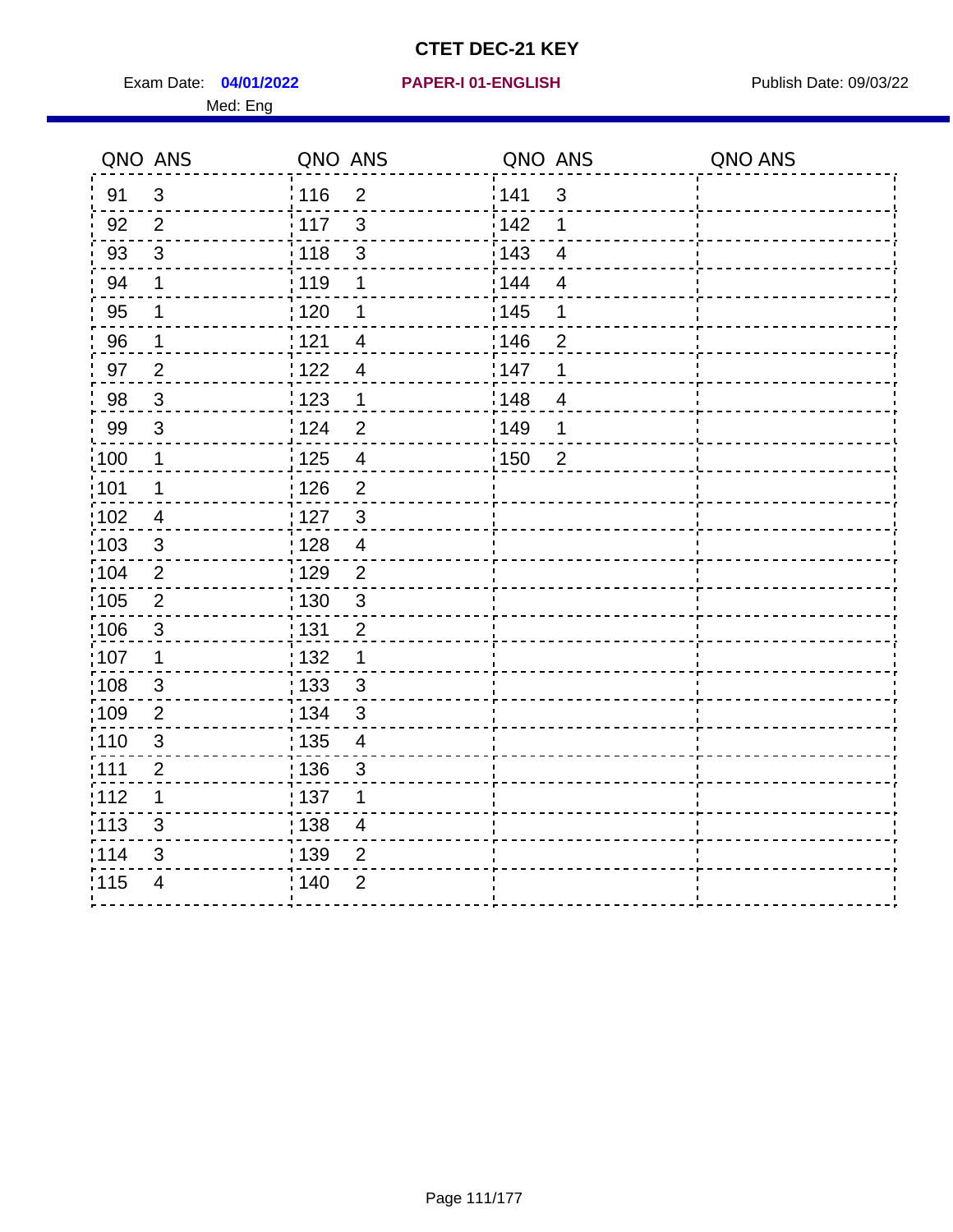Exam Date: 04/01/2022 **PAPER-I 02-HINDI** PUBLISH Date: 09/03/22 Med: Eng

|                   | QNO ANS                 | QNO ANS           |                          | QNO ANS |                         | QNO ANS |
|-------------------|-------------------------|-------------------|--------------------------|---------|-------------------------|---------|
| 91                | $\mathbf 1$             | : 116             | $\overline{2}$           | 141     | $\mathbf{3}$            |         |
| 92                | 2                       | 117               | 3                        | 142     | 1                       |         |
| 93                | $\overline{4}$          | : 118             | $\mathbf{3}$             | 143     | $\overline{\mathbf{4}}$ |         |
| 94                | $\overline{4}$          | : 119             | 1                        | 144     | $\overline{4}$          |         |
| 95                | $\mathbf 1$             | : 120             | 1                        | : 145   | 1                       |         |
| 96                | $\overline{2}$          | 121               | $\overline{2}$           | :146    | $\overline{2}$          |         |
| 97                | $\mathbf{3}$            | 122               | 1                        | 147     | 1                       |         |
| 98                | $\overline{4}$          | 123               | $\mathfrak{S}$           | 148     | $\overline{4}$          |         |
| 99                | 2                       | 124               | $\overline{4}$           | 149     | 1                       |         |
| $\frac{1}{1}$ 100 | $\mathfrak{3}$          | $\frac{1}{1}$ 125 | $\overline{2}$           | 150     | $\overline{2}$          |         |
| :101              | $\mathbf 1$             | : 126             | 3                        |         |                         |         |
| $\frac{1}{1}$ 102 | $\sqrt{2}$              | : 127             | $\mathbf{3}$             |         |                         |         |
| 103               | 3                       | : 128             | $\mathbf{3}$             |         |                         |         |
| :104              | $\mathbf 1$             | :129              | $\overline{2}$           |         |                         |         |
| $\frac{1}{1}$ 105 | $\overline{\mathbf{4}}$ | : 130             | $\overline{2}$           |         |                         |         |
| 106               | 3                       | : 131             | $\overline{2}$           |         |                         |         |
| 107               | 1                       | : 132             | 1                        |         |                         |         |
| :108              | $\mathfrak{S}$          | : 133             | $\mathbf{3}$             |         |                         |         |
| :109              | $\overline{2}$          | : 134             | $\mathfrak{S}$           |         |                         |         |
| :110              | $\sqrt{3}$              | : 135             | $\overline{2}$           |         |                         |         |
| :111              | $\overline{2}$          | : 136             | 3                        |         |                         |         |
| 112               | 1                       | :137              | 1                        |         |                         |         |
| $\frac{1}{1}$ 113 | 3                       | : 138             | $\overline{\mathcal{A}}$ |         |                         |         |
| 114               | 3                       | : 139             | $\overline{2}$           |         |                         |         |
| 115               | 4                       | ; 140             | $\overline{2}$           |         |                         |         |
|                   |                         |                   |                          |         |                         |         |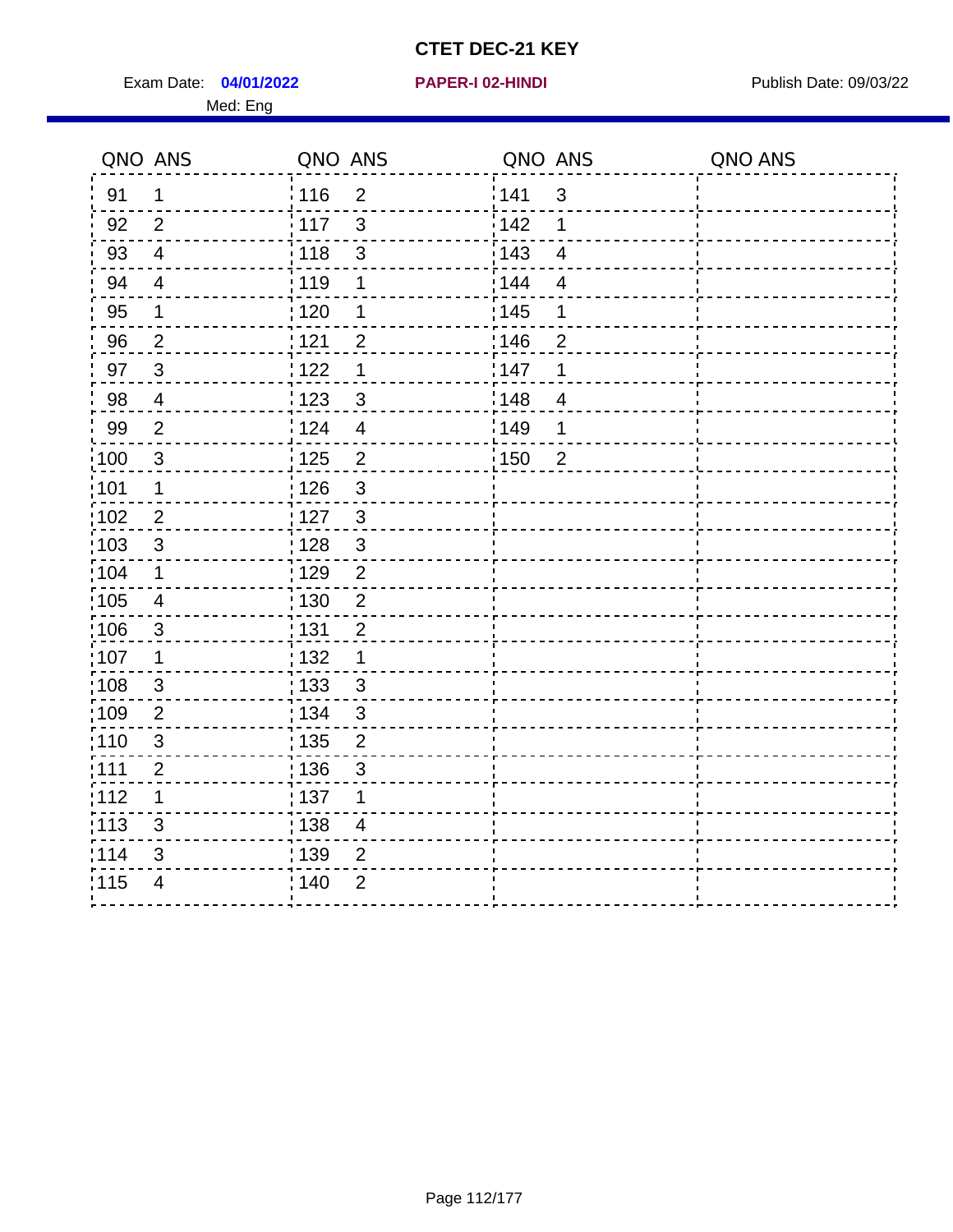Exam Date: 05/01/2022 **PAPER-I-MAIN Exam Date: 09/03/22** Med: Eng

**05/01/2022 PAPER-I -MAIN**

| QNO ANS                 | QNO ANS                 | QNO ANS        | QNO ANS        |
|-------------------------|-------------------------|----------------|----------------|
| $\overline{4}$          | 26                      | 51             | 3              |
| 1                       | 1                       | $\mathfrak{S}$ | 76             |
| 3                       | 27                      | 52             | 3              |
| 2                       | 2                       | 1              | 77             |
| $\overline{2}$          | 28                      | 53             | 78             |
| 3                       | $\overline{2}$          | $\mathbf{1}$   | $\mathbf{1}$   |
| $\overline{2}$          | 29                      | 54             | 79             |
| $\overline{4}$          | 1                       | 3              | $\overline{2}$ |
| $\overline{2}$          | 30                      | $\sqrt{3}$     | 80             |
| $5\phantom{.0}$         | $\overline{4}$          | 55             | 1              |
| 6                       | 31                      | 56             | 81             |
| $\mathbf 1$             | $\overline{2}$          | 3              | 3              |
| 3                       | 32                      | 57             | 82             |
| $\overline{7}$          | 1                       | $\overline{4}$ | 1              |
| $\mathsf 3$             | $\mathbf{3}$            | 58             | 83             |
| $\bf 8$                 | 33                      | $\mathbf 2$    | 1              |
| 3                       | 34                      | 59             | 84             |
| $9\,$                   | $\overline{2}$          | 1              | $\overline{4}$ |
| 10                      | $\overline{3}$          | 60             | $\mathfrak{B}$ |
| $\mathbf{1}$            | 35                      | $\overline{c}$ | 85             |
| $\mathbf 1$             | 36                      | 61             | 86             |
| 11                      | $\overline{\mathbf{4}}$ | $\sqrt{3}$     | $\overline{4}$ |
| 12                      | 37                      | 62             | 87             |
| $\overline{4}$          | $\overline{4}$          | $\mathfrak{S}$ | $\overline{4}$ |
| 13                      | 38                      | 63             | 88             |
| 3                       | 3                       | 2              | 3              |
| 14                      | 39                      | 64             | 89             |
| $\overline{2}$          | 3                       | 3              | $\overline{2}$ |
| 15                      | $\sqrt{3}$              | 65             | 90             |
| $\overline{4}$          | 40                      | $\mathfrak{B}$ | 1              |
| 16                      | 41                      | 66             |                |
| $\overline{2}$          | $\overline{2}$          | $\overline{4}$ |                |
| 3                       | 42                      | 67             |                |
| 17                      | $\overline{4}$          | $\overline{2}$ |                |
| 18                      | 43                      | 68             |                |
| $\mathbf 1$             | $\overline{2}$          | 1              |                |
| 19                      | 44                      | 69             |                |
| $\overline{\mathbf{4}}$ | $\overline{2}$          | 1              |                |
| 20                      | 45                      | 70             |                |
| 3                       | 1                       | $\overline{2}$ |                |
| 21                      | 46                      | 71             |                |
| 4                       | 1                       | 3              |                |
| 22                      | 47                      | 72             |                |
| $\mathbf 1$             | $\mathfrak{S}$          | $\overline{2}$ |                |
| 23                      | $\overline{2}$          | 73             |                |
| $\overline{2}$          | 48                      | 4              |                |
| 24                      | 49                      | 74             |                |
| 3                       | $\overline{2}$          | $\overline{2}$ |                |
| 25                      | 50                      | 75             |                |
| $\overline{\mathbf{4}}$ | 4                       | 4              |                |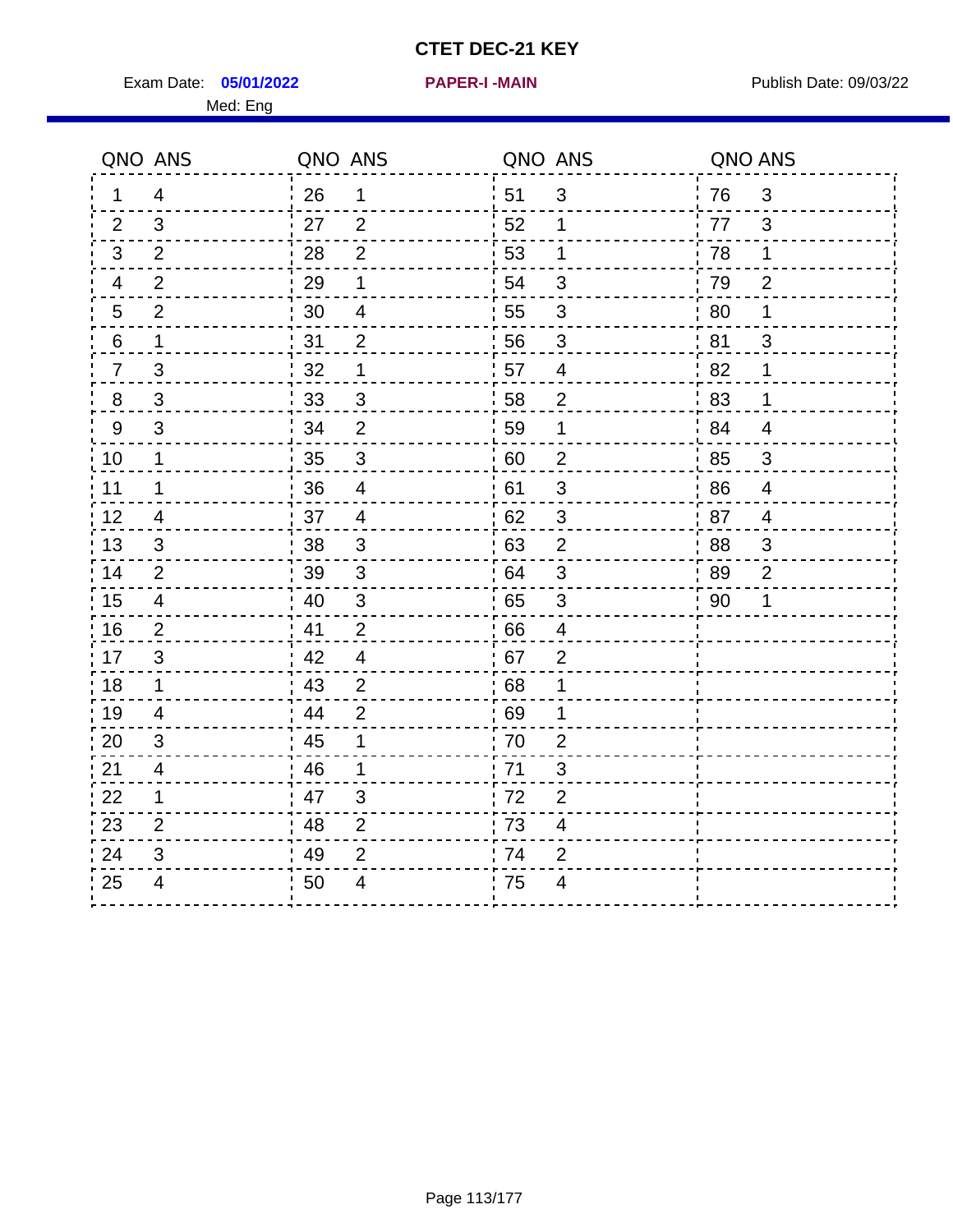Exam Date: 05/01/2022 PAPER-I 01-ENGLISH PARER FOR Publish Date: 09/03/22 Med: Eng

#### **05/01/2022 PAPER-I 01-ENGLISH**

|                   | QNO ANS                 | QNO ANS           |                          | QNO ANS |                | QNO ANS |
|-------------------|-------------------------|-------------------|--------------------------|---------|----------------|---------|
| 91                | $\mathfrak{S}$          | : 116             | 1                        | 141     | 1              |         |
| 92                | $\overline{4}$          | 117               | $\overline{4}$           | 142     | $\overline{4}$ |         |
| 93                | $\overline{4}$          | 118               | $\overline{\mathbf{4}}$  | 143     | 3              |         |
| 94                | 1                       | : 119             | 3                        | 144     | 3              |         |
| 95                | $\overline{\mathbf{4}}$ | $\frac{1}{1}$ 120 | 1                        | : 145   | $\overline{2}$ |         |
| 96                | $\mathbf{3}$            | 121               | $\overline{4}$           | 146     | 1              |         |
| 97                | $\mathbf{3}$            | 1122              | $\mathfrak{S}$           | 147     | $\overline{4}$ |         |
| 98                | $\overline{4}$          | 123               | $\mathfrak{B}$           | 148     | 1              |         |
| 99                | $\overline{2}$          | 124               | 1                        | 149     | 1              |         |
| $\frac{1}{1}$ 100 | $\sqrt{2}$              | $\frac{1}{1}$ 125 | $\overline{\mathbf{c}}$  | 150     | $\overline{2}$ |         |
| 101               | $\sqrt{3}$              | 126               | $\overline{2}$           |         |                |         |
| :102              | $\mathbf{3}$            | : 127             | 9                        |         |                |         |
| 103               | 2                       | : 128             | $\mathbf 1$              |         |                |         |
| 104               | 2                       | : 129             | $\overline{2}$           |         |                |         |
| :105              | $\overline{\mathbf{4}}$ | : 130             | $\overline{\mathcal{A}}$ |         |                |         |
| :106              | $\mathbf{1}$            | : 131             | $\mathbf{1}$             |         |                |         |
| 107               | 3                       | : 132             | $\mathbf{3}$             |         |                |         |
| 108               | $\mathbf{3}$            | $\frac{1}{1}$ 133 | $\mathbf 1$              |         |                |         |
| :109              | 1                       | : 134             | $\overline{4}$           |         |                |         |
| 110               | 3                       | : 135             | 3                        |         |                |         |
| :111              | $\overline{4}$          | : 136             | $\overline{2}$           |         |                |         |
| 112               | $\mathfrak{B}$          | : 137             | 1                        |         |                |         |
| $\frac{1}{1}$ 113 | $\overline{2}$          | $\frac{1}{1}$ 138 | 1                        |         |                |         |
| 114               | $\overline{2}$          | 139               | $\overline{4}$           |         |                |         |
| 115               | $\mathfrak{S}$          | : 140             | 3                        |         |                |         |
|                   |                         |                   |                          |         |                |         |

Answer key 9 means marks awarded to all the candidates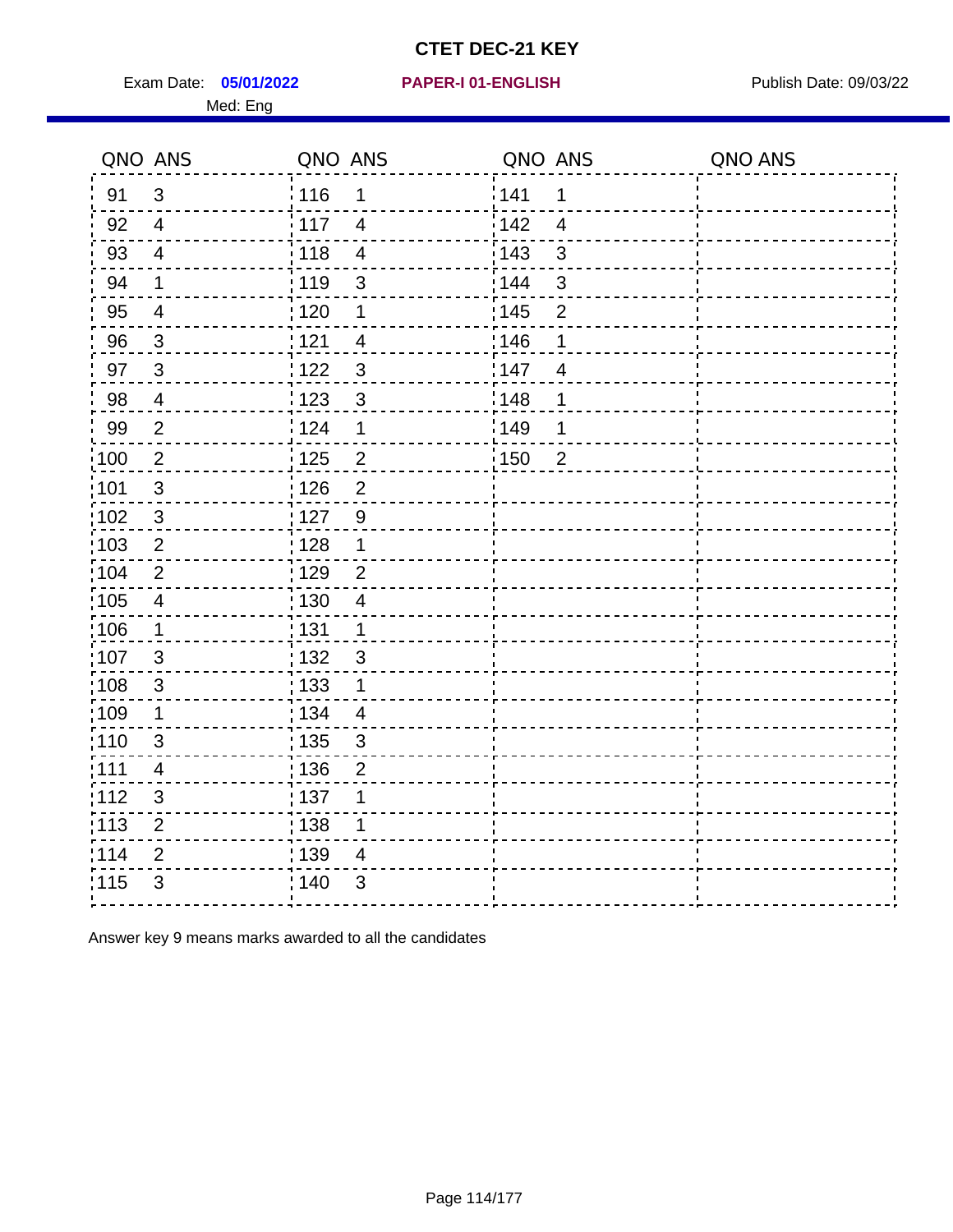Exam Date: 05/01/2022 **PAPER-I 02-HINDI Exam Date: 09/03/22** Med: Eng

|       | QNO ANS                  | QNO ANS |                | QNO ANS           |                | QNO ANS |
|-------|--------------------------|---------|----------------|-------------------|----------------|---------|
| 91    | $\overline{2}$           | 116     | 1              | 141               | 1              |         |
| 92    | $\mathbf{3}$             | 117     | $\overline{4}$ | 142               | $\overline{4}$ |         |
| 93    | 2                        | 118     | $\overline{4}$ | 143               | 3              |         |
| 94    | $\mathfrak{3}$           | : 119   | $\mathfrak{S}$ | : 144             | 3              |         |
| 95    | 1                        | : 120   | 1              | : 145             | $\overline{2}$ |         |
| 96    | $\mathbf{3}$             | 121     | 1              | 146               | 1              |         |
| 97    | $\overline{2}$           | 122     | $\mathbf{3}$   | 147               | $\overline{4}$ |         |
| 98    | $\mathbf{1}$             | 123     | $\mathbf{1}$   | 148               | 1              |         |
| 99    | $\mathfrak{S}$           | 124     | $\overline{4}$ | $\frac{1}{2}$ 149 | $\mathbf 1$    |         |
| 100   | $\overline{2}$           | 125     | $\sqrt{3}$     | $\frac{1}{1}$ 150 | $\overline{2}$ |         |
| :101  | $\mathfrak{S}$           | : 126   | $\mathfrak{S}$ |                   |                |         |
| 102   | $\overline{4}$           | : 127   | $\overline{2}$ |                   |                |         |
| :103  | 1                        | : 128   | 1              |                   |                |         |
| :104  | $\mathbf 1$              | : 129   | 1              |                   |                |         |
| :105  | $\mathfrak{3}$           | 130     | $\mathbf{1}$   |                   |                |         |
| :106  | 1                        | : 131   | $\mathbf{3}$   |                   |                |         |
| 107   | $\mathbf{3}$             | 132     | $\overline{2}$ |                   |                |         |
| :108  | $\sqrt{3}$               | : 133   | $\mathbf 2$    |                   |                |         |
| :109  | $\mathbf 1$              | : 134   | $\overline{4}$ |                   |                |         |
| :110  | 3                        | : 135   | $\overline{2}$ |                   |                |         |
| : 111 | $\overline{\mathcal{A}}$ | : 136   | $\overline{2}$ |                   |                |         |
| 112   | $\mathsf 3$              | 137     | 1              |                   |                |         |
| : 113 | $\overline{2}$           | : 138   | 1              |                   |                |         |
| 114   | 2                        | 139     | 4              |                   |                |         |
| 115   | 3                        | 140     | 3              |                   |                |         |
|       |                          |         |                |                   |                |         |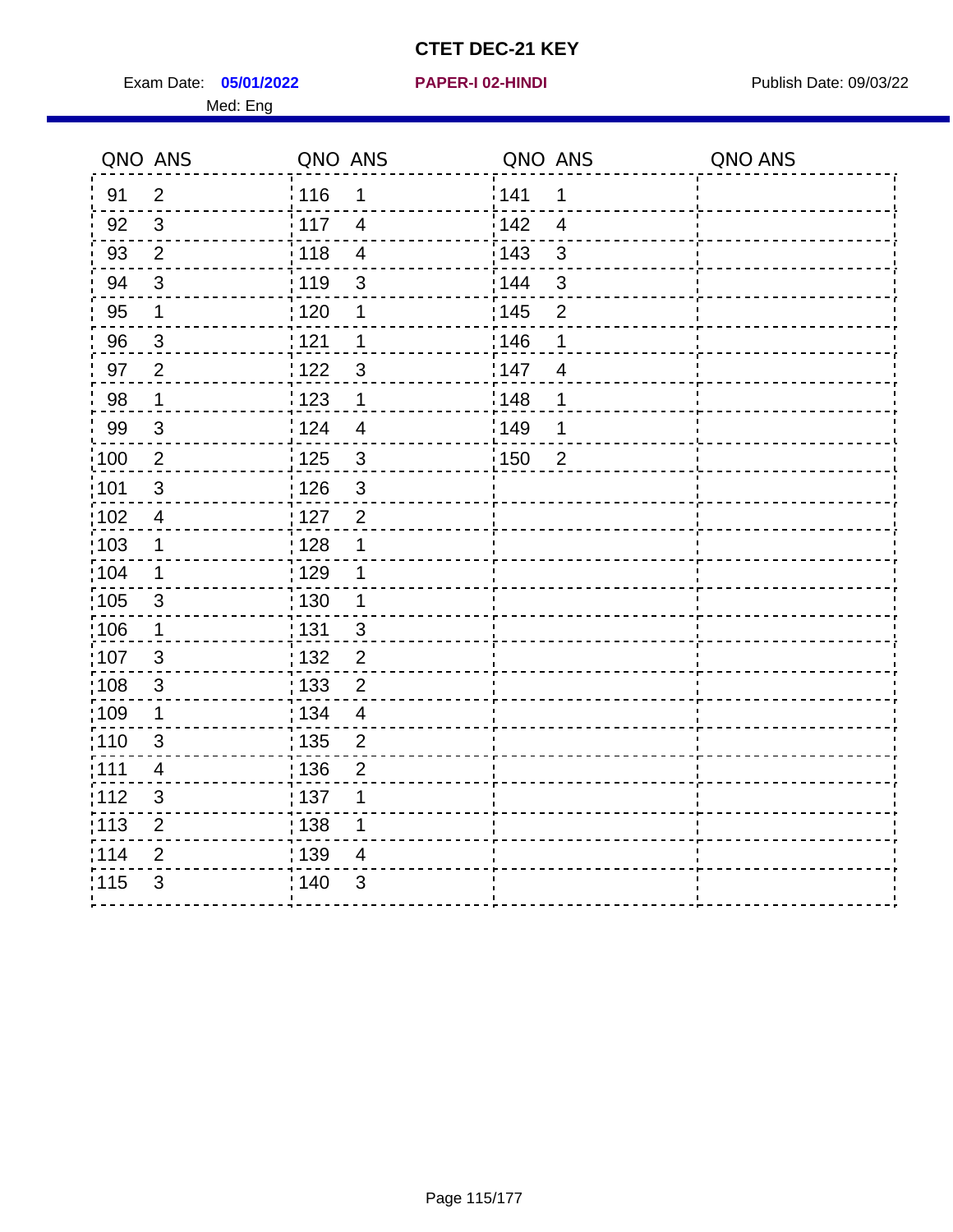Exam Date: 06/01/2022 **PAPER-I-MAIN Exam Date: 09/03/22** 

**06/01/2022 PAPER-I -MAIN**

Med: Eng

|                | QNO ANS        | QNO ANS |                           | QNO ANS          |                          | QNO ANS |                          |
|----------------|----------------|---------|---------------------------|------------------|--------------------------|---------|--------------------------|
| 1.             | $\overline{2}$ | 26      | $\mathbf{3}$              | 51               | $\overline{2}$           | 76      | $\overline{4}$           |
| 2              | $\mathbf 1$    | 27      | $\mathbf 1$               | 52               | 2                        | 77      | 3                        |
| $\mathbf{3}$   | 2              | 28      | 3                         | 53               | 1                        | 78      | 3                        |
| 4              | $\overline{4}$ | 29      | $\ensuremath{\mathsf{3}}$ | 54               | 1                        | 79      | $\mathfrak{S}$           |
| 5              | $\overline{2}$ | 30      | 1                         | 55               | 3                        | 80      | $\overline{\mathcal{A}}$ |
| 6              | $\mathbf{1}$   | 31      | $\overline{2}$            | 56               | $\overline{2}$           | 81      | 3                        |
| $\overline{7}$ | $\overline{2}$ | 32      | $\overline{4}$            | 57               | $\overline{4}$           | 82      | 3                        |
| 8              | 4              | 33      | 4                         | 58               | $\mathbf{3}$             | 83      | 4                        |
| 9              | 4              | 34      | $\mathbf 1$               | 59               | $\overline{2}$           | 84      | 3                        |
| 10             | 2              | 35      | $\overline{2}$            | $\frac{1}{2}$ 60 | 1                        | 85      | $\mathbf 1$              |
| 11             | $\overline{2}$ | 36      | 3                         | 61               | 1                        | 86      | 3                        |
| 12             | 4              | 37      | $\mathbf 1$               | 62               | 3                        | 87      | $\mathfrak{S}$           |
| 13             | $\overline{2}$ | 38      | $\overline{2}$            | 63               | 1                        | 88      | 1                        |
| 14             | 4              | 39      | 4                         | 64               | $\overline{2}$           | 89      | $\overline{2}$           |
| 15             | 3              | 40      | $\mathfrak{S}$            | 65               | $\mathfrak{S}$           | 90      | $\overline{2}$           |
| 16             | $\mathbf 1$    | 41      | 2                         | 66               | 1                        |         |                          |
| 17             | $\overline{2}$ | 42      | $\overline{4}$            | 67               | 3                        |         |                          |
| 18             | $\mathbf 1$    | 43      | $\mathbf{1}$              | 68               | $\mathbf 1$              |         |                          |
| 19             | 4              | 44      | $\overline{2}$            | 69               | 4                        |         |                          |
| 20             | 1              | 45      | 3                         | 70               | 1                        |         |                          |
| 21             | 1              | 46      | $\mathbf 1$               | 71               | 3                        |         |                          |
| 22             | 4              | 47      | $\mathfrak{S}$            | 72               | $\overline{\mathcal{A}}$ |         |                          |
| 23             | $\mathbf 1$    | 48      | 4                         | 73               | 1                        |         |                          |
| 24             | $\overline{2}$ | 49      | 3                         | 74               | $\mathfrak{S}$           |         |                          |
| 25             | 3              | 50      | $\overline{2}$            | 75               | 4                        |         |                          |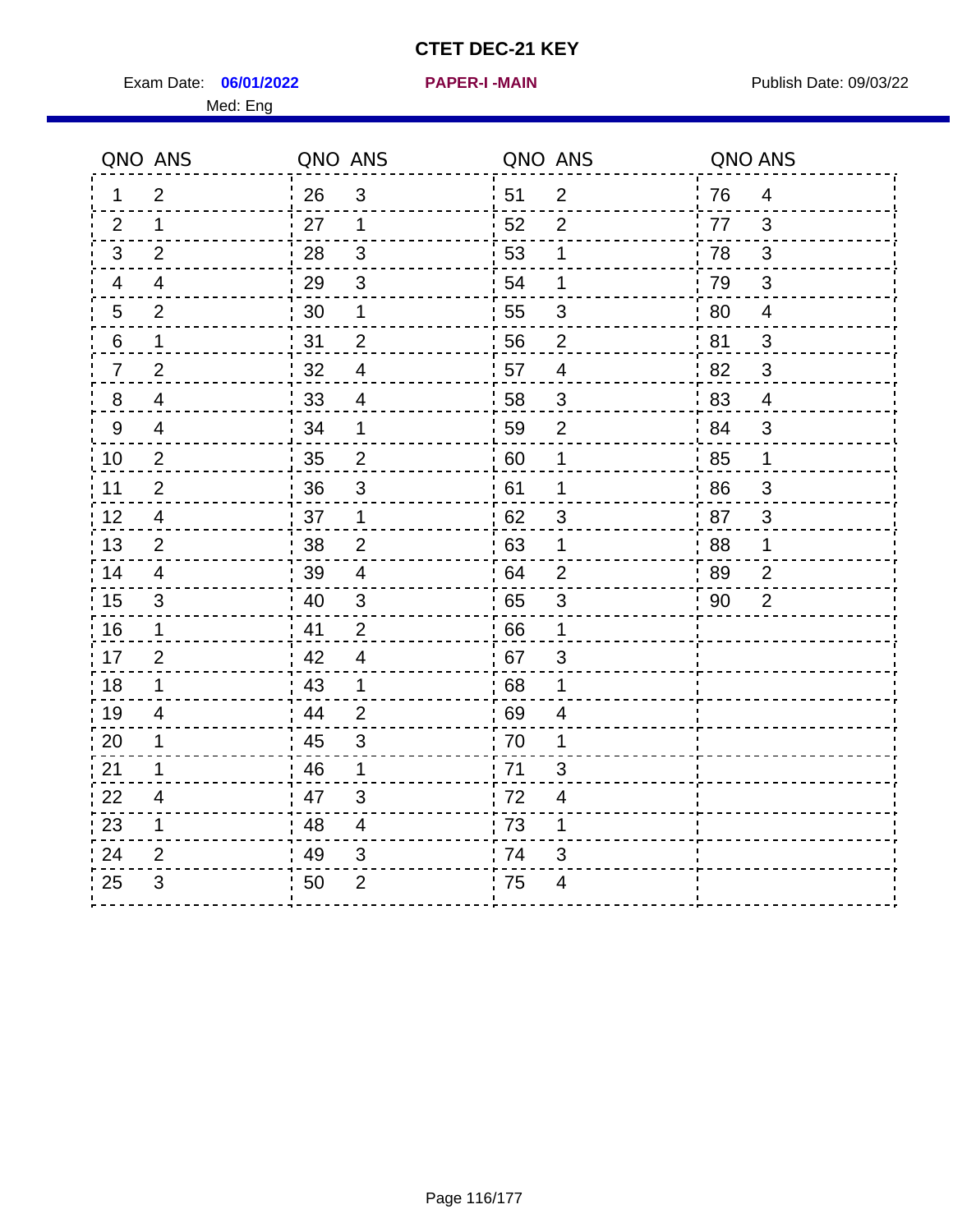Exam Date: 06/01/2022 PAPER-I 01-ENGLISH PREERENT Publish Date: 09/03/22 Med: Eng

## **06/01/2022 PAPER-I 01-ENGLISH**

|       | QNO ANS                  | QNO ANS           |                           | QNO ANS |                          | QNO ANS |
|-------|--------------------------|-------------------|---------------------------|---------|--------------------------|---------|
| 91    | $\mathfrak{S}$           | 116               | 1                         | 1141    | 1                        |         |
| 92    | $\mathbf 1$              | $\frac{1}{2}$ 117 | 1                         | 142     | $\overline{2}$           |         |
| 93    | $\mathbf{3}$             | 118               | $\overline{\mathcal{A}}$  | 143     | 1                        |         |
| 94    | $\overline{\mathbf{4}}$  | : 119             | $\mathbf{3}$              | : 144   | 3                        |         |
| 95    | $\mathfrak{S}$           | : 120             | 3                         | : 145   | 1                        |         |
| 96    | $\mathbf{3}$             | 121               | 1                         | :146    | $\overline{4}$           |         |
| 97    | $\overline{2}$           | 122               | $\overline{4}$            | 147     | $\mathfrak{B}$           |         |
| 98    | $\overline{2}$           | 1123              | $\mathbf{3}$              | 148     | $\overline{\mathcal{A}}$ |         |
| 99    | $\mathbf 1$              | 124               | $\overline{4}$            | 149     | 1                        |         |
| :100  | $\overline{1}$           | 125               | $\overline{\mathbf{4}}$   | 150     | $\overline{2}$           |         |
| :101  | $\overline{\mathcal{A}}$ | : 126             | $\mathsf 3$               |         |                          |         |
| 102   | $\overline{2}$           | : 127             | $\mathbf 1$               |         |                          |         |
| 103   | 3                        | :128              | $\overline{2}$            |         |                          |         |
| :104  | $\mathbf 1$              | : 129             | $\overline{4}$            |         |                          |         |
| :105  | $\mathbf 1$              | 130               | $\overline{\mathcal{A}}$  |         |                          |         |
| :106  | $\overline{2}$           | : 131             | 3                         |         |                          |         |
| 107   | 3                        | :132              | 3                         |         |                          |         |
| 108   | $\mathbf 3$              | : 133             | $\mathbf{3}$              |         |                          |         |
| :109  | $\mathbf{2}$             | : 134             | $\overline{2}$            |         |                          |         |
| : 110 | 3                        | : 135             | 1                         |         |                          |         |
| : 111 | $\mathbf 1$              | : 136             | $\mathfrak{S}$            |         |                          |         |
| 112   | 1                        | 137               | $\ensuremath{\mathsf{3}}$ |         |                          |         |
| 113   | $\overline{2}$           | 138               | 3                         |         |                          |         |
| 114   | 3                        | :139              | 4                         |         |                          |         |
| 115   | $\overline{2}$           | 140               | $\overline{2}$            |         |                          |         |
|       |                          |                   |                           |         |                          |         |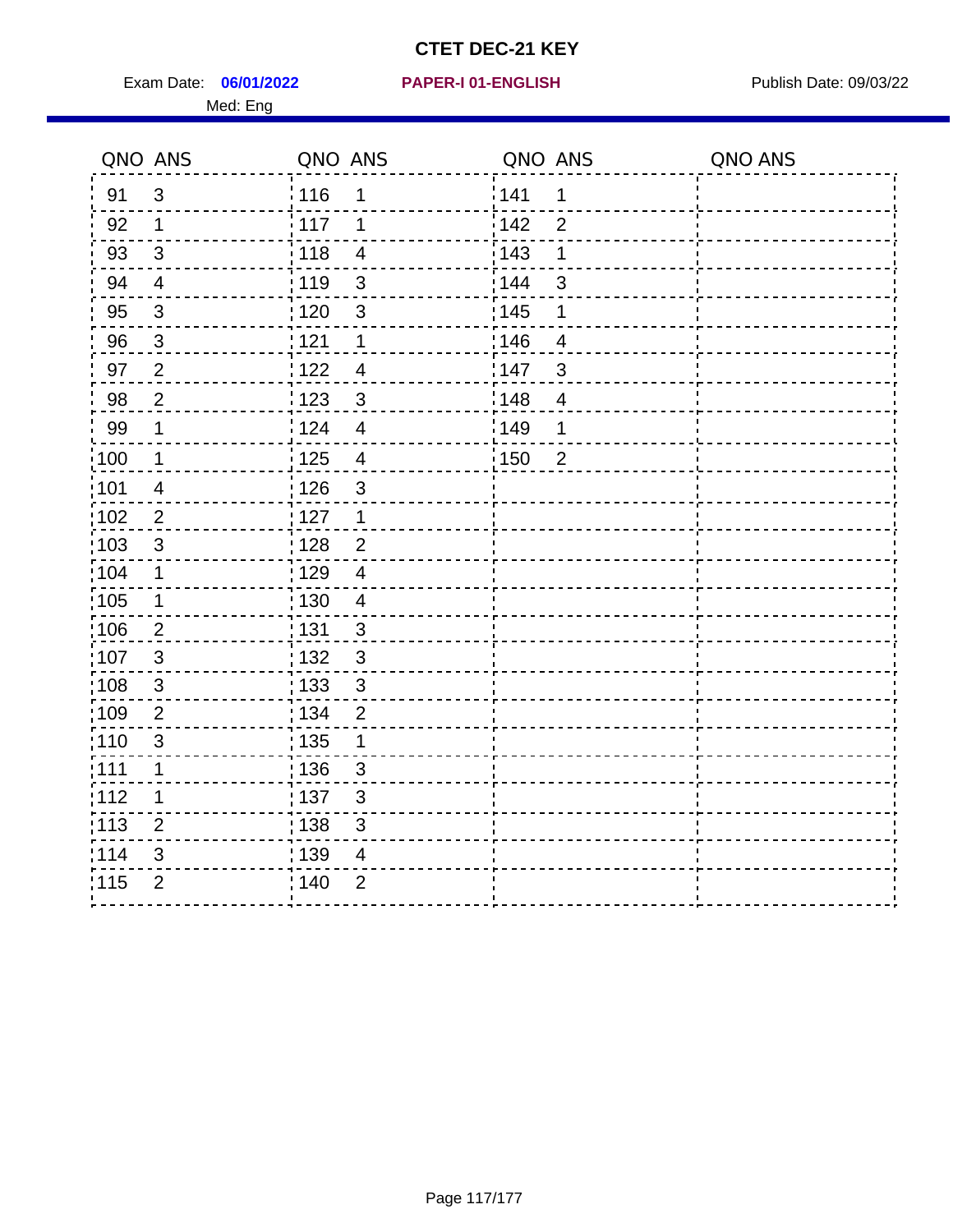Exam Date: 06/01/2022 **PAPER-I 02-HINDI Exam Date: 09/03/22** Med: Eng

|                   | QNO ANS        | QNO ANS           |                         | QNO ANS |                          | QNO ANS |
|-------------------|----------------|-------------------|-------------------------|---------|--------------------------|---------|
| 91                | $\overline{2}$ | ່ 116             | 1                       | 141     | 1                        |         |
| 92                | $\mathbf{3}$   | 117               | 1                       | 142     | $\overline{2}$           |         |
| 93                | $\overline{2}$ | 118               | $\overline{\mathbf{4}}$ | 143     | 1                        |         |
| 94                | 1              | : 119             | $\mathfrak{S}$          | 144     | $\mathbf{3}$             |         |
| 95                | 1              | 120               | $\overline{4}$          | : 145   | 1                        |         |
| 96                | $\mathbf 1$    | 121               | $\sqrt{3}$              | 146     | $\overline{\mathcal{A}}$ |         |
| 97                | $\overline{2}$ | 122               | $\overline{4}$          | 147     | $\mathfrak{B}$           |         |
| 98                | $\overline{2}$ | 123               | $\mathbf 1$             | 148     | $\overline{4}$           |         |
| 99                | $\overline{2}$ | 124               | $\overline{2}$          | 149     | 1                        |         |
| $\frac{1}{1}$ 100 | $\overline{2}$ | $\frac{1}{1}$ 125 | $\overline{2}$          | 150     | $\overline{2}$           |         |
| :101              | $\mathbf 1$    | : 126             | $\overline{2}$          |         |                          |         |
| 102               | $\overline{4}$ | 127               | $\overline{4}$          |         |                          |         |
| 103               | $\overline{2}$ | : 128             | $\overline{4}$          |         |                          |         |
| 104               | $\mathbf 1$    | : 129             | $\mathbf{3}$            |         |                          |         |
| 105               | $\sqrt{3}$     | : 130             | $\overline{\mathbf{4}}$ |         |                          |         |
| :106              | $\overline{2}$ | : 131             | $\overline{2}$          |         |                          |         |
| 107               | $\mathbf{3}$   | 132               | $\overline{4}$          |         |                          |         |
| 108               | $\sqrt{3}$     | 133               | $\mathbf{1}$            |         |                          |         |
| :109              | $\overline{2}$ | : 134             | $\mathbf{3}$            |         |                          |         |
| :110              | $\mathfrak{S}$ | : 135             | 1                       |         |                          |         |
| 111               | $\mathbf{1}$   | : 136             | $\mathbf{3}$            |         |                          |         |
| 112               | 1              | : 137             | $\mathfrak{B}$          |         |                          |         |
| 113               | $\overline{2}$ | : 138             | 3                       |         |                          |         |
| 114               | 3              | :139              | 4                       |         |                          |         |
| 115               | $\overline{2}$ | 140               | $\overline{2}$          |         |                          |         |
|                   |                |                   |                         |         |                          |         |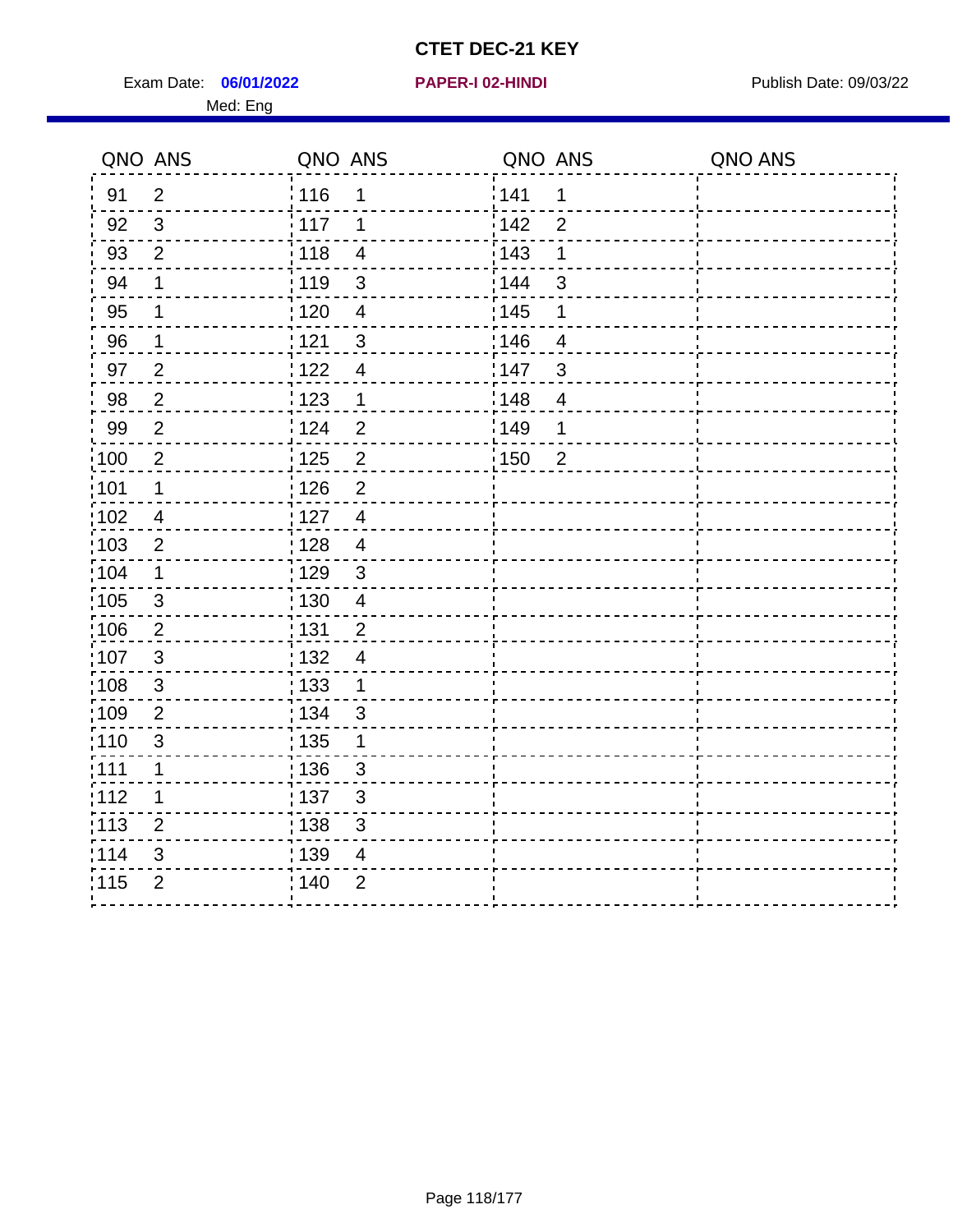Exam Date: 07/01/2022 PAPER-I-MAIN PUblish Date: 09/03/22 Med: Eng

**07/01/2022 PAPER-I -MAIN**

|                | QNO ANS        | QNO ANS |                          | QNO ANS |                          | QNO ANS |                          |
|----------------|----------------|---------|--------------------------|---------|--------------------------|---------|--------------------------|
| 1.             | 1              | 26      | $\mathbf 1$              | 51      | $\overline{4}$           | 76      | $\overline{\mathcal{A}}$ |
| 2              | $\overline{4}$ | 27      | 3                        | 52      | 2                        | 77      | 1                        |
| 3              | 2              | 28      | 1                        | 53      | $\overline{4}$           | 78      | 1                        |
| 4              | $\overline{4}$ | 29      | 1                        | 54      | 1                        | 79      | $\overline{4}$           |
| 5              | 1              | 30      | $\overline{2}$           | 55      | 1                        | 80      | $\mathbf{3}$             |
| 6              | $\overline{2}$ | 31      | 3                        | 56      | 3                        | 81      | 3                        |
| $\overline{7}$ | 1              | 32      | $\overline{4}$           | 57      | 2                        | 82      | 4                        |
| 8              | 1              | 33      | 3                        | 58      | $\mathbf 1$              | 83      | $\overline{4}$           |
| $9\,$          | 2              | 34      | $\mathbf{3}$             | 59      | $\overline{2}$           | 84      | $\mathbf 1$              |
| 10             | $\overline{4}$ | 35      | $\overline{2}$           | 60      | $\sqrt{3}$               | 85      | $\mathbf{1}$             |
| 11             | $\overline{2}$ | 36      | $\overline{\mathcal{A}}$ | 61      | $\overline{\mathcal{A}}$ | 86      | $\mathbf 1$              |
| 12             | 1              | 37      | $\overline{\mathbf{4}}$  | 62      | $\mathbf 1$              | 87      | $\overline{4}$           |
| 13             | 3              | 38      | 3                        | 63      | 3                        | 88      | 1                        |
| 14             | 3              | 39      | 3                        | 64      | 4                        | 89      | 1                        |
| 15             | $\mathbf 1$    | 40      | $\overline{4}$           | 65      | $\mathfrak{S}$           | 90      | $\overline{2}$           |
| 16             | 3              | 41      | $\mathbf{3}$             | 66      | 4                        |         |                          |
| 17             | $\overline{4}$ | 42      | 2                        | 67      | $\overline{2}$           |         |                          |
| 18             | 1              | 43      | $\mathbf{3}$             | 68      | $\overline{2}$           |         |                          |
| 19             | 4              | 44      | $\mathfrak{B}$           | 69      | $\overline{2}$           |         |                          |
| 20             | 2              | 45      | $\overline{2}$           | 70      | 1                        |         |                          |
| 21             | 3              | 46      | 4                        | 71      | 3                        |         |                          |
| 22             | 1              | 47      | 1                        | 72      | 3                        |         |                          |
| 23             | $\overline{2}$ | 48      | $\overline{4}$           | 73      | $\overline{\mathbf{4}}$  |         |                          |
| 24             | 1              | 49      | 3                        | 74      | 3                        |         |                          |
| 25             |                | 50      | 1                        | 75      | 3                        |         |                          |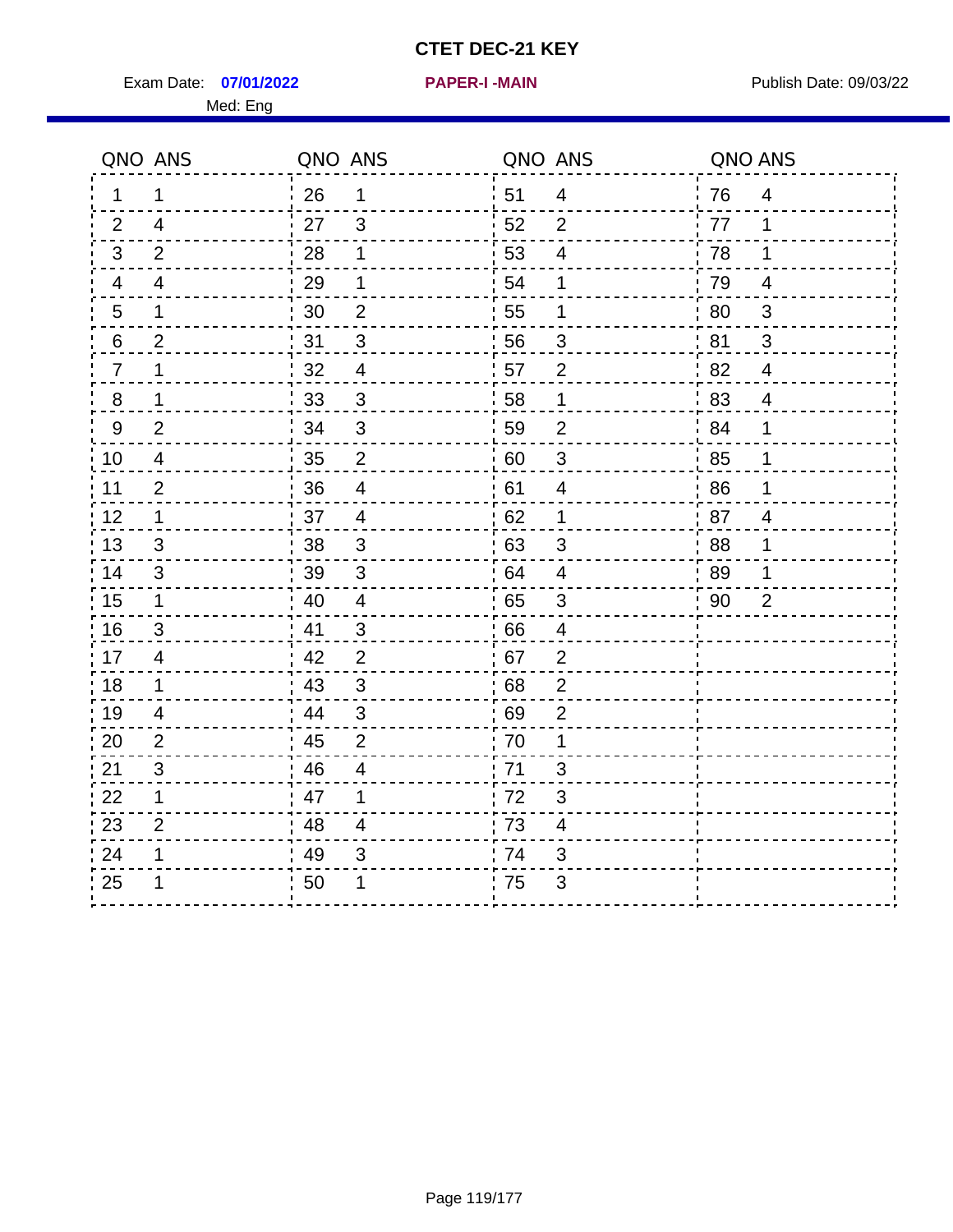Exam Date: 07/01/2022 PAPER-I 01-ENGLISH PREERENT Publish Date: 09/03/22 Med: Eng

## **07/01/2022 PAPER-I 01-ENGLISH**

|      | QNO ANS        | QNO ANS           |                          | QNO ANS           |                | QNO ANS |
|------|----------------|-------------------|--------------------------|-------------------|----------------|---------|
| 91   | $\overline{4}$ | 116               | $\overline{2}$           | 141               | $\overline{2}$ |         |
| 92   | $\mathbf{1}$   | 117               | $\overline{\mathcal{L}}$ | 142               | $\mathbf{3}$   |         |
| 93   | $\overline{4}$ | 118               | $\overline{2}$           | 143               | $\overline{4}$ |         |
| 94   | $\overline{2}$ | : 119             | $\mathbf{3}$             | 144               | $\overline{4}$ |         |
| 95   | $\overline{2}$ | : 120             | $\overline{\mathbf{4}}$  | : 145             | 1              |         |
| 96   | $\overline{2}$ | 121               | 4                        | :146              | 4              |         |
| 97   | $\overline{4}$ | 122               | 1                        | 147               | $\mathfrak{B}$ |         |
| 98   | $\overline{2}$ | 123               | $\mathbf{3}$             | :148              | 1              |         |
| 99   | $\overline{2}$ | 124               | $\overline{2}$           | :149              | $\overline{2}$ |         |
| :100 | $\mathbf{1}$   | $\frac{1}{1}$ 125 | $\mathbf 2$              | $\frac{1}{1}$ 150 | 3              |         |
| :101 | $\sqrt{3}$     | : 126             | $\mathfrak{S}$           |                   |                |         |
| 102  | $\overline{2}$ | : 127             | $\overline{4}$           |                   |                |         |
| :103 | $\mathbf{3}$   | : 128             | $\mathbf{3}$             |                   |                |         |
| 104  | $\overline{4}$ | : 129             | $\overline{2}$           |                   |                |         |
| 105  | $\sqrt{2}$     | $\frac{1}{1}$ 130 | $\overline{4}$           |                   |                |         |
| :106 | $\mathbf{1}$   | : 131             | 3                        |                   |                |         |
| 107  | $\mathbf{3}$   | :132              | $\overline{2}$           |                   |                |         |
| 108  | $\overline{2}$ | 133               | $\overline{2}$           |                   |                |         |
| :109 | $\overline{2}$ | : 134             | 3                        |                   |                |         |
| :110 | $\overline{4}$ | : 135             | 1                        |                   |                |         |
| :111 | 1              | : 136             | $\overline{2}$           |                   |                |         |
| 112  | $\overline{2}$ | $\frac{1}{1}$ 137 | $\sqrt{3}$               |                   |                |         |
| 113  | 1              | : 138             | 3                        |                   |                |         |
| 1114 | 1              | 139               | 4                        |                   |                |         |
| 115  | 1              | 140               | 1                        |                   |                |         |
|      |                |                   |                          |                   |                |         |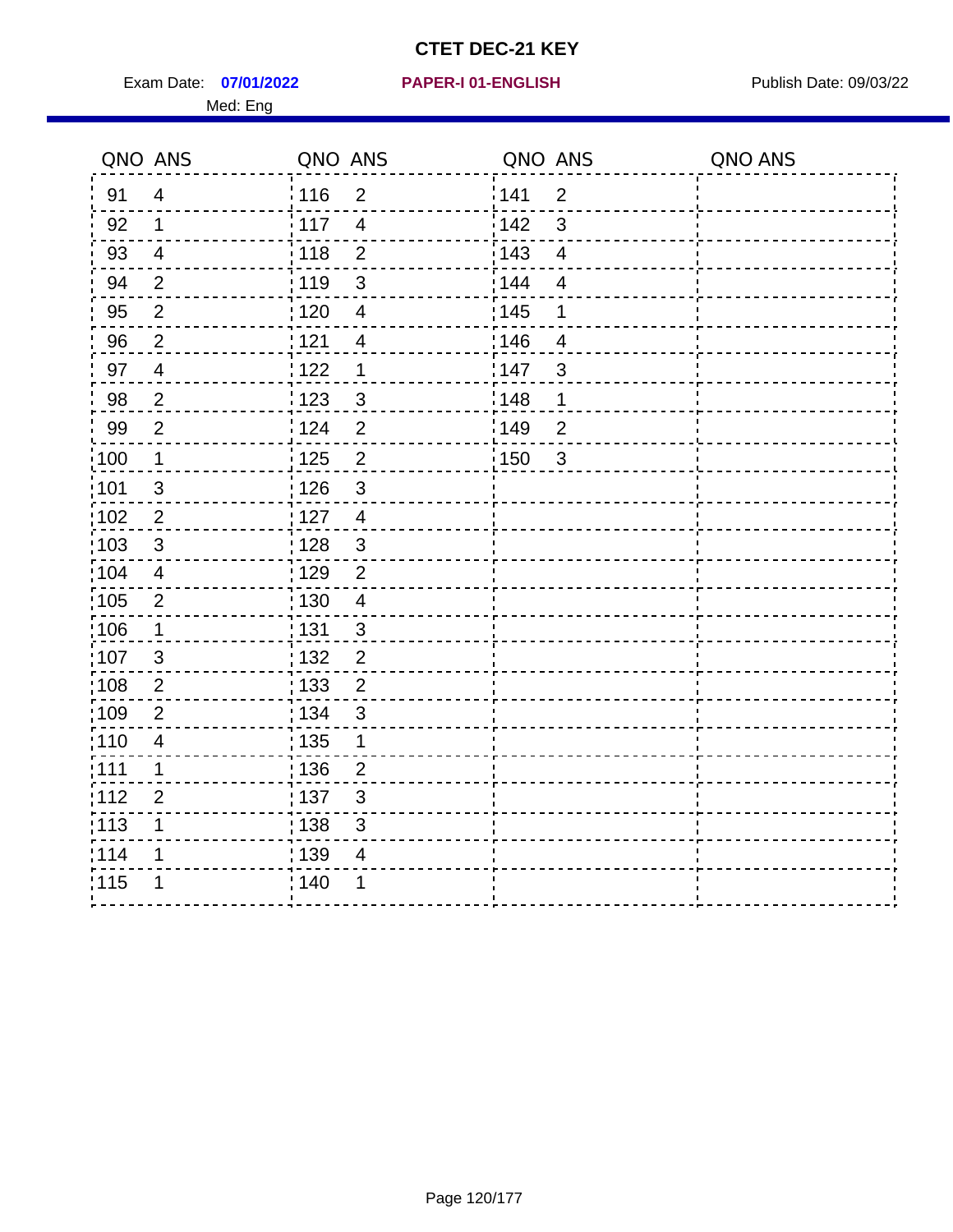Exam Date: 07/01/2022 **PAPER-I 02-HINDI Exam Date: 09/03/22** Med: Eng

|       | QNO ANS        | QNO ANS |                          | QNO ANS           |                | QNO ANS |
|-------|----------------|---------|--------------------------|-------------------|----------------|---------|
| 91    | $\mathbf{3}$   | 116     | $\overline{2}$           | 141               | $\overline{2}$ |         |
| 92    | $\mathbf{3}$   | : 117   | $\overline{4}$           | 142               | 3              |         |
| 93    | $\mathfrak{3}$ | 118     | $\overline{2}$           | 143               | $\overline{4}$ |         |
| 94    | 1              | : 119   | $\mathfrak{3}$           | : 144             | $\overline{4}$ |         |
| 95    | $\overline{2}$ | : 120   | $\overline{4}$           | : 145             | 1              |         |
| 96    | 1              | 121     | $\overline{2}$           | 146               | $\overline{4}$ |         |
| 97    | $\overline{2}$ | 122     | $\overline{4}$           | 147               | 3              |         |
| 98    | $\mathbf 1$    | 123     | $\overline{c}$           | 148               | 1              |         |
| 99    | $\mathfrak{S}$ | 124     | $\overline{2}$           | 149               | $\overline{c}$ |         |
| 100   | $\overline{2}$ | 125     | $\mathbf{1}$             | $\frac{1}{1}$ 150 | $\mathbf{3}$   |         |
| :101  | $\mathfrak{S}$ | : 126   | $\overline{2}$           |                   |                |         |
| 102   | $\overline{2}$ | : 127   | $\mathbf{3}$             |                   |                |         |
| :103  | $\overline{4}$ | : 128   | $\overline{2}$           |                   |                |         |
| :104  | $\mathbf{3}$   | : 129   | $\overline{2}$           |                   |                |         |
| 105   | $\overline{4}$ | : 130   | $\overline{2}$           |                   |                |         |
| :106  | 1              | : 131   | $\mathbf 1$              |                   |                |         |
| 107   | $\mathbf{3}$   | : 132   | $\overline{4}$           |                   |                |         |
| :108  | $\overline{2}$ | 133     | $\overline{4}$           |                   |                |         |
| :109  | $\overline{2}$ | : 134   | $\overline{4}$           |                   |                |         |
| :110  | $\overline{4}$ | : 135   | $\overline{\mathcal{A}}$ |                   |                |         |
| : 111 | 1              | : 136   | $\overline{2}$           |                   |                |         |
| 112   | $\overline{2}$ | : 137   | $\mathfrak{S}$           |                   |                |         |
| 113   | 1              | : 138   | $\mathfrak{B}$           |                   |                |         |
| 1114  | 1              | 139     | 4                        |                   |                |         |
| 115   | 1              | 140     | 1                        |                   |                |         |
|       |                |         |                          |                   |                |         |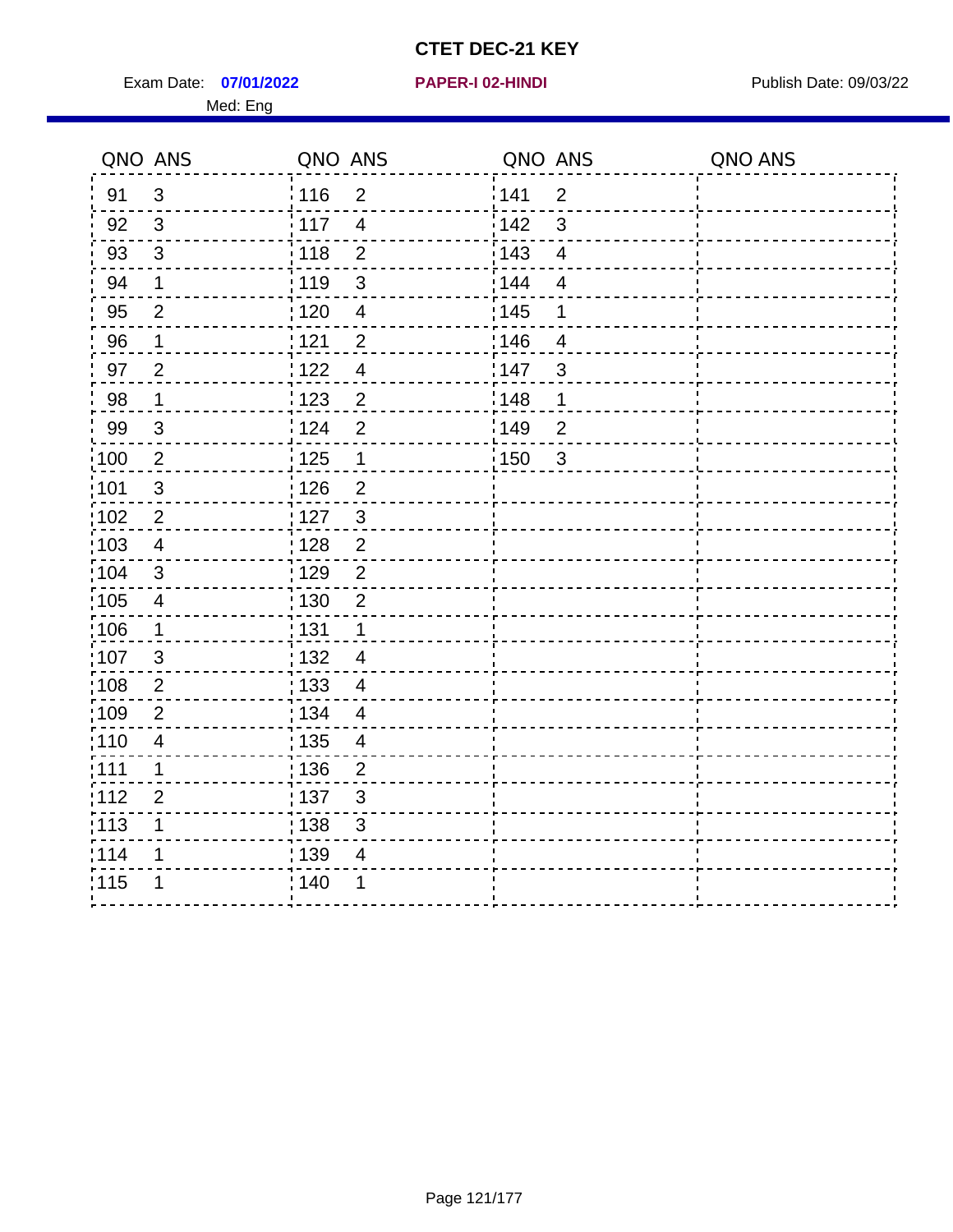Exam Date: 08/01/2022 **PAPER-I-MAIN Exam Date: 09/03/22** Med: Eng

|                | QNO ANS                 | QNO ANS |                | QNO ANS |                          | QNO ANS |                |
|----------------|-------------------------|---------|----------------|---------|--------------------------|---------|----------------|
| 1.             | $\overline{\mathbf{4}}$ | 26      | $\mathbf{3}$   | 51      | $\mathbf{3}$             | 76      | 2              |
| 2              | 1                       | 27      | 2              | 52      | $\overline{2}$           | 77      | 2              |
| 3              | 4                       | 28      | $9\,$          | 53      | $\overline{4}$           | 78      | 4              |
| 4              | 3                       | 29      | $\overline{2}$ | 54      | $\overline{4}$           | 79      | 1              |
| 5              | 3                       | 30      | $\sqrt{3}$     | 55      | $\mathbf 1$              | 80      | $\mathfrak{S}$ |
| 6              | $\mathbf 1$             | 31      | 3              | 56      | 3                        | 81      | 1              |
| $\overline{7}$ | 1                       | 32      | 3              | 57      | 4                        | 82      | $\overline{2}$ |
| 8              | $\overline{2}$          | 33      | 1              | 58      | $\overline{\mathcal{A}}$ | 83      | $\mathfrak{B}$ |
| 9              | $\overline{4}$          | 34      | $\overline{4}$ | 59      | $\overline{2}$           | 84      | $\overline{2}$ |
| 10             | 3                       | 35      | $\overline{2}$ | 60      | $\sqrt{3}$               | 85      | $\mathbf{1}$   |
| 11             | $\overline{2}$          | 36      | $\mathbf 2$    | 61      | $\overline{2}$           | 86      | $\overline{2}$ |
| 12             | $\overline{4}$          | 37      | $\overline{2}$ | 62      | $\overline{\mathbf{4}}$  | 87      | 1              |
| 13             | 3                       | 38      | 3              | 63      | $\overline{\mathbf{4}}$  | 88      | 3              |
| 14             | 4                       | 39      | 4              | 64      | 2                        | 89      | 1,2            |
| 15             | $\overline{2}$          | 40      | $\overline{2}$ | 65      | $\mathfrak{S}$           | 90      | $\overline{4}$ |
| 16             | $\overline{2}$          | 41      | 3              | 66      | $\overline{2}$           |         |                |
| 17             | 1                       | 42      | $\mathbf 1$    | 67      | $\overline{2}$           |         |                |
| 18             | $\mathbf 1$             | 43      | $\overline{2}$ | 68      | $\mathbf 2$              |         |                |
| 19             | 1                       | 44      | 3              | 69      | 1                        |         |                |
| 20             | 2                       | 45      | 3              | 70      | $\overline{2}$           |         |                |
| 21             | 3                       | 46      | 3              | 71      | 3                        |         |                |
| 22             | 4                       | 47      | $\overline{4}$ | 72      | 4                        |         |                |
| 23             | $\overline{4}$          | 48      | $\mathfrak{S}$ | 73      | 4                        |         |                |
| 24             | 1                       | 49      | $\overline{2}$ | 74      | 1                        |         |                |
| 25             | 4                       | 50      | $\overline{2}$ | 75      | 1                        |         |                |

Answer key 9 means marks awarded to all the candidates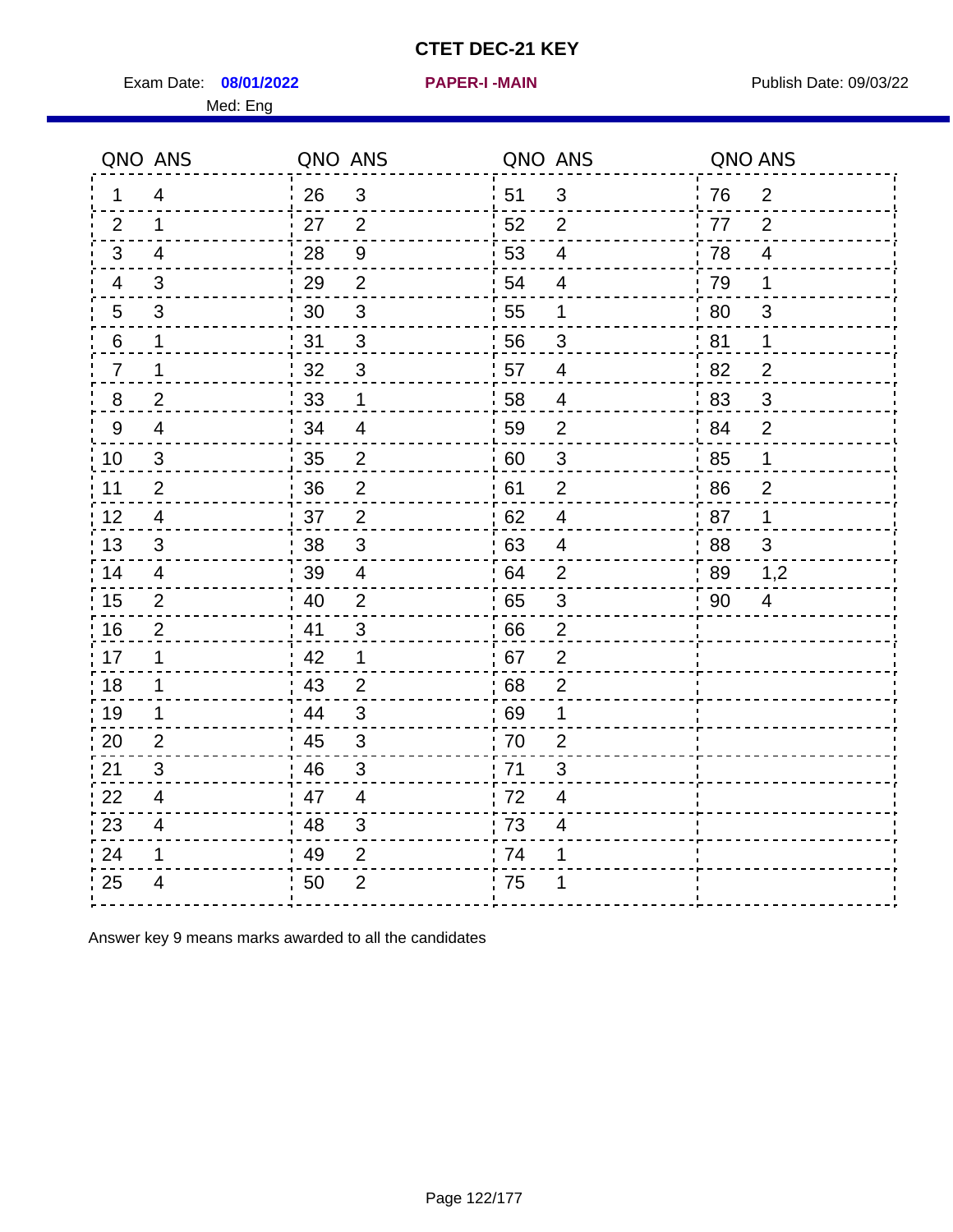Exam Date: 08/01/2022 PAPER-I 01-ENGLISH PREERENT Publish Date: 09/03/22 Med: Eng

|                   | QNO ANS                 | QNO ANS           |                         | QNO ANS |                | QNO ANS |
|-------------------|-------------------------|-------------------|-------------------------|---------|----------------|---------|
| 91                | 3                       | : 116             | $\overline{4}$          | 141     | 1              |         |
| 92                | $\overline{4}$          | 117               | $\mathfrak{S}$          | 142     | $\overline{2}$ |         |
| 93                | $\mathbf 1$             | 118               | 3                       | 143     | $\overline{2}$ |         |
| 94                | $\overline{2}$          | : 119             | 1                       | 144     | $\overline{4}$ |         |
| 95                | 1                       | :120              | 1                       | : 145   | 3              |         |
| 96                | 3                       | 121               | $\overline{2}$          | 146     | 3              |         |
| 97                | $\mathbf 1$             | 122               | 3                       | 147     | $\mathbf{3}$   |         |
| 98                | $\overline{2}$          | $\frac{1}{2}$ 123 | 2,3                     | 148     | $\overline{4}$ |         |
| 99                | $\mathbf 1$             | 124               | $\mathbf 1$             | 149     | $\overline{4}$ |         |
| 100               | $\mathbf{3}$            | $\frac{1}{1}$ 125 | $\overline{\mathbf{c}}$ | 150     | $\overline{2}$ |         |
| 101               | $\sqrt{3}$              | : 126             | $\overline{2}$          |         |                |         |
| :102              | 9                       | $\frac{1}{1}$ 127 | $\overline{2}$          |         |                |         |
| $\frac{1}{1}$ 103 | $\overline{4}$          | 128               | $\overline{4}$          |         |                |         |
| 104               | $\mathbf{3}$            | : 129             | $\overline{4}$          |         |                |         |
| :105              | $\sqrt{3}$              | : 130             | $\mathbf{3}$            |         |                |         |
| 106               | $\overline{2}$          | : 131             | $\mathbf{3}$            |         |                |         |
| 107               | $\overline{2}$          | : 132             | $\mathbf{3}$            |         |                |         |
| :108              | $\overline{\mathbf{4}}$ | : 133             | $\overline{4}$          |         |                |         |
| :109              | $\overline{\mathbf{4}}$ | : 134             | $\mathbf 1$             |         |                |         |
| 110               | 1                       | : 135             | 9                       |         |                |         |
| :111              | $\overline{2}$          | : 136             | $\overline{2}$          |         |                |         |
| 112               | 1                       | :137              | 3                       |         |                |         |
| $\frac{1}{1}$ 113 | $\mathsf 3$             | : 138             | 1                       |         |                |         |
| 114               | $\overline{2}$          | 139               | 1                       |         |                |         |
| 115               | 4                       | : 140             |                         |         |                |         |
|                   |                         |                   |                         |         |                |         |

Answer key 9 means marks awarded to all the candidates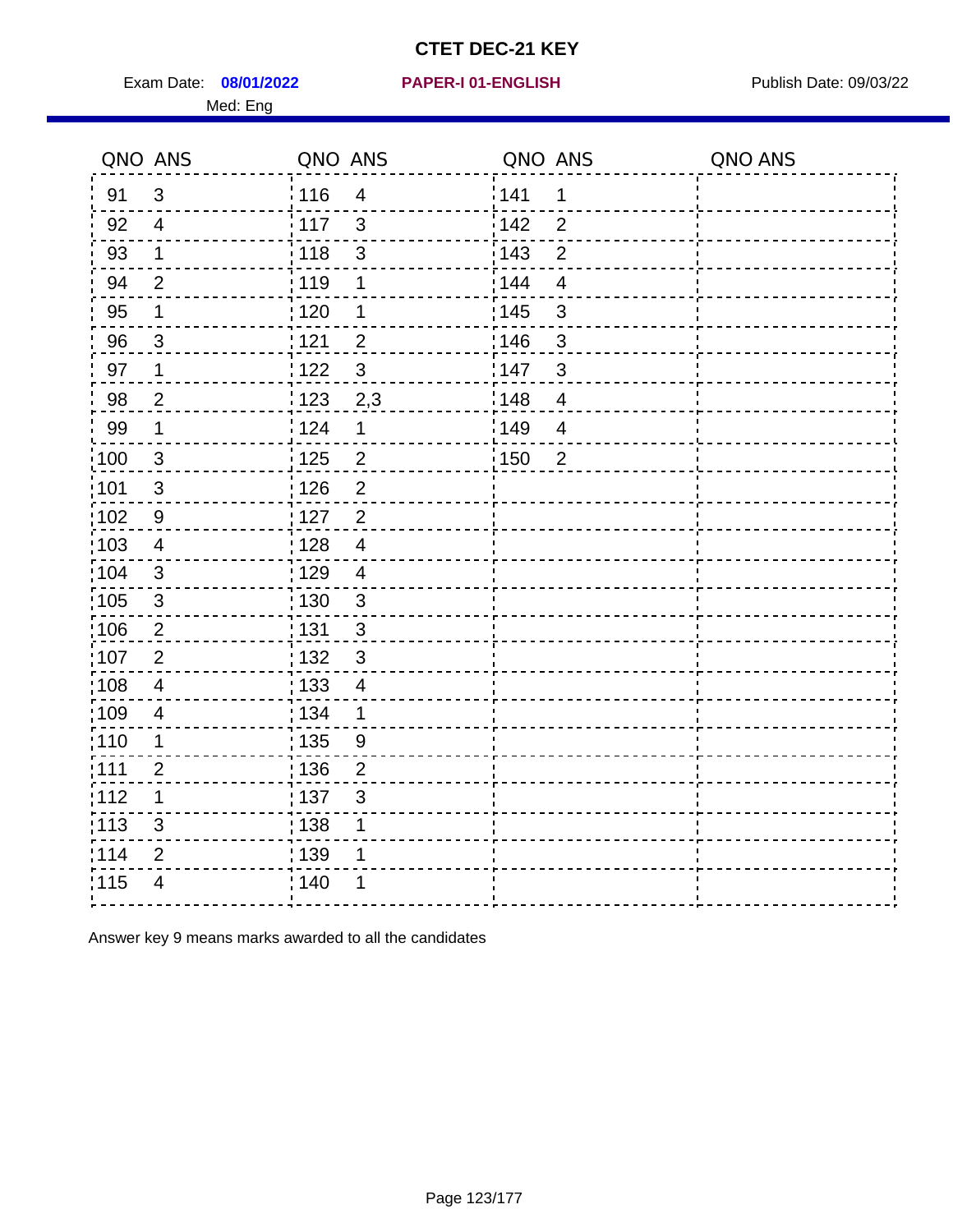Exam Date: 08/01/2022 **PAPER-I 02-HINDI Exam Date: 09/03/22** Publish Date: 09/03/22 Med: Eng

|                   | QNO ANS        | QNO ANS                             | QNO ANS                             | QNO ANS |
|-------------------|----------------|-------------------------------------|-------------------------------------|---------|
| 91                | $\overline{4}$ | : 116<br>$\overline{4}$             | 141<br>$\mathbf 1$                  |         |
| 92                | $\overline{4}$ | $\frac{1}{2}$ 117<br>$\mathfrak{S}$ | 142<br>$\overline{2}$               |         |
| 93                | $\mathbf{3}$   | 118<br>$\mathbf{3}$                 | 143<br>$\overline{2}$               |         |
| 94                | 1              | : 119<br>1                          | 144<br>$\overline{4}$               |         |
| 95                | $\overline{2}$ | : 120<br>1                          | : 145<br>3                          |         |
| 96                | 1              | : 121<br>1                          | 146<br>3                            |         |
| 97                | $\mathbf 1$    | 122<br>$\overline{2}$               | 147<br>3                            |         |
| 98                | $\overline{4}$ | 123<br>$\mathbf{1}$                 | 148<br>$\overline{\mathbf{4}}$      |         |
| 99                | $\overline{4}$ | 124<br>$\overline{2}$               | $\frac{1}{2}$ 149<br>$\overline{4}$ |         |
| 100               | $\mathbf{3}$   | 125<br>$\overline{2}$               | 150<br>$\overline{2}$               |         |
| $\frac{1}{1}$ 101 | 1              | 126<br>1                            |                                     |         |
| 102               | 3              | : 127<br>$\overline{4}$             |                                     |         |
| 103               | $\overline{4}$ | :128<br>$\overline{4}$              |                                     |         |
| :104              | $\mathbf 1$    | : 129<br>1                          |                                     |         |
| 105               | $\mathfrak{3}$ | 130<br>1                            |                                     |         |
| :106              | $\overline{2}$ | : 131<br>$\mathbf 1$                |                                     |         |
| 107               | $\overline{2}$ | : 132<br>$\mathbf{3}$               |                                     |         |
| 108               | $\overline{4}$ | 133<br>$\overline{2}$               |                                     |         |
| :109              | $\overline{4}$ | : 134<br>$\overline{2}$             |                                     |         |
| :110              | 1              | : 135<br>3                          |                                     |         |
| : 111             | $\overline{2}$ | : 136<br>$\overline{2}$             |                                     |         |
| 112               | 1              | $\frac{1}{1}$ 137<br>$\mathfrak{S}$ |                                     |         |
| : 113             | 3              | : 138<br>1                          |                                     |         |
| 1114              | 2              | :139<br>1                           |                                     |         |
| 115               | $\overline{4}$ | 140<br>1                            |                                     |         |
|                   |                |                                     |                                     |         |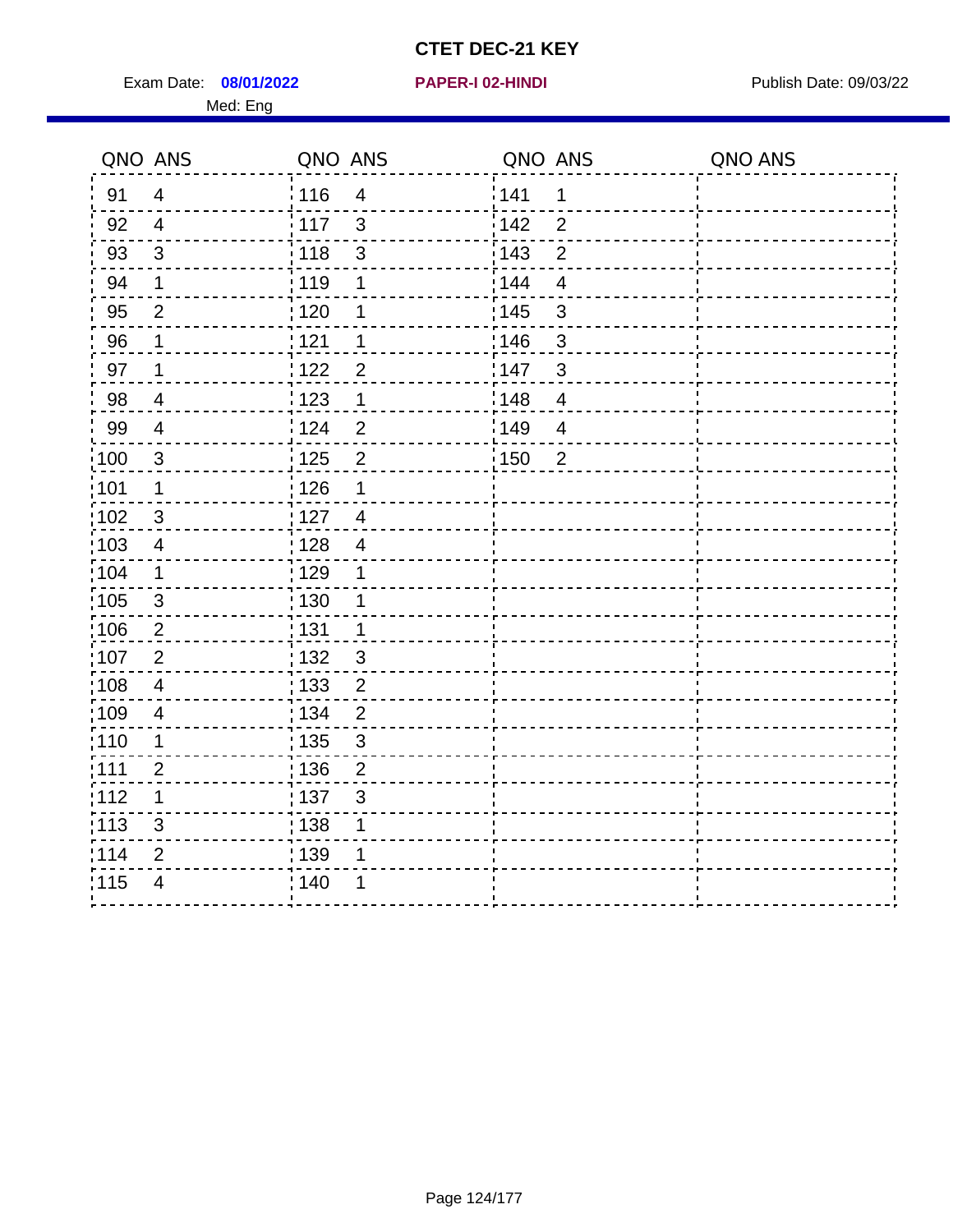Exam Date: 10/01/2022 **PAPER-I-MAIN Exam Date: 09/03/22** Med: Eng

**10/01/2022 PAPER-I -MAIN**

| QNO ANS          |                           | QNO ANS |                | QNO ANS |                          | QNO ANS |                |
|------------------|---------------------------|---------|----------------|---------|--------------------------|---------|----------------|
| 1                | $\overline{2}$            | 26      | $\overline{2}$ | 51      | 2                        | 76      | $\overline{2}$ |
| 2                | $\overline{2}$            | 27      | 3              | 52      | $\overline{2}$           | 77      | 1              |
| 3                | 3                         | 28      | $\overline{4}$ | 53      | $\overline{4}$           | 78      | $\overline{2}$ |
| $\overline{4}$   | $\mathfrak{S}$            | 29      | $\overline{2}$ | 54      | 4                        | 79      | 1              |
| $5\phantom{.0}$  | $\overline{2}$            | 30      | $\overline{2}$ | 55      | $\overline{\mathcal{A}}$ | 80      | 3              |
| 6                | 4                         | 31      | 3              | 56      | 2                        | 81      | 1              |
| $\overline{7}$   | $\mathbf 1$               | 32      | $\overline{4}$ | 57      | 1                        | 82      | 3              |
| $\,8\,$          | $\ensuremath{\mathsf{3}}$ | 33      | $\mathbf{3}$   | 58      | $\mathbf 2$              | 83      | $\overline{4}$ |
| $\boldsymbol{9}$ | $\overline{4}$            | 34      | $\mathfrak{3}$ | 59      | $\mathfrak{B}$           | 84      | $\overline{4}$ |
| 10               | $\mathbf 1$               | 35      | $\overline{3}$ | 60      | $\sqrt{3}$               | 85      | $\mathfrak{S}$ |
| 11               | $\overline{\mathbf{4}}$   | 36      | $\overline{2}$ | 61      | $\mathbf{3}$             | 86      | 1              |
| 12               | $\mathbf 1$               | 37      | $\overline{2}$ | 62      | $\overline{4}$           | 87      | 3              |
| 13               | $\overline{4}$            | 38      | $\overline{4}$ | 63      | 1                        | 88      | $\overline{4}$ |
| 14               | 4                         | 39      | 1              | 64      | $\overline{2}$           | 89      | 4              |
| 15               | $\overline{2}$            | 40      | $\overline{2}$ | 65      | $\overline{2}$           | 90      | $\overline{2}$ |
| 16               | $\overline{2}$            | 41      | $\overline{2}$ | 66      | 3                        |         |                |
| 17               | $\overline{2}$            | 42      | $\mathfrak{3}$ | 67      | $\overline{2}$           |         |                |
| 18               | $\mathbf 1$               | 43      | 3              | 68      | $\mathbf 1$              |         |                |
| 19               | $\overline{2}$            | .44     | $\sqrt{3}$     | 69      | $\overline{4}$           |         |                |
| 20               | $\overline{2}$            | 45      | 1              | 70      | $\mathbf{3}$             |         |                |
| 21               | $\overline{4}$            | 46      | 2              | 71      | $\overline{4}$           |         |                |
| 22               | $\overline{2}$            | 47      | $\sqrt{3}$     | 72      | 4                        |         |                |
| 23               | $\overline{4}$            | 48      | 3              | 73      | 3                        |         |                |
| 24               | $\overline{2}$            | 49      | 3              | 74      | 3                        |         |                |
| 25               | $\overline{2}$            | 50      | 3              | 75      | 4                        |         |                |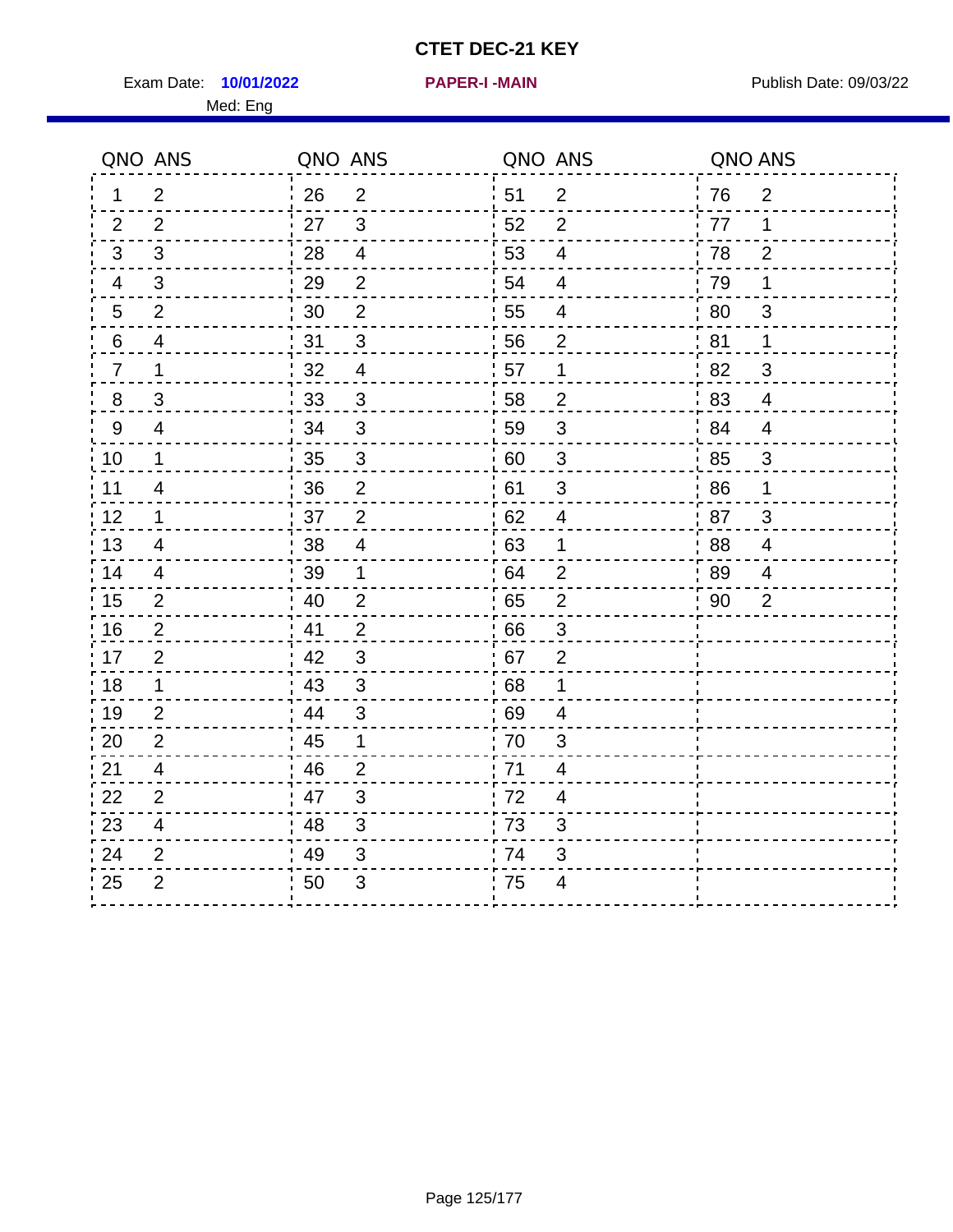Exam Date: 10/01/2022 **PAPER-I 01-ENGLISH Exam Date: 09/03/22** Med: Eng

|                   | QNO ANS                   | QNO ANS |                          | QNO ANS |                | QNO ANS |
|-------------------|---------------------------|---------|--------------------------|---------|----------------|---------|
| 91                | $\overline{4}$            | 116     | $\overline{4}$           | 1141    | $\mathbf{3}$   |         |
| 92                | $\overline{4}$            | 117     | 3                        | 142     | $\mathbf{3}$   |         |
| 93                | $\mathfrak{S}$            | 118     | $\mathbf 1$              | 143     | $\overline{2}$ |         |
| 94                | 3                         | : 119   | $\overline{\mathcal{A}}$ | : 144   | 3              |         |
| 95                | $\mathfrak{B}$            | : 120   | $\mathbf{3}$             | : 145   | $\mathfrak{B}$ |         |
| 96                | $\overline{2}$            | 121     | 4                        | 146     | 1              |         |
| 97                | $\sqrt{2}$                | 122     | $\overline{2}$           | 147     | $\mathfrak{B}$ |         |
| 98                | $\mathbf{3}$              | 123     | $\overline{1}$           | 148     | $\overline{4}$ |         |
| 99                | $\ensuremath{\mathsf{3}}$ | 124     | $\overline{2}$           | :149    | $\overline{2}$ |         |
| $\frac{1}{1}$ 100 | $\overline{2}$            | 125     | $\overline{\mathbf{4}}$  | 150     | $\overline{4}$ |         |
| :101              | $\mathbf 2$               | : 126   | $\overline{4}$           |         |                |         |
| 102               | $\mathfrak{3}$            | : 127   | 2                        |         |                |         |
| 103               | $\overline{4}$            | : 128   | $\overline{2}$           |         |                |         |
| 104               | $\overline{4}$            | : 129   | $\overline{\mathbf{4}}$  |         |                |         |
| 105               | $\sqrt{3}$                | 130     | $\mathbf 1$              |         |                |         |
| :106              | $\mathbf{1}$              | : 131   | 1                        |         |                |         |
| 107               | $\mathbf{3}$              | :132    | 1                        |         |                |         |
| 108               | $\overline{\mathbf{4}}$   | : 133   | $\overline{\mathcal{A}}$ |         |                |         |
| ;109              | $\mathbf 2$               | : 134   | $\mathbf{3}$             |         |                |         |
| :110              | 1                         | : 135   | 4                        |         |                |         |
| 111               | 1                         | : 136   | 1                        |         |                |         |
| 112               | 1                         | : 137   | $\overline{4}$           |         |                |         |
| 113               | 1                         | : 138   | $\overline{c}$           |         |                |         |
| 114               | 2                         | 139     | 3                        |         |                |         |
| 115               | 1                         | 140     | $\overline{2}$           |         |                |         |
|                   |                           |         |                          |         |                |         |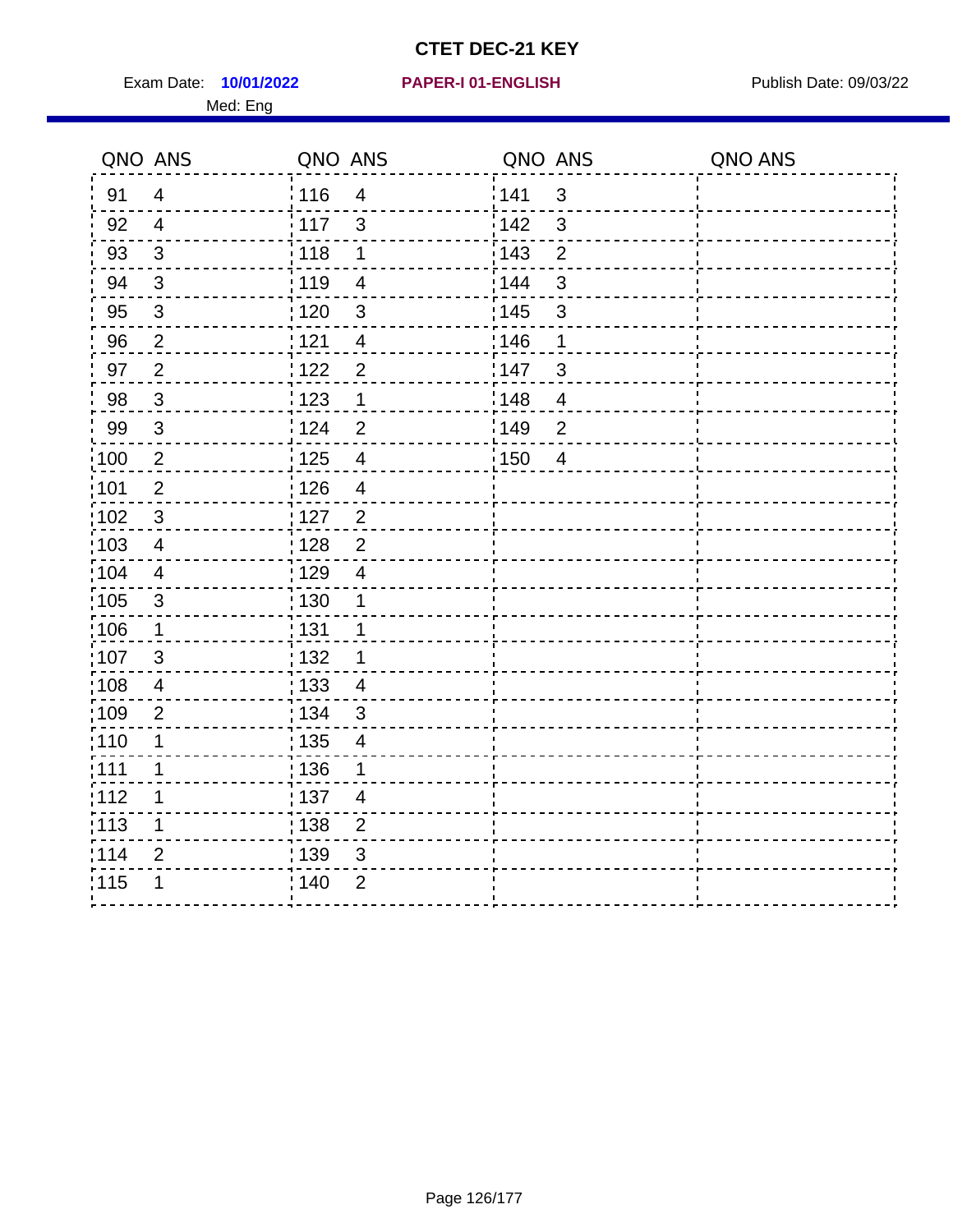Exam Date: 10/01/2022 **PAPER-I 02-HINDI Exam Date: 09/03/22** Med: Eng

|       | QNO ANS        | QNO ANS           |                | QNO ANS           |                | QNO ANS |
|-------|----------------|-------------------|----------------|-------------------|----------------|---------|
| 91    | 1              | : 116             | $\overline{4}$ | 141               | $\mathbf{3}$   |         |
| 92    | $\overline{2}$ | 117               | 3              | 142               | $\mathbf{3}$   |         |
| 93    | $\mathbf 1$    | 118               | 1              | 143               | $\overline{2}$ |         |
| 94    | $\mathfrak{3}$ | : 119             | $\overline{4}$ | 144               | $\mathbf{3}$   |         |
| 95    | $\overline{2}$ | : 120             | $\mathbf{3}$   | : 145             | $\sqrt{3}$     |         |
| 96    | 1              | 121               | 1              | 146               | 1              |         |
| 97    | $\mathbf 1$    | 1122              | $\overline{4}$ | 147               | $\sqrt{3}$     |         |
| 98    | $\mathbf{3}$   | : 123             | $\overline{2}$ | 148               | $\overline{4}$ |         |
| 99    | $\sqrt{3}$     | 124               | $\overline{2}$ | :149              | $\mathbf 2$    |         |
| 100   | $\sqrt{3}$     | $\frac{1}{1}$ 125 | $\mathbf 1$    | $\frac{1}{1}$ 150 | $\overline{4}$ |         |
| 101   | $\mathbf 2$    | 126               | $\mathfrak{S}$ |                   |                |         |
| 102   | $\overline{4}$ | : 127             | $\overline{4}$ |                   |                |         |
| 103   | $\mathbf 1$    | : 128             | $\overline{2}$ |                   |                |         |
| :104  | $\mathfrak{B}$ | : 129             | 1              |                   |                |         |
| 105   | $\sqrt{2}$     | $\frac{1}{1}$ 130 | $\overline{2}$ |                   |                |         |
| 106   | 1              | : 131             | 1              |                   |                |         |
| 107   | 3              | :132              | $\overline{4}$ |                   |                |         |
| :108  | $\overline{4}$ | $\frac{1}{1}$ 133 | $\mathbf{1}$   |                   |                |         |
| :109  | $\overline{2}$ | : 134             | $\mathbf{3}$   |                   |                |         |
| :110  | 1              | : 135             | 3              |                   |                |         |
| 111   | $\mathbf 1$    | : 136             | $\mathbf 1$    |                   |                |         |
| 112   | 1              | $\frac{1}{1}$ 137 | $\overline{4}$ |                   |                |         |
| : 113 | 1              | : 138             | $\overline{2}$ |                   |                |         |
| 114   | $\overline{2}$ | : 139             | 3              |                   |                |         |
| 115   | 1              | 140               | $\overline{2}$ |                   |                |         |
|       |                |                   |                |                   |                |         |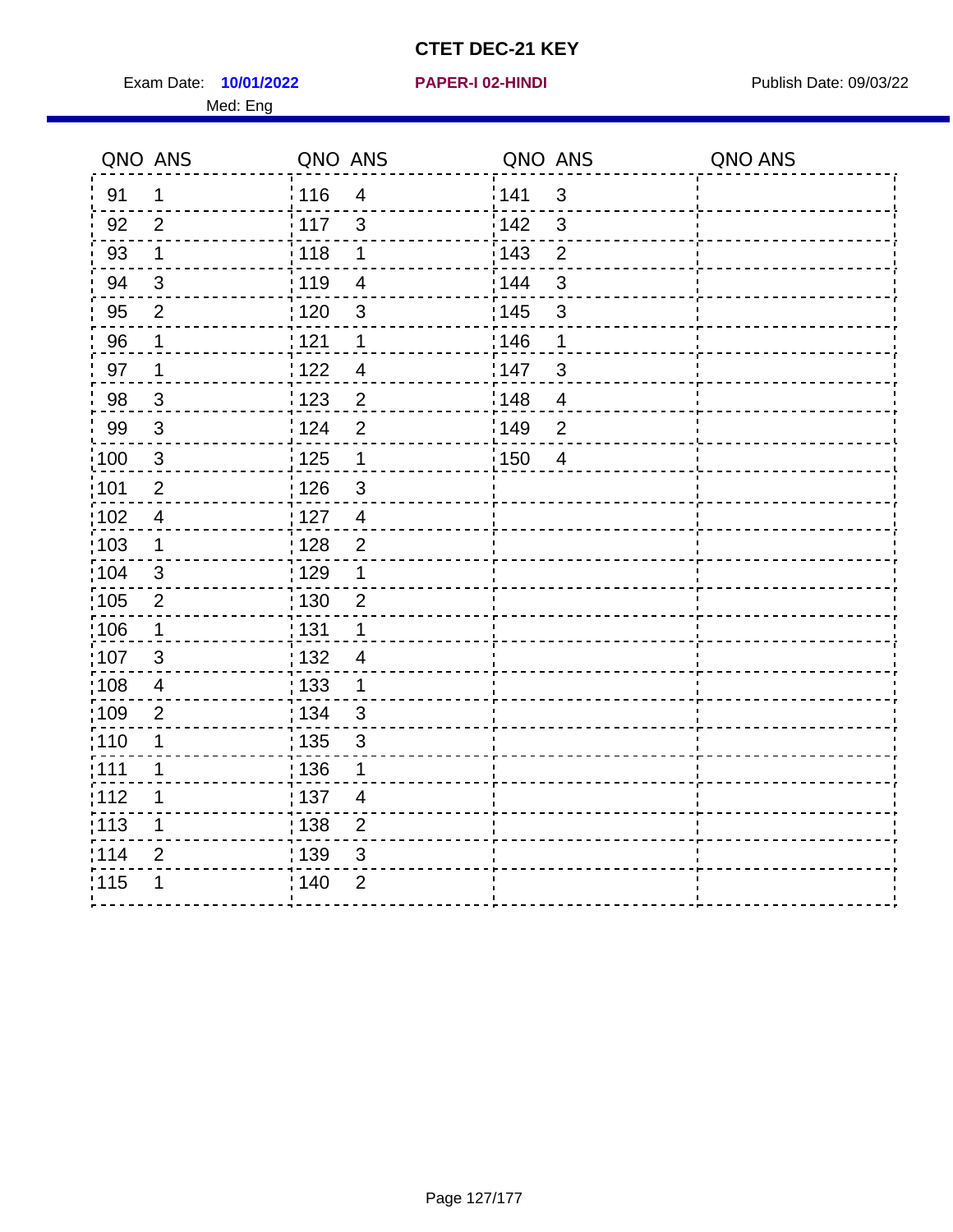Exam Date: 11/01/2022 **PAPER-I-MAIN Exam Date: 09/03/22** Med: Eng

**11/01/2022 PAPER-I -MAIN**

|                  | QNO ANS        | QNO ANS |                | QNO ANS |                          | QNO ANS |                |
|------------------|----------------|---------|----------------|---------|--------------------------|---------|----------------|
| 1                | $\overline{4}$ | 26      | $\mathbf 1$    | 51      | $\overline{2}$           | 76      | $\mathfrak{B}$ |
| 2                | 2              | 27      | 3              | 52      | 3                        | 77      | 2              |
| 3                | 3              | 28      | 3              | 53      | $\mathbf{3}$             | 78      | 3              |
| 4                | $\mathbf 1$    | 29      | $\overline{4}$ | 54      | $\overline{2}$           | 79      | 2              |
| 5                | $\overline{2}$ | 30      | $\mathbf{2}$   | 55      | $\overline{\mathcal{A}}$ | 80      | $\overline{2}$ |
| 6                | $\overline{2}$ | 31      | $\mathbf{2}$   | 56      | 3                        | 81      | $\overline{4}$ |
| $\overline{7}$   | 1              | 32      | $\overline{2}$ | 57      | 1                        | 82      | $\mathbf 1$    |
| 8                | 1              | 33      | $\overline{2}$ | 58      | $\mathbf 1$              | 83      | $\mathfrak{B}$ |
| $\boldsymbol{9}$ | $\overline{2}$ | 34      | 3              | 59      | $\overline{2}$           | 84      | $\overline{4}$ |
| 10               | 1              | 35      | $\overline{2}$ | 60      | $\overline{4}$           | 85      | $\overline{4}$ |
| 11               | 1              | 36      | $\overline{2}$ | 61      | $\sqrt{3}$               | 86      | 4              |
| 12               | $\mathfrak{S}$ | 37      | $\mathbf 2$    | 62      | $\mathbf{2}$             | 87      | $\overline{2}$ |
| 13               | 1              | 38      | $\overline{2}$ | 63      | $\overline{4}$           | 88      | 1              |
| 14               | 3              | 39      | 3              | 64      | $\overline{2}$           | 89      | 1              |
| 15               | $\mathbf 1$    | 40      | $\overline{2}$ | 65      | $\mathsf 3$              | 90      | 3              |
| 16               | $\overline{2}$ | 41      | 3              | 66      | 4                        |         |                |
| 17               | $\overline{4}$ | 42      | 4              | 67      | 4                        |         |                |
| 18               | $\overline{2}$ | 43      | $\mathbf 1$    | 68      | 3                        |         |                |
| 19               | $\overline{2}$ | 44      | 3              | 69      | 3                        |         |                |
| 20               | 3              | 45      | $\mathbf{1}$   | 70      | $\overline{2}$           |         |                |
| 21               | 2              | 46      | $\overline{2}$ | 71      | 4                        |         |                |
| 22               | $\overline{2}$ | 47      | 3              | 72      | 3                        |         |                |
| 23               | $\mathfrak{S}$ | 48      | 3              | 73      | 1                        |         |                |
| 24               | 3              | 49      | 1              | 74      | 3                        |         |                |
| 25               | $\mathfrak{B}$ | 50      | 4              | 75      | $\overline{4}$           |         |                |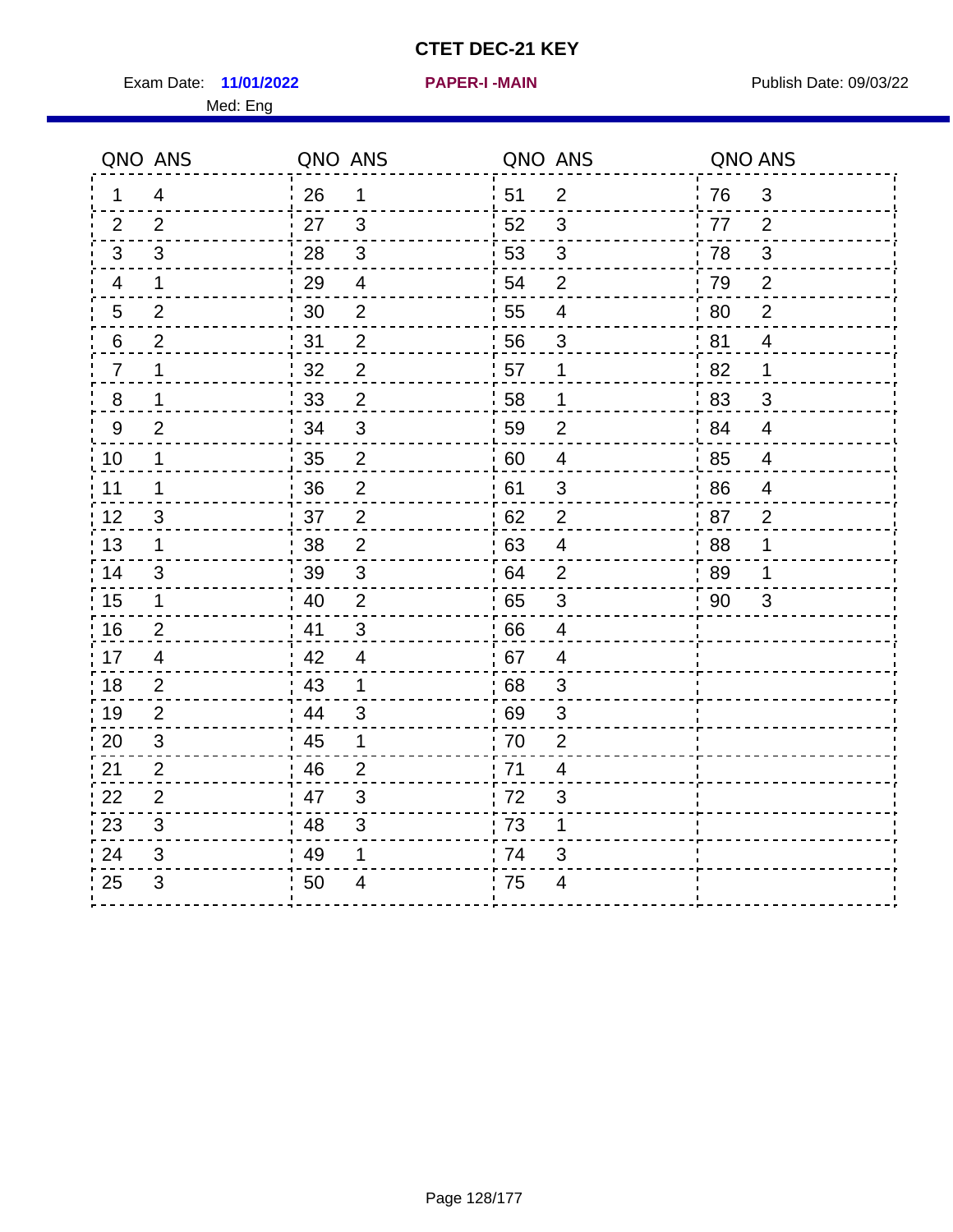Exam Date: 11/01/2022 **PAPER-I 01-ENGLISH Exam Date: 09/03/22** Med: Eng

## **11/01/2022 PAPER-I 01-ENGLISH**

|                   | QNO ANS          | QNO ANS           |                          | QNO ANS           |                          | QNO ANS |
|-------------------|------------------|-------------------|--------------------------|-------------------|--------------------------|---------|
| 91                | $\overline{2}$   | : 116             | 1                        | 141               | 1                        |         |
| 92                | $\overline{4}$   | 117               | $\overline{2}$           | 142               | $\overline{4}$           |         |
| 93                | $\sqrt{3}$       | 118               | $\overline{\mathbf{4}}$  | 143               | $\mathbf{3}$             |         |
| 94                | $\overline{2}$   | : 119             | 1                        | 144               | $\overline{2}$           |         |
| 95                | $\overline{4}$   | : 120             | $\overline{2}$           | 145               | $\overline{\mathcal{A}}$ |         |
| 96                | $\mathfrak{S}$   | 121               | $\mathfrak{S}$           | :146              | 4                        |         |
| 97                | $\overline{2}$   | 122               | $\overline{4}$           | 147               | $\sqrt{3}$               |         |
| 98                | $\mathbf{1}$     | 123               | $\mathbf 1$              | :148              | 1                        |         |
| 99                | $\overline{2}$   | 124               | $\mathbf{3}$             | 149               | $\mathbf 2$              |         |
| $\frac{1}{1}$ 100 | $\boldsymbol{2}$ | $\frac{1}{1}$ 125 | $\mathbf 2$              | $\frac{1}{1}$ 150 | 1                        |         |
| :101              | 1                | : 126             | $\overline{\mathcal{A}}$ |                   |                          |         |
| 102               | 3                | : 127             | $\overline{4}$           |                   |                          |         |
| :103              | 3                | : 128             | $\overline{2}$           |                   |                          |         |
| 104               | $\overline{4}$   | : 129             | $\overline{2}$           |                   |                          |         |
| 105               | $\sqrt{3}$       | 130               | $\mathfrak{S}$           |                   |                          |         |
| :106              | $\mathbf 1$      | : 131             | $\mathbf{3}$             |                   |                          |         |
| 107               | $\overline{2}$   | :132              | 1                        |                   |                          |         |
| 108               | $\overline{2}$   | 133               | $\mathbf{1}$             |                   |                          |         |
| :109              | $\overline{2}$   | : 134             | 3                        |                   |                          |         |
| :110              | $\overline{4}$   | : 135             | $\overline{2}$           |                   |                          |         |
| : 111             | $\sqrt{3}$       | : 136             | 1                        |                   |                          |         |
| 112               | 1                | $\frac{1}{1}$ 137 | 1                        |                   |                          |         |
| 113               | 1                | : 138             | 1                        |                   |                          |         |
| :114              | 4                | : 139             | 3                        |                   |                          |         |
| 115               | $\overline{2}$   | 140               | $\overline{2}$           |                   |                          |         |
|                   |                  |                   |                          |                   |                          |         |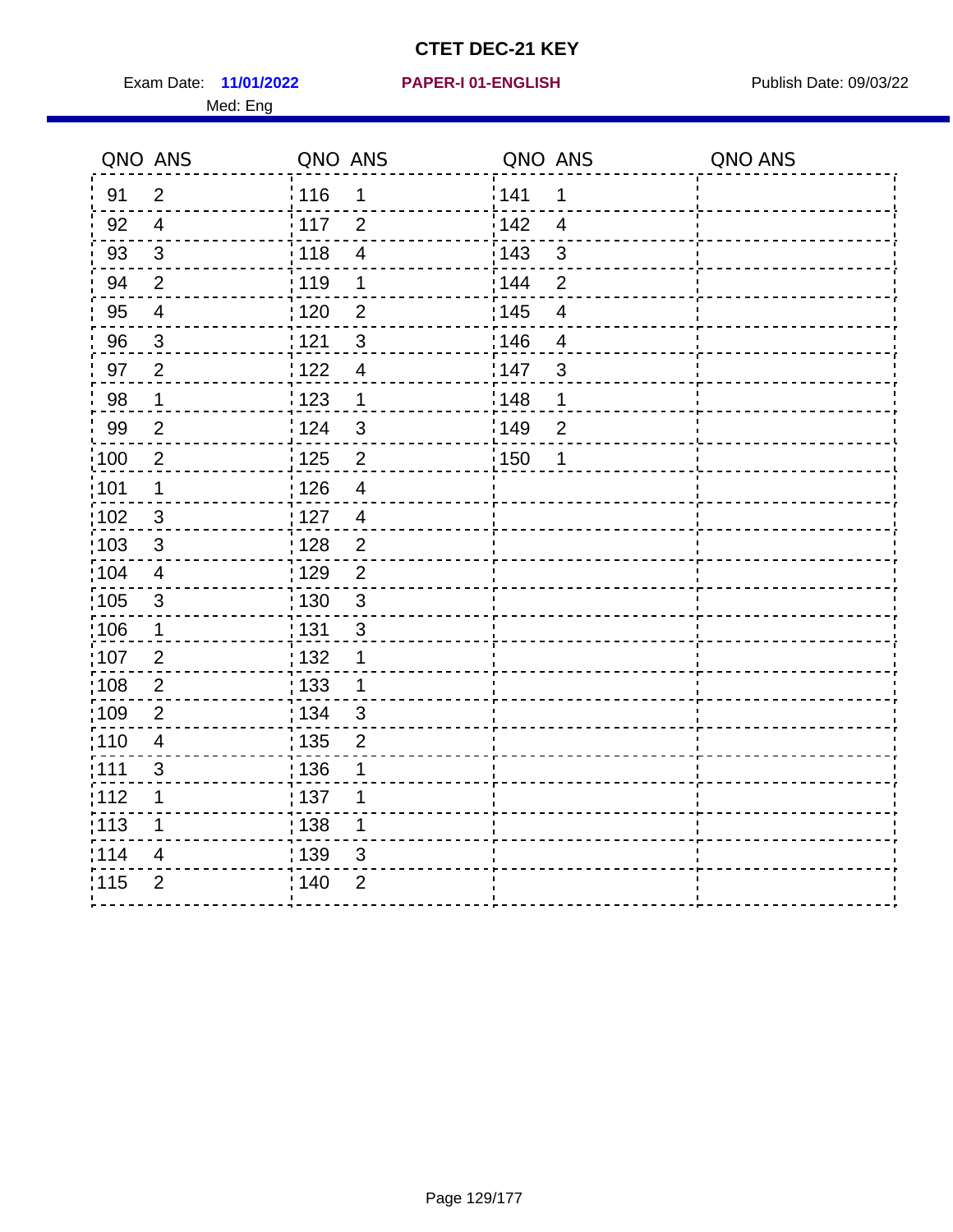Exam Date: 11/01/2022 **PAPER-I 02-HINDI Exam Date: 09/03/22** Med: Eng

#### **11/01/2022 PAPER-I 02-HINDI**

|                  |         |                                                                                                                                                                                                        |         |                                                            | QNO ANS |
|------------------|---------|--------------------------------------------------------------------------------------------------------------------------------------------------------------------------------------------------------|---------|------------------------------------------------------------|---------|
| 1                |         | 1                                                                                                                                                                                                      |         | 1                                                          |         |
| 1                |         | $\overline{2}$                                                                                                                                                                                         | 142     | $\overline{4}$                                             |         |
| $\overline{2}$   |         | $\overline{4}$                                                                                                                                                                                         | 143     | 3                                                          |         |
| 1                |         | 1                                                                                                                                                                                                      |         | $\overline{2}$                                             |         |
| $\mathbf 1$      |         | $\overline{2}$                                                                                                                                                                                         |         | $\overline{4}$                                             |         |
| $\overline{4}$   |         | $\overline{2}$                                                                                                                                                                                         |         | $\overline{4}$                                             |         |
| 3                |         | $\overline{4}$                                                                                                                                                                                         |         | 3                                                          |         |
| 3                |         | $\overline{2}$                                                                                                                                                                                         |         | 1                                                          |         |
| $\mathbf 1$      |         | 1                                                                                                                                                                                                      |         | $\overline{2}$                                             |         |
| $\overline{2}$   | 125     | $\overline{c}$                                                                                                                                                                                         |         | 1                                                          |         |
| $\overline{4}$   | 126     | $\overline{2}$                                                                                                                                                                                         |         |                                                            |         |
| $\overline{4}$   | 127     | $\overline{2}$                                                                                                                                                                                         |         |                                                            |         |
| $\overline{2}$   |         | $\mathfrak{S}$                                                                                                                                                                                         |         |                                                            |         |
| $\overline{2}$   |         | $\mathbf{3}$                                                                                                                                                                                           |         |                                                            |         |
| $\overline{4}$   |         | $\overline{4}$                                                                                                                                                                                         |         |                                                            |         |
| 1                |         | $\overline{2}$                                                                                                                                                                                         |         |                                                            |         |
| $\overline{2}$   |         | 1                                                                                                                                                                                                      |         |                                                            |         |
| $\overline{2}$   |         | $\overline{2}$                                                                                                                                                                                         |         |                                                            |         |
| $\overline{2}$   |         | $\mathbf{3}$                                                                                                                                                                                           |         |                                                            |         |
| $\boldsymbol{9}$ |         | $\mathfrak{S}$                                                                                                                                                                                         |         |                                                            |         |
| 3                |         | 1                                                                                                                                                                                                      |         |                                                            |         |
| 1                |         | 1                                                                                                                                                                                                      |         |                                                            |         |
| 1                |         | $\mathbf 1$                                                                                                                                                                                            |         |                                                            |         |
| 4                |         | $\mathfrak{S}$                                                                                                                                                                                         |         |                                                            |         |
| $\overline{2}$   |         | $\overline{2}$                                                                                                                                                                                         |         |                                                            |         |
|                  | QNO ANS | ່ 116<br>$\frac{1}{117}$<br>: 118<br>: 119<br>: 120<br>121<br>122<br>¦ 123<br>i 124<br>: 128<br>: 129<br>: 130<br>: 131<br>: 132<br>: 133<br>: 134<br>: 135<br>: 136<br>137<br>: 138<br>: 139<br>; 140 | QNO ANS | 141<br>: 144<br>: 145<br>146<br>147<br>148<br>149<br>: 150 | QNO ANS |

Answer key 9 means marks awarded to all the candidates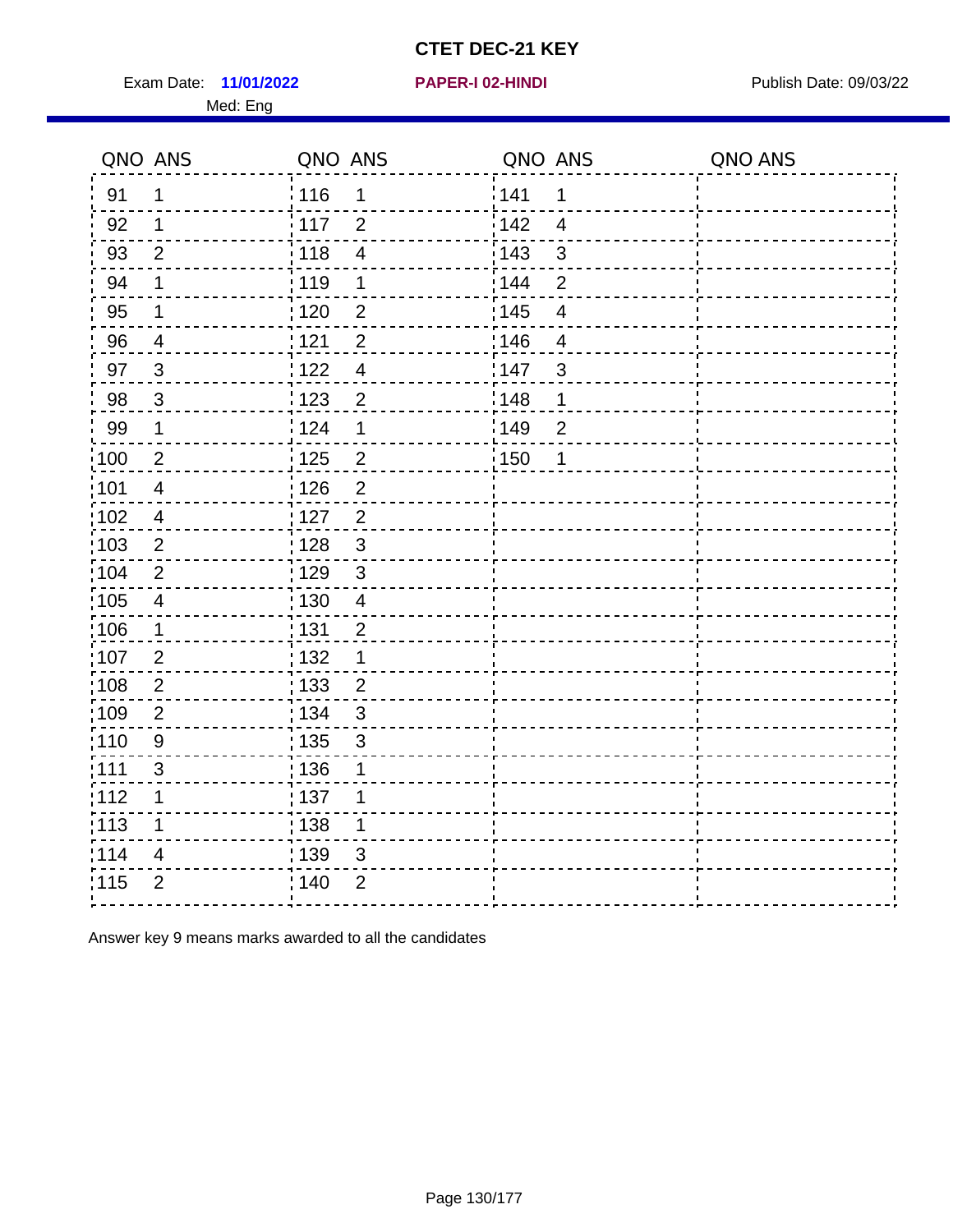Exam Date: 11/01/2022 PAPER-I 16-SANSKRIT Publish Date: 09/03/22 Med: Eng

#### **11/01/2022 PAPER-I 16-SANSKRIT**

|                   | QNO ANS                 | QNO ANS |                          | QNO ANS           |                         | QNO ANS |
|-------------------|-------------------------|---------|--------------------------|-------------------|-------------------------|---------|
| 91                | $\overline{2}$          | : 116   | 1                        | 141               | 1                       |         |
| 92                | $\mathbf{3}$            | 117     | $\overline{2}$           | 142               | $\overline{4}$          |         |
| 93                | $\mathsf 3$             | 118     | $\overline{\mathcal{A}}$ | 143               | 3                       |         |
| 94                | $\mathbf 1$             | :119    | 1                        | 144               | $\overline{2}$          |         |
| 95                | $\sqrt{3}$              | : 120   | $\overline{2}$           | : 145             | $\overline{\mathbf{4}}$ |         |
| 96                | 4                       | 1121    | 1                        | 146               | $\overline{4}$          |         |
| 97                | $\overline{4}$          | 122     | $\mathfrak{S}$           | 147               | $\mathfrak{S}$          |         |
| 98                | $\mathbf 1$             | 123     | $\mathbf{3}$             | 148               | 1                       |         |
| 99                | $\mathbf 1$             | 124     | $\mathfrak{S}$           | 149               | $\overline{c}$          |         |
| 100               | $\mathbf 1$             | 125     | $\mathbf{1}$             | $\frac{1}{1}$ 150 | 1                       |         |
| 101               | $\overline{2}$          | : 126   | $\overline{2}$           |                   |                         |         |
| :102              | $\sqrt{3}$              | : 127   | $\overline{1}$           |                   |                         |         |
| 103               | 2                       | : 128   | $\mathbf{3}$             |                   |                         |         |
| 104               | 3                       | : 129   | $\overline{2}$           |                   |                         |         |
| 105               | $\mathbf 1$             | 130     | $\mathbf{1}$             |                   |                         |         |
| :106              | $\mathbf 1$             | : 131   | $\overline{4}$           |                   |                         |         |
| 107               | $\overline{2}$          | : 132   | 3                        |                   |                         |         |
| 108               | $\overline{c}$          | : 133   | $\mathbf{3}$             |                   |                         |         |
| :109              | $\overline{2}$          | : 134   | $\overline{4}$           |                   |                         |         |
| : 110             | $\overline{\mathbf{4}}$ | 135     | 1                        |                   |                         |         |
| 1111              | $\mathfrak{S}$          | : 136   | 1                        |                   |                         |         |
| 112               | 1                       | : 137   | 1                        |                   |                         |         |
| $\frac{1}{1}$ 113 | $\mathbf 1$             | : 138   | 1                        |                   |                         |         |
| 114               | 4                       | 139     | 3                        |                   |                         |         |
| 115               | $\overline{2}$          | 140     | $\overline{2}$           |                   |                         |         |
|                   |                         |         |                          |                   |                         |         |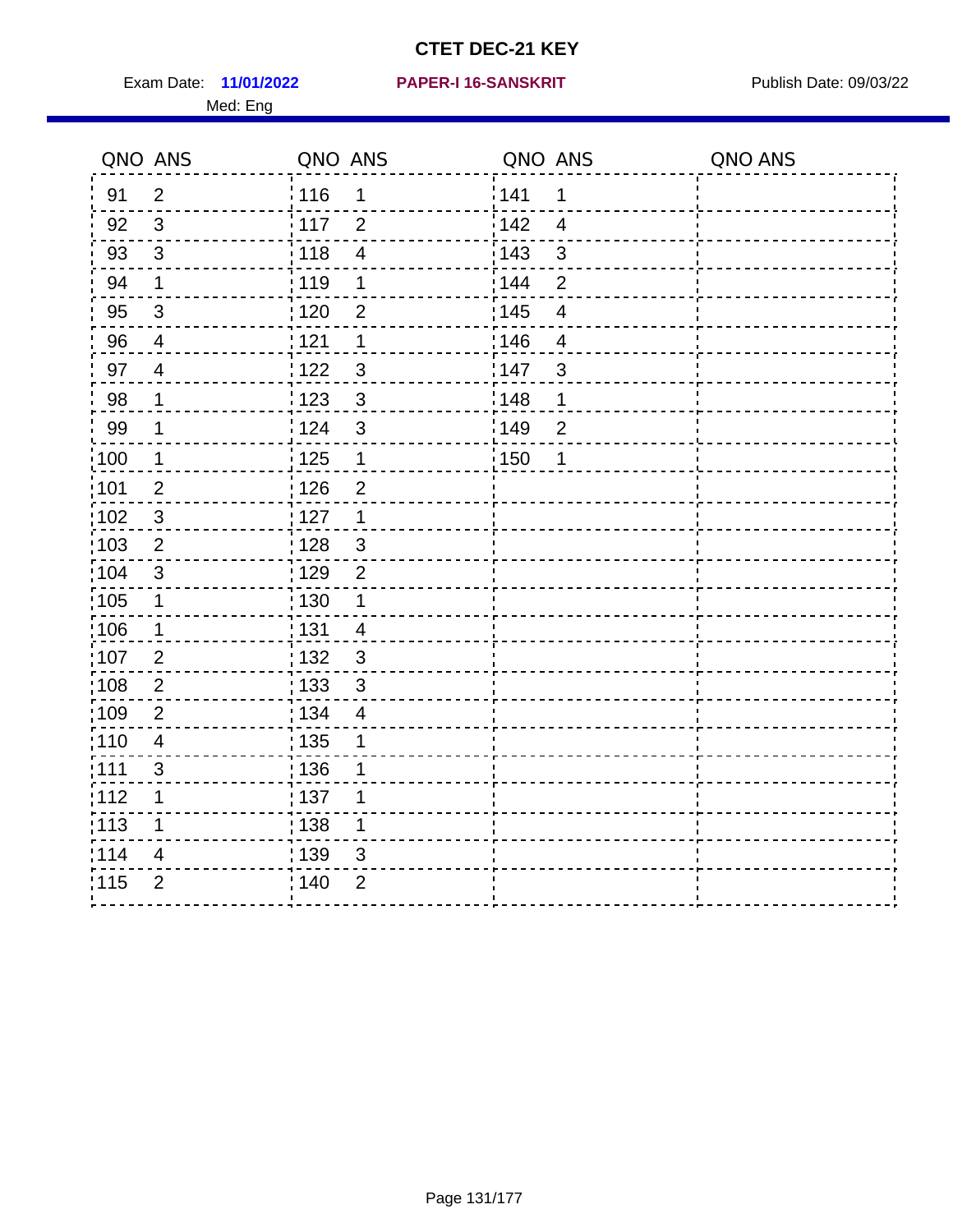Exam Date: 12/01/2022 **PAPER-I-MAIN Exam Date: 09/03/22** 

**12/01/2022 PAPER-I -MAIN**

Med: Eng

|                | QNO ANS        | QNO ANS        |                | QNO ANS |                          | QNO ANS |                |
|----------------|----------------|----------------|----------------|---------|--------------------------|---------|----------------|
| 1              | $\overline{4}$ | $\frac{1}{26}$ | $\mathbf 1$    | 51      | $\sqrt{3}$               | 76      | $\overline{2}$ |
| 2              | 3              | 27             | $\mathbf{1}$   | 52      | $\sqrt{3}$               | 77      | 3              |
| 3              | 4              | 28             | $\sqrt{3}$     | 53      | $\mathfrak{S}$           | 78      | 1              |
| 4              | 4              | 29             | $\overline{4}$ | 54      | 1                        | 79      | 1              |
| 5              | $\overline{2}$ | 30             | 2              | 55      | 3                        | 80      | 1              |
| 6              | 2              | 31             | 3              | 56      | 3                        | 81      | $\overline{2}$ |
| $\overline{7}$ | $\mathbf 1$    | 32             | 3              | 57      | $\mathfrak{S}$           | 82      | $\mathbf 1$    |
| $\, 8$         | $\sqrt{3}$     | 33             | $\mathsf 3$    | 58      | $\overline{4}$           | 83      | $\overline{c}$ |
| $9\,$          | $\mathfrak{S}$ | 34             | $\sqrt{3}$     | 59      | 1                        | 84      | $\mathbf 1$    |
| 10             | $\mathfrak{S}$ | 35             | $\mathfrak{S}$ | 60      | $\overline{4}$           | 85      | $\overline{c}$ |
| 11             | 3              | 36             | $\mathbf 2$    | 61      | $\mathsf 3$              | 86      | $\mathbf 1$    |
| 12             | $\mathbf 1$    | 37             | 3              | 62      | 1                        | 87      | 4              |
| 13             | $\mathbf 1$    | 38             | 2              | 63      | $\mathfrak{B}$           | 88      | $\overline{2}$ |
| 14             | $\mathbf 1$    | 39             | $\overline{4}$ | 64      | $\mathbf{3}$             | 89      | 1              |
| 15             | $\mathbf 1$    | 40             | $\mathbf{2}$   | 65      | $\overline{4}$           | 90      | 3              |
| 16             | $\mathbf 1$    | 41             | $\overline{4}$ | 66      | 2                        |         |                |
| 17             | 2              | 42             | 3              | 67      | $\overline{2}$           |         |                |
| 18             | $\overline{2}$ | 43             | $\overline{2}$ | 68      | $\boldsymbol{2}$         |         |                |
| 19             | 4              | 44             | $\overline{2}$ | 69      | $\overline{2}$           |         |                |
| 20             | 4              | 45             | 2              | 70      | 4                        |         |                |
| 21             | 4              | 46             | $\overline{2}$ | 71      | $\overline{2}$           |         |                |
| 22             | 3              | 47             | $\overline{2}$ | 72      | $\mathfrak{S}$           |         |                |
| 23             | 1              | 48             | 1              | 73      | $\overline{\mathcal{A}}$ |         |                |
| 24             | 1              | 49             | 4              | 74      | 4                        |         |                |
| 25             | 3              | 50             | 1              | 75      | 4                        |         |                |
|                |                |                |                |         |                          |         |                |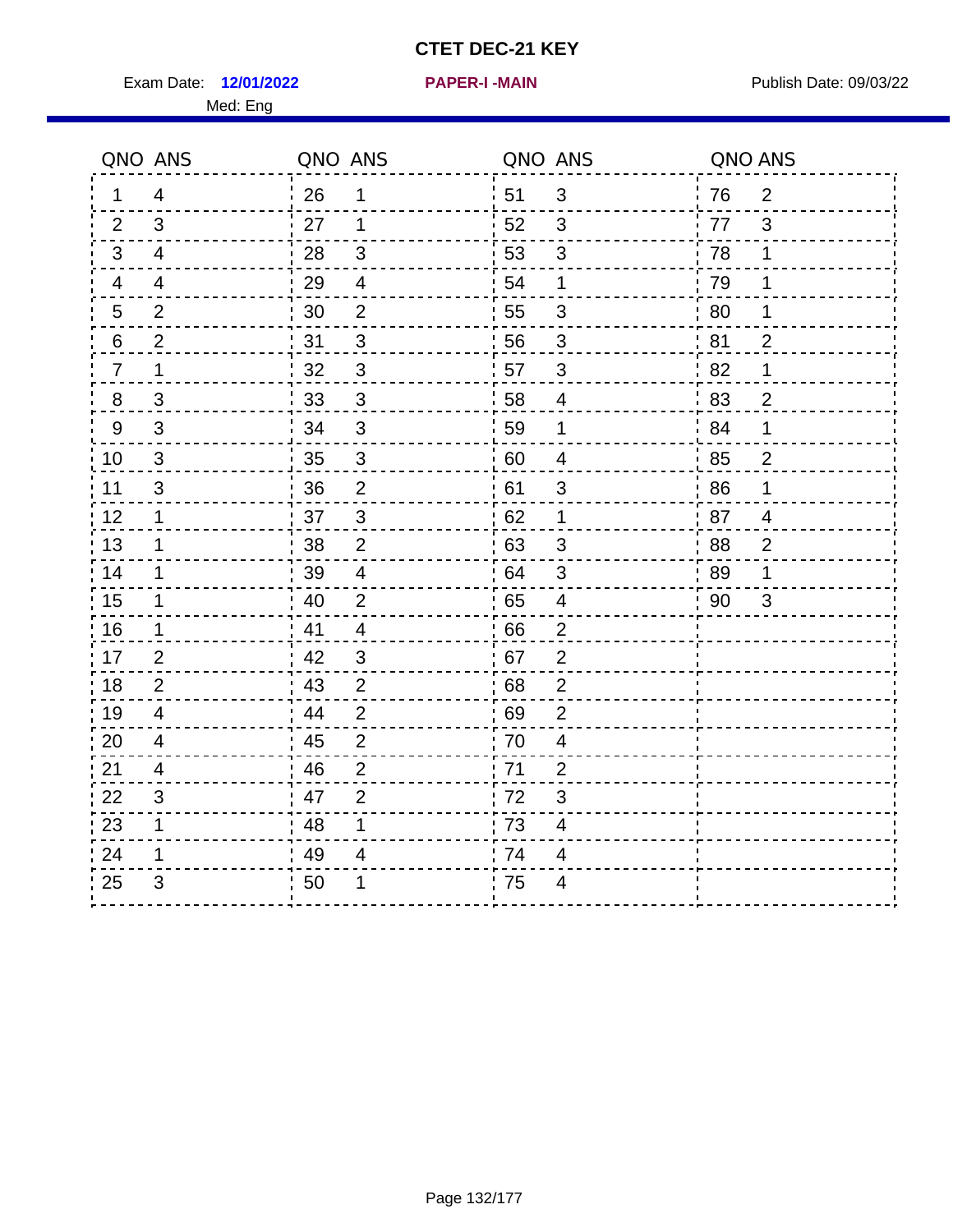Exam Date: 12/01/2022 **PAPER-I 01-ENGLISH Exam Date: 09/03/22** Med: Eng

## **12/01/2022 PAPER-I 01-ENGLISH**

|      | QNO ANS                 | QNO ANS           |                         | QNO ANS |                         | QNO ANS |
|------|-------------------------|-------------------|-------------------------|---------|-------------------------|---------|
| 91   | $\mathbf{3}$            | 116               | $\overline{2}$          | 141     | $\overline{2}$          |         |
| 92   | $\mathbf{3}$            | 117               | $\mathfrak{S}$          | 142     | 1                       |         |
| 93   | $\overline{4}$          | 118               | $\overline{\mathbf{4}}$ | 143     | 1                       |         |
| 94   | $\overline{2}$          | : 119             | $\overline{2}$          | : 144   | 3                       |         |
| 95   | $\overline{\mathbf{4}}$ | : 120             | $\sqrt{3}$              | : 145   | 1                       |         |
| 96   | 3                       | 121               | $\overline{2}$          | 146     | 4                       |         |
| 97   | $\mathbf 1$             | 122               | $\mathbf{3}$            | 147     | $\overline{2}$          |         |
| 98   | $\mathbf{3}$            | $\frac{1}{2}$ 123 | $\overline{2}$          | 148     | $\overline{\mathbf{4}}$ |         |
| 99   | $\mathbf 1$             | 124               | $\mathfrak{S}$          | :149    | $\overline{4}$          |         |
| 100  | $\overline{4}$          | $\frac{1}{1}$ 125 | $\overline{4}$          | 150     | $\mathbf{3}$            |         |
| :101 | $\sqrt{3}$              | : 126             | 1                       |         |                         |         |
| 102  | $\overline{2}$          | : 127             | $\overline{4}$          |         |                         |         |
| 103  | $\overline{2}$          | : 128             | $\overline{2}$          |         |                         |         |
| :104 | $\mathbf{3}$            | $\frac{1}{1}$ 129 | $\overline{4}$          |         |                         |         |
| 105  | $\mathsf 3$             | 130               | $\mathbf{1}$            |         |                         |         |
| :106 | $\mathbf{1}$            | : 131             | $\mathbf{3}$            |         |                         |         |
| 107  | $\mathfrak{B}$          | 132               | $\mathbf{3}$            |         |                         |         |
| 108  | $\overline{4}$          | : 133             | $\overline{2}$          |         |                         |         |
| :109 | 1                       | : 134             | $\overline{2}$          |         |                         |         |
| :110 | $\overline{4}$          | : 135             | 3                       |         |                         |         |
| :111 | 4                       | : 136             | 1                       |         |                         |         |
| 112  | 1                       | : 137             | 1                       |         |                         |         |
| 113  | 1                       | : 138             | $\overline{c}$          |         |                         |         |
| 114  | 3                       | 139               | $\overline{2}$          |         |                         |         |
| 115  | $\overline{2}$          | 140               | 1                       |         |                         |         |
|      |                         |                   |                         |         |                         |         |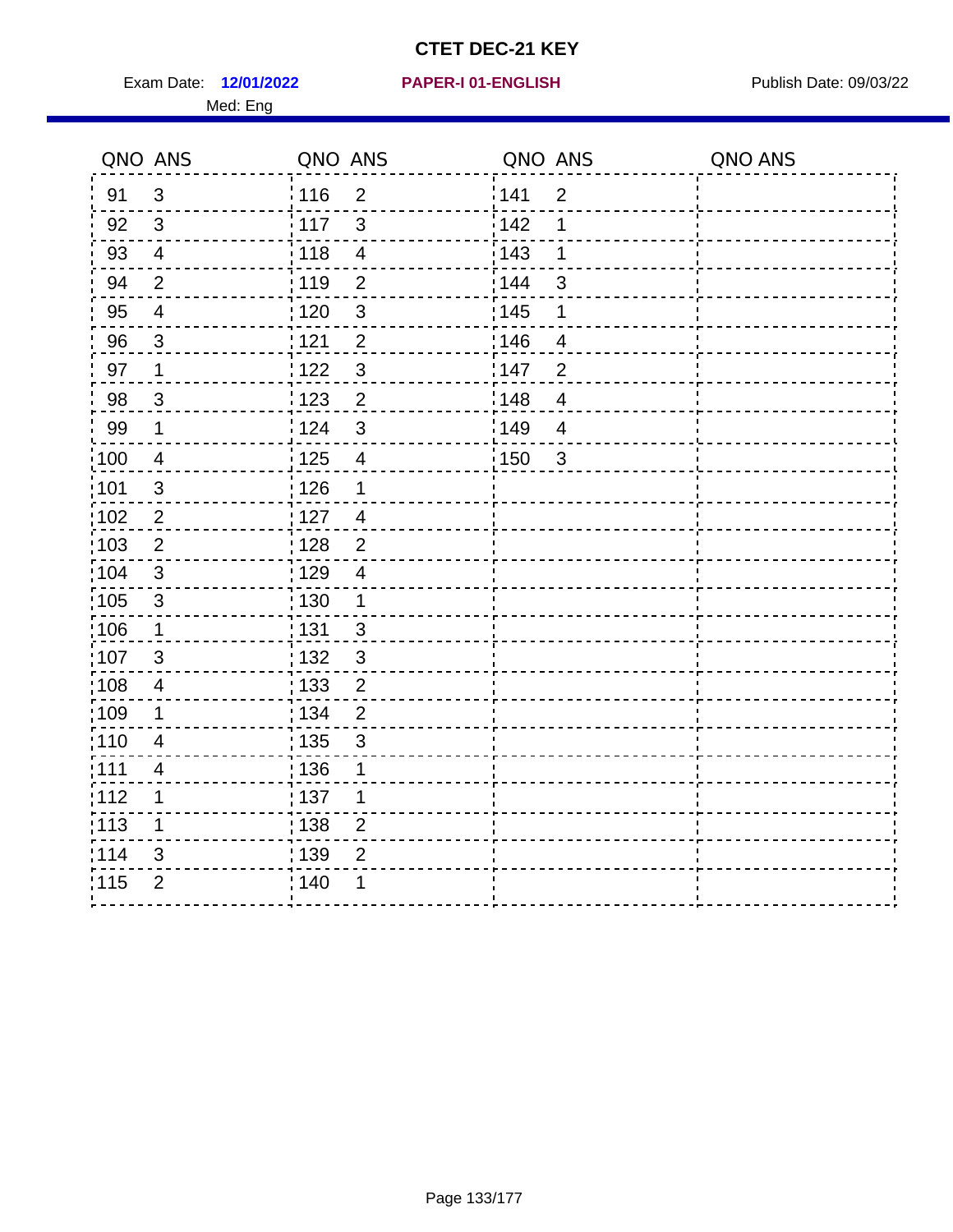Exam Date: 12/01/2022 **PAPER-I 02-HINDI Exam Date: 09/03/22** Med: Eng

| QNO ANS           |                | QNO ANS                             | QNO ANS               | QNO ANS |
|-------------------|----------------|-------------------------------------|-----------------------|---------|
| 91                | 1              | : 116<br>$\overline{2}$             | 141<br>$\overline{2}$ |         |
| 92                | 1              | 117<br>3                            | 142<br>1              |         |
| 93                | $\overline{2}$ | 118<br>$\overline{\mathbf{4}}$      | 143<br>1              |         |
| 94                | $\overline{2}$ | 119<br>$\overline{2}$               | 144<br>$\mathfrak{S}$ |         |
| 95                | $\mathbf 1$    | :120<br>$\mathfrak{S}$              | : 145<br>1            |         |
| 96                | $\overline{4}$ | 121<br>$\overline{4}$               | 146<br>4              |         |
| 97                | $\overline{2}$ | 122<br>$\mathbf 1$                  | 147<br>$\overline{2}$ |         |
| 98                | $\mathbf{3}$   | 123<br>$\overline{2}$               | 148<br>$\overline{4}$ |         |
| 99                | $\overline{2}$ | 124<br>$\overline{2}$               | 149<br>$\overline{4}$ |         |
| $\frac{1}{2}100$  | $\overline{2}$ | $\mathbf 2$<br>125                  | 150<br>$\mathbf{3}$   |         |
| 101               | $\sqrt{3}$     | : 126<br>$\overline{2}$             |                       |         |
| 102               | $\overline{4}$ | : 127<br>$\overline{4}$             |                       |         |
| 103               | $\overline{2}$ | : 128<br>$\overline{4}$             |                       |         |
| 104               | 1              | : 129<br>1                          |                       |         |
| 105               | $\overline{2}$ | : 130<br>$\mathbf 1$                |                       |         |
| $\frac{1}{1}$ 106 | $\mathbf 1$    | $\frac{1}{1}$ 131<br>$\mathfrak{S}$ |                       |         |
| 107               | $\mathfrak{S}$ | : 132<br>$\overline{2}$             |                       |         |
| 108               | 4              | : 133<br>3                          |                       |         |
| :109              | $\mathbf 1$    | : 134<br>3                          |                       |         |
| 110               | $\overline{4}$ | : 135<br>$\overline{4}$             |                       |         |
| :111              | $\overline{4}$ | : 136<br>1                          |                       |         |
| :112              | 1              | :137<br>1                           |                       |         |
| :113              | 1              | : 138<br>$\overline{2}$             |                       |         |
| 114               | 3              | : 139<br>$\overline{2}$             |                       |         |
| 115               | $\overline{2}$ | ; 140<br>1                          |                       |         |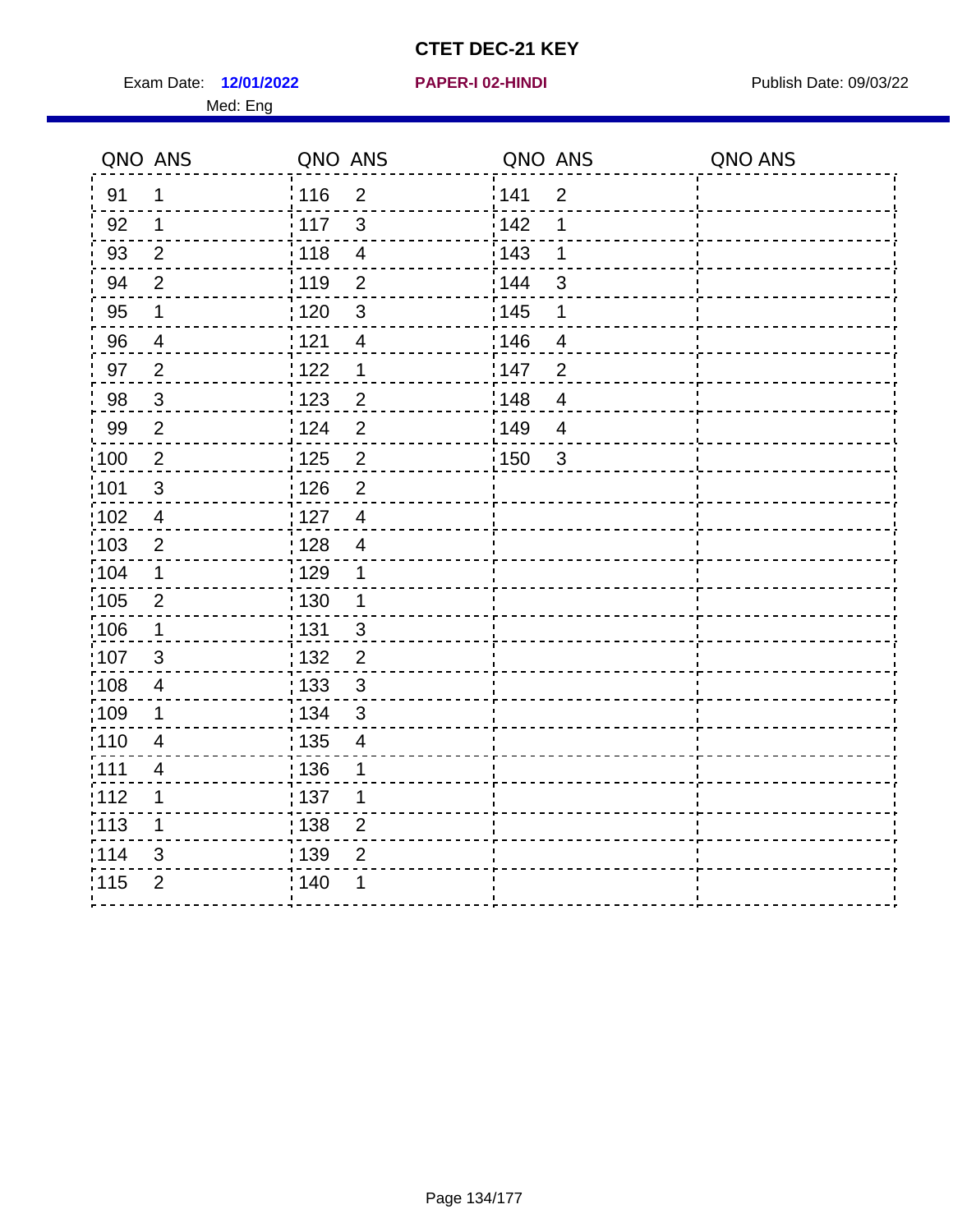Exam Date: 12/01/2022 PAPER-I 16-SANSKRIT Publish Date: 09/03/22 Med: Eng

#### **12/01/2022 PAPER-I 16-SANSKRIT**

| QNO ANS           |                | QNO ANS                             | QNO ANS           |                | QNO ANS |
|-------------------|----------------|-------------------------------------|-------------------|----------------|---------|
| 91                | 2              | $\frac{1}{116}$<br>$\overline{2}$   | 141               | $\overline{2}$ |         |
| 92                | $\overline{4}$ | $\mathbf{3}$<br>117                 | 142               | 1              |         |
| 93                | $\mathbf 1$    | 118<br>$\overline{\mathbf{4}}$      | 143               | 1              |         |
| 94                | $\mathbf{3}$   | : 119<br>$\overline{2}$             | : 144             | 3              |         |
| 95                | $\overline{2}$ | : 120<br>$\mathbf{3}$               | : 145             | 1              |         |
| 96                | $\mathbf{3}$   | 1121<br>$\overline{2}$              | 146               | $\overline{4}$ |         |
| 97                | $\mathbf 1$    | 122<br>$\mathbf 1$                  | 147               | $\overline{2}$ |         |
| 98                | $\mathbf{1}$   | $\frac{1}{2}$ 123<br>$\overline{4}$ | 148               | $\overline{4}$ |         |
| 99                | $\overline{4}$ | 124<br>$\overline{4}$               | 149               | $\overline{4}$ |         |
| $\frac{1}{1}$ 100 | $\sqrt{3}$     | $\frac{1}{1}$ 125<br>$\sqrt{3}$     | $\frac{1}{1}$ 150 | $\mathbf{3}$   |         |
| :101              | $\overline{2}$ | 126<br>$\overline{2}$               |                   |                |         |
| $\frac{1}{1}$ 102 | $\mathbf 1$    | 127<br>$\mathbf{1}$                 |                   |                |         |
| 103               | 4              | $\mathbf{3}$<br>: 128               |                   |                |         |
| 104               | $\overline{2}$ | 129<br>$\overline{4}$               |                   |                |         |
| :105              | $\mathbf{1}$   | $\frac{1}{1}$ 130<br>1              |                   |                |         |
| :106              | $\mathbf{1}$   | : 131<br>$\mathbf 1$                |                   |                |         |
| 107               | $\mathbf{3}$   | :132<br>$\overline{4}$              |                   |                |         |
| 108               | $\overline{4}$ | $\overline{2}$<br>: 133             |                   |                |         |
| :109              | $\mathbf 1$    | : 134<br>$\overline{4}$             |                   |                |         |
| :110              | $\overline{4}$ | 135<br>1                            |                   |                |         |
| 1111              | 4              | 136<br>1                            |                   |                |         |
| 112               | 1              | $\frac{1}{1}$ 137<br>1              |                   |                |         |
| 113               | 1              | $\frac{1}{1}$ 138<br>$\overline{2}$ |                   |                |         |
| 114               | 3              | : 139<br>$\overline{2}$             |                   |                |         |
| 115               | $\overline{2}$ | 140<br>1                            |                   |                |         |
|                   |                |                                     |                   |                |         |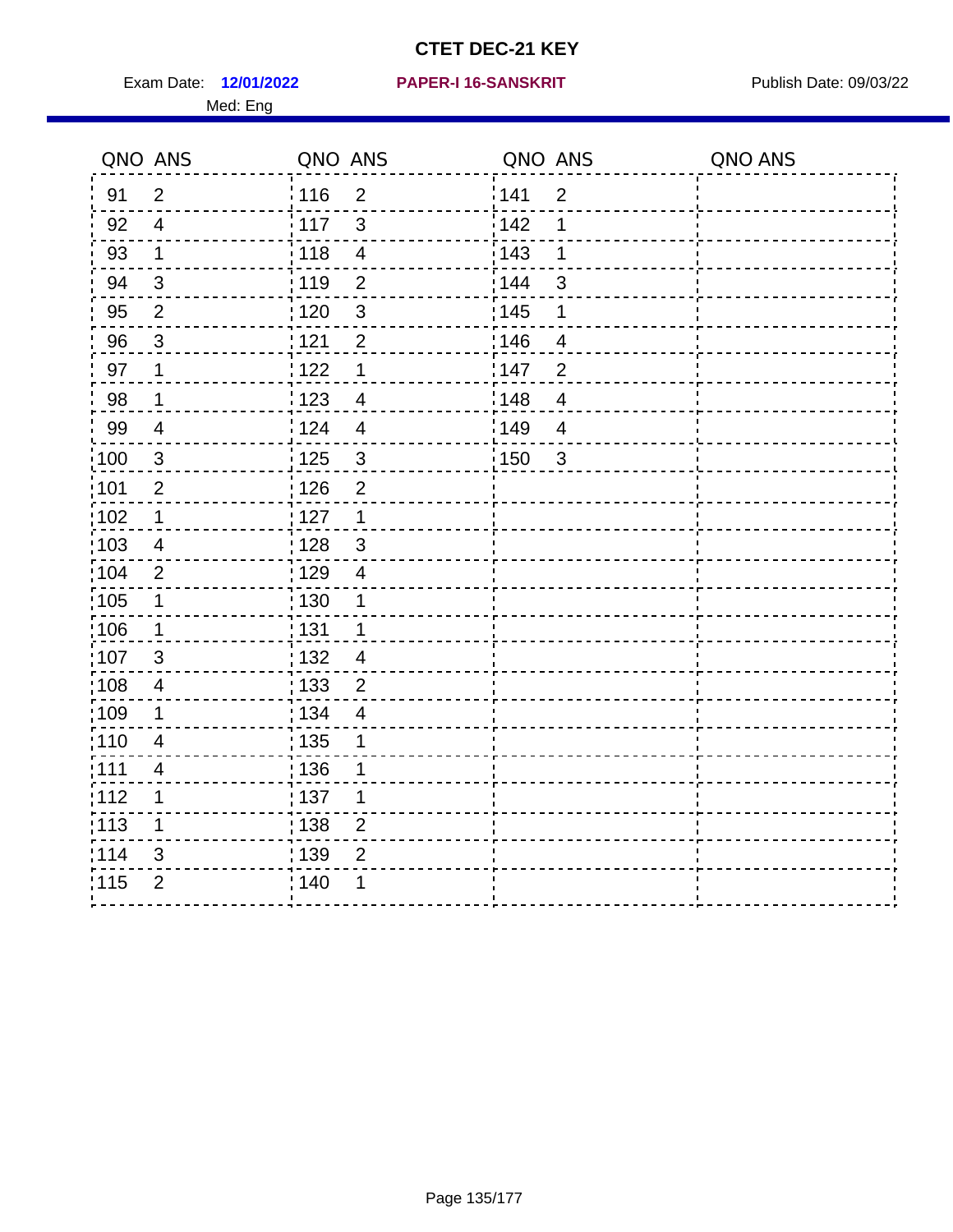Exam Date: 17/01/2022 **PAPER-I-MAIN Exam Date: 09/03/22** Med: Eng

**17/01/2022 PAPER-I -MAIN**

|                | QNO ANS        | QNO ANS |                          | QNO ANS |                | QNO ANS |                |
|----------------|----------------|---------|--------------------------|---------|----------------|---------|----------------|
| 1              | 3              | 26      | $\mathbf 1$              | 51      | 3              | 76      | 3              |
| 2              | 3              | 27      | 3                        | 52      | 4              | 77      | $\overline{4}$ |
| 3              | $\overline{4}$ | 28      | 1                        | 53      | 1              | 78      | $\overline{2}$ |
| 4              | 1              | 29      | 1                        | 54      | $\overline{4}$ | 79      | 1              |
| 5              | 3              | 30      | 1                        | 55      | 1              | 80      | 1              |
| 6              | 1              | 31      | 3                        | 56      | 4              | 81      | $\overline{2}$ |
| $\overline{7}$ | 3              | 32      | $\overline{4}$           | 57      | $\mathbf 1$    | 82      | 1              |
| 8              | 1              | 33      | 3                        | 58      | 3              | 83      | $\mathbf 1$    |
| 9              | 1              | 34      | $\overline{2}$           | 59      | 3              | 84      | $\overline{2}$ |
| 10             | 4              | 35      | $\overline{\mathcal{A}}$ | 60      | $\mathbf{1}$   | 85      | $\overline{2}$ |
| 11             | $\overline{4}$ | 36      | $\sqrt{3}$               | 61      | 3              | 86      | 1              |
| 12             | 1              | 37      | $\mathbf 2$              | 62      | $\mathbf 1$    | 87      | 1              |
| 13             | 4              | 38      | $\overline{2}$           | 63      | $\overline{2}$ | 88      | 1              |
| 14             | 4              | 39      | 1                        | 64      | 3              | 89      | 3              |
| 15             | $\overline{4}$ | 40      | $\overline{\mathbf{4}}$  | 65      | 3              | 90      | 1              |
| 16             | $\mathbf 1$    | 41      | $\sqrt{3}$               | 66      | 3              |         |                |
| 17             | $\overline{2}$ | 42      | 3                        | 67      | 4              |         |                |
| 18             | 3              | 43      | $\overline{2}$           | 68      | 3              |         |                |
| 19             | $\mathbf 1$    | 44      | $\overline{2}$           | 69      | $\sqrt{3}$     |         |                |
| 20             | $\overline{2}$ | 45      | $\sqrt{3}$               | 70      | $\overline{2}$ |         |                |
| 21             | 3              | 46      | 1                        | 71      | 1              |         |                |
| 22             | 2              | 47      | 2                        | 72      | $\overline{2}$ |         |                |
| 23             | 2              | 48      | $\overline{4}$           | 73      | 1              |         |                |
| 24             | 4              | 49      | 4                        | 74      | 4              |         |                |
| 25             | $\overline{2}$ | 50      | 1                        | 75      | $\overline{2}$ |         |                |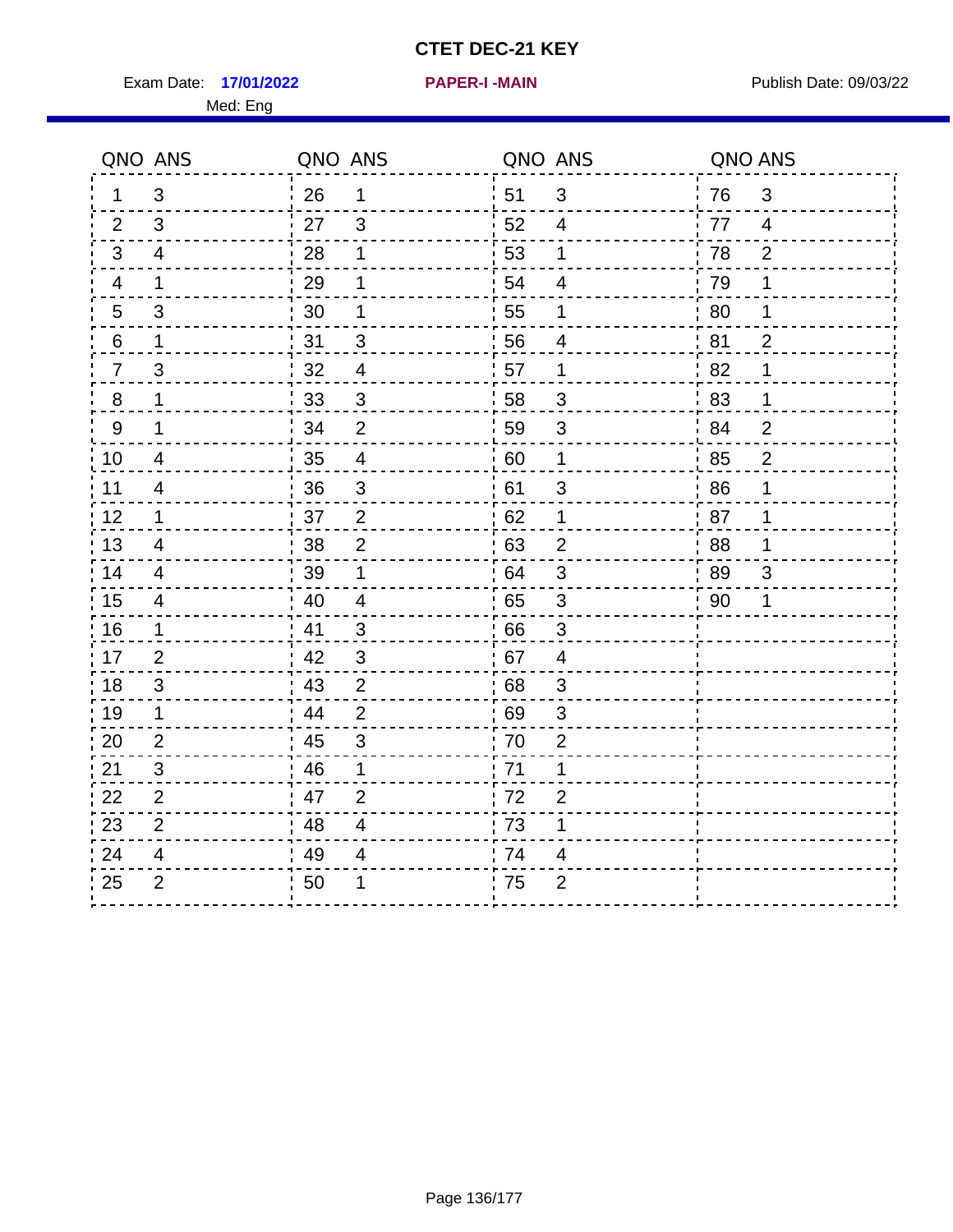Exam Date: 17/01/2022 **PAPER-I 01-ENGLISH Exam Date: 09/03/22** Med: Eng

## **17/01/2022 PAPER-I 01-ENGLISH**

|       | QNO ANS                  | QNO ANS           |                          | QNO ANS |                         | QNO ANS |
|-------|--------------------------|-------------------|--------------------------|---------|-------------------------|---------|
| 91    | $\mathbf{3}$             | 116               | $\overline{4}$           | 141     | $\mathbf{3}$            |         |
| 92    | $\overline{4}$           | 117               | $\mathbf{3}$             | 142     | $\overline{2}$          |         |
| 93    | $\overline{2}$           | 118               | $\sqrt{3}$               | 143     | $\mathfrak{S}$          |         |
| 94    | 3                        | : 119             | 1                        | 144     | $\overline{2}$          |         |
| 95    | $\mathfrak{S}$           | : 120             | 1                        | : 145   | $\overline{\mathbf{4}}$ |         |
| 96    | $\mathfrak{S}$           | 121               | 4                        | 146     | $\overline{2}$          |         |
| 97    | $\overline{2}$           | 122               | 4                        | 147     | $\overline{2}$          |         |
| 98    | $\overline{4}$           | $\frac{1}{2}$ 123 | $\overline{4}$           | : 148   | 1                       |         |
| 99    | $\mathbf 1$              | 124               | $\overline{\mathbf{4}}$  | 149     | $\mathfrak{S}$          |         |
| 100   | $\overline{4}$           | $\frac{1}{1}$ 125 | $\mathbf 1$              | 150     | $\mathbf{3}$            |         |
| :101  | $\overline{\mathcal{A}}$ | : 126             | $\overline{2}$           |         |                         |         |
| 102   | $\overline{4}$           | : 127             | $\overline{2}$           |         |                         |         |
| 103   | $\overline{2}$           | : 128             | $\mathbf{3}$             |         |                         |         |
| :104  | $\mathbf{3}$             | 129               | $\mathfrak{3}$           |         |                         |         |
| 105   | $\overline{\mathbf{4}}$  | : 130             | $\mathfrak{S}$           |         |                         |         |
| :106  | $\mathfrak{S}$           | : 131             | 4                        |         |                         |         |
| ;107  | $\mathbf{1}$             | : 132             | $\mathbf{3}$             |         |                         |         |
| 108   | $\sqrt{3}$               | : 133             | $\mathbf{1}$             |         |                         |         |
| :109  | $\overline{4}$           | : 134             | $\mathbf{3}$             |         |                         |         |
| :110  | $\overline{4}$           | : 135             | $\overline{\mathcal{A}}$ |         |                         |         |
| : 111 | 3                        | 136               | $\overline{4}$           |         |                         |         |
| 112   | $\overline{4}$           | : 137             | $\overline{4}$           |         |                         |         |
| 113   | $\mathbf{3}$             | : 138             | $\overline{c}$           |         |                         |         |
| 114   | 3                        | 139               | 3                        |         |                         |         |
| 115   | $\overline{2}$           | 140               | 1                        |         |                         |         |
|       |                          |                   |                          |         |                         |         |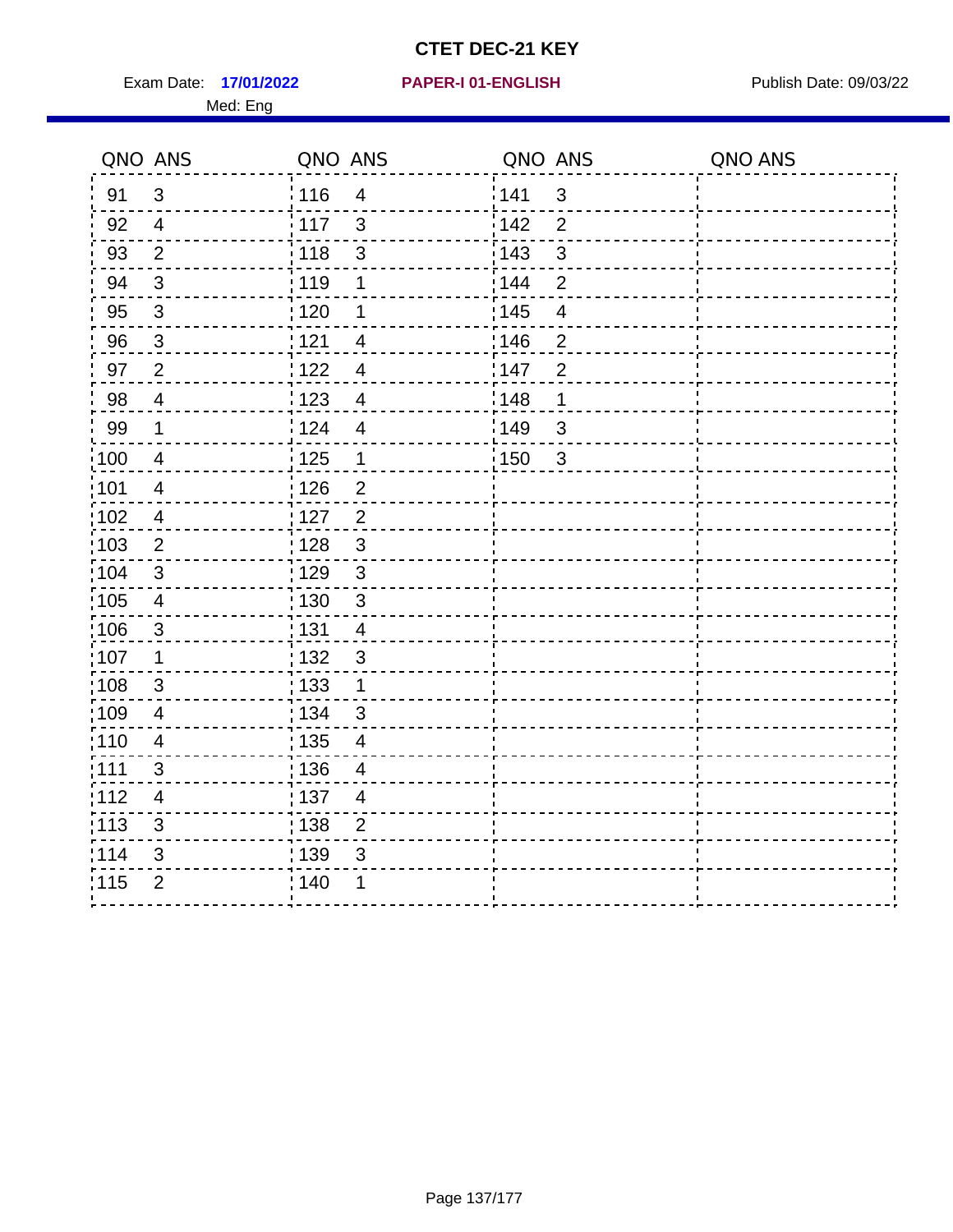Exam Date: 17/01/2022 **PAPER-I 02-HINDI Exam Date: 09/03/22** Med: Eng

| QNO ANS           |                          | QNO ANS           |                         | QNO ANS           |                           | QNO ANS |
|-------------------|--------------------------|-------------------|-------------------------|-------------------|---------------------------|---------|
| 91                | $\mathbf 1$              | 116               | $\overline{4}$          | 141               | $\mathfrak{S}$            |         |
| 92                | 2                        | 117               | 3                       | 142               | $\overline{2}$            |         |
| 93                | $\overline{2}$           | 118               | $\sqrt{3}$              | $\frac{1}{2}$ 143 | $\ensuremath{\mathsf{3}}$ |         |
| 94                | $\overline{2}$           | : 119             | 1                       | : 144             | $\overline{2}$            |         |
| 95                | $\overline{\mathcal{A}}$ | : 120             | 1                       | : 145             | $\overline{\mathbf{4}}$   |         |
| 96                | $\overline{2}$           | 121               | $\overline{4}$          | 146               | $\overline{2}$            |         |
| 97                | $\mathbf{3}$             | 122               | $\overline{2}$          | 147               | $\overline{2}$            |         |
| 98                | $\mathbf{3}$             | : 123             | 1                       | 148               | $\mathbf 1$               |         |
| 99                | $\overline{2}$           | 124               | $\overline{2}$          | $\frac{1}{2}$ 149 | $\sqrt{3}$                |         |
| $\frac{1}{1}$ 100 | $\mathbf 1$              | $\frac{1}{1}$ 125 | $\overline{\mathbf{4}}$ | $\frac{1}{1}$ 150 | $\mathbf{3}$              |         |
| :101              | $\sqrt{3}$               | 126               | 1                       |                   |                           |         |
| 102               | $\overline{2}$           | : 127             | $\mathbf 1$             |                   |                           |         |
| 103               | $\overline{4}$           | :128              | $\overline{4}$          |                   |                           |         |
| 104               | $\overline{4}$           | $\frac{1}{1}$ 129 | $\mathbf 1$             |                   |                           |         |
| 105               | $\sqrt{2}$               | : 130             | $\overline{4}$          |                   |                           |         |
| 106               | 3                        | : 131             | 1                       |                   |                           |         |
| 107               | $\mathbf 1$              | :132              | 1                       |                   |                           |         |
| $\frac{1}{1}$ 108 | $\sqrt{3}$               | 133               | $\overline{2}$          |                   |                           |         |
| :109              | $\overline{4}$           | : 134             | $\mathbf{1}$            |                   |                           |         |
| 110               | 4                        | : 135             | 3                       |                   |                           |         |
| :111              | 3                        | : 136             | $\overline{4}$          |                   |                           |         |
| 112               | 4                        | : 137             | $\overline{4}$          |                   |                           |         |
| : 113             | 3                        | 138               | $\overline{2}$          |                   |                           |         |
| 114               | 3                        | : 139             | 3                       |                   |                           |         |
| 115               | $\overline{2}$           | 140               | 1                       |                   |                           |         |
|                   |                          |                   |                         |                   |                           |         |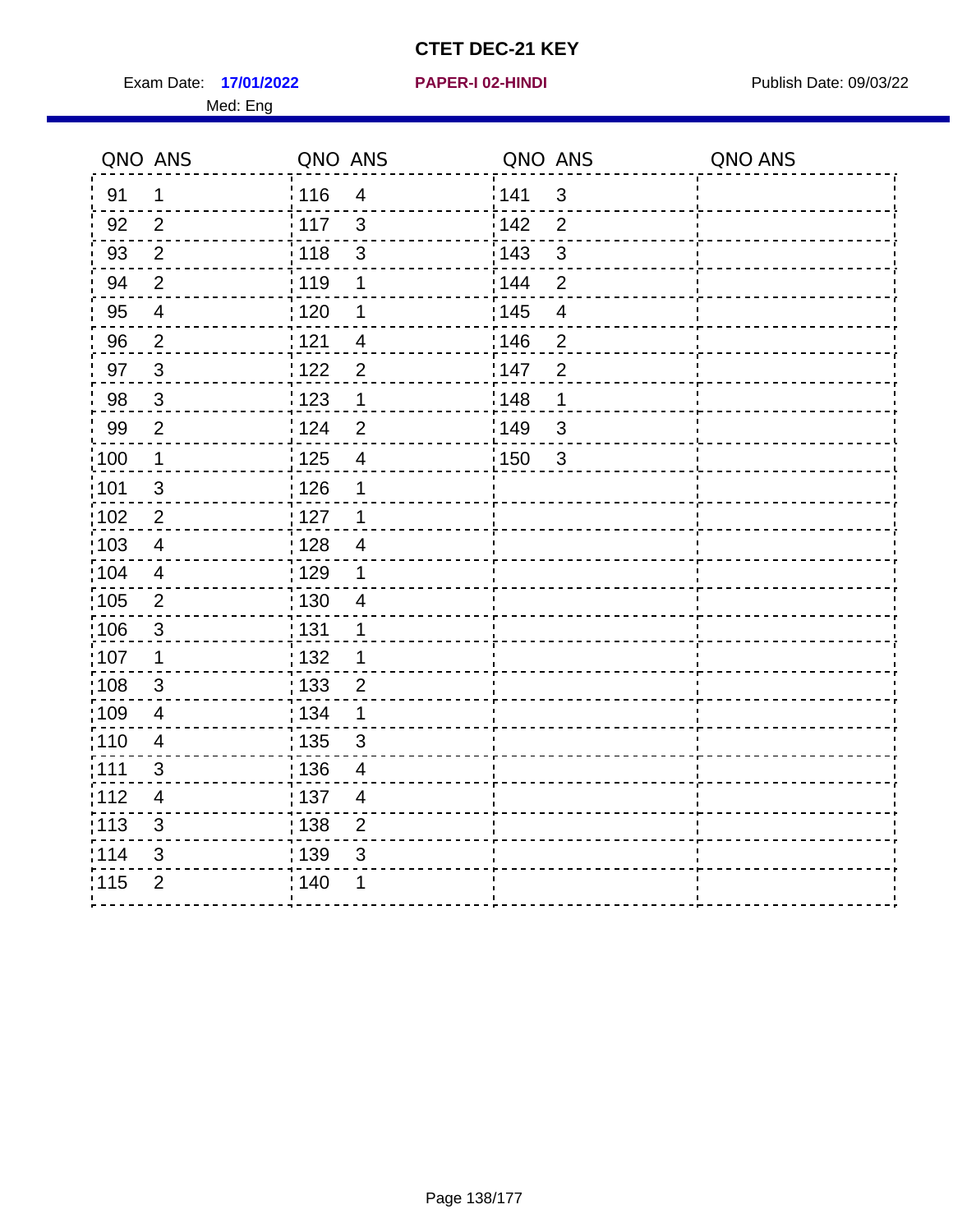Med: Eng

|                   | QNO ANS                  | QNO ANS           |                          | QNO ANS           |                         | QNO ANS |
|-------------------|--------------------------|-------------------|--------------------------|-------------------|-------------------------|---------|
| 91                | $\overline{2}$           | : 116             | $\overline{4}$           | 141               | $\mathbf{3}$            |         |
| 92                | $\mathbf 1$              | 117               | $\mathbf{3}$             | 142               | $\overline{2}$          |         |
| 93                | $\overline{2}$           | 118               | $\mathsf 3$              | 143               | 3                       |         |
| 94                | $\mathbf{3}$             | : 119             | 1                        | : 144             | $\overline{2}$          |         |
| 95                | $\overline{2}$           | 120               | 1                        | : 145             | $\overline{\mathbf{4}}$ |         |
| 96                | 1                        | : 121             | 3                        | 146               | $\overline{2}$          |         |
| 97                | $\mathbf 1$              | 122               | $\overline{2}$           | 147               | $\overline{2}$          |         |
| 98                | $\overline{4}$           | : 123             | $\mathbf 1$              | 148               | 1                       |         |
| 99                | $\mathbf{2}$             | ່ 124             | $\overline{2}$           | $\frac{1}{2}$ 149 | $\mathbf{3}$            |         |
| $\frac{1}{1}$ 100 | $\overline{4}$           | $\frac{1}{1}$ 125 | $\overline{2}$           | $\frac{1}{1}$ 150 | $\mathbf{3}$            |         |
| 101               | $\sqrt{3}$               | 126               | 1                        |                   |                         |         |
| 102               | $\mathbf{3}$             | : 127             | $\mathbf{3}$             |                   |                         |         |
| 103               | $\mathbf 1$              | : 128             | $\mathbf{3}$             |                   |                         |         |
| 104               | $\mathbf{3}$             | : 129             | $\mathfrak{3}$           |                   |                         |         |
| 105               | $\overline{2}$           | : 130             | $\mathfrak{S}$           |                   |                         |         |
| :106              | $\mathbf{3}$             | : 131             | 3                        |                   |                         |         |
| :107              | $\mathbf 1$              | : 132             | 1                        |                   |                         |         |
| 108               | $\sqrt{3}$               | 133               | 1                        |                   |                         |         |
| :109              | $\overline{4}$           | : 134             | 1                        |                   |                         |         |
| : 110             | $\overline{4}$           | 135               | 1                        |                   |                         |         |
| : 111             | 3                        | 136               | $\overline{4}$           |                   |                         |         |
| 112               | $\overline{\mathcal{A}}$ | : 137             | $\overline{\mathcal{A}}$ |                   |                         |         |
| 113               | $\mathbf{3}$             | : 138             | $\overline{2}$           |                   |                         |         |
| 114               | 3                        | : 139             | 3                        |                   |                         |         |
| 115               | $\overline{2}$           | 140               | 1                        |                   |                         |         |
|                   |                          |                   |                          |                   |                         |         |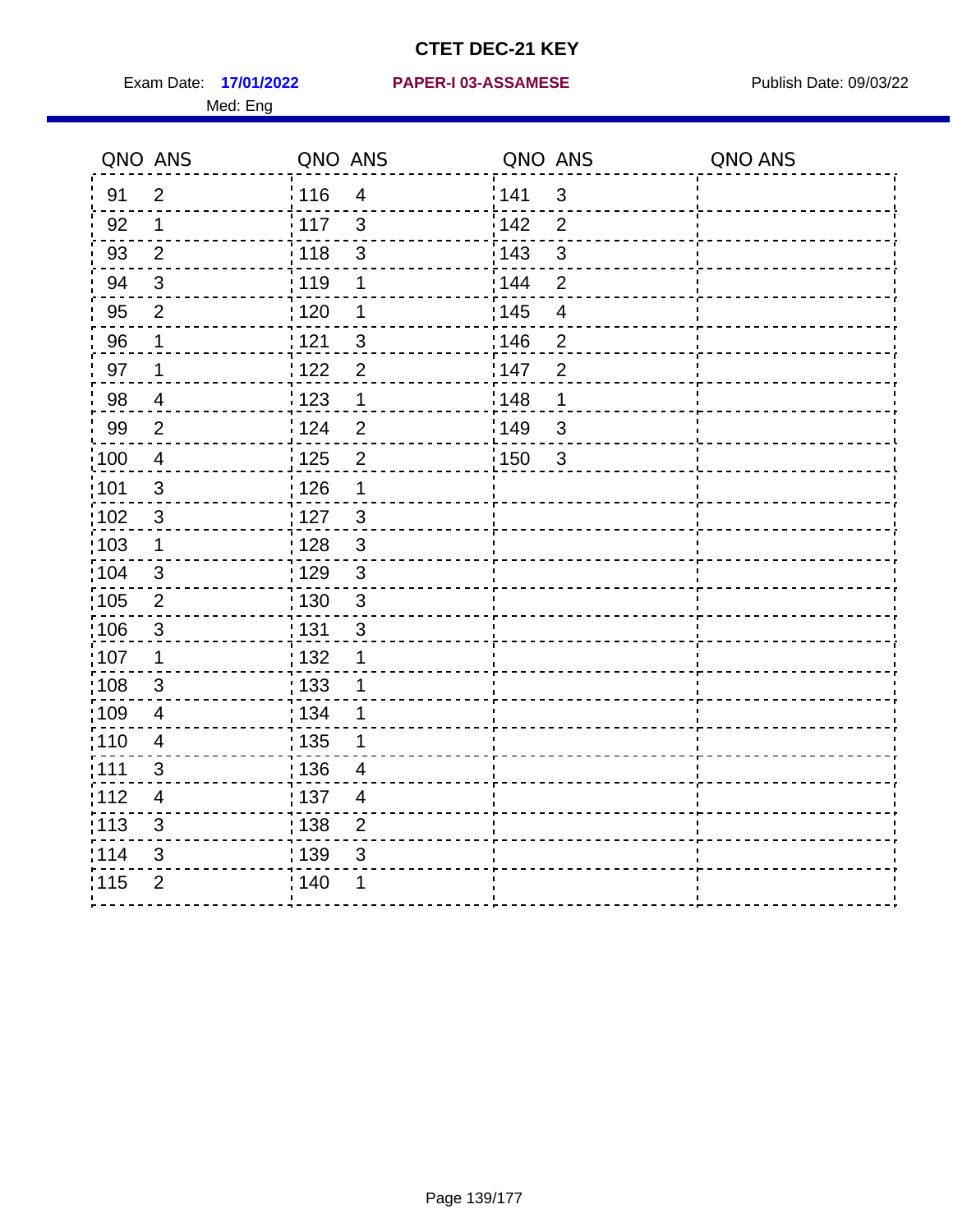Exam Date: 17/01/2022 PAPER-I 04-BENGALI PREREMENTED Publish Date: 09/03/22 Med: Eng

**17/01/2022 PAPER-I 04-BENGALI**

|                   | QNO ANS        | QNO ANS           |                         | QNO ANS |                         | QNO ANS |
|-------------------|----------------|-------------------|-------------------------|---------|-------------------------|---------|
| 91                | $\overline{2}$ | 116               | $\overline{4}$          | 141     | $\mathbf{3}$            |         |
| 92                | $\overline{4}$ | 117               | $\mathbf{3}$            | 142     | $\overline{2}$          |         |
| 93                | $\mathbf 1$    | 118               | $\sqrt{3}$              | 143     | $\mathfrak{S}$          |         |
| 94                | $\overline{2}$ | : 119             | 1                       | : 144   | $\overline{2}$          |         |
| 95                | $\mathfrak{S}$ | : 120             | 1                       | : 145   | $\overline{\mathbf{4}}$ |         |
| 96                | $\overline{4}$ | 121               | $\mathfrak{S}$          | 146     | $\overline{2}$          |         |
| 97                | 1              | 122               | $\overline{\mathbf{4}}$ | 147     | $\overline{2}$          |         |
| 98                | $\overline{2}$ | $\frac{1}{2}$ 123 | $\overline{2}$          | : 148   | 1                       |         |
| 99                | $\mathbf 1$    | 124               | 1                       | 149     | $\mathfrak{S}$          |         |
| $\frac{1}{1}$ 100 | $\overline{c}$ | $\frac{1}{1}$ 125 | $\overline{4}$          | 150     | $\mathbf{3}$            |         |
| :101              | $\sqrt{3}$     | : 126             | 1                       |         |                         |         |
| 102               | $\overline{4}$ | : 127             | $\overline{2}$          |         |                         |         |
| 103               | $\mathbf 1$    | : 128             | $\mathbf{3}$            |         |                         |         |
| :104              | $\mathbf 1$    | $\frac{1}{1}$ 129 | $\overline{2}$          |         |                         |         |
| 105               | $\overline{4}$ | : 130             | $\overline{4}$          |         |                         |         |
| :106              | $\mathfrak{S}$ | : 131             | $\mathbf 1$             |         |                         |         |
| ;107              | $\mathbf{1}$   | : 132             | $\overline{4}$          |         |                         |         |
| 108               | $\sqrt{3}$     | : 133             | $\overline{2}$          |         |                         |         |
| :109              | $\overline{4}$ | : 134             | $\mathbf 1$             |         |                         |         |
| :110              | $\overline{4}$ | : 135             | 3                       |         |                         |         |
| : 111             | 3              | : 136             | $\overline{4}$          |         |                         |         |
| 112               | $\overline{4}$ | 137               | $\overline{4}$          |         |                         |         |
| 113               | $\mathbf{3}$   | : 138             | $\overline{c}$          |         |                         |         |
| 114               | 3              | 139               | 3                       |         |                         |         |
| 115               | $\overline{2}$ | 140               | 1                       |         |                         |         |
|                   |                |                   |                         |         |                         |         |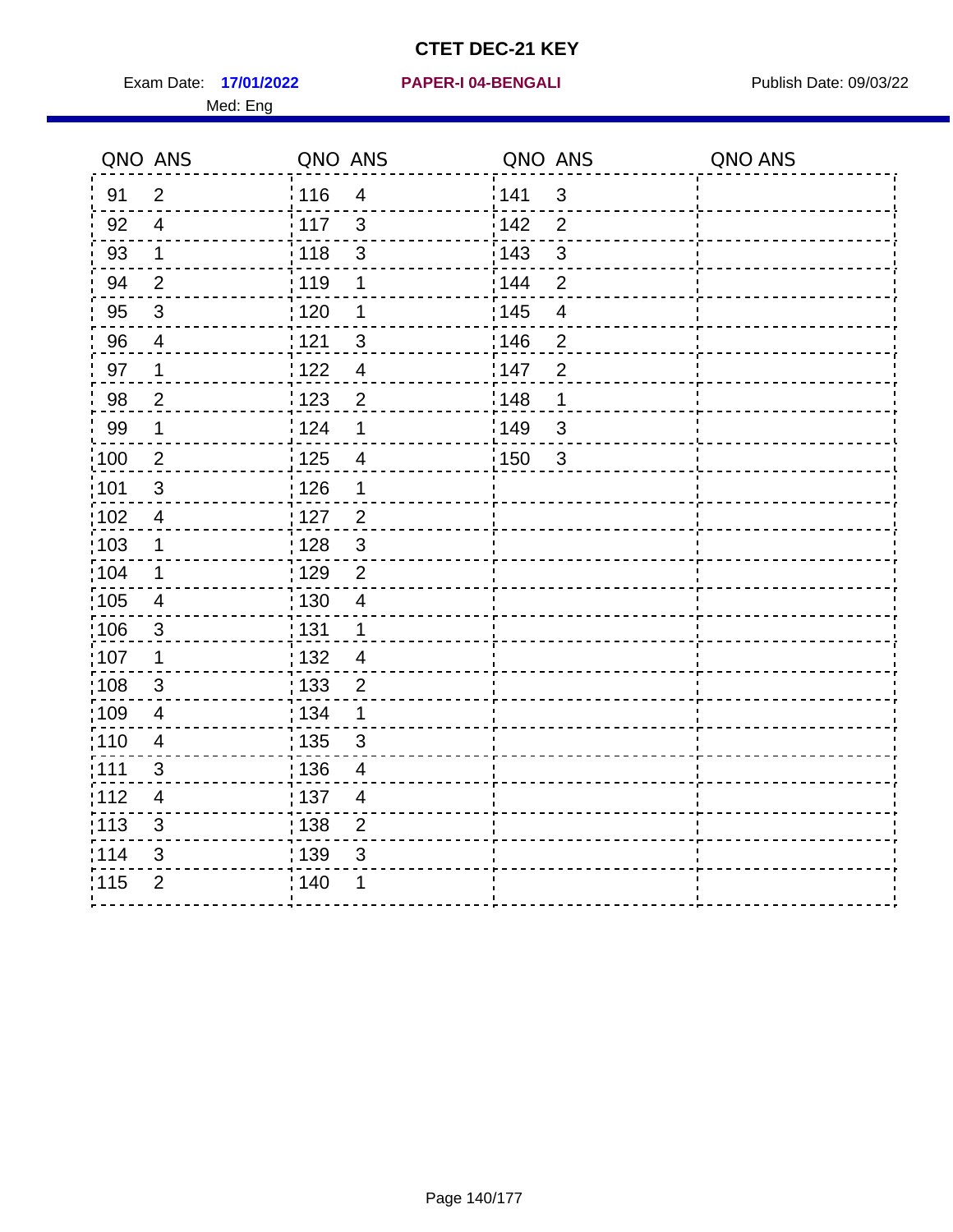Exam Date: 17/01/2022 **PAPER-I 05-GARO** Publish Date: 09/03/22 Med: Eng

#### **17/01/2022 PAPER-I 05-GARO**

|                   | QNO ANS        | QNO ANS           |                         | QNO ANS           |                         | QNO ANS |
|-------------------|----------------|-------------------|-------------------------|-------------------|-------------------------|---------|
| 91                | $\mathbf 1$    | 116               | $\overline{4}$          | 141               | $\mathfrak{S}$          |         |
| 92                | $\mathbf{3}$   | 117               | 3                       | 142               | $\overline{2}$          |         |
| 93                | $\mathbf{3}$   | 118               | $\mathfrak{S}$          | 143               | $\mathbf{3}$            |         |
| 94                | $\mathbf 1$    | 119               | 1                       | : 144             | $\overline{2}$          |         |
| 95                | $\mathbf 1$    | $\frac{1}{1}$ 120 | 1                       | $\frac{1}{1}$ 145 | $\overline{\mathbf{4}}$ |         |
| 96                | $\mathbf{3}$   | 121               | 1                       | 146               | $\overline{2}$          |         |
| 97                | $\overline{2}$ | 122               | $\overline{2}$          | 147               | $\overline{2}$          |         |
| 98                | $\mathbf{3}$   | 1123              | $\overline{2}$          | 148               | $\mathbf 1$             |         |
| 99                | $\overline{2}$ | 124               | $\mathbf{3}$            | $\frac{1}{2}$ 149 | $\mathfrak{S}$          |         |
| $\frac{1}{1}$ 100 | $\mathbf{3}$   | 125               | $\mathbf{1}$            | : 150             | $\mathbf{3}$            |         |
| :101              | $\overline{2}$ | : 126             | $\mathfrak{S}$          |                   |                         |         |
| :102              | $\mathbf{1}$   | 127               | $\frac{2}{\sqrt{2}}$    |                   |                         |         |
| 103               | 3              | : 128             | $\overline{2}$          |                   |                         |         |
| 104               | 2              | 129               | $\overline{2}$          |                   |                         |         |
| :105              | $\sqrt{3}$     | 130               | $\mathbf{1}$            |                   |                         |         |
| 106               | $\mathbf{3}$   | : 131             | $\overline{2}$          |                   |                         |         |
| 107               | $\mathbf 1$    | : 132             | $\overline{3}$          |                   |                         |         |
| 108               | 3              | : 133             | $\mathbf{1}$            |                   |                         |         |
| :109              | $\overline{4}$ | : 134             | $\overline{2}$          |                   |                         |         |
| 110               | $\overline{4}$ | : 135             | 1                       |                   |                         |         |
| : 111             | 3              | : 136             | 4                       |                   |                         |         |
| 112               | $\overline{4}$ | : 137             | $\overline{\mathbf{4}}$ |                   |                         |         |
| : 113             | $\mathfrak{S}$ | $\frac{1}{1}$ 138 | $\overline{2}$          |                   |                         |         |
| 114               | 3              | 139               | 3                       |                   |                         |         |
| 115               | $\overline{2}$ | 140               |                         |                   |                         |         |
|                   |                |                   |                         |                   |                         |         |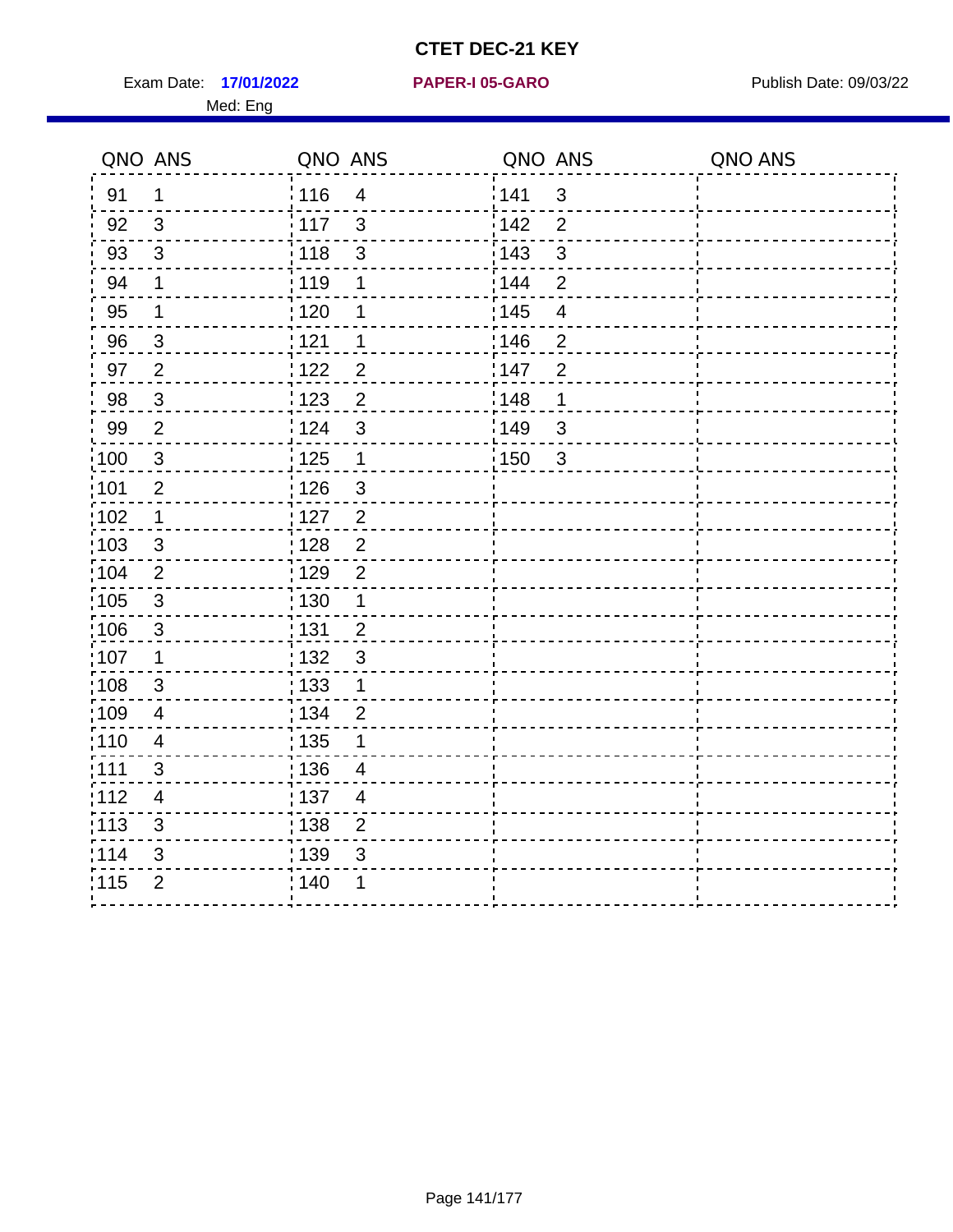Exam Date: 17/01/2022 PAPER-I 06-GUJARATI Publish Date: 09/03/22 Med: Eng

**17/01/2022 PAPER-I 06-GUJARATI**

|                   | QNO ANS                   | QNO ANS           |                          | QNO ANS           |                          | QNO ANS |
|-------------------|---------------------------|-------------------|--------------------------|-------------------|--------------------------|---------|
| 91                | $\overline{2}$            | 116               | $\overline{4}$           | 141               | $\mathfrak{S}$           |         |
| 92                | 1                         | 117               | 3                        | 142               | $\overline{2}$           |         |
| 93                | $\mathbf 1$               | 118               | $\mathsf 3$              | 143               | $\mathfrak{S}$           |         |
| 94                | 1                         | : 119             | 1                        | : 144             | $\overline{2}$           |         |
| 95                | 2                         | : 120             | 1                        | : 145             | $\overline{\mathcal{A}}$ |         |
| 96                | $\mathbf 1$               | 121               | 1                        | 146               | $\overline{2}$           |         |
| 97                | $\mathfrak{B}$            | : 122             | $\overline{\mathcal{A}}$ | 147               | $\overline{2}$           |         |
| 98                | $\mathbf{1}$              | 123               | $\mathbf 1$              | 148               | 1                        |         |
| 99                | $\overline{2}$            | ່ 124             | $\overline{\mathbf{4}}$  | $\frac{1}{2}$ 149 | $\mathfrak{S}$           |         |
| $\frac{1}{1}$ 100 | $\overline{4}$            | 125               | $\overline{\mathbf{4}}$  | 150               | $\mathfrak{S}$           |         |
| :101              | $\overline{\mathbf{4}}$   | $\frac{1}{1}$ 126 | 1                        |                   |                          |         |
| 102               | $\mathbf{1}$              | : 127             | 3                        |                   |                          |         |
| 103               | 2                         | :128              | $\overline{4}$           |                   |                          |         |
| 104               | $\overline{4}$            | : 129             | $\mathbf{3}$             |                   |                          |         |
| 105               | $\mathbf 2$               | $\frac{1}{1}$ 130 | $\mathbf{3}$             |                   |                          |         |
| :106              | $\mathfrak{S}$            | : 131             | $\mathbf 1$              |                   |                          |         |
| 107               | 1                         | :132              | $\mathfrak{B}$           |                   |                          |         |
| 108               | $\ensuremath{\mathsf{3}}$ | 133               | $\mathfrak{S}$           |                   |                          |         |
| :109              | $\overline{\mathbf{4}}$   | : 134             | $\mathfrak{S}$           |                   |                          |         |
| :110              | 4                         | : 135             | $\overline{4}$           |                   |                          |         |
| :111              | 3                         | : 136             | $\overline{4}$           |                   |                          |         |
| 112               | $\overline{4}$            | 137               | $\overline{4}$           |                   |                          |         |
| 113               | $\mathbf{3}$              | : 138             | $\overline{2}$           |                   |                          |         |
| 114               | 3                         | 139               | 3                        |                   |                          |         |
| 115               | $\overline{2}$            | 140               | 1                        |                   |                          |         |
|                   |                           |                   |                          |                   |                          |         |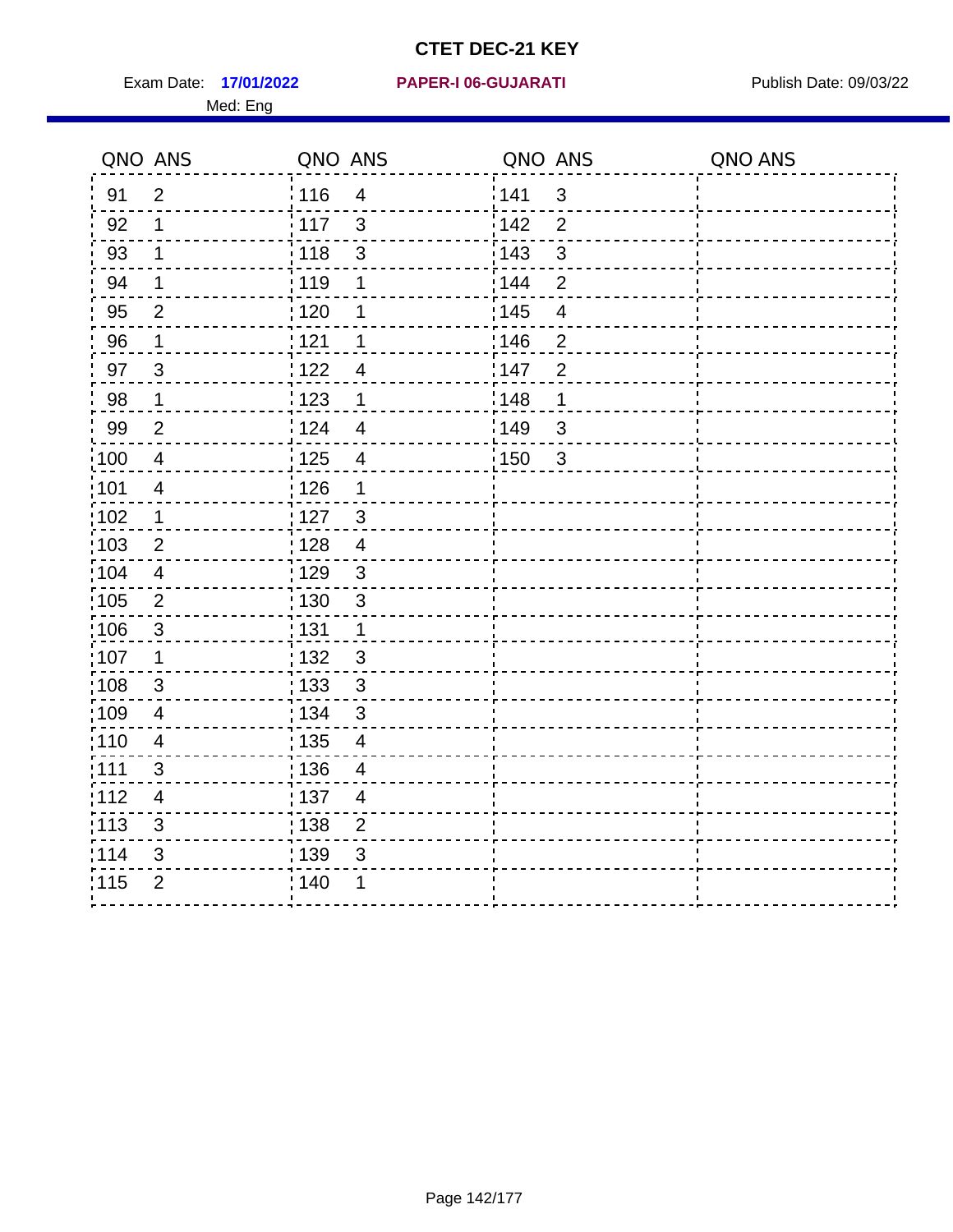Exam Date: 17/01/2022 PAPER-I 07-KANNADA Publish Date: 09/03/22 Med: Eng

|                   | QNO ANS        | QNO ANS           |                | QNO ANS           |                | QNO ANS |
|-------------------|----------------|-------------------|----------------|-------------------|----------------|---------|
| 91                | $\overline{2}$ | ່ 116             | $\overline{4}$ | 141               | $\mathfrak{S}$ |         |
| 92                | $\overline{2}$ | 117               | $\mathbf{3}$   | 142               | $\overline{2}$ |         |
| 93                | $\mathbf 1$    | 118               | $\sqrt{3}$     | 143               | 3              |         |
| 94                | $\overline{2}$ | : 119             | 1              | : 144             | $\overline{2}$ |         |
| 95                | $\overline{4}$ | : 120             | 1              | : 145             | $\overline{4}$ |         |
| 96                | $\mathfrak{S}$ | 121               | $\overline{2}$ | 146               | $\overline{2}$ |         |
| 97                | $\overline{2}$ | 122               | $\overline{4}$ | 147               | $\overline{2}$ |         |
| 98                | $\mathbf{3}$   | : 123             | $\overline{c}$ | 148               | $\mathbf 1$    |         |
| 99                | $\sqrt{3}$     | 124               | $\mathbf 1$    | 149               | 3              |         |
| $\frac{1}{1}$ 100 | $\overline{2}$ | $\frac{1}{1}$ 125 | $\overline{2}$ | $\frac{1}{2}$ 150 | $\mathbf{3}$   |         |
| :101              | $\mathbf 1$    | : 126             | $\mathbf{3}$   |                   |                |         |
| 102               | $\mathbf{3}$   | $\frac{1}{2}$ 127 | $\mathbf{1}$   |                   |                |         |
| 103               | $\overline{2}$ | : 128             | $\overline{4}$ |                   |                |         |
| 104               | $\mathbf{3}$   | : 129             | $\overline{2}$ |                   |                |         |
| 105               | $\mathbf{3}$   | : 130             | $\mathbf 1$    |                   |                |         |
| :106              | $\mathbf{3}$   | : 131             | $\overline{4}$ |                   |                |         |
| ;107              | $\mathbf 1$    | 132               | $\overline{2}$ |                   |                |         |
| 108               | $\mathfrak{S}$ | $\frac{1}{1}$ 133 | $\overline{2}$ |                   |                |         |
| :109              | $\overline{4}$ | : 134             | $\mathbf{1}$   |                   |                |         |
| 110               | $\overline{4}$ | 135               | $\overline{2}$ |                   |                |         |
| 111               | 3              | : 136             | $\overline{4}$ |                   |                |         |
| 112               | $\overline{4}$ | : 137             | $\overline{4}$ |                   |                |         |
| 113               | $\mathbf{3}$   | : 138             | $\overline{2}$ |                   |                |         |
| 114               | 3              | 139               | 3              |                   |                |         |
| 115               | $\overline{2}$ | 140               | 1              |                   |                |         |
|                   |                |                   |                |                   |                |         |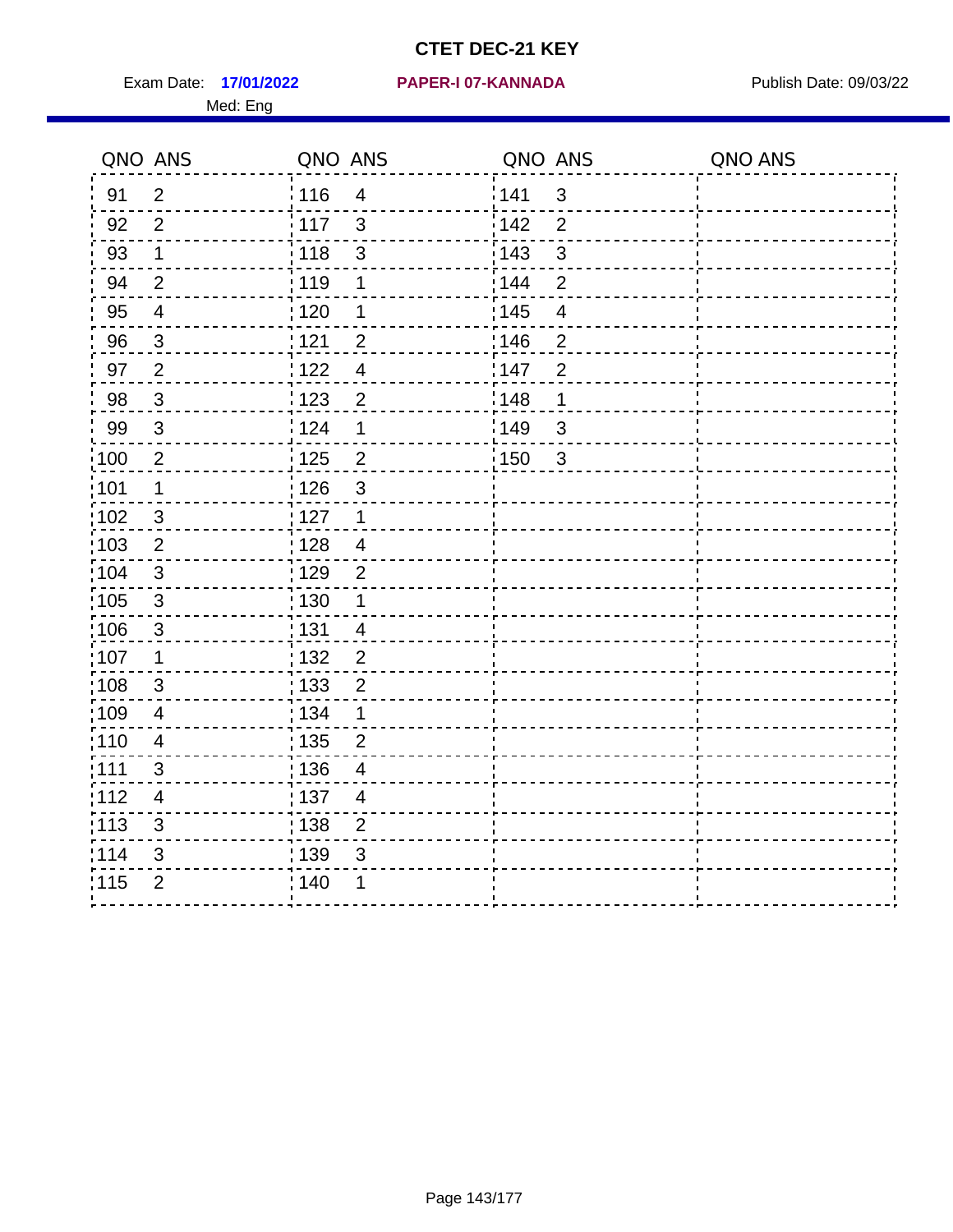Exam Date: 17/01/2022 **PAPER-I 08-KHASI** Publish Date: 09/03/22 Med: Eng

**17/01/2022 PAPER-I 08-KHASI**

|                   | QNO ANS        | QNO ANS           |                | QNO ANS |                         | QNO ANS |
|-------------------|----------------|-------------------|----------------|---------|-------------------------|---------|
| 91                | $\mathbf{1}$   | 116               | $\overline{4}$ | 141     | $\mathbf{3}$            |         |
| 92                | $\mathbf{3}$   | 117               | $\mathbf{3}$   | 142     | $\overline{2}$          |         |
| 93                | $\overline{4}$ | 118               | $\sqrt{3}$     | 143     | $\mathfrak{S}$          |         |
| 94                | $\mathbf 1$    | : 119             | 1              | : 144   | $\overline{2}$          |         |
| 95                | 1              | : 120             | 1              | : 145   | $\overline{\mathbf{4}}$ |         |
| 96                | $\mathbf{3}$   | 121               | $\overline{2}$ | 146     | $\overline{2}$          |         |
| 97                | $\mathbf{3}$   | 122               | $\overline{4}$ | 147     | $\overline{2}$          |         |
| 98                | $\overline{2}$ | $\frac{1}{2}$ 123 | $\mathbf{1}$   | : 148   | 1                       |         |
| 99                | $\overline{4}$ | 124               | $\overline{2}$ | 149     | $\mathfrak{S}$          |         |
| $\frac{1}{1}$ 100 | $\sqrt{3}$     | $\frac{1}{1}$ 125 | $\mathbf 1$    | 150     | $\mathbf{3}$            |         |
| :101              | $\overline{4}$ | : 126             | $\mathfrak{S}$ |         |                         |         |
| 102               | 2              | : 127             | $\overline{4}$ |         |                         |         |
| 103               | 3              | : 128             | $\mathbf 1$    |         |                         |         |
| :104              | $\mathbf{1}$   | : 129             | $\overline{4}$ |         |                         |         |
| 105               | $\overline{4}$ | : 130             | $\mathbf{3}$   |         |                         |         |
| :106              | $\mathfrak{S}$ | : 131             | $\mathbf 1$    |         |                         |         |
| ;107              | $\mathbf{1}$   | : 132             | $\sqrt{3}$     |         |                         |         |
| 108               | $\sqrt{3}$     | : 133             | $\mathbf{3}$   |         |                         |         |
| :109              | $\overline{4}$ | : 134             | $\overline{2}$ |         |                         |         |
| :110              | $\overline{4}$ | : 135             | $\mathfrak{S}$ |         |                         |         |
| : 111             | 3              | : 136             | $\overline{4}$ |         |                         |         |
| 112               | $\overline{4}$ | : 137             | $\overline{4}$ |         |                         |         |
| 113               | $\mathbf{3}$   | : 138             | $\overline{c}$ |         |                         |         |
| 114               | 3              | 139               | 3              |         |                         |         |
| 115               | $\overline{2}$ | 140               | 1              |         |                         |         |
|                   |                |                   |                |         |                         |         |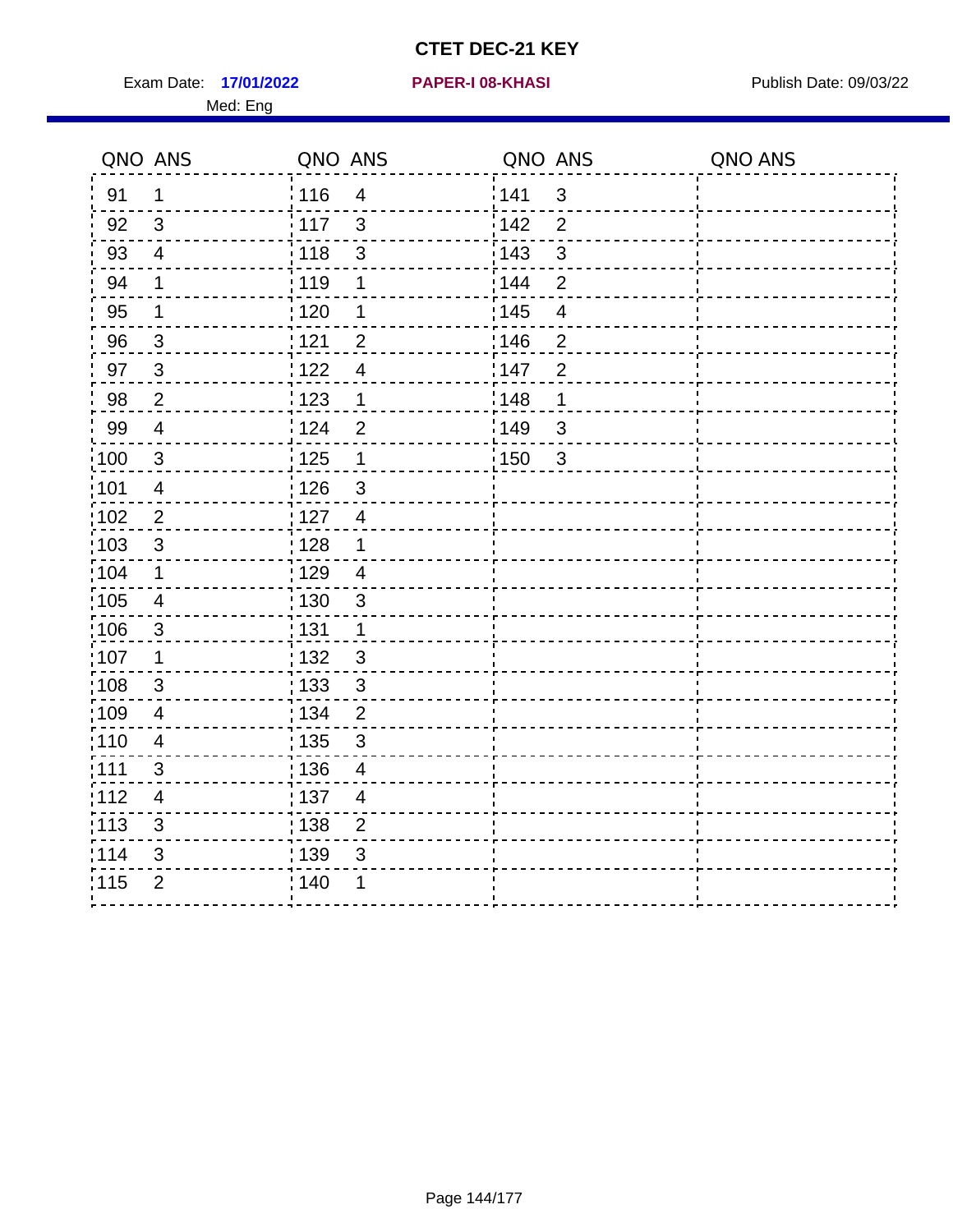Med: Eng

|                   | QNO ANS                 | QNO ANS           |                         | QNO ANS |                | QNO ANS |
|-------------------|-------------------------|-------------------|-------------------------|---------|----------------|---------|
| 91                | $\mathbf{3}$            | : 116             | $\overline{\mathbf{4}}$ | 1141    | $\mathbf{3}$   |         |
| 92                | 3                       | : 117             | 3                       | 142     | $\overline{2}$ |         |
| 93                | $\overline{2}$          | : 118             | $\mathsf 3$             | 143     | $\mathfrak{S}$ |         |
| 94                | 3                       | 119               | 1                       | : 144   | $\overline{2}$ |         |
| 95                | $\mathfrak{B}$          | : 120             | 1                       | : 145   | $\overline{4}$ |         |
| 96                | $\overline{2}$          | : 121             | $\overline{2}$          | 146     | $\overline{2}$ |         |
| 97                | $\mathbf{3}$            | 1122              | $\overline{4}$          | 147     | $\overline{2}$ |         |
| 98                | $\mathbf 1$             | 1123              | $\mathfrak{3}$          | 148     | 1              |         |
| 99                | $\sqrt{3}$              | 124               | $\overline{2}$          | :149    | $\mathsf 3$    |         |
| :100              | $\overline{4}$          | 125               | $\overline{2}$          | 150     | $\mathbf{3}$   |         |
| :101              | $\mathfrak{S}$          | : 126             | $\overline{2}$          |         |                |         |
| 102               | 1                       | : 127             | $\overline{2}$          |         |                |         |
| :103              | 4                       | : 128             | $\mathbf{3}$            |         |                |         |
| 104               | $\overline{2}$          | : 129             | $\overline{4}$          |         |                |         |
| 105               | $\mathbf 2$             | $\frac{1}{1}$ 130 | $\mathbf{3}$            |         |                |         |
| 106               | 3                       | : 131             | 4                       |         |                |         |
| 107               | $\mathbf 1$             | :132              | 3                       |         |                |         |
| $\frac{1}{1}$ 108 | $\sqrt{3}$              | : 133             | $\sqrt{3}$              |         |                |         |
| :109              | $\overline{\mathbf{4}}$ | : 134             | $\overline{4}$          |         |                |         |
| :110              | 4                       | : 135             | 3                       |         |                |         |
| 111               | 3                       | : 136             | $\overline{4}$          |         |                |         |
| 112               | $\overline{4}$          | : 137             | $\overline{4}$          |         |                |         |
| : 113             | $\mathfrak{S}$          | : 138             | $\overline{c}$          |         |                |         |
| 114               | 3                       | 139               | 3                       |         |                |         |
| 115               | $\overline{2}$          | : 140             | 1                       |         |                |         |
|                   |                         |                   |                         |         |                |         |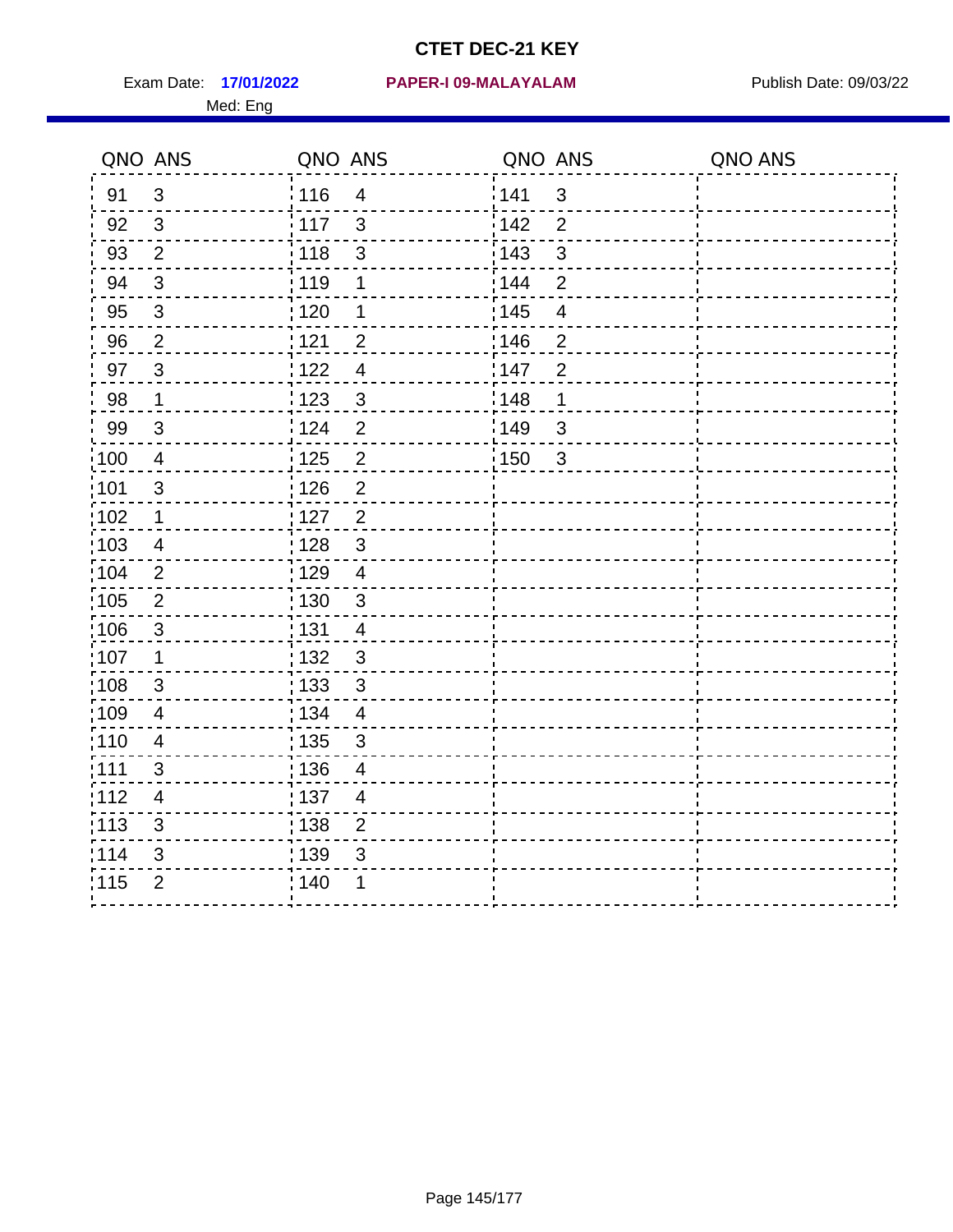Exam Date: 17/01/2022 PAPER-I 10-MANIPURI<br>
Publish Date: 09/03/22 Med: Eng

|       | QNO ANS        | QNO ANS           |                         | QNO ANS |                         | QNO ANS |
|-------|----------------|-------------------|-------------------------|---------|-------------------------|---------|
| 91    | $\mathbf{3}$   | 116               | $\overline{4}$          | 141     | $\mathbf{3}$            |         |
| 92    | $\overline{2}$ | 117               | $\mathbf{3}$            | 142     | $\overline{2}$          |         |
| 93    | $\mathbf 1$    | 118               | $\sqrt{3}$              | 143     | $\mathfrak{S}$          |         |
| 94    | 3              | : 119             | 1                       | 144     | $\overline{2}$          |         |
| 95    | 1              | : 120             | 1                       | : 145   | $\overline{\mathbf{4}}$ |         |
| 96    | 3              | 121               | $\mathfrak{S}$          | 146     | $\overline{2}$          |         |
| 97    | $\overline{2}$ | 122               | $\mathbf{3}$            | 147     | $\overline{2}$          |         |
| 98    | $\mathbf{1}$   | $\frac{1}{2}$ 123 | $\overline{2}$          | : 148   | 1                       |         |
| 99    | $\sqrt{3}$     | 124               | $\overline{\mathbf{4}}$ | 149     | $\mathfrak{S}$          |         |
| 100   | $\sqrt{3}$     | $\frac{1}{1}$ 125 | $\sqrt{3}$              | 150     | $\mathbf{3}$            |         |
| :101  | 1              | : 126             | 1                       |         |                         |         |
| 102   | 3              | : 127             | $\overline{4}$          |         |                         |         |
| :103  | $\overline{2}$ | : 128             | $\overline{2}$          |         |                         |         |
| 104   | $\overline{2}$ | : 129             | $\mathbf{3}$            |         |                         |         |
| 105   | $\mathsf 3$    | : 130             | $\mathbf{1}$            |         |                         |         |
| :106  | $\mathbf{3}$   | : 131             | $\mathbf{3}$            |         |                         |         |
| ;107  | $\mathbf{1}$   | : 132             | $\overline{2}$          |         |                         |         |
| 108   | $\sqrt{3}$     | : 133             | $\mathbf 1$             |         |                         |         |
| :109  | $\overline{4}$ | : 134             | $\mathbf 1$             |         |                         |         |
| :110  | $\overline{4}$ | : 135             | $\overline{2}$          |         |                         |         |
| : 111 | 3              | 136               | $\overline{4}$          |         |                         |         |
| 112   | $\overline{4}$ | : 137             | $\overline{4}$          |         |                         |         |
| 113   | $\mathfrak{S}$ | : 138             | $\overline{c}$          |         |                         |         |
| 114   | 3              | 139               | 3                       |         |                         |         |
| 115   | $\overline{2}$ | 140               | 1                       |         |                         |         |
|       |                |                   |                         |         |                         |         |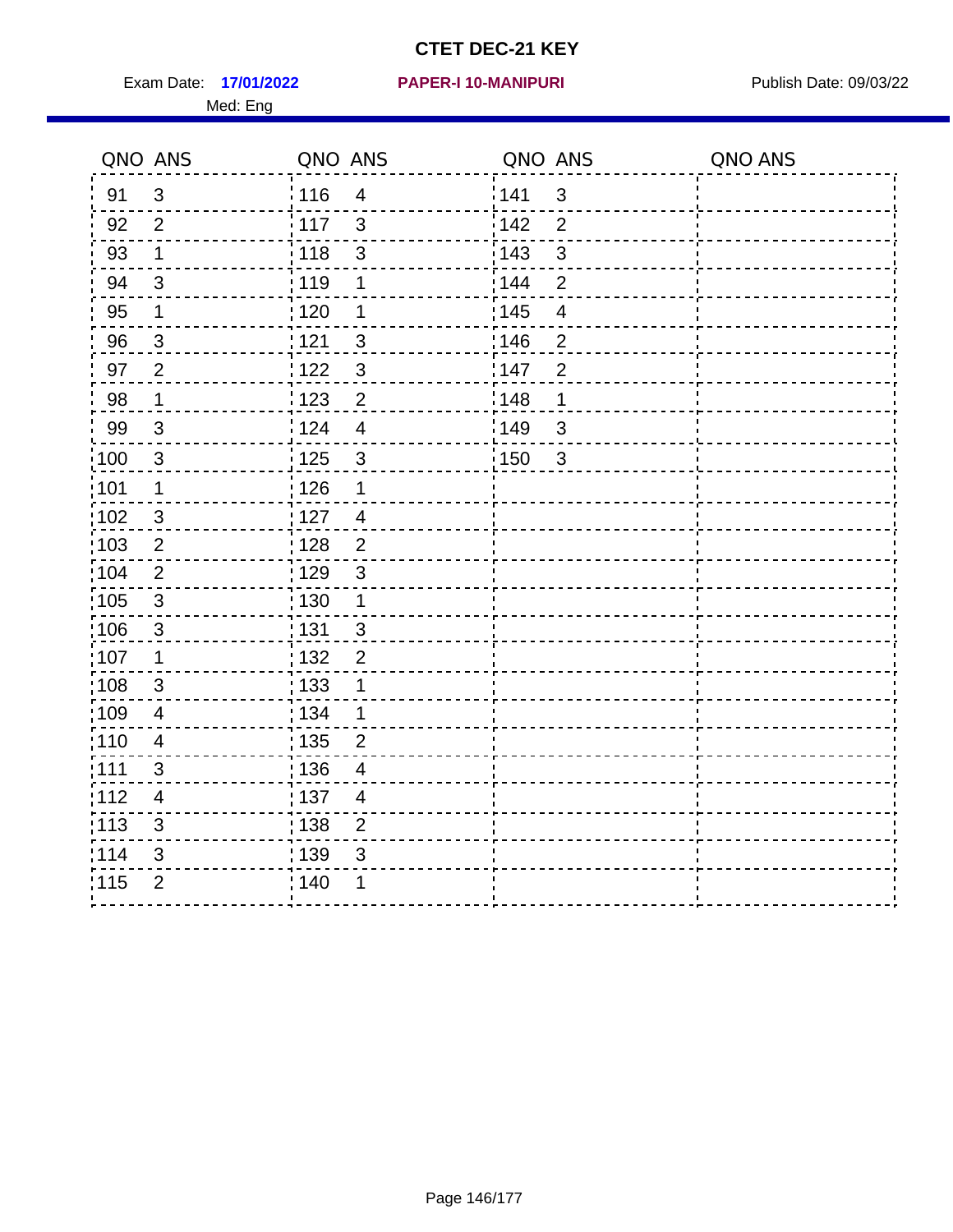Exam Date: 17/01/2022 PAPER-I 11-MARATHI Publish Date: 09/03/22 Med: Eng

|                   | QNO ANS                  | QNO ANS           |                           | QNO ANS |                         | QNO ANS |
|-------------------|--------------------------|-------------------|---------------------------|---------|-------------------------|---------|
| 91                | 1                        | : 116             | $\overline{4}$            | 141     | $\mathbf{3}$            |         |
| 92                | $\mathbf{1}$             | 117               | $\mathfrak{S}$            | 142     | $\overline{2}$          |         |
| 93                | $\overline{2}$           | 118               | $\ensuremath{\mathsf{3}}$ | 143     | $\mathfrak{S}$          |         |
| 94                | $\mathbf 1$              | : 119             | 1                         | : 144   | $\overline{2}$          |         |
| 95                | $\overline{2}$           | : 120             | 1                         | : 145   | $\overline{\mathbf{4}}$ |         |
| 96                | 4                        | : 121             | 1                         | :146    | $\overline{2}$          |         |
| 97                | $\overline{3}$           | 122               | $\mathbf{3}$              | 147     | $\overline{2}$          |         |
| 98                | $\mathbf{3}$             | : 123             | $\overline{2}$            | 148     | 1                       |         |
| 99                | $\sqrt{3}$               | 124               | $\overline{\mathbf{4}}$   | 149     | $\sqrt{3}$              |         |
| $\frac{1}{1}$ 100 | $\overline{2}$           | $\frac{1}{1}$ 125 | $\overline{\mathbf{4}}$   | 150     | 3                       |         |
| :101              | $\sqrt{3}$               | : 126             | $\overline{2}$            |         |                         |         |
| 102               | $\overline{2}$           | 127               | $\mathbf{3}$              |         |                         |         |
| 103               | $\mathbf 1$              | : 128             | $\mathbf{3}$              |         |                         |         |
| 104               | $\overline{4}$           | : 129             | $\mathbf 1$               |         |                         |         |
| 105               | $\sqrt{2}$               | : 130             | $\overline{4}$            |         |                         |         |
| :106              | $\mathbf{3}$             | : 131             | 2                         |         |                         |         |
| :107              | $\mathbf 1$              | : 132             | $\overline{2}$            |         |                         |         |
| 108               | $\sqrt{3}$               | : 133             | $\overline{2}$            |         |                         |         |
| :109              | $\overline{\mathbf{4}}$  | : 134             | $\overline{2}$            |         |                         |         |
| : 110             | $\overline{4}$           | : 135             | 1                         |         |                         |         |
| : 111             | 3                        | : 136             | 4                         |         |                         |         |
| 112               | $\overline{\mathcal{A}}$ | : 137             | $\overline{4}$            |         |                         |         |
| 113               | $\mathfrak{S}$           | $\frac{1}{1}$ 138 | $\overline{2}$            |         |                         |         |
| 114               | 3                        | : 139             | 3                         |         |                         |         |
| 115               | $\overline{2}$           | 140               | 1                         |         |                         |         |
|                   |                          |                   |                           |         |                         |         |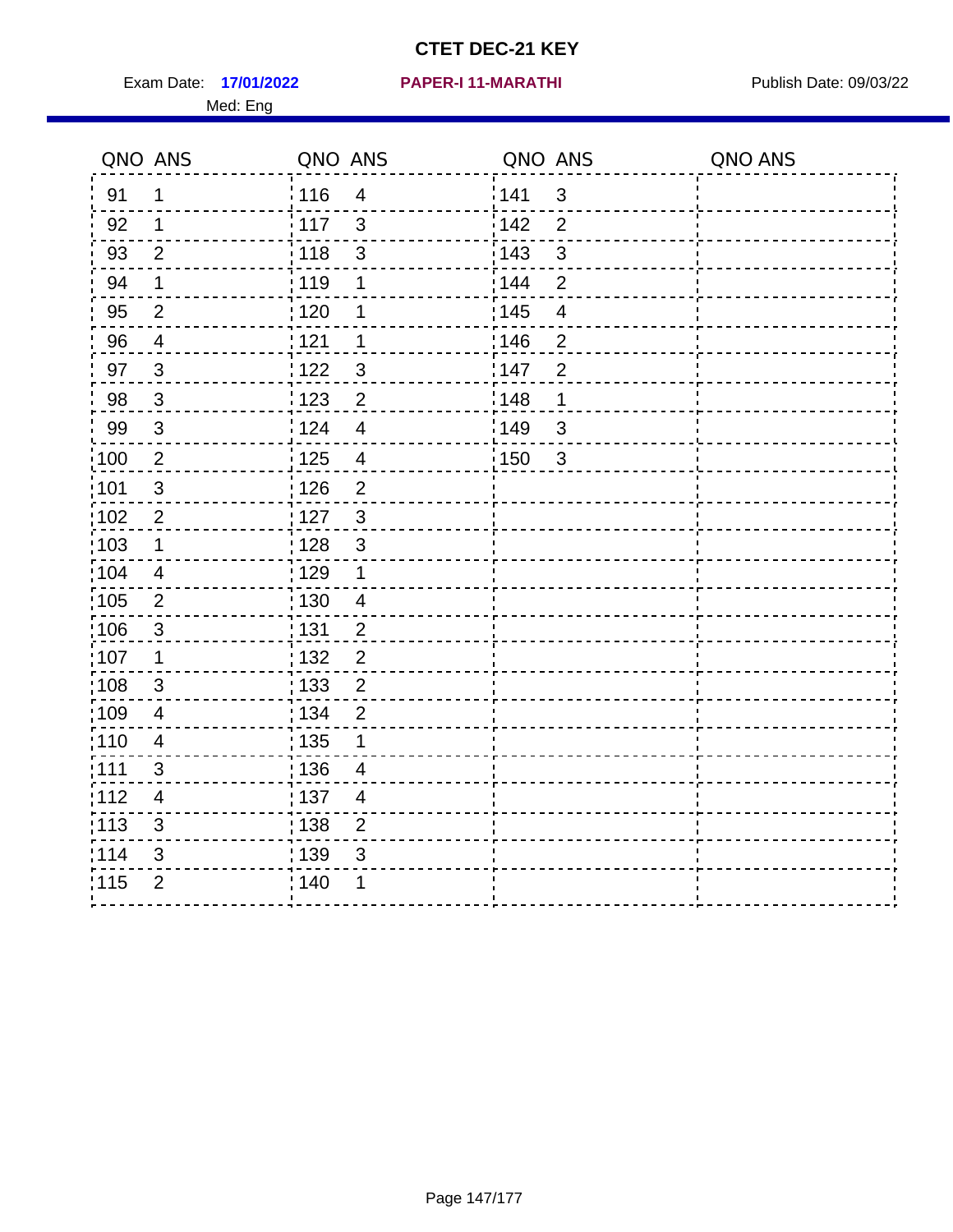Exam Date: 17/01/2022 **PAPER-I 12-MIZO** PAPER Publish Date: 09/03/22 Med: Eng

**17/01/2022 PAPER-I 12-MIZO**

|                   | QNO ANS                 | QNO ANS           |                         | QNO ANS           |                         | QNO ANS |
|-------------------|-------------------------|-------------------|-------------------------|-------------------|-------------------------|---------|
| 91                | $\mathbf 1$             | : 116             | $\overline{\mathbf{4}}$ | 141               | $\mathfrak{3}$          |         |
| 92                | 3                       | $\frac{1}{2}$ 117 | $\mathbf{3}$            | 142               | $\overline{2}$          |         |
| 93                | $\overline{2}$          | 118               | $\mathbf{3}$            | 143               | 3                       |         |
| 94                | $\overline{4}$          | : 119             | $\mathbf 1$             | 144               | $\overline{2}$          |         |
| 95                | $\mathbf 1$             | : 120             | 1                       | : 145             | $\overline{\mathbf{4}}$ |         |
| 96                | $\mathbf{3}$            | 121               | $\overline{4}$          | 146               | $\overline{2}$          |         |
| 97                | $\overline{2}$          | 122               | $\overline{2}$          | 147               | $\overline{2}$          |         |
| 98                | $\mathbf 1$             | 123               | 1                       | 148               | 1                       |         |
| 99                | 3                       | 124               | 3                       | 149               | $\mathbf{3}$            |         |
| $\frac{1}{1}$ 100 | $\mathfrak{3}$          | $\frac{1}{2}$ 125 | $\overline{2}$          | $\frac{1}{1}$ 150 | $\mathbf{3}$            |         |
| :101              | $\overline{\mathbf{4}}$ | : 126             | $\mathbf 1$             |                   |                         |         |
| $\frac{1}{1}$ 102 | $\sqrt{2}$              | : 127             | $\overline{4}$          |                   |                         |         |
| 103               | 1                       | : 128             | 3                       |                   |                         |         |
| :104              | $\overline{4}$          | :129              | $\overline{4}$          |                   |                         |         |
| $\frac{1}{1}$ 105 | $\mathbf{3}$            | : 130             | $\overline{1}$          |                   |                         |         |
| 106               | 3                       | : 131             | 3                       |                   |                         |         |
| 107               | $\mathbf 1$             | : 132             | $\mathbf 1$             |                   |                         |         |
| 108               | $\mathbf{3}$            | : 133             | $\mathbf{3}$            |                   |                         |         |
| :109              | $\overline{\mathbf{4}}$ | : 134             | $\overline{2}$          |                   |                         |         |
| : 110             | $\overline{4}$          | : 135             | 1                       |                   |                         |         |
| :111              | 3                       | : 136             | 4                       |                   |                         |         |
| 112               | $\overline{4}$          | :137              | $\overline{4}$          |                   |                         |         |
| :113              | 3                       | : 138             | $\overline{2}$          |                   |                         |         |
| 114               | $\sqrt{3}$              | : 139             | $\mathfrak{B}$          |                   |                         |         |
| 115               | $\overline{2}$          | ; 140             |                         |                   |                         |         |
|                   |                         |                   |                         |                   |                         |         |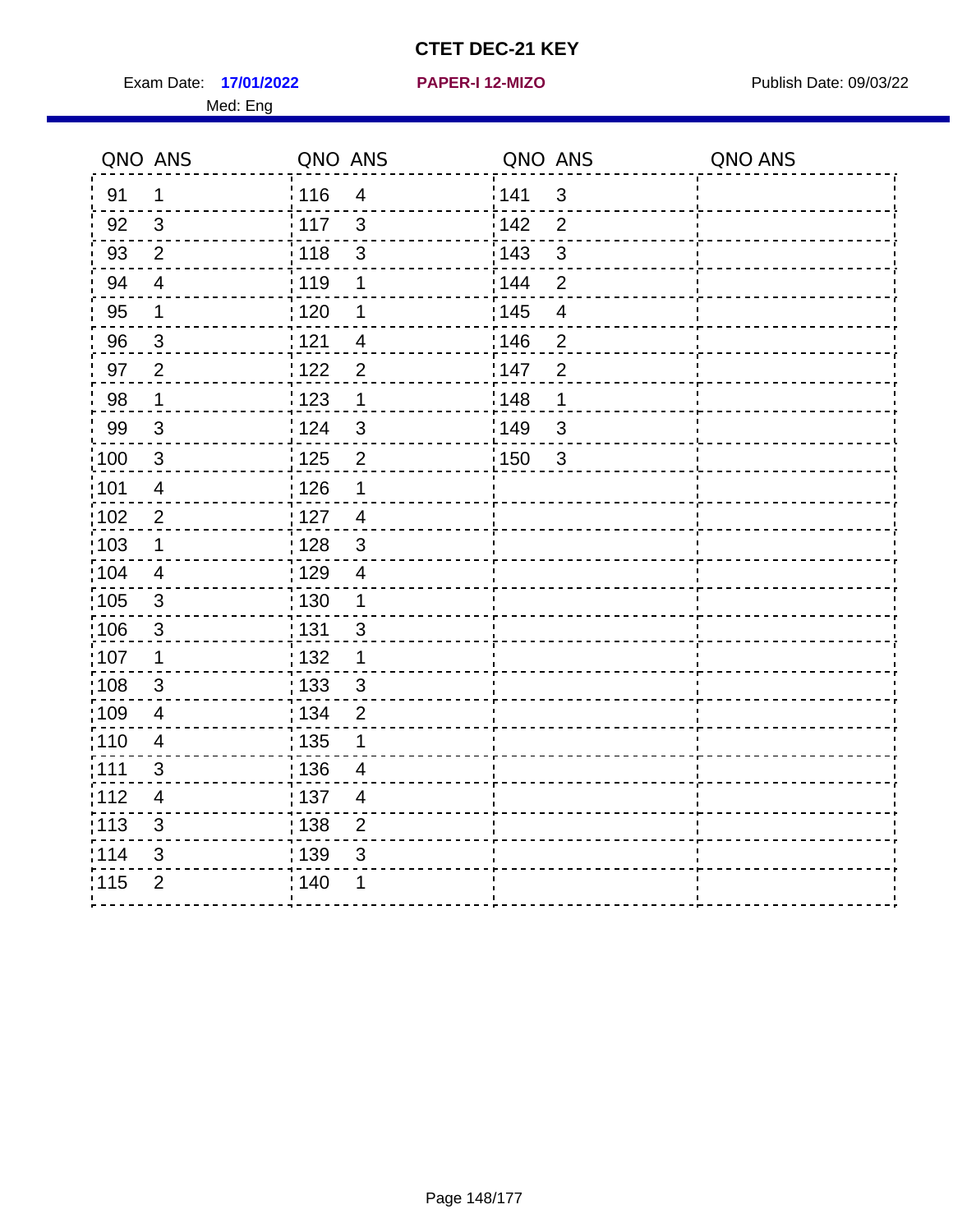Exam Date: 17/01/2022 **PAPER-I 13-NEPALI** Publish Date: 09/03/22 Med: Eng

**17/01/2022 PAPER-I 13-NEPALI**

|      | QNO ANS                  | QNO ANS |                          | QNO ANS |                         | QNO ANS |
|------|--------------------------|---------|--------------------------|---------|-------------------------|---------|
| 91   | $\overline{2}$           | 116     | $\overline{4}$           | 141     | $\mathbf{3}$            |         |
| 92   | $\mathfrak{S}$           | 117     | $\mathfrak{S}$           | 142     | 2                       |         |
| 93   | $\mathbf{3}$             | 118     | $\mathfrak{S}$           | 143     | $\sqrt{3}$              |         |
| 94   | $\overline{2}$           | : 119   | 1                        | 144     | 2                       |         |
| 95   | 1                        | : 120   | 1                        | : 145   | $\overline{\mathbf{4}}$ |         |
| 96   | 4                        | : 121   | $\overline{2}$           | 146     | 2                       |         |
| 97   | 1                        | : 122   | 1                        | 147     | $\overline{2}$          |         |
| 98   | $\overline{2}$           | 123     | $\overline{c}$           | 148     | $\mathbf 1$             |         |
| 99   | $\overline{4}$           | 124     | $\mathfrak{S}$           | 149     | 3                       |         |
| 100  | $\mathfrak{S}$           | 125     | $\overline{\mathbf{4}}$  | 150     | $\mathbf{3}$            |         |
| :101 | $\overline{4}$           | : 126   | 1                        |         |                         |         |
| 102  | $\overline{2}$           | : 127   | $\mathbf{3}$             |         |                         |         |
| :103 | $\mathfrak{B}$           | : 128   | $\overline{4}$           |         |                         |         |
| :104 | $\mathbf{1}$             | : 129   | $\overline{2}$           |         |                         |         |
| 105  | $\overline{2}$           | : 130   | $\mathfrak{S}$           |         |                         |         |
| :106 | 3                        | : 131   | $\overline{4}$           |         |                         |         |
| :107 | 1                        | : 132   | $\overline{4}$           |         |                         |         |
| :108 | $\mathfrak{S}$           | 133     | $\overline{2}$           |         |                         |         |
| :109 | $\overline{4}$           | : 134   | $\mathfrak{S}$           |         |                         |         |
| :110 | $\overline{4}$           | : 135   | 1                        |         |                         |         |
| :111 | $\mathbf{3}$             | : 136   | $\overline{\mathcal{A}}$ |         |                         |         |
| 112  | $\overline{\mathcal{A}}$ | : 137   | $\overline{4}$           |         |                         |         |
| 113  | 3                        | : 138   | $\overline{2}$           |         |                         |         |
| 114  | 3                        | 139     | 3                        |         |                         |         |
| 115  | $\overline{2}$           | : 140   | 1                        |         |                         |         |
|      |                          |         |                          |         |                         |         |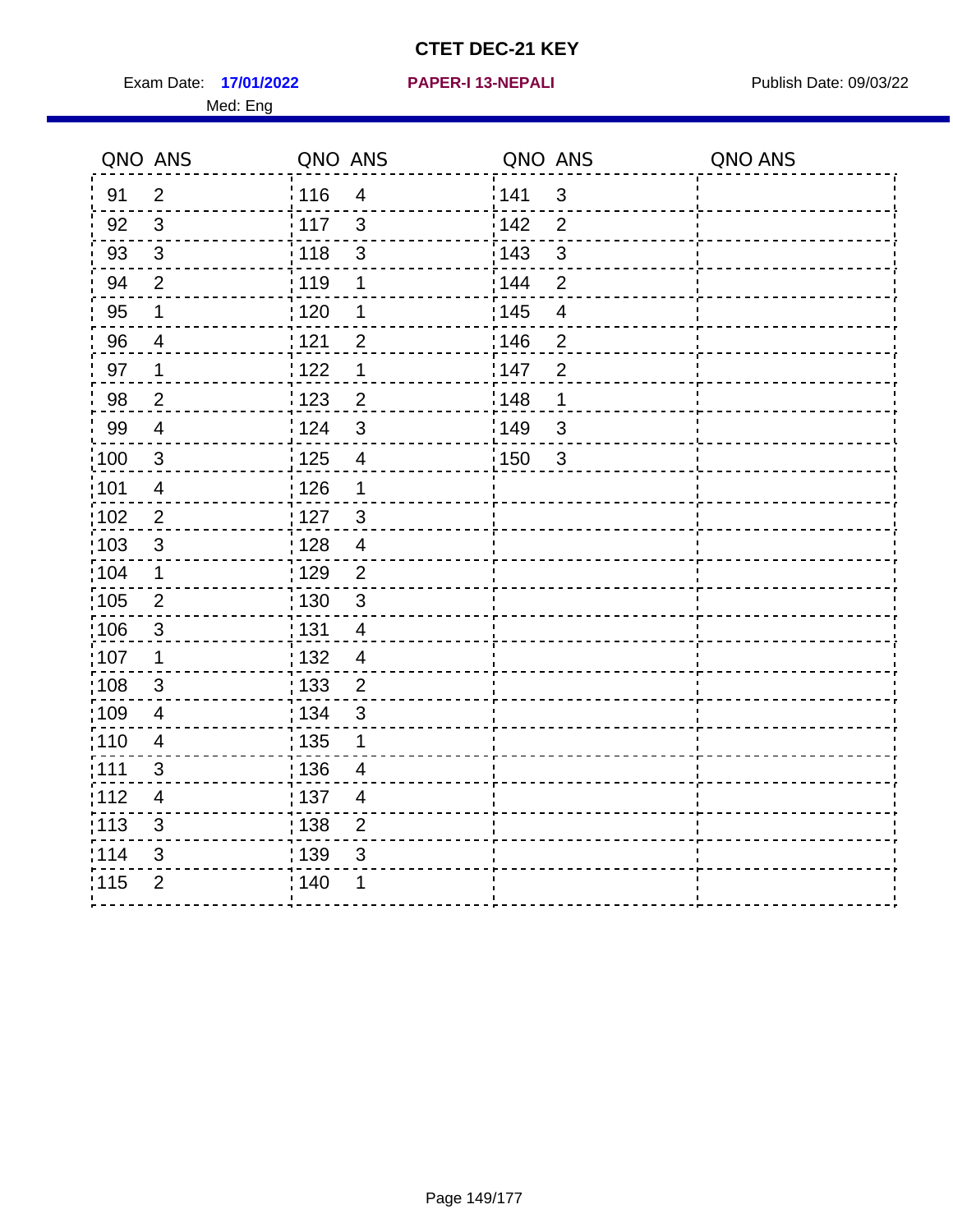Exam Date: 17/01/2022 **PAPER-I 14-ORIYA** Publish Date: 09/03/22 Med: Eng

**17/01/2022 PAPER-I 14-ORIYA**

|                   | QNO ANS                  | QNO ANS           |                         | QNO ANS |                | QNO ANS |
|-------------------|--------------------------|-------------------|-------------------------|---------|----------------|---------|
| 91                | $\mathbf 1$              | 116               | $\overline{\mathbf{4}}$ | 141     | $\mathfrak{S}$ |         |
| 92                | $\mathfrak{3}$           | 117               | 3                       | 142     | $\overline{2}$ |         |
| 93                | $\overline{4}$           | 118               | $\mathbf{3}$            | 143     | 3              |         |
| 94                | $\overline{2}$           | : 119             | 1                       | 144     | $\overline{2}$ |         |
| 95                | $\overline{4}$           | : 120             | 1                       | : 145   | $\overline{4}$ |         |
| 96                | $\mathbf{3}$             | 121               | 3                       | 146     | $\overline{2}$ |         |
| 97                | $\mathbf{3}$             | 122               | $\overline{c}$          | 147     | $\overline{2}$ |         |
| 98                | $\mathbf 1$              | 123               | $\mathbf{3}$            | 148     | 1              |         |
| 99                | $\overline{4}$           | 124               | $\overline{\mathbf{4}}$ | :149    | 3              |         |
| $\frac{1}{1}$ 100 | $\mathbf 3$              | $\frac{1}{1}$ 125 | $\mathbf 2$             | 150     | $\mathfrak{3}$ |         |
| :101              | $\sqrt{3}$               | : 126             | $\mathfrak{S}$          |         |                |         |
| :102              | $\mathbf 1$              | $\frac{1}{2}$ 127 | $\mathbf{1}$            |         |                |         |
| 103               | $\overline{4}$           | : 128             | $\overline{2}$          |         |                |         |
| 104               | $\overline{2}$           | :129              | $\overline{4}$          |         |                |         |
| 105               | $\overline{2}$           | : 130             | $\overline{2}$          |         |                |         |
| :106              | $\mathbf{3}$             | : 131             | $\mathbf{1}$            |         |                |         |
| :107              | 1                        | : 132             | $\overline{3}$          |         |                |         |
| 108               | $\mathbf{3}$             | : 133             | $\overline{4}$          |         |                |         |
| 109               | $\overline{4}$           | : 134             | $\overline{c}$          |         |                |         |
| :110              | $\overline{\mathbf{4}}$  | 135               | $\overline{2}$          |         |                |         |
| : 111             | $\mathfrak{S}$           | : 136             | 4                       |         |                |         |
| 112               | $\overline{\mathcal{A}}$ | : 137             | $\overline{4}$          |         |                |         |
| : 113             | $\mathfrak{S}$           | : 138             | $\mathbf 2$             |         |                |         |
| 114               | 3                        | : 139             | 3                       |         |                |         |
| 115               | $\overline{2}$           | 140               |                         |         |                |         |
|                   |                          |                   |                         |         |                |         |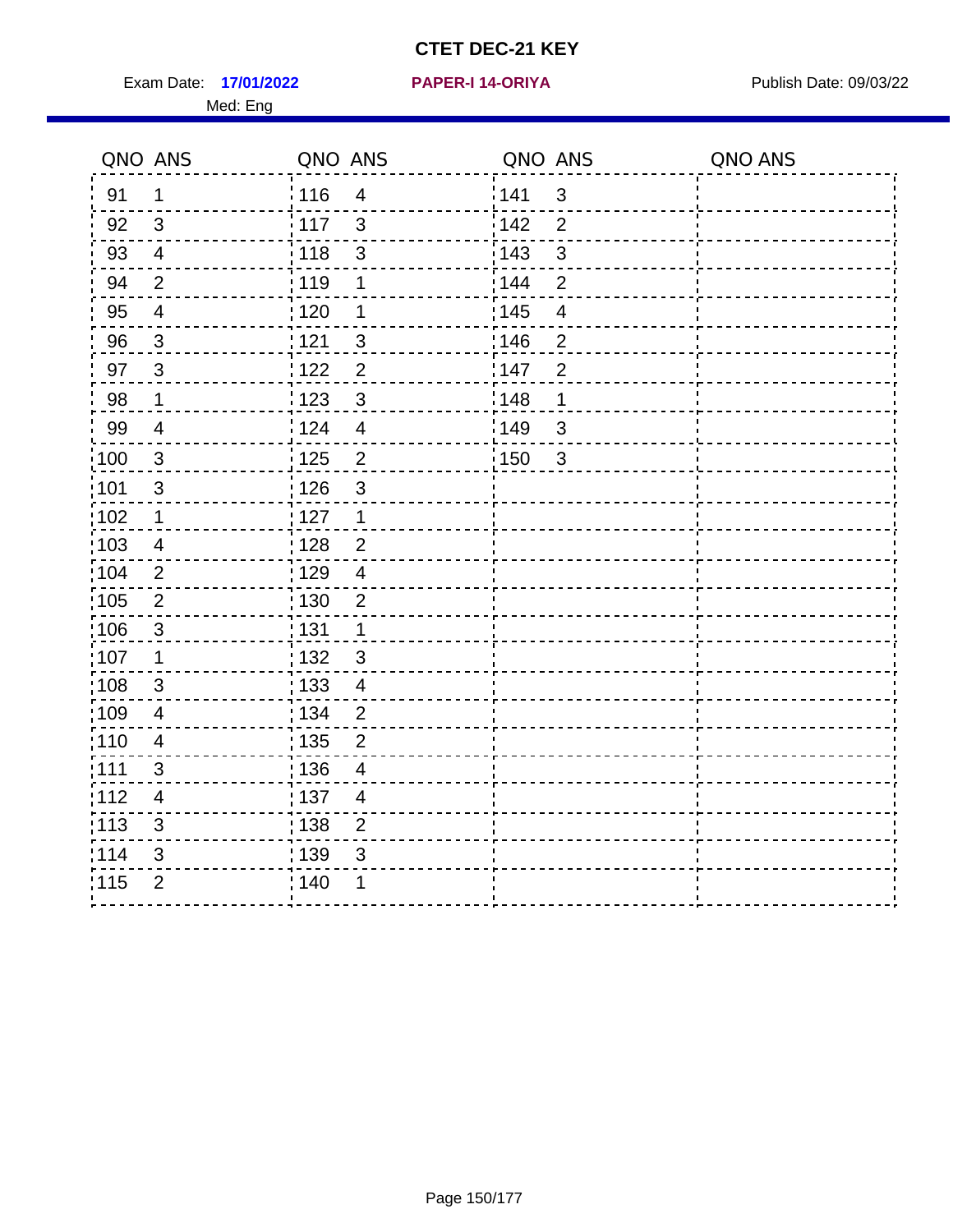Exam Date: 17/01/2022 **PAPER-I 15-PUNJABI** Publish Date: 09/03/22 Med: Eng

**17/01/2022 PAPER-I 15-PUNJABI**

|                   | QNO ANS        | QNO ANS           |                          | QNO ANS |                         | QNO ANS |
|-------------------|----------------|-------------------|--------------------------|---------|-------------------------|---------|
| 91                | $\mathbf{3}$   | 116               | $\overline{4}$           | 141     | $\mathbf{3}$            |         |
| 92                | $\mathbf 1$    | 117               | $\mathbf{3}$             | 142     | $\overline{2}$          |         |
| 93                | $\overline{2}$ | 118               | $\sqrt{3}$               | 143     | $\mathfrak{S}$          |         |
| 94                | $\overline{4}$ | : 119             | 1                        | 144     | $\overline{2}$          |         |
| 95                | 1              | : 120             | 1                        | : 145   | $\overline{\mathbf{4}}$ |         |
| 96                | 3              | 121               | 4                        | 146     | $\overline{2}$          |         |
| 97                | $\overline{4}$ | 122               | 3                        | 147     | $\overline{2}$          |         |
| 98                | $\mathbf{3}$   | $\frac{1}{2}$ 123 | $\mathbf 1$              | : 148   | 1                       |         |
| 99                | $\mathbf 1$    | 124               | $\overline{\mathcal{A}}$ | 149     | $\mathfrak{S}$          |         |
| $\frac{1}{1}$ 100 | $\overline{c}$ | $\frac{1}{1}$ 125 | $\mathbf 2$              | 150     | $\mathbf{3}$            |         |
| :101              | $\sqrt{3}$     | : 126             | $\mathfrak{S}$           |         |                         |         |
| 102               | $\overline{2}$ | : 127             | $\mathbf{3}$             |         |                         |         |
| :103              | $\overline{4}$ | : 128             | $\overline{2}$           |         |                         |         |
| 104               | $\overline{2}$ | 129               | $\overline{2}$           |         |                         |         |
| 105               | $\mathsf 3$    | : 130             | $\mathbf{1}$             |         |                         |         |
| :106              | $\mathbf{3}$   | : 131             | $\overline{4}$           |         |                         |         |
| ;107              | $\mathbf{1}$   | : 132             | $\mathbf{3}$             |         |                         |         |
| 108               | $\sqrt{3}$     | : 133             | $\overline{2}$           |         |                         |         |
| :109              | $\overline{4}$ | : 134             | $\mathfrak{3}$           |         |                         |         |
| :110              | $\overline{4}$ | : 135             | 2                        |         |                         |         |
| : 111             | 3              | 136               | $\overline{4}$           |         |                         |         |
| 112               | $\overline{4}$ | : 137             | $\overline{4}$           |         |                         |         |
| 113               | $\mathfrak{S}$ | : 138             | $\overline{c}$           |         |                         |         |
| 114               | 3              | 139               | 3                        |         |                         |         |
| 115               | $\overline{2}$ | 140               | 1                        |         |                         |         |
|                   |                |                   |                          |         |                         |         |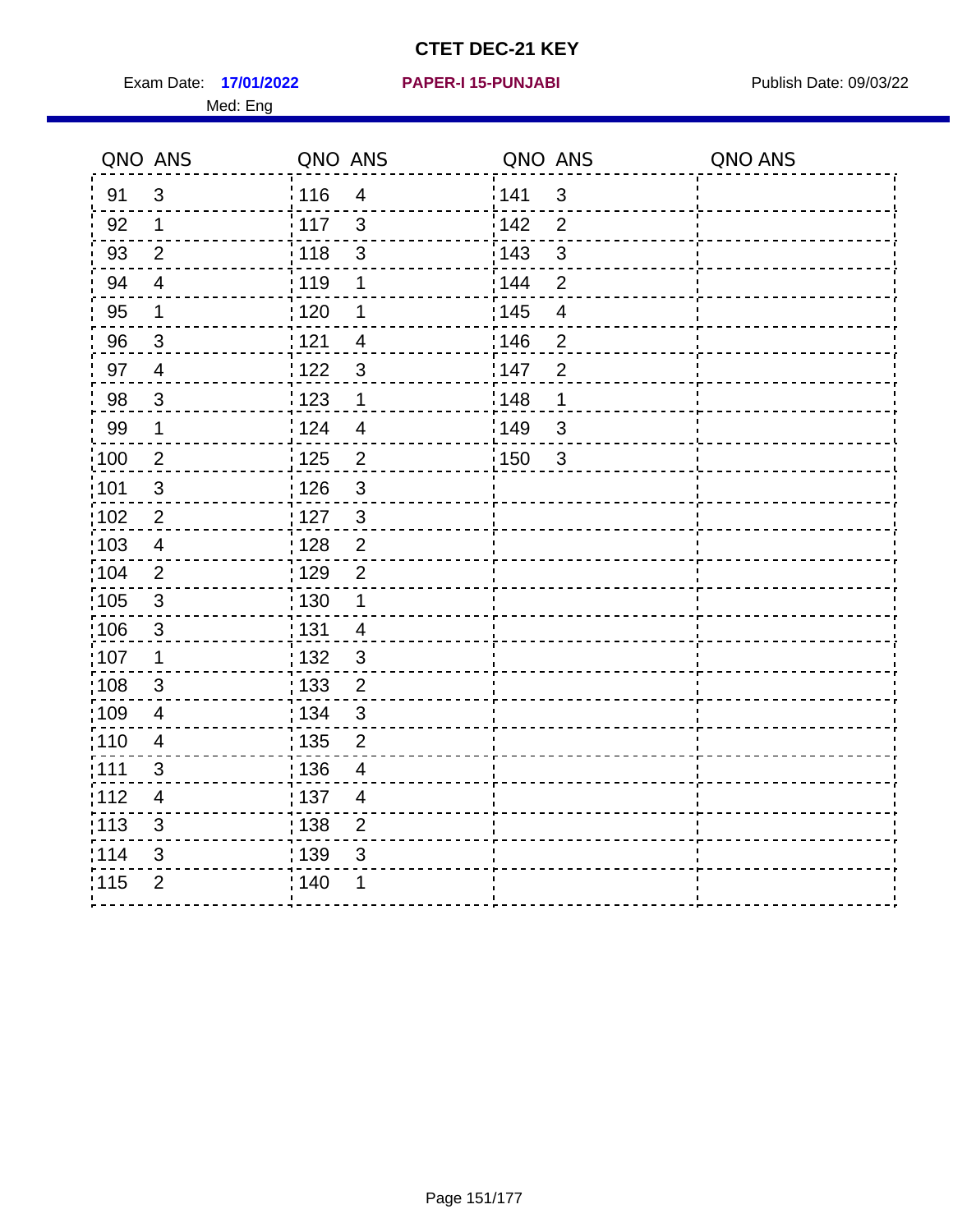Exam Date: 17/01/2022 PAPER-I 16-SANSKRIT Publish Date: 09/03/22 Med: Eng

### **17/01/2022 PAPER-I 16-SANSKRIT**

|                   | QNO ANS        | QNO ANS           |                | QNO ANS |                | QNO ANS |
|-------------------|----------------|-------------------|----------------|---------|----------------|---------|
| 91                | $\mathbf{3}$   | 116               | $\overline{4}$ | 141     | $\mathbf{3}$   |         |
| 92                | 2              | 117               | 3              | 142     | $\overline{2}$ |         |
| 93                | $\overline{4}$ | 118               | 3              | 143     | $\mathfrak{S}$ |         |
| 94                | $\overline{2}$ | : 119             | $\mathbf 1$    | 144     | $\overline{2}$ |         |
| 95                | 1              | : 120             | 1              | : 145   | $\overline{4}$ |         |
| 96                | 4              | 1121              | 3              | 146     | $\overline{2}$ |         |
| 97                | $\overline{2}$ | 122               | $\overline{2}$ | 147     | $\overline{2}$ |         |
| 98                | $\mathbf{3}$   | $\frac{1}{2}$ 123 | $\overline{4}$ | : 148   | 1              |         |
| 99                | $\overline{2}$ | 124               | 1              | 149     | $\mathfrak{S}$ |         |
| 100               | $\sqrt{3}$     | $\frac{1}{1}$ 125 | $\mathbf 1$    | 150     | $\mathbf{3}$   |         |
| 101               | $\overline{4}$ | : 126             | $\overline{4}$ |         |                |         |
| 102               | $\overline{2}$ | :127              | $\overline{2}$ |         |                |         |
| 103               | 4              | : 128             | $\mathbf{3}$   |         |                |         |
| 104               | $\mathbf 1$    | : 129             | 4              |         |                |         |
| 105               | $\sqrt{2}$     | $\frac{1}{1}$ 130 | $\mathbf{3}$   |         |                |         |
| :106              | $\mathbf{3}$   | : 131             | $\overline{2}$ |         |                |         |
| 107               | 1              | : 132             | $\overline{4}$ |         |                |         |
| 108               | $\mathbf{3}$   | : 133             | $\mathbf 1$    |         |                |         |
| :109              | $\overline{4}$ | : 134             | 3              |         |                |         |
| : 110             | $\overline{4}$ | : 135             | 1              |         |                |         |
| : 111             | 3              | : 136             | 4              |         |                |         |
| 112               | $\overline{4}$ | : 137             | $\overline{4}$ |         |                |         |
| $\frac{1}{1}$ 113 | $\mathfrak{S}$ | : 138             | $\overline{c}$ |         |                |         |
| 114               | 3              | 139               | 3              |         |                |         |
| 115               | $\overline{2}$ | 140               | 1              |         |                |         |
|                   |                |                   |                |         |                |         |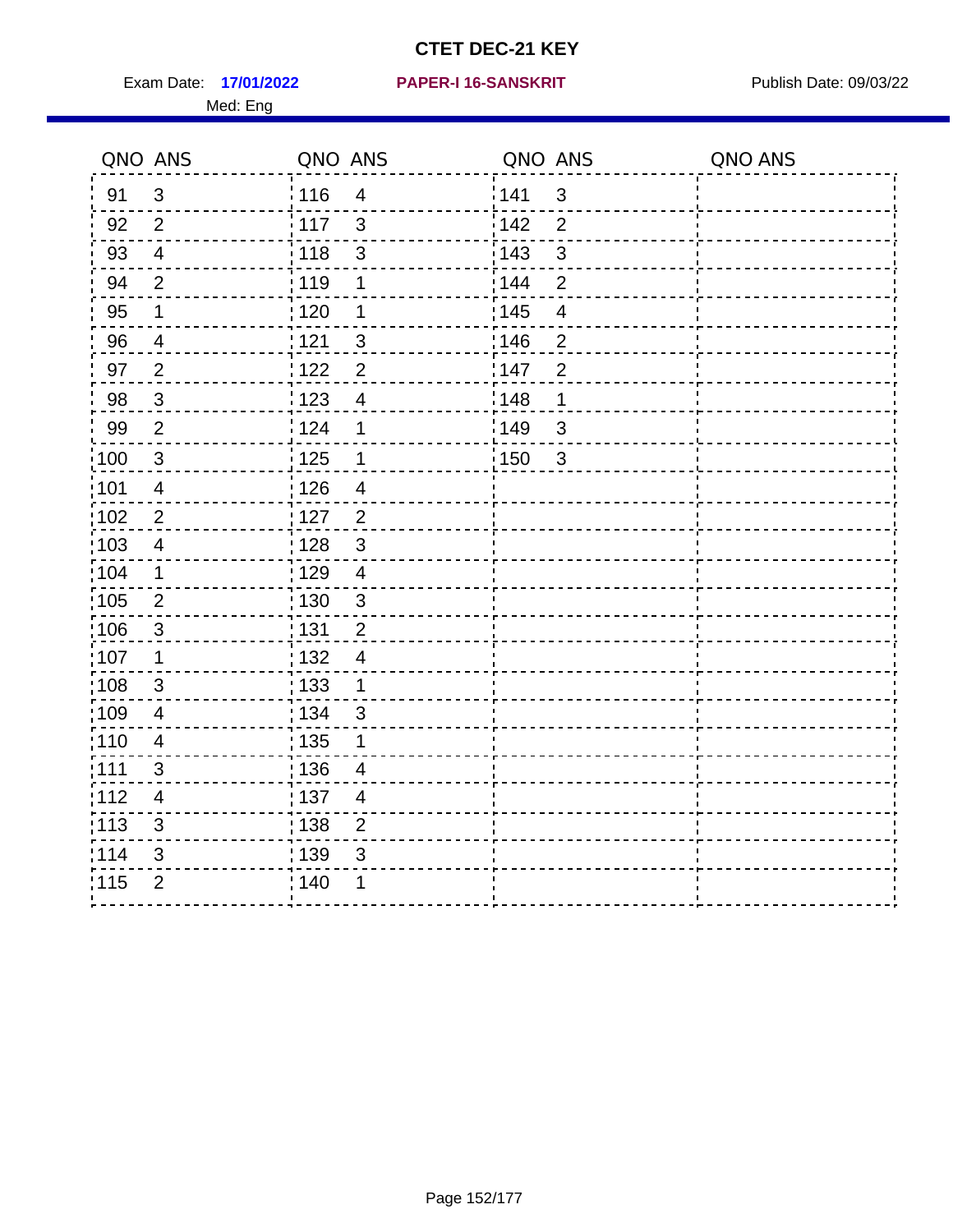Exam Date: 17/01/2022 **PAPER-I 17-TAMIL Exam Date: 09/03/22** Med: Eng

**17/01/2022 PAPER-I 17-TAMIL**

|                   | QNO ANS                   | QNO ANS           |                | QNO ANS           |                         | QNO ANS |
|-------------------|---------------------------|-------------------|----------------|-------------------|-------------------------|---------|
| 91                | $\overline{2}$            | 116               | $\overline{4}$ | 141               | $\mathbf{3}$            |         |
| 92                | $\mathbf 1$               | 117               | 3              | 142               | $\overline{2}$          |         |
| 93                | $\mathbf{3}$              | 118               | 3              | 143               | $\mathbf{3}$            |         |
| 94                | $\overline{4}$            | : 119             | 1              | 144               | $\overline{2}$          |         |
| 95                | $\overline{2}$            | $\frac{1}{1}$ 120 | $\mathbf 1$    | : 145             | $\overline{\mathbf{4}}$ |         |
| 96                | 3                         | 121               | $\overline{2}$ | 146               | $\overline{2}$          |         |
| 97                | $\overline{2}$            | 122               | $\mathbf 1$    | 147               | $\overline{2}$          |         |
| 98                | $\overline{2}$            | ¦ 123             | $\mathfrak{S}$ | 148               | 1                       |         |
| 99                | 3                         | 124               | $\overline{4}$ | 149               | 3                       |         |
| $\frac{1}{1}$ 100 | $\mathbf 1$               | 125               | $\overline{2}$ | $\frac{1}{2}$ 150 | $\mathbf{3}$            |         |
| :101              | $\overline{2}$            | : 126             | 3              |                   |                         |         |
| $\frac{1}{1}$ 102 | $\overline{4}$            | : 127             | $\overline{2}$ |                   |                         |         |
| 103               | 3                         | : 128             | 2              |                   |                         |         |
| :104              | $\mathbf 1$               | :129              | 3              |                   |                         |         |
| $\frac{1}{1}$ 105 | $\overline{2}$            | 130               | $\mathbf{1}$   |                   |                         |         |
| 106               | $\sqrt{3}$                | : 131             | $\overline{2}$ |                   |                         |         |
| 107               | 1                         | : 132             | $\overline{4}$ |                   |                         |         |
| 108               | 3                         | : 133             | $\mathbf{3}$   |                   |                         |         |
| $\frac{1}{1}$ 109 | $\overline{4}$            | : 134             | 1              |                   |                         |         |
| :110              | $\overline{4}$            | $\frac{1}{1}$ 135 | $\overline{2}$ |                   |                         |         |
| : 111             | 3                         | : 136             | 4              |                   |                         |         |
| 112               | $\overline{4}$            | :137              | $\overline{4}$ |                   |                         |         |
| : 113             | $\ensuremath{\mathsf{3}}$ | 138               | $\overline{2}$ |                   |                         |         |
| 114               | $\mathfrak{S}$            | : 139             | 3              |                   |                         |         |
| 115               | $\overline{2}$            | : 140             | 1              |                   |                         |         |
|                   |                           |                   |                |                   |                         |         |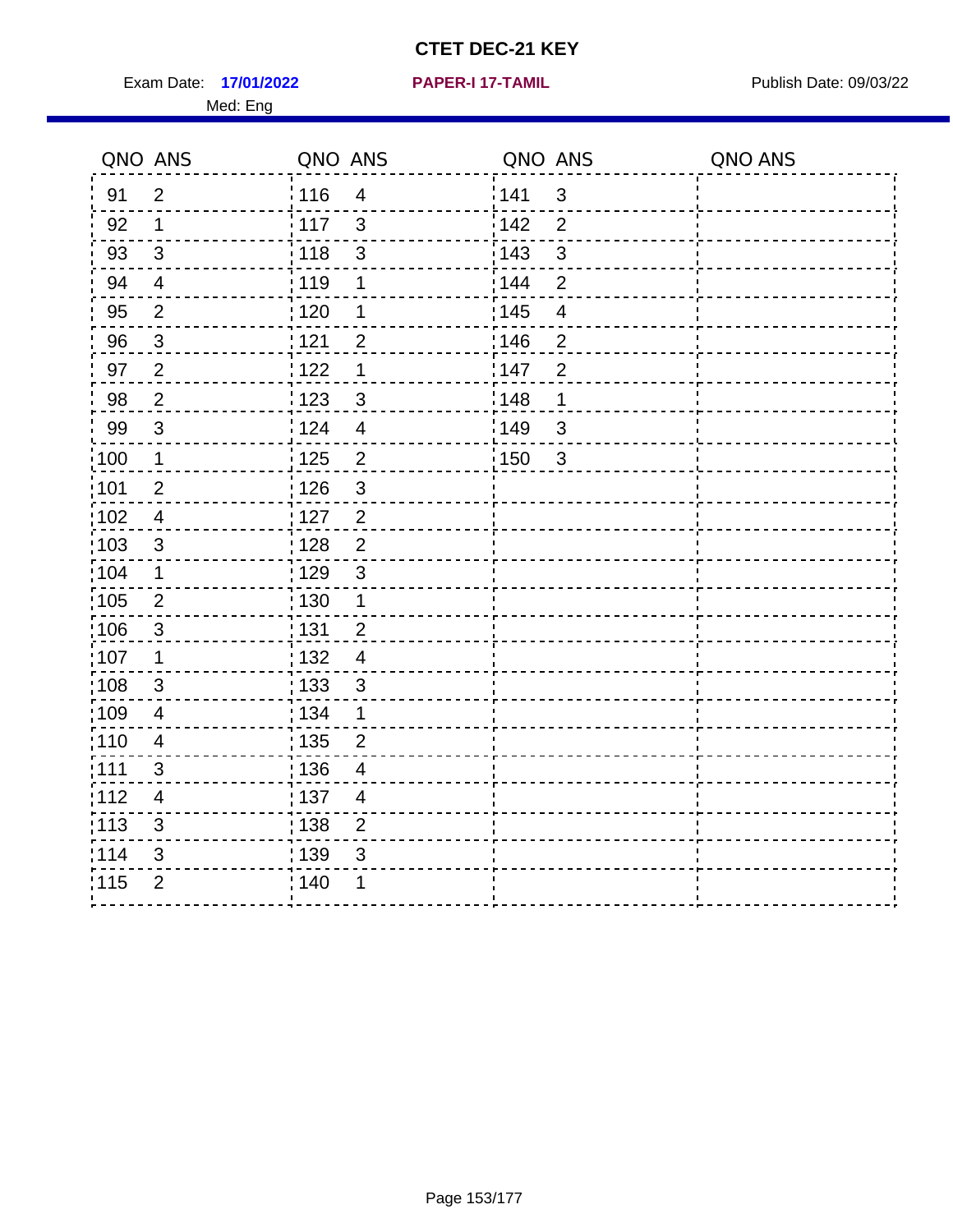Exam Date: 17/01/2022 **PAPER-I 18-TELUGU** PUBLISH Date: 09/03/22 Med: Eng

**17/01/2022 PAPER-I 18-TELUGU**

|                   | QNO ANS                 | QNO ANS                          | QNO ANS                 | QNO ANS |
|-------------------|-------------------------|----------------------------------|-------------------------|---------|
| 91                | $\overline{4}$          | 116<br>$\overline{\mathbf{4}}$   | 141<br>$\mathfrak{S}$   |         |
| 92                | $\overline{4}$          | 117<br>3                         | 142<br>$\overline{2}$   |         |
| 93                | 1                       | 118<br>$\mathbf{3}$              | 143<br>$\mathbf{3}$     |         |
| 94                | 3                       | : 119<br>1                       | 144<br>2                |         |
| 95                | $\overline{2}$          | :120<br>1                        | : 145<br>$\overline{4}$ |         |
| 96                | 1                       | 121<br>$\mathfrak{S}$            | :146<br>$\overline{2}$  |         |
| 97                | $\mathbf 1$             | : 122<br>$\mathbf{3}$            | 147<br>$\overline{2}$   |         |
| 98                | $\overline{2}$          | 123<br>$\mathbf{1}$              | 1148<br>1               |         |
| 99                | $\mathbf 1$             | 124<br>$\overline{2}$            | 149<br>$\sqrt{3}$       |         |
| $\frac{1}{1}$ 100 | $\overline{1}$          | $\overline{2}$<br>125            | 150<br>$\mathbf{3}$     |         |
| 101               | $\sqrt{3}$              | : 126<br>$\mathbf 2$             |                         |         |
| 102               | $\overline{4}$          | : 127<br>$\mathbf{1}$            |                         |         |
| :103              | 2                       | $\overline{2}$<br>: 128          |                         |         |
| 104               | $\mathbf 1$             | : 129<br>$\overline{4}$          |                         |         |
| 105               | $\overline{2}$          | : 130<br>$\mathbf{1}$            |                         |         |
| :106              | $\mathbf{3}$            | : 131<br>$\mathbf{3}$            |                         |         |
| :107              | $\mathbf 1$             | : 132<br>$\mathbf{3}$            |                         |         |
| 108               | $\mathbf{3}$            | : 133<br>$\mathbf{1}$            |                         |         |
| :109              | $\overline{\mathbf{4}}$ | : 134<br>$\overline{2}$          |                         |         |
| :110              | $\overline{4}$          | : 135<br>1                       |                         |         |
| :111              | $\mathfrak{S}$          | : 136<br>4                       |                         |         |
| 112               | $\overline{4}$          | : 137<br>$\overline{4}$          |                         |         |
| :113              | $\mathsf 3$             | $\frac{1}{1}$ 138<br>$\mathbf 2$ |                         |         |
| 114               | 3                       | 139<br>3                         |                         |         |
| 115               | $\overline{2}$          | 140                              |                         |         |
|                   |                         |                                  |                         |         |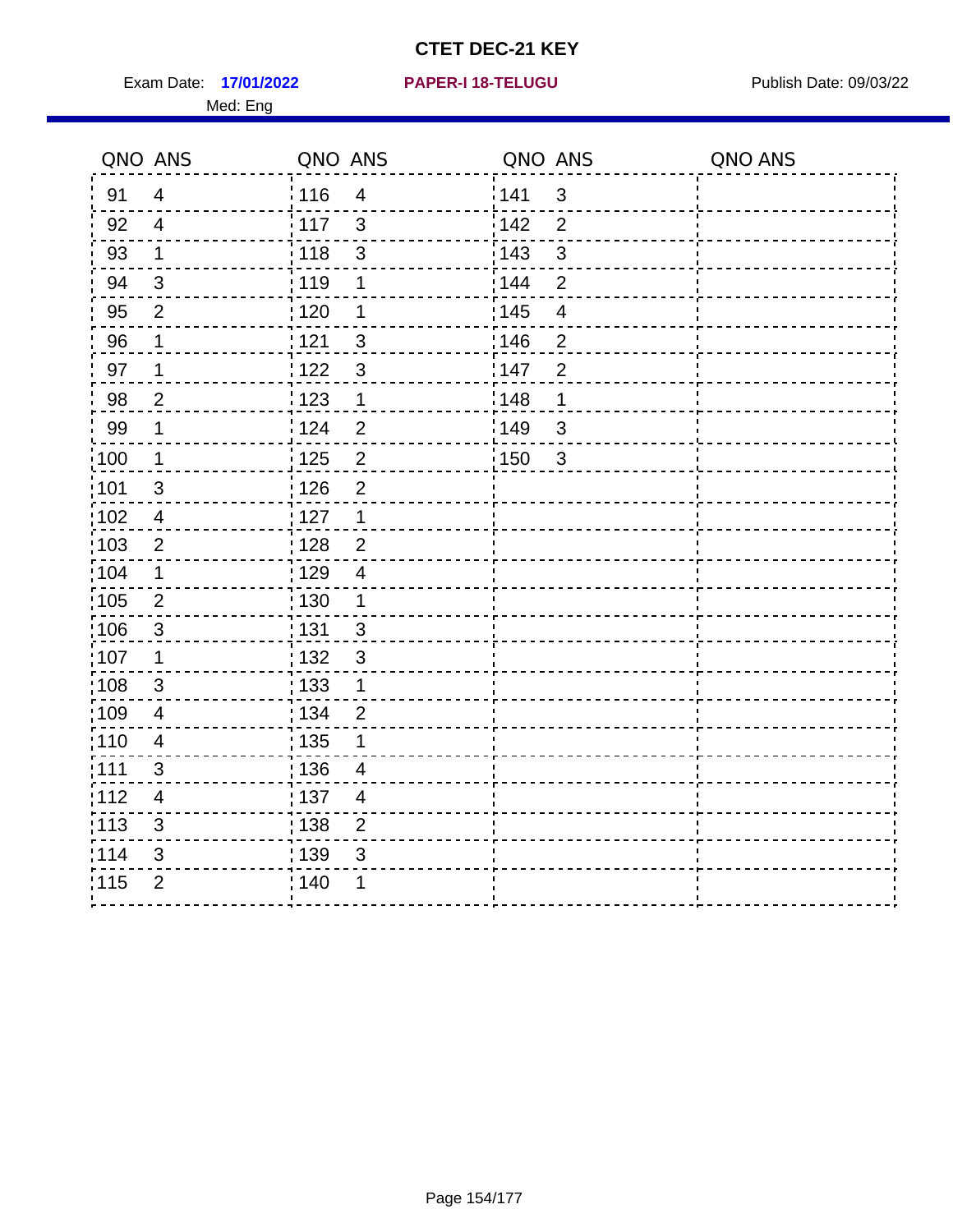Exam Date: 17/01/2022 **PAPER-I 19-TIBETAN** Publish Date: 09/03/22 Med: Eng

**17/01/2022 PAPER-I 19-TIBETAN**

|        | QNO ANS                   | QNO ANS           |                | QNO ANS |                | QNO ANS |
|--------|---------------------------|-------------------|----------------|---------|----------------|---------|
| 91     | $\overline{4}$            | 116               | $\overline{4}$ | 1141    | $\mathbf{3}$   |         |
| 92     | $\overline{2}$            | 117               | $\mathbf{3}$   | 142     | $\overline{2}$ |         |
| 93     | $\overline{2}$            | 118               | $\sqrt{3}$     | 143     | $\mathfrak{S}$ |         |
| 94     | 1                         | : 119             | 1              | 144     | $\overline{2}$ |         |
| 95     | 1                         | : 120             | 1              | : 145   | $\overline{4}$ |         |
| 96     | $\overline{2}$            | 121               | 1              | :146    | $\overline{2}$ |         |
| 97     | $\mathbf{3}$              | 122               | $\overline{2}$ | 147     | $\overline{2}$ |         |
| $98\,$ | $\overline{4}$            | 123               | $\overline{4}$ | 148     | 1              |         |
| 99     | $\ensuremath{\mathsf{3}}$ | 124               | $\sqrt{3}$     | 149     | $\mathfrak{S}$ |         |
| :100   | $\overline{4}$            | 125               | $\overline{2}$ | 150     | $\mathbf{3}$   |         |
| :101   | $\mathbf 2$               | $\frac{1}{1}$ 126 | 1              |         |                |         |
| 102    | $\mathfrak{3}$            | : 127             | $\mathbf{3}$   |         |                |         |
| 103    | 3                         | : 128             | $\overline{4}$ |         |                |         |
| 104    | $\overline{2}$            | : 129             | $\overline{2}$ |         |                |         |
| 105    | $\sqrt{3}$                | $\frac{1}{1}$ 130 | $\mathbf{3}$   |         |                |         |
| :106   | $\mathfrak{S}$            | : 131             | 4              |         |                |         |
| 107    | 1                         | :132              | $\mathbf 1$    |         |                |         |
| 108    | $\sqrt{3}$                | : 133             | $\overline{2}$ |         |                |         |
| :109   | $\overline{4}$            | : 134             | $\mathfrak{3}$ |         |                |         |
| :110   | 4                         | : 135             | $\overline{2}$ |         |                |         |
| 111    | 3                         | : 136             | $\overline{4}$ |         |                |         |
| 112    | $\overline{4}$            | 137               | $\overline{4}$ |         |                |         |
| 113    | $\mathbf{3}$              | : 138             | $\overline{c}$ |         |                |         |
| 114    | 3                         | 139               | 3              |         |                |         |
| 115    | $\overline{2}$            | 140               | 1              |         |                |         |
|        |                           |                   |                |         |                |         |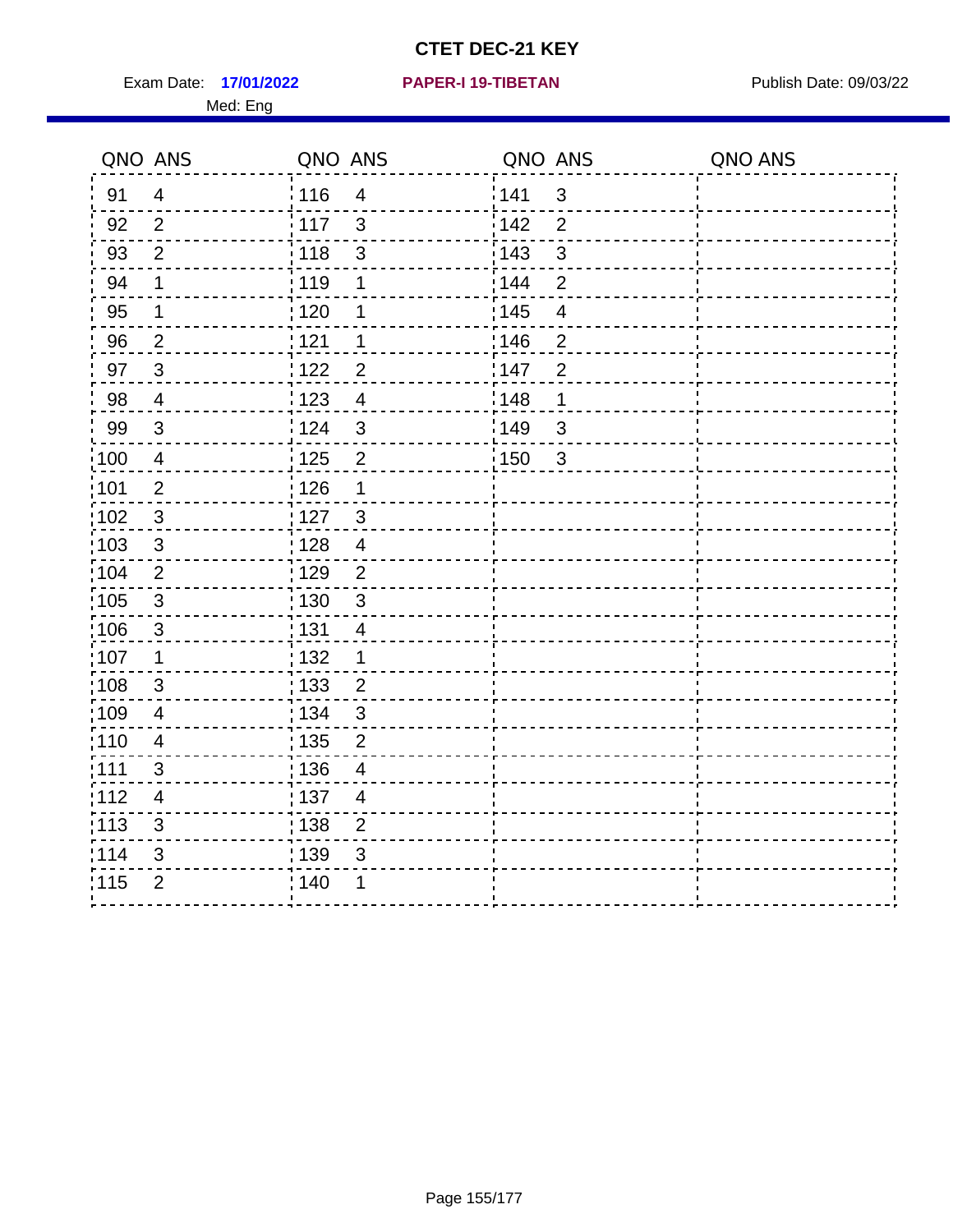Exam Date: 17/01/2022 **PAPER-I 20-URDU** PAPER 120-VERSITY Publish Date: 09/03/22 Med: Eng

**17/01/2022 PAPER-I 20-URDU**

|                   | QNO ANS                 | QNO ANS                                       | QNO ANS                             | QNO ANS |
|-------------------|-------------------------|-----------------------------------------------|-------------------------------------|---------|
| 91                | 1                       | : 116<br>$\overline{4}$                       | 141<br>$\mathfrak{3}$               |         |
| 92                | 2                       | $\mathbf{3}$<br>117                           | 142<br>$\overline{2}$               |         |
| 93                | $\mathbf 1$             | 118<br>$\mathsf 3$                            | 143<br>3                            |         |
| 94                | $\sqrt{3}$              | : 119<br>1                                    | 144<br>$\overline{2}$               |         |
| 95                | 1                       | 120<br>1                                      | : 145<br>$\overline{4}$             |         |
| 96                | $\overline{4}$          | 121<br>1                                      | 146<br>$\mathbf{2}$                 |         |
| 97                | $\mathbf 1$             | :122<br>3                                     | 147<br>$\overline{2}$               |         |
| 98                | $\overline{2}$          | $\frac{1}{2}$ 123<br>$\overline{2}$           | 148<br>$\mathbf 1$                  |         |
| 99                | $\mathbf 1$             | 124<br>1                                      | 149<br>$\mathfrak{S}$               |         |
| $\frac{1}{1}$ 100 | $\mathbf{1}$            | $\frac{1}{1}$ 125<br>$\mathbf 1$              | $\frac{1}{1}$ 150<br>$\mathfrak{S}$ |         |
| :101              | $\overline{2}$          | $\frac{1}{2}$ 126<br>1                        |                                     |         |
| $\frac{1}{1}$ 102 | $\mathbf{3}$            | 127<br>1                                      |                                     |         |
| 103               | $\mathbf 1$             | : 128<br>1                                    |                                     |         |
| 104               | 3                       | : 129<br>1                                    |                                     |         |
| 105               | $\mathbf 1$             | $\frac{1}{1}$ 130<br>$\overline{c}$           |                                     |         |
| :106              | $\mathbf{3}$            | : 131<br>$\mathbf 1$                          |                                     |         |
| :107              | 1                       | :132<br>$\mathbf 1$                           |                                     |         |
| 108               | $\mathbf{3}$            | : 133<br>$\overline{2}$                       |                                     |         |
| 109               | $\overline{4}$          | : 134<br>$\mathbf{1}$                         |                                     |         |
| :110              | $\overline{\mathbf{4}}$ | $\frac{1}{1}$ 135<br>$\overline{2}$           |                                     |         |
| : 111             | 3                       | : 136<br>4                                    |                                     |         |
| 112               | $\overline{4}$          | $\frac{1}{1}$ 137<br>$\overline{\mathcal{A}}$ |                                     |         |
| 113               | $\mathsf 3$             | : 138<br>$\mathbf 2$                          |                                     |         |
| 114               | 3                       | 139<br>3                                      |                                     |         |
| 115               | $\overline{2}$          | 140                                           |                                     |         |
|                   |                         |                                               |                                     |         |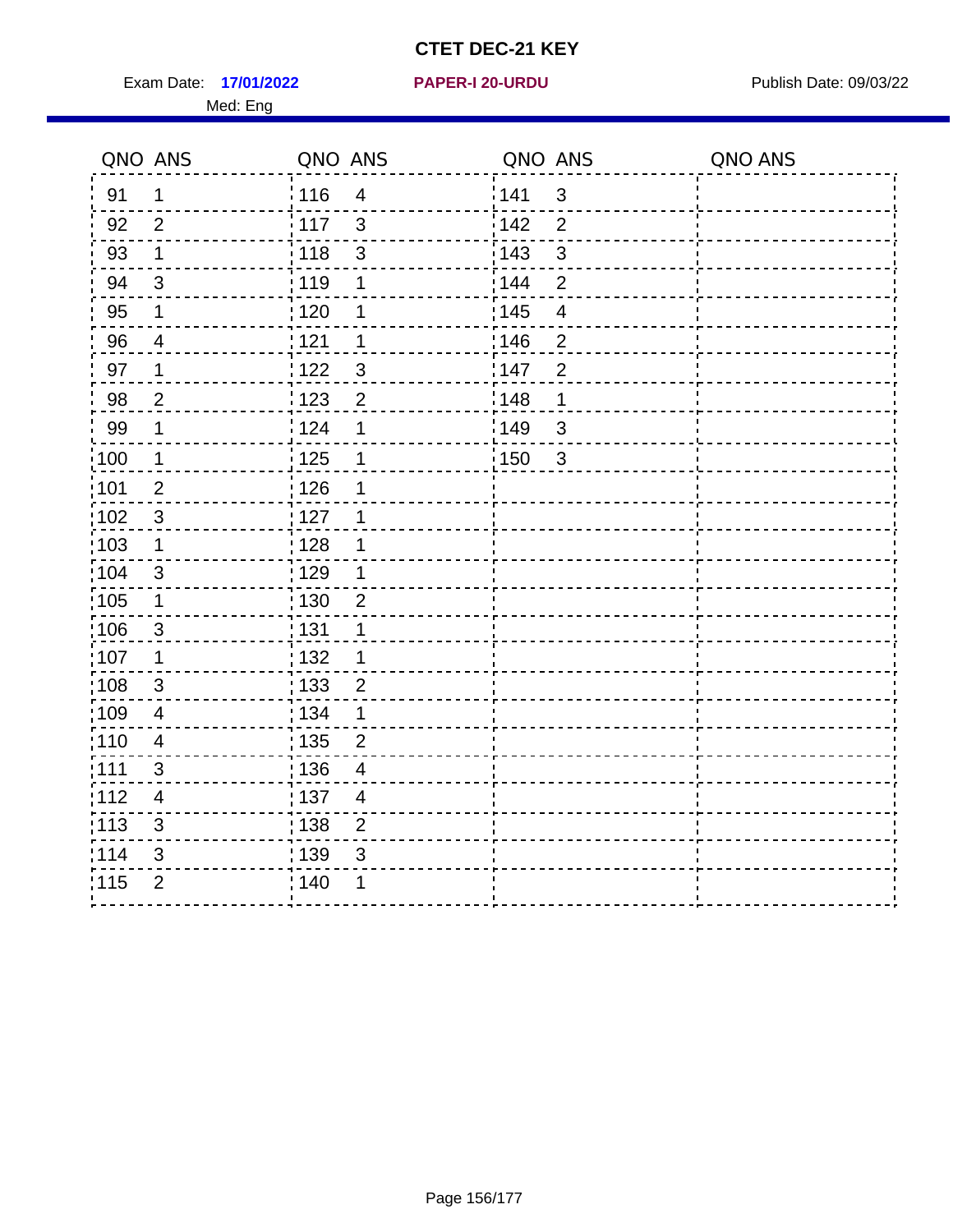Exam Date: 21/01/2022 **PAPER-I-MAIN Exam Date: 09/03/22** Med: Eng

|                | QNO ANS        | QNO ANS |                          | QNO ANS |                | QNO ANS |                |
|----------------|----------------|---------|--------------------------|---------|----------------|---------|----------------|
| 1.             | 1              | 26      | $\overline{4}$           | 51      | $\overline{2}$ | 76      | 2              |
| 2              | 3              | 27      | 1                        | 52      | 1              | 77      | 3              |
| 3              | 2              | 28      | $\overline{2}$           | 53      | 3              | 78      | 3              |
| 4              | $\mathbf 1$    | 29      | $\mathfrak{S}$           | 54      | 2              | 79      | 4              |
| 5              | 3              | 30      | $\overline{4}$           | 55      | $\mathbf 1$    | 80      | $\overline{2}$ |
| 6              | $\overline{2}$ | 31      | $\overline{2}$           | 56      | $\overline{2}$ | 81      | 1              |
| $\overline{7}$ | 2              | 32      | 3                        | 57      | 3              | .82     | 1              |
| 8              | $\mathbf 2$    | 33      | $\overline{2}$           | 58      | 4              | 83      | 1              |
| 9              | $\overline{2}$ | 34      | $\overline{2}$           | 59      | 3              | :84     | 3              |
| 10             | 3              | 35      | $\mathbf{3}$             | 60      | $\overline{2}$ | 85      | 1              |
| 11             | $\overline{4}$ | 36      | $\mathfrak{S}$           | 61      | $\mathbf 1$    | 86      | 1              |
| 12             | $\mathfrak{S}$ | 37      | $\mathsf 3$              | 62      | 4              | 87      | $\overline{4}$ |
| 13             | 4              | 38      | $\overline{\mathcal{A}}$ | 63      | 1              | 88      | 1              |
| 14             | 1              | 39      | $\overline{2}$           | 64      | 1              | 89      | $\overline{4}$ |
| 15             | 1              | 40      | $\overline{2}$           | 65      | $\overline{2}$ | 90      | $\overline{2}$ |
| 16             | $\mathbf 1$    | 41      | $\overline{2}$           | 66      | $\overline{4}$ |         |                |
| 17             | $\overline{4}$ | 42      | $\overline{2}$           | 67      | $\overline{2}$ |         |                |
| 18             | 3              | 43      | 3                        | 68      | 1              |         |                |
| 19             | 4              | 44      | $\overline{4}$           | 69      | 3              |         |                |
| 20             | $\overline{2}$ | 45      | $\mathfrak{S}$           | 70      | $\overline{2}$ |         |                |
| 21             | $\overline{2}$ | 46      | $\overline{4}$           | : 71    | $\overline{2}$ |         |                |
| 22             | 1              | 47      | 2                        | 72      | $\overline{4}$ |         |                |
| 23             | 3              | 48      | 1                        | 73      | 4              |         |                |
| 24             | 4              | 49      | 1                        | 74      | 3              |         |                |
| 25             | $\overline{4}$ | 50      | 3                        | 75      | $\overline{2}$ |         |                |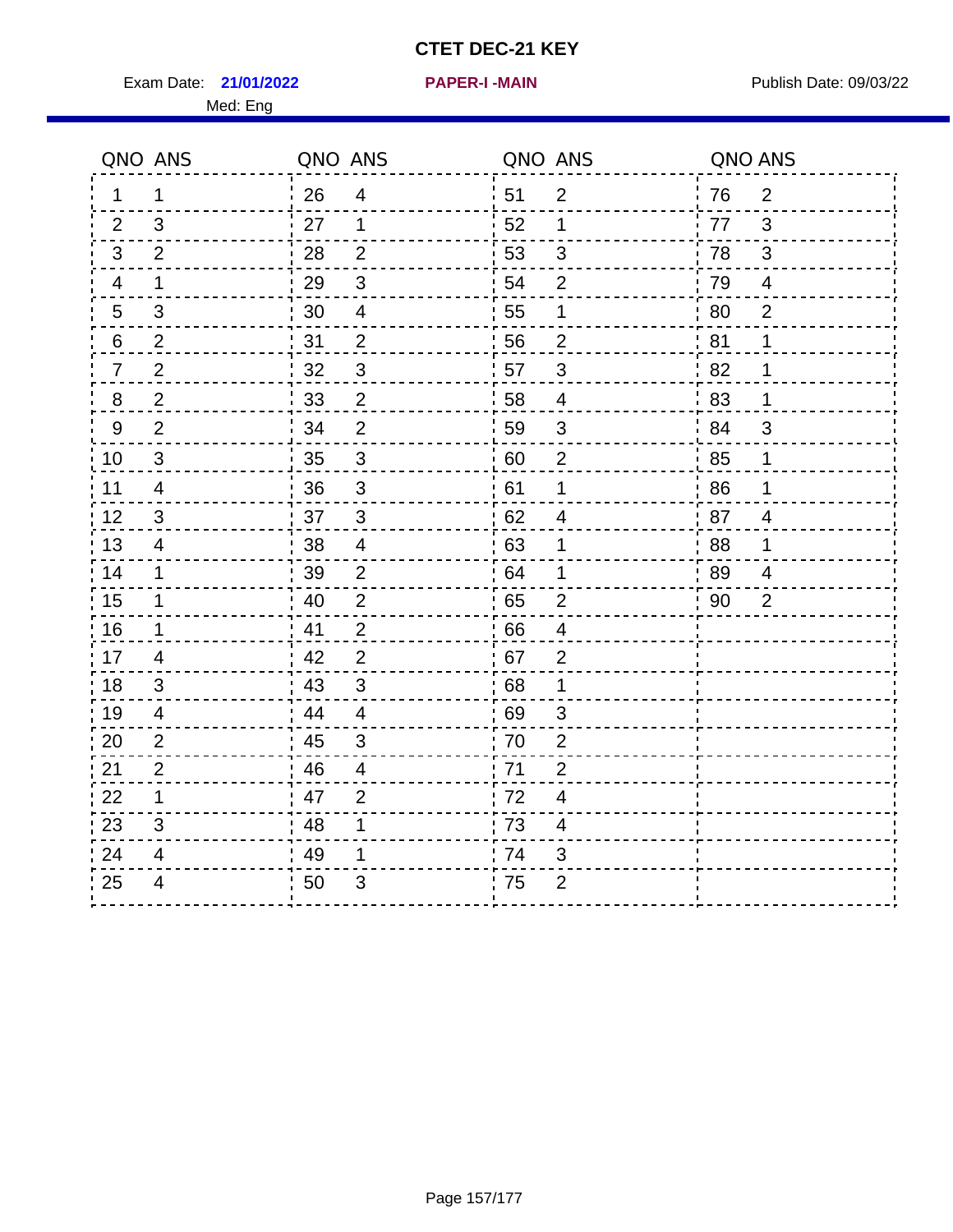Exam Date: 21/01/2022 PAPER-I 01-ENGLISH PREER FOR Publish Date: 09/03/22 Med: Eng

### **21/01/2022 PAPER-I 01-ENGLISH**

|                 | QNO ANS                  | QNO ANS           |                | QNO ANS |                         | QNO ANS |
|-----------------|--------------------------|-------------------|----------------|---------|-------------------------|---------|
| 91              | $\overline{4}$           | 116               | $\overline{4}$ | 141     | $\mathbf{3}$            |         |
| 92              | $\overline{2}$           | 117               | $\mathbf{3}$   | 142     | 1                       |         |
| 93              | $\mathbf{2}$             | 118               | $\overline{2}$ | 143     | $\overline{4}$          |         |
| 94              | $\overline{4}$           | : 119             | 1              | 144     | $\overline{4}$          |         |
| 95              | $\mathfrak{S}$           | : 120             | 1              | : 145   | $\overline{\mathbf{4}}$ |         |
| 96              | 1                        | 121               | 1              | 146     | $\overline{2}$          |         |
| 97              | $\overline{4}$           | 122               | 3              | 147     | 1                       |         |
| 98              | $\mathbf{3}$             | $\frac{1}{2}$ 123 | $\overline{4}$ | 148     | $\mathfrak{B}$          |         |
| 99              | $\overline{4}$           | 124               | $\overline{4}$ | :149    | $\mathsf 3$             |         |
| 100             | $\overline{4}$           | $\frac{1}{1}$ 125 | $\overline{4}$ | 150     | $\mathbf{3}$            |         |
| :101            | $\overline{\mathcal{A}}$ | : 126             | $\overline{4}$ |         |                         |         |
| 102             | $\overline{4}$           | : 127             | $\mathbf{3}$   |         |                         |         |
| 103             | $\overline{4}$           | : 128             | $\mathbf{3}$   |         |                         |         |
| $\frac{1}{104}$ | $\overline{4}$           | $\frac{1}{1}$ 129 | $\mathfrak{3}$ |         |                         |         |
| 105             | $\overline{\mathbf{4}}$  | : 130             | $\overline{4}$ |         |                         |         |
| :106            | $\mathfrak{S}$           | : 131             | $\overline{2}$ |         |                         |         |
| ;107            | $\mathbf{1}$             | : 132             | $\overline{2}$ |         |                         |         |
| 108             | $\mathbf{3}$             | $\frac{1}{1}$ 133 | $\mathbf{1}$   |         |                         |         |
| :109            | $\mathfrak{3}$           | : 134             | $\overline{2}$ |         |                         |         |
| :110            | 1                        | : 135             | 3              |         |                         |         |
| : 111           | $\overline{2}$           | 136               | 1              |         |                         |         |
| 112             | $\overline{\mathbf{4}}$  | : 137             | $\overline{2}$ |         |                         |         |
| 113             | 1                        | : 138             | 1              |         |                         |         |
| 114             | 1                        | :139              | 2              |         |                         |         |
| 115             | $\overline{2}$           | 140               | $\overline{2}$ |         |                         |         |
|                 |                          |                   |                |         |                         |         |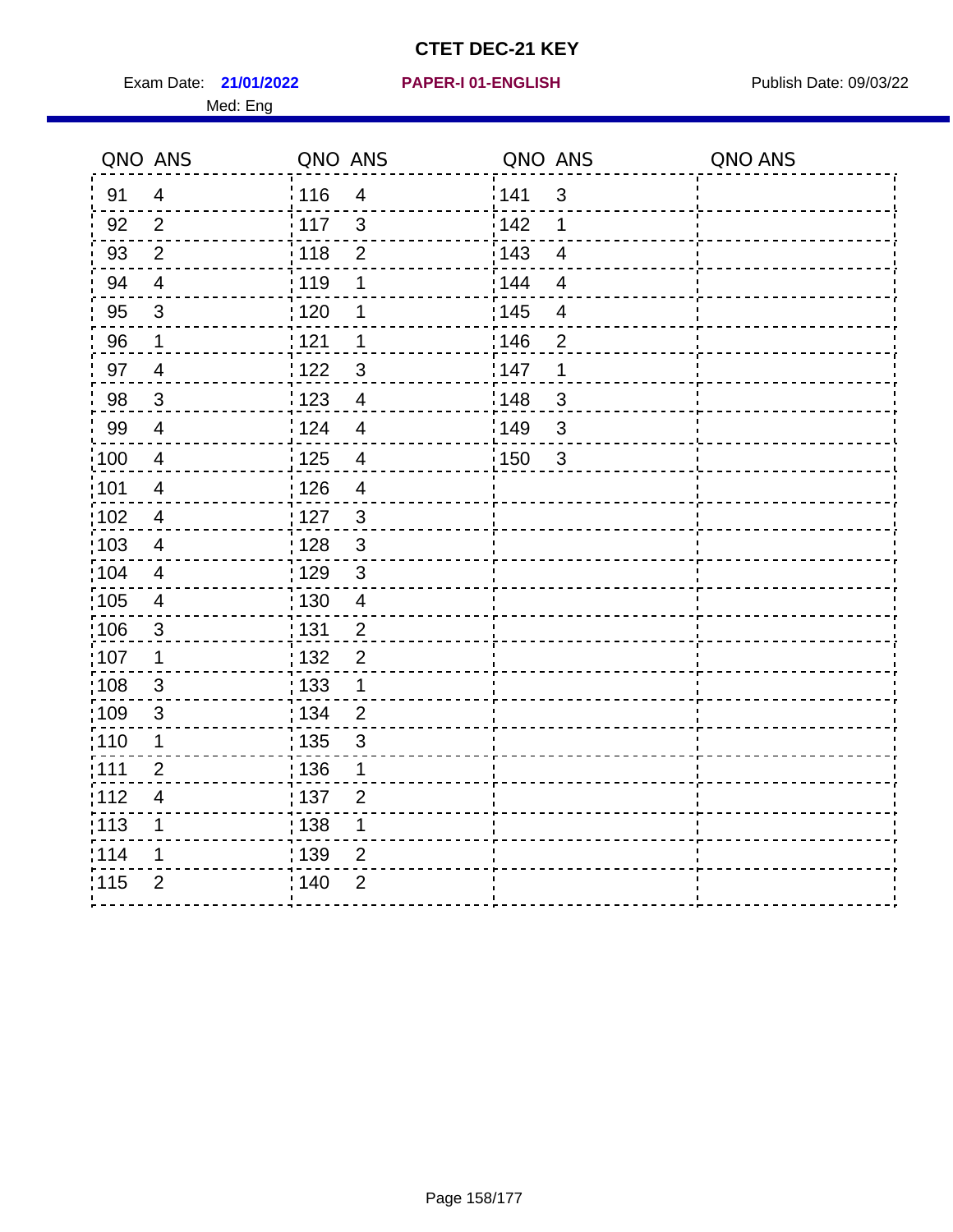Exam Date: 21/01/2022 **PAPER-I 02-HINDI** PUBLISH Date: 09/03/22 Med: Eng

### **21/01/2022 PAPER-I 02-HINDI**

|                   | QNO ANS        | QNO ANS           |                | QNO ANS |                | QNO ANS |
|-------------------|----------------|-------------------|----------------|---------|----------------|---------|
| 91                | 9              | : 116             | $\overline{4}$ | 141     | $\mathfrak{S}$ |         |
| 92                | 9              | $\frac{1}{117}$   | 3              | 142     | 1              |         |
| 93                | 9              | : 118             | $\overline{2}$ | 143     | $\overline{4}$ |         |
| 94                | 9              | : 119             | 1              | : 144   | $\overline{4}$ |         |
| 95                | $9\,$          | ;120              | 1              | : 145   | $\overline{4}$ |         |
| 96                | 9              | 121               | $\overline{2}$ | 146     | $\overline{2}$ |         |
| 97                | 9              | 1122              | $\overline{4}$ | 147     | 1              |         |
| 98                | 9              | : 123             | $\overline{4}$ | 148     | 3              |         |
| 99                | $9\,$          | 124               | $\overline{4}$ | 149     | 3              |         |
| $\frac{1}{1}$ 100 | $\mathbf 1$    | 125               | $\mathbf 1$    | 150     | $\mathbf{3}$   |         |
| 101               | $\mathfrak{S}$ | 126               | 1              |         |                |         |
| $\frac{1}{1}$ 102 | $\overline{2}$ | : 127             | $\mathbf{3}$   |         |                |         |
| 103               | 4              | : 128             | 3              |         |                |         |
| :104              | 4              | :129              | $\mathbf 1$    |         |                |         |
| 105               | $\mathbf{3}$   | : 130             | $\mathbf{1}$   |         |                |         |
| 106               | $\sqrt{3}$     | : 131             | $\overline{2}$ |         |                |         |
| 107               | $\mathbf 1$    | : 132             | 3              |         |                |         |
| :108              | 3              | : 133             | $\overline{4}$ |         |                |         |
| 109               | $\mathfrak{S}$ | : 134             | 1              |         |                |         |
| 110               | $\mathbf 1$    | $\frac{1}{1}$ 135 | $\mathbf{3}$   |         |                |         |
| : 111             | $\overline{2}$ | :136              | 1              |         |                |         |
| 112               | $\overline{4}$ | : 137             | $\overline{2}$ |         |                |         |
| :113              | 1              | : 138             | $\mathbf 1$    |         |                |         |
| 114               | 1              | : 139             | $\overline{2}$ |         |                |         |
| 115               | $\overline{2}$ | ; 140             | $\overline{2}$ |         |                |         |

Answer key 9 means marks awarded to all the candidates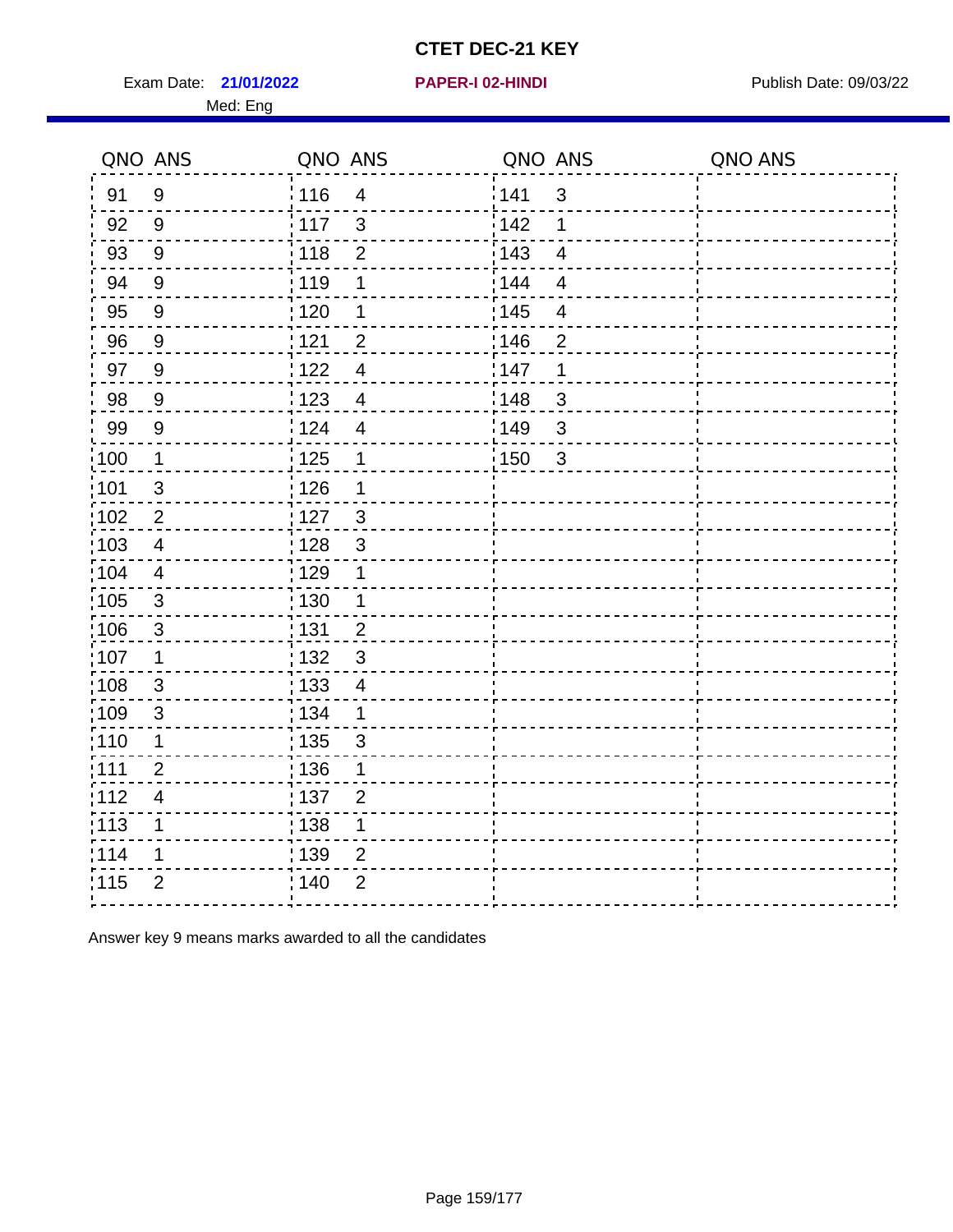Med: Eng

|                   | QNO ANS                 | QNO ANS           |                | QNO ANS           |                | QNO ANS |
|-------------------|-------------------------|-------------------|----------------|-------------------|----------------|---------|
| 91                | $\mathbf{3}$            | : 116             | $\overline{4}$ | 141               | $\mathfrak{3}$ |         |
| 92                | $\mathbf{1}$            | $\frac{1}{117}$   | $\mathbf{3}$   | 142               | 1              |         |
| 93                | $\overline{2}$          | 118               | $\overline{2}$ | 143               | $\overline{4}$ |         |
| 94                | $\overline{4}$          | : 119             | 1              | : 144             | $\overline{4}$ |         |
| 95                | $\overline{2}$          | : 120             | 1              | : 145             | 4              |         |
| 96                | $\overline{4}$          | 121               | $\overline{4}$ | 146               | $\overline{2}$ |         |
| 97                | $\mathbf{3}$            | 122               | $\overline{2}$ | 147               | 1              |         |
| 98                | $\mathbf{1}$            | $\frac{1}{2}$ 123 | 1              | 148               | 3              |         |
| 99                | $\sqrt{3}$              | 124               | $\overline{4}$ | 149               | $\mathfrak{S}$ |         |
| $\frac{1}{1}$ 100 | $\mathbf{3}$            | $\frac{1}{1}$ 125 | $\mathbf{3}$   | $\frac{1}{1}$ 150 | $\mathbf{3}$   |         |
| :101              | $\sqrt{3}$              | 126               | $\mathfrak{S}$ |                   |                |         |
| 102               | $\overline{4}$          | : 127             | $\overline{2}$ |                   |                |         |
| 103               | $\mathbf 1$             | : 128             | $\overline{4}$ |                   |                |         |
| :104              | $\overline{4}$          | : 129             | $\overline{4}$ |                   |                |         |
| 105               | $\mathbf{3}$            | : 130             | $\mathbf{3}$   |                   |                |         |
| :106              | $\mathfrak{S}$          | 131               | $\overline{2}$ |                   |                |         |
| ;107              | $\mathbf{1}$            | : 132             | $\overline{4}$ |                   |                |         |
| 108               | $\sqrt{3}$              | : 133             | $\mathbf{1}$   |                   |                |         |
| :109              | $\mathfrak{3}$          | : 134             | $\mathbf{3}$   |                   |                |         |
| :110              | 1                       | 135               | $\overline{2}$ |                   |                |         |
| :111              | $\overline{2}$          | 136               | 1              |                   |                |         |
| 112               | $\overline{\mathbf{4}}$ | 137               | $\overline{2}$ |                   |                |         |
| 113               | 1                       | : 138             | 1              |                   |                |         |
| 114               | 1                       | 139               | 2              |                   |                |         |
| 115               | $\overline{2}$          | 140               | $\overline{2}$ |                   |                |         |
|                   |                         |                   |                |                   |                |         |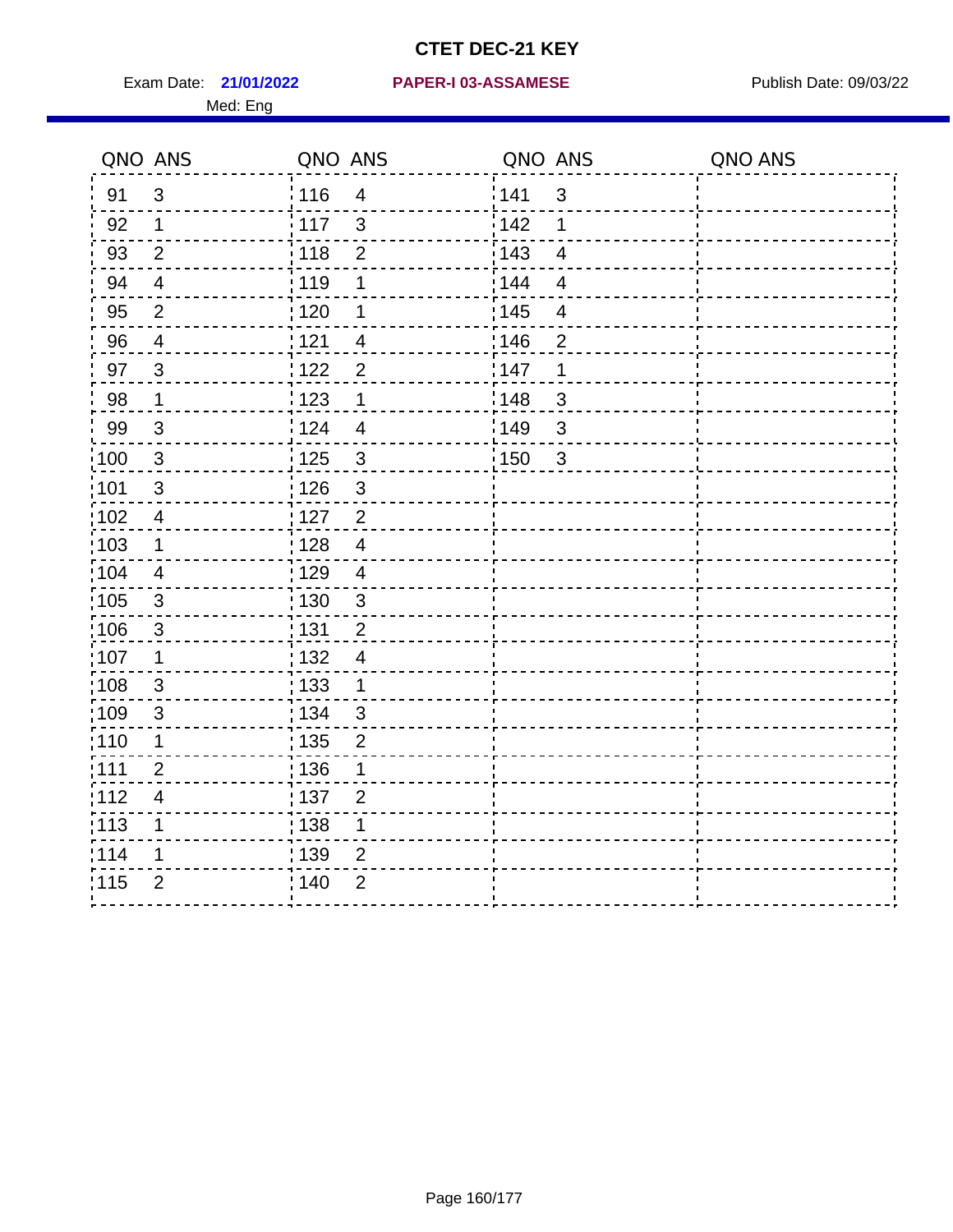Exam Date: 21/01/2022 PAPER-I 04-BENGALI PREREMENTED Publish Date: 09/03/22 Med: Eng

**21/01/2022 PAPER-I 04-BENGALI**

|                   | QNO ANS                  | QNO ANS           |                         | QNO ANS |                | QNO ANS |
|-------------------|--------------------------|-------------------|-------------------------|---------|----------------|---------|
| 91                | $\mathbf{3}$             | 116               | $\overline{\mathbf{4}}$ | 1141    | $\sqrt{3}$     |         |
| 92                | $\mathbf 1$              | 117               | $\mathfrak{3}$          | 142     | 1              |         |
| 93                | $\overline{4}$           | 118               | $\overline{2}$          | 143     | $\overline{4}$ |         |
| 94                | 2                        | : 119             | 1                       | : 144   | $\overline{4}$ |         |
| 95                | $\mathfrak{B}$           | :120              | 1                       | : 145   | $\overline{4}$ |         |
| 96                | 4                        | 121               | $\overline{2}$          | :146    | $\overline{2}$ |         |
| 97                | $\overline{2}$           | 122               | $\overline{4}$          | 147     | 1              |         |
| 98                | $\mathbf{1}$             | 123               | $\mathfrak{3}$          | 148     | $\sqrt{3}$     |         |
| 99                | $\sqrt{3}$               | 124               | $\overline{2}$          | :149    | $\mathfrak{S}$ |         |
| :100              | $\sqrt{2}$               | $\frac{1}{1}$ 125 | $\mathbf 1$             | 150     | $\mathbf{3}$   |         |
| :101              | $\sqrt{3}$               | : 126             | $\mathfrak{S}$          |         |                |         |
| 102               | $\mathbf{3}$             | : 127             | $\overline{2}$          |         |                |         |
| 103               | $\mathbf 1$              | : 128             | $\overline{4}$          |         |                |         |
| 104               | $\overline{4}$           | : 129             | $\overline{4}$          |         |                |         |
| $\frac{1}{1}$ 105 | $\sqrt{2}$               | : 130             | $\mathbf 1$             |         |                |         |
| :106              | 3                        | : 131             | $\mathbf 1$             |         |                |         |
| ;107              | $\mathbf{1}$             | 132               | $\overline{2}$          |         |                |         |
| 108               | $\sqrt{3}$               | 133               | $\mathbf{3}$            |         |                |         |
| :109              | $\sqrt{3}$               | : 134             | $\mathbf{1}$            |         |                |         |
| :110              | 1                        | : 135             | $\overline{2}$          |         |                |         |
| :111              | $\overline{2}$           | 136               | 1                       |         |                |         |
| 112               | $\overline{\mathcal{A}}$ | : 137             | $\mathbf{2}$            |         |                |         |
| 113               | 1                        | : 138             | 1                       |         |                |         |
| 114               | 1                        | : 139             | 2                       |         |                |         |
| 115               | $\overline{2}$           | 140               | $\overline{2}$          |         |                |         |
|                   |                          |                   |                         |         |                |         |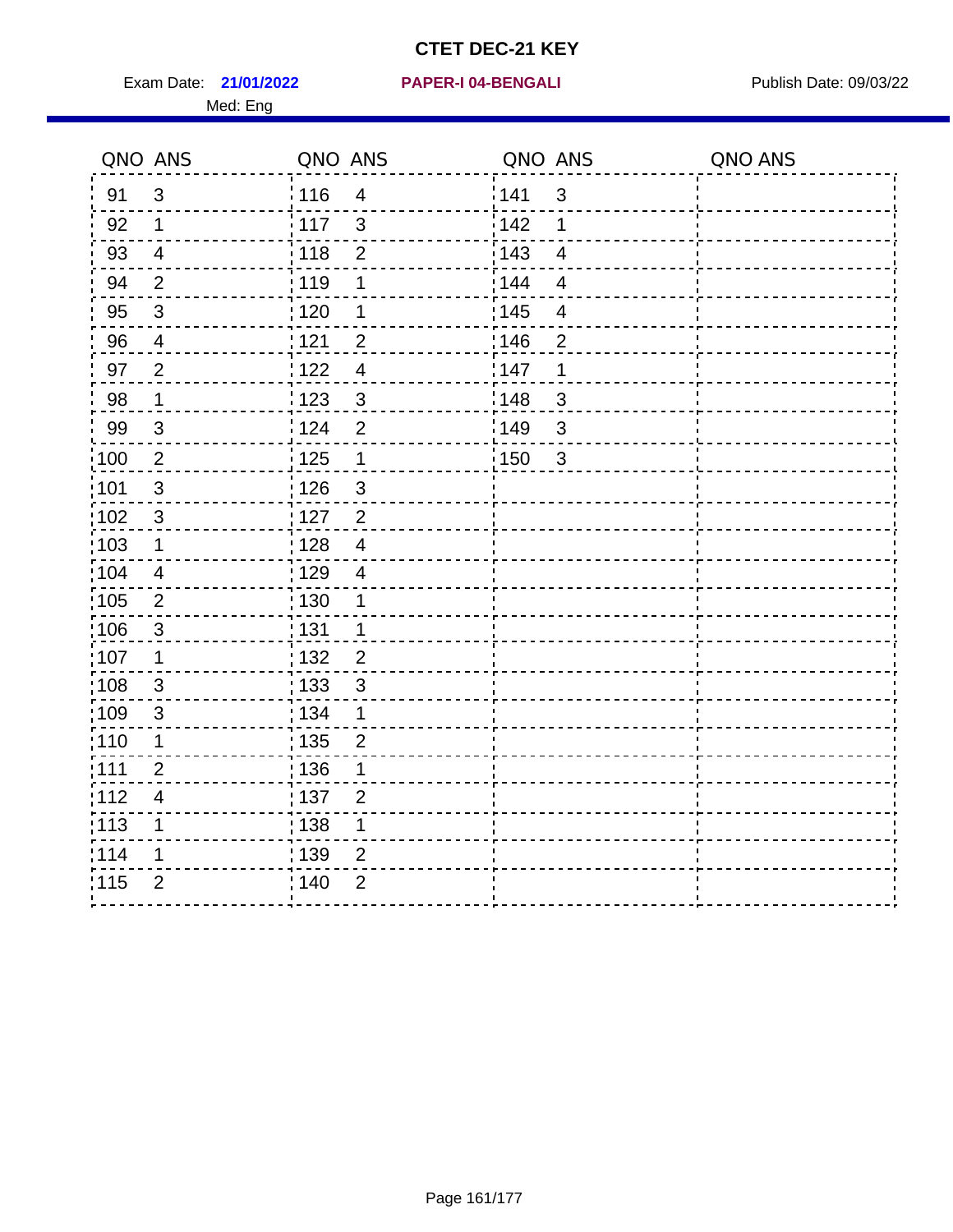Exam Date: 21/01/2022 PAPER-I 05-GARO Publish Date: 09/03/22 Med: Eng

#### **21/01/2022 PAPER-I 05-GARO**

|                   | QNO ANS                 | QNO ANS |                      | QNO ANS          |                         | QNO ANS |
|-------------------|-------------------------|---------|----------------------|------------------|-------------------------|---------|
| 91                | $\overline{4}$          | 116     | $\overline{4}$       | 141              | $\mathbf{3}$            |         |
| 92                | $\overline{2}$          | 117     | $\mathbf{3}$         | <sup>'</sup> 142 | $\mathbf 1$             |         |
| 93                | $\mathbf{1}$            | 118     | $\overline{2}$       | 143              | $\overline{4}$          |         |
| 94                | $\overline{2}$          | : 119   | 1                    | 144              | $\overline{\mathbf{4}}$ |         |
| 95                | $\overline{2}$          | :120    | 1                    | : 145            | $\overline{\mathbf{4}}$ |         |
| 96                | $\mathbf{3}$            | 121     | $\mathbf 1$          | 146              | $\overline{2}$          |         |
| 97                | $\overline{2}$          | 1122    | $\overline{2}$       | 147              | $\mathbf 1$             |         |
| 98                | $\mathfrak{S}$          | 123     | $\mathbf{3}$         | 148              | 3                       |         |
| 99                | $\overline{2}$          | 124     | $\overline{2}$       | 149              | $\mathbf{3}$            |         |
| $\frac{1}{1}$ 100 | $\mathbf{3}$            | 125     | $\mathbf 1$          | : 150            | $\mathbf{3}$            |         |
| :101              | $\mathbf{2}$            | : 126   | $\mathbf 1$          |                  |                         |         |
| $\frac{1}{1}$ 102 | $\mathbf 1$             | :127    | $\frac{2}{\sqrt{2}}$ |                  |                         |         |
| 103               | 2                       | : 128   | 2                    |                  |                         |         |
| :104              | 1                       | :129    | $\overline{4}$       |                  |                         |         |
| $\frac{1}{1}$ 105 | $\mathbf 1$             | : 130   | $\mathbf{2}$         |                  |                         |         |
| 106               | 3                       | : 131   | $\mathbf 1$          |                  |                         |         |
| :107              | 1                       | : 132   | 1                    |                  |                         |         |
| 108               | $\mathbf{3}$            | : 133   | $\overline{2}$       |                  |                         |         |
| :109              | $\sqrt{3}$              | : 134   | $\overline{4}$       |                  |                         |         |
| :110              | 1                       | ; 135   | $\mathfrak{B}$       |                  |                         |         |
| :111              | $\overline{2}$          | :136    | 1                    |                  |                         |         |
| 112               | $\overline{\mathbf{4}}$ | : 137   | $\overline{2}$       |                  |                         |         |
| : 113             | 1                       | : 138   | $\mathbf 1$          |                  |                         |         |
| 114               | 1                       | : 139   | $\overline{2}$       |                  |                         |         |
| 115               | $\overline{2}$          | : 140   | $\overline{2}$       |                  |                         |         |
|                   |                         |         |                      |                  |                         |         |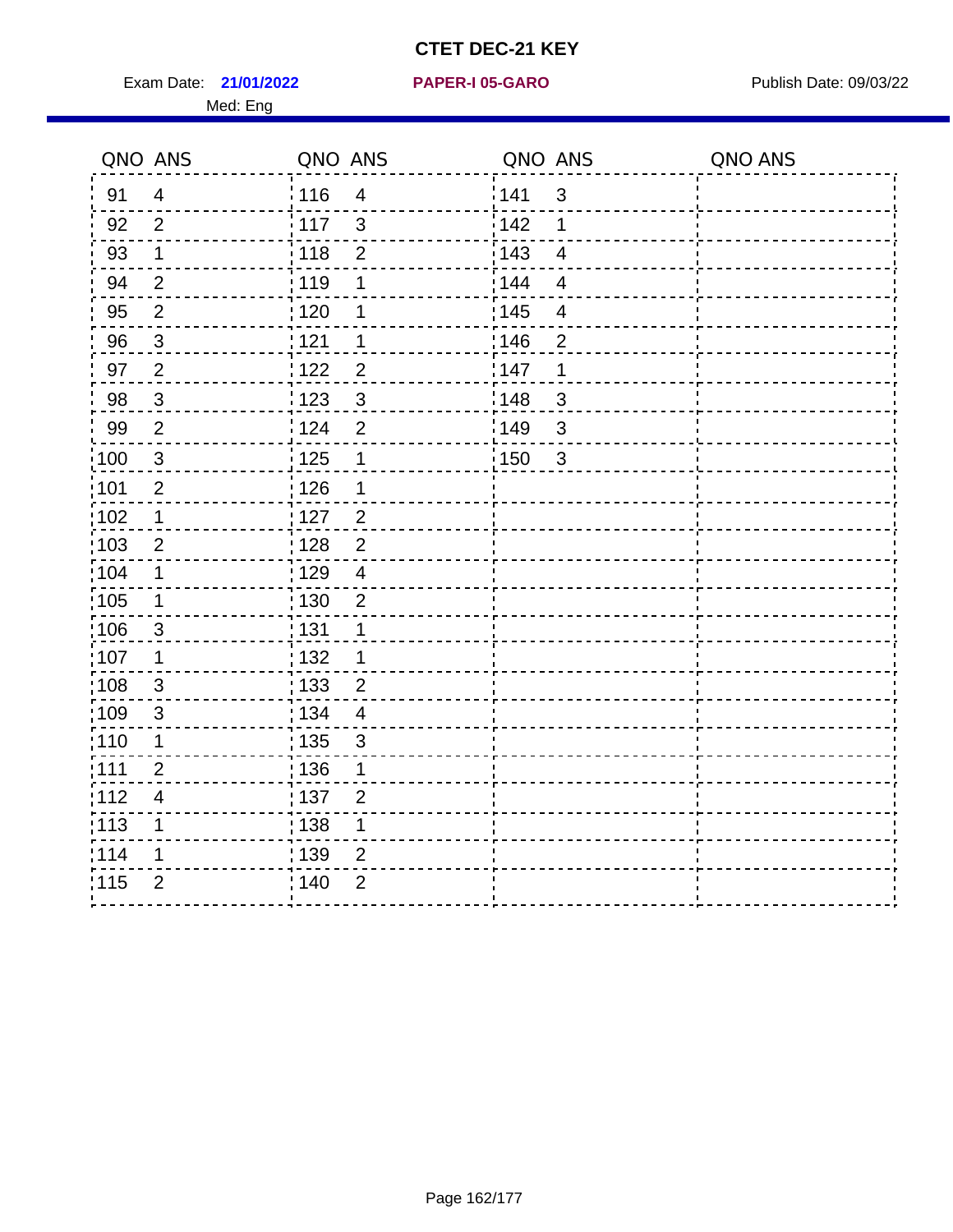Exam Date: 21/01/2022 PAPER-I 06-GUJARATI Publish Date: 09/03/22 Med: Eng

**21/01/2022 PAPER-I 06-GUJARATI**

|                   | QNO ANS                 | QNO ANS                             | QNO ANS                          | QNO ANS |
|-------------------|-------------------------|-------------------------------------|----------------------------------|---------|
| 91                | $\overline{4}$          | 116<br>$\overline{4}$               | 141<br>$\mathbf{3}$              |         |
| 92                | $\overline{2}$          | 117<br>$\mathbf{3}$                 | 142<br>1                         |         |
| 93                | $\mathbf 1$             | 118<br>$\overline{2}$               | 143<br>$\overline{4}$            |         |
| 94                | $\mathbf 1$             | : 119<br>1                          | : 144<br>$\overline{4}$          |         |
| 95                | $\overline{4}$          | : 120<br>1                          | : 145<br>$\overline{\mathbf{4}}$ |         |
| 96                | 3                       | 121<br>1                            | :146<br>$\overline{2}$           |         |
| 97                | $\mathbf{3}$            | 122<br>$\mathbf{3}$                 | 147<br>1                         |         |
| 98                | $\mathbf{3}$            | $\frac{1}{2}$ 123<br>$\overline{c}$ | 148<br>$\sqrt{3}$                |         |
| 99                | $\mathbf 1$             | 124<br>$\overline{\mathbf{4}}$      | :149<br>$\sqrt{3}$               |         |
| $\frac{1}{1}$ 100 | $\mathbf 1$             | $\frac{1}{1}$ 125<br>$\mathbf 1$    | 150<br>$\mathbf{3}$              |         |
| :101              | 1                       | 126<br>$\mathsf 3$                  |                                  |         |
| 102               | $\overline{2}$          | : 127<br>$\mathbf 1$                |                                  |         |
| 103               | $\mathbf 1$             | : 128<br>$\mathbf 1$                |                                  |         |
| 104               | $\overline{2}$          | $\frac{1}{1}$ 129<br>1              |                                  |         |
| 105               | $\overline{2}$          | 130<br>$\mathbf 1$                  |                                  |         |
| :106              | $\mathfrak{S}$          | : 131<br>$\overline{2}$             |                                  |         |
| ;107              | $\mathbf{1}$            | $\overline{2}$<br>132               |                                  |         |
| 108               | $\sqrt{3}$              | $\frac{1}{1}$ 133<br>$\mathbf 1$    |                                  |         |
| :109              | $\mathfrak{3}$          | : 134<br>$\overline{4}$             |                                  |         |
| :110              | 1                       | : 135<br>3                          |                                  |         |
| : 111             | $\overline{2}$          | : 136<br>1                          |                                  |         |
| 112               | $\overline{\mathbf{4}}$ | : 137<br>$\overline{2}$             |                                  |         |
| 113               | 1                       | : 138<br>1                          |                                  |         |
| 114               | 1                       | :139<br>2                           |                                  |         |
| 115               | $\overline{2}$          | 140<br>$\overline{2}$               |                                  |         |
|                   |                         |                                     |                                  |         |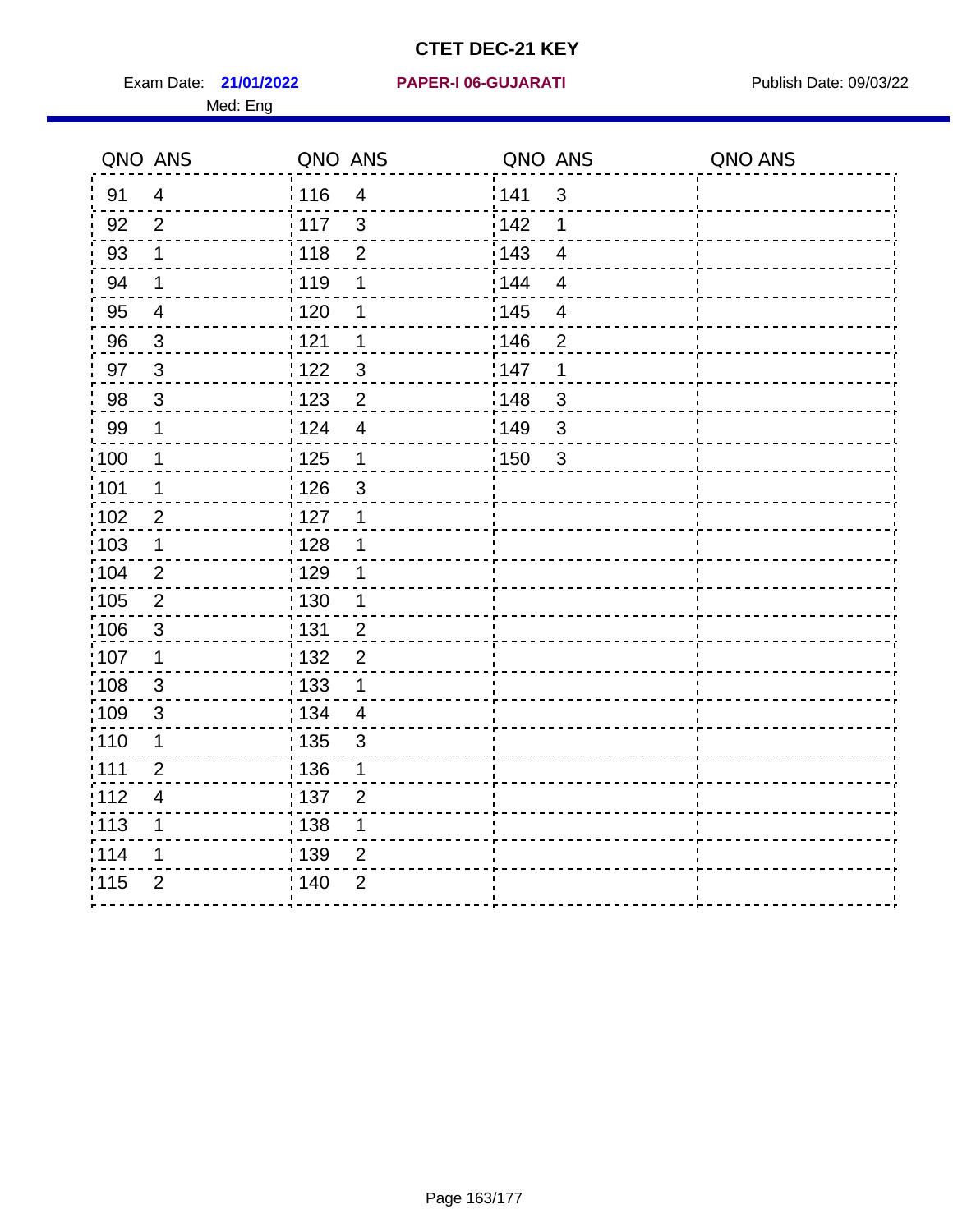Exam Date: 21/01/2022 PAPER-I 07-KANNADA Publish Date: 09/03/22 Med: Eng

### **21/01/2022 PAPER-I 07-KANNADA**

|                   | QNO ANS                   | QNO ANS           |                | QNO ANS           |                          | QNO ANS |
|-------------------|---------------------------|-------------------|----------------|-------------------|--------------------------|---------|
| 91                | $\mathfrak{S}$            | 116               | $\overline{4}$ | 141               | $\mathfrak{S}$           |         |
| 92                | $\mathfrak{B}$            | $\frac{1}{2}$ 117 | $\mathbf{3}$   | 142               | 1                        |         |
| 93                | $\mathbf 1$               | 118               | $\mathbf 2$    | 143               | $\overline{\mathbf{4}}$  |         |
| 94                | $\overline{2}$            | : 119             | 1              | : 144             | $\overline{4}$           |         |
| 95                | $\overline{2}$            | : 120             | 1              | : 145             | $\overline{\mathcal{A}}$ |         |
| 96                | $\mathbf{3}$              | 121               | $\overline{2}$ | 146               | $\overline{2}$           |         |
| 97                | $\mathbf{3}$              | : 122             | 1              | 147               | 1                        |         |
| 98                | $\mathbf{1}$              | 123               | $\mathfrak{S}$ | 148               | $\mathbf{3}$             |         |
| 99                | $\ensuremath{\mathsf{3}}$ | 124               | $\overline{4}$ | $\frac{1}{2}$ 149 | $\mathfrak{S}$           |         |
| $\frac{1}{1}$ 100 | $\sqrt{2}$                | $\frac{1}{2}$ 125 | $\mathbf{1}$   | 150               | $\mathfrak{S}$           |         |
| :101              | $\mathbf 2$               | : 126             | $\mathfrak{S}$ |                   |                          |         |
| 102               | $\overline{4}$            | : 127             | $\mathbf{3}$   |                   |                          |         |
| ;103              | 3                         | :128              | $\mathbf{3}$   |                   |                          |         |
| 104               | $\overline{2}$            | : 129             | $\overline{4}$ |                   |                          |         |
| 105               | $\mathbf{1}$              | $\frac{1}{1}$ 130 | $\overline{2}$ |                   |                          |         |
| :106              | $\mathbf{3}$              | : 131             | $\mathbf{3}$   |                   |                          |         |
| 107               | 1                         | :132              | $\mathbf{1}$   |                   |                          |         |
| 108               | $\sqrt{3}$                | 133               | $\mathbf{3}$   |                   |                          |         |
| :109              | $\mathsf 3$               | : 134             | $\mathbf{1}$   |                   |                          |         |
| :110              | 1                         | : 135             | $\overline{2}$ |                   |                          |         |
| 111               | $\overline{2}$            | : 136             | 1              |                   |                          |         |
| 112               | $\overline{\mathcal{A}}$  | 137               | $\overline{2}$ |                   |                          |         |
| 113               | 1                         | : 138             | 1              |                   |                          |         |
| 114               | 1                         | 139               | 2              |                   |                          |         |
| 115               | $\overline{2}$            | 140               | $\overline{2}$ |                   |                          |         |
|                   |                           |                   |                |                   |                          |         |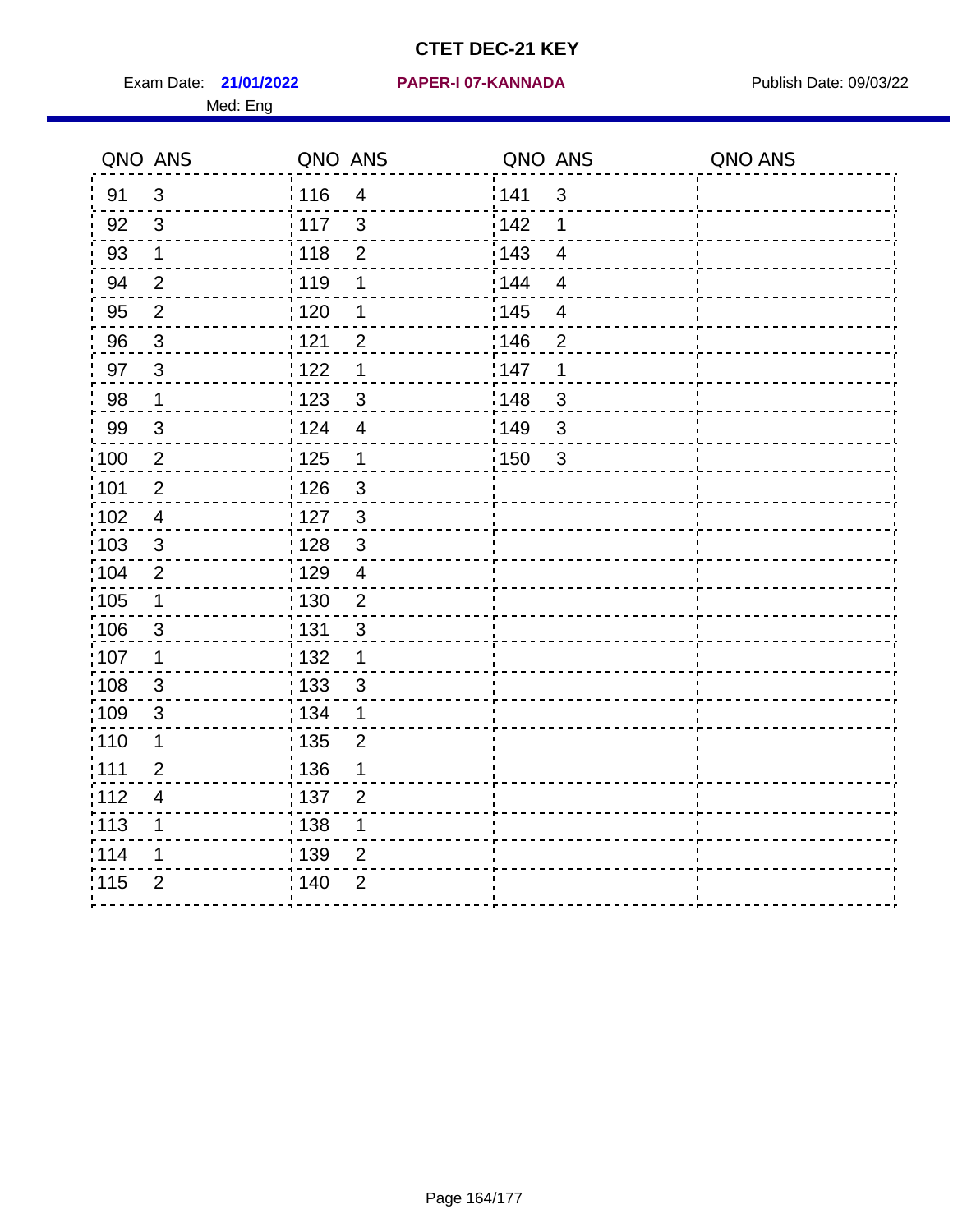Exam Date: 21/01/2022 PAPER-I 08-KHASI PHOTOS Publish Date: 09/03/22 Med: Eng

#### **21/01/2022 PAPER-I 08-KHASI**

| QNO ANS |                         | QNO ANS           |                | QNO ANS           |                         | QNO ANS |
|---------|-------------------------|-------------------|----------------|-------------------|-------------------------|---------|
| 91      | $\overline{2}$          | 116               | $\overline{4}$ | <sup>'</sup> 141  | 3                       |         |
| 92      | $\mathbf 1$             | 117               | $\mathbf{3}$   | 142               | 1                       |         |
| 93      | $\overline{4}$          | 118               | $\overline{2}$ | 143               | $\overline{\mathbf{4}}$ |         |
| 94      | $\mathfrak{B}$          | 119               | 1              | 144               | $\overline{4}$          |         |
| 95      | 1                       | $\frac{1}{1}$ 120 | 1              | $\frac{1}{1}$ 145 | $\overline{\mathbf{4}}$ |         |
| 96      | 1                       | 121               | $\sqrt{3}$     | 146               | $\overline{2}$          |         |
| 97      | $\mathbf 1$             | :122              | $\overline{2}$ | 147               | $\mathbf 1$             |         |
| 98      | $\mathbf{3}$            | 1123              | $\mathbf 1$    | 148               | 3                       |         |
| 99      | $\overline{2}$          | 124               | 1              | :149              | $\mathbf{3}$            |         |
| 100     | $\mathbf{3}$            | $125$             | $\overline{c}$ | : 150             | $\mathfrak{S}$          |         |
| 101     | $\mathbf 2$             | : 126             | $\mathbf 1$    |                   |                         |         |
| 102     | $\mathbf{3}$            | 127               | $\overline{2}$ |                   |                         |         |
| 103     | $\overline{2}$          | : 128             | $\overline{2}$ |                   |                         |         |
| 104     | $\mathbf{3}$            | : 129             | $\mathbf 1$    |                   |                         |         |
| 105     | $\overline{2}$          | : 130             | $\mathfrak{S}$ |                   |                         |         |
| 106     | $\mathbf{3}$            | : 131             | 1              |                   |                         |         |
| ;107    | $\mathbf 1$             | : 132             | 1              |                   |                         |         |
| 108     | $\sqrt{3}$              | $\frac{1}{1}$ 133 | $\overline{2}$ |                   |                         |         |
| :109    | $\mathfrak{B}$          | : 134             | $\mathfrak{S}$ |                   |                         |         |
| :110    | 1                       | : 135             | $\overline{2}$ |                   |                         |         |
| 111     | $\overline{2}$          | : 136             | 1              |                   |                         |         |
| 112     | $\overline{\mathbf{4}}$ | : 137             | $\overline{2}$ |                   |                         |         |
| : 113   | 1                       | : 138             | 1              |                   |                         |         |
| 114     | 1                       | : 139             | $\overline{2}$ |                   |                         |         |
| 115     | $\overline{2}$          | 140               | $\overline{2}$ |                   |                         |         |
|         |                         |                   |                |                   |                         |         |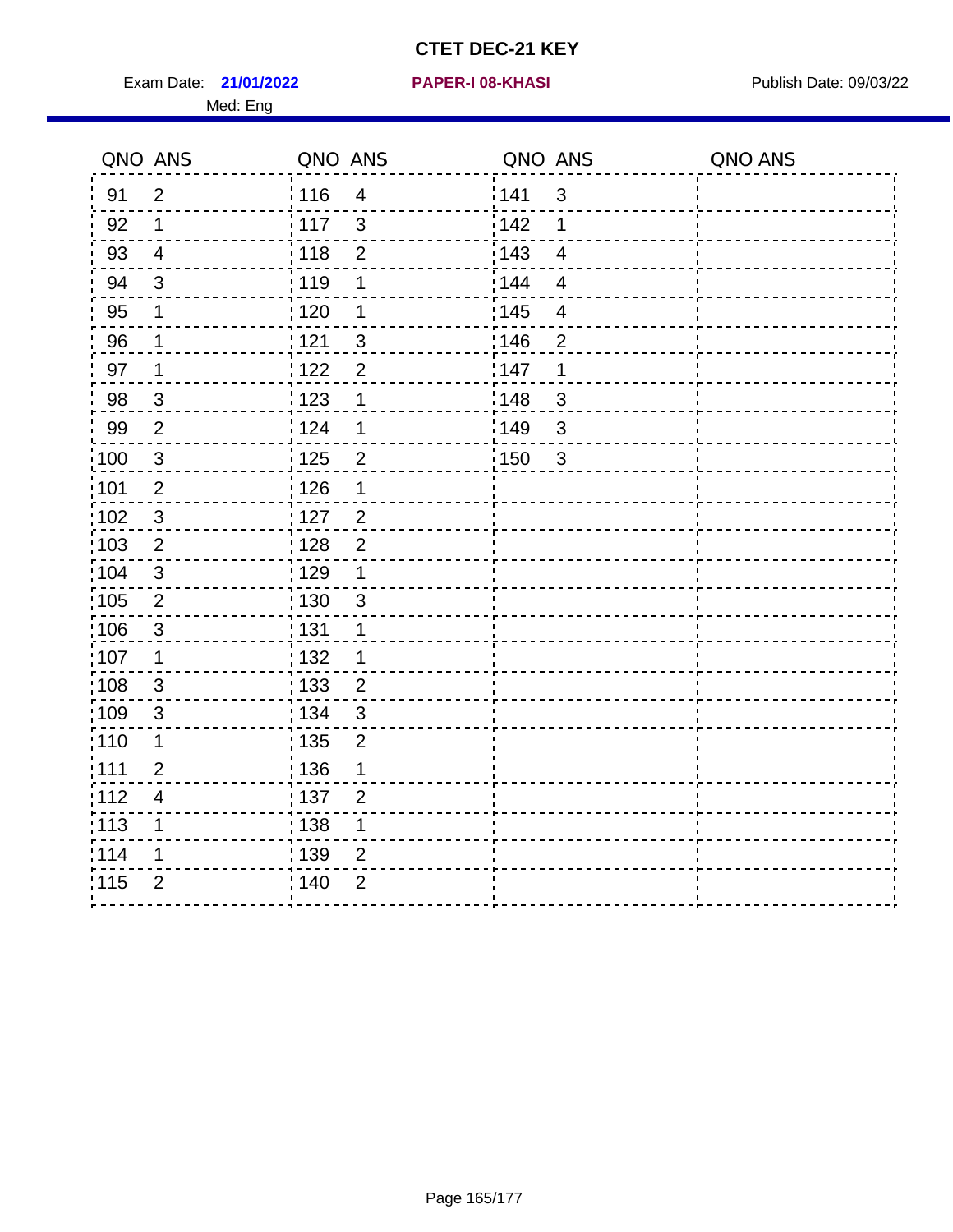Med: Eng

|                   | QNO ANS                   | QNO ANS         |                         | QNO ANS |                | QNO ANS |
|-------------------|---------------------------|-----------------|-------------------------|---------|----------------|---------|
| 91                | $\overline{2}$            | : 116           | $\overline{\mathbf{4}}$ | 1141    | $\sqrt{3}$     |         |
| 92                | $\mathbf 1$               | $\frac{1}{117}$ | $\mathfrak{S}$          | 142     | 1              |         |
| 93                | $\overline{4}$            | : 118           | $\overline{2}$          | 143     | $\overline{4}$ |         |
| 94                | 3                         | : 119           | 1                       | : 144   | $\overline{4}$ |         |
| 95                | $\mathfrak{B}$            | : 120           | 1                       | : 145   | 4              |         |
| 96                | $\mathfrak{S}$            | : 121           | 4                       | 146     | $\overline{2}$ |         |
| 97                | $\mathbf 1$               | 1122            | 1                       | 147     | 1              |         |
| 98                | $\overline{\mathcal{A}}$  | 1123            | $\overline{c}$          | 148     | $\sqrt{3}$     |         |
| 99                | $\sqrt{3}$                | 124             | $\overline{\mathbf{4}}$ | :149    | $\sqrt{3}$     |         |
| :100              | $\mathbf 1$               | 125             | $\overline{2}$          | 150     | $\mathbf{3}$   |         |
| :101              | $\overline{2}$            | : 126           | 1                       |         |                |         |
| 102               | $\mathbf 1$               | : 127           | $\mathbf 1$             |         |                |         |
| 103               | 3                         | :128            | $\overline{2}$          |         |                |         |
| 104               | $\overline{2}$            | : 129           | $\overline{2}$          |         |                |         |
| :105              | $\overline{\mathbf{4}}$   | : 130           | $\overline{4}$          |         |                |         |
| 106               | $\mathfrak{S}$            | : 131           | $\overline{2}$          |         |                |         |
| 107               | $\mathbf 1$               | :132            | $\overline{4}$          |         |                |         |
| $\frac{1}{1}$ 108 | $\ensuremath{\mathsf{3}}$ | : 133           | $\overline{2}$          |         |                |         |
| :109              | $\mathsf 3$               | : 134           | $\mathbf{3}$            |         |                |         |
| :110              | 1                         | : 135           | 1                       |         |                |         |
| 111               | $\overline{2}$            | : 136           | 1                       |         |                |         |
| 112               | $\overline{4}$            | : 137           | $\mathbf{2}$            |         |                |         |
| : 113             | 1                         | : 138           | 1                       |         |                |         |
| 114               | 1                         | : 139           | $\overline{2}$          |         |                |         |
| 115               | $\overline{2}$            | : 140           | $\overline{2}$          |         |                |         |
|                   |                           |                 |                         |         |                |         |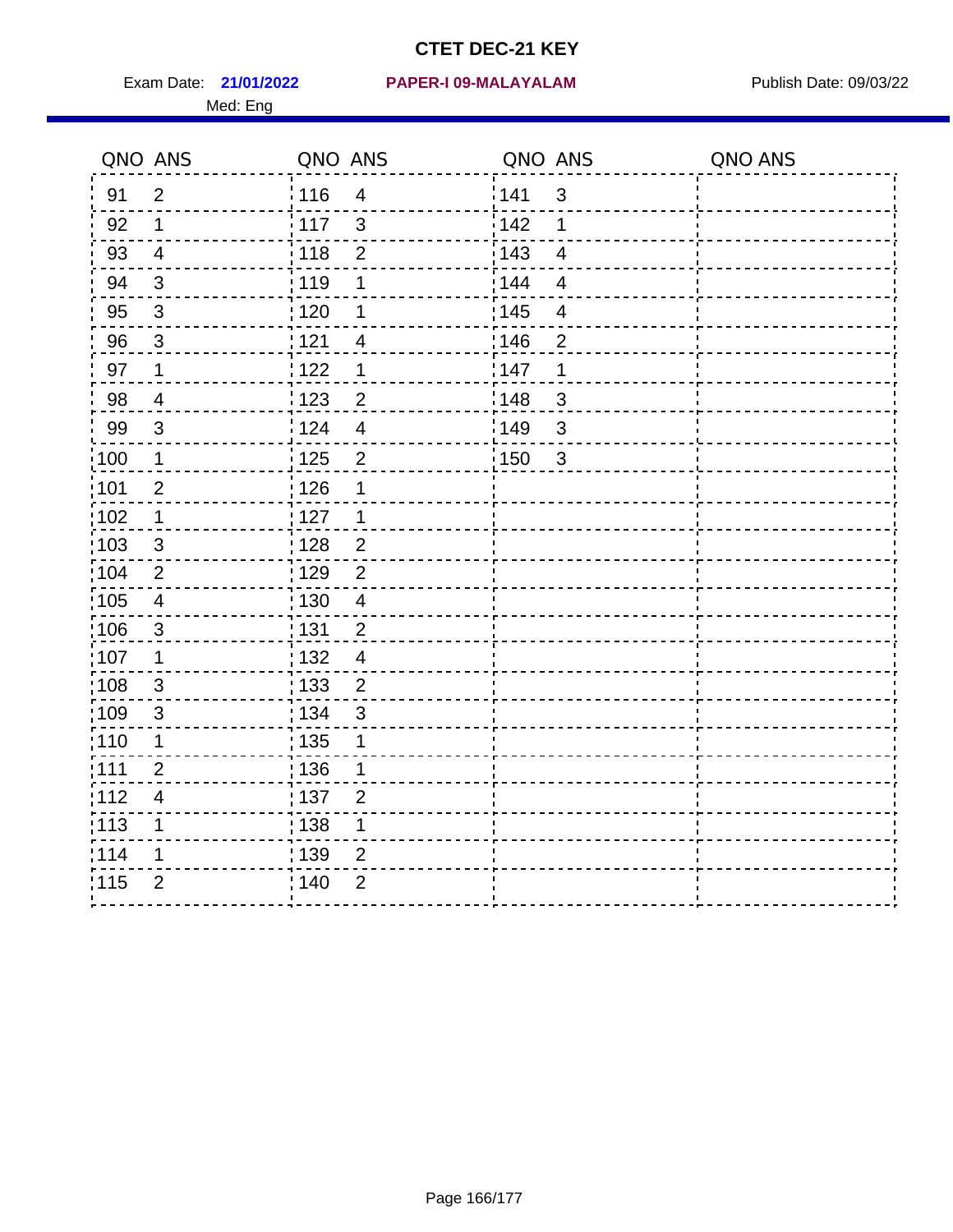Exam Date: 21/01/2022 PAPER-I 10-MANIPURI<br>
Publish Date: 09/03/22 Med: Eng

### **21/01/2022 PAPER-I 10-MANIPURI**

|                   | QNO ANS                  | QNO ANS           |                         | QNO ANS           |                          | QNO ANS |
|-------------------|--------------------------|-------------------|-------------------------|-------------------|--------------------------|---------|
| 91                | $\mathbf{3}$             | ່ 116             | $\overline{4}$          | 141               | $\mathfrak{S}$           |         |
| 92                | $\overline{4}$           | 117               | $\mathbf{3}$            | 142               | 1                        |         |
| 93                | $\overline{2}$           | 118               | $\overline{2}$          | 143               | $\overline{4}$           |         |
| 94                | $\sqrt{3}$               | : 119             | 1                       | : 144             | $\overline{4}$           |         |
| 95                | $\overline{2}$           | : 120             | 1                       | : 145             | $\overline{\mathcal{A}}$ |         |
| 96                | $\overline{4}$           | 121               | $\overline{2}$          | 146               | $\overline{2}$           |         |
| 97                | $\mathbf{3}$             | :122              | $\mathfrak{S}$          | 147               | 1                        |         |
| 98                | $\mathbf{1}$             | 123               | $\overline{2}$          | 148               | $\mathbf{3}$             |         |
| 99                | $\sqrt{3}$               | 124               | $\mathfrak{S}$          | 149               | $\mathfrak{S}$           |         |
| $\frac{1}{1}$ 100 | $\sqrt{3}$               | $\frac{1}{1}$ 125 | $\mathbf 1$             | $\frac{1}{1}$ 150 | $\mathbf{3}$             |         |
| :101              | $\overline{2}$           | : 126             | $\overline{2}$          |                   |                          |         |
| 102               | $\mathbf{1}$             | $\frac{1}{2}$ 127 | $\mathbf{3}$            |                   |                          |         |
| 103               | $\mathbf{3}$             | : 128             | $\overline{2}$          |                   |                          |         |
| 104               | $\mathbf 1$              | : 129             | $\overline{2}$          |                   |                          |         |
| 105               | $\overline{4}$           | : 130             | $\overline{\mathbf{4}}$ |                   |                          |         |
| :106              | $\mathbf{3}$             | : 131             | $\mathbf 1$             |                   |                          |         |
| ;107              | $\mathbf 1$              | 132               | $\overline{4}$          |                   |                          |         |
| 108               | $\mathbf{3}$             | 133               | $\mathbf{1}$            |                   |                          |         |
| :109              | $\sqrt{3}$               | : 134             | 3                       |                   |                          |         |
| :110              | 1                        | 135               | 1                       |                   |                          |         |
| 111               | $\overline{2}$           | : 136             | 1                       |                   |                          |         |
| 112               | $\overline{\mathcal{A}}$ | 137               | $\overline{2}$          |                   |                          |         |
| 113               | 1                        | : 138             | 1                       |                   |                          |         |
| 114               | 1                        | 139               | 2                       |                   |                          |         |
| 115               | $\overline{2}$           | 140               | $\overline{2}$          |                   |                          |         |
|                   |                          |                   |                         |                   |                          |         |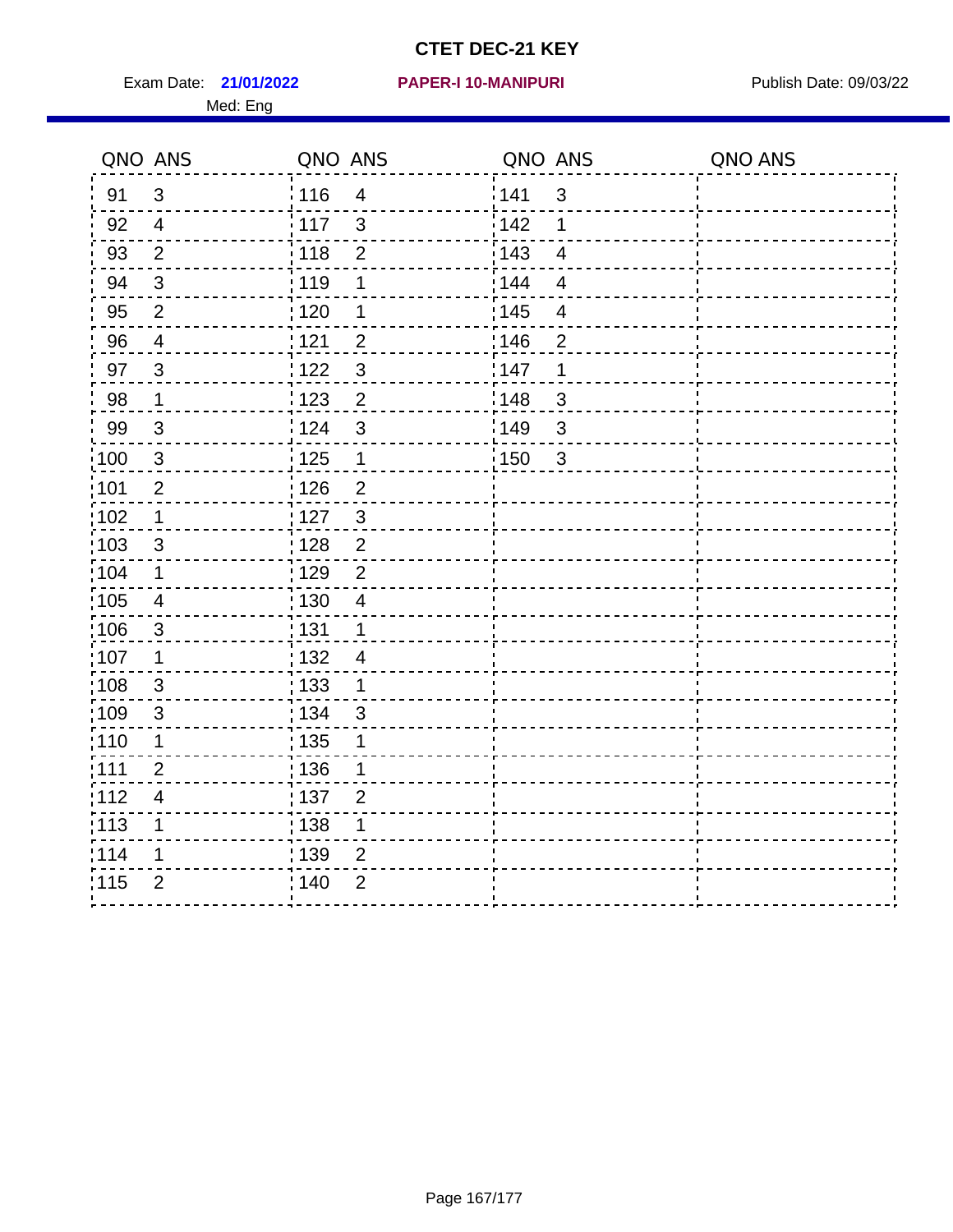Exam Date: 21/01/2022 PAPER-I 11-MARATHI Publish Date: 09/03/22 Med: Eng

#### **21/01/2022 PAPER-I 11-MARATHI**

|                   | QNO ANS                 | QNO ANS           |                           | QNO ANS           |                          | QNO ANS |
|-------------------|-------------------------|-------------------|---------------------------|-------------------|--------------------------|---------|
| 91                | $\overline{2}$          | : 116             | $\overline{4}$            | 141               | $\mathbf{3}$             |         |
| 92                | $\mathbf{1}$            | 117               | $\mathbf{3}$              | 142               | 1                        |         |
| 93                | $\mathfrak{S}$          | 118               | $\overline{2}$            | 143               | $\overline{4}$           |         |
| 94                | $\overline{4}$          | : 119             | 1                         | 144               | $\overline{4}$           |         |
| 95                | $\overline{2}$          | : 120             | 1                         | : 145             | $\overline{\mathcal{A}}$ |         |
| 96                | $\mathbf 1$             | 121               | $\sqrt{3}$                | 146               | $\overline{2}$           |         |
| 97                | $\overline{4}$          | 122               | $\overline{2}$            | 147               | 1                        |         |
| 98                | $\overline{4}$          | : 123             | $\mathbf{3}$              | 148               | $\sqrt{3}$               |         |
| 99                | $\mathbf 1$             | 124               | $\overline{2}$            | 149               | $\mathsf 3$              |         |
| $\frac{1}{1}$ 100 | $\overline{1}$          | $\frac{1}{1}$ 125 | $\overline{\mathbf{4}}$   | $\frac{1}{1}$ 150 | $\mathbf{3}$             |         |
| :101              | $\overline{2}$          | : 126             | $\mathbf 1$               |                   |                          |         |
| 102               | 1                       | 127               | 3                         |                   |                          |         |
| 103               | 1                       | : 128             | $\mathbf 1$               |                   |                          |         |
| 104               | $\mathbf 1$             | : 129             | $\overline{2}$            |                   |                          |         |
| 105               | $\overline{2}$          | : 130             | $\ensuremath{\mathsf{3}}$ |                   |                          |         |
| :106              | 3                       | : 131             | 1                         |                   |                          |         |
| ;107              | $\mathbf 1$             | 132               | 1                         |                   |                          |         |
| 108               | $\sqrt{3}$              | 133               | 1                         |                   |                          |         |
| :109              | $\sqrt{3}$              | : 134             | 1                         |                   |                          |         |
| :110              | 1                       | : 135             | 1                         |                   |                          |         |
| 111               | $\overline{2}$          | : 136             | 1                         |                   |                          |         |
| 112               | $\overline{\mathbf{4}}$ | : 137             | $\overline{2}$            |                   |                          |         |
| 113               | 1                       | : 138             | 1                         |                   |                          |         |
| 114               | 1                       | : 139             | 2                         |                   |                          |         |
| 115               | $\overline{2}$          | 140               | $\overline{2}$            |                   |                          |         |
|                   |                         |                   |                           |                   |                          |         |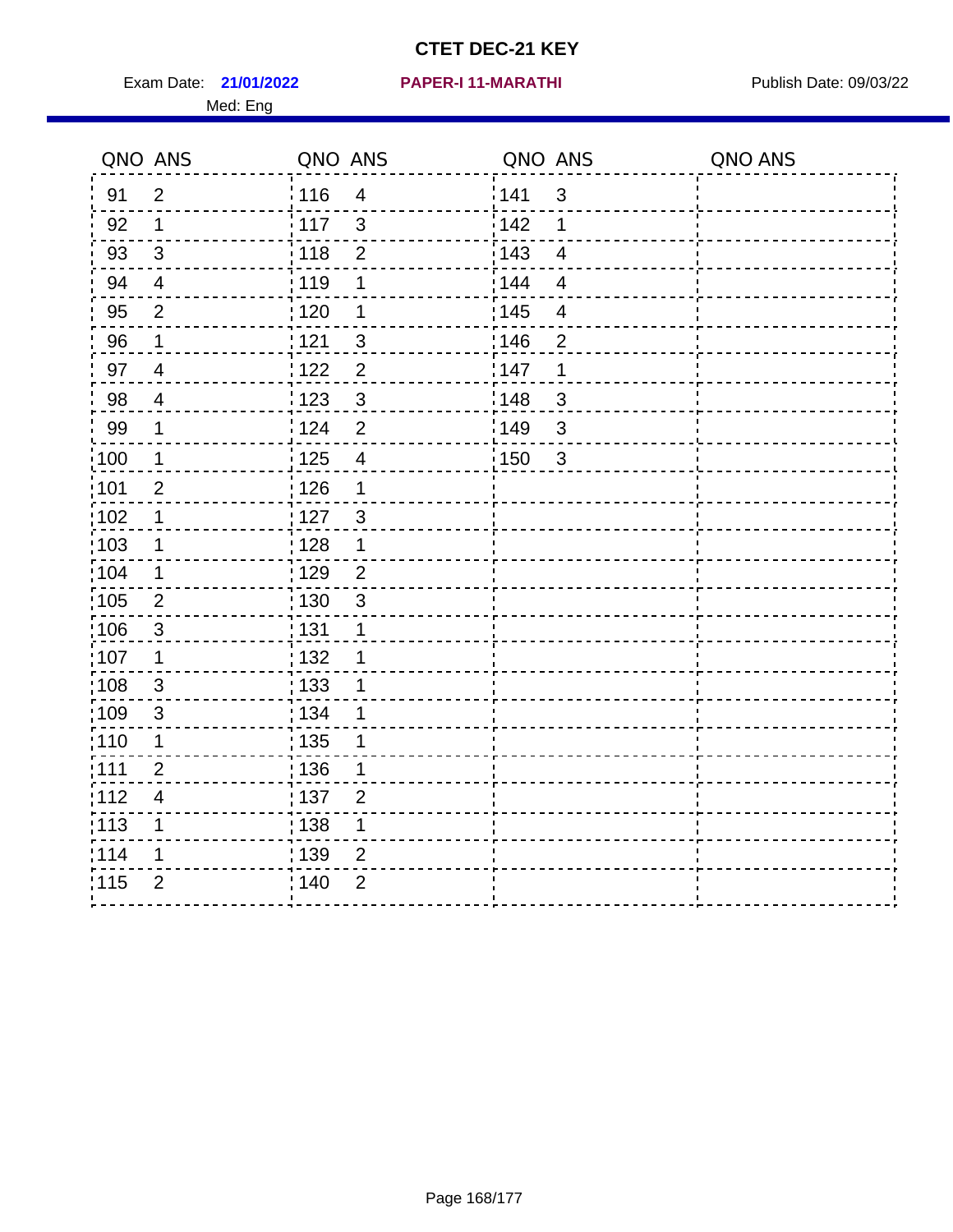Exam Date: 21/01/2022 **PAPER-I 12-MIZO** PAPER Publish Date: 09/03/22 Med: Eng

**21/01/2022 PAPER-I 12-MIZO**

|      | QNO ANS                 | QNO ANS |                          | QNO ANS |                         | QNO ANS |
|------|-------------------------|---------|--------------------------|---------|-------------------------|---------|
| 91   | $\mathbf{3}$            | 116     | $\overline{4}$           | 141     | 3                       |         |
| 92   | $\mathbf 1$             | : 117   | 3                        | 142     | 1                       |         |
| 93   | $\overline{2}$          | 118     | $\overline{2}$           | 143     | $\overline{4}$          |         |
| 94   | $\overline{\mathbf{4}}$ | 119     | 1                        | : 144   | $\overline{4}$          |         |
| 95   | $\overline{4}$          | : 120   | 1                        | : 145   | $\overline{\mathbf{4}}$ |         |
| 96   | 3                       | : 121   | $\mathbf{3}$             | 146     | $\overline{2}$          |         |
| 97   | 1                       | 1122    | $\overline{2}$           | 147     | 1                       |         |
| 98   | $\overline{2}$          | 123     | $\mathbf 1$              | 148     | $\mathbf{3}$            |         |
| 99   | $\sqrt{3}$              | 124     | $\overline{\mathcal{A}}$ | 149     | $\mathfrak{S}$          |         |
| 100  | $\overline{2}$          | 125     | $\overline{2}$           | 150     | $\sqrt{3}$              |         |
| :101 | $\overline{4}$          | : 126   | $\mathfrak{S}$           |         |                         |         |
| :102 | 1                       | : 127   | $\overline{4}$           |         |                         |         |
| 103  | $\overline{4}$          | :128    | $\mathbf 1$              |         |                         |         |
| 104  | $\mathbf 1$             | : 129   | $\sqrt{3}$               |         |                         |         |
| 105  | $\overline{2}$          | : 130   | $\overline{2}$           |         |                         |         |
| ;106 | $\mathfrak{S}$          | : 131   | 1                        |         |                         |         |
| :107 | 1                       | : 132   | $\overline{4}$           |         |                         |         |
| 108  | $\sqrt{3}$              | : 133   | $\overline{2}$           |         |                         |         |
| :109 | $\mathfrak{B}$          | : 134   | 3                        |         |                         |         |
| :110 | 1                       | : 135   | 1                        |         |                         |         |
| :111 | $\overline{2}$          | : 136   | $\mathbf{1}$             |         |                         |         |
| 112  | $\overline{4}$          | 137     | $\overline{2}$           |         |                         |         |
| 113  | 1                       | : 138   | 1                        |         |                         |         |
| 114  | 1                       | 139     | 2                        |         |                         |         |
| 115  | $\overline{2}$          | : 140   | $\overline{2}$           |         |                         |         |
|      |                         |         |                          |         |                         |         |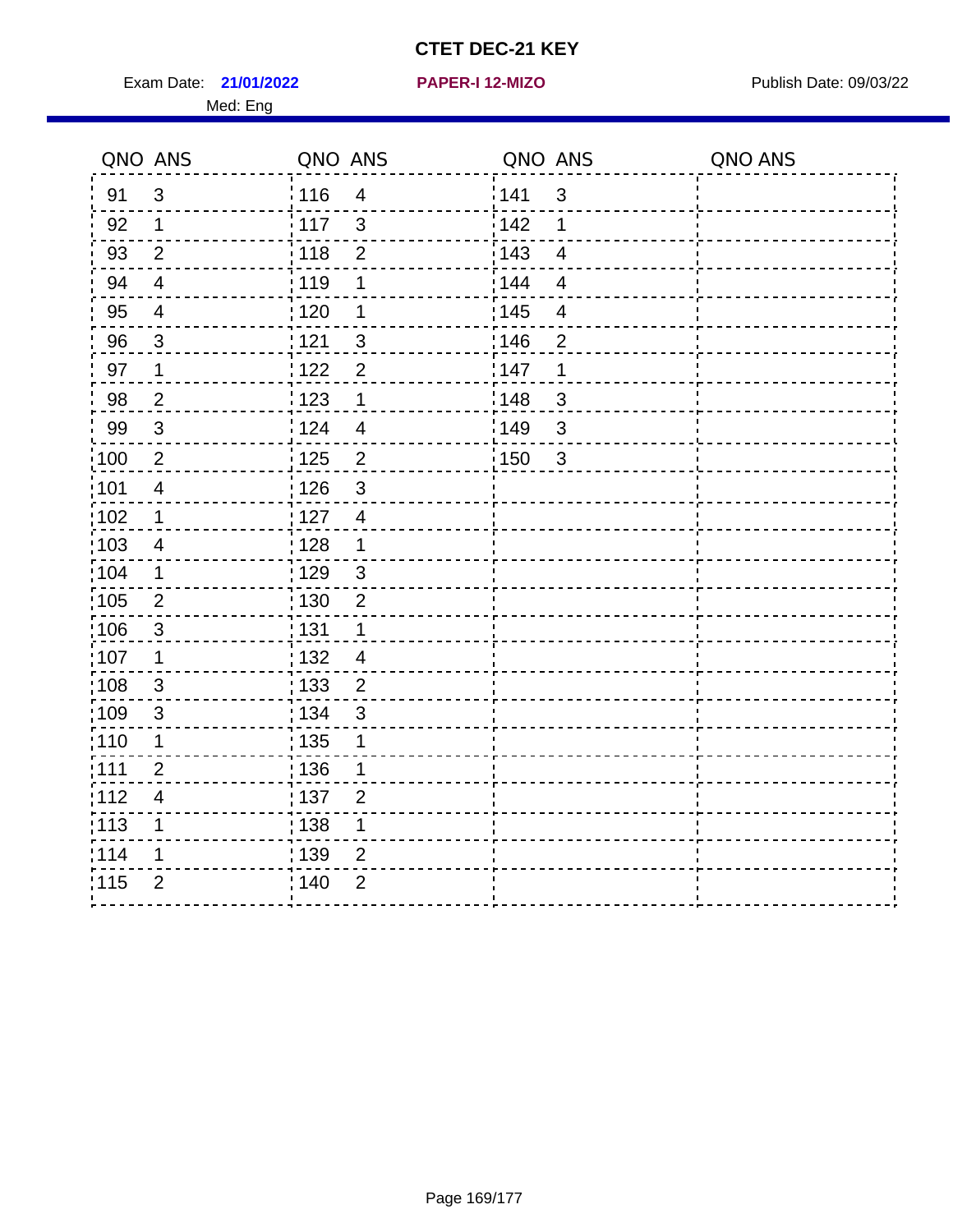Exam Date: 21/01/2022 **PAPER-I 13-NEPALI** Publish Date: 09/03/22 Med: Eng

**21/01/2022 PAPER-I 13-NEPALI**

|                   | QNO ANS                  | QNO ANS           |                         | QNO ANS           |                         | QNO ANS |
|-------------------|--------------------------|-------------------|-------------------------|-------------------|-------------------------|---------|
| 91                | $\overline{4}$           | : 116             | $\overline{4}$          | 141               | $\sqrt{3}$              |         |
| 92                | $\mathfrak{S}$           | 117               | $\mathbf{3}$            | 142               | 1                       |         |
| 93                | $\overline{2}$           | : 118             | $\mathbf 2$             | 143               | $\overline{4}$          |         |
| 94                | 1                        | : 119             | 1                       | 144               | $\overline{4}$          |         |
| 95                | $\mathfrak{B}$           | : 120             | 1                       | : 145             | $\overline{\mathbf{4}}$ |         |
| 96                | $\overline{2}$           | 121               | $\overline{2}$          | 146               | $\overline{2}$          |         |
| 97                | $\overline{4}$           | : 122             | $\mathbf{3}$            | 147               | 1                       |         |
| 98                | $\overline{3}$           | 123               | $\overline{4}$          | 148               | 3                       |         |
| 99                | $\mathbf{1}$             | 124               | $\mathbf 1$             | 149               | $\mathfrak{S}$          |         |
| $\frac{1}{1}$ 100 | $\mathbf{3}$             | 125               | $\overline{\mathbf{4}}$ | $\frac{1}{1}$ 150 | 3                       |         |
| :101              | $\mathbf 2$              | 126               | $\mathfrak{S}$          |                   |                         |         |
| 102               | $\overline{2}$           | : 127             | $\overline{2}$          |                   |                         |         |
| 103               | $\mathbf 1$              | :128              | $\overline{4}$          |                   |                         |         |
| :104              | $\mathbf{3}$             | : 129             | $\mathbf{3}$            |                   |                         |         |
| 105               | $\overline{4}$           | $\frac{1}{1}$ 130 | $\mathbf 2$             |                   |                         |         |
| :106              | $\mathbf{3}$             | : 131             | $\overline{4}$          |                   |                         |         |
| 107               | 1                        | : 132             | $\mathbf{3}$            |                   |                         |         |
| :108              | $\mathfrak{3}$           | 133               | $\overline{2}$          |                   |                         |         |
| :109              | $\mathfrak{3}$           | : 134             | $\mathfrak{S}$          |                   |                         |         |
| :110              | 1                        | : 135             | $\overline{4}$          |                   |                         |         |
| ;111              | $\overline{2}$           | : 136             | 1                       |                   |                         |         |
| 112               | $\overline{\mathcal{A}}$ | : 137             | $\overline{2}$          |                   |                         |         |
| : 113             | 1                        | : 138             | 1                       |                   |                         |         |
| 114               | 1                        | : 139             | $\overline{2}$          |                   |                         |         |
| 115               | $\overline{2}$           | 140               | $\overline{2}$          |                   |                         |         |
|                   |                          |                   |                         |                   |                         |         |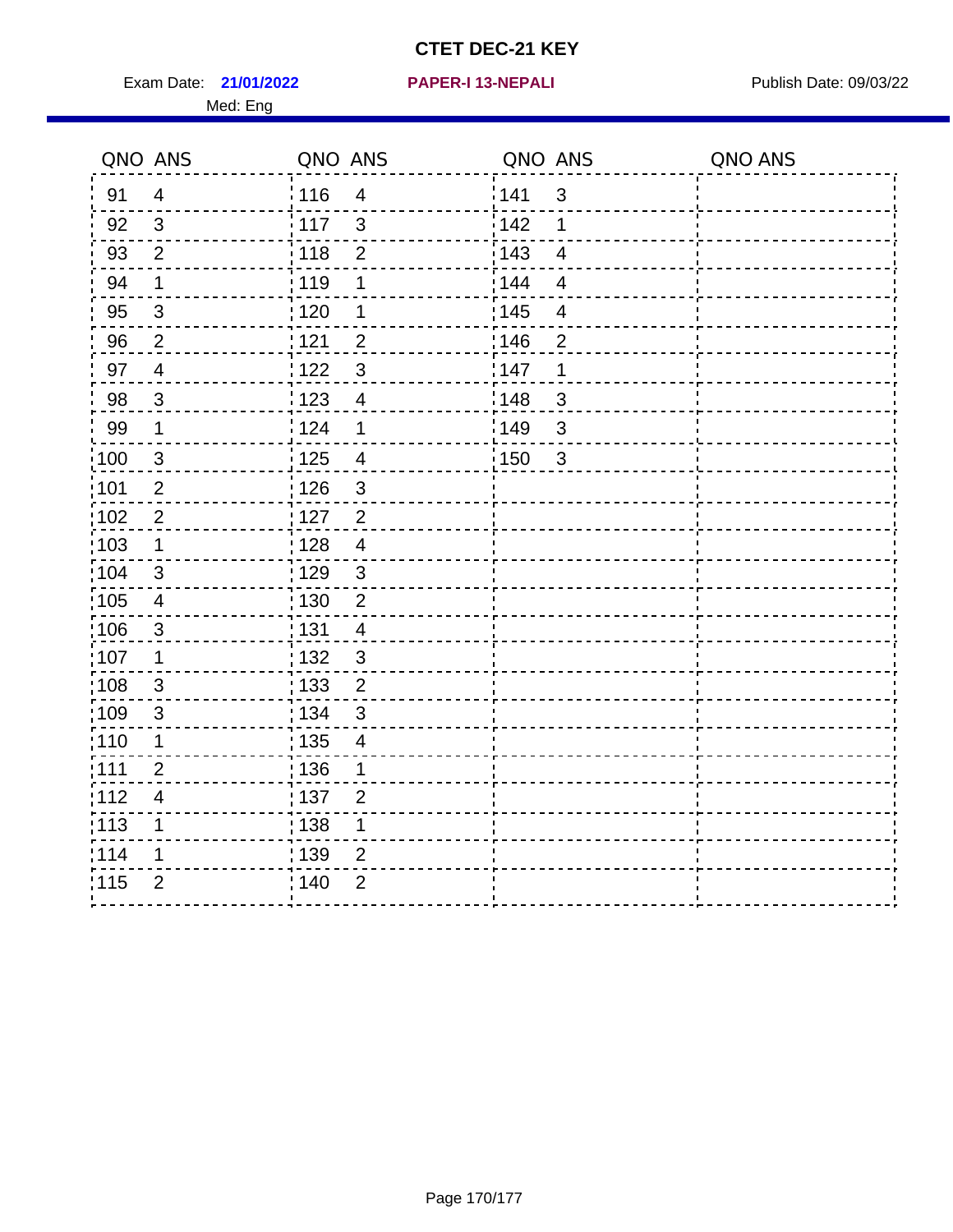Exam Date: 21/01/2022 PAPER-I 14-ORIYA Publish Date: 09/03/22 Med: Eng

#### **21/01/2022 PAPER-I 14-ORIYA**

| QNO ANS           |                | QNO ANS                                       | QNO ANS                          | QNO ANS |
|-------------------|----------------|-----------------------------------------------|----------------------------------|---------|
| 91                | $\overline{4}$ | 116<br>$\overline{4}$                         | 141<br>$\mathbf{3}$              |         |
| 92                | $\mathbf 1$    | $\frac{1}{117}$<br>3                          | 142<br>1                         |         |
| 93                | $\mathbf{3}$   | : 118<br>$\overline{2}$                       | 143<br>$\overline{4}$            |         |
| 94                | $\mathbf 1$    | : 119<br>1                                    | 144<br>$\overline{4}$            |         |
| 95                | $\overline{2}$ | : 120<br>1                                    | : 145<br>$\overline{\mathbf{4}}$ |         |
| 96                | $\overline{2}$ | 121<br>$\overline{2}$                         | 146<br>$\overline{2}$            |         |
| 97                | $\mathbf{3}$   | 122<br>$\overline{\mathbf{4}}$                | 147<br>1                         |         |
| 98                | $\overline{4}$ | $\overline{2}$<br>1123                        | ¦148<br>3                        |         |
| 99                | $\overline{4}$ | : 124<br>$\overline{2}$                       | 149¦<br>3                        |         |
| $\frac{1}{1}$ 100 | $\overline{2}$ | 125<br>$\overline{2}$                         | : 150<br>$\mathbf{3}$            |         |
| 101               | 3              | $\mathbf{3}$<br>126                           |                                  |         |
| $\frac{1}{1}$ 102 | $\mathbf 1$    | $\frac{1}{1}$ 127<br>$\mathbf{1}$             |                                  |         |
| :103              | $\overline{2}$ | : 128<br>$\mathbf{3}$                         |                                  |         |
| :104              | 3              | : 129<br>2                                    |                                  |         |
| 105               | $\overline{2}$ | : 130<br>$\overline{\mathbf{4}}$              |                                  |         |
| 106               | $\sqrt{3}$     | : 131<br>$\mathfrak{S}$                       |                                  |         |
| 107               | 1              | : 132<br>$\overline{4}$                       |                                  |         |
| :108              | 3              | : 133<br>3                                    |                                  |         |
| 109               | 3              | : 134<br>$\overline{2}$                       |                                  |         |
| : 110             | $\mathbf 1$    | $\frac{1}{1}$ 135<br>$\overline{\mathcal{A}}$ |                                  |         |
| :111              | 2              | : 136<br>1                                    |                                  |         |
| 112               | $\overline{4}$ | :137<br>$\overline{2}$                        |                                  |         |
| :113              | 1              | : 138<br>$\mathbf 1$                          |                                  |         |
| 114               | 1              | 139<br>$\overline{2}$                         |                                  |         |
| 115               | $\overline{2}$ | : 140<br>$\overline{2}$                       |                                  |         |
|                   |                |                                               |                                  |         |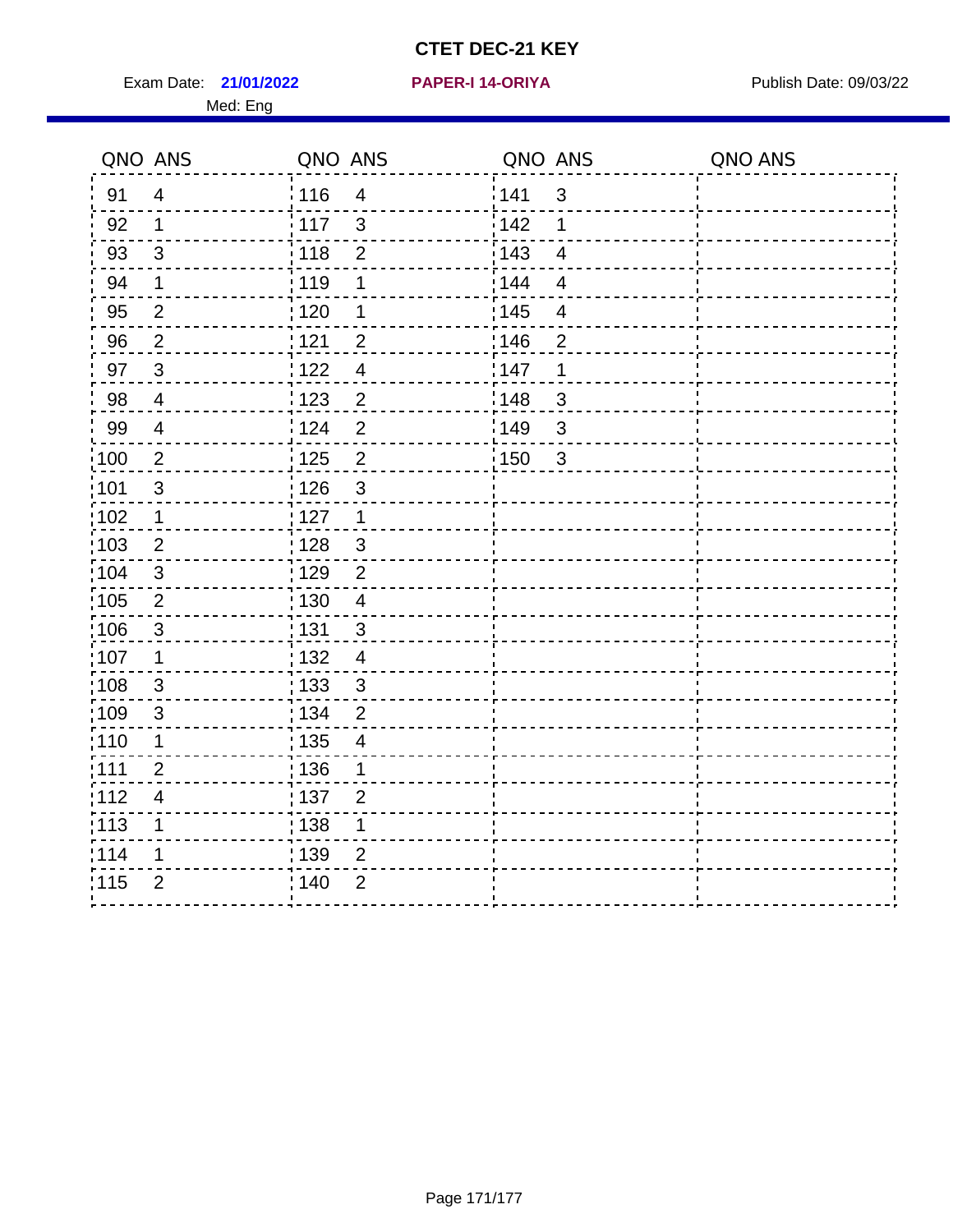Exam Date: 21/01/2022 PAPER-I 15-PUNJABI PUBLISH Date: 09/03/22 Med: Eng

**21/01/2022 PAPER-I 15-PUNJABI**

|                   | QNO ANS                 | QNO ANS           |                | QNO ANS |                         | QNO ANS |
|-------------------|-------------------------|-------------------|----------------|---------|-------------------------|---------|
| 91                | $\mathbf 1$             | 116               | $\overline{4}$ | 141     | $\mathbf{3}$            |         |
| 92                | $\overline{2}$          | 117               | $\mathbf{3}$   | 142     | 1                       |         |
| 93                | $\overline{4}$          | 118               | $\overline{2}$ | 143     | $\overline{4}$          |         |
| 94                | $\mathbf 1$             | : 119             | 1              | 144     | $\overline{4}$          |         |
| 95                | $\overline{4}$          | : 120             | 1              | : 145   | $\overline{\mathbf{4}}$ |         |
| 96                | 3                       | 121               | $\mathfrak{S}$ | 146     | $\overline{2}$          |         |
| 97                | $\mathbf 1$             | 122               | $\overline{2}$ | 147     | 1                       |         |
| 98                | $\overline{2}$          | $\frac{1}{2}$ 123 | $\overline{4}$ | 148     | $\mathbf{3}$            |         |
| 99                | $\sqrt{3}$              | 124               | $\sqrt{3}$     | 149     | $\mathsf 3$             |         |
| $\frac{1}{1}$ 100 | $\sqrt{3}$              | $\frac{1}{1}$ 125 | $\mathbf 1$    | 150     | $\mathbf{3}$            |         |
| :101              | $\overline{4}$          | : 126             | $\overline{2}$ |         |                         |         |
| 102               | 2                       | : 127             | $\mathbf 1$    |         |                         |         |
| 103               | $\mathbf{3}$            | : 128             | $\overline{4}$ |         |                         |         |
| :104              | $\mathbf{1}$            | : 129             | $\overline{4}$ |         |                         |         |
| 105               | $\overline{\mathbf{4}}$ | : 130             | $\overline{c}$ |         |                         |         |
| :106              | $\mathfrak{S}$          | : 131             | 3              |         |                         |         |
| ;107              | $\mathbf{1}$            | : 132             | $\mathbf 1$    |         |                         |         |
| 108               | $\mathbf{3}$            | : 133             | $\overline{2}$ |         |                         |         |
| :109              | $\mathfrak{3}$          | : 134             | $\mathfrak{3}$ |         |                         |         |
| :110              | 1                       | : 135             | $\overline{2}$ |         |                         |         |
| :111              | $\overline{2}$          | 136               | 1              |         |                         |         |
| 112               | $\overline{\mathbf{4}}$ | : 137             | $\overline{2}$ |         |                         |         |
| 113               | 1                       | : 138             | 1              |         |                         |         |
| 114               | 1                       | : 139             | 2              |         |                         |         |
| 115               | $\overline{2}$          | 140               | $\overline{2}$ |         |                         |         |
|                   |                         |                   |                |         |                         |         |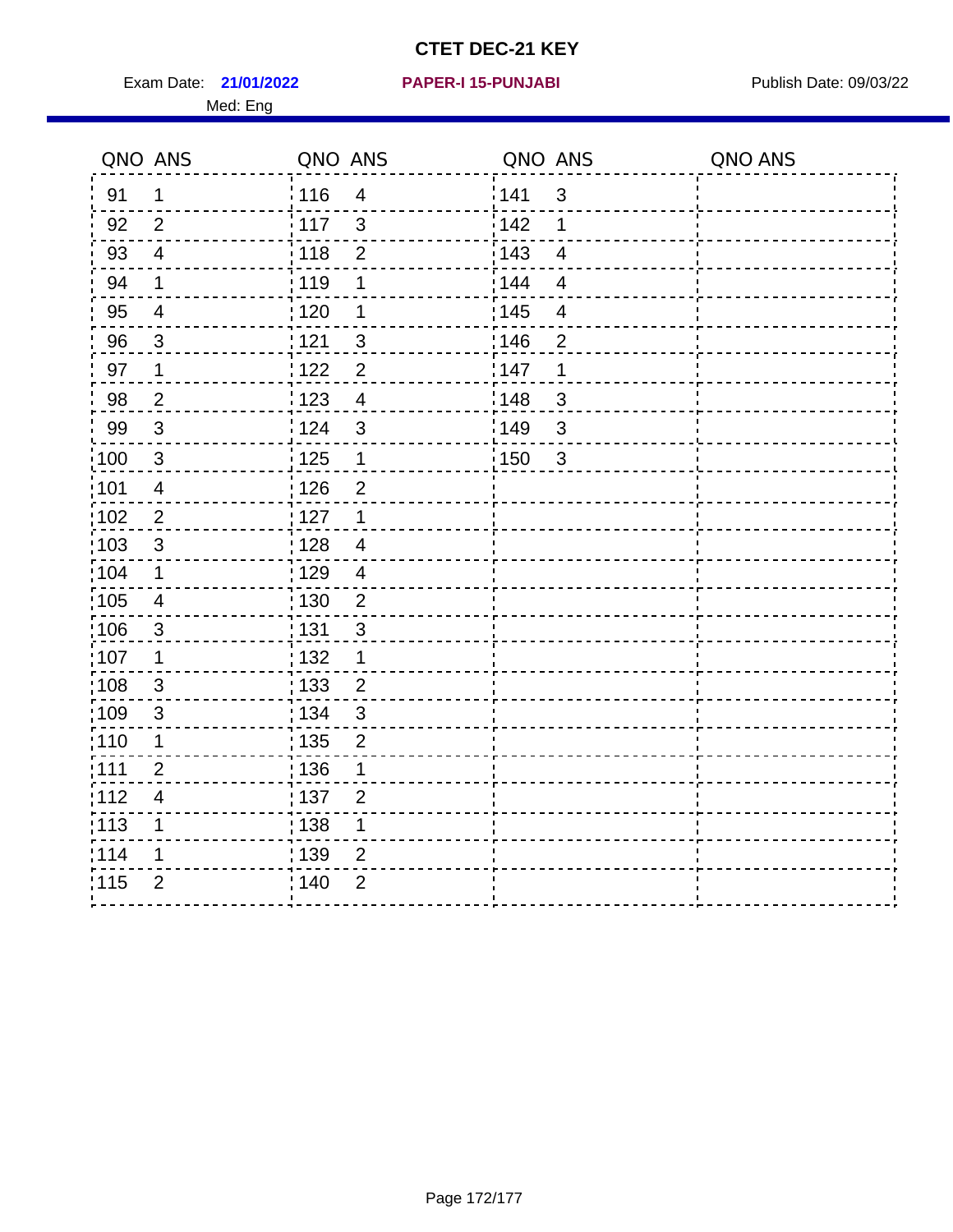Exam Date: 21/01/2022 PAPER-I 16-SANSKRIT Publish Date: 09/03/22 Med: Eng

### **21/01/2022 PAPER-I 16-SANSKRIT**

| QNO ANS           |                         | QNO ANS         |                          | QNO ANS           |                         | QNO ANS |
|-------------------|-------------------------|-----------------|--------------------------|-------------------|-------------------------|---------|
| 91                | $\overline{4}$          | : 116           | $\overline{\mathcal{A}}$ | 141               | $\mathbf{3}$            |         |
| 92                | $\mathbf{3}$            | $\frac{1}{117}$ | 3                        | 142               | 1                       |         |
| 93                | $\overline{2}$          | 118             | $\overline{2}$           | 143               | $\overline{4}$          |         |
| 94                | $\overline{4}$          | : 119           | 1                        | 144               | $\overline{4}$          |         |
| 95                | $\mathbf 1$             | : 120           | 1                        | : 145             | $\overline{\mathbf{4}}$ |         |
| 96                | $\overline{2}$          | 121             | 1                        | 146               | $\overline{2}$          |         |
| 97                | $\mathbf{3}$            | 122             | $\overline{2}$           | 147               | $\mathbf 1$             |         |
| 98                | $\mathbf{3}$            | 123             | $\overline{4}$           | 148               | $\mathbf{3}$            |         |
| 99                | $\overline{2}$          | 124             | $\mathbf{3}$             | 149               | $\mathbf{3}$            |         |
| 100               | $\mathbf 1$             | 125             | $\overline{2}$           | $\frac{1}{1}$ 150 | $\mathbf{3}$            |         |
| 101               | $\sqrt{3}$              | : 126           | $\overline{2}$           |                   |                         |         |
| $\frac{1}{1}$ 102 | $\overline{\mathbf{4}}$ | : 127           | $\mathbf 1$              |                   |                         |         |
| 103               | 1                       | : 128           | $\overline{2}$           |                   |                         |         |
| 104               | $\overline{4}$          | : 129           | $\mathbf 1$              |                   |                         |         |
| 105               | $\mathbf 1$             | 130             | $\overline{2}$           |                   |                         |         |
| :106              | $\mathbf{3}$            | : 131           | $\overline{4}$           |                   |                         |         |
| 107               | 1                       | : 132           | $\overline{4}$           |                   |                         |         |
| 108               | $\mathbf{3}$            | : 133           | $\mathfrak{3}$           |                   |                         |         |
| :109              | $\sqrt{3}$              | : 134           | $\overline{4}$           |                   |                         |         |
| : 110             | 1                       | 135             | $\overline{2}$           |                   |                         |         |
| :111              | $\overline{2}$          | : 136           | 1                        |                   |                         |         |
| 112               | $\overline{\mathbf{4}}$ | : 137           | $\overline{2}$           |                   |                         |         |
| $\frac{1}{1}$ 113 | 1                       | : 138           | 1                        |                   |                         |         |
| 114               | 1                       | : 139           | 2                        |                   |                         |         |
| 115               | $\overline{2}$          | : 140           | $\overline{2}$           |                   |                         |         |
|                   |                         |                 |                          |                   |                         |         |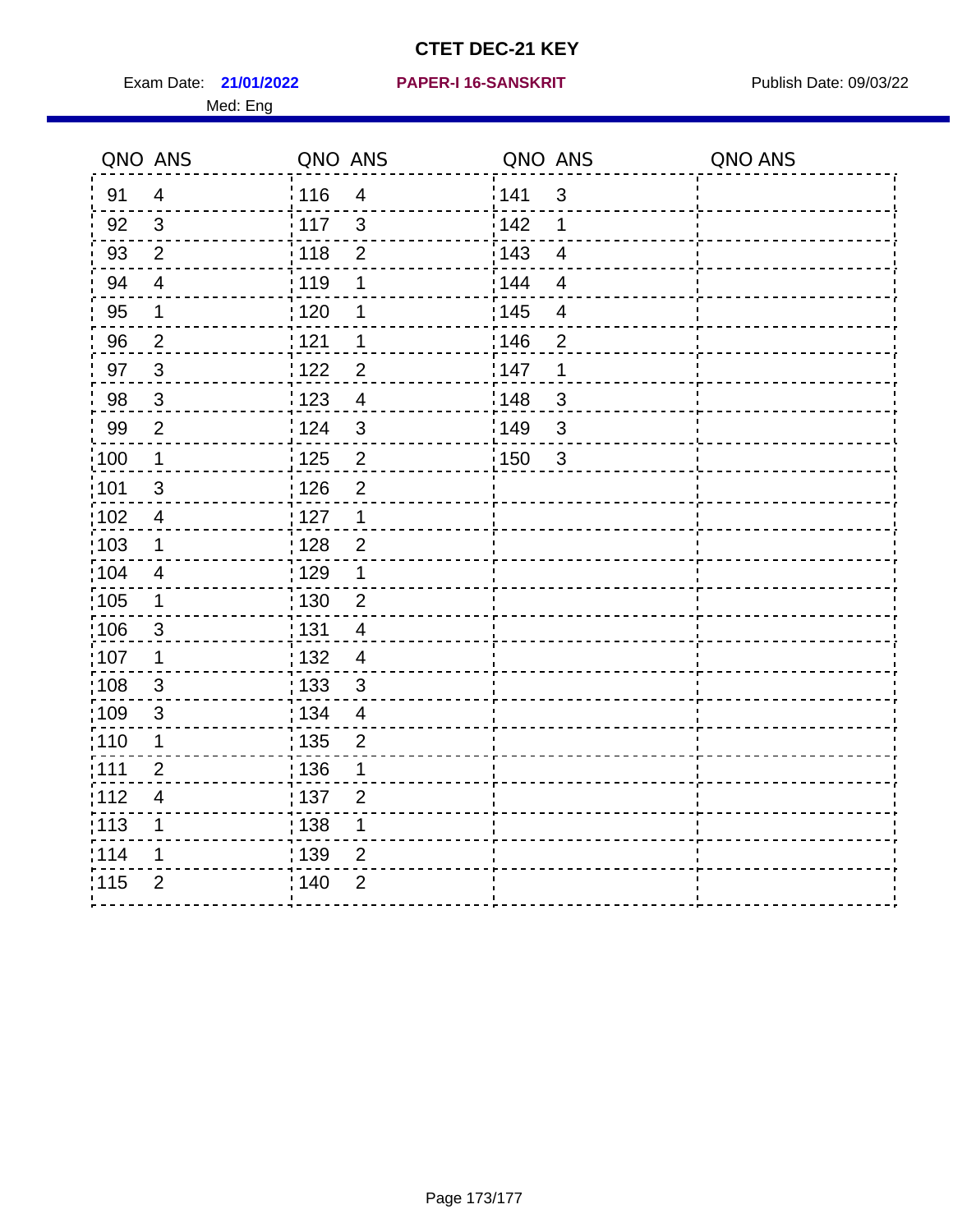Exam Date: 21/01/2022 PAPER-I 17-TAMIL Publish Date: 09/03/22 Med: Eng

**21/01/2022 PAPER-I 17-TAMIL**

| QNO ANS           |                         | QNO ANS           |                          | QNO ANS           |                         | QNO ANS |
|-------------------|-------------------------|-------------------|--------------------------|-------------------|-------------------------|---------|
| 91                | $\overline{2}$          | 116               | $\overline{4}$           | 141               | $\mathbf{3}$            |         |
| 92                | 3                       | 117               | 3                        | 142               | 1                       |         |
| 93                | $\mathbf 1$             | 118               | $\overline{2}$           | 143               | $\overline{\mathbf{4}}$ |         |
| 94                | $\overline{4}$          | : 119             | 1                        | 144               | $\overline{4}$          |         |
| 95                | $\overline{2}$          | : 120             | 1                        | : 145             | $\overline{\mathbf{4}}$ |         |
| 96                | 3                       | 121               | 1                        | 146               | $\overline{2}$          |         |
| 97                | $\mathbf 1$             | 122               | $\overline{2}$           | 147               | 1                       |         |
| 98                | $\overline{4}$          | ¦ 123             | $\mathbf{3}$             | :148              | $\mathfrak{S}$          |         |
| 99                | $\overline{2}$          | 124               | $\overline{4}$           | 149               | $\mathfrak{S}$          |         |
| $\frac{1}{1}$ 100 | $\overline{2}$          | $\frac{1}{2}$ 125 | $\mathbf 1$              | $\frac{1}{1}$ 150 | $\mathbf{3}$            |         |
| :101              | $\mathbf 1$             | 126               | $\overline{2}$           |                   |                         |         |
| 102               | $\sqrt{3}$              | : 127             | $\mathbf{3}$             |                   |                         |         |
| 103               | 2                       | : 128             | $\overline{4}$           |                   |                         |         |
| :104              | $\mathbf 1$             | : 129             | $\overline{2}$           |                   |                         |         |
| $\frac{1}{1}$ 105 | $\overline{\mathbf{4}}$ | : 130             | $\mathbf{3}$             |                   |                         |         |
| :106              | $\mathbf{3}$            | : 131             | $\overline{4}$           |                   |                         |         |
| 107               | 1                       | : 132             | 1                        |                   |                         |         |
| 108               | 3                       | : 133             | 3                        |                   |                         |         |
| $\frac{1}{1}$ 109 | $\mathsf 3$             | : 134             | $\overline{2}$           |                   |                         |         |
| : 110             | $\mathbf 1$             | : 135             | $\overline{\mathcal{A}}$ |                   |                         |         |
| :111              | $\overline{2}$          | :136              | 1                        |                   |                         |         |
| 112               | $\overline{4}$          | :137              | $\overline{2}$           |                   |                         |         |
| :113              | $\mathbf 1$             | : 138             | $\mathbf 1$              |                   |                         |         |
| 114               | 1                       | : 139             | $\overline{2}$           |                   |                         |         |
| 115               | $\overline{2}$          | 140               | $\overline{2}$           |                   |                         |         |
|                   |                         |                   |                          |                   |                         |         |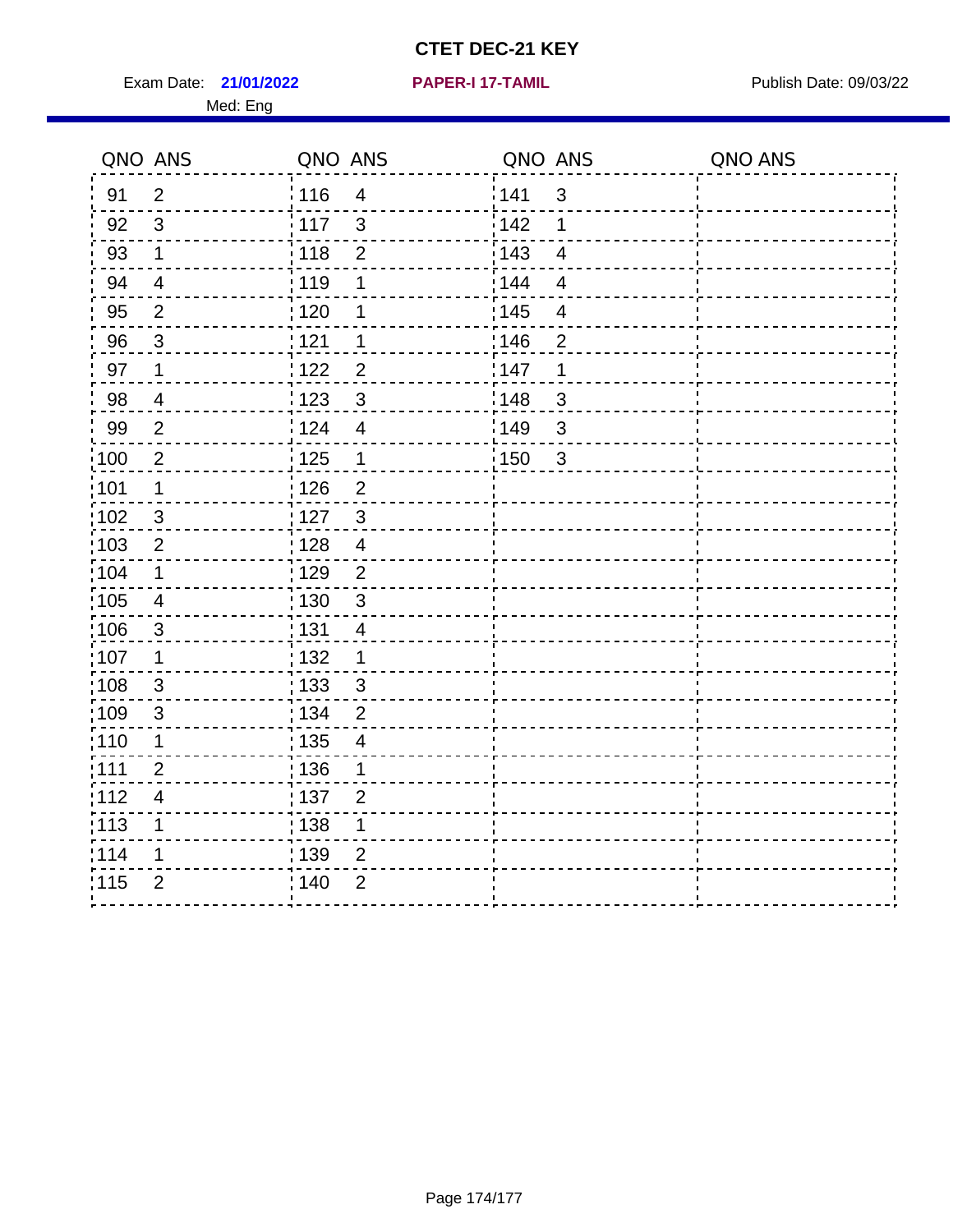Exam Date: 21/01/2022 PAPER-I 18-TELUGU PREER PUblish Date: 09/03/22 Med: Eng

**21/01/2022 PAPER-I 18-TELUGU**

|                   | QNO ANS                  | QNO ANS           |                | QNO ANS |                | QNO ANS |
|-------------------|--------------------------|-------------------|----------------|---------|----------------|---------|
| 91                | $\overline{2}$           | 116               | $\overline{4}$ | 141     | $\sqrt{3}$     |         |
| 92                | $\mathbf 1$              | 117               | 3              | 142     | 1              |         |
| 93                | $\overline{4}$           | 118               | $\overline{2}$ | 143     | $\overline{4}$ |         |
| 94                | $\overline{4}$           | 119               | 1              | 144     | $\overline{4}$ |         |
| 95                | $\overline{2}$           | : 120             | 1              | : 145   | 4              |         |
| 96                | $\mathbf{3}$             | 121               | 1              | 146     | $\overline{2}$ |         |
| 97                | $\mathbf{1}$             | 122               | $\overline{4}$ | :147    | 1              |         |
| 98                | $\overline{2}$           | 123               | $\overline{4}$ | 148     | $\sqrt{3}$     |         |
| 99                | $\mathbf 1$              | 124               | 1              | 149     | $\sqrt{3}$     |         |
| $\frac{1}{1}$ 100 | $\overline{2}$           | $\frac{1}{1}$ 125 | $\mathbf{3}$   | 150     | $\mathbf{3}$   |         |
| 101               | 1                        | : 126             | $\overline{2}$ |         |                |         |
| 102               | $\overline{2}$           | : 127             | $\mathbf{3}$   |         |                |         |
| 103               | $\mathbf{3}$             | : 128             | $\mathbf 1$    |         |                |         |
| 104               | $\mathbf 1$              | : 129             | $\overline{4}$ |         |                |         |
| 105               | $\sqrt{2}$               | : 130             | $\mathbf 1$    |         |                |         |
| :106              | $\mathbf{3}$             | : 131             | $\overline{2}$ |         |                |         |
| :107              | $\mathbf 1$              | : 132             | 1              |         |                |         |
| 108               | $\sqrt{3}$               | $\frac{1}{1}$ 133 | $\overline{4}$ |         |                |         |
| :109              | $\sqrt{3}$               | : 134             | $\mathbf 1$    |         |                |         |
| :110              | 1                        | : 135             | $\overline{2}$ |         |                |         |
| ;111              | $\overline{2}$           | : 136             | 1              |         |                |         |
| 112               | $\overline{\mathcal{A}}$ | : 137             | $\overline{2}$ |         |                |         |
| :113              | 1                        | 138               | 1              |         |                |         |
| 114               | 1                        | : 139             | $\overline{2}$ |         |                |         |
| 115               | $\overline{2}$           | 140               | $\overline{2}$ |         |                |         |
|                   |                          |                   |                |         |                |         |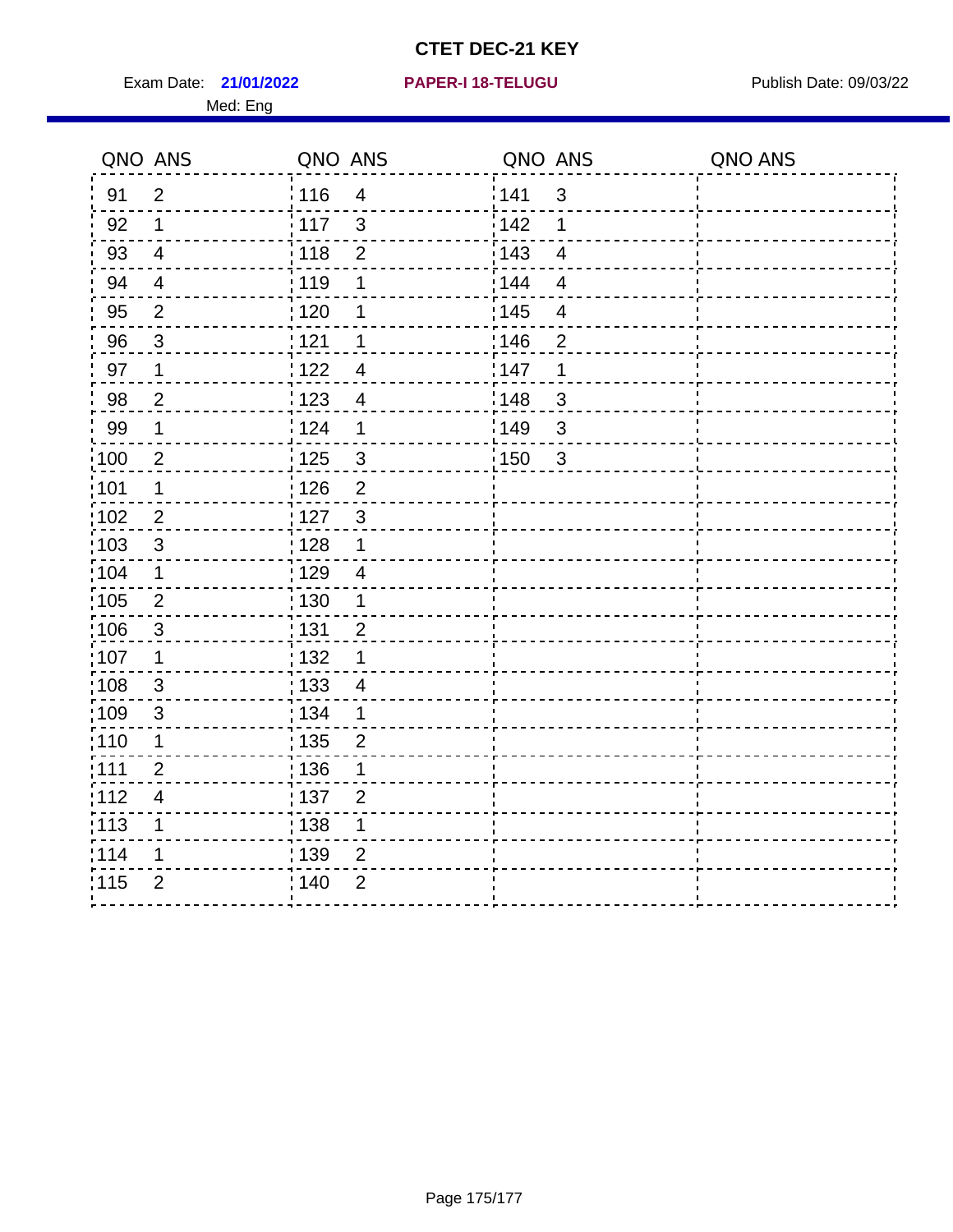Exam Date: 21/01/2022 PAPER-I 19-TIBETAN Publish Date: 09/03/22 Med: Eng

**21/01/2022 PAPER-I 19-TIBETAN**

|                   | QNO ANS                  | QNO ANS           |                         | QNO ANS |                | QNO ANS |
|-------------------|--------------------------|-------------------|-------------------------|---------|----------------|---------|
| 91                | $\overline{2}$           | 116               | $\overline{\mathbf{4}}$ | 141     | $\mathfrak{S}$ |         |
| 92                | $\mathfrak{S}$           | 117               | $\mathbf{3}$            | 142     | 1              |         |
| 93                | $\overline{4}$           | $\frac{1}{118}$   | $\mathbf 2$             | 143     | $\overline{4}$ |         |
| 94                | 1                        | : 119             | 1                       | 144     | $\overline{4}$ |         |
| 95                | $\overline{2}$           | : 120             | 1                       | : 145   | $\overline{4}$ |         |
| 96                | 4                        | 121               | 1                       | 146     | $\overline{2}$ |         |
| 97                | $\mathbf{3}$             | 122               | 3                       | 147     | 1              |         |
| 98                | $\mathbf{1}$             | 123               | $\mathbf{1}$            | 148     | $\mathbf{3}$   |         |
| 99                | $\overline{2}$           | 124               | $\overline{\mathbf{4}}$ | 149     | 3              |         |
| $\frac{1}{1}$ 100 | $\mathbf{1}$             | $\frac{1}{1}$ 125 | $\overline{c}$          | 150     | $\mathbf{3}$   |         |
| :101              | $\overline{2}$           | : 126             | 3                       |         |                |         |
| 102               | $\overline{4}$           | : 127             | $\mathbf{1}$            |         |                |         |
| 103               | $\mathbf{3}$             | : 128             | $\mathbf{1}$            |         |                |         |
| :104              | $\mathbf{1}$             | : 129             | $\mathfrak{3}$          |         |                |         |
| $\frac{1}{1}$ 105 | $\overline{4}$           | 130               | $\mathbf{1}$            |         |                |         |
| :106              | 3                        | : 131             | $\mathbf{3}$            |         |                |         |
| ;107              | $\mathbf 1$              | 132               | $\overline{4}$          |         |                |         |
| 108               | $\mathbf{3}$             | 133               | $\overline{2}$          |         |                |         |
| :109              | $\sqrt{3}$               | : 134             | $\mathbf{1}$            |         |                |         |
| :110              | 1                        | 135               | $\overline{2}$          |         |                |         |
| :111              | $\overline{2}$           | 136               | 1                       |         |                |         |
| 112               | $\overline{\mathcal{A}}$ | $\frac{1}{1}$ 137 | $\overline{2}$          |         |                |         |
| 113               | 1                        | : 138             | 1                       |         |                |         |
| 114               | 1                        | :139              | 2                       |         |                |         |
| 115               | $\overline{2}$           | 140               | $\overline{2}$          |         |                |         |
|                   |                          |                   |                         |         |                |         |